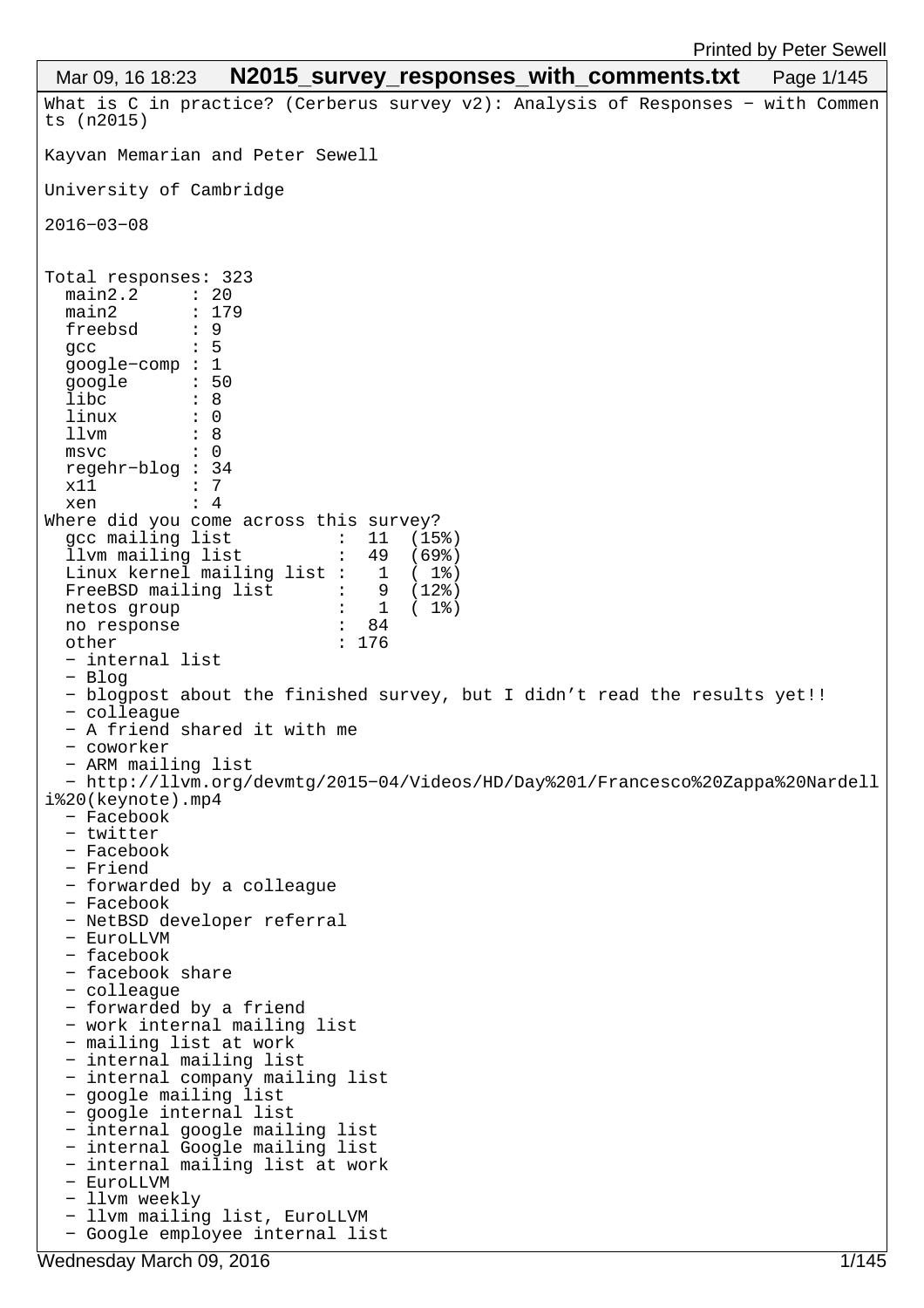| Mar 09, 16 18:23                                        |  |  | N2015_survey_responses_with_comments.txt                                       | Page 2/145 |
|---------------------------------------------------------|--|--|--------------------------------------------------------------------------------|------------|
| - FreeNode IRC                                          |  |  |                                                                                |            |
| - ##c                                                   |  |  |                                                                                |            |
| - LLVM Weekly issue 68                                  |  |  |                                                                                |            |
| - llvm mailing list, llvmweekly                         |  |  |                                                                                |            |
| - Company mailing list                                  |  |  |                                                                                |            |
| - Internet forum                                        |  |  |                                                                                |            |
| - Internal company mailing list                         |  |  |                                                                                |            |
| - Google internal list                                  |  |  |                                                                                |            |
| - internal mailing list<br>- llvm blog                  |  |  |                                                                                |            |
| - llvm mailing list, EuroLLVM                           |  |  |                                                                                |            |
| - twitter                                               |  |  |                                                                                |            |
|                                                         |  |  | - Tony Finch via twitter: https://twitter.com/fanf/status/590464941527801856   |            |
| - IRC channel                                           |  |  |                                                                                |            |
| - LLVM weekly                                           |  |  |                                                                                |            |
| $-$ IRC                                                 |  |  |                                                                                |            |
| - LLVM Weekly repost on the LLVM blog                   |  |  |                                                                                |            |
| - LLVM weekly                                           |  |  |                                                                                |            |
| - #chiark                                               |  |  |                                                                                |            |
| - LLVM Weekly                                           |  |  |                                                                                |            |
| - IRC channel                                           |  |  |                                                                                |            |
| - Through a colleague<br>- Twitter (@fanf)              |  |  |                                                                                |            |
| - reddit                                                |  |  |                                                                                |            |
| - reddit.com                                            |  |  |                                                                                |            |
| - llvm weekly blog RSS feed                             |  |  |                                                                                |            |
| - friend                                                |  |  |                                                                                |            |
| - reddit                                                |  |  |                                                                                |            |
| - friend                                                |  |  |                                                                                |            |
| - company chatroom                                      |  |  |                                                                                |            |
| - probably 4chan                                        |  |  |                                                                                |            |
| - reddit                                                |  |  |                                                                                |            |
| - llvm weekly                                           |  |  |                                                                                |            |
| - Reddit                                                |  |  |                                                                                |            |
| - llvm mailing list, reddit                             |  |  |                                                                                |            |
| - reddit<br>- Llvm weekly                               |  |  |                                                                                |            |
| - reddit                                                |  |  |                                                                                |            |
| - r/c_programming                                       |  |  |                                                                                |            |
| - reddit                                                |  |  |                                                                                |            |
| - EuroLLVM                                              |  |  |                                                                                |            |
| - reddit.com/r/c_programming                            |  |  |                                                                                |            |
| - Twitter                                               |  |  |                                                                                |            |
| - friend                                                |  |  |                                                                                |            |
| - Colleague referral.                                   |  |  |                                                                                |            |
| - reddit                                                |  |  |                                                                                |            |
| - llvm website<br>- blog.llvm.org                       |  |  |                                                                                |            |
| - twitter                                               |  |  |                                                                                |            |
| - Reddit                                                |  |  |                                                                                |            |
|                                                         |  |  | - "This Week in LLVM" http://llvmweekly.org/issue/67 (via lwn.net)             |            |
| - Planet Clang                                          |  |  |                                                                                |            |
|                                                         |  |  | - Forwarded to our team by our manager, who probably got it from an LLVM maili |            |
| ng list.                                                |  |  |                                                                                |            |
| - Google+                                               |  |  |                                                                                |            |
| - LLVM weekly summary                                   |  |  |                                                                                |            |
| - EuroLLVM                                              |  |  |                                                                                |            |
| - blog post                                             |  |  |                                                                                |            |
| - EuroLLVM                                              |  |  |                                                                                |            |
| - Someone at work forwarded it to me                    |  |  |                                                                                |            |
| - reposted by someone<br>- google internal mailing list |  |  |                                                                                |            |
| - google group mail                                     |  |  |                                                                                |            |
| - "eng-misc@google" mailing list                        |  |  |                                                                                |            |
| - google internal                                       |  |  |                                                                                |            |

− eng−misc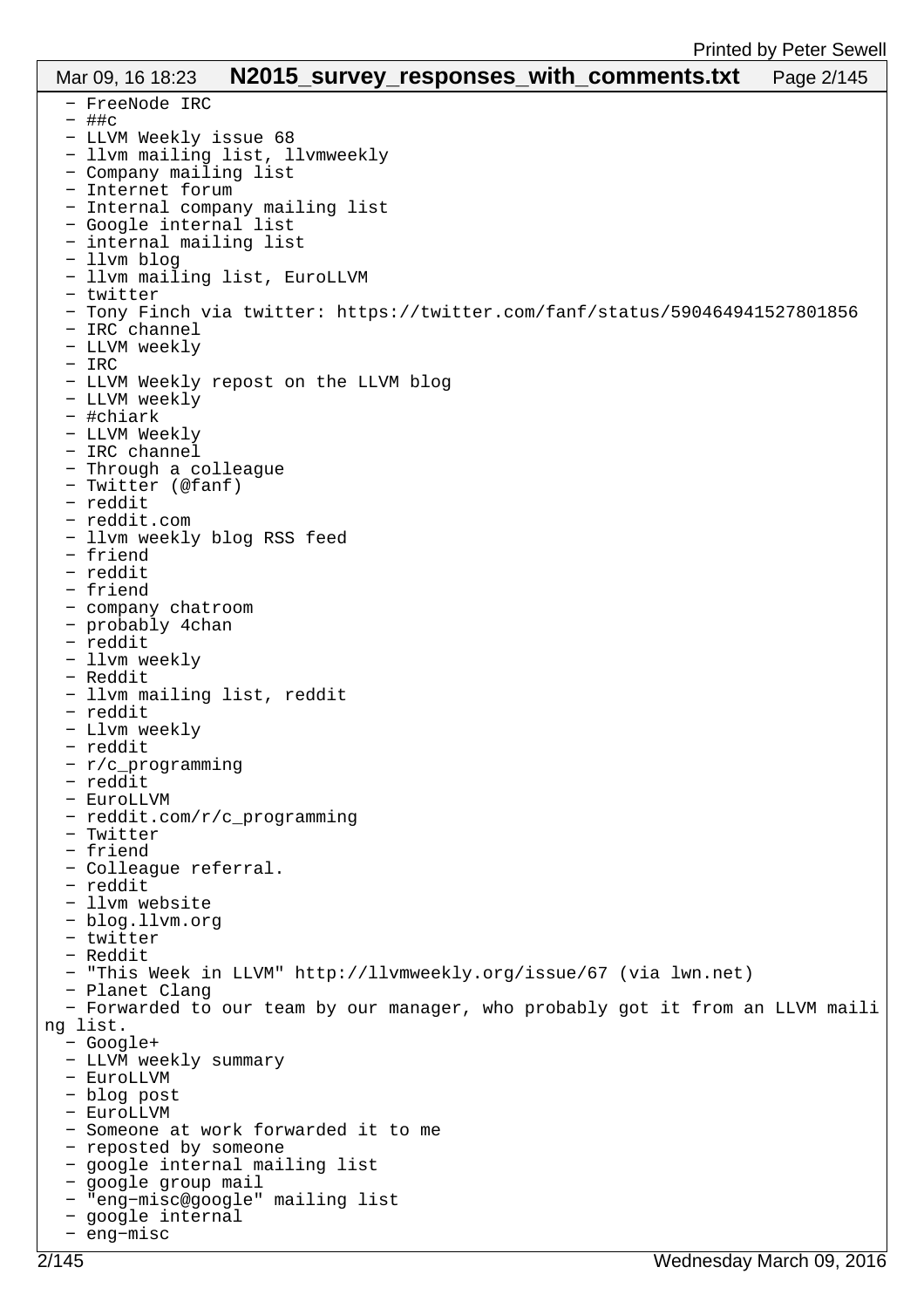| Mar 09, 16 18:23 N2015_survey_responses_with_comments.txt   | Page 3/145 |
|-------------------------------------------------------------|------------|
| - discussion at work                                        |            |
| - internal company mailing list                             |            |
| - friend                                                    |            |
| - Google internal email thread                              |            |
| - forwarded                                                 |            |
| - Gabriel Kerneis                                           |            |
| - company internal mailing list                             |            |
| - company mailing list                                      |            |
| - Coworker                                                  |            |
| - forwarded internal mailing list                           |            |
| - internal company mailing list                             |            |
| - Referred by colleague<br>- passed to me by a friend       |            |
| - company mailing list                                      |            |
| - Colleague                                                 |            |
| - work mailing list                                         |            |
| - Company internal email list                               |            |
| - internal Google mailing list                              |            |
| - eng-misc at google                                        |            |
| - Google internal mailing list                              |            |
| - Google mailing list (eng-misc)                            |            |
| - internal mail                                             |            |
| - company-internal list                                     |            |
| - company internal mailing list                             |            |
| - Internal Google mailing list                              |            |
| - libc-alpha                                                |            |
| - glibc mailing list                                        |            |
| - glibc                                                     |            |
| - gcc mailing list, libc-alpha                              |            |
| - libc-alpha                                                |            |
| - libc mailing list                                         |            |
| - clang mailing list                                        |            |
| - John Regehr                                               |            |
| - @johnregehr on twitter                                    |            |
| - Twitter                                                   |            |
| - twitter                                                   |            |
| - Twitter<br>- John Regehr's twitter stream                 |            |
| - http://blog.regehr.org/                                   |            |
| - reddit                                                    |            |
| - John Regehr's blog!                                       |            |
| - John Regehr                                               |            |
| - regehr post                                               |            |
| - blog post                                                 |            |
| - http://blog.regehr.org/archives/1234                      |            |
| - http://blog.regehr.org/                                   |            |
| - John Regehr's blog (http://blog.regehr.org/archives/1234) |            |
| - EuroLLVM                                                  |            |
| - http://blog.regehr.org/archives/1234                      |            |
| - llvm rss                                                  |            |
| - John Regehr's blog                                        |            |
| - blog post, http://blog.regehr.org/archives/1234           |            |
| - proggit                                                   |            |
| - John regehr's blog                                        |            |
| - regehr blog                                               |            |
| - Regehr's blog                                             |            |
| - http://blog.regehr.org/                                   |            |
| - Blog                                                      |            |
| - corporate blog<br>- company internal network              |            |
| - xorg@lists.x.org                                          |            |
| - X.org mailing list                                        |            |
| - libc-alpha mailing list                                   |            |
| - xorg                                                      |            |
| - internal NetBSD communication                             |            |
| - xorg                                                      |            |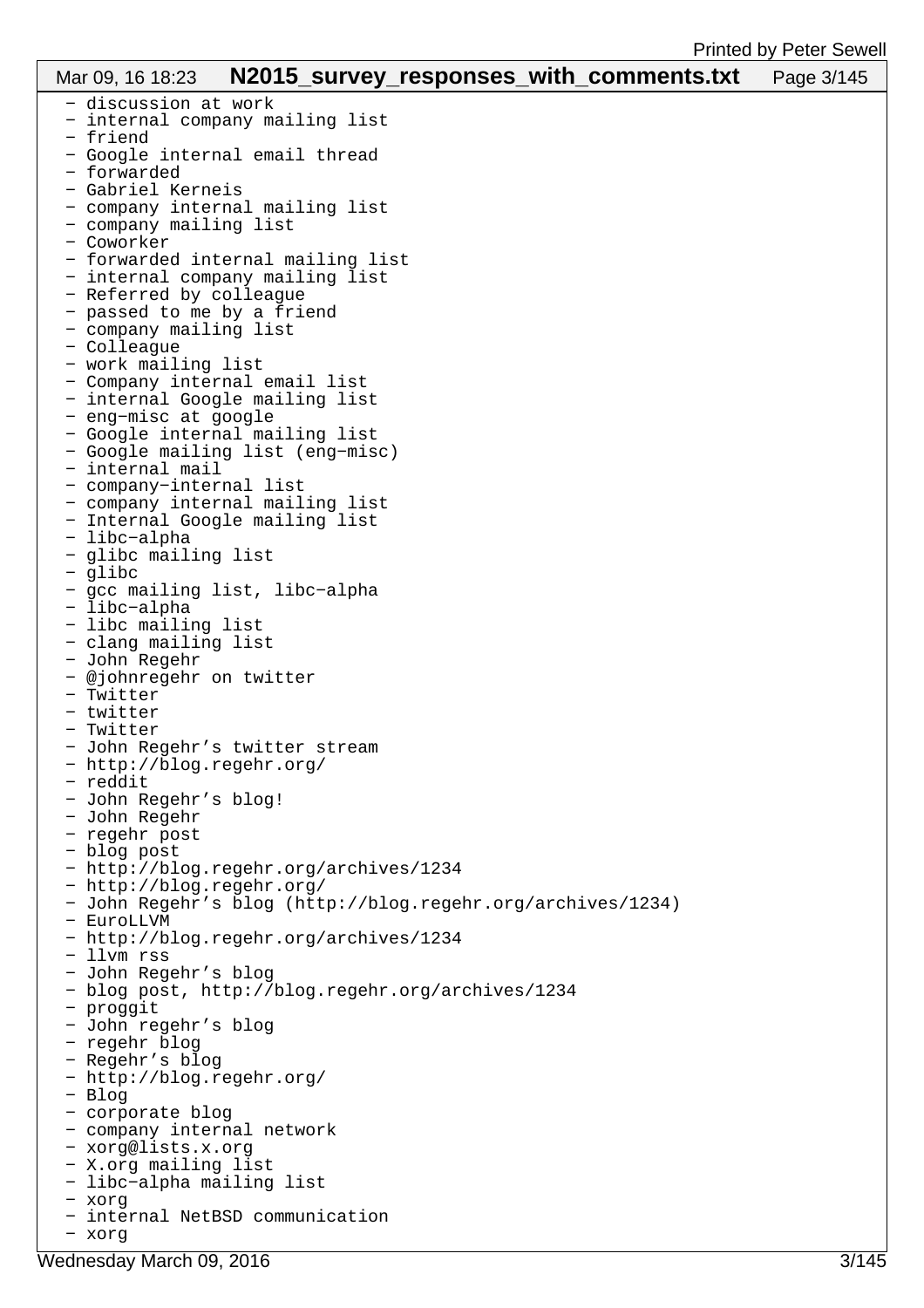| Mar 09, 16 18:23         |                                | N2015_survey_responses_with_comments.txt |             | Page 4/145 |
|--------------------------|--------------------------------|------------------------------------------|-------------|------------|
| - xen-devel              |                                |                                          |             |            |
|                          | - Xen development mailing list |                                          |             |            |
| - xen-devel              |                                |                                          |             |            |
|                          |                                |                                          |             |            |
| PEOPLE SUMMARY<br>$===$  |                                |                                          | $=$ $=$ $=$ |            |
| ================         |                                | ===============                          |             |            |
| main2.2:0<br>main2.2:1   | 2015/06/15<br>2015/06/16       |                                          |             |            |
| main2.2:2                | 2015/06/30                     |                                          |             |            |
| main2.2:3                | 2015/06/30                     |                                          |             |            |
| main2.2:4                | 2015/06/30                     |                                          |             |            |
| main2.2:5                | 2015/06/30                     |                                          |             |            |
| main2.2:6                | 2015/06/30                     |                                          |             |            |
| main2.2:7                | 2015/06/30                     |                                          |             |            |
| main2.2:8                | 2015/07/08                     |                                          |             |            |
| main2.2:9                | 2015/07/09                     |                                          |             |            |
| main2.2:10               | 2015/07/13                     |                                          |             |            |
| main2.2:11<br>main2.2:12 | 2015/07/14<br>2015/07/15       |                                          |             |            |
| main2.2:13               | 2015/07/19                     |                                          |             |            |
| main2.2:14               | 2015/07/27                     |                                          |             |            |
| main2.2:15               | 2015/07/31                     |                                          |             |            |
| main2.2:16               | 2015/08/01                     |                                          |             |            |
| main2.2:17               | 2015/08/19                     |                                          |             |            |
| main2.2:18               | 2015/08/28                     |                                          |             |            |
| main2.2:19               | 2015/09/29                     |                                          |             |            |
| main2:0                  | 2015/04/10                     |                                          |             |            |
| main2:1                  | 2015/04/13                     |                                          |             |            |
| main2:2<br>main2:3       | 2015/04/13<br>2015/04/13       |                                          |             |            |
| main2:4                  | 2015/04/13                     |                                          |             |            |
| main2:5                  | 2015/04/13                     |                                          |             |            |
| main2:6                  | 2015/04/13                     |                                          |             |            |
| main2:7                  | 2015/04/14                     |                                          |             |            |
| main2:8                  | 2015/04/14                     |                                          |             |            |
| main2:9                  | 2015/04/14                     |                                          |             |            |
| main2:10                 | 2015/04/14                     |                                          |             |            |
| main2:11                 | 2015/04/14                     |                                          |             |            |
| main2:12<br>main2:13     | 2015/04/14<br>2015/04/14       |                                          |             |            |
| main2:14                 | 2015/04/14                     |                                          |             |            |
| main2:15                 | 2015/04/15                     |                                          |             |            |
| main2:16                 | 2015/04/15                     |                                          |             |            |
| main2:17                 | 2015/04/15                     |                                          |             |            |
| main2:18                 | 2015/04/15                     |                                          |             |            |
| main2:19                 | 2015/04/15                     |                                          |             |            |
| main2:20                 | 2015/04/15                     |                                          |             |            |
| main2:21                 | 2015/04/15                     |                                          |             |            |
| main2:22<br>main2:23     | 2015/04/15<br>2015/04/15       |                                          |             |            |
| main2:24                 | 2015/04/15                     |                                          |             |            |
| main2:25                 | 2015/04/15                     |                                          |             |            |
| main2:26                 | 2015/04/15                     |                                          |             |            |
| main2:27                 | 2015/04/15                     |                                          |             |            |
| main2:28                 | 2015/04/15                     |                                          |             |            |
| main2:29                 | 2015/04/15                     |                                          |             |            |
| main2:30                 | 2015/04/15                     |                                          |             |            |
| main2:31                 | 2015/04/15                     |                                          |             |            |
| main2:32<br>main2:33     | 2015/04/15<br>2015/04/15       |                                          |             |            |
| main2:34                 | 2015/04/16                     |                                          |             |            |
| main2:35                 | 2015/04/16                     |                                          |             |            |
| main2:36                 | 2015/04/16                     |                                          |             |            |
| main2:37                 | 2015/04/16                     |                                          |             |            |
| main2:38                 | 2015/04/16                     |                                          |             |            |
| main2:39                 | 2015/04/16                     |                                          |             |            |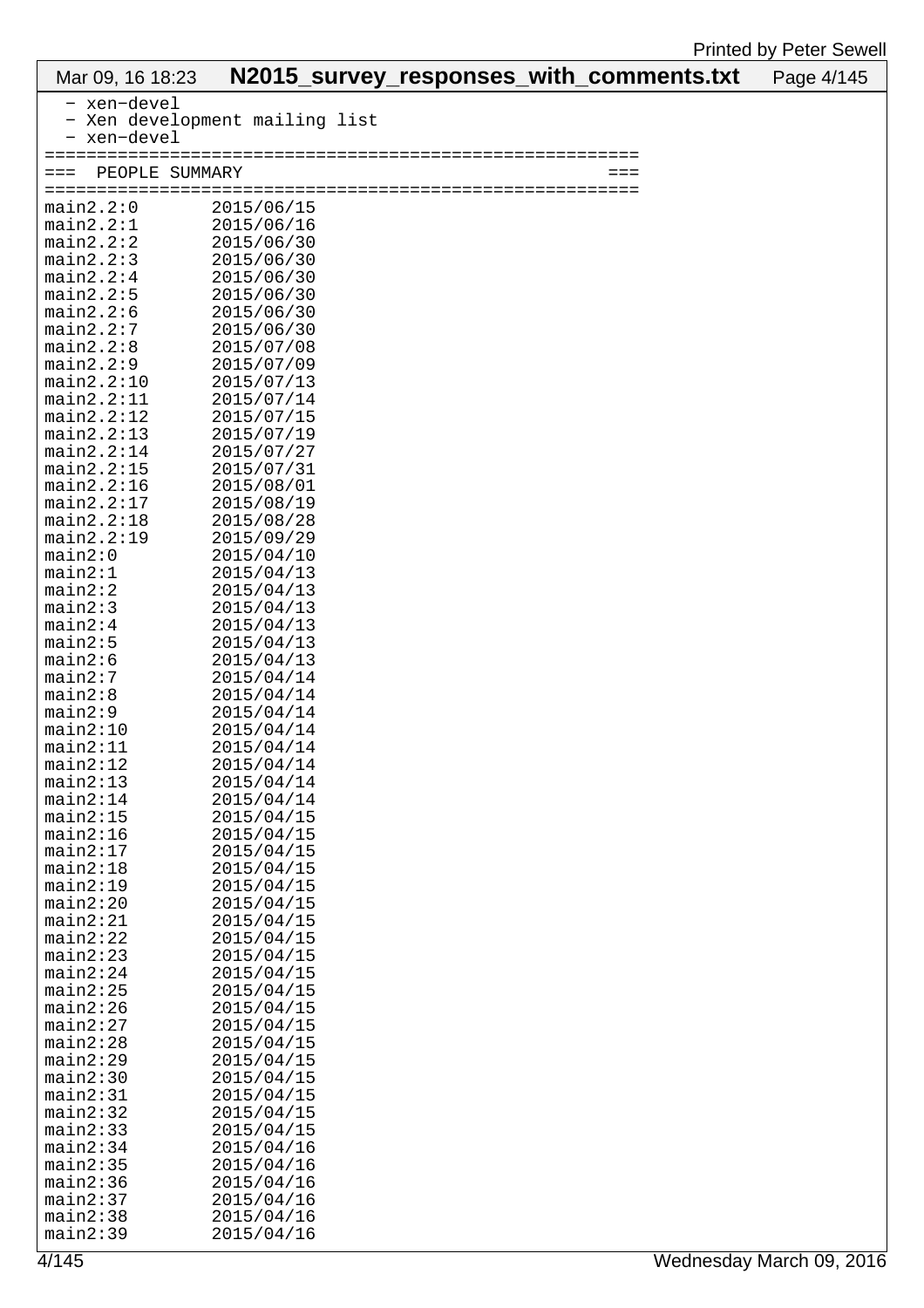| Mar 09, 16 18:23     | N2015_survey_responses_with_comments.txt |  | Page 5/145 |
|----------------------|------------------------------------------|--|------------|
| main2:40             | 2015/04/16                               |  |            |
| main2:41             | 2015/04/16                               |  |            |
| main2:42             | 2015/04/16                               |  |            |
| main2:43             | 2015/04/16                               |  |            |
| main2:44             | 2015/04/16                               |  |            |
| main2:45             | 2015/04/17                               |  |            |
| main2:46             | 2015/04/17                               |  |            |
| main2:47             | 2015/04/17                               |  |            |
| main2:48             | 2015/04/17                               |  |            |
| main2:49             | 2015/04/17                               |  |            |
| main2:50             | 2015/04/17                               |  |            |
| main2:51             | 2015/04/17                               |  |            |
| main2:52             | 2015/04/17                               |  |            |
| main2:53             | 2015/04/17                               |  |            |
| main2:54             | 2015/04/17                               |  |            |
| main2:55             | 2015/04/17                               |  |            |
| main2:56<br>main2:57 | 2015/04/17<br>2015/04/17                 |  |            |
| main2:58             |                                          |  |            |
| main2:59             | 2015/04/17<br>2015/04/17                 |  |            |
| main2:60             | 2015/04/17                               |  |            |
| main2:61             | 2015/04/17                               |  |            |
| main2:62             | 2015/04/17                               |  |            |
| main2:63             | 2015/04/17                               |  |            |
| main2:64             | 2015/04/17                               |  |            |
| main2:65             | 2015/04/17                               |  |            |
| main2:66             | 2015/04/17                               |  |            |
| main2:67             | 2015/04/18                               |  |            |
| main2:68             | 2015/04/18                               |  |            |
| main2:69             | 2015/04/19                               |  |            |
| main2:70             | 2015/04/20                               |  |            |
| main2:71             | 2015/04/20                               |  |            |
| main2:72             | 2015/04/20                               |  |            |
| main2:73             | 2015/04/20                               |  |            |
| main2:74             | 2015/04/20                               |  |            |
| main2:75             | 2015/04/20                               |  |            |
| main2:76             | 2015/04/20                               |  |            |
| main2:77             | 2015/04/20                               |  |            |
| main2:78             | 2015/04/20                               |  |            |
| main2:79<br>main2:80 | 2015/04/20<br>2015/04/20                 |  |            |
| main2:81             | 2015/04/20                               |  |            |
| main2:82             | 2015/04/20                               |  |            |
| main2:83             | 2015/04/20                               |  |            |
| main2:84             | 2015/04/20                               |  |            |
| main2:85             | 2015/04/20                               |  |            |
| main2:86             | 2015/04/21                               |  |            |
| main2:87             | 2015/04/21                               |  |            |
| main2:88             | 2015/04/21                               |  |            |
| main2:89             | 2015/04/21                               |  |            |
| main2:90             | 2015/04/21                               |  |            |
| main2:91             | 2015/04/21                               |  |            |
| main2:92             | 2015/04/21                               |  |            |
| main2:93             | 2015/04/21                               |  |            |
| main2:94             | 2015/04/21                               |  |            |
| main2:95             | 2015/04/21                               |  |            |
| main2:96<br>main2:97 | 2015/04/21<br>2015/04/21                 |  |            |
| main2:98             | 2015/04/21                               |  |            |
| main2:99             | 2015/04/21                               |  |            |
| main2:100            | 2015/04/21                               |  |            |
| main2:101            | 2015/04/21                               |  |            |
| main2:102            | 2015/04/21                               |  |            |
| main2:103            | 2015/04/21                               |  |            |
| main2:104            | 2015/04/21                               |  |            |
| main2:105            | 2015/04/21                               |  |            |

Wednesday March 09, 2016 **5/145**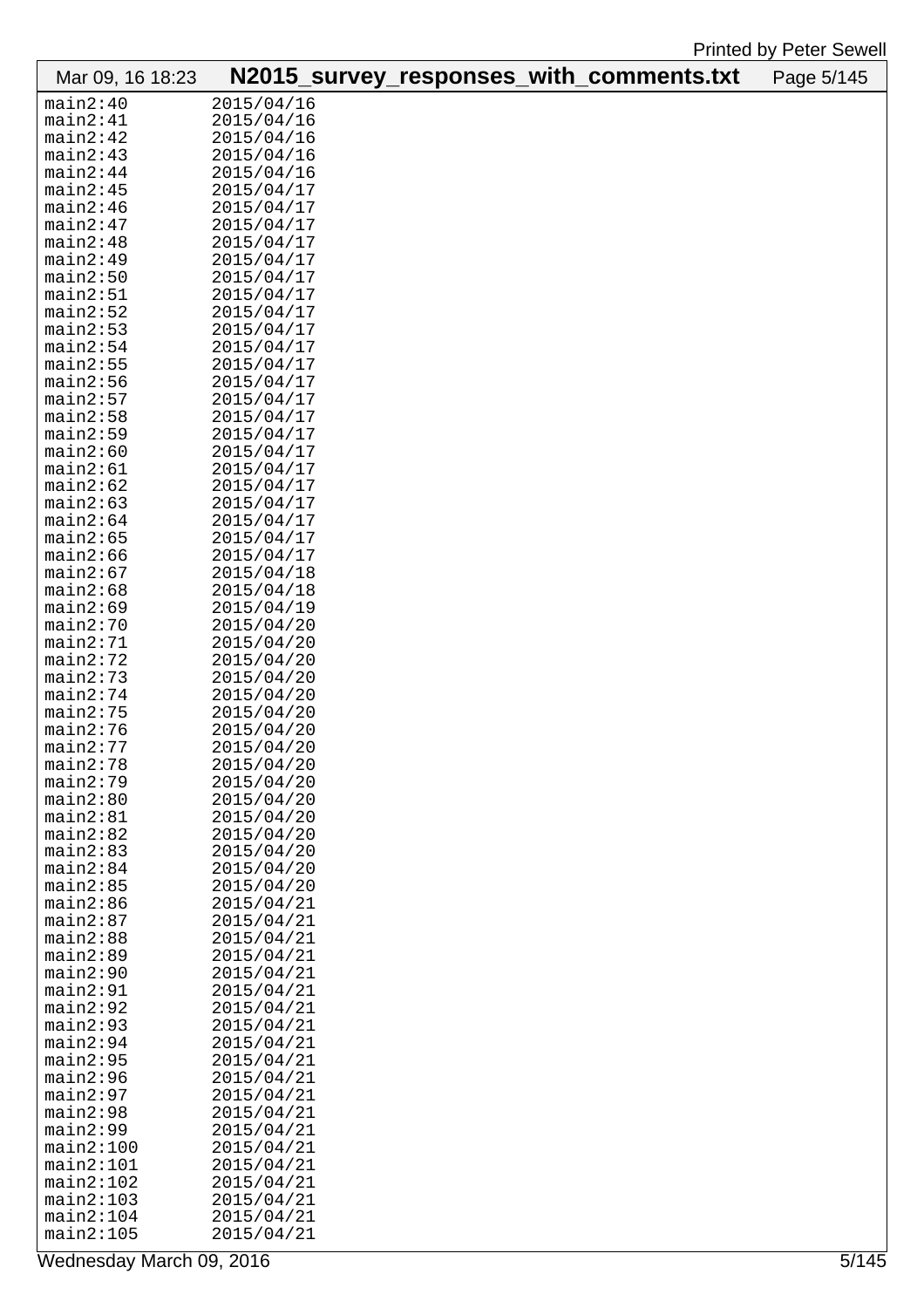| Mar 09, 16 18:23       |                          |  | N2015_survey_responses_with_comments.txt | Page 6/145 |
|------------------------|--------------------------|--|------------------------------------------|------------|
| main2:106              | 2015/04/21               |  |                                          |            |
| main2:107              | 2015/04/21               |  |                                          |            |
| main2:108              | 2015/04/21               |  |                                          |            |
| main2:109              | 2015/04/21               |  |                                          |            |
| main2:110              | 2015/04/21               |  |                                          |            |
| main2:111              | 2015/04/21               |  |                                          |            |
| main2:112              | 2015/04/21               |  |                                          |            |
| main2:113              | 2015/04/21               |  |                                          |            |
| main2:114              | 2015/04/21               |  |                                          |            |
| main2:115              | 2015/04/21               |  |                                          |            |
| main2:116              | 2015/04/21               |  |                                          |            |
| main2:117              | 2015/04/21               |  |                                          |            |
| main2:118              | 2015/04/21               |  |                                          |            |
| main2:119              | 2015/04/21               |  |                                          |            |
| main2:120              | 2015/04/21               |  |                                          |            |
| main2:121              | 2015/04/21               |  |                                          |            |
| main2:122              | 2015/04/21               |  |                                          |            |
| main2:123              | 2015/04/21               |  |                                          |            |
| main2:124              | 2015/04/21               |  |                                          |            |
| main2:125              | 2015/04/21               |  |                                          |            |
| main2:126              | 2015/04/21               |  |                                          |            |
| main2:127              | 2015/04/21               |  |                                          |            |
| main2:128              | 2015/04/21               |  |                                          |            |
| main2:129              | 2015/04/21               |  |                                          |            |
| main2:130              | 2015/04/21               |  |                                          |            |
| main2:131              | 2015/04/21               |  |                                          |            |
| main2:132              | 2015/04/21               |  |                                          |            |
| main2:133              | 2015/04/21               |  |                                          |            |
| main2:134              | 2015/04/21               |  |                                          |            |
| main2:135              | 2015/04/21               |  |                                          |            |
| main2:136              | 2015/04/21               |  |                                          |            |
| main2:137              | 2015/04/22               |  |                                          |            |
| main2:138              | 2015/04/22               |  |                                          |            |
| main2:139              | 2015/04/22               |  |                                          |            |
| main2:140              | 2015/04/22               |  |                                          |            |
| main2:141              | 2015/04/22               |  |                                          |            |
| main2:142              | 2015/04/22               |  |                                          |            |
| main2:143              | 2015/04/22               |  |                                          |            |
| main2:144              | 2015/04/22               |  |                                          |            |
| main2:145              | 2015/04/22               |  |                                          |            |
| main2:146              | 2015/04/22               |  |                                          |            |
| main2:147              | 2015/04/22               |  |                                          |            |
| main2:148              | 2015/04/22               |  |                                          |            |
| main2:149              | 2015/04/22               |  |                                          |            |
| main2:150              | 2015/04/22               |  |                                          |            |
| main2:151              | 2015/04/23               |  |                                          |            |
| main2:152              | 2015/04/23               |  |                                          |            |
| main2:153<br>main2:154 | 2015/04/23               |  |                                          |            |
| main2:155              | 2015/04/23<br>2015/04/23 |  |                                          |            |
| main2:156              | 2015/04/24               |  |                                          |            |
| main2:157              | 2015/04/24               |  |                                          |            |
| main2:158              | 2015/04/24               |  |                                          |            |
| main2:159              | 2015/04/24               |  |                                          |            |
| main2:160              | 2015/04/24               |  |                                          |            |
| main2:161              | 2015/04/24               |  |                                          |            |
| main2:162              | 2015/04/26               |  |                                          |            |
| main2:163              | 2015/04/26               |  |                                          |            |
| main2:164              | 2015/04/26               |  |                                          |            |
| main2:165              | 2015/04/27               |  |                                          |            |
| main2:166              | 2015/04/30               |  |                                          |            |
| main2:167              | 2015/04/30               |  |                                          |            |
| main2:168              | 2015/04/30               |  |                                          |            |
| main2:169              | 2015/05/02               |  |                                          |            |
| main2:170              | 2015/05/02               |  |                                          |            |
| main2:171              | 2015/05/06               |  |                                          |            |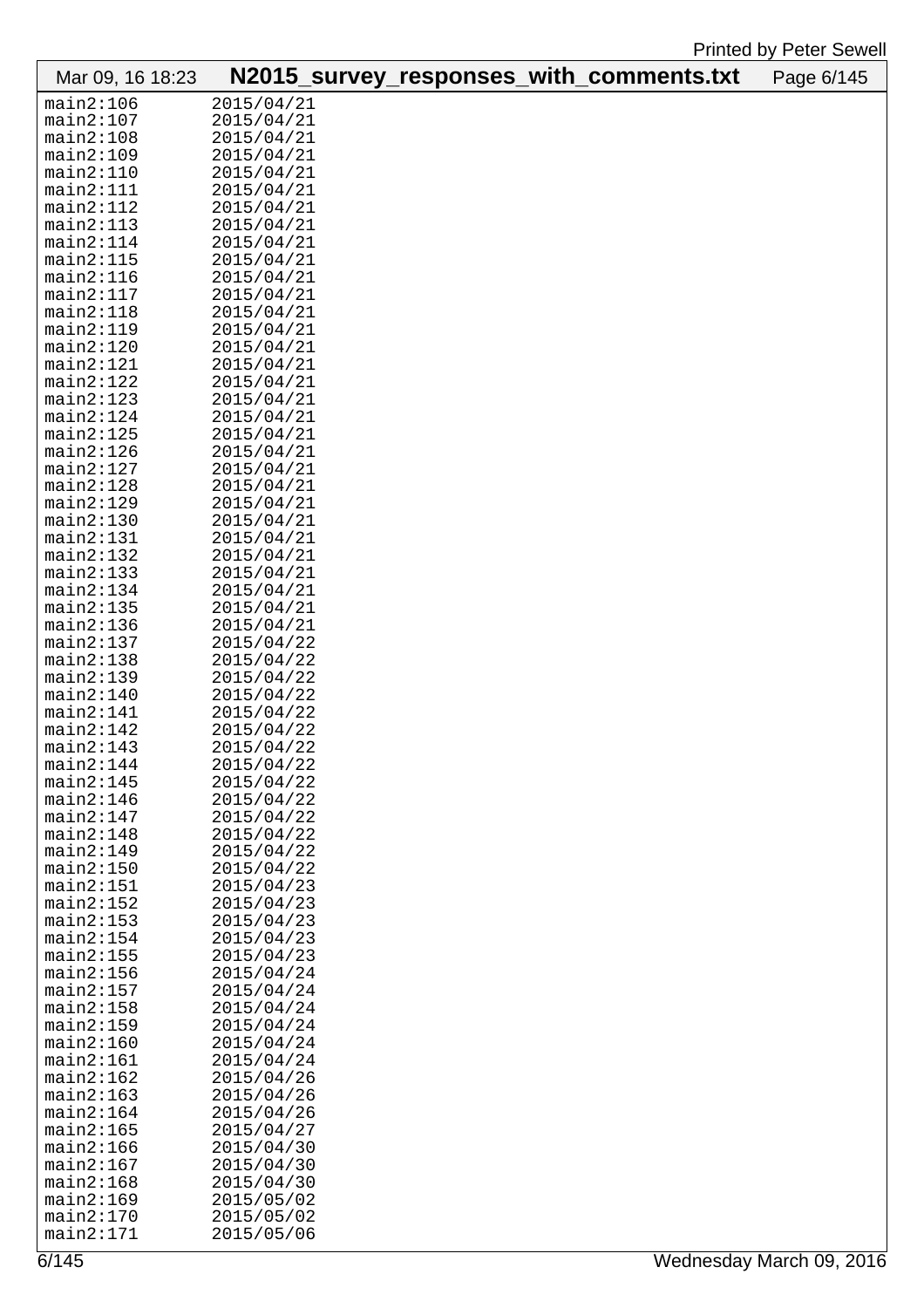| Mar 09, 16 18:23        |                          |  | N2015_survey_responses_with_comments.txt | Page 7/145 |
|-------------------------|--------------------------|--|------------------------------------------|------------|
| main2:172               | 2015/05/07               |  |                                          |            |
| main2:173               | 2015/05/15               |  |                                          |            |
| main2:174               | 2015/05/15               |  |                                          |            |
| main2:175               | 2015/05/22               |  |                                          |            |
| main2:176               | 2015/05/22               |  |                                          |            |
| main2:177               | 2015/05/31               |  |                                          |            |
| freebsd:0<br>freebsd:1  | 2015/04/25<br>2015/04/25 |  |                                          |            |
| freebsd:2               | 2015/04/25               |  |                                          |            |
| freebsd:3               | 2015/04/25               |  |                                          |            |
| freebsd:4               | 2015/04/26               |  |                                          |            |
| freebsd:5               | 2015/04/26               |  |                                          |            |
| freebsd:6               | 2015/05/14               |  |                                          |            |
| freebsd:7               | 2015/04/26               |  |                                          |            |
| freebsd:8               | 2015/04/28               |  |                                          |            |
| gcc:0                   | 2015/04/17               |  |                                          |            |
| gcc:1                   | 2015/04/17               |  |                                          |            |
| gcc:2                   | 2015/04/18               |  |                                          |            |
| qcc:3<br>gcc:4          | 2015/04/21<br>2015/04/23 |  |                                          |            |
| google-comp:0           | 2015/05/26               |  |                                          |            |
| google:0                | 2015/05/26               |  |                                          |            |
| google:1                | 2015/05/26               |  |                                          |            |
| google:2                | 2015/05/26               |  |                                          |            |
| google:3                | 2015/05/26               |  |                                          |            |
| google:4                | 2015/05/26               |  |                                          |            |
| google:5                | 2015/05/26               |  |                                          |            |
| google:6                | 2015/05/26               |  |                                          |            |
| google:7                | 2015/05/26               |  |                                          |            |
| google:8                | 2015/05/26               |  |                                          |            |
| google:9<br>google:10   | 2015/05/26<br>2015/05/26 |  |                                          |            |
| google:11               | 2015/05/26               |  |                                          |            |
| google:12               | 2015/05/26               |  |                                          |            |
| google:13               | 2015/05/26               |  |                                          |            |
| google:14               | 2015/05/26               |  |                                          |            |
| google:15               | 2015/05/26               |  |                                          |            |
| google:16               | 2015/05/26               |  |                                          |            |
| google:17               | 2015/05/26               |  |                                          |            |
| google:18               | 2015/05/26               |  |                                          |            |
| google:19<br>google:20  | 2015/05/26               |  |                                          |            |
| google:21               | 2015/05/26<br>2015/05/26 |  |                                          |            |
| google:22               | 2015/05/26               |  |                                          |            |
| google:23               | 2015/05/26               |  |                                          |            |
| google:24               | 2015/05/26               |  |                                          |            |
| google:25               | 2015/05/26               |  |                                          |            |
| google:26               | 2015/05/26               |  |                                          |            |
| google:27               | 2015/05/26               |  |                                          |            |
| google:28               | 2015/05/26               |  |                                          |            |
| google:29               | 2015/05/26               |  |                                          |            |
| google:30<br>google:31  | 2015/05/26<br>2015/05/26 |  |                                          |            |
| google:32               | 2015/05/26               |  |                                          |            |
| google:33               | 2015/05/26               |  |                                          |            |
| google:34               | 2015/05/26               |  |                                          |            |
| google:35               | 2015/05/27               |  |                                          |            |
| google:36               | 2015/05/27               |  |                                          |            |
| google:37               | 2015/05/27               |  |                                          |            |
| google:38               | 2015/05/27               |  |                                          |            |
| google:39               | 2015/05/27               |  |                                          |            |
| google:40               | 2015/05/27               |  |                                          |            |
| google: 41<br>google:42 | 2015/05/27<br>2015/05/27 |  |                                          |            |
| google:43               | 2015/05/29               |  |                                          |            |
| google:44               | 2015/06/01               |  |                                          |            |
|                         |                          |  |                                          |            |

Wednesday March 09, 2016 **7/145**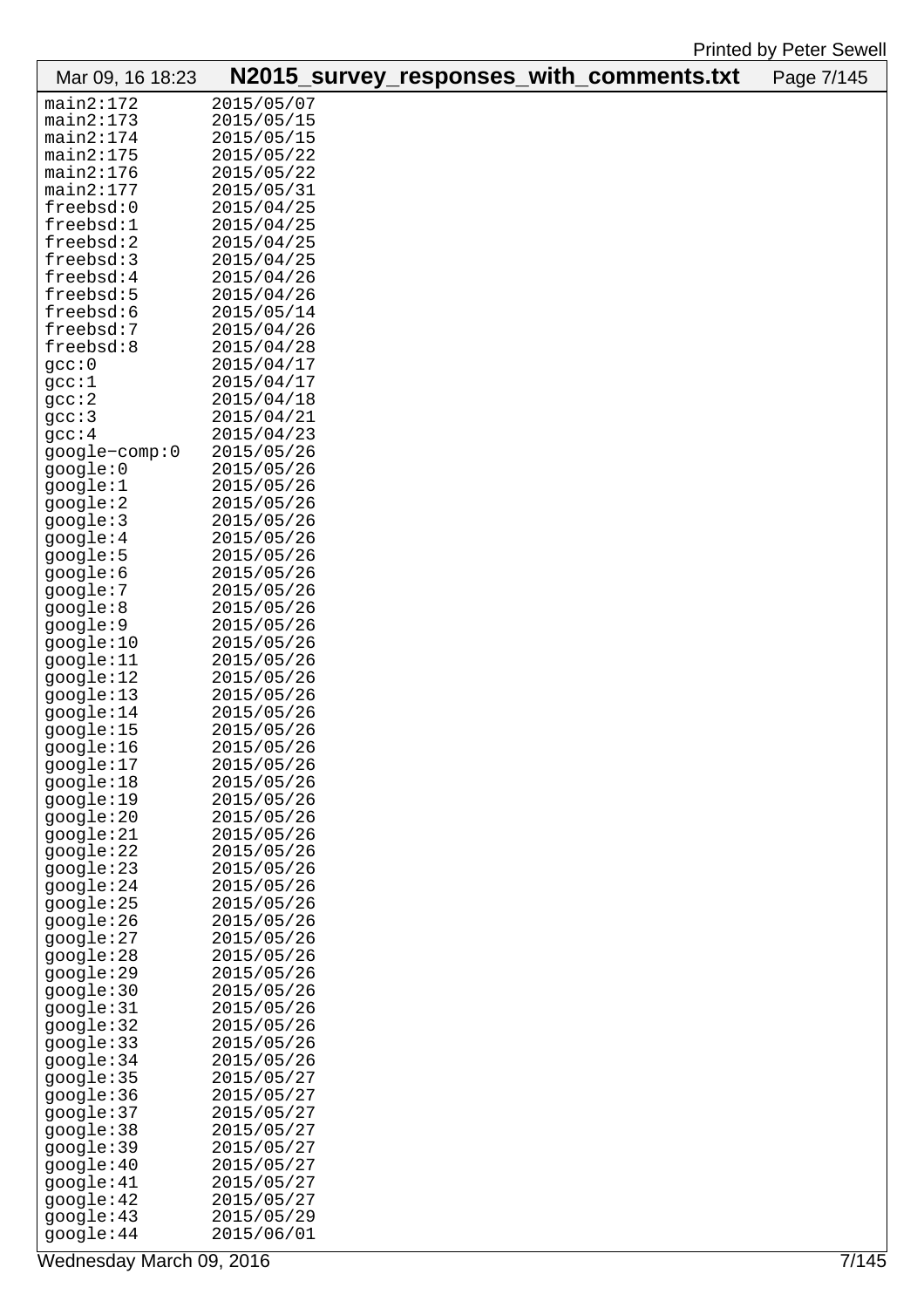| Mar 09, 16 18:23                 | N2015_survey_responses_with_comments.txt |  | Page 8/145 |
|----------------------------------|------------------------------------------|--|------------|
| google:45                        | 2015/06/01                               |  |            |
| google:46                        | 2015/06/01                               |  |            |
| google:47                        | 2015/06/03                               |  |            |
| google:48                        | 2015/06/04                               |  |            |
| libc:0                           | 2015/05/26                               |  |            |
| libc:1                           | 2015/05/26                               |  |            |
| libc:2                           | 2015/05/26                               |  |            |
| libc:3                           | 2015/05/27                               |  |            |
| libc:4                           | 2015/05/27                               |  |            |
| libc:5<br>libc:6                 | 2015/05/27<br>2015/05/27                 |  |            |
| libc:7                           | 2015/06/05                               |  |            |
| lllvm:0                          | 2015/04/23                               |  |            |
| lllvm:1                          | 2015/04/23                               |  |            |
| lllvm:2                          | 2015/04/23                               |  |            |
| lllvm:3                          | 2015/04/24                               |  |            |
| lllvm:4                          | 2015/04/24                               |  |            |
| lllvm:5                          | 2015/05/04                               |  |            |
| lllvm:6                          | 2015/05/05                               |  |            |
| lllvm:7                          | 2015/07/02                               |  |            |
| regehr-blog:0                    | 2015/04/21                               |  |            |
| regehr-blog:1                    | 2015/04/21                               |  |            |
| $regehr-blog:2$                  | 2015/04/21                               |  |            |
| regehr-blog:3<br>$regehr-blog:4$ | 2015/04/21<br>2015/04/21                 |  |            |
| regehr-blog:5                    | 2015/04/21                               |  |            |
| regehr-blog:6                    | 2015/04/22                               |  |            |
| regehr-blog:7                    | 2015/04/22                               |  |            |
| regehr-blog:8                    | 2015/04/22                               |  |            |
| regehr-blog:9                    | 2015/04/22                               |  |            |
| regehr-blog:10                   | 2015/04/22                               |  |            |
| regehr-blog:11                   | 2015/04/23                               |  |            |
| regehr-blog:12                   | 2015/04/23                               |  |            |
| $regehr-blog:13$                 | 2015/04/23                               |  |            |
| regehr-blog:14                   | 2015/04/23                               |  |            |
| regehr-blog:15                   | 2015/04/23                               |  |            |
| regehr-blog:16<br>regehr-blog:17 | 2015/04/23<br>2015/04/23                 |  |            |
| regehr-blog:18                   | 2015/04/24                               |  |            |
| regehr-blog:19                   | 2015/04/24                               |  |            |
| regehr-blog:20                   | 2015/04/24                               |  |            |
| regehr-blog:21                   | 2015/04/25                               |  |            |
| regehr-blog:22                   | 2015/05/01                               |  |            |
| $regehr-blog:23$                 | 2015/05/02                               |  |            |
| regehr-blog:24                   | 2015/05/05                               |  |            |
| regehr-blog:25                   | 2015/05/26                               |  |            |
| regehr-blog:26                   | 2015/05/26                               |  |            |
| regehr-blog:27                   | 2015/06/02                               |  |            |
| regehr-blog:28<br>regehr-blog:29 | 2015/06/03<br>2015/06/26                 |  |            |
| regehr-blog:30                   | 2015/08/27                               |  |            |
| regehr-blog:31                   | 2015/09/07                               |  |            |
| regehr-blog:32                   | 2015/09/07                               |  |            |
| regehr-blog:33                   | 2015/09/07                               |  |            |
| x11:0                            | 2015/05/26                               |  |            |
| x11:1                            | 2015/05/26                               |  |            |
| x11:2                            | 2015/05/26                               |  |            |
| x11:3                            | 2015/05/27                               |  |            |
| x11:4                            | 2015/05/27                               |  |            |
| x11:5                            | 2015/05/27                               |  |            |
| x11:6<br>xen:0                   | 2015/05/30<br>2015/05/26                 |  |            |
| xen:1                            | 2015/05/27                               |  |            |
| xen:2                            | 2015/05/27                               |  |            |
| xen:3                            | 2015/06/03                               |  |            |

=========================================================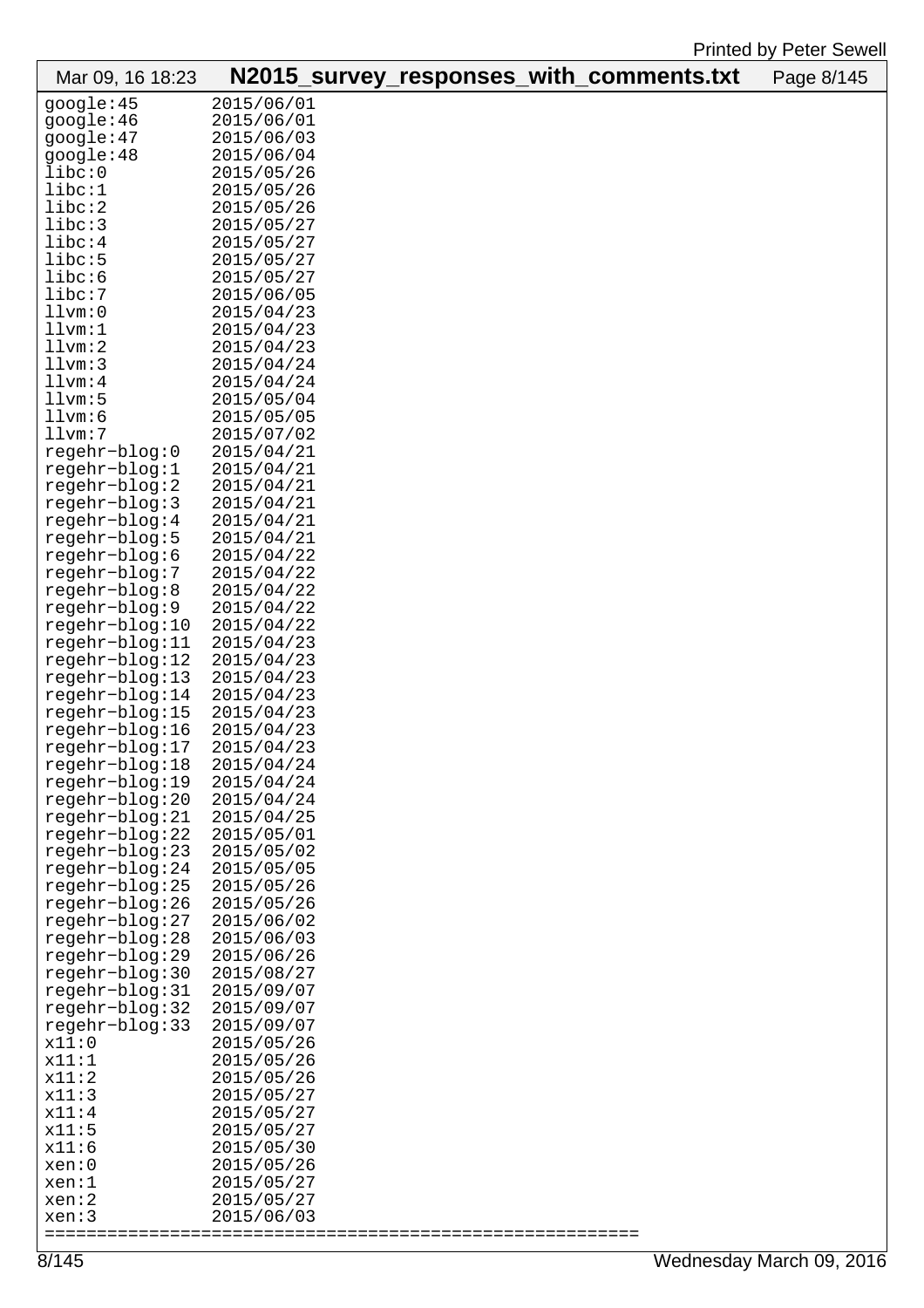| N2015_survey_responses_with_comments.txt<br>Mar 09, 16 18:23                                                                                                                                                                                                                                                                                                                                                                                                                                                                                                                                                                                                                                                                                                                                                                                                                                                                                                                                                                                                                                                                                                                                                                                                                                                                                                                                                                                                                                                                                                                                                                                                                                                                                                                                                                                                                                                                                                                                                                                                                                                                                                                                                                                                                                                                                                                                                                                                                                                                                                                              | Page 9/145 |
|-------------------------------------------------------------------------------------------------------------------------------------------------------------------------------------------------------------------------------------------------------------------------------------------------------------------------------------------------------------------------------------------------------------------------------------------------------------------------------------------------------------------------------------------------------------------------------------------------------------------------------------------------------------------------------------------------------------------------------------------------------------------------------------------------------------------------------------------------------------------------------------------------------------------------------------------------------------------------------------------------------------------------------------------------------------------------------------------------------------------------------------------------------------------------------------------------------------------------------------------------------------------------------------------------------------------------------------------------------------------------------------------------------------------------------------------------------------------------------------------------------------------------------------------------------------------------------------------------------------------------------------------------------------------------------------------------------------------------------------------------------------------------------------------------------------------------------------------------------------------------------------------------------------------------------------------------------------------------------------------------------------------------------------------------------------------------------------------------------------------------------------------------------------------------------------------------------------------------------------------------------------------------------------------------------------------------------------------------------------------------------------------------------------------------------------------------------------------------------------------------------------------------------------------------------------------------------------------|------------|
| Your expertise [click all that apply]:<br>C applications programming<br>: 255<br>(22)<br>C systems programming<br>: 230<br>(198)<br>Linux developer<br>160<br>(13)<br>Other OS developer<br>111<br>(9)<br>: 135<br>C embedded systems programming<br>$(11$ $)$<br>70<br>(68)<br>C standard<br>C or C++ standards committee member :<br>8<br>( 0%)<br>(5)<br>Compiler internals<br>64<br>GCC developer<br>15<br>$(1$ % $)$<br>Clang developer<br>26<br>(2)<br>Other C compiler developer<br>$\therefore$ 22<br>( 1%)<br>Program analysis tools<br>$\frac{1}{44}$<br>( 3%)<br>Formal semantics<br>18<br>( 1%)<br>6<br>no response<br>$\ddot{\phantom{a}}$<br>18<br>other<br>- Compiler internals, Clang developer, C++ applications developer<br>- C applications programming, C systems programming, Other OS developer, C var<br>iants with non-Integer pointers<br>- C systems programming, Other OS developer, C embedded systems programming, P<br>rogram analysis tools, Compiler tester<br>- just a humble c++ developer who doesn't mess around with these details<br>- C applications programming, C systems programming, Linux developer, C standa<br>rd, Compiler internals, Generic compiler development<br>- C++ app / systems programming<br>- C applications programming, C systems programming, Linux developer, Other OS<br>developer, C embedded systems programming, Compiler internals, Compilers which<br>target C as an intermediate language<br>- i literally just fuck around for a bit with gcc and strace, and go back to p<br>ython<br>- C systems programming, Linux developer, C embedded systems programming, C st<br>andard, Compiler internals, C-code generation from other languages<br>- C applications programming, C systems programming, Linux developer, Other OS<br>developer, Game Console Developer<br>- C applications programming, Compiler internals, Parallel programming, GPU pr<br>ogramming<br>- C applications programming, C systems programming, Other OS developer, C emb<br>edded systems programming, Program analysis tools, Crypto<br>- C applications programming, C systems programming, Linux developer, C standa<br>rd, C standard library implementation<br>- C systems programming, C standard, linux userspace, libc<br>- C applications programming, C systems programming, Linux developer, Other OS<br>developer, C standard, Compiler internals, Other C compiler developer, Program<br>analysis tools, Formal semantics, sometime security coordinator<br>PEOPLE DETAILS<br>main2.2:0<br>2015/06/15<br>compilers: MSVC |            |
| systems contributed to:<br>main2.2:1<br>2015/06/16<br>compilers:<br>systems contributed to:                                                                                                                                                                                                                                                                                                                                                                                                                                                                                                                                                                                                                                                                                                                                                                                                                                                                                                                                                                                                                                                                                                                                                                                                                                                                                                                                                                                                                                                                                                                                                                                                                                                                                                                                                                                                                                                                                                                                                                                                                                                                                                                                                                                                                                                                                                                                                                                                                                                                                               |            |
| $main2.2:2$ $2015/06/30$<br>compilers: GCC<br>$avr-gcc$<br>systems contributed to:                                                                                                                                                                                                                                                                                                                                                                                                                                                                                                                                                                                                                                                                                                                                                                                                                                                                                                                                                                                                                                                                                                                                                                                                                                                                                                                                                                                                                                                                                                                                                                                                                                                                                                                                                                                                                                                                                                                                                                                                                                                                                                                                                                                                                                                                                                                                                                                                                                                                                                        |            |
| main2.2:3<br>2015/06/30                                                                                                                                                                                                                                                                                                                                                                                                                                                                                                                                                                                                                                                                                                                                                                                                                                                                                                                                                                                                                                                                                                                                                                                                                                                                                                                                                                                                                                                                                                                                                                                                                                                                                                                                                                                                                                                                                                                                                                                                                                                                                                                                                                                                                                                                                                                                                                                                                                                                                                                                                                   |            |
| compilers: gcc<br>Windriver<br>systems contributed to: Automotive embedded systems                                                                                                                                                                                                                                                                                                                                                                                                                                                                                                                                                                                                                                                                                                                                                                                                                                                                                                                                                                                                                                                                                                                                                                                                                                                                                                                                                                                                                                                                                                                                                                                                                                                                                                                                                                                                                                                                                                                                                                                                                                                                                                                                                                                                                                                                                                                                                                                                                                                                                                        |            |
| main2.2:4<br>2015/06/30                                                                                                                                                                                                                                                                                                                                                                                                                                                                                                                                                                                                                                                                                                                                                                                                                                                                                                                                                                                                                                                                                                                                                                                                                                                                                                                                                                                                                                                                                                                                                                                                                                                                                                                                                                                                                                                                                                                                                                                                                                                                                                                                                                                                                                                                                                                                                                                                                                                                                                                                                                   |            |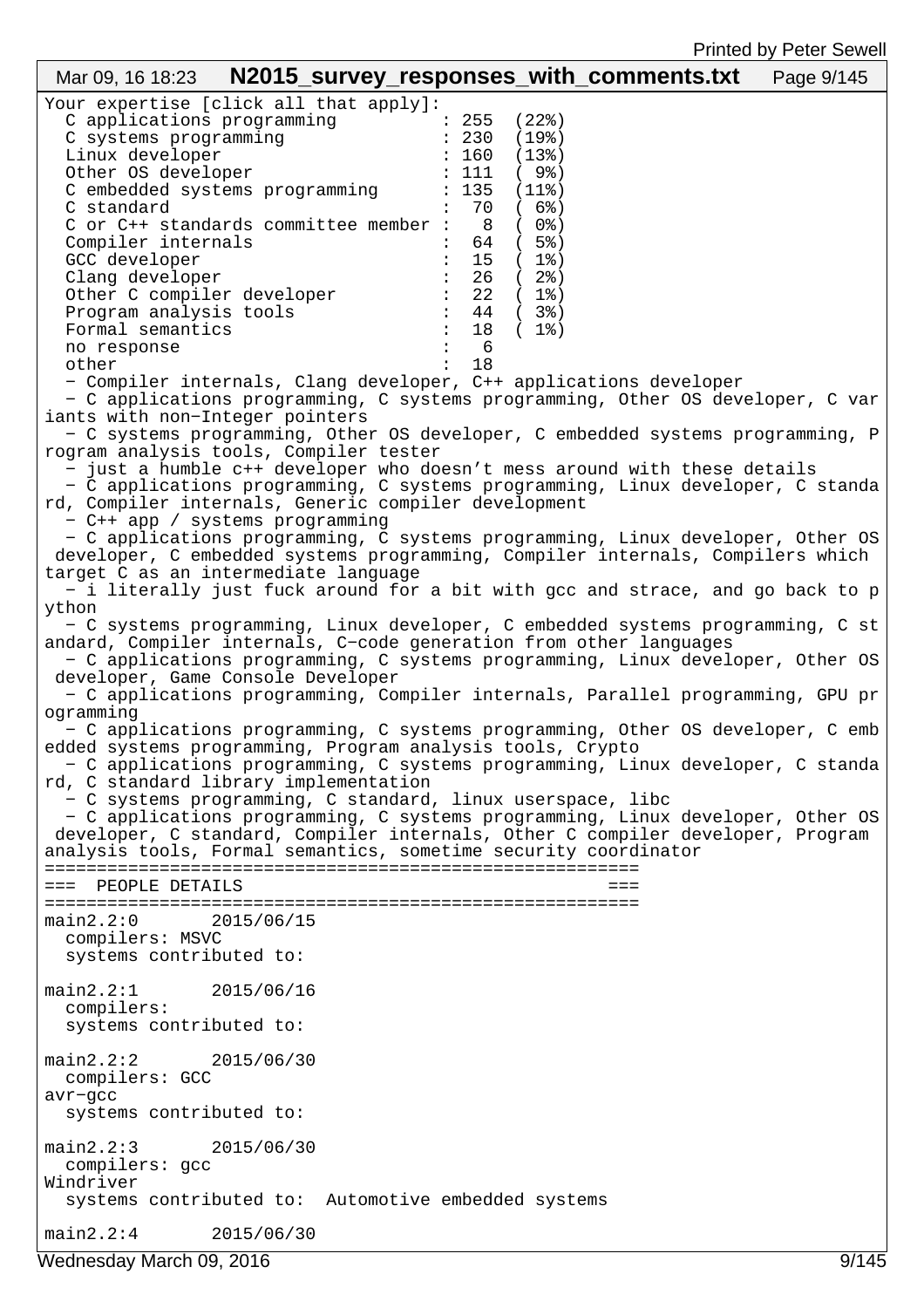```
 compilers: GCC, Clang, Frama−C
   systems contributed to: GCC
main2.2:5 2015/06/30 
   compilers: gcc, g++, clang, msvc
   systems contributed to: 
main2.2:6 2015/06/30 
  compilers: gcc
g++clang
clang++
cl (MSVC)
  systems contributed to: Linux,
Mac OS X,
Windows
main2.2:7 2015/06/30 
  compilers: GCC, Clang/LLVM
   systems contributed to: 
main2.2:8 2015/07/08 
  compilers: GCC (since 1988), clang, MSVC, Cadence Xtensa XCC, Turbo C, some em
bedded cpu compilers (such as Keil, etc).
  systems contributed to: 
main2.2:9 2015/07/09 
  compilers: clang
gcc
msvc
  systems contributed to: 
main2.2:10 2015/07/13 
  compilers: GCC
  −O0 for debug builds, in order to minimize deviation of the actual behavior of 
the emitted machine code from that of the source (i.e. disallow transformations 
based on the "as−if rule").
 −O2 or −O3 for release builds on desktop and desktop−class (e.g. modern mobile 
OS) systems in order to optimize my executables for execution speed
−Os for release builds of embedded systems projects (e.g. microcontrollers âM−^@
M−^S I use AVR−gcc quite often). This is sometimes needed to have the executable
 fit into the code memory of the device.
−fstrict−aliasing: I turn on this flag because in my code I do not rely on const
ructs that violate strict aliasing, and some day I expect the compiler to genera
te warnings when I accidentally do and this flag is turned on.
−flto: for release builds, I heavily rely on whole−program optimization so that 
I can avoid explicitly inlining functions and falling back to ugly macros.
Clang: basically the same as above, excepting that I do not use Clang for near−t
he−metal development.
   systems contributed to: I program mainly in C and Objective−C (the latter for
  iOS). My biggest current C programming project is an interpreter for a scriptin
g language I develop: http://github.com/H2CO3/Sparkling.
For iOS, I used to make tweaks (supplimentary dynamic components/"plug−ins" for 
jailbroken devices); these usually did not require reasoning about edge cases of
  the language, as Objective−C permits a higher lever of abstraction than plain C
; less hacking is required to implement individual features.
I have also begun to implement a compiler for a C−like language, and for that, I
've extensively studied some of the most practical problems in the area of compi
ler implementation; I have not yet, however, made any significant contributions
to existing C compilers.
 Mar 09, 16 18:23 N2015_survey_responses_with_comments.txt Page 10/145
```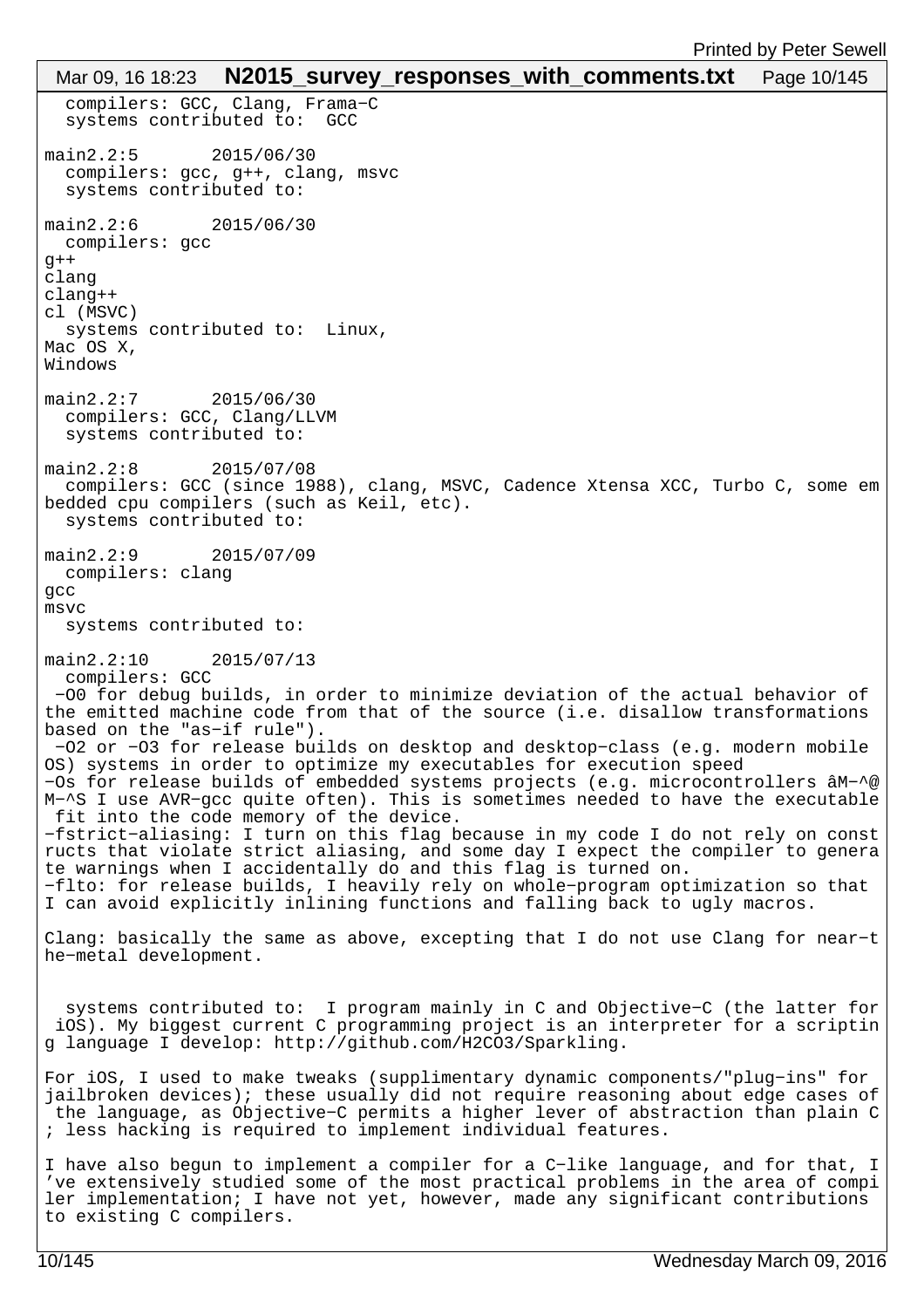# main2.2:11 2015/07/14 compilers: gcc systems contributed to: main2.2:12 2015/07/15 compilers: gcc systems contributed to: main2.2:13 2015/07/19 compilers: gcc clang systems contributed to: GNU/Linux main2.2:14 2015/07/27 compilers: systems contributed to: main2.2:15 2015/07/31 compilers: gcc clang −fundefined−trap systems contributed to: iOS apps Mac apps main2.2:16 2015/08/01 compilers: gcc, gdb, dwarves, elfutils systems contributed to: linux main2.2:17 2015/08/19 compilers: gcc −Og −g −fno−strict−aliasing clang (sometimes) systems contributed to: main2.2:18 2015/08/28 compilers: gcc, xlc systems contributed to: main2.2:19 2015/09/29 compilers: gcc systems contributed to: main2:0 2015/04/10 compilers: gcc systems contributed to: main2:1 2015/04/13 compilers: GCC, Clang, IAR C/C++, MSVC systems contributed to: main2:2 2015/04/13 compilers: gcc, clang, sparse −fno−strict−aliasing and −fno−delete−null−pointer−checks for legacy low−level co de systems contributed to: main2:3 2015/04/13 compilers: gcc, clang, visual studio systems contributed to: main2:4 2015/04/13 compilers: clang, gcc systems contributed to: main2:5 2015/04/13 Mar 09, 16 18:23 **N2015 survey responses with comments.txt** Page 11/145

Wednesday March 09, 2016 11/145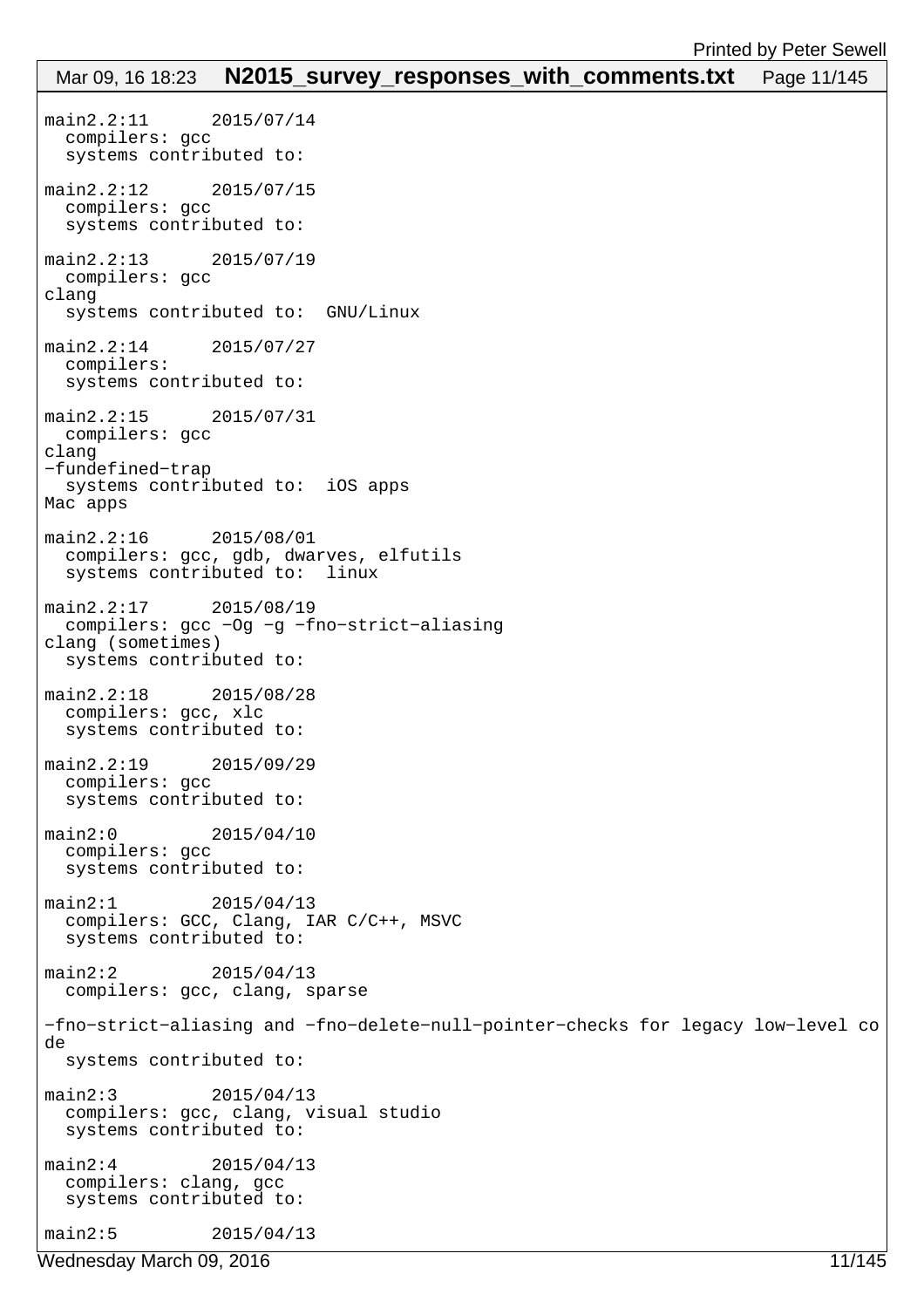```
 compilers: gcc, clang, valgrind
   systems contributed to: 
main2:6 2015/04/13 
  compilers: GCC
VisualC++
VisualDSP++
   systems contributed to: 
main2:7 2015/04/14 
   compilers: GCC, Clang, MSVC, Valgrind and derivatives.
   systems contributed to: 
main2:8 2015/04/14 
  compilers: gcc
clang
icc (Intel)
pgcc (Portland Group)
xlc (IBM)
I used to use −malign−double on i386.
   systems contributed to: Cactus (www.cactuscode.org)
Einstein Toolkit (einsteintoolkit.org)
other scientific codes (physics, solving PDEs)
high−performance computing
main2:9 2015/04/14 
  compilers: GCC/g++, clang/clang++, msvc9, msvc13
No optimization flags except those that encourage using hardware instructions (e
g −mpopcnt)
   systems contributed to: 
main2:10 2015/04/14 
  compilers: GCC and Clang.
I convinced Chrome to keep using nostrictaliasing because it has no perf win on 
Chrome and is misunderstood. 
I use the sanitizer entensively. 
I add code randomization and CFI (see pcc's recent Commits on this).
   systems contributed to: Chrome
LLVM
main2:11 2015/04/14 
  compilers: clang
   systems contributed to: llvm
main2:12 2015/04/14 
  compilers: GCC
clang
LLVM core optimisations
   systems contributed to: 
main2:13 2015/04/14 
  compilers: GCC
LLVM/Clang
  systems contributed to: LLVM
main2:14 2015/04/14 
  compilers: Gcc, clang, llvm,
   systems contributed to: 
main2:15 2015/04/15 
 Mar 09, 16 18:23 N2015 survey responses with comments.txt Page 12/145
```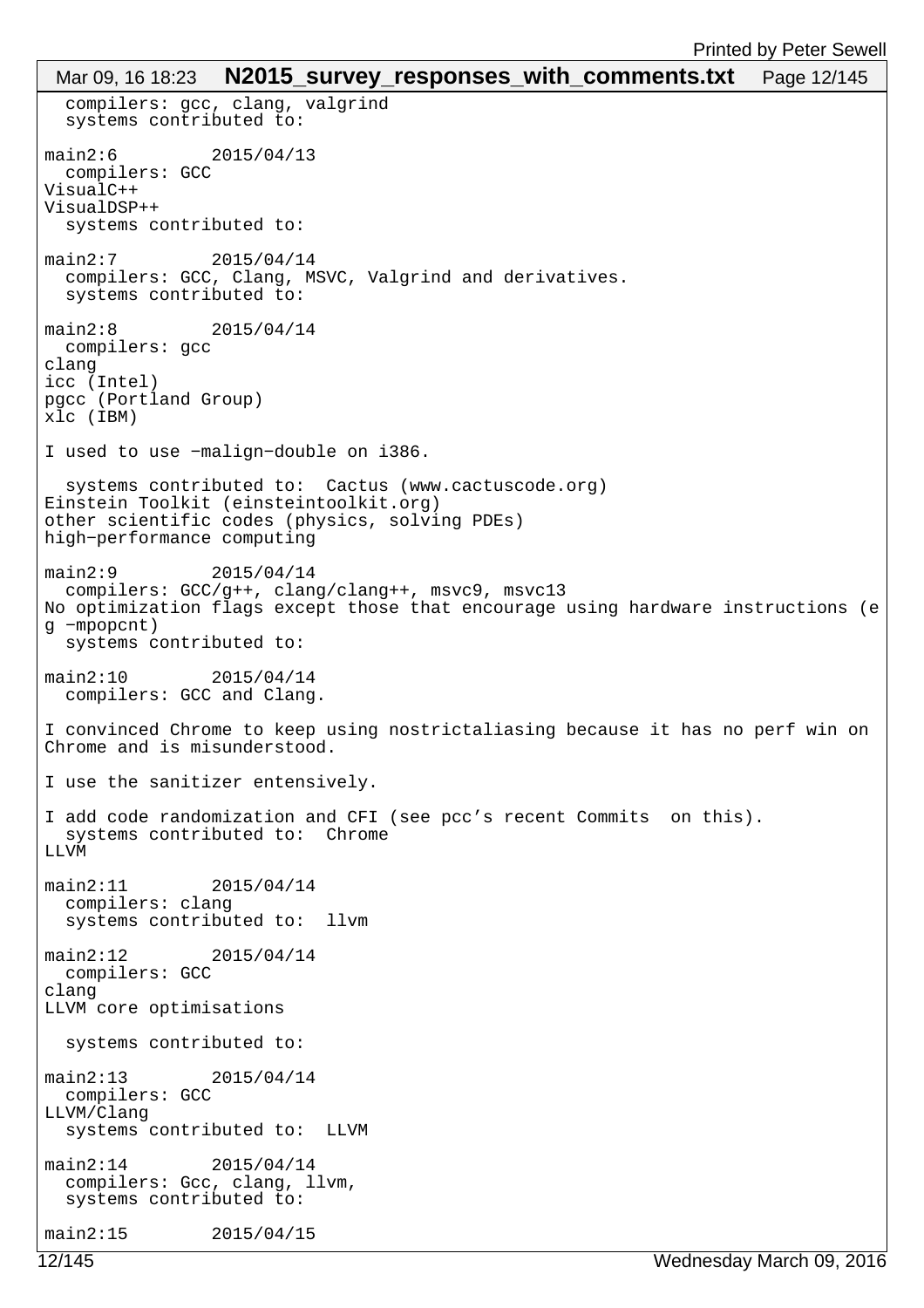| Mar 09, 16 18:23 $\,$ N2015_survey_responses_with_comments.txt $\,$ Page 13/145                                                                                                                                                                                                                                                                                                                                                                                                                                                                                                                                                                                                                                                                                                             |
|---------------------------------------------------------------------------------------------------------------------------------------------------------------------------------------------------------------------------------------------------------------------------------------------------------------------------------------------------------------------------------------------------------------------------------------------------------------------------------------------------------------------------------------------------------------------------------------------------------------------------------------------------------------------------------------------------------------------------------------------------------------------------------------------|
| compilers: gcc<br>clang<br>systems contributed to: linux<br>lighttpd                                                                                                                                                                                                                                                                                                                                                                                                                                                                                                                                                                                                                                                                                                                        |
| $main2:16$ 2015/04/15<br>compilers: gcc (old versions)<br>Clang<br>A little experience with coverity                                                                                                                                                                                                                                                                                                                                                                                                                                                                                                                                                                                                                                                                                        |
| systems contributed to: FreeBSD<br>CheriBSD<br>A couple minor clang patches                                                                                                                                                                                                                                                                                                                                                                                                                                                                                                                                                                                                                                                                                                                 |
| main2:17<br>2015/04/15<br>compilers: gcc, clang, sun C compiler<br>systems contributed to:                                                                                                                                                                                                                                                                                                                                                                                                                                                                                                                                                                                                                                                                                                  |
| main2:18<br>2015/04/15<br>compilers: gcc, clang<br>systems contributed to: FreeBSD                                                                                                                                                                                                                                                                                                                                                                                                                                                                                                                                                                                                                                                                                                          |
| main2:19<br>2015/04/15<br>compilers: gcc, mostly; a little bit of clang and MSVC<br>systems contributed to:                                                                                                                                                                                                                                                                                                                                                                                                                                                                                                                                                                                                                                                                                 |
| main2:20<br>2015/04/15<br>compilers: gcc, clang, xlc                                                                                                                                                                                                                                                                                                                                                                                                                                                                                                                                                                                                                                                                                                                                        |
| I no longer remember which flags we use as it's been different for every gig. M<br>ostly I'm interested in enabling all the warnings.<br>systems contributed to: I've contributed to FreeBSD. I've written code for Li<br>nux but nothing that was submitted as a patch, just work-related.                                                                                                                                                                                                                                                                                                                                                                                                                                                                                                 |
| $main2:21$ 2015/04/15<br>compilers: gcc, clang, lint, klocwork<br>Very many Inhouse option sets in test suites<br>systems contributed to: freebsd                                                                                                                                                                                                                                                                                                                                                                                                                                                                                                                                                                                                                                           |
| main2:22<br>2015/04/15<br>compilers: Compilers: GCC and Clang<br>Analysis tools: Clang analyser, Coverity, Tartan                                                                                                                                                                                                                                                                                                                                                                                                                                                                                                                                                                                                                                                                           |
| Standard list of compiler flags I use:<br>CFLAGS=-march=athlon64 -pipe -00 -g2 -ggdb -Wall -fstrict-aliasing -fdiagnostics<br>-color=auto -Wdeclaration-after-statement -Wextra -Wformat=2 -Winit-self -Winlin<br>e -Wpacked -Wpointer-arith -Wlarger-than=65500 -Wmissing-declarations -Wmissing-<br>format-attribute -Wmissing-noreturn -Wmissing-prototypes -Wnested-externs -Wold-<br>style-definition -Wsign-compare -Wstrict-aliasing=2 -Wstrict-prototypes -Wswitch<br>-enum -Wundef -Wunsafe-loop-optimizations -Wwrite-strings -Wno-missing-field-ini<br>tializers -Wno-unused-parameter -Wshadow -Wcast-align -Wformat-nonliteral -Wform<br>at-security -Wswitch-default -Wmissing-include-dirs -Waggregate-return -Wredunda<br>nt-decls -Wunused-but-set-variable -Warray-bounds |
| LDFLAGS=-Wl,--no-undefined -Wl,--no-as-needed -Wl,--fatal-warnings -Wl,--warn-co<br>mmon -Wl,--warn-execstack -Wl,--warn-search-mismatch -Wl,--warn-shared-textrel -<br>Wl,--warn-unresolved-symbols<br>systems contributed to: GNOME (http://gnome.org/)                                                                                                                                                                                                                                                                                                                                                                                                                                                                                                                                   |
| Many systems based on its technologies                                                                                                                                                                                                                                                                                                                                                                                                                                                                                                                                                                                                                                                                                                                                                      |
| main2:23<br>2015/04/15<br>compilers: gcc<br>clang<br>icc<br>scan-build<br>valgrind suite                                                                                                                                                                                                                                                                                                                                                                                                                                                                                                                                                                                                                                                                                                    |

Wednesday March 09, 2016 13/145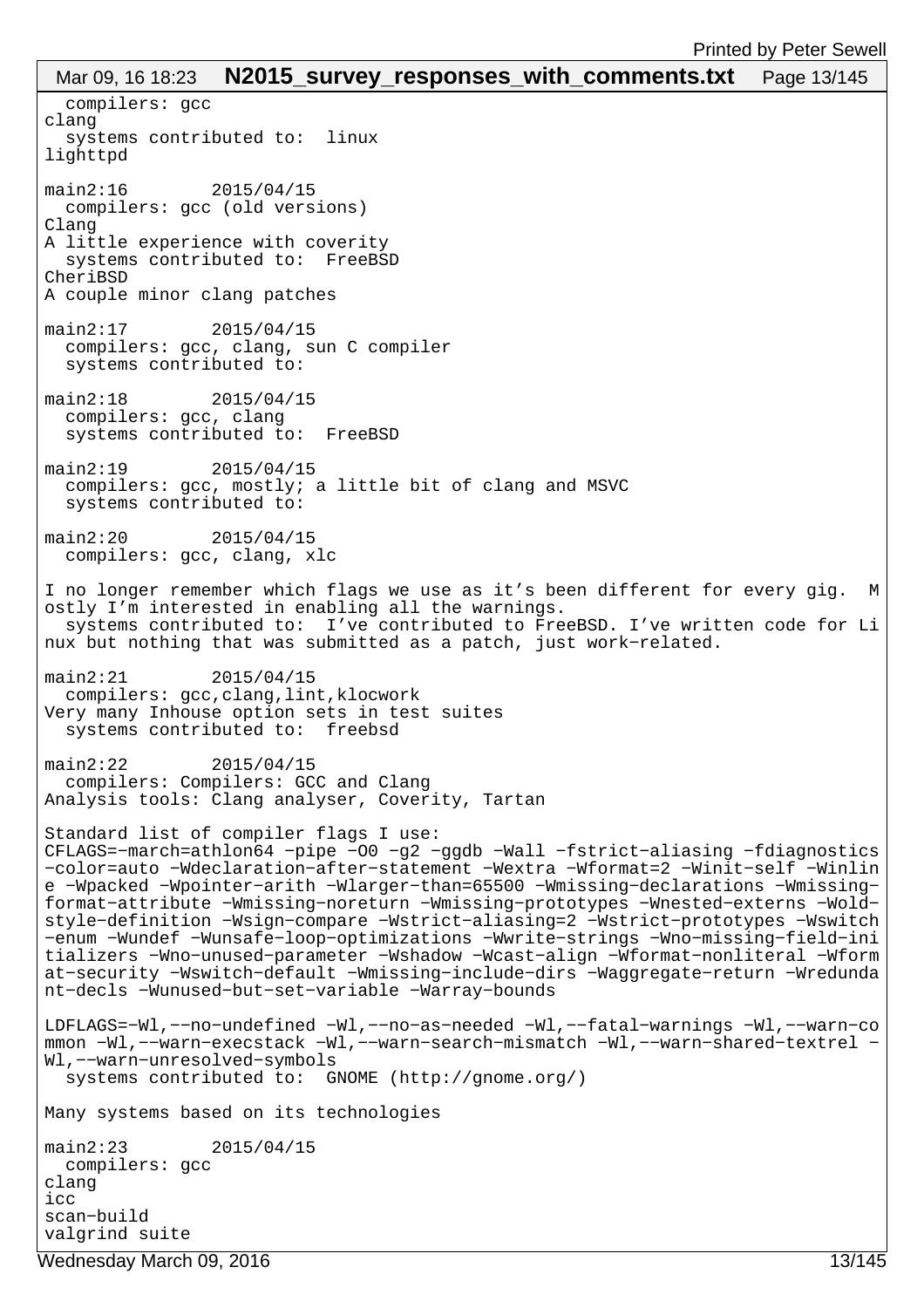coverity −fno−red−zone in kernel code to stop stack corruption on x86\_64 −fno−strict−aliasing for older code that casts pointers systems contributed to: main2:24 2015/04/15 compilers: gcc systems contributed to: main2:25 2015/04/15 compilers: gcc systems contributed to: Mostly proprietary main2:26 2015/04/15 compilers: gcc, clang, vc++ systems contributed to: main2:27 2015/04/15 compilers: I primarily use gcc, both as a compiler for C applications and as a target for HLL compilers. I have also used clang and several platform−specific commercial compilers over the years, though I avoid closed or platform−tied com pilers where possible. For programs targeting C, I use almost exclusively −Wall −O2, plus any platform− specific flags necessary for correctness (-nostdlibs, -nodefaultlibs, etc.). Th is ensures sufficient optimization for the compiler to complain about most commo n errors, but does not get it into trouble on most versions of gcc. For compilers targeting C, I use −fno−strict−aliasing −fno−optimize−sibling−call s −fomit−frame−pointer −fomit−leaf−frame−pointer −falign−loops and possibly othe r optimizations, along with −O3 or −O6 (and −Werror during development, but not deployment). While these optimizations can make debugging difficult, one does n ot normally use a C−level dbugger to debug the output of another compiler unless one is the actual compiler vendor, and these optimizations have measurable effe cts on performance. systems contributed to: main2:28 2015/04/15 compilers: gcc ms visual c++ clang icc gcc flag: −fno−omit−frame−pointer for debugging and interop purposes systems contributed to: main2:29 2015/04/15 compilers: Gobs. The ones I recall: gcc, g++, xlc, xlC, clang, pcc, dec's C co mpiler (for both mips, vax and alpha), sgi's C compiler (mips), Intel's C compil er, boreland C/C++, TOPS−20 cc (the Greg Titus one), sun's C compilers, etc Flags get turned on when code breaks with all the optimizations turned on. The l ist I've had to turn on over the years is too large to hold in my brain. systems contributed to: FreeBSD main2:30 2015/04/15 compilers: gcc, MSVC systems contributed to: main2:31 2015/04/15 compilers: systems contributed to: Mar 09, 16 18:23 **N2015\_survey\_responses\_with\_comments.txt** Page 14/145 Printed by Peter Sewell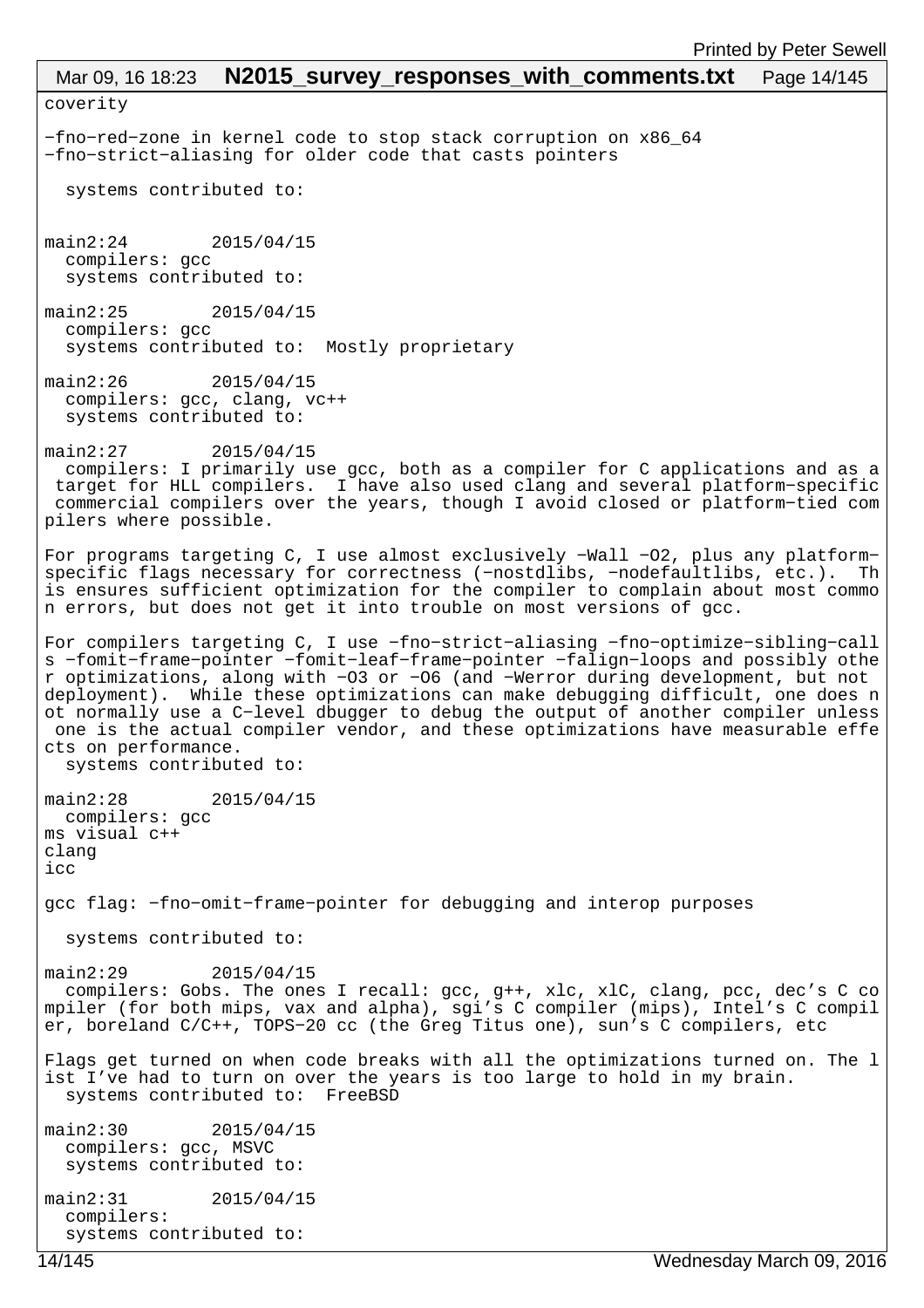main2:32 2015/04/15 compilers: GCC In the past I have used the BSD Unix C compiler, Sun Solaris C compiler, DEC Ult rix and VMS C compilers. systems contributed to: main2:33 2015/04/15 compilers: gcc systems contributed to: linux main2:34 2015/04/16 compilers: gcc −O2 and −O3 where semantics won't be affected (kernel can't use higher than −O2 due to pointer inferences potentially breaking things) −Wall −Werror in particular care taken to catch −Wstrict−overflow in many utilities which are poorly written and the optimiser causes (programmer unintentional) behavior in w hich the calculation doesn't wrap never used llvm, gcc is a compiler hacker's compiler systems contributed to: Linux various small apps main2:35 2015/04/16 compilers: gcc systems contributed to: I was on the Mercury compiler team which used targett ed C as a back−end. main2:36 2015/04/16 compilers: gcc, microc systems contributed to: OenWRT, TinyOS main2:37 2015/04/16 compilers: Microsoft Compilers Microsoft static analysis tools, SDL, prefast, prefix, ESPx, etc. systems contributed to: Windows, Azure. main2:38 2015/04/16 compilers: gcc, clang, coverity prevent systems contributed to: FreeBSD main2:39 2015/04/16 compilers: systems contributed to: main2:40 2015/04/16 compilers: GCC MSVC MPLab XC8 and XC32 systems contributed to: My primary development platform is Microchip PIC embe dded microcontrollers. main2:41 2015/04/16 compilers: systems contributed to: main2:42 2015/04/16 compilers: GCC and Clang. Leaning more toward Clang lately systems contributed to: NFS−Ganesha main2:43 2015/04/16 Mar 09, 16 18:23 **N2015\_survey\_responses\_with\_comments.txt** Page 15/145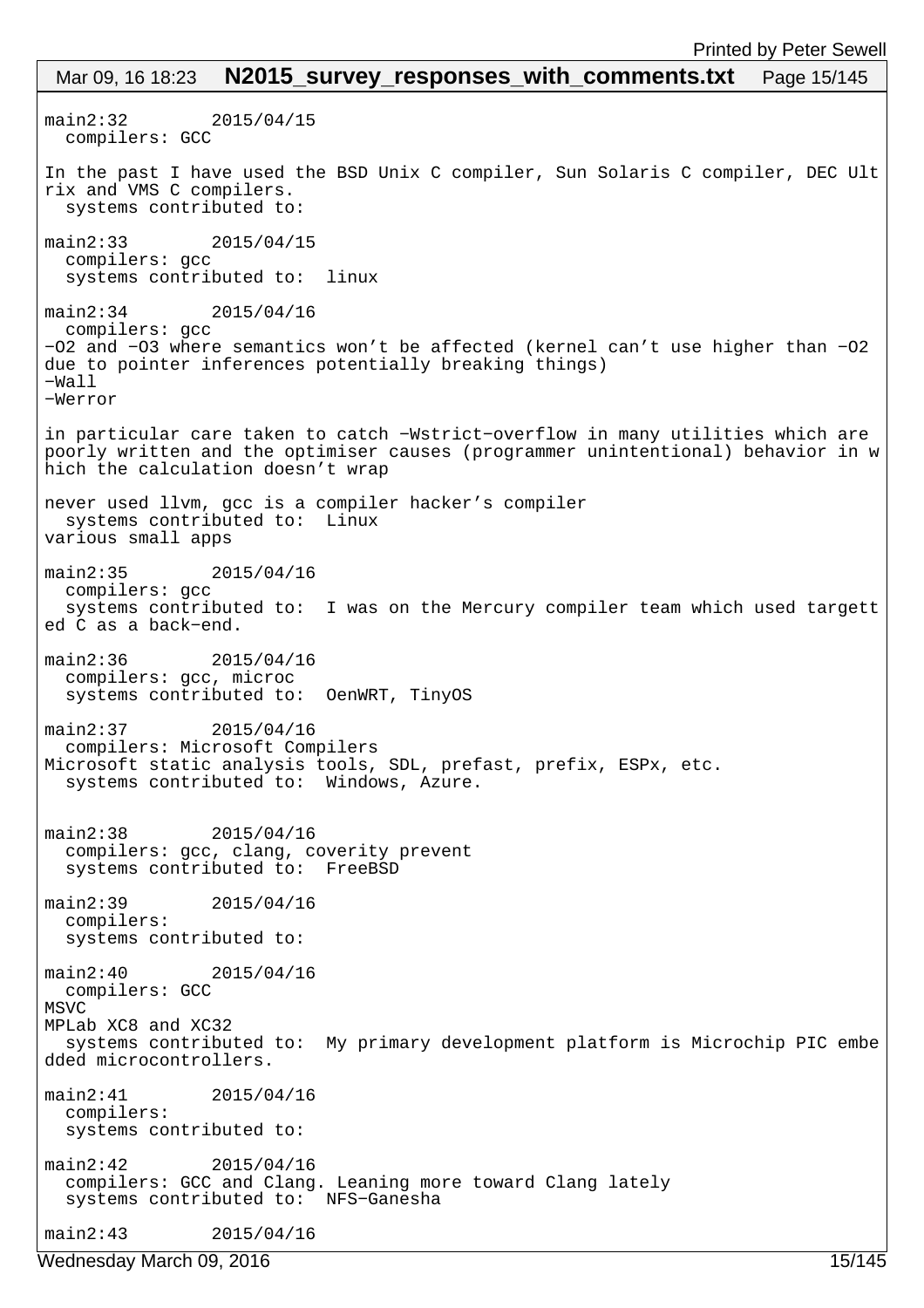| <b>FILITICA DY FEICI OCWEI</b>                                                                                                                                      |  |
|---------------------------------------------------------------------------------------------------------------------------------------------------------------------|--|
| N2015_survey_responses_with_comments.txt<br>Mar 09, 16 18:23<br>Page 16/145                                                                                         |  |
| compilers:<br>systems contributed to:                                                                                                                               |  |
| main2:44<br>2015/04/16                                                                                                                                              |  |
| compilers: GCC<br>clang/llvm                                                                                                                                        |  |
| systems contributed to:                                                                                                                                             |  |
| $main2:45$ 2015/04/17                                                                                                                                               |  |
| compilers: intel, ms, gnu, pgi,<br>systems contributed to:                                                                                                          |  |
| main2:46<br>2015/04/17                                                                                                                                              |  |
| compilers: Gcc, LLVM/Clang, MSVC, Intel C/C++ compiler                                                                                                              |  |
| systems contributed to: Occasional linux kernel, library, application develop<br>ment mostly on existing open source works                                          |  |
| main2:47<br>2015/04/17                                                                                                                                              |  |
| compilers:<br>systems contributed to:                                                                                                                               |  |
| main2:48<br>2015/04/17                                                                                                                                              |  |
| compilers: Clang, GCC, Intel C, IBM XLC, Cray C                                                                                                                     |  |
| I often specify the language variant I want because, until recently, few compile                                                                                    |  |
| rs defaulted to C99, which I use because of flexible declarations ("for (int i=0                                                                                    |  |
| ii <nii++)" also="" and="" atomics,="" cll="" cll<br="" especially)="" hence="" i="" restrict.="" specify="" use="">support when necessary.</nii++)">               |  |
| I also _assume_ the Cll memory model, i.e. thread-safe code generation by defaul                                                                                    |  |
| t, but know of no compiler that violates this (thanks to the ubiquity of Pthread                                                                                    |  |
| s) and no flags to control it (they exist for Fortran compilers).<br>systems contributed to: I don't full understand the question.                                  |  |
|                                                                                                                                                                     |  |
| I write communication middleware and other libraries for parallel computing. Yo<br>u likely don't know any of my projects but you can verify via https://github.com |  |
| /jeffhammond/.                                                                                                                                                      |  |
| main2:49<br>2015/04/17                                                                                                                                              |  |
| compilers: icc, gcc, clang.with -02 or -03.                                                                                                                         |  |
| systems contributed to: Julia implementation                                                                                                                        |  |
| main2:50<br>2015/04/17<br>compilers: I currently mostly use gcc/g++, although I've also used clang often                                                            |  |
| enough (I often kept switching between the two after running into some annoyanc                                                                                     |  |
| e with one or the other).                                                                                                                                           |  |
| I always compile with -fno-strict-aliasing -fwrapv since I already live in enoug                                                                                    |  |
| h fear of the compiler "cleverly" miscompiling my code.<br>systems contributed to: In-house firmware and software, typically interacting                            |  |
| directly with hardware (memory-mapped I/O).                                                                                                                         |  |
| main2:51<br>2015/04/17                                                                                                                                              |  |
| compilers: gcc, clang+llvm. Usual -0 flags (typically -0s, -02, -03).<br>systems contributed to:                                                                    |  |
| main2:52<br>2015/04/17                                                                                                                                              |  |
| compilers:                                                                                                                                                          |  |
| systems contributed to:                                                                                                                                             |  |
| main2:53<br>2015/04/17                                                                                                                                              |  |
| compilers: gcc clang<br>systems contributed to: JTC1/SC22/WG14, ca 1999                                                                                             |  |
| main2:54<br>2015/04/17                                                                                                                                              |  |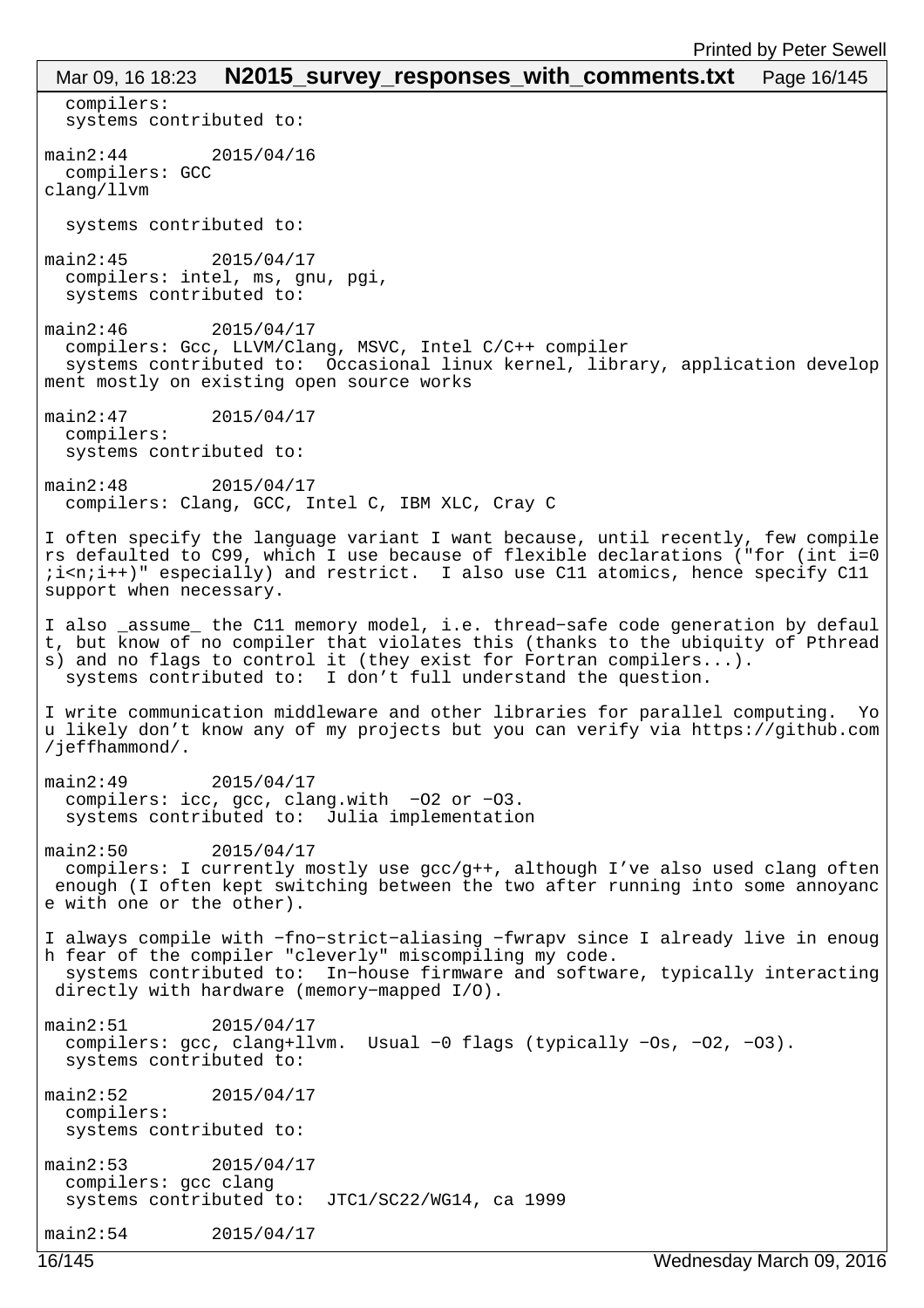```
 compilers: clang, gcc
   systems contributed to: 
main2:55 2015/04/17 
   compilers: clang, gcc.
   systems contributed to: Not possible."
main2:56 2015/04/17 
   compilers: gcc, clang
   systems contributed to: 
main2:57 2015/04/17 
   compilers: 
   systems contributed to: 
main2:58 2015/04/17 
   compilers: 
   systems contributed to: 
main2:59 2015/04/17 
  compilers: gcc
clang
−O2 is the usual compiler optimization flag
−fno−strict−aliasing because we don't care to have those bugs, not yet.
   systems contributed to: Google C++ core libraries
Google C++ confidential projects
Google C++ "code janitor" work
main2:60 2015/04/17 
  compilers: clang, gcc
   systems contributed to: Websearch at google
main2:61 2015/04/17 
  compilers: g++
clang++
Not much experience with C, so take my answers with a grain of salt.
  systems contributed to: 
main2:62 2015/04/17 
   compilers: gcc, clang
   systems contributed to: 
main2:63 2015/04/17 
   compilers: 
   systems contributed to: 
main2:64 2015/04/17 
  compilers: gcc, clang, Microsoft Visual C++, plus Xbox, Xbox 360 and Playstati
on 3 MSVC, gcc and clang−based toolchains.
  systems contributed to: Chrome browser, Chrome for Android, ChromeOS, various
 games.
main2:65 2015/04/17 
   compilers: 
   systems contributed to: 
main2:66 2015/04/17 
   compilers: gcc/g++, MSVC
   systems contributed to: 
main2:67 2015/04/18 
   compilers: Clang, gcc, coverity. 
   systems contributed to: A networking product.
 Mar 09, 16 18:23 N2015_survey_responses_with_comments.txt Page 17/145
```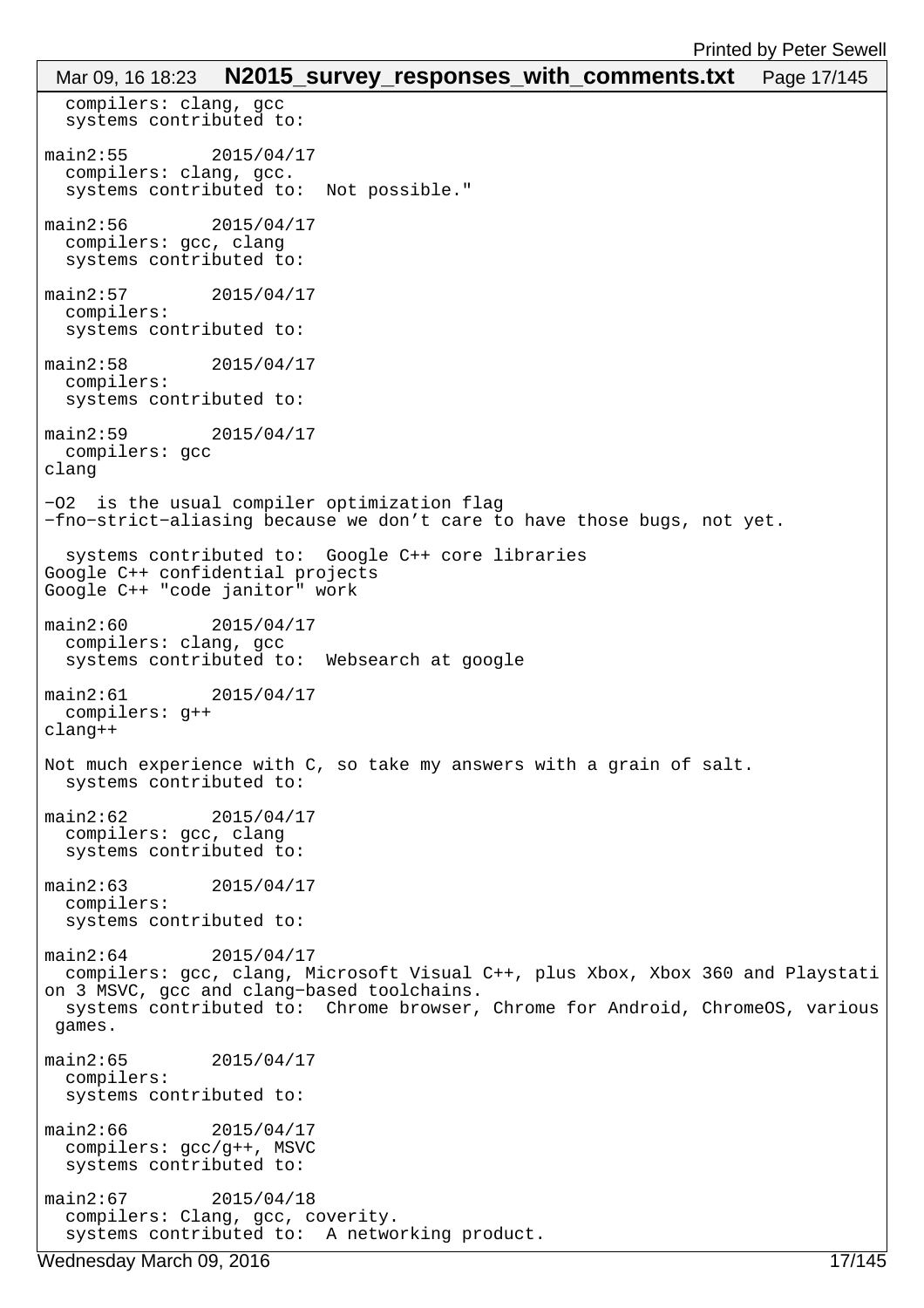```
main2:68 2015/04/18 
   compilers: gcc, icc, clang
   systems contributed to: 
main2:69 2015/04/19 
   compilers: Clang, GCC, MSVC, EDG
   systems contributed to: Clang
main2:70 2015/04/20 
  compilers: gcc, clang, valgrind, clang−analyzer
   systems contributed to: 
main2:71 2015/04/20 
  compilers: gcc
clang
icc
  systems contributed to: 
main2:72 2015/04/20 
  compilers: clang
gcc
tcc
msvc
  systems contributed to: "Systems" that you contribute to? What does this mean
? This question is very ambiguous.
main2:73 2015/04/20 
  compilers: gcc
clang
   systems contributed to: 
main2:74 2015/04/20 
  compilers: Borland C++Builder, GCC and Clang including all the sanitizers.
Of course −fno−strict−aliasing, but really, I'll just say "every single flag GCC
 has, or has ever had in any version since 2.7" (it's not quite true) ,with a sp
ecial mention to −funsigned−char (pronounced with "fun"!).
  systems contributed to: LLVM mostly, and Clang a bit.
main2:75 2015/04/20 
  compilers: clang, icc, gcc, cl
I generally don't use particular flags, except −std ones
  systems contributed to: 
main2:76 2015/04/20 
  compilers: GCC, Clang
  systems contributed to: 
main2:77 2015/04/20 
  compilers: GCC, clang, msvc
  systems contributed to: 
main2:78 2015/04/20 
  compilers: 
  systems contributed to: 
main2:79 2015/04/20 
  compilers: gcc
clang
  systems contributed to: 
main2:80 2015/04/20 
 Mar 09, 16 18:23 N2015 survey responses with comments.txt Page 18/145
```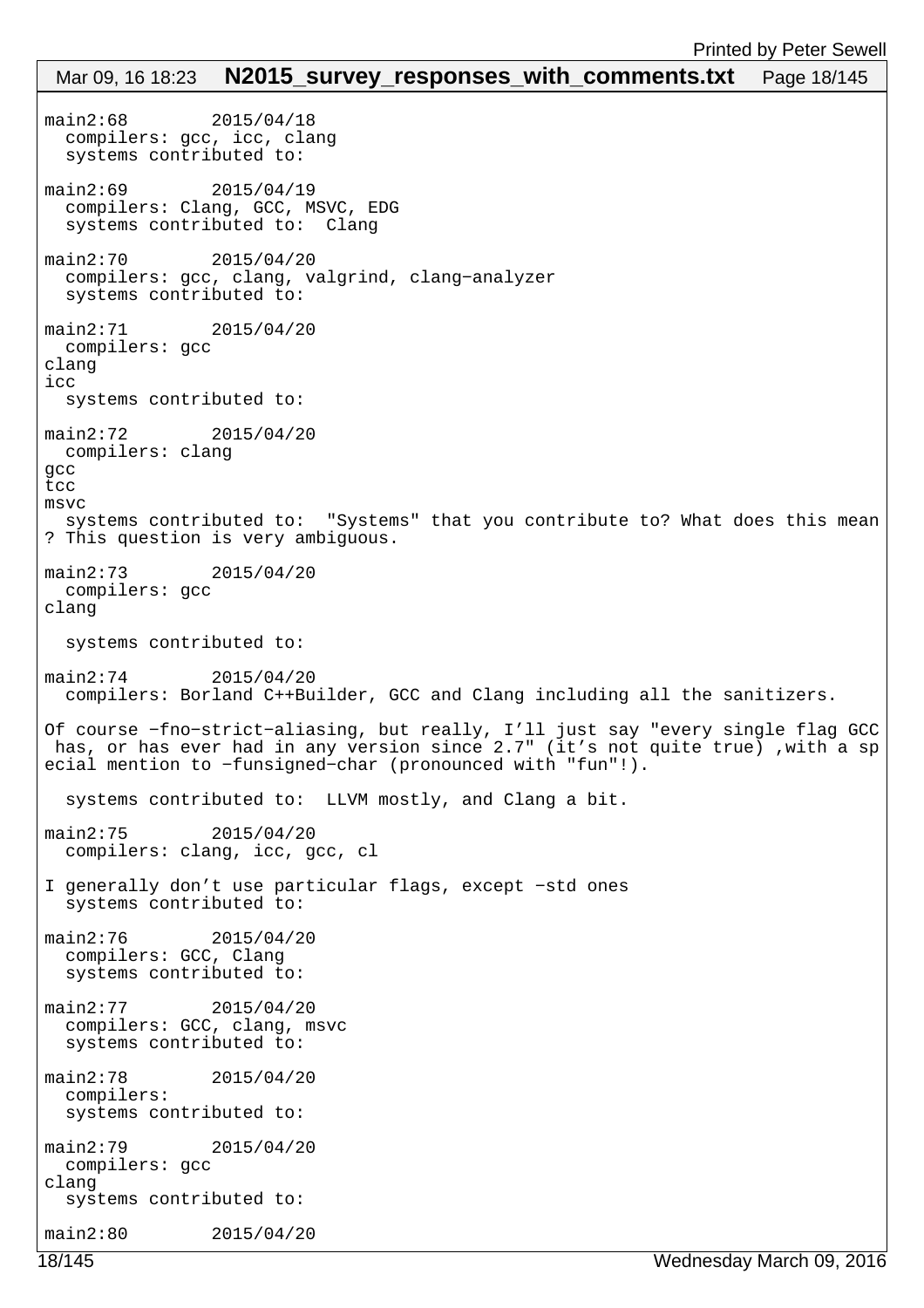# compilers: clang, gcc Compilation flags depends on what I am going to code. For example, programming w ith many large integers will make me think about −fwrapv, and programming with l ots of bit reuses (e.g. union) around will make me think about −no−strict−aliasi ng. systems contributed to: main2:81 2015/04/20 compilers: Mostly just GCC C compiler, occasional use of compiler flags, not m uch to report. systems contributed to: All closed source, draconian IP restrictions from pas t employers. main2:82 2015/04/20 compilers: IAR C Compiler Mathworks Polyspace systems contributed to: main2:83 2015/04/20 compilers: systems contributed to: main2:84 2015/04/20 compilers: GCC, icc, IBM xlc, Solaris Studio cc, clang, llvm, valgrind, Addres sSanitizer, ThreadSanitizer, MemorySanitizer, Electric Fence. systems contributed to: main2:85 2015/04/20 compilers: GCC, Clang, MSVC systems contributed to: main2:86 2015/04/21 compilers: clang, gcc, MSVC systems contributed to: OS X, iOS, Linux, Windows main2:87 2015/04/21 compilers: Compilers: icc, gcc, pgicc, mpicc Tools: gdb, perf, sep systems contributed to: main2:88 2015/04/21 compilers: GCC systems contributed to: main2:89 2015/04/21 compilers: clang gcc tcc I use: −std to force compilation under different standards for different files, in one case I use different standards in a single project −ffast−math, −fomit−frame−pointer for speed systems contributed to: FreeBSD main2:90 2015/04/21 compilers: systems contributed to: main2:91 2015/04/21 compilers: GCC, clang systems contributed to: GNU coreutils, gnulib main2:92 2015/04/21 compilers: gcc, lcc, MSVC, Digital cc, Sun Pro C, Apple MrC systems contributed to: various commercial systems, also including the MPS sy Mar 09, 16 18:23 **N2015\_survey\_responses\_with\_comments.txt** Page 19/145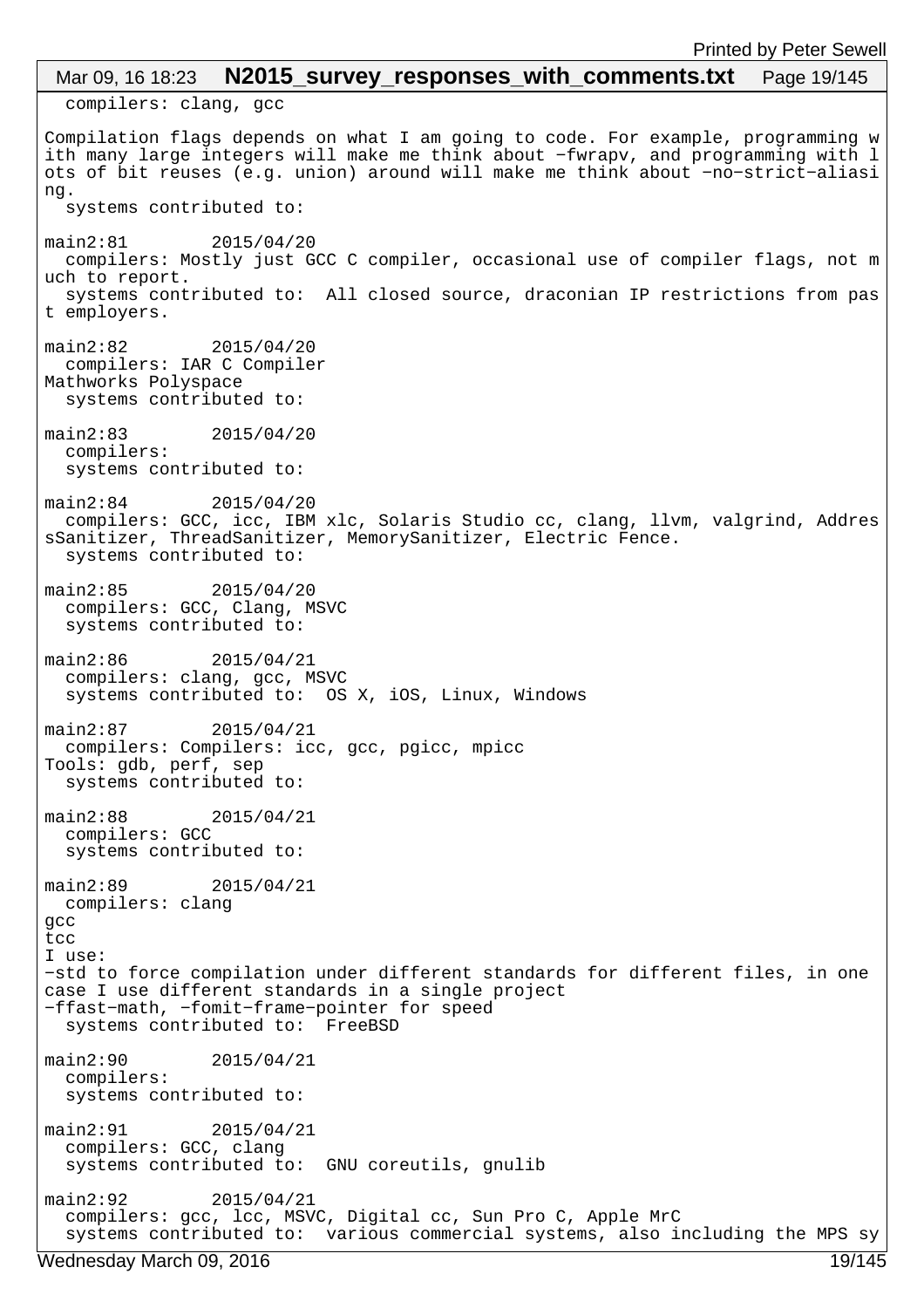```
stem: https://github.com/Ravenbrook/mps−temporary
main2:93 2015/04/21 
  compilers: Compilers:
gcc
clang
The major project I work on (QEMU) uses −fno−strict−aliasing −− the problems it 
brings are more painful than any putative benefits, especially given QEMU's tend
ency to low−level memory manipulation.
If gcc/clang offered a Regehr−style "friendly C" option (http://blog.regehr.org/
archives/1180) I would use it in a heartbeat.
Analysis tools:
valgrind, coverity
   systems contributed to: QEMU.
main2:94 2015/04/21 
   compilers: Mainly gcc, some clang.
   systems contributed to: Exim, BIND, FreeBSD.
main2:95 2015/04/21 
  compilers: 
   systems contributed to: 
main2:96 2015/04/21 
  compilers: Mainly GCC, a bit of MSVC, tiny amounts of Clang (the latter only a
fter checking how the other two optimize).
   systems contributed to: 
main2:97 2015/04/21 
  compilers: gcc, clang, msvc
−ffast−math −O3
   systems contributed to: 
main2:98 2015/04/21 
  compilers: Gcc, clang
   systems contributed to: OS X, iOS (past)
main2:99 2015/04/21 
  compilers: gnu gcc
intel icc
Microsoft MSVC++
Texas Instruments Code Composer Studio (for DSP chips)
  systems contributed to: 
main2:100 2015/04/21 
  compilers: GCC, occasionally with −fno−strict−aliasing where it affects partic
ular codes (normally I attempt to avoid things that I know will trigger mis−opti
mization)
Clang
MSVC
Diab
   systems contributed to: 
main2:101 2015/04/21 
  compilers: 
   systems contributed to: 
main2:102 2015/04/21 
  compilers: GCC, clang
   systems contributed to: 
 Mar 09, 16 18:23 N2015 survey responses with comments.txt Page 20/145
```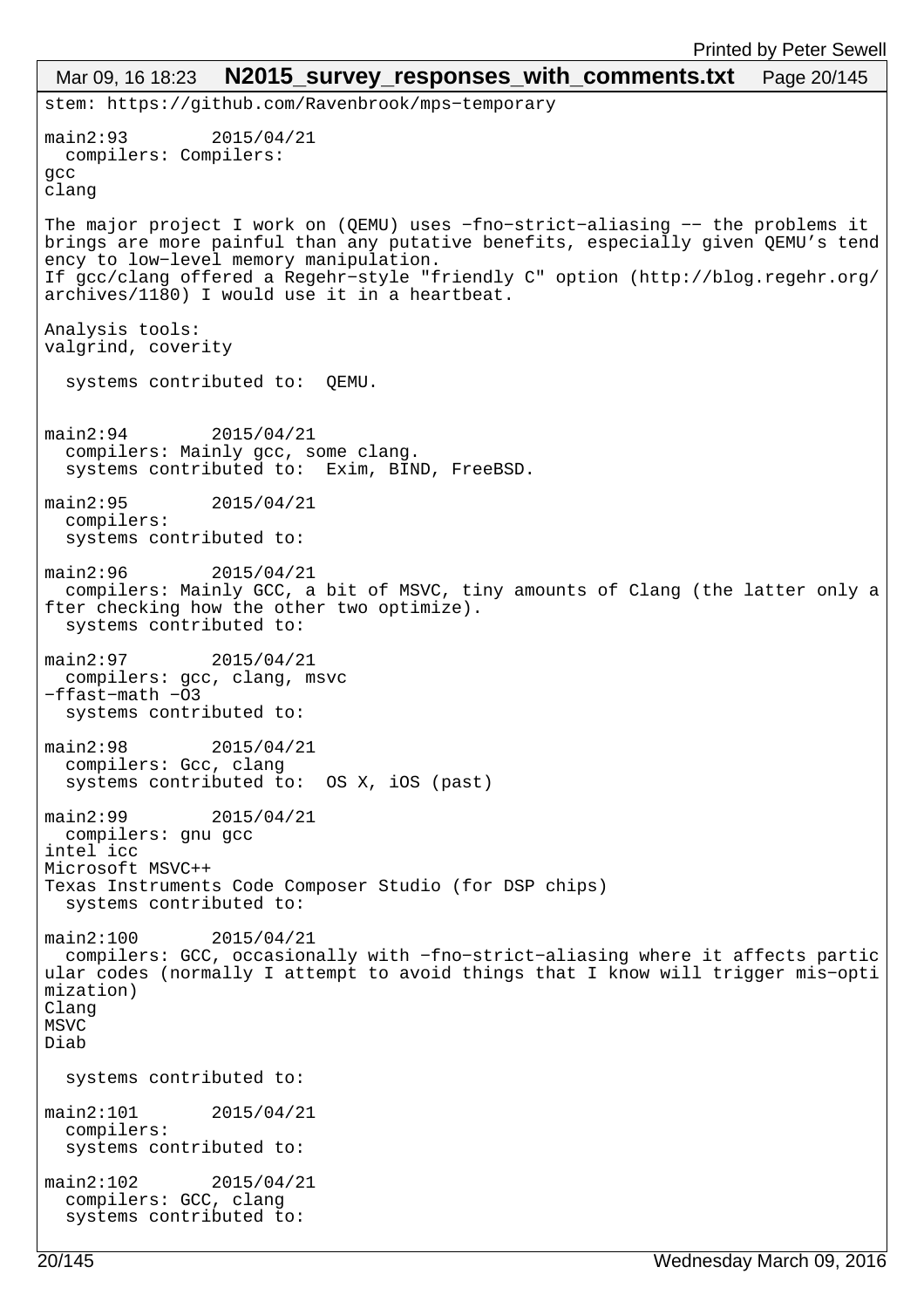main2:103 2015/04/21 compilers: gcc, often with −fno−strict−aliasing −fno−strict−overflow systems contributed to: Linux kernel main2:104 2015/04/21 compilers: GCC systems contributed to: Minor contributions to GCC backend. main2:105 2015/04/21 compilers: None systems contributed to: None main2:106 2015/04/21 compilers: We currently use gcc and clang. −fno−strict−aliasing is specified w hen we compile for embedded target hardware because chip−vendor supplied driver code is often horrible, but our code base is tested with strict aliasing enabled (as well as with −fsanitize=undefined). systems contributed to: The embedded AirStash OS; at a previous employer, com pilers for domain−specific languages used for telecommunications systems. main2:107 2015/04/21 compilers: icc always used with −intel−extensions to have access to IEEE−754−2008 decimal float s and Cilk Plus also sometimes used with −parallel for the auto−parallelizer systems contributed to: dateutils redland libraries (raptor, rasqal, librdf) libarchive main2:108 2015/04/21 compilers: MSVC, Intel, gcc, clang and some compilers for embedded targets tha t were mostly gcc based. systems contributed to: main2:109 2015/04/21 compilers: GCC systems contributed to: main2:110 2015/04/21 compilers: GCC, Clang systems contributed to: main2:111 2015/04/21 compilers: GCC, clang, msvc, ICC, armcc, cl6x. Long ago there were more, and m ore particular. Mostly I turn on gnu compatibility and c99, but don't use many o f the c99 syntax features that are incompatible with c++ (the ones not supported by msvc and cl6x) systems contributed to: main2:112 2015/04/21 compilers: gcc clang systems contributed to: main2:113 2015/04/21 compilers: systems contributed to: main2:114 2015/04/21 compilers: systems contributed to: main2:115 2015/04/21 compilers: Gcc, clang, msvc, valgrind Mar 09, 16 18:23 **N2015\_survey\_responses\_with\_comments.txt** Page 21/145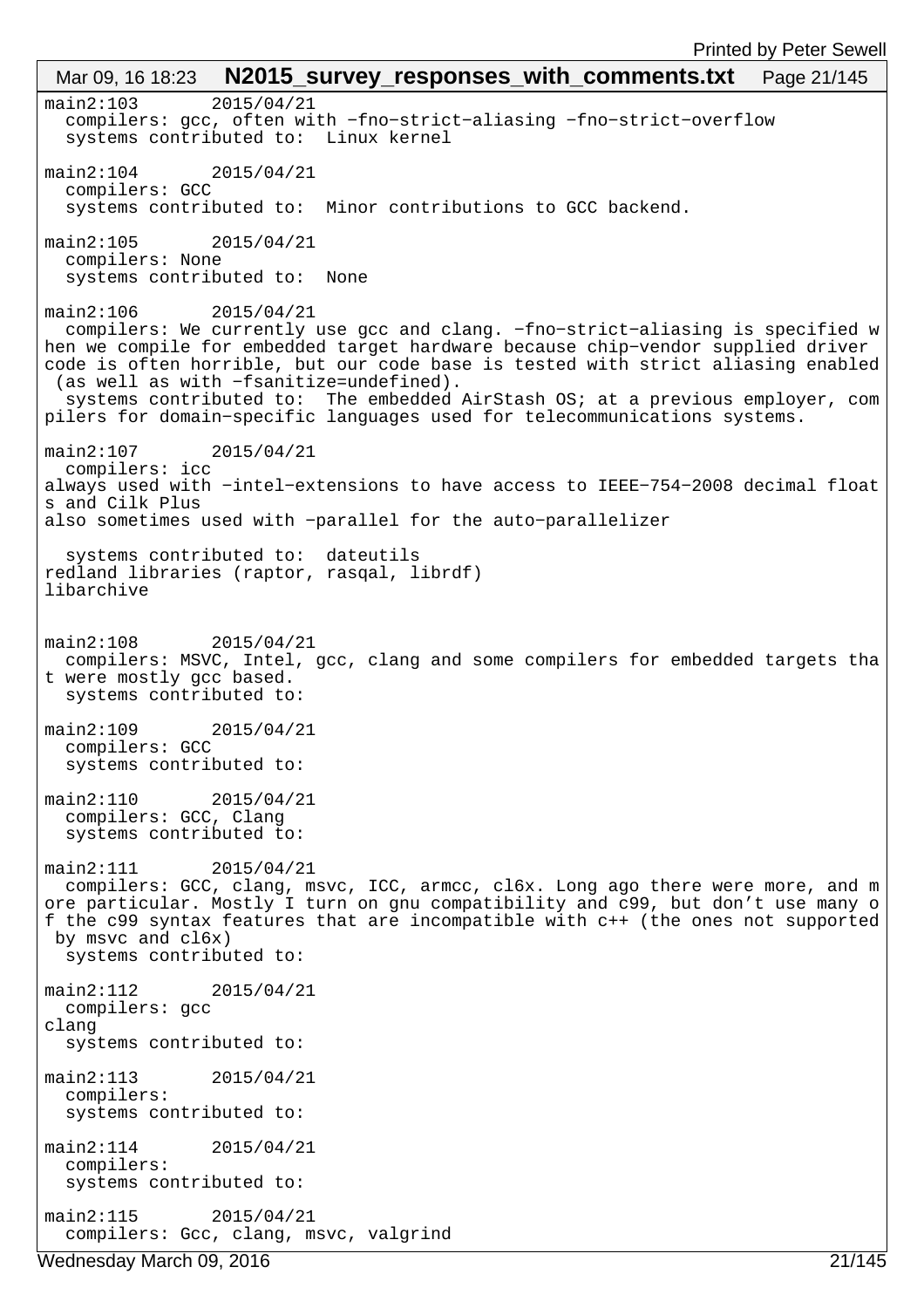```
 systems contributed to: 
main2:116 2015/04/21 
  compilers: gcc
clang
   systems contributed to: 
main2:117 2015/04/21 
   compilers: gcc, clang
   systems contributed to: 
main2:118 2015/04/21 
  compilers: Compilers
   gcc
   clang (address/leak/memory/undefined−behavior sanitizers, static analyzer)
Tools
  perf, gprof, systemtap, google−perftools,valigrind(cachegrind)
   systems contributed to: Linux
main2:119 2015/04/21 
  compilers: gcc
q++ systems contributed to: linux
the python interpreter, 
python C/C++ API
main2:120 2015/04/21 
  compilers: GCC, clang
   systems contributed to: 
main2:121 2015/04/21 
  compilers: GCC/Clang (interchangeable)
−Wall −Wextra −Werror
  systems contributed to: 
main2:122 2015/04/21 
  compilers: 
   systems contributed to: 
main2:123 2015/04/21 
  compilers: gcc 4.7
clang
Visual 2012 & 2013
   systems contributed to: Commercial C−code generation products
main2:124 2015/04/21 
  compilers: GCC, Microsoft (before Visual, and Visual), Watcom, Borland, IAR, o
ther older compilers for embedded development
   systems contributed to: 
main2:125 2015/04/21 
  compilers: Clang
GCC
−ftree−vectorize tells it to auto vectorize code where easily possible
−march allows it to optimize for specific processors
−O2 is the highest level of safe optimization
  systems contributed to: 
main2:126 2015/04/21 
   compilers: gcc, clang, cl.exe and some variants of these.
 Mar 09, 16 18:23 N2015 survey responses with comments.txt Page 22/145
```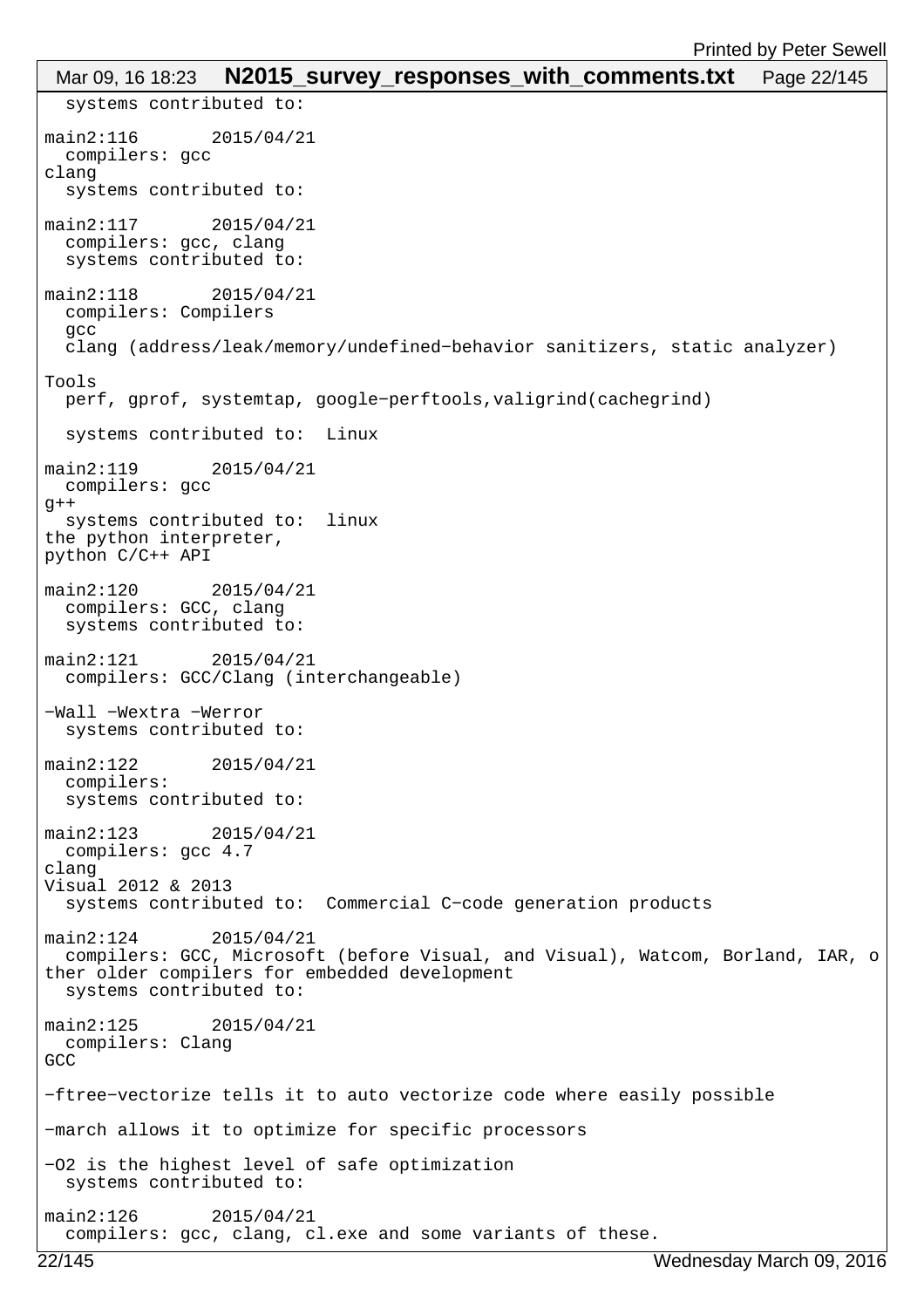```
I don't tend to use custom compiler flags to change behavior.
   systems contributed to: Unsure what you mean by this.
main2:127 2015/04/21 
 compilers: GCC 2.X, 3.X, 4.X, Clang, Microsoft Visual Studio, (older products)
, FlexeLint, Parfait, Coverity, Fortify
 systems contributed to: proprietary
main2:128 2015/04/21 
   compilers: 
   systems contributed to: 
main2:129 2015/04/21 
   compilers: gcc
clang
valgrind
−fno−strict−aliasing : I like aliasing
−fwrapv : everything I target has two's complement
−Ofast : usually don't care about float precision
−fomit−frame−pointer : we're not writing 16−bit code anymore
−march=native : use all my CPU features, please
−funroll−loops : usually a small speed boost
−std=c99 : I always use C99 these days
   systems contributed to: 
main2:130 2015/04/21 
   compilers: Clang, gcc, coverity
   systems contributed to: 
main2:131 2015/04/21 
  compilers: 
   systems contributed to: Apple − Mac OS X and iOS.
main2:132 2015/04/21 
  compilers: gcc −std=c99
c51
gdb
valgrind
  systems contributed to: 
main2:133 2015/04/21 
  compilers: gcc, visual 
   systems contributed to: 
main2:134 2015/04/21 
  compilers: Mainly GCC; also internal compiler tools.
   systems contributed to: No open source contributions. I develop internal lan
guage tools that target homebuilt C compilers
main2:135 2015/04/21 
  compilers: gcc
   systems contributed to: 
main2:136 2015/04/21 
  compilers: gcc
clang
  systems contributed to: 
main2:137 2015/04/22 
  compilers: gcc
clang 
VC++ systems contributed to: 
 Mar 09, 16 18:23 N2015 survey responses with comments.txt Page 23/145
```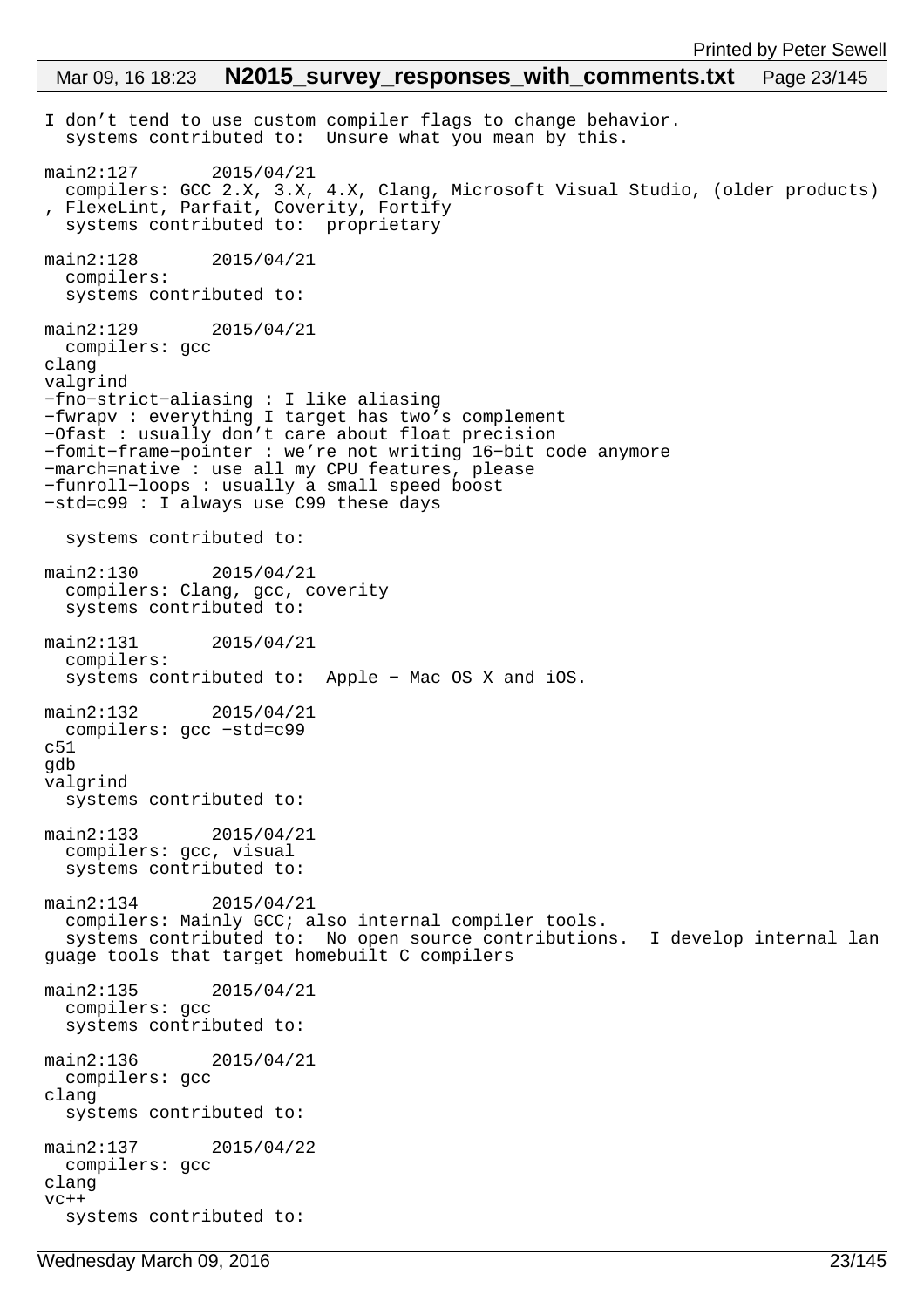```
main2:138 2015/04/22 
   compilers: diab, etec, gcc, pclint
   systems contributed to: 
main2:139 2015/04/22 
   compilers: gcc, custom analysis tools
commercial: Coverity, CodeSonar
   systems contributed to: Commercial products
main2:140 2015/04/22 
  compilers: gcc, clang, msvc, armcc
   systems contributed to: 
main2:141 2015/04/22 
   compilers: GCC, valgrind for pointer/memory correctness, and gdb
   systems contributed to: Mostly personal projects.
main2:142 2015/04/22 
  compilers: gcc
gdb
clang
   systems contributed to: 
main2:143 2015/04/22 
  compilers: gcc, clang
   systems contributed to: linux
main2:144 2015/04/22 
  compilers: gcc
codewarrior
composer studio
visual studio
   systems contributed to: Automotive ECUs
main2:145 2015/04/22 
   compilers: gcc clang
   systems contributed to: 
main2:146 2015/04/22 
  compilers: gcc, clang, msvc, tcc
   systems contributed to: 
main2:147 2015/04/22 
  compilers: CLANG
GCC
(miscellaneous legacy compilers over the years)
   systems contributed to: 
main2:148 2015/04/22 
  compilers: 
   systems contributed to: 
main2:149 2015/04/22 
  compilers: Compilers I use: Clang, gcc, icc, solaris studio, icc, xlc
Analysis tools I use: clang analyzer, Coverity, cppcheck, address sanitizer
   systems contributed to: Contribute to Linux kernel.
Develop applications for Linux, AiX, Solaris, FreeBSD, OS X, Windows, Android.
main2:150 2015/04/22 
   compilers: GCC, clang, with the −−analyze flag. Always use −Wall
   systems contributed to: 
main2:151 2015/04/23 
 Mar 09, 16 18:23 N2015_survey_responses_with_comments.txt Page 24/145
```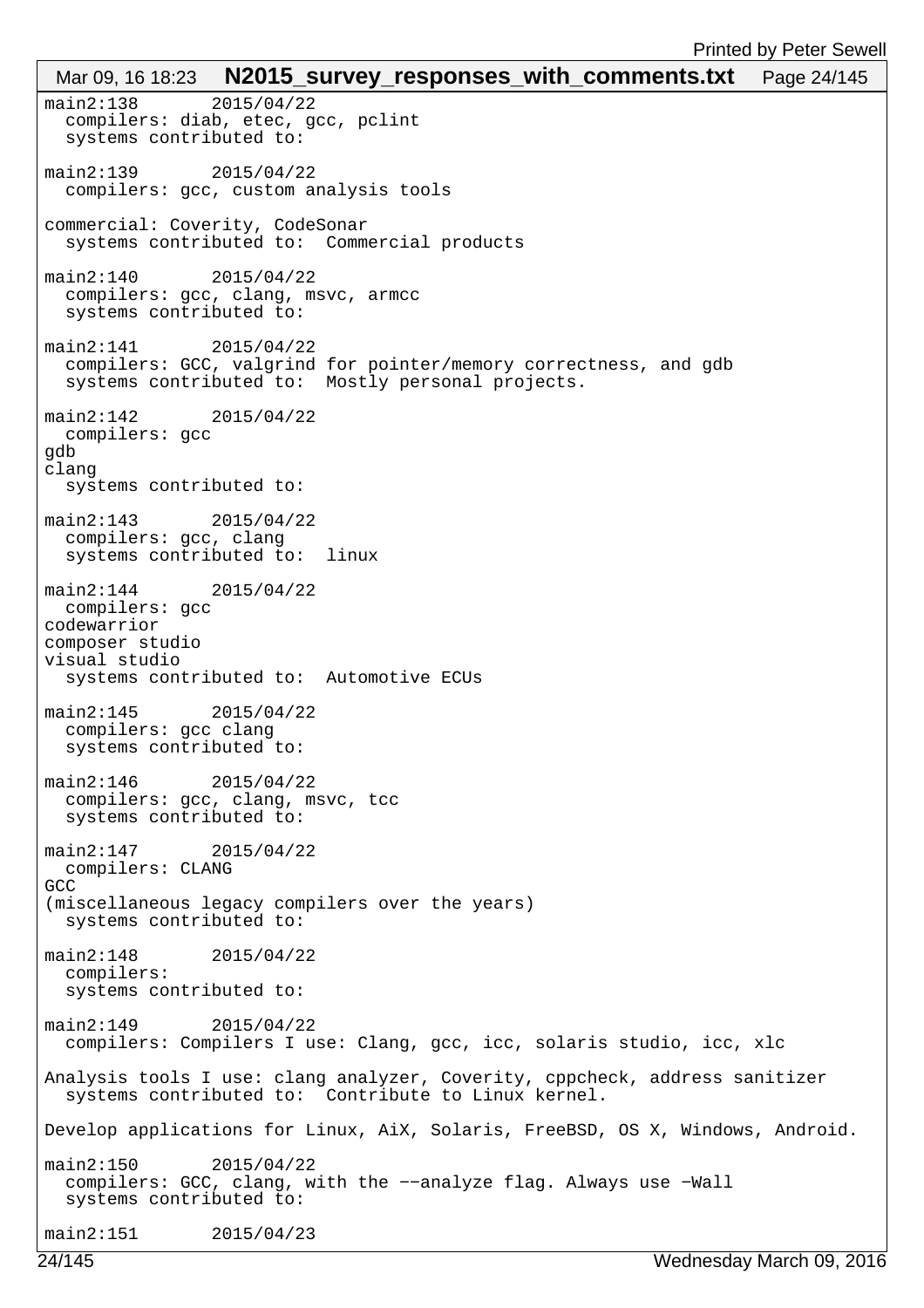compilers: systems contributed to: main2:152 2015/04/23 compilers: gcc, clang, gdb, lldb, valgrind systems contributed to: Embedded Linux, application software for Linux and Wi ndows with Qt and C++ main2:153 2015/04/23 compilers: gcc, clang, msvc, lint, pc lint, splint, oclint systems contributed to: main2:154 2015/04/23 compilers: gcc, clang systems contributed to: main2:155 2015/04/23 compilers: clang gcc systems contributed to: main2:156 2015/04/24 compilers: gcc, clang, msvc; asan and valgrind; familiar−with−existence of ton s of static tools but rarely use them. systems contributed to: too private, sorry main2:157 2015/04/24 compilers: gcc clang systems contributed to: mailfront ezmlm−idx darktable luminance−hdr main2:158 2015/04/24 compilers: Compilers going back 30 years: THINK C, MPW C, Borland C and C++, M icrosoft C++ 7.0 and Visual C++ versions, CodeWarrior C++, gcc to some extent, c lang to some extent, TI Code Composer Studio C compiler, Understand for C/C++, e  $t \sim$  systems contributed to: main2:159 2015/04/24 compilers: systems contributed to: main2:160 2015/04/24 compilers: I've used gcc (off and on) for approximately 25 years. Usually I u se more−or−less default optimization flags, although I have worked on code bases (older versions of the Python implementation) that required no−strict−aliasing (because the old implementation of inheritance for extension types violated alia sing requirements). Also, some of the code I wrote 15−20 years ago assumed that signed integer overf low would behave "as expected" using 32−bit twos−complement; if I were to try to port that code to a modern compiler, I'd probably use −fwrapv rather than try t o fix the code. I've used gcc mostly for Linux/Unix development (for SPARC, 32−bit x86, and ARM) , but also for embedded development (for Atmel AVR, for ARM, and for Motorola 68 332 (which is between a 68010 and a 68020, basically)). I've also used a few non−gcc−based C compilers occasionally (the SunOS and Ultri x cc, Apple's clang−based iOS compiler). systems contributed to: Most of the code I've written has been proprietary, b ut I've contributed significant amounts of code to the Sage computer algebra sys tem, some of which was in C. main2:161 2015/04/24 Mar 09, 16 18:23 **N2015\_survey\_responses\_with\_comments.txt** Page 25/145

Wednesday March 09, 2016 25/145

compilers: gcc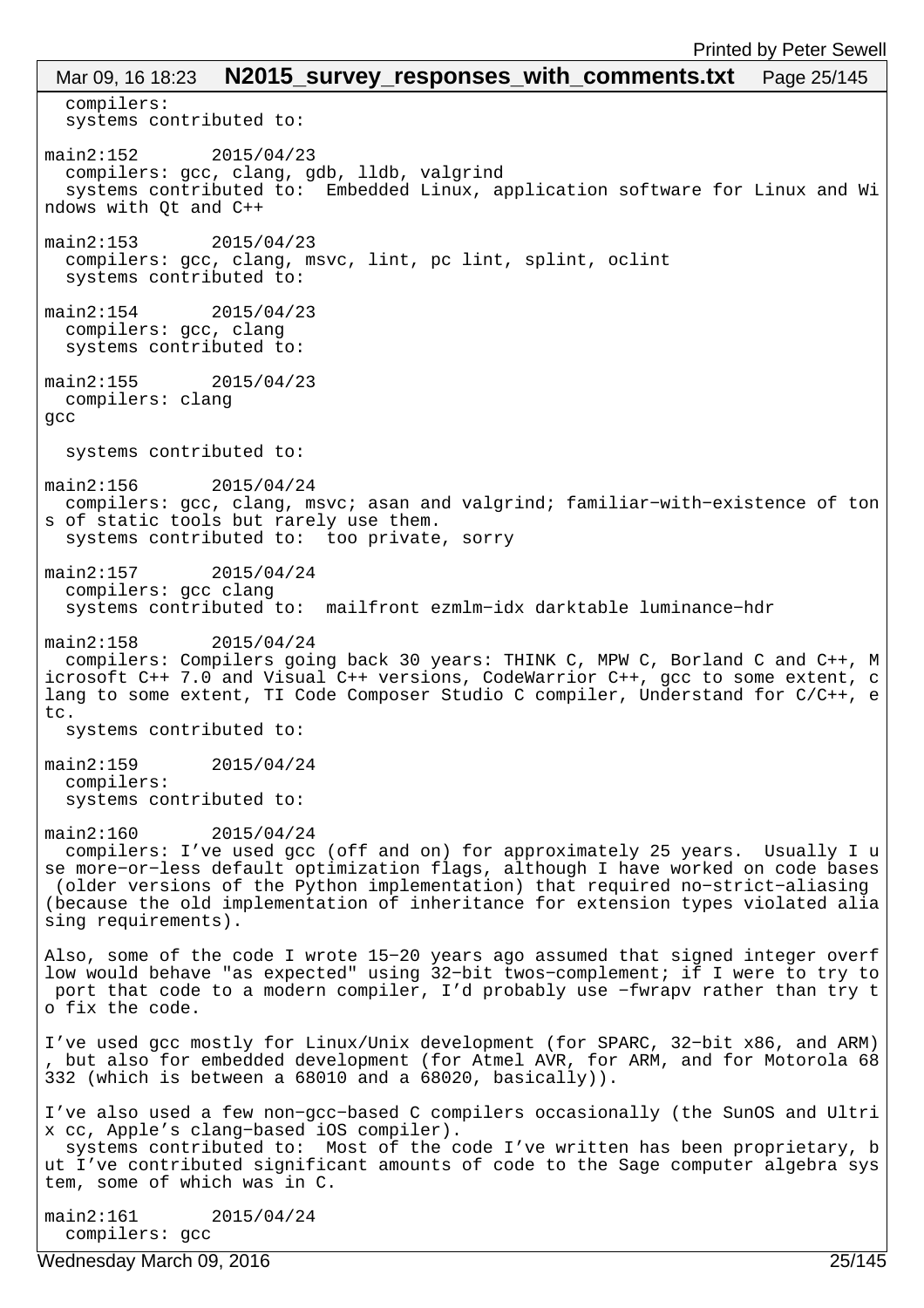```
clang
clang static anakysis
valgrind
astree
  systems contributed to: 
main2:162 2015/04/26 
  compilers: clang
gcc
  systems contributed to: 
main2:163 2015/04/26 
  compilers: gcc
msvc
CodeWarrior
  systems contributed to: Game development
main2:164 2015/04/26 
  compilers: gcc, clang, icc, msvc
   systems contributed to: 
main2:165 2015/04/27 
  compilers: GCC, Clang, Valgrind.
   systems contributed to: MATLAB and Simulink code generation (at MathWorks, In
c.).
main2:166 2015/04/30 
  compilers: gcc
   systems contributed to: 
main2:167 2015/04/30 
  compilers: 
  systems contributed to: 
main2:168 2015/04/30 
  compilers: GCC
  systems contributed to: 
main2:169 2015/05/02 
  compilers: GCC, Clang, QNX forks of GCC toolchain
   systems contributed to: Worked on BlackBerry10 in 2013.
main2:170 2015/05/02 
  compilers: 
  systems contributed to: 
main2:171 2015/05/06 
  compilers: 
  systems contributed to: 
main2:172 2015/05/07 
  compilers: gcc
llvm
compcert
compcertTSO
  systems contributed to: 
main2:173 2015/05/15 
  compilers: GCC, Microchip C30, (C18 for PIC microcontrollers, although it is n
ot real C)
  systems contributed to: microcontroller code (in C), application on PC (mainl
y in C++)
main2:174 2015/05/15 
  compilers: gcc
llvm
 Mar 09, 16 18:23 N2015 survey responses with comments.txt Page 26/145
```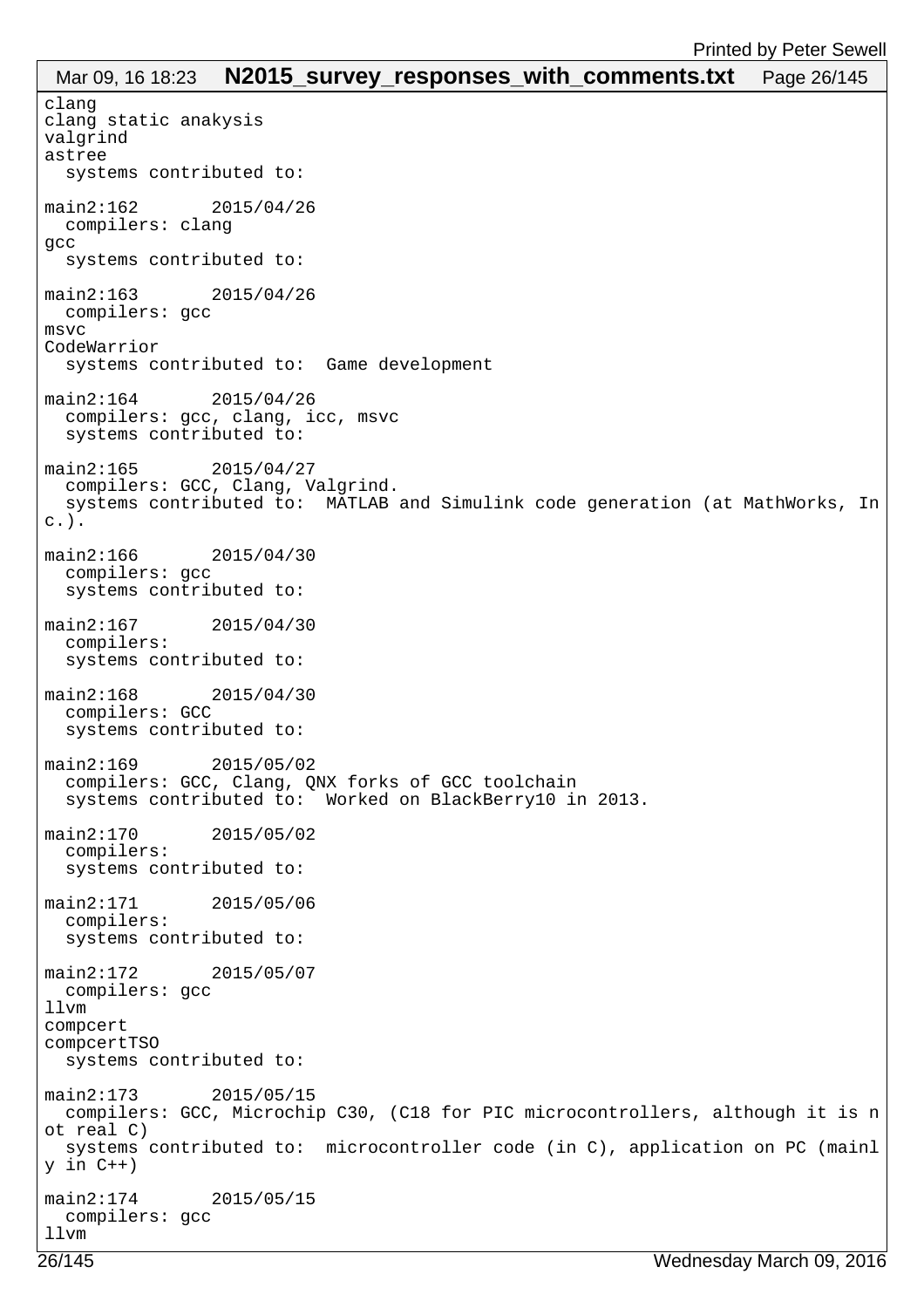# no−strict−aliasing for using a C compiler as a high−level compiler backend standalone for declaring globals with the same name as standard library function s, but a different type, in a high−level compiler backend systems contributed to: main2:175 2015/05/22 compilers: gcc, hi−tech c systems contributed to: main2:176 2015/05/22 compilers: clang gcc xlc −qstrict (to make kahan summation work) systems contributed to: ppcg, Polly main2:177 2015/05/31 compilers: gcc, clang systems contributed to: networked multimedia transport freebsd:0 2015/04/25 compilers: gcc, clang, keil (for 8051−based embedded systems), various other e mbedded compilers. systems contributed to: FreeBSD (emphasis on devd, ZFS, xnb) freebsd:1 2015/04/25 compilers: GCC, Clang, TenDRA, Coverity Prevent, various minor static analysis tools. Rather than controlling optimization/behaviour, I tend to rely upon extensive co mpiler warnings, e.g. with Clang using −Weverything and only turning off a small class of things (e.g. −Wpadded.) systems contributed to: FreeBSD freebsd:2 2015/04/25 compilers: gcc clang splint systems contributed to: Linux FreeBSD RTEMS freebsd:3 2015/04/25 compilers: clang, gcc systems contributed to: FreeBSD freebsd:4 2015/04/26 compilers: gcc systems contributed to: FreeBSD freebsd:5 2015/04/26 compilers: clang, gcc 4.2.1 Current only use various −m to turn on various intrinsics necessary for optimiza tions. I do know that the FreeBSD kernel has turned on wrapv (unsigned wrap being defin ed instead of undefined), but others are better to discuss that. systems contributed to: FreeBSD, specifically crypto code, but have contribut ed to other parts of FreeBSD freebsd:6 2015/05/14 compilers: gcc, clang systems contributed to: FreeBSD freebsd:7 2015/04/26 compilers: gcc Mar 09, 16 18:23 **N2015 survey responses with comments.txt** Page 27/145 Wednesday March 09, 2016 27/145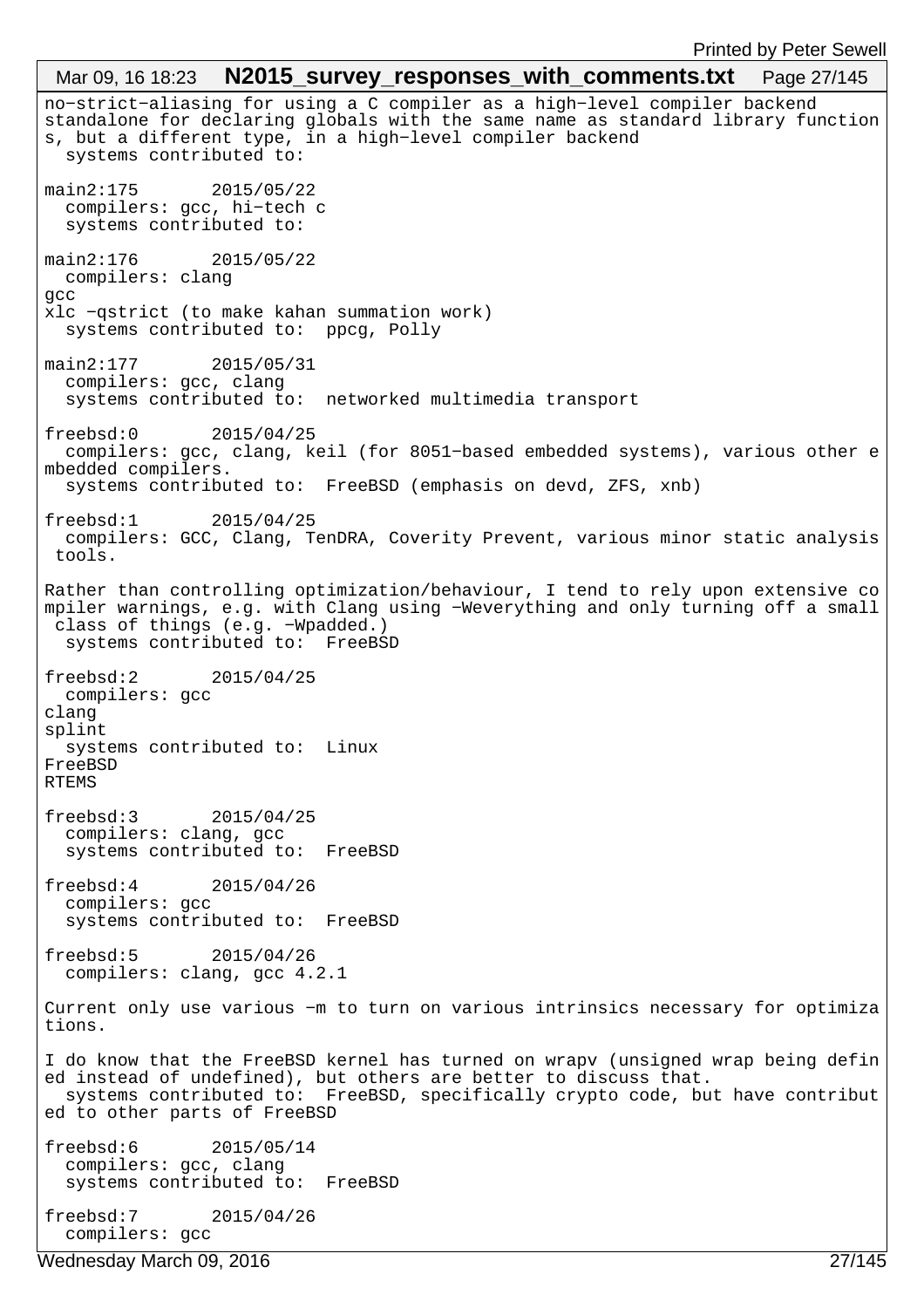clang clang static analyzer systems contributed to: FreeBSD OpenAFS freebsd:8 2015/04/28 compilers: I am familiar with clang and gcc. Sometimes we use −fwrapv to get defined twos−complement signed integer overflow, and sometimes we use −fno−strict−aliasing. systems contributed to: MIT Kerberos OpenAFS FreeBSD gcc:0 2015/04/17 compilers: GCC We use no−strict−aliasing when building the OpenJDK Java VM: there is so much po inter casting that nobody wants to go through the million lines or so to fix it all. systems contributed to: OpenJDK. gcc:1 2015/04/17 compilers: GCC, many options. systems contributed to: Go, GCC, GNU binutils, etc. gcc:2 2015/04/18 compilers: gcc, pcc, libfirm/cparser \_\_attribute\_\_((\_\_may\_alias\_\_)) for accessing representations as words. systems contributed to: musl libc (maintainer), glibc (issue reporting and de bugging, etc.), gcc (bug reports), Linux (bugs), pcc (bugs), ... gcc:3 2015/04/21 compilers: gcc, clang, MSVC systems contributed to: gcc:4 2015/04/23 compilers: GCC, −fno−expensive−optimisations sometimes to work around broken c ode in benchmarks systems contributed to: GCC, gas, newlib google−comp:0 2015/05/26 compilers: clang, clang−tidy systems contributed to: google:0 2015/05/26 compilers: GCC, LLVM clang, TCC systems contributed to: google:1 2015/05/26 compilers: gcc cc (solaris) lint lex yacc systems contributed to: google:2 2015/05/26 compilers: gcc systems contributed to: Mar 09, 16 18:23 **N2015\_survey responses with comments.txt** Page 28/145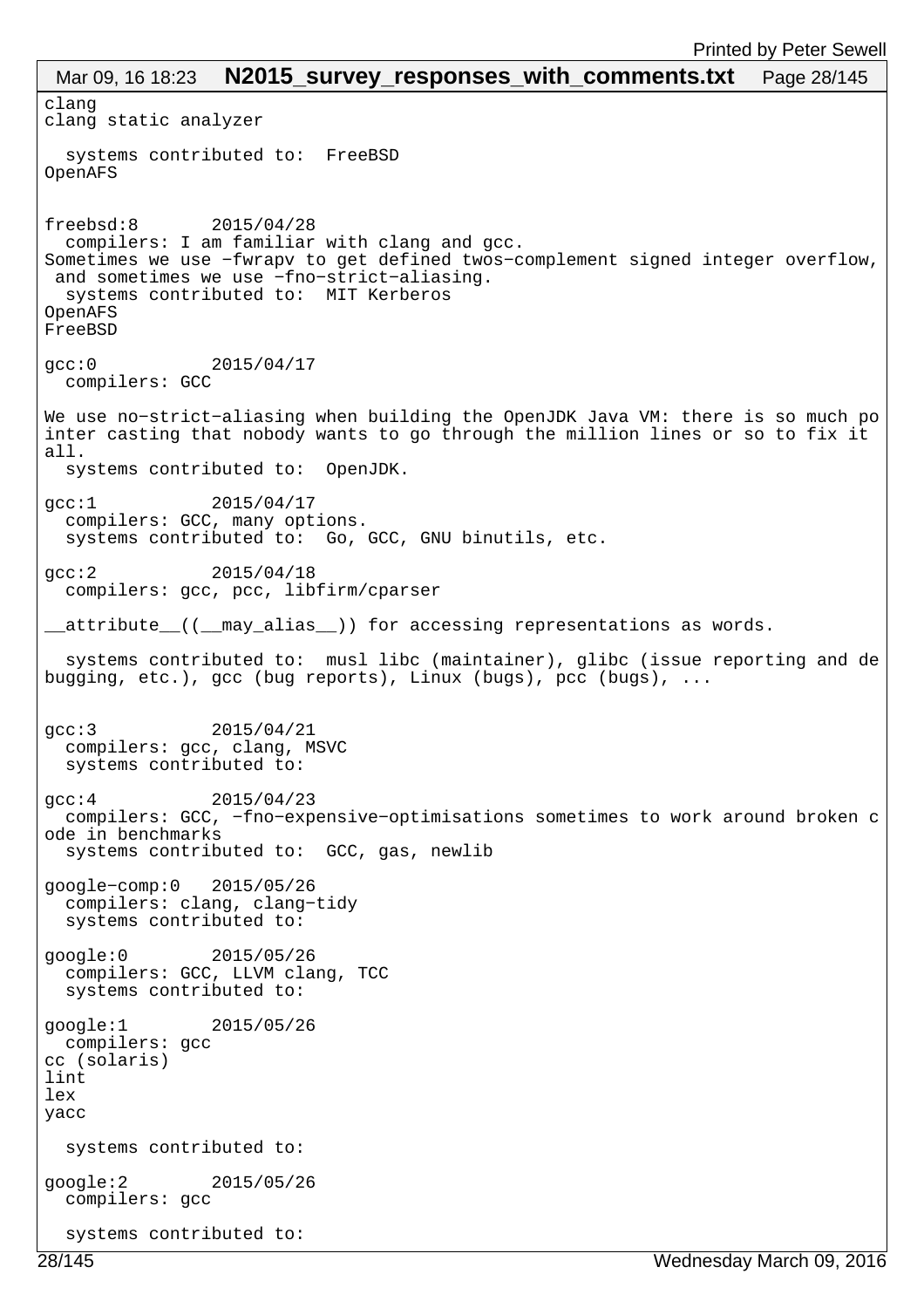google:3 2015/05/26 compilers: gcc...? systems contributed to: not really possible google:4 2015/05/26 compilers: gcc, clang, msvc. I usually restrict myself to standard −On flags a nd whatever build team / release group deems optimum, such as as using FDO. systems contributed to: google:5 2015/05/26 compilers: gcc, PGI, Sun Pro compilers, Intel compilers, IBM XLC I always turn on all possible warnings systems contributed to: google:6 2015/05/26 compilers: gcc clang systems contributed to: google:7 2015/05/26 compilers: gcc clang no−strict−aliasing (because we think it would cause bugs) no−exceptions (to save time and codegen size) systems contributed to: primarily code used for backend systems at Google. google:8 2015/05/26 compilers: gcc  $g++$ valgrind gdb systems contributed to: Google internal code, both for server and Android google:9 2015/05/26 compilers: Bcc clang msvc systems contributed to: google:10 2015/05/26 compilers: gcc systems contributed to: linux, freebsd google:11 2015/05/26 compilers: I'm familiar with gcc, clang, and MSVC, although I couldn't tell yo u where the gcc and clang differ. I've been known to fiddle with auto−vectorization and tree optimization flags if the code looks particularly amenable to it, but typically it ends up not being worth the effort, so I don't have any specific flags that I keep in mind. systems contributed to: google:12 2015/05/26 compilers: gcc clang cl.exe systems contributed to: google:13 2015/05/26 compilers: gcc, clang, icc systems contributed to: Linux google:14 2015/05/26 compilers: gcc clang Mar 09, 16 18:23 **N2015 survey responses with comments.txt** Page 29/145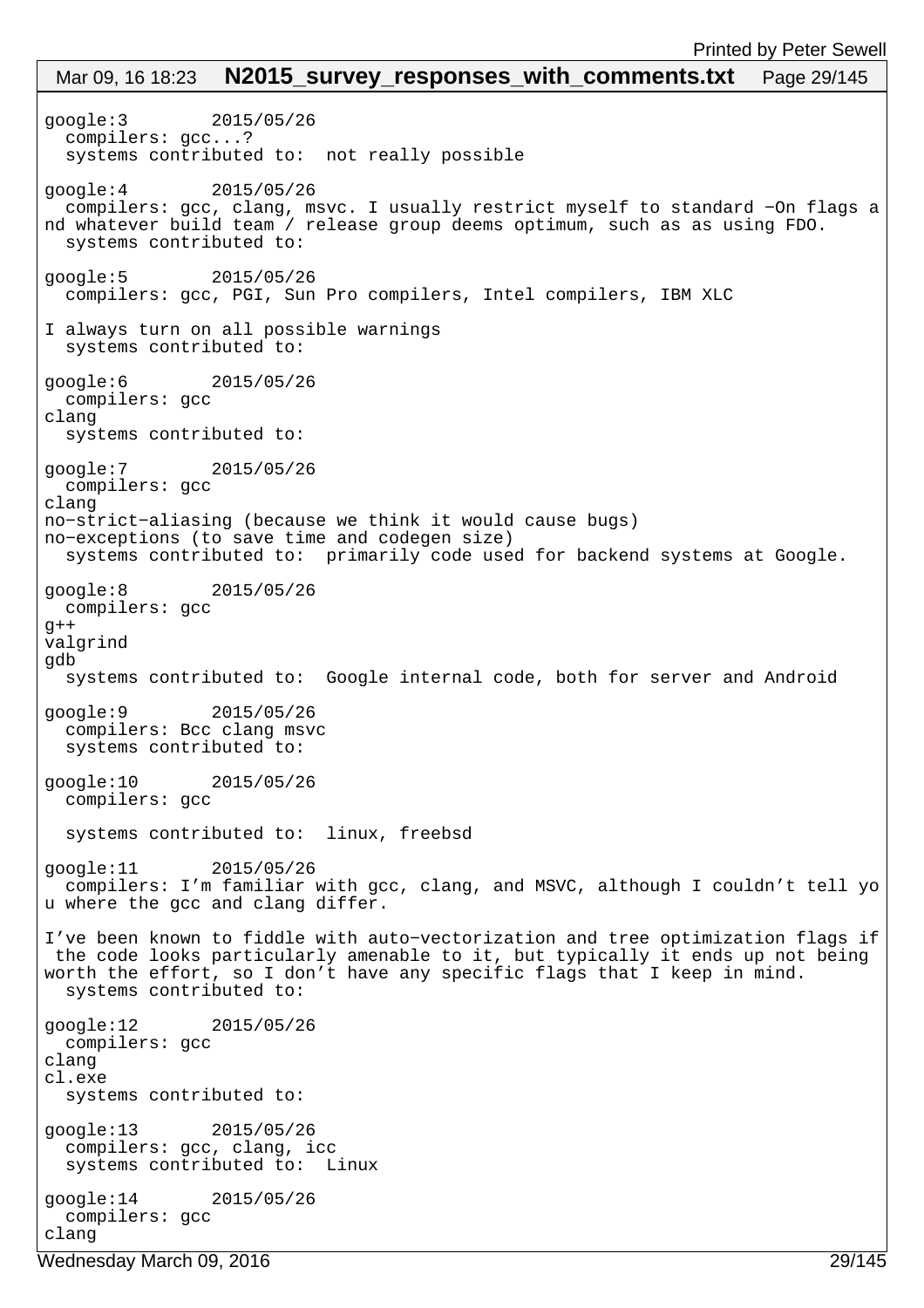```
asan
purify
  systems contributed to: 
google:15 2015/05/26 
  compilers: gcc, clang
  systems contributed to: 
google:16 2015/05/26 
  compilers: 
  systems contributed to: 
google:17 2015/05/26 
  compilers: gcc clang
  systems contributed to: 
google:18 2015/05/26 
  compilers: gcc, clang
  systems contributed to: 
google:19 2015/05/26 
  compilers: gcc, whatever Microsoft Visual studio had in last 6 years, various 
compilers for embedded systems
 systems contributed to: Not at liberty to say this
google:20 2015/05/26 
  compilers: gcc, clang
  systems contributed to: 
google:21 2015/05/26 
  compilers: GCC, Clang; I do not use a consistent pallet of flags, apart from w
arning flags, which I usually pile on, including −pedantic.
  systems contributed to: 
google:22 2015/05/26 
  compilers: gcc, valgrind, clang
  systems contributed to: 
google:23 2015/05/26 
  compilers: gcc, llvm, cl
  systems contributed to: 
google:24 2015/05/26 
  compilers: GCC, ICC
  systems contributed to: 
google:25 2015/05/26 
  compilers: 
  systems contributed to: 
google:26 2015/05/26 
  compilers: 
  systems contributed to: 
google:27 2015/05/26 
  compilers: gcc
  systems contributed to: 
google:28 2015/05/26 
  compilers: gcc
clang
  systems contributed to: linux
google:29 2015/05/26 
  compilers: gcc, usually with −O3
  systems contributed to: 
 Mar 09, 16 18:23 N2015_survey_responses_with_comments.txt Page 30/145
```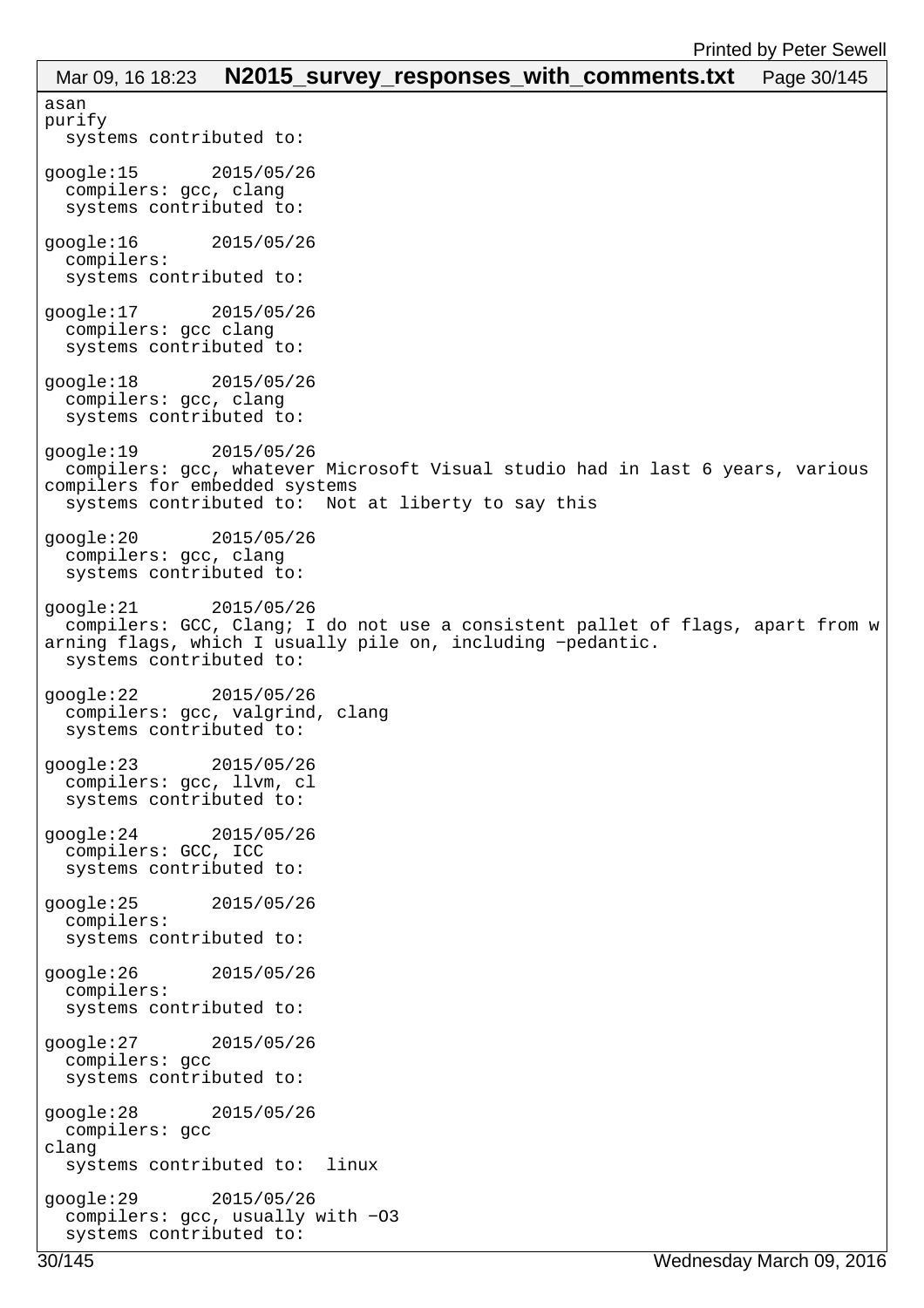google:30 2015/05/26 compilers: systems contributed to: google:31 2015/05/26 compilers: GCC systems contributed to: Not an expert in the slightest, but I dabble. google:32 2015/05/26 compilers: gcc MSVC systems contributed to: google:33 2015/05/26 compilers: gcc clang systems contributed to: google:34 2015/05/26 compilers: gcc −− Compiler used for most development work. Much less familiarity with a few others: Sun and SGI's compilers, icc, and clang . systems contributed to: google:35 2015/05/27 compilers: gcc, cppcheck, clang, coccinelle systems contributed to: Linux, U−Boot google:36 2015/05/27 compilers: gcc, clang, Amsterdam Compiler Kit systems contributed to: google:37 2015/05/27 compilers: gcc, clang systems contributed to: google:38 2015/05/27 compilers: systems contributed to: google:39 2015/05/27 compilers: gcc, clang, nvcc, sun cc, visual studio sparse, lint, coverity scanner arch−specific tuning (march/mcpu) for instruction emission −O2 for optimization and dataflow analysis−based warnings −Wall −Werror −W and many other −Wfoo flags systems contributed to: linux kernel sprezzos project (defunct) omphalos growlight google:40 2015/05/27 compilers: I've mostly used Clang and GCC. I've used −fno−strict−aliasing in m ost projects because I've worked on. These projects relied on casting between di fferent struct pointer types to implement object systems, which I think is undef ined. I'm hesitant to go beyond −O2 for similar reasons. systems contributed to: In grad school, I wrote some transformation and analy sis tools for Clang. Professionally, I've worked on V8 (JavaScript obviously bei ng very different than C, but compiler internals are structurally similar to Cla ng). I also worked on performance tools for BrewMP (operating system for feature phones), which was mostly written in C. Mar 09, 16 18:23 **N2015 survey responses with comments.txt** Page 31/145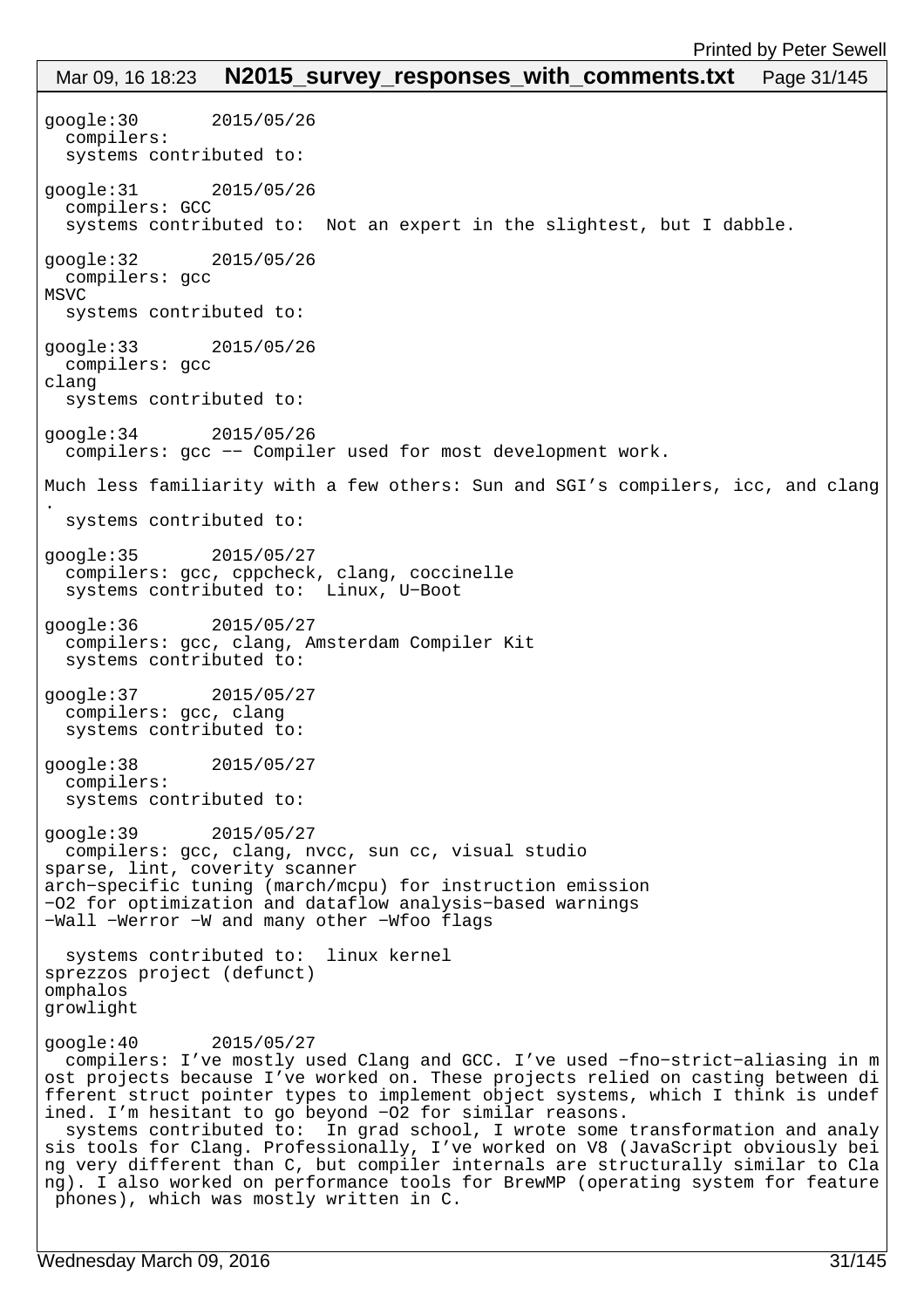```
google:41 2015/05/27 
  compilers: gcc, clang.
  systems contributed to: iOS.
google:42 2015/05/27 
  compilers: gcc
llvm
valgrind
  systems contributed to: 
google:43 2015/05/29 
  compilers: GCC, clang
Mostly developing firmware and using options like −ffreestanding, −nostdlib, −no
stdinc, −fno−common and −fomit−frame−pointer for that. Also dealing with linker 
scripts a lot and a big fan of −Wl,−−gc−sections −fdata−sections −ffunction−sect
ions.
  systems contributed to: coreboot, Linux
google:44 2015/06/01 
  compilers: gcc
clang
  systems contributed to: 
google:45 2015/06/01 
  compilers: gcc, clang
  systems contributed to: 
google:46 2015/06/01 
  compilers: GCC
  systems contributed to: 
google:47 2015/06/03 
  compilers: GCC
Clang
  systems contributed to: SBCL
LibFixPOSIX
google:48 2015/06/04 
  compilers: 
  systems contributed to: 
libc:0 2015/05/26 
  compilers: gcc
clang
  systems contributed to: Linux
binutils
glibc
\overline{1} l vm
Go
libc:1 2015/05/26 
 compilers: GCC
Clang
Sun C
IBM C
  systems contributed to: lots
libc:2 2015/05/26 
  compilers: gcc, clang, msvc
  systems contributed to: linux
libc:3 2015/05/27 
 Mar 09, 16 18:23 N2015_survey_responses_with_comments.txt Page 32/145
```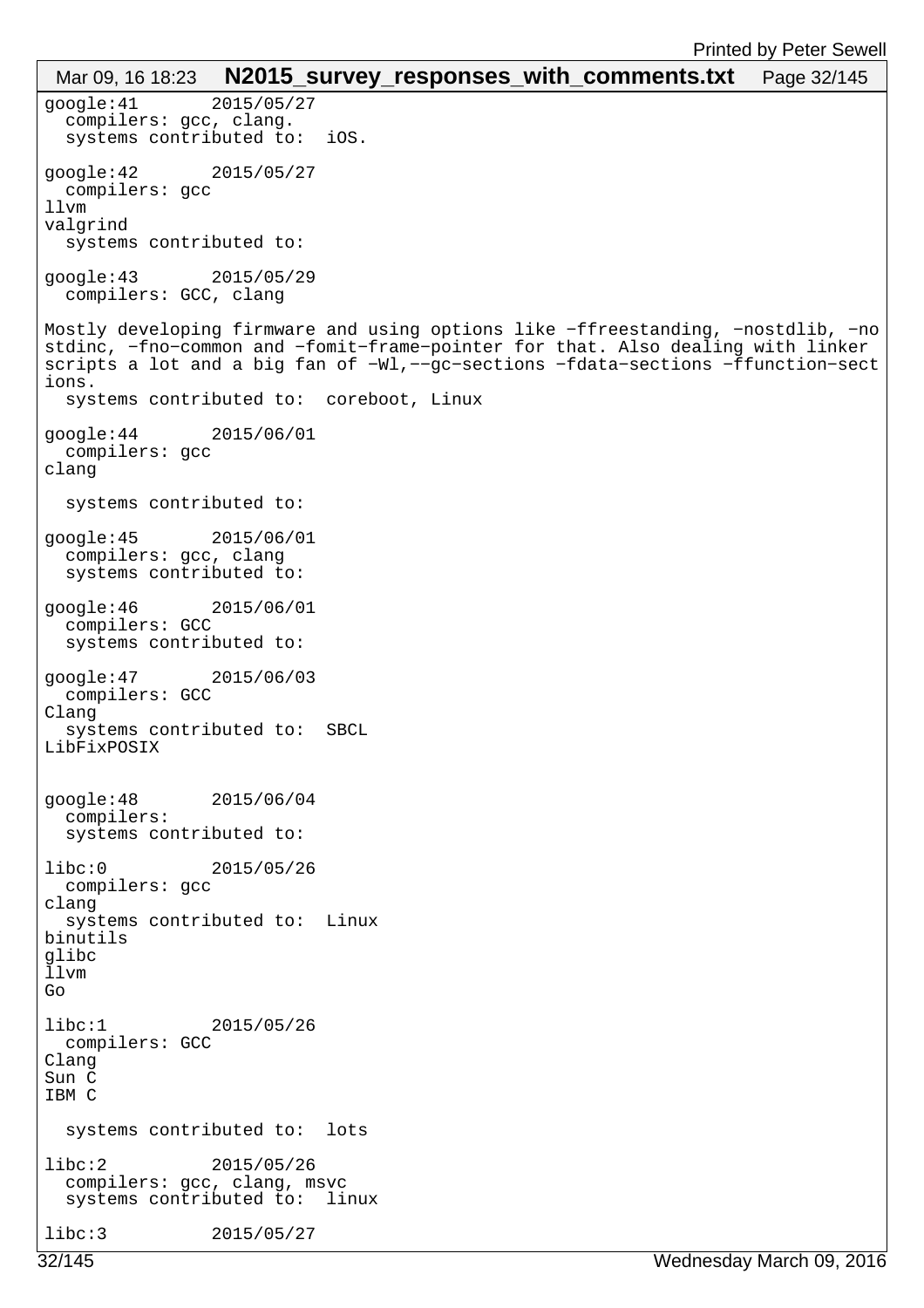```
 compilers: for personal projects i mostly use
gcc −Wall −pedantic −std=c99 −D_POSIX_C_SOURCE=200809L
i use −fexcess−precision=standard −frounding−math to get reasonable floating−poi
nt semantics when working on mathematical functions (gcc can still miscompile co
de that has fenv access).
i also used cparser/firm and pcc for specific projects where i had to modify the
implementation (they are easier to modify than gcc or clang).
i used the clang static analysis tool as well.
  systems contributed to: musl−libc, glibc, gcc
libc:4 2015/05/27 
  compilers: gcc primarily, sometimes Clang (particularly for checking warnings)
.
My standard set of gcc warning flags are −g −O −fstrict−overflow −fstrict−aliasi
ng −D_FORTIFY_SOURCE=2 −Wall −Wextra −Wendif−labels −Wformat=2 −Winit−self −Wswi
tch−enum −Wstrict−overflow=5 −Wfloat−equal −Wdeclaration−after−statement −Wshado
w −Wpointer−arith −Wbad−function−cast −Wcast−align −Wwrite−strings −Wjump−misses
−init −Wlogical−op −Wstrict−prototypes −Wold−style−definition −Wmissing−prototyp
es −Wnormalized=nfc −Wpacked −Wredundant−decls −Wnested−externs −Winline −Wvla −
Werror
  systems contributed to: Debian GNU/Linux. I used to do a lot of work on Open
AFS and Kerberos, although not as much at the moment. In the past, I used Solar
is heavily.
libc:5 2015/05/27 
  compilers: gcc
clang
  systems contributed to: 
libc:6 2015/05/27 
  compilers: 
  systems contributed to: 
libc:7 2015/06/05 
  compilers: GCC
MSVC
Clang (both as a compiler, and for static analysis)
Coverity for static analysis
  systems contributed to: 
llvm:0 2015/04/23 
  compilers: 
  systems contributed to: FreeBSD
Proprietary embedded system. 
llvm:1 2015/04/23 
  compilers: 
  systems contributed to: 
llvm:2 2015/04/23 
  compilers: I use Clang, GCC, and MSVC regularly. The most important flags we u
se are probably −fno−exceptions and −fno−rtti, to eliminate the cost of C++ feat
ures that we don't use.
  systems contributed to: Clang and LLVM
llvm:3 2015/04/24 
  compilers: MSVC clang gcc
  systems contributed to: see toomaytech.com
llvm:4 2015/04/24 
 Mar 09, 16 18:23 N2015 survey responses with comments.txt Page 33/145
```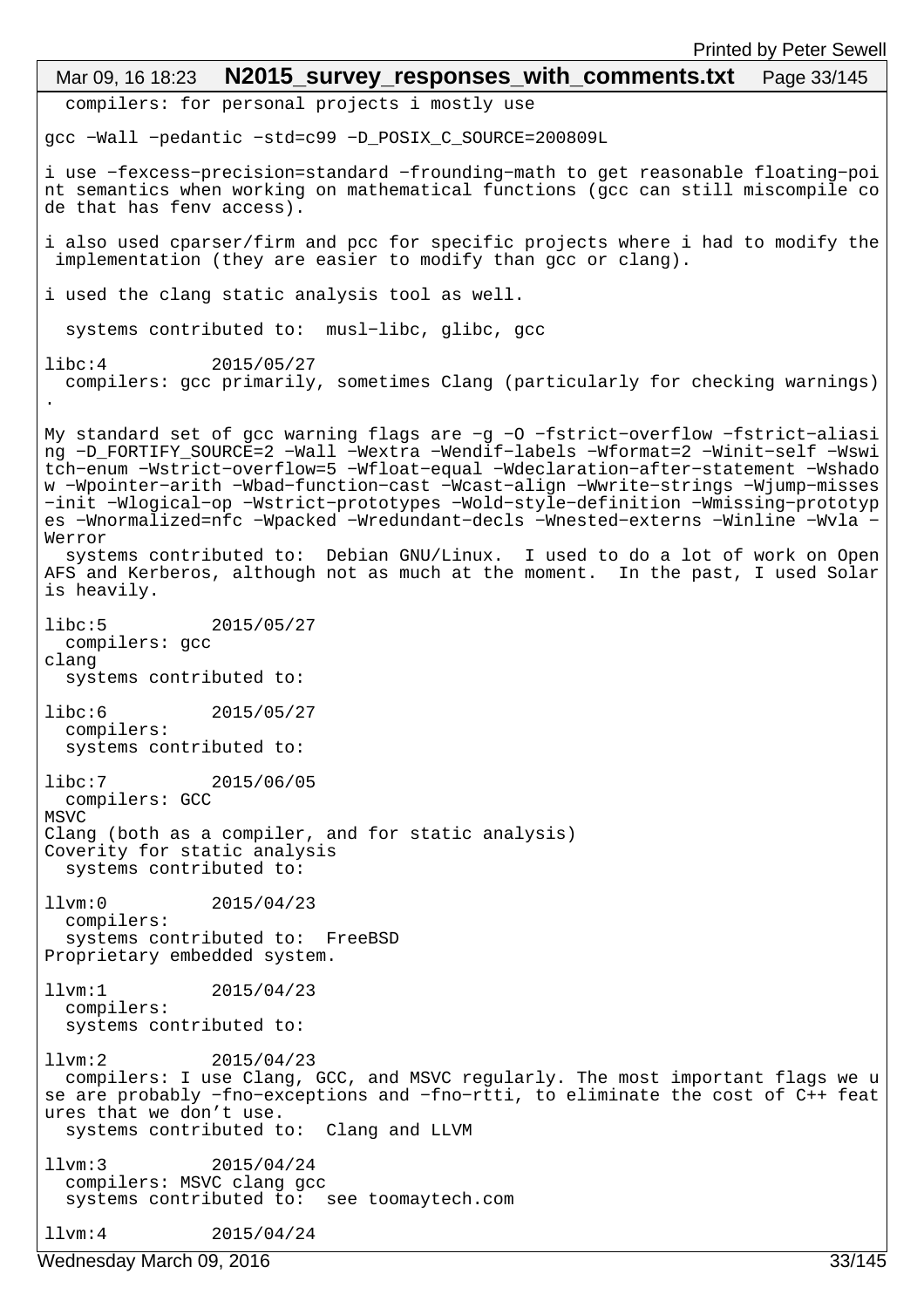compilers: cparser, clang, gcc systems contributed to: llvm/clang, libfirm, cparser llvm:5 2015/05/04 compilers: Clang, GCC, VOS C (and a lot of much older ones, going back to the Bell Labs C compiler for the original PDP−11 Unix). systems contributed to: Stratus VOS. Open source contributions have been minimal and very scattered. llvm:6 2015/05/05 compilers: gcc, clang/llvm systems contributed to: llvm:7 2015/07/02 compilers: Clang, GCC, Valgrind suite systems contributed to: regehr−blog:0 2015/04/21 compilers: GCC systems contributed to: Frama−C regehr−blog:1 2015/04/21 compilers: gcc clang systems contributed to: regehr−blog:2 2015/04/21 compilers: GCC, Clang, Frama−C, ROSE systems contributed to: regehr−blog:3 2015/04/21 compilers: GCC Clang systems contributed to: Loop optimization plugins for Clang targeting embedde d systems regehr−blog:4 2015/04/21 compilers: systems contributed to: regehr−blog:5 2015/04/21 compilers: gcc, clang systems contributed to: regehr−blog:6 2015/04/22 compilers: gcc, llvm systems contributed to: regehr−blog:7 2015/04/22 compilers: gcc systems contributed to: regehr−blog:8 2015/04/22 compilers: GCC (Linux, Mac OS X, Windows, MinGW−w64, avr−gcc, arm−none−eabi−gc  $\cap$ ) SDCC (targeting MSC51) C18 (for Microchip PICs) XC8 (for Microchip PICs) systems contributed to: regehr−blog:9 2015/04/22 compilers: Microsoft Visual Studio (every version since v6) Clang (2.x and up) GCC (3.x and up) systems contributed to: LLVM family of tools Mar 09, 16 18:23 **N2015 survey responses with comments.txt** Page 34/145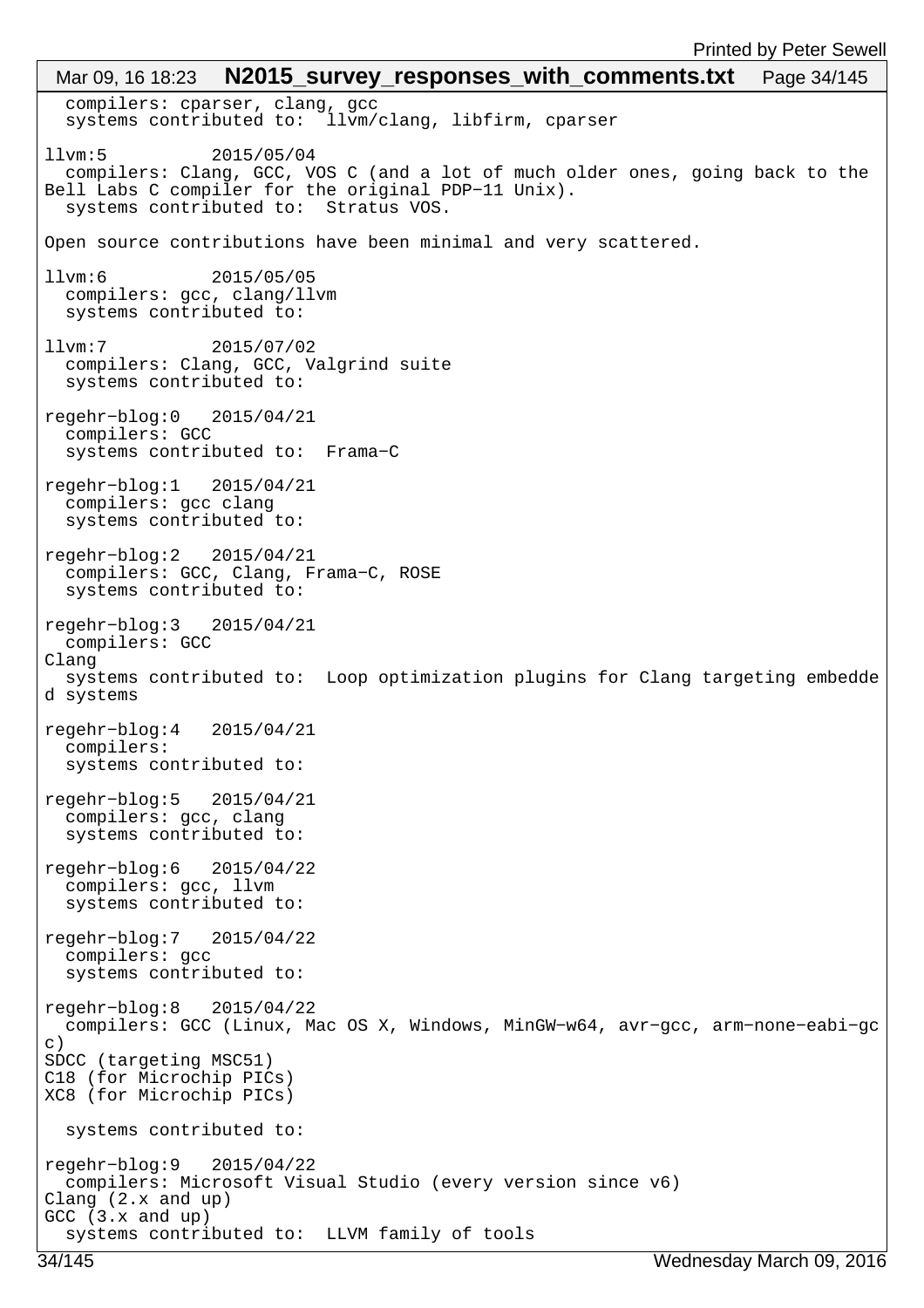# regehr−blog:10 2015/04/22 compilers: gcc, hi−tech/microchip C for my sins systems contributed to: regehr−blog:11 2015/04/23 compilers: systems contributed to: regehr−blog:12 2015/04/23 compilers: Clang gcc Valgrind MSan ASan systems contributed to: Currently, Google Street View camera systems (i.e., t he code that actually runs on vehicle to control and log data from cameras and o ther sensors on Google's Street View cars). I do more work in C++ than C at thi s job, though previous jobs have been strictly C. regehr−blog:13 2015/04/23 compilers: gcc systems contributed to: regehr−blog:14 2015/04/23 compilers: gcc PC−lint systems contributed to: Embedded systems for avionics. Using no operating system, or VxWorks, or Integrity−178 regehr−blog:15 2015/04/23 compilers: gcc clang/LLVM flexelint coverity Some proprietary C compilers for embedded systems systems contributed to: Proprietary systems in mobile telecom. regehr−blog:16 2015/04/23 compilers: systems contributed to: regehr−blog:17 2015/04/23 compilers: GCC Clang/LLVM systems contributed to: Personal projects An unreleased, proprietary Linux kernel module regehr−blog:18 2015/04/24 compilers: gcc, no special flags Intel C/C++ compiler in some HPC codes it benefits from −ansi−alias since it mak es stricter assumptions to restrict/\_\_restrict pointers systems contributed to: regehr−blog:19 2015/04/24 compilers: gcc, clang systems contributed to: Linux regehr−blog:20 2015/04/24 compilers: GCC I've previously used a lot of other compilers, but not in the last 10 years. Microsoft Visual C++ 1.0 and a few subsequent versions Mar 09, 16 18:23 **N2015\_survey responses with comments.txt** Page 35/145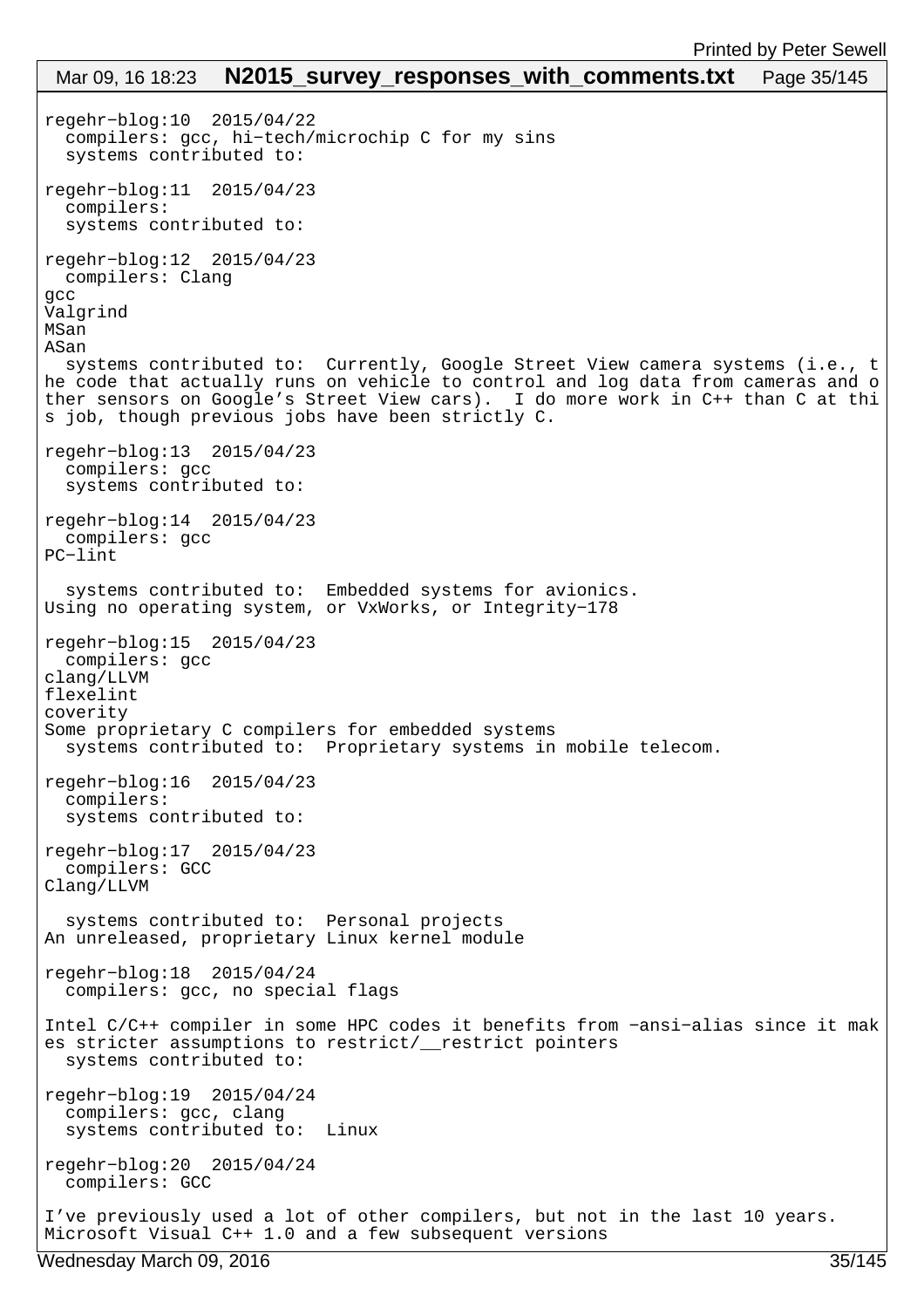```
MetaWare
Whitesmith
A few compilers from Unix vendors (e.g. IBM's xlcc).
EDG
Borland C/C++ 3.1, Turbo C
   systems contributed to: Lots of GNU software:
findutils
coreutils
gnulib
(slightly) glibc
Some other free software (e.g. WINE, Gnome) but not recently.
I also contribute to back−end and library code at a major technology company wit
h a very large code base, but I'm not willing here to state which one.
regehr−blog:21 2015/04/25 
  compilers: gcc, clang, msvc
   systems contributed to: 
regehr−blog:22 2015/05/01 
  compilers: GCC
Clang
   systems contributed to: 
regehr−blog:23 2015/05/02 
   compilers: GCC, Intel C, SGI Irix C, AIX C, Purify, etc.
  systems contributed to: Lots of free software.
regehr−blog:24 2015/05/05 
 compilers: GCC, Clang/LLVM, MS Visual C(++)
   systems contributed to: In−house libraries and products
regehr−blog:25 2015/05/26 
   compilers: gcc, microchip c18
−fno−move−loop−invarients (to improve size optimisation)
(also attribute ((naked)); attribute ((noreturn)) )
warnings, because new compiler versions break old code:
Wunsafe−loop−optimisations
Wstrict−aliasing
  systems contributed to: 
regehr−blog:26 2015/05/26 
  compilers: 
   systems contributed to: 
regehr−blog:27 2015/06/02 
  compilers: gcc
clang
  systems contributed to: 
regehr−blog:28 2015/06/03 
  compilers: gcc
In the Gforth build, we use −fno−gcse −fcaller−saves −fno−defer−pop −fno−inline 
−fwrapv −fno−strict−aliasing −fno−cse−follow−jumps −fno−reorder−blocks −fno−reor
der−blocks−and−partition −fno−toplevel−reorder −falign−labels=1 −falign−loops=1 
−falign−jumps=1
−fwrapv, because we want modulo arithmetics 
−fno−strict−aliasing, because we access casted pointers
 Mar 09, 16 18:23 N2015 survey responses with comments.txt Page 36/145
```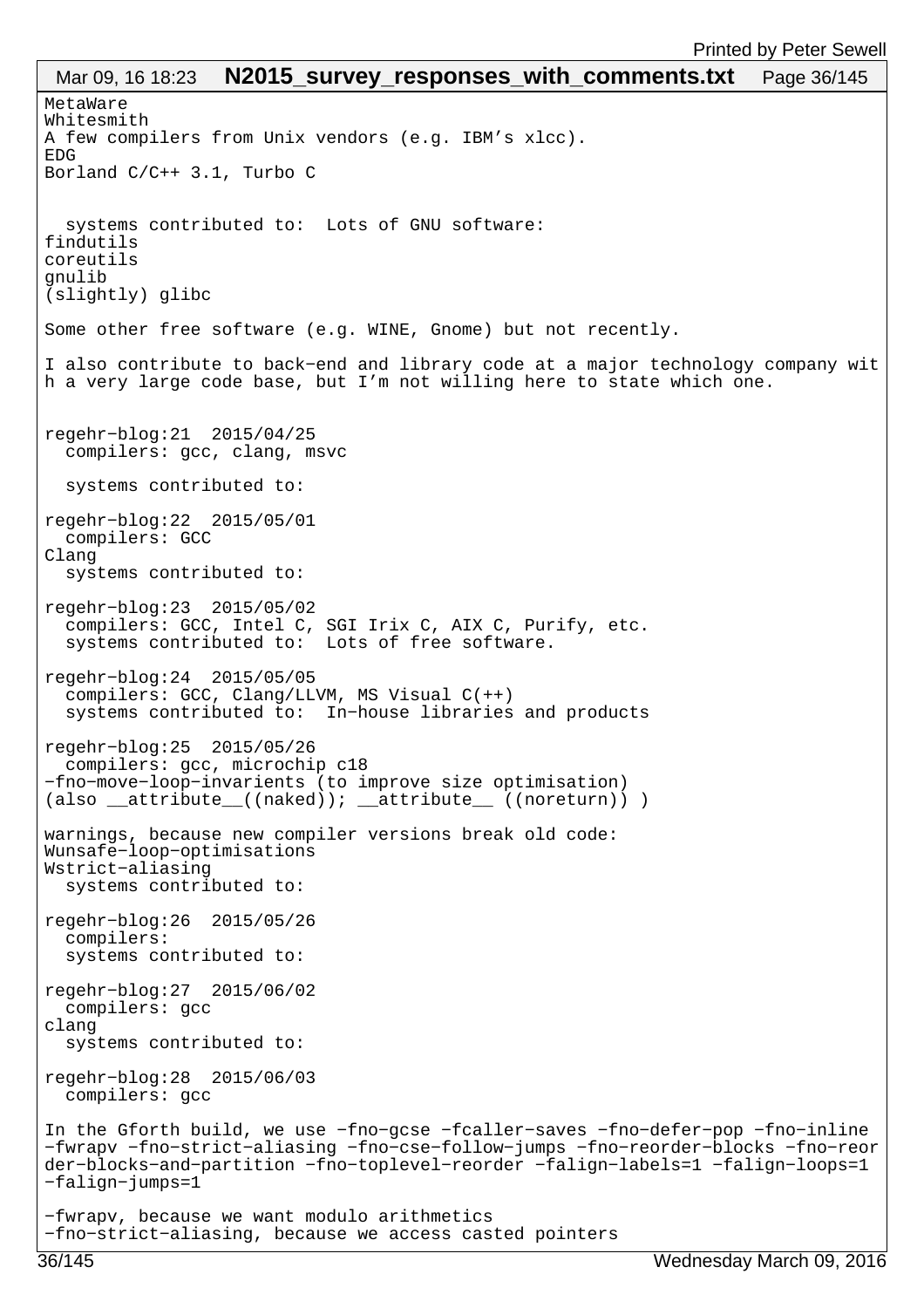−fno−gcse −fno−cse−follow−jumps −fno−reorder−blocks −fno−reorder−blocks−and−part ition −fno−toplevel−reorder as an attempt to prevent gcc from destroying our opt imizations. −falign−labels=1 −falign−loops=1 −falign−jumps=1, because we copy the machine co de around and therefore don't benefit from the padding (and we do our own paddin g on some platforms). systems contributed to: Gforth regehr−blog:29 2015/06/26 compilers: gcc, icc, msvc systems contributed to: regehr−blog:30 2015/08/27 compilers: systems contributed to: regehr−blog:31 2015/09/07 compilers: gcc clang mingw32−gcc mingw64−gcc systems contributed to: regehr−blog:32 2015/09/07 compilers: gcc systems contributed to: regehr−blog:33 2015/09/07 compilers: systems contributed to: x11:0 2015/05/26 compilers: compilers: gcc, Oracle Solaris Studio, clang analysis: Oracle Parfait, Coverity, cppcheck systems contributed to: X Window System (X.Org) Oracle Solaris operating system x11:1 2015/05/26 compilers: gcc systems contributed to: TeX, X11 x11:2 2015/05/26 compilers: gcc, g++, clang. Familiar with various CFLAGS (I'm a Gentoo Develop er). systems contributed to: Mesa, Gentoo, X11 x11:3 2015/05/27 compilers: systems contributed to: NetBSD x11:4 2015/05/27 compilers: gcc, clang, old MSVC systems contributed to: NetBSD x11:5 2015/05/27 compilers: gcc, clang, to some extent tendra; clang−static−analyzer (a bit), s parse (not recently though), been looking at frama−c but haven't done anything w ith it yet. also, if getting open−source Coverity reports counts, that. Mucking with compiler flags is unportable and unreliable, and not future−proof. One has to cope with what the compilers decide to do, and hope that whatever ins anity next year's compiler comes up with doesn't require issuing extensive patch es. systems contributed to: Of late mostly NetBSD. I also have a teaching OS call ed OS/161 where much of this stuff runs into undergrads' programming mistakes. Mar 09, 16 18:23 **N2015 survey responses with comments.txt** Page 37/145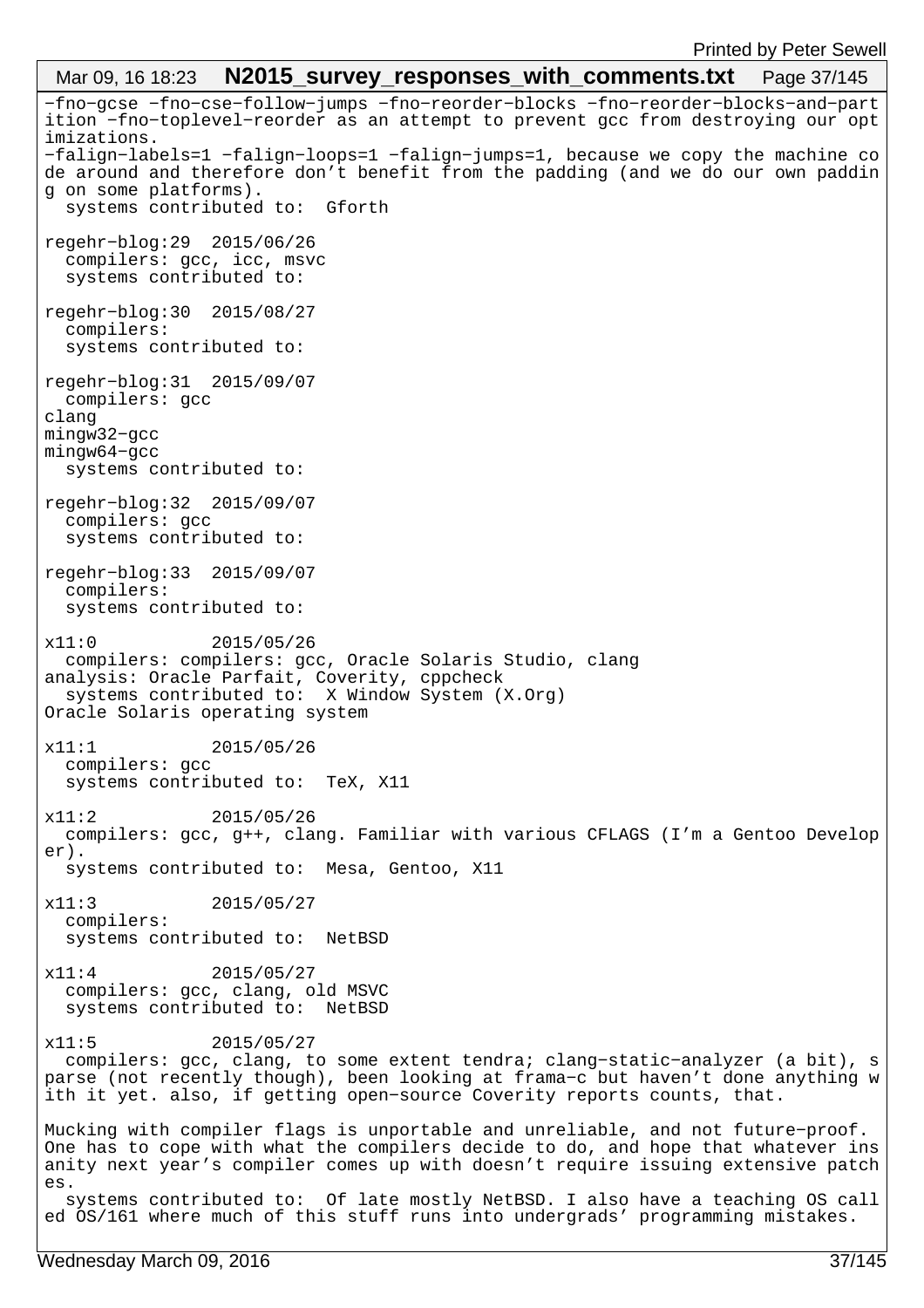I have some C tools of my own but none of them have reached the stage of being r eady for anyone else to do anything with them. I should note here that NetBSD being NetBSD we take these issues fairly seriousl y; we've seriously discussed doing a port to a 36−bit architecture (though it ha sn't happened yet) specifically to shake out code problems, and if a credible DS 9000−type platform appeared we'd certainly do a port to it. (Given that you're doing this survey, I assume you recognize "DS9000", and if no t you need to look it up.) btw, if you want to quote anything, contact me and I can probably produce a pith ier version. And, as I'm a researcher working on somewhat related material, feel free to contact me for further discussion. x11:6 2015/05/30 compilers: gcc clang valgrind systems contributed to: xen:0 2015/05/26 compilers: gcc MSVC systems contributed to: Xen hypervisor Xen Windows PV drivers xen:1 2015/05/27 compilers: gcc, clang −ffunction−sections for easy object diffing Also, C++−specific options to disable certain language features when doing OS wo rk (−fno−exceptions, −fno−rtti) systems contributed to: L4/Fiasco.OC, L4Re, more recently AWS infrastructure work xen:2 2015/05/27 compilers: gcc systems contributed to: Xen Linux xen:3 2015/06/03 compilers: GCC mainly. Have experimented with various analysis tools, Coverity primearily. systems contributed to: Xen x86 hypervisor maintainer XenServer Ring0 developer ========================================================= === MAIN QUESTION RESPONSES === ========================================================= [1/15] How predictable are reads from padding bytes? If you zero all bytes of a struct and then write some of its members, do reads o f the padding return zero? (e.g. for a bytewise CAS or hash of the struct, or t o know that no security−relevant data has leaked into them.) Will that work in normal C compilers? yes : 116 (36%)<br>
only sometimes : 95 (29%) only sometimes : 95 (29%)<br>no : 21 (6%) no : 21 ( 6%) don't know<br>I don't know what the question is asking: 3 (0%) I don't know what the question is asking : 3<br>no response : 6 no response Do you know of real code that relies on it? yes : 46 (14%) yes, but it shouldn't no, but there might well be : 158 (49%) Mar 09, 16 18:23 **N2015 survey responses with comments.txt** Page 38/145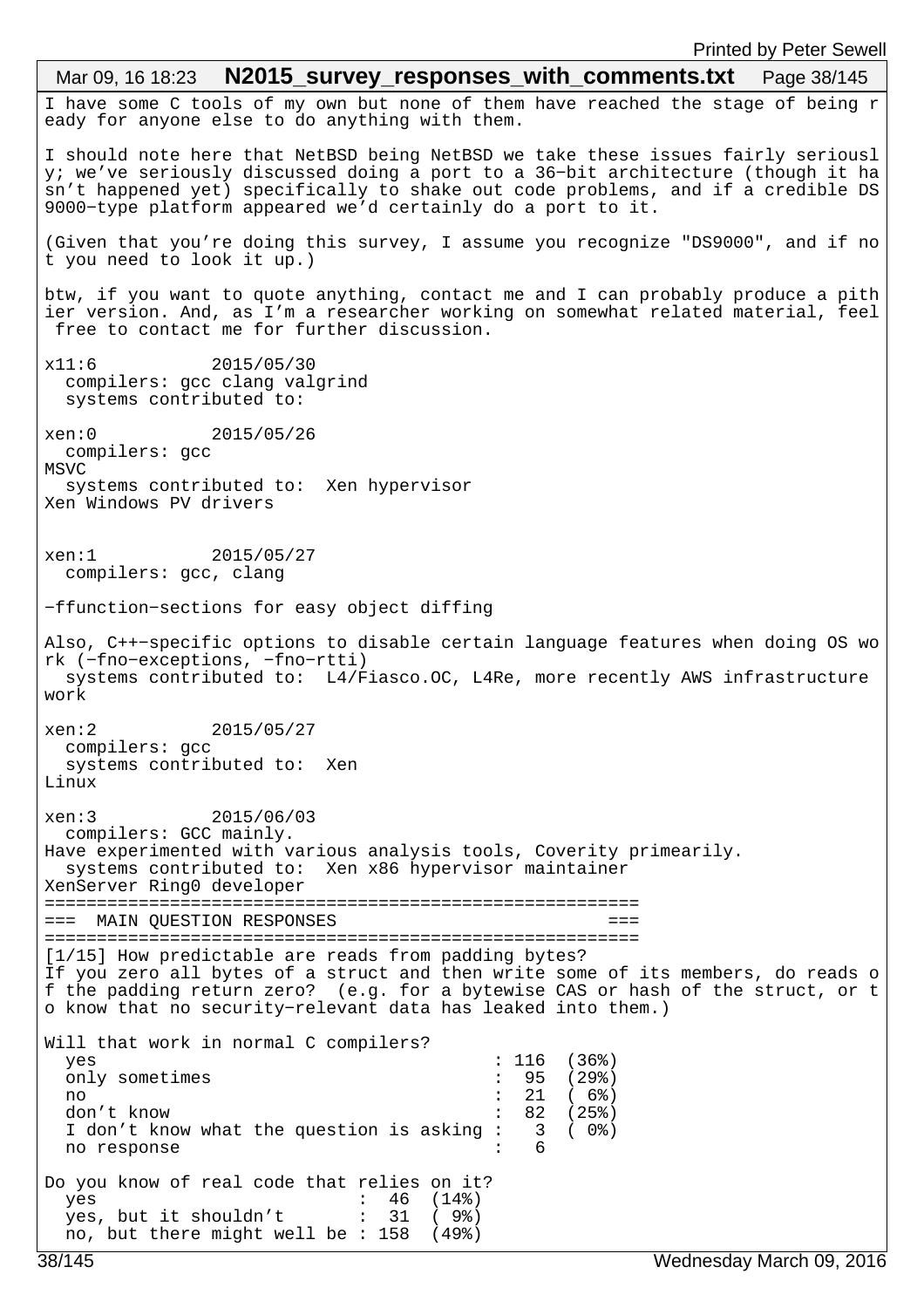|                                                                                                                                                                                                                                                                                                                           |       |                                                    |                                          | <b>Printed by Peter Sewell</b> |
|---------------------------------------------------------------------------------------------------------------------------------------------------------------------------------------------------------------------------------------------------------------------------------------------------------------------------|-------|----------------------------------------------------|------------------------------------------|--------------------------------|
| Mar 09, 16 18:23                                                                                                                                                                                                                                                                                                          |       |                                                    | N2015_survey_responses_with_comments.txt | Page 39/145                    |
| no, that would be crazy<br>don't know<br>no response                                                                                                                                                                                                                                                                      |       | 58<br>(18 <sup>8</sup> )<br>25<br>$(7)$ $(7)$<br>5 |                                          |                                |
| If it won't always work, is that because [check all that apply]:<br>you've observed compilers write junk into padding bytes                                                                                                                                                                                               |       | 31<br>(20%)                                        |                                          |                                |
| you think compilers will assume that padding bytes contain unspecified values<br>and optimise away those reads $: 120$ (79%)<br>no response                                                                                                                                                                               |       |                                                    |                                          |                                |
| other                                                                                                                                                                                                                                                                                                                     | : 150 |                                                    |                                          |                                |
| - A clever compiler could use padding bytes of a struct on the stack as tempor<br>ary storage. I don't know if any do this though,<br>- Reads MUST mask out the padding, but the compiler might be allowed to overwr<br>ite for write-width reasons. (=> 8-bit variable, but architecture supports only                   |       | 80                                                 |                                          |                                |
| 32-bit writes)<br>- see comment                                                                                                                                                                                                                                                                                           |       |                                                    |                                          |                                |
| - Probably ilegal optimization. But wouldn't be surprised if it was exploited<br>because who uses padding bytes, really?<br>- I wrote a paper about this                                                                                                                                                                  |       |                                                    |                                          |                                |
| - An int16 with padding next to it could legitimately turn into an int32 write<br>pasting junk from the register's other word if that's convenient for your arch<br>- It depends how the zeros were written                                                                                                               |       |                                                    |                                          |                                |
| - I haven't observed it but I'm sure some compilers will write junk into paddi<br>ng bytes                                                                                                                                                                                                                                |       |                                                    |                                          |                                |
| - Standard may not specify<br>- you've observed compilers write junk into padding bytes, you think compilers<br>will assume that padding bytes contain unspecified values and optimise away tho<br>se reads, Compiler writes like to punk you.                                                                            |       |                                                    |                                          |                                |
| - you think compilers will assume that padding bytes contain unspecified value<br>s and optimise away those reads, Compiler is free to overwrite padding<br>- It's surely undefined behaviour.                                                                                                                            |       |                                                    |                                          |                                |
| - The struct is stored in contiguous memory and writing values to a member lar<br>ger than the allocated member size bleed over to following members<br>- you think compilers will assume that padding bytes contain unspecified value<br>s and optimise away those reads, I assume future compilers will write junk into |       |                                                    |                                          |                                |
| padding for performance reasons<br>- if padding bytes are never read, all writes are dead stores and compilers ar<br>e free to remove them. need volatile memset.                                                                                                                                                         |       |                                                    |                                          |                                |
| - you've observed compilers write junk into padding bytes, you think compilers<br>will assume that padding bytes contain unspecified values and optimise away tho<br>se reads, Contents of padding bytes are implementation defined                                                                                       |       |                                                    |                                          |                                |
| - you think compilers will assume that padding bytes contain unspecified value<br>s and optimise away those reads, compiler might optimize away the zeroing if the<br>value is not read before being written again                                                                                                        |       |                                                    |                                          |                                |
| - you've observed compilers write junk into padding bytes, A cache line copy o<br>r DMA transfer could result junk in the padding<br>- Standard doesn't require it, I've heard some compilers optimise it, I don't                                                                                                        |       |                                                    |                                          |                                |
| remember the exact optimisations.<br>- you think compilers will assume that padding bytes contain unspecified value<br>s and optimise away those reads, writes can be optimized out too                                                                                                                                   |       |                                                    |                                          |                                |
| - I assume compilers will write junk, but I've not observed it<br>- idk<br>- you think compilers will assume that padding bytes contain unspecified value                                                                                                                                                                 |       |                                                    |                                          |                                |
| s and optimise away those reads, a write might use a wider store instruction tha<br>n needed, if it's faster or more convenient, which might overlap with the paddin<br>g                                                                                                                                                 |       |                                                    |                                          |                                |
| - I think it'll work, but it seems like a dumb thing to rely on<br>- compilers can assume that padding bytes contain unspecified values and may w<br>rite to them as part of writing some other part of the structure.                                                                                                    |       |                                                    |                                          |                                |
| - you think compilers will assume that padding bytes contain unspecified value<br>s and optimise away those reads, Compilers may not write to padding bytes<br>- Will not write to padding bytes, so reads could contain previous data<br>- you've observed compilers write junk into padding bytes, I don't think it is  |       |                                                    |                                          |                                |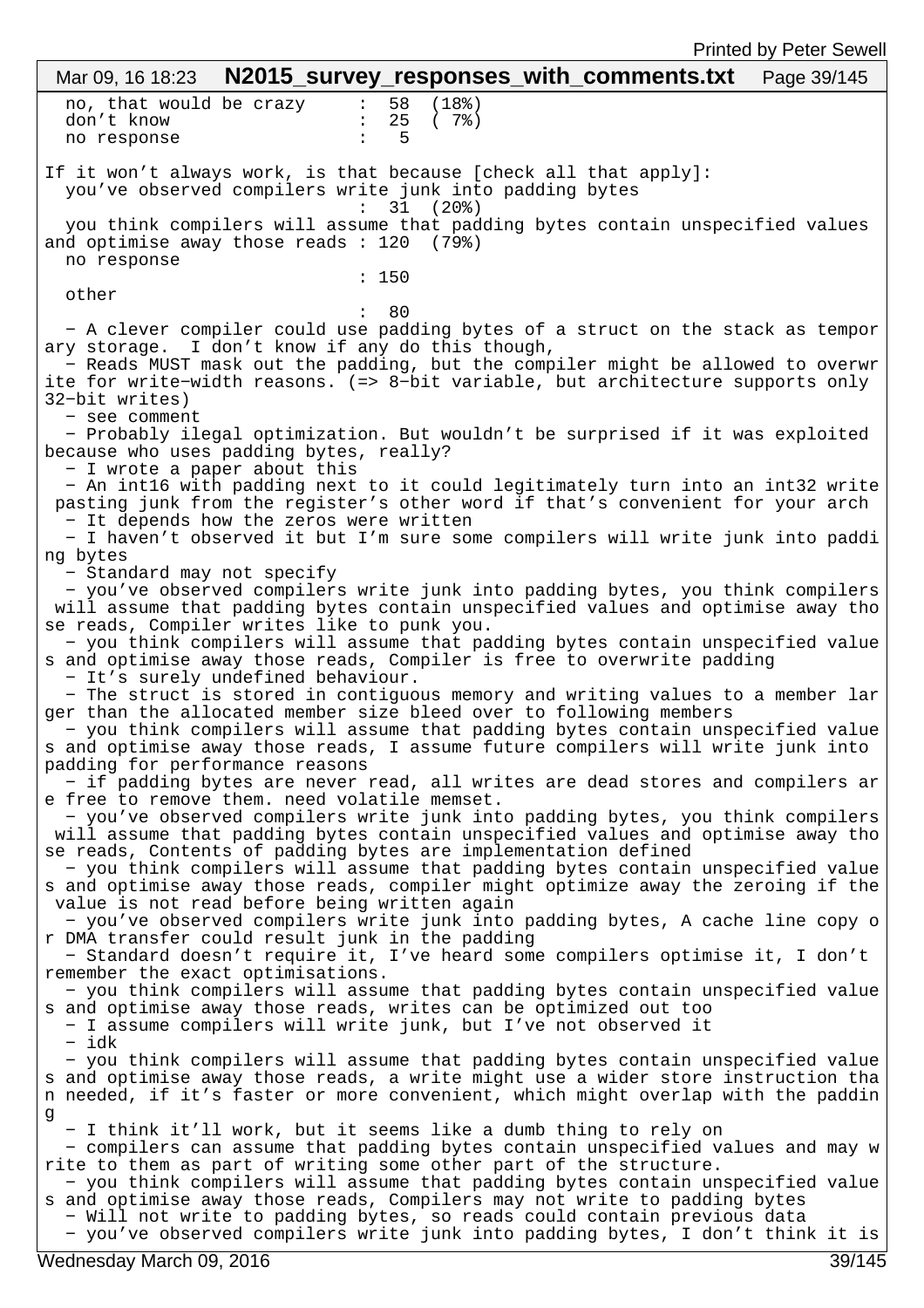#### compliant with the standard to make assumptions about the contents of padding b ytes − see comment − you think compilers will assume that padding bytes contain unspecified value s and optimise away those reads, Behavior clearly undefined: may work on some co mpilers, but compiler has the right to optimize it − Compiler may use large−than−necssary store instruction (e.g. int instead of char) − compiler is free to store larger type which may have garbage in bits that ov erlay padding − I think that on some targets the compiler won't bother to read and mask when a large write would otherwise modify padding bytes. − I imagine the compiler might write junk to padding bytes, but I've never bot her to check (let alone observe) this behavior − Padding at the end of the struct stored in volatile memory may contain data from other segments on some systems − An optimizing compiler might write more data than necessary, knowing the pad ding doesnt matter. For example to quikcly initialize 3 "short"s that are padde d out from 48 to 64 bits. − compilers do werid things, I haven't observed it, but I wouldn't be surprise d − you think compilers will assume that padding bytes contain unspecified value s and optimise away those reads, Compilers may assume padding bytes contain unsp ecified values and may make wider writes as an optimization (e.g. a 64−bit writ e into a 32−bit member from a 64−bit source variable) − you think compilers will assume that padding bytes contain unspecified value s and optimise away those reads, I expect compilers to write junk into padding b ytes on "weird" platforms, but haven't observed it. − I wouldn't assume padding bytes would be present or that there would be a co nsistent amount of padding on different machines. − you think compilers will assume that padding bytes contain unspecified value s and optimise away those reads, bit fields − I don't believe that the standard guarantees it. − It isn't well defined behavior by the standards, so compilers can do what th ey want with it. − What reads??? − \*writes\* to members of the struct may freely overwrite padding − you think compilers will assume that padding bytes contain unspecified value s and optimise away those reads, I think compilers are \*permitted\* to write junk into the padding bytes (although I have not observed it) − Given struct A { uint8\_t a; uint8\_t b; uint64\_t c; }, I expect some compiler s to optimize "s.a = 5; s.b = 10;" into something like "mov ax, 0x0a05; mov [s], eax", depending on instruction encoding sizes, alignment requirements, whether a particular RISC chip has 32−bit constant loads or 16−bit stores, etc. − Compiler allowed to corrupt padding if that achieves faster code (by writing overlarge type). − Elided stores to padding bytes − See comment − Smells of undefined behaviour, but unsure − you think compilers will assume that padding bytes contain unspecified value s and optimise away those reads, padding might not be copied when the struct is copied − see below − you think compilers will assume that padding bytes contain unspecified value s and optimise away those reads, the zeroing may be optimized Comment − I'd assume that reading those bytes would be an undefined behavior and at ag gressive optimization levels compiler would interpret in a way that benefits opt imization. (main2.2:7) − Sometimes, a struct accessed in one thread or core is a subset of a more pop ulated struct used from another thread/core. Touching padding is quite illegal, it might touch valid data seen by others. (main2.2:8) − I would expect this code to work: Mar 09, 16 18:23 **N2015 survey responses with comments.txt** Page 40/145

struct foo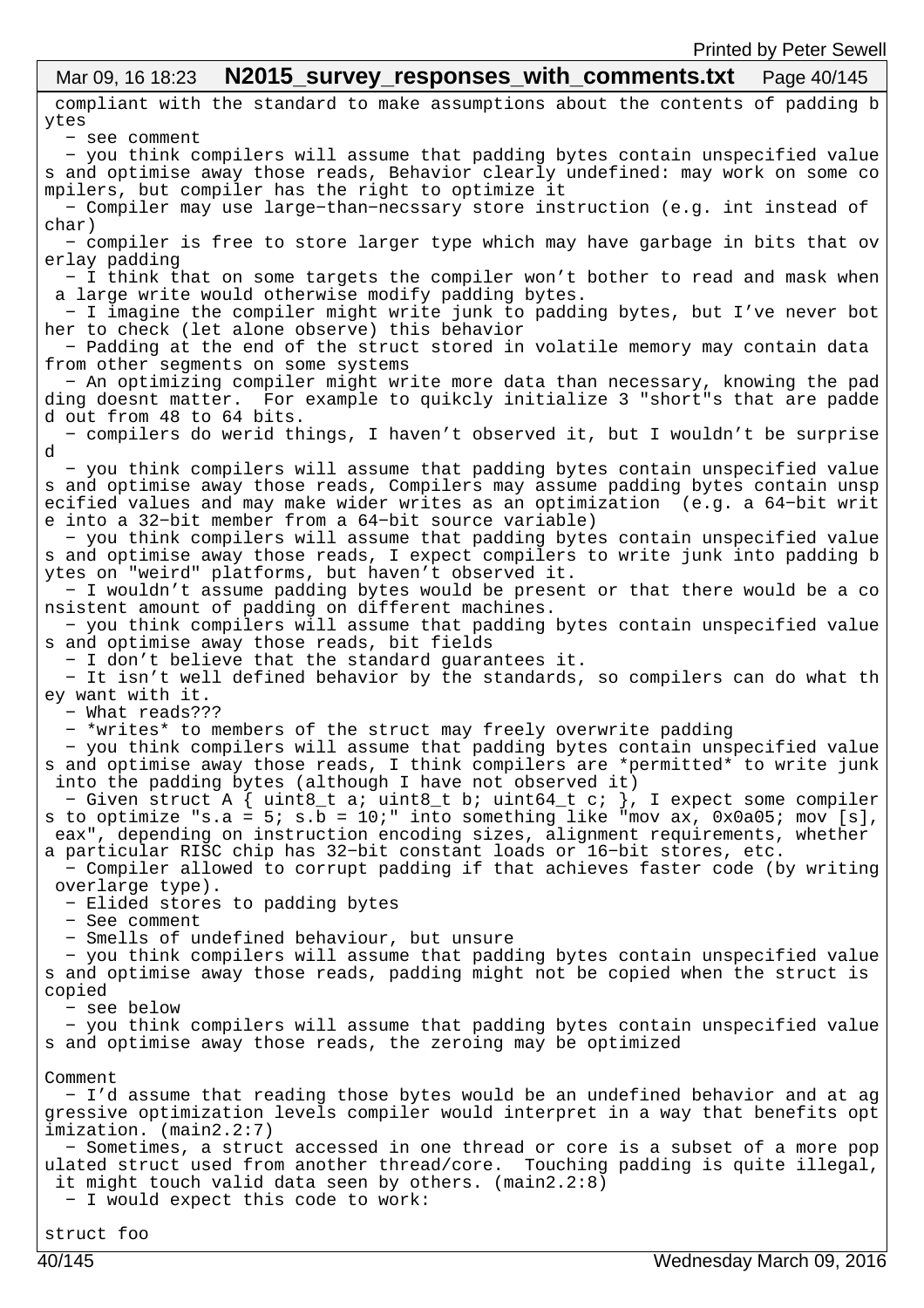{ char a; double b; }; foo p; foo q; memset( &p, 0, sizeof( p ) ); memset( &q, 0, sizeof( q ) );  $p.a = 1;$  $q.a = 1;$ assert( memcmp(  $&p, &q,$  sizeof( foo ) ) == 0 ); I don't think there's a way for me to write a structure so that the compiler can 't add random padding anywhere it likes, anyway. So potentially every structure has padding bytes. If the compiler can write random values into padding bytes, then you can never t reat a structure as an array of bytes when comparing or hashing, which seem like normal things to want to do. (main2.2:9) − I think compilers might not take care to "clean" the word they put in memory where the padding bytes are (main2:0) − I have not observed a compiler writing junk into padding bytes, but future c ompilers may do that some some architecture for one reason or the other −− maybe to ensure all bytes of a cache line are written to avoid the CPU reading it fro m memory. (main2:8) − I can't think of a situation where I'd want to scrutinise the values in padd ing bytes, so just play it safe. (main2:9) − http://www.open−std.org/jtc1/sc22/wg21/docs/papers/2014/n4130.pdf The same applies for hashing. (main2:10) − if the struct was aliased to a char \* or similar and zeroed manually I'd exp ect modern compilers to potentially do weird things. I'd be very surprised if a compiler optimized out a memset() but I could see it happening if the same function set most of the values. Doing so would be quite a terrible optimization if the struct ever hit disk. (main2:16) − If a structure has a byte followed by the rest of a word worth of padding, i t may be faster to perform a full−word write of a register to memory... I'm pretty sure that x86 is safe though. (main2:18) − I don't know what the spec says (I kind of suspect it says it's undefined), but there's so much code which relies on this that no sane compiler could ever d o anything different. (main2:19) − I know compiler writes have a lot of flexibility and I don't recall if the s tandard addresses this. A naive implementation would leave padding bytes alone. (main2:20) − Under the aliasing rules, you might not even see the non−padding bytes corre ctly if you're not careful. (main2:23) − I have not \*observed\* this but, thinking about it, I believe it could happen . (main2:28) − Generally, this will work. However, the standard makes no statements about t he values of the padding bytes, only that certain bytes may be added for alignme nt purposes. Without specific guarantees to the contrary, compiler writers are f ree to generate code that might, as a side effect, alter the padding bytes if th at will result in more efficient code. Also, I object to "normal" C compilers. What's normal anyway. They are all patho logically deranged in ways that most folks wouldn't call normal. (main2:29) − Assuming "zeroing a struct" means using memset() on block of memory struct i s in, then padding should read as zero. (main2:30) − Compiler may optimise writes to use full words, overwriting the padding. (ma Mar 09, 16 18:23 **N2015 survey responses with comments.txt** Page 41/145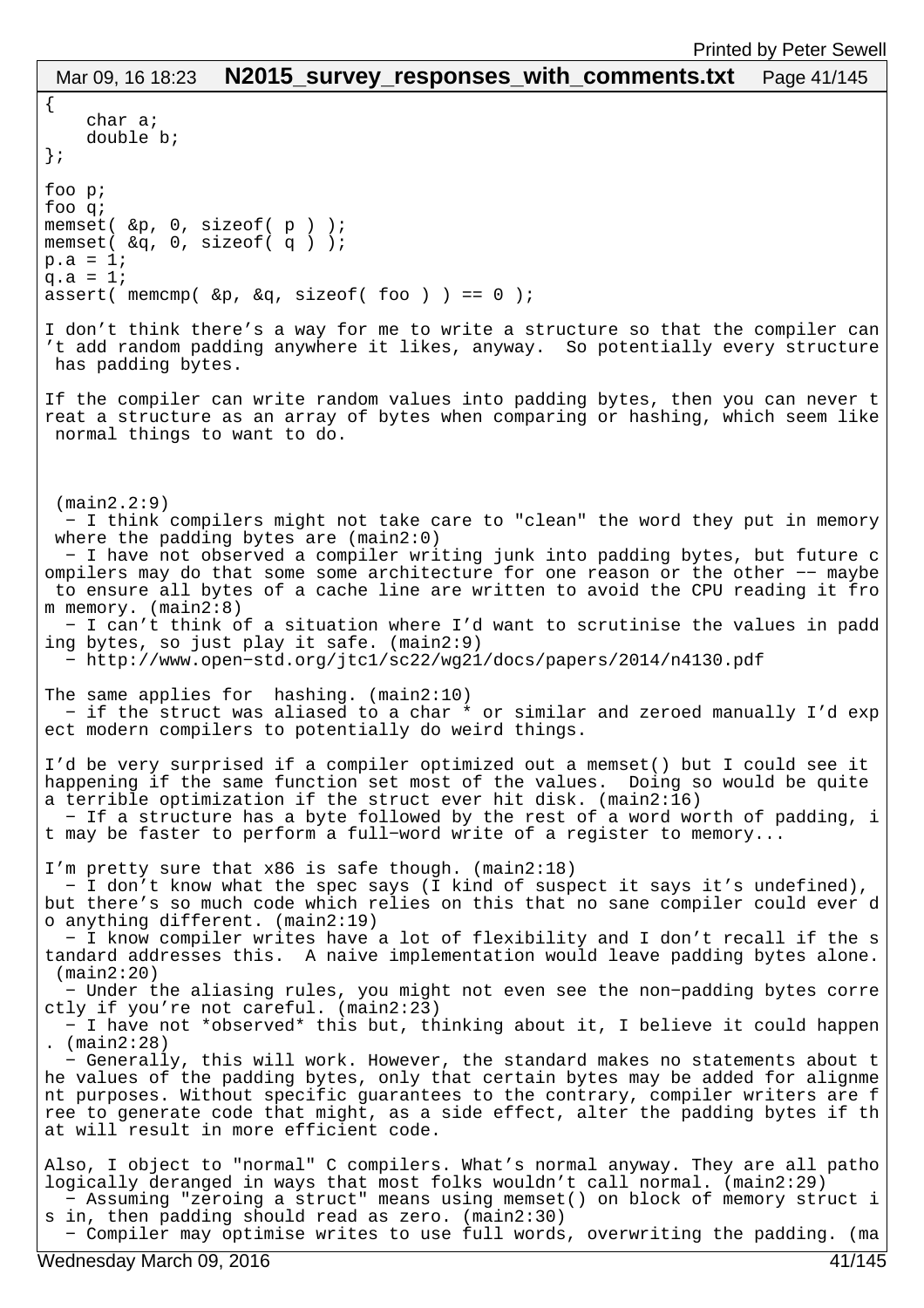```
in2:32)
 − Hmm, I guess this depends on whether you assign zero to each field or cast t
he pointer to a char * then treat it as a vector of size sizeof(T) for zeroing. 
  Then I would expect to see zeroes everywhere. (main2:35)
   − This property is essential for systems code. In fact this is related to the
  fact that ARM processors had to go back and add 16−bit writes because of the sy
stems and concurrency and device driver code that simply had to have a write to 
a field update exactly that field. (main2:37)
   − For example structures copied from the userland must not leak data. (main2:3
8)
   − This behaviour is similar to a union of two structs, how one member can over
lap another in RAM. It is expected and the programmer should anticipate this. (m
ain2:40)
  − I don't know for sure whether code relies on it, but it seems likely to me a
nd I would expect to be able to rely on it.
An attribute to be able to explicitly state one's expectations would be preferre
d of course. (main2:50)
   − How are you zeroing all the bytes? memset ought to zero the padding too. D
oing a bunch of field assignments shouldn't zero them. I don't know what initial
izing to a zero value does. (main2:55)
  − "only sometimes" == sometimes it just happens to work, or may be a register 
happened to have zeros in higher bits. (\text{main2:64}) − Nonzero padding is sometimes clobbered by zeroes in some real compilers, but
  writing nonzero bits (that were not there before) is unlikely to happen. (main2
:69)
   − I assume it would work in 'normal' compilers. But also assume that it should
n't be relied upon. IF the standard doesn't mention specifics about padding byte
s' storage, that sounds like the kind of thing a compiler may exploit. (main2:72
)
   − IIRC it's valid to store an object in another object's padding (pursuant to 
alignment, etc.). (main2:74)
   − reading the padding bits results in undefined behaviour. It might work or no
t, the compiler is free to write to that memory anything he wants. (main2:78)
   − I often see a related issue in which it's believed that unions will offer se
rialization "for free" e.g.:
union {
     struct my_awesome_struct s;
     char serialized[N];
}
which relies on implementation−specific treatment of padding bytes, endianness, 
etc. This is very common, and super bad practice. What's worse, at least half th
e advice you read about this sort of thing on popular message boards like SO wil
l actually says it's good (and be heavily upvoted)! The usual rationalization is
 something like, "well, it's for an embedded system so I control both sides of t
he interface" which is lame.
  (main2:81)
  − You have not specified how the bytes of the struct are to be zeroed. Is it b
y memset, calloc, designated initializer, line by line assignment?
I think it is reasonable for the compiler to optimize away the first of a pair o
f stores if there is no load in between and the memory has not been declared vol
atile. (main2:83)
   − If a word contains char or bitfield values, a compiler might reasonably stor
e the whole word (with junk from intermediate calculations in the padding bits) 
rather than mask and store. (main2:94)
   − My belief is that this works in a normal compiler, but it's not something I'
ve ever thought to check - I've just assumed that it leaves the padding alone. (
main2:99)
   − Code that might (hypothetically) rely on predictable behavior here: naive me
mcmp of struct objects. (main2:100)
   − This ought to be controllable with an attribute on the struct type in my opi
nion. (main2:106)
 Mar 09, 16 18:23 N2015 survey responses with comments.txt Page 42/145
```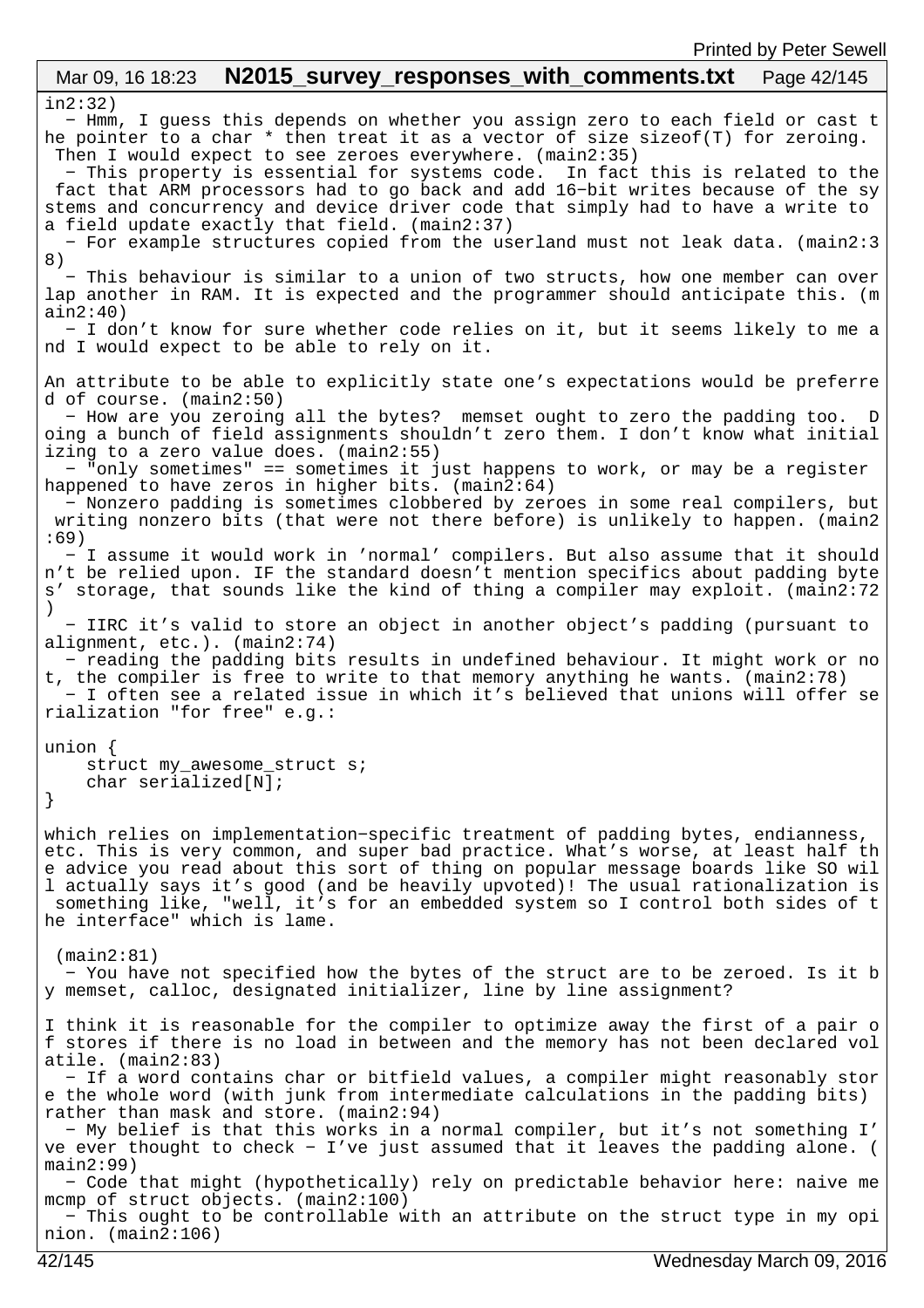− The cases where it verifiably doesn't work with icc are bitfields. (main2:107) − We write structs with padding to disk files and assume the padding bytes wil l be zero if the struct is memset to 0 and then the members are written. AFAIK w e only assume this for testing (checking that files are identical), but don't re ly on it for anything else. (main2:108) − Code has to work everywhere, on really odd processors. Only do what is sure to work. (main2:111) − I usually use explicit "padding attributes" in order to pack the struct beca use of full structure assignation that don't zero the padding. (main2:117) − If you want to rely on padding being zeroed, make explicit padding fields (u int8\_t arrays) (main2:121) − Clearly it is not defined and compilers can do what they want. I know that v algrind can't complain about uninitialized reads until they contribute to contro l flow or data flow in some way, partially due to this reason. (main2:123) − I think it should work as long as the reads and writes are done while the st ruct is aliased through char\*. (main2:126) − Assuming that "zero all bytes" means either directly: struct foo myfoo = {0}; or using memset: struct foo myfoo; memset(&myfoo, 0, sizeof(myfoo)); Explicitly not element−by−element zeroing. struct foo myfoo;  $myfoo.a = 0;$  ...  $myfoo.z = 0;$ code that relies on it is of the form myfoo = thyfoo; memcpy(&thyfoo, &myfoo, sizeof(myfoo)); (main2:134) − Assuming here that you are zeroing all bytes of a struct with memset or simi lar. (main2:138) − I would hope that compilers wouldn't optimize out zero padding, though I hav en't looked into the matter. (main2:141) − I am not aware of anything being specified in the C Standard. I am guessing the compiler only write the necessary field length whenwriting to a struct (as d oing different would write in adjacent fields). This is why it should work in most cases. Having said that, there may be optimis ers that takes advantage the the neighbour field is padding and use some other i nstruction to write the data (therefore overwrite the padding). (main2:144) − Assume the idiom of memset the entire struct. It seems like the compiler can always marshall the data when needed (for a fun c all). But then probably local variables aren't valid and the compiler probably d oesn't deal with data races (multitasking). (main2:147) − bit masking packed word size structures usually relies on padding to be a ce rtain value. for example, performing SWAR on a compressed fixed point quaternio n stored in a uint32\_t or uint64\_t. (main2:148) − Don't have padding (main2:151) − I have no idea if it's legit spec−wise or even if it's compiler−invariant; I have seen people hashing structs −− with padding −− that they memset though. I wouldn't be surprised to see it not−work. (main2:156) − The question is confusing and has some jargon in it; what does "bytewise CAS " mean? I think this has to do with RAM, but the more common meaning I know of i s Chemical Abstract Service. I don't think the question should use jargon like t his that is will not necessarily be understood by the target audience. (main2:15 8) − It's silly to optimise away writes to padding. Small structures should alrea dy be appropriately memory aligned and hence not writing to padding doesn't impr ove cache performance. Large structures already exhibit poor(er) cache performan ce (and are symptomatic of poor design in my opinion). Given that, not writing t o padding requires unrolled memset, which would be worse for instruction cache p Mar 09, 16 18:23 **N2015\_survey responses with comments.txt** Page 43/145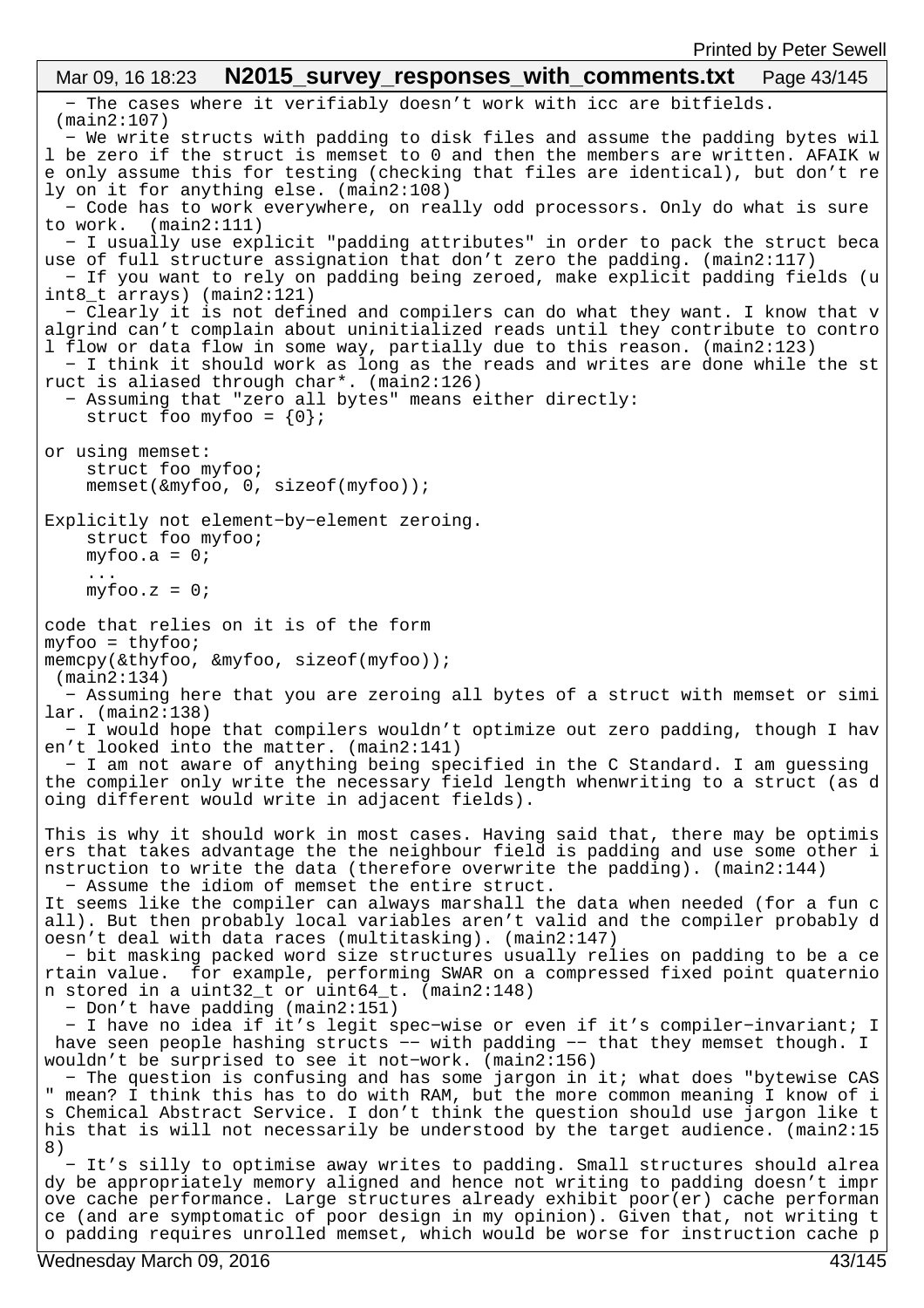erformance. Also, yes we hash these kinds of structures. (main2:163) − Gil: I guess the compiler might optimise away the zero−initialisation if all the members are written before the padding is read. Viktor thinks that if the compiler does a wide write, it will use zeros not junk . (main2:172) − Question is imprecise. By "padding bytes" do you mean bytes explicitly adde d by the programmer like "char padding[2]" or bytes added by the compiler to rea ch an alignment boundary? I assume the latter. And by "zero all bytes" do you mean bzero(&x, sizeof(x)) or assigning zero to all members? I assume the former . In embedded systems, best practice is to manually align structs so the compiler won't add any padding bytes at all. (freebsd:0) − I had a hard time answering the first part of this question as my understand ing is that it is undefined what the values of the padding bytes are. So, even if you zero all the members, the compiler is free to leave the padding bytes unw ritten. Also, you do not specify how you zero all the bytes of a struct, nor if you woul d include the padding bytes as part of the struct or not. I am also a bit unusual in that I prefer to use: struct foo  $a = \{\}$ ; or  $a = (struct~foo)\$ to zero fill my struct. I use this so that things like pointers get properly in itialized, as per C standard, the NULL pointer though is equivalent to the integ er 0, it's in memory representation may be different. (freebsd:5) − Until recently, I would have assumed that doing bzero(&some\_struct, sizeof(some\_struct)); /\* assign values to wanted fields\*/ hashval = hash\_bytes(&some\_struct, sizeof(some\_struct)); would result in hash bytes() reading padding bytes as zero but the recent discus sions of undefined behaviour have made me doubt this. (freebsd:6) − I'm not super−confident that it will work, but my understanding of the C abs tract state machine leads me to believe that it should work. An object has to b e accessible via a character array, and writes to member variables should act on ly on the types in question, even if they are narrower than a natural machine wo rd. (freebsd:8) − I don't know of cases where it padding bytes will be overwritten, but I woul d not be surprised if it happened.  $(gcc:0)$  − Even though this is an issue, the production code I've seen made very sure t o explicitly lay out shared memory to avoid overlap in boundaries. (google:1) − this won't happen if the struct was zeroed with memset or allocated with cal loc, but likely if "zeroed" by just setting all members to zero individually. (google:5) − I've seen code that prepared structs to send over the network. Some of these structs had padding. (google:14) − I don't know that the standard guarantees how padding is treated, and as it is often less efficient to write smaller values, I would not be surprised if the re are cases where the compiler will write an entire word over a padded byte. (g oogle:21) − For hash comparisons, it's more efficient to create the hash of all the byte s including the padding. (google:23) − I've not observed any compiler writing junk, nor optimizing away reads, but it wouldn't surprise me if one or more compilers did those things. (google:32) − I think in practice you can do this in many cases (using static structs, or calloc, or memset), and where the compiler's optimizer isn't doing something par ticularly clever, but that you shouldn't depend on it working because the value of padding bytes isn't guaranteed to be anything specific, even if you just wrot e them, and certainly not after a struct assignment or initialization of a local variable which may not even have written them. (google:34) Mar 09, 16 18:23 **N2015 survey responses with comments.txt** Page 44/145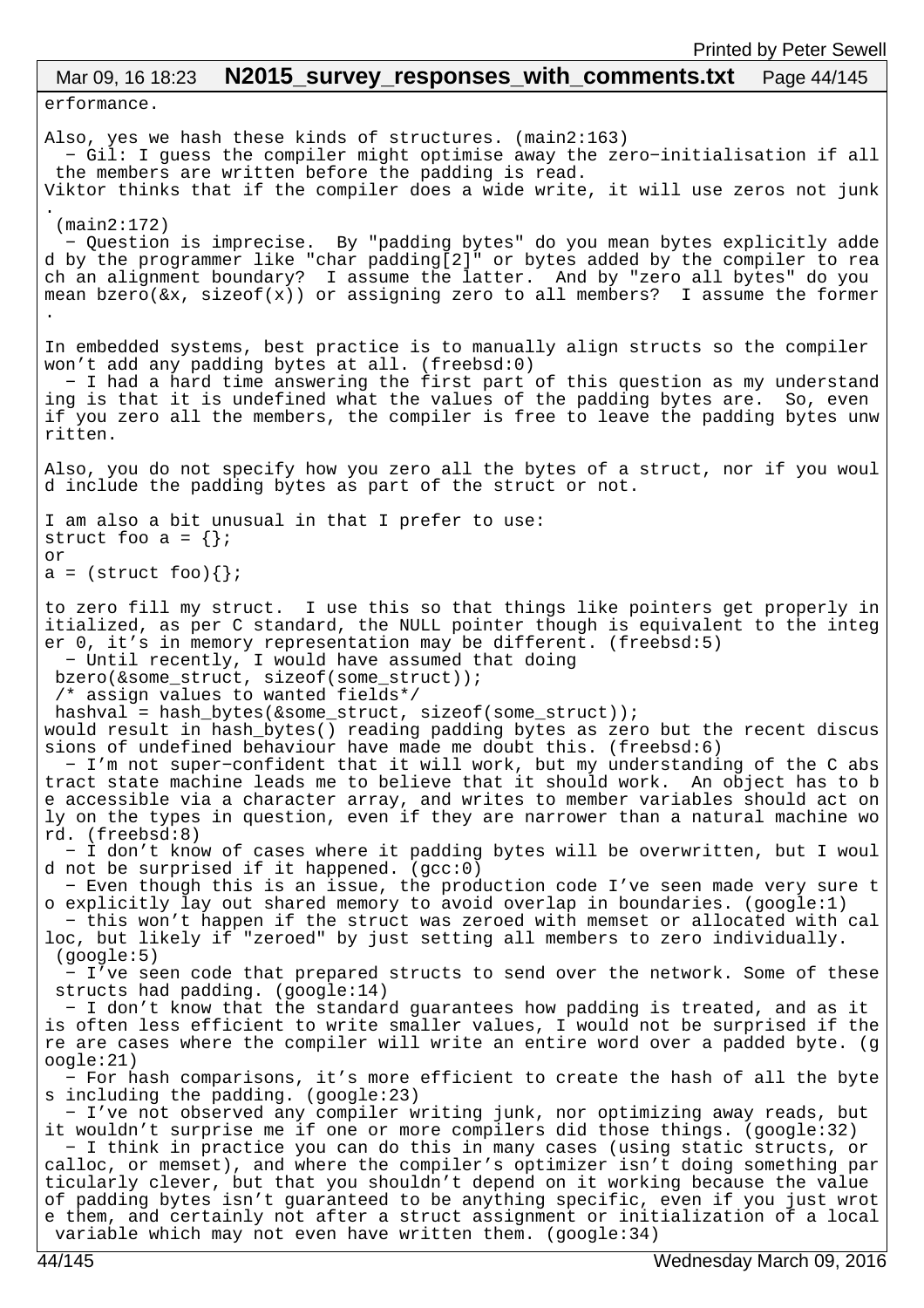```
 − Although on the platforms I am on I don't see any problems with this, platfo
rms exist that don't support smaller than word−sized writes. This can cause junk
  to be written due to some IMHO valid compiler optimizations.
Example code where I could expect this:
struct {
  int8_t x;
   int32_t y;
} s;
void w(int32_t x) {
 s.x = xi}
On platforms with only 32−bit write instruction, the compiler has two choices:
− Read 4 bytes at &s.x, change the first 8 bits to x, write 4 bytes at &s.x
− Write x at &s.x
This would leak the upper 24 bits of x.
Most platforms however have type−appropriate write instructions, and I wouldn't 
expect compilers to overwrite the padding there.
Why would code rely on this? For security (not leaking data). There is virtually
 no way to prevent such leaks from C given the content of these bytes is unspeci
fied, so virtually any code that reads/writes whole structs can leak unwanted da
ta to disk. Only workaround is to make sure no padding happens, or not writing w
hole structs. To find such code... should be an easy search: http://sources.debi
an.net/src/systemd/215−18/src/journal/catalog.c/?hl=359#L359 is something I coul
d quickly come up with. This at 64−bit alignment could break. (google:37)
   − I'm fairly sure it would not violate the spec for this to not work, but in t
he simplest implementation it should, and I haven't observed a compiler behaving
 otherwise. (google:38)
   − I'd also avoid doing this, as it might defeat some compiler optimizations, e
.g., promoting struct members to registers. (google:40)
   − I'd *think* (gut feeling) that this is guaranteed by the standard. I know th
at it's different for bit fields, though (bits of the word that are not declared
 with a name can be arbitrarily overwritten).
(I don't quite get the "compilers would optimize away those reads" argument. The
 compiler should just be able to output reads and writes at the appropriate bit 
length that doesn't touch the padding at all (unless your architecture is crazy 
and only allows accesses at word size or something).) (google:43)
   − only sometimes (when?): I'm guessing that things like this
struct { char x; short y; } s; s.x = 0; s.y = 0;
might well be optimized to a singe 4−byte write, which will overwrite the paddin
g between x and y. (google:45)
   − Compilers are free to assume code doeasn't invoke UB, reading padding is UB.
 Compilers may optimize away those reads. (google:46)
   − I haven't observed the two behaviours above because I try not to rely on tha
t , but they're both legal (google:47)
   − Just use memset, no? (libc:1)
   − never observed, but i think it is a reasonable optimization to modify paddin
g bytes around bit fields:
struct {
int x : 20;\} s;
s.x = -1; // set all bits to 1 including padding ones
i think in practice gcc always writes original content back to padding bits.
 Mar 09, 16 18:23 N2015 survey responses with comments.txt Page 45/145
```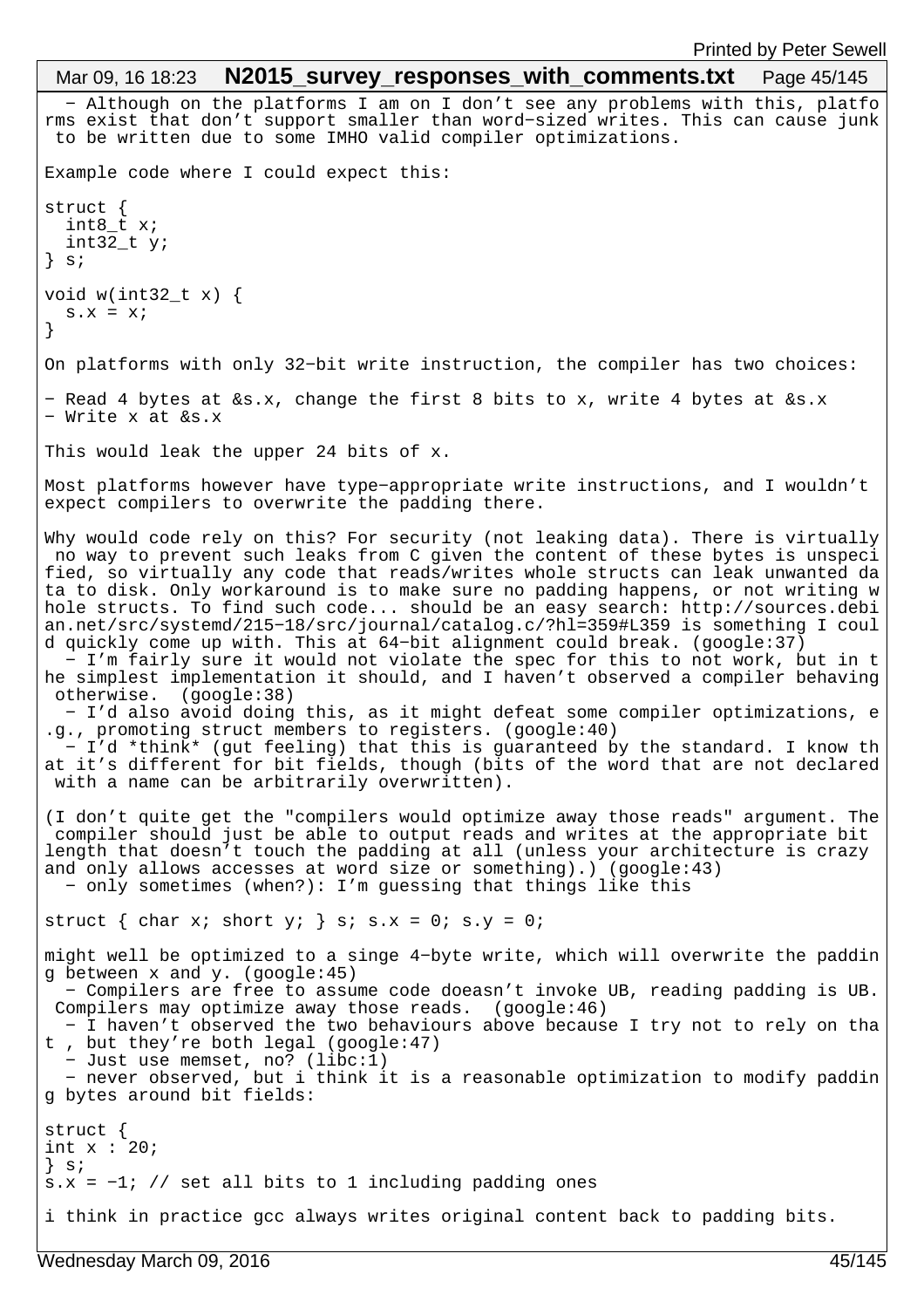```
i consider relying on padding bytes behaviour to be a bug, but i think there mig
ht be corner cases where it is not easy to catch:
union {
struct { int i; char x; } a; // ends in padding
struct { int i; char x; char y; } b;
} u = \{ .b = \{ 0 \} \};u.a.x = -1;u.b.y; // expected to be 0
(accessing u.a.x when the union "currently contains" b is valid because it's in 
the "common initial sequence", the standard only allows read access though).
  (libc:3)
   − Presumably "zero all bytes" means memset(&s, 0, sizeof(s)).
One of many examples: zeroing structures before writing them to
disk or across a network. (libc:6)
   − I'm not sure what other compilers do, but this should work fine in LLVM. (ll
vm:2)
  − When you say zero all bytes I take it you mean copying zero to a ptr to the 
struct across a width of sizeof bytes. By padding I guess you mean bytes that a
re NOT covered by members of the struct. If that is what padding is, we do not 
know if anything is there or not. The member vars are reliable. I suppose you
  could use the padding to carry nefarious information. It would be safe from ch
anges in our shop. (llvm:3)
  − I'm not sure I quite understand this question. By padding, I assume you are
  talking about padding added between fields which would not be visible to the pr
ogrammer; so, I'm not sure what your third question would be asking. Unless, on
e is talking about unions or other aliasing. In that case, one had better stick
 to accesses using the same union (or other overlay) for the storage's lifetime 
(or the results will not be portable).
One case that is important is zeroing a structure before filling in the fields w
hen one is going to treat the entire structure as a string of bytes for hashing,
  comparing or doing I/O. If one can't ensure the padding gets (and stays) zero,
  these algorithms will not have predictable behavior. (llvm:5)
   − Zeroing struct memory (e.g. with calloc or memset) should make reads from th
at memory predictable; Regardless of which struct members are written, I would e
xpect the compiler not to write "hidden" data into that memory region.
Zeroing memory using struct literals (see example below) may or may not use mems
et; I would not bank on it to clear padding bytes.
struct Point {
  int x;
   int y;
  char z; /* Padding in bytes 9, 10, and 11 */};
struct Point p = \{ 0 \}; /* memset, or not? */ (llvm:7)
  − I don't know of any compilers that would do this (hence the "yes" for part 1
), but I think a compiler could be within its rights as per the language standar
d to (for example) shorten the length of a memset() operation to not cover paddi
ng bytes at the end of a struct, leaving them uninitialized. (And it wouldn't s
urprise me enormously if, say, a future release of GCC started doing this.) (reg
ehr−blog:17)
   − On x86, stores of different sizes require instruction encodings of different
  lengths. I wouldn't be surprised by a compiler that takes advantage of a short
er encoding that writes into some padding bytes, but I haven't noticed a compile
r doing so. (regehr−blog:19)
   − Seems like undefined behaviour, possibly a bus error (in practice) on some e
rrors too (regehr−blog:22)
  − In my answers (also the following), I write what I think a normal C compiler
  should do. I know that any piece of C code (other than Pascal transliterations
) with more than three tokens likely contains undefined behaviour and the curren
 Mar 09, 16 18:23 N2015 survey responses with comments.txt Page 46/145
```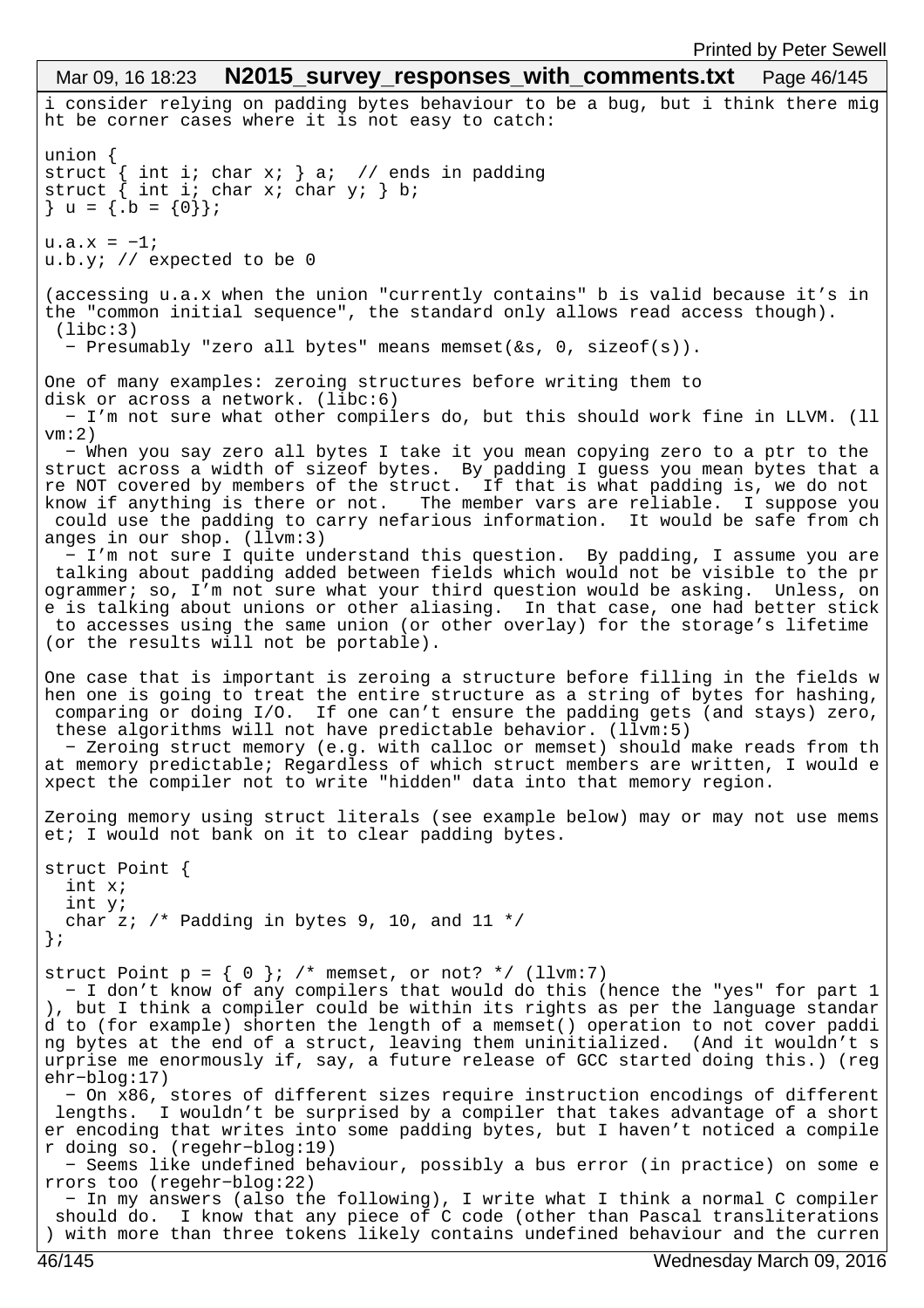| <b>THING DY LONG OCWOL</b><br>Mar 09, 16 18:23 $N2015$ _survey_responses_with_comments.txt    Page 47/145                                                                                                                                                                                                                                                                                                                                                                                                |
|----------------------------------------------------------------------------------------------------------------------------------------------------------------------------------------------------------------------------------------------------------------------------------------------------------------------------------------------------------------------------------------------------------------------------------------------------------------------------------------------------------|
| t bunch of C compiler maintainers therefore feel free to compile it to anything<br>they want (except if it is a benchmark). (regehr-blog:28)<br>- X11 depends on this to not leak data over the wire protocol, but X11 general<br>ly declares padding bytes as explicit structure members instead of relying on a<br>given architecture's padding rules. (x11:0)<br>- I had a long time bug filed with gcc about structure copies and bitfield onl                                                       |
| y copying the defined bits.                                                                                                                                                                                                                                                                                                                                                                                                                                                                              |
| $a = bi$ // structure copy.                                                                                                                                                                                                                                                                                                                                                                                                                                                                              |
| memcmp( $\&a$ , $&b$ , sizeof( $a$ )) could return non-zero since the memory occupied by a d<br>id not get filled entirely by b. (x11:3)<br>- Compilers will assume that padding bytes don't need to be initialized and op<br>timize away part or all of the zeroing.                                                                                                                                                                                                                                    |
| So it will (probably) work as long as the zeroing happens somewhere the compiler<br>can't see the type, such as in custom allocation functions that return zeroed m<br>emory, when the virtual memory system zeroes fresh pages, etc. Calls to bzero/me<br>mset (and probably calloc) are not safe in this regard.                                                                                                                                                                                       |
| That said, while I haven't seen a compiler write trash to padding bytes, it woul<br>dn't surprise me if it happened.                                                                                                                                                                                                                                                                                                                                                                                     |
| (Also, leftover unused bits in words used for bitfields, which are not technical<br>ly padding bytes IIRC, are much more likely to accumulate trash than alignment p<br>adding bytes as they're expected to be written to; whereas storing values into a<br>lignment padding is wasted computation and relatively unlikely to appear gratuit<br>ously.)(x11:5)                                                                                                                                           |
| - We rely on memset() or initialisation "foo = $\{ 0 \}$ ;" to prevent stack conten<br>ts being leaked into guests.                                                                                                                                                                                                                                                                                                                                                                                      |
| Inside Xen, the structures are filled using field names, so no explicit access t<br>o padding bytes. Copying data to/from userspace is done with hand crafted assem<br>bly, so will be unaffected by compiler undefined behaviour. (xen:3)                                                                                                                                                                                                                                                               |
| [2/15] Uninitialised values<br>Is reading an uninitialised variable or struct member (with a current mainstream<br>compiler):<br>(This might either be due to a bug or be intentional, e.g. when copying a partia<br>ily initialised struct, or to output, hash, or set some bits of a value that may<br>have been partially initialised.)                                                                                                                                                               |
| undefined behaviour (meaning that the compiler is free to arbitrarily miscompi<br>le the program, with or without a warning) : $139$ (43%)<br>[*] going to make the result of any expression involving that value unpredicta<br>42<br>ble<br>(13)<br>[*] going to give an arbitrary and unstable value (maybe with a different valu<br>e if you read again)<br>21<br>$(6\%)$<br>[*] going to give an arbitrary but stable value (with the same value if you re<br>: 112 (35%)<br>ad again)<br>don't know |
| $\mathbf{3}$<br>( 0%)<br>$\ddot{\cdot}$<br>I don't know what the question is asking                                                                                                                                                                                                                                                                                                                                                                                                                      |
| 2<br>(0.8)<br>$\ddot{\cdot}$<br>no response<br>4<br>$\ddot{\cdot}$                                                                                                                                                                                                                                                                                                                                                                                                                                       |
| If you clicked any of the starred options, do you know of real code that relies<br>on it (as opposed to the looser options above the one you clicked)?<br>27<br>$(11$ %)<br>yes<br>yes, but it shouldn't<br>52<br>(22%)<br>$\ddot{\cdot}$<br>no, but there might well be : 63<br>(27%)<br>no, that would be crazy<br>80<br>$(34$ $)$<br>$\mathcal{L}$<br>don't know<br>10<br>$(4\%)$<br>91<br>$\ddot{\phantom{a}}$<br>no response                                                                        |

Wednesday March 09, 2016 47/145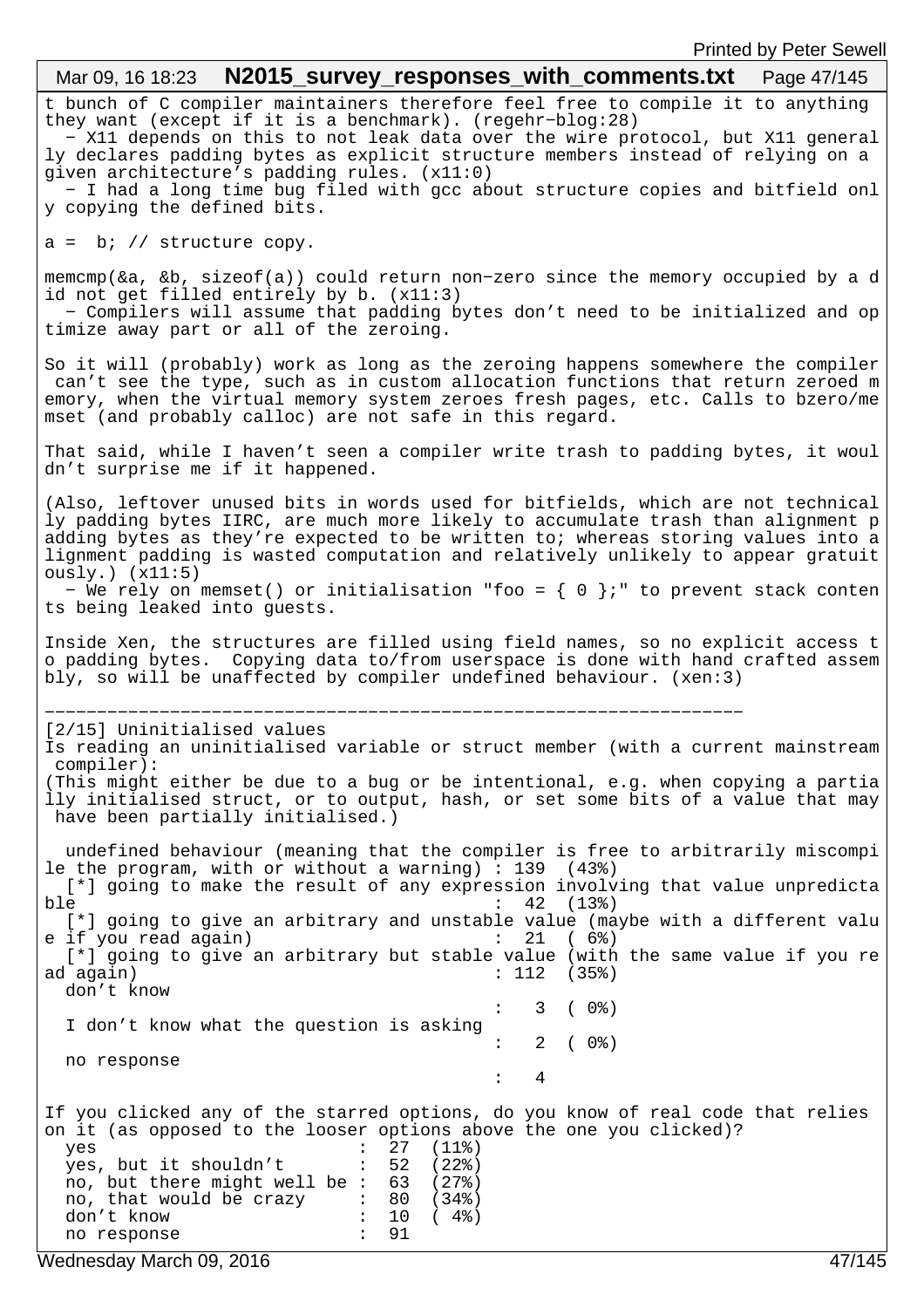# Mar 09, 16 18:23 **N2015\_survey\_responses\_with\_comments.txt** Page 48/145

```
Comment
   − uninitialized variables contain whatever the memory contained at the moment 
of creation. But that memory is stable unless the variable is written to. (main2
.2:3)
  − a program may randomly initialize a random seed by not initializing it :−) (
main2.2:5) − Once I saw (and fixed) a much more complex variant of a piece of code as fol
lows. I do not remember where the code was from.
int f(int condition)
\{ int x;
   int a = 1;
    if(condition) {
      x = 42; } else {
       a = 0; }
  return a * x; // x is unitiaized iff a == 0}
  (main2.2:6)
  − Several situations (multi−core communications software, multi−thread, etc), 
where a variable or struct member is initialized by code other than the running 
one. Core startup code looking at value of variables prior to the last reset, o
r synchronizing prior to clearing BSS. Among other examples. (main2.2:8)
   − I think that compiler writers have implemented the option I have clicked (or
 would like to).
But in reality I would expect a sane compiler to a) give an error/warning and b)
 actually do one of the starred options. Having a single uninitialized read som
ewhere in the program potentially cause something completely unrelated to fail i
s not something that it is possible to debug. (main2.2:9)
   − Know of Debian SSH key bug that was caused by this. So no "current" real cod
e. (main2.2:15)
   − Depending on what storage the object is in, the uninit fields might have dif
ferent values each time you execute the program. (main2.2:18)
   − it depends on whether the type has trap values: if so it really is undefined
 behavior; also if the variable might be in a register, a special clause from th
e standard makes it sometimes undefined behavior (main2:0)
   − On an embedded system, I expect a read of the given address hell or high wat
er. Stability would relate to the contents accesses at that address. (main2:6)
   − Techically UB, but afaik compilers just treat the read as a poison value. (m
ain2:7)
   − I think the standard calls it "undefined", but I haven't seen a compiler tha
t would miscompile this. The compiler may optimize away the read. I see value in
 e.g. "a=undefined; a^a" evaluating to 0, but I'm not sure that compiler writes 
find that useful. (main2:8)
   − Again no benefit, so play it safe. (main2:9)
   − I've fixed a lot of code like this before. (main2:10)
   − is also sometimes intentionnal to get entropy for random number generators. 
(main2:11)
   − I guess it really depends on where the value is defined. Global variables co
uld be expected to be 0 (main2:14)
  − Definitely undefined, though mistaken "security" code has done this. (main2:
20)
   − I would expect, in practice, that an uninitialized struct member yields an a
rbitrary but stable value. I haven't tested this. (main2:27)
  − There's much code that depends on the value being stable, usually implicitly
, to operate predictably. But such code is buggy.
Some uninitialized variables access by the standard are undefined, others are un
```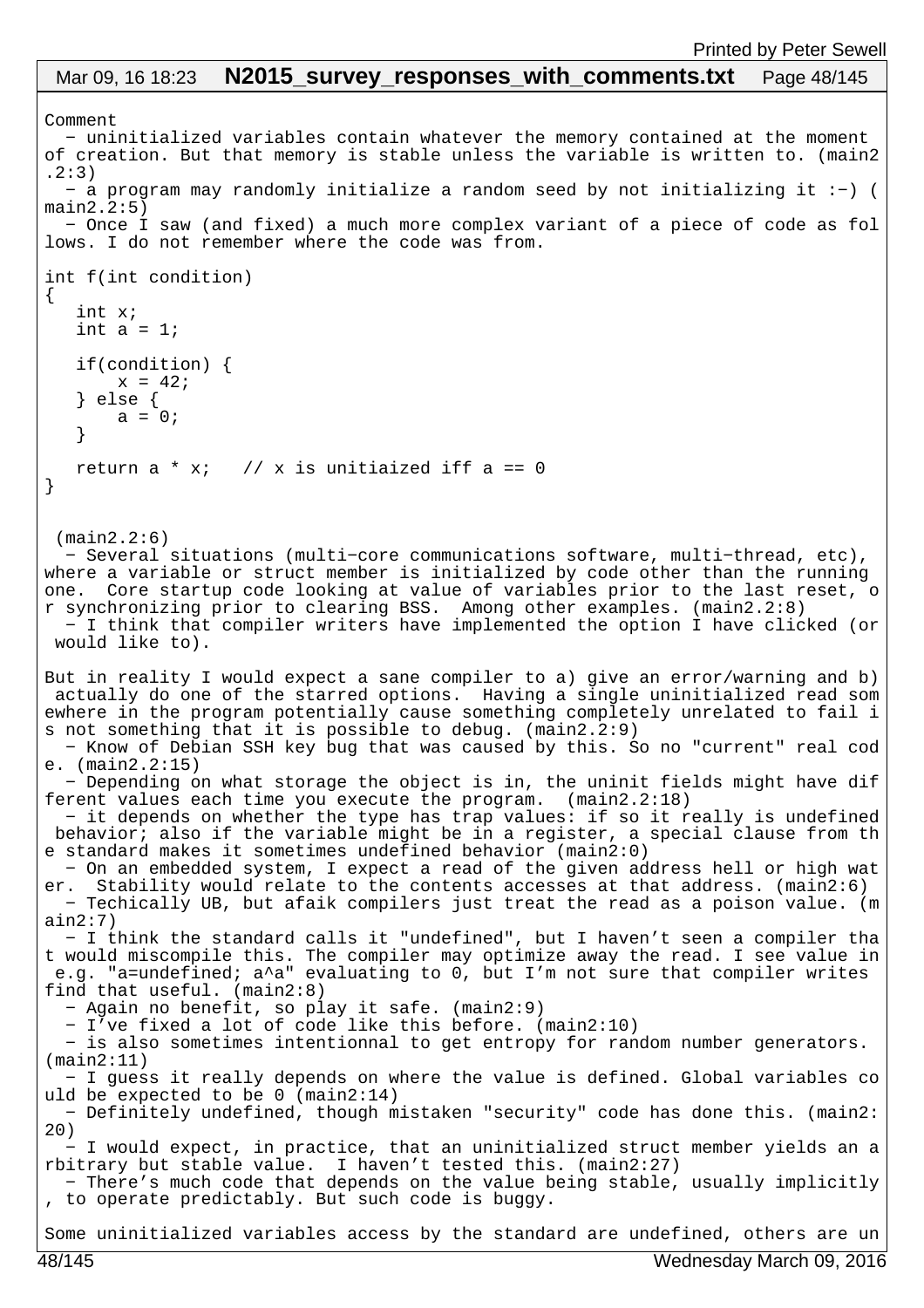# Mar 09, 16 18:23 **N2015 survey responses with comments.txt** Page 49/145

predictable. Depends on if you take its address. But even having just checked th e standard (cheeting I know), it is unclear to me what the right answer here is. (main2:29)

 − Only code I know of which used uninitialized values was OS code, reading mem ory below the current stack pointer to dump exception stack unwind details after the unwind had happened. Interrupts were disabled at the time to avoid the sta ck space being reused while dump happened. (main2:30)

 − In practice the answer is likely to depend upon how the memory is allocated. e.g. Static variables may be initialised directly from the object code − undefi ned in theory but repeatable in practice. Structs that are 'malloc()'ed may be u ndefined and non−repeatable. Some compilers play safe and use zeros to fill unin itialised memory. (main2:32)

 − There are actually many questions combined in one here. Also I am aware of a significant divergence between the LLVM community and MSVC here; in general LL VM uses "undefined behaviour" to mean "we can miscompile the program and get bet ter benchmarks", whereas MSVC regards "undefined behaviour" as "we might have a security vulnerability so this is a compile error / build break".

First, there is reading an uninitialized variable (i.e. something which does not necessarily have a memory location); that should always be a compile error. Pe riod.

Second, there is reading a partially initialised struct (i.e. reading some memor y whose contents are only partly defined). That should give a compile error/war ning or static analysis warning if detectable. If not detectable it should give the actual contents of the memory (be stable).

I am strongly with the MSVC folks on this one − if the compiler can tell at comp ile time that anything is undefined then it should error out. Security problems are a real problem for the whole industry and should not be included deliberate ly by compilers. Personally I think the LLVM folks who are detecting undefined behaviour and deliberately generating bogus code, should be thrown out of the AC M and IEEE on the grounds of having violated the ethics clause. (main2:37)

 − I think some of the options are not mutually exclusive. If it's "going to gi ve an arbitrary" value then surely it's also the case that it's "going to make t he result of any expression involving that value unpredictable". (main2:46) − I've seen lots of code that assumes initialization to zero. Of course, this

is always wrong. (main2:48)

 − In the old KAI C++ optimizer (which worked for C too), "if(uninitializedvar) foo(); bar();" could execute \*both\* foo() and bar(), or maybe neither. (main2:4 9)

 − I would like to hope that uninitialised data is a niche if not non−existent problem these days, given that every compiler worth its salt has solid warnings about such things, on by default. But I don't trust people. (main2:51)

 − My understanding (which could be wrong?) is that it's not all that uncommon to read, say, uninitialized ints and e.g. add or xor them −− and only later do o ther program state checks and decide that those values are not needed −− but tha t it's basically safe to do that as long as you're not using uninitialized value s (or results of computations involving such values) for e.g. branches or array indices. (main2:54)

 − Any code that memcpy's potentially uninitialized or partially−initialized st orage relies on this. LLVM is moving towards treating this as UB in the cases wh ere the standards allow it to do so. (main2:69)

 − Without optimizations: Though likely technically "undefined behavior", a dec lared variable, or especially a struct member, should already have space allocat ed, and simply result in reading whatever data was last left in that location. W ith optimization: Wouldn't be too surprised to see this situation result in unde fined behavior. (main2:72)

 − I know of lots of code that deliberately copies uninitialized values around: member = other.member;

and the fix is to swap that out for memcpy.

The other case people talk about is using uninitialized values as a source of en tropy. Those people would be crazy.

Instead of full fire−breathing demons, our compiler will only ruin (make unstabl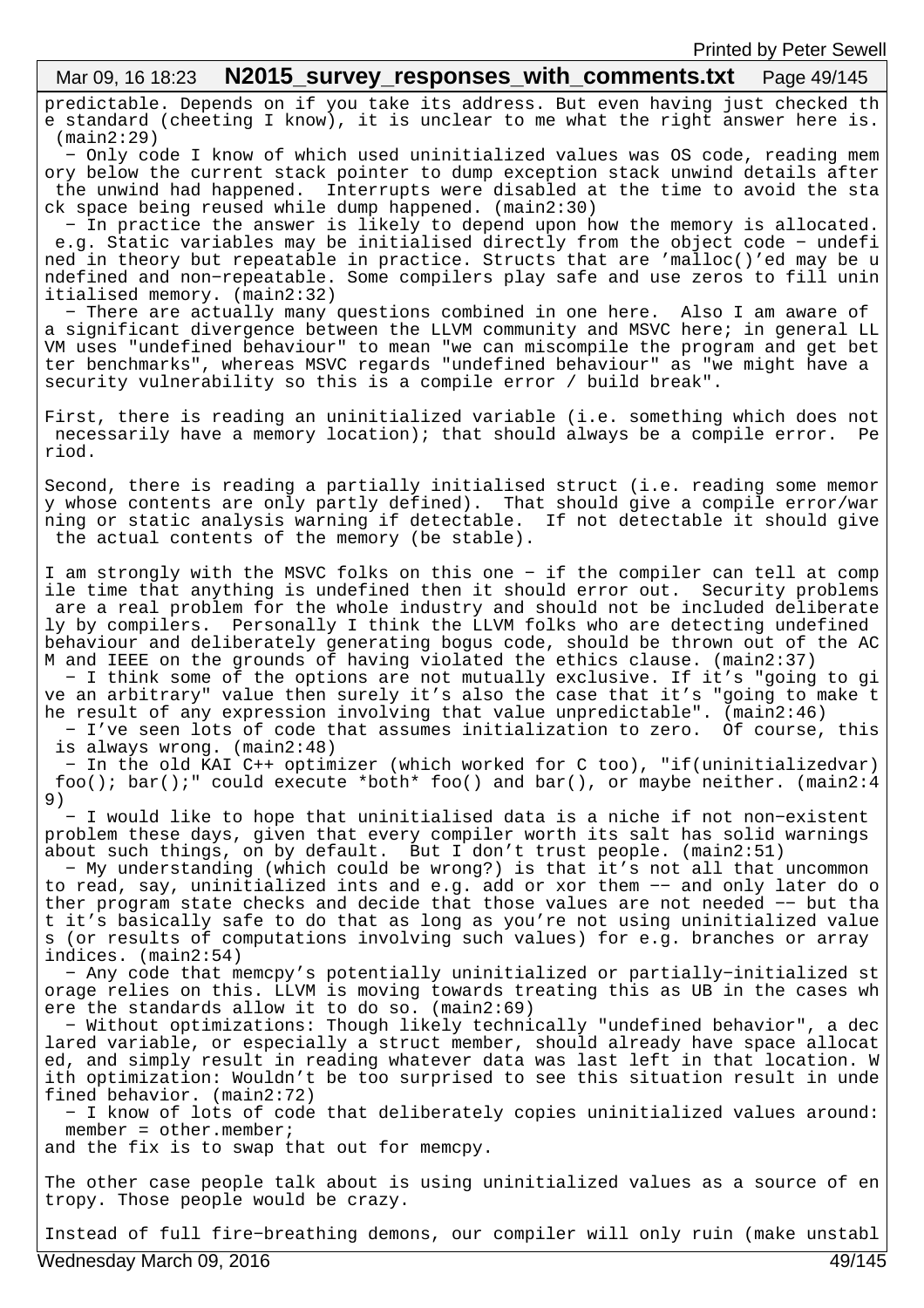| <b>Printed by Peter Sewell</b>                                                                                                                                                                                                                                                                                                                                                                                                                                                                                                                                                                                                                                                                                                                                                                                                                                                                             |
|------------------------------------------------------------------------------------------------------------------------------------------------------------------------------------------------------------------------------------------------------------------------------------------------------------------------------------------------------------------------------------------------------------------------------------------------------------------------------------------------------------------------------------------------------------------------------------------------------------------------------------------------------------------------------------------------------------------------------------------------------------------------------------------------------------------------------------------------------------------------------------------------------------|
| N2015_survey_responses_with_comments.txt    Page 50/145<br>Mar 09, 16 18:23                                                                                                                                                                                                                                                                                                                                                                                                                                                                                                                                                                                                                                                                                                                                                                                                                                |
| e) the expressions that depend on the uninitialized value. (main2:74)<br>- Reading uninitialized values is one of the most famous undefined behavior. (<br>main2:80)                                                                                                                                                                                                                                                                                                                                                                                                                                                                                                                                                                                                                                                                                                                                       |
| - Often values will be chosen, sometimes special token values to signal that t<br>his is happening. But strictly speaking, it's undefined, so it is *allowed* to d<br>o anything, crashing, warning, sticking in some value, whatever. (main2:81)<br>- These answers apply to global variables. Nevertheless global variables may o<br>r may not be initialized depending on variable placement/compiler options (IAR c<br>ompiler allows different memory segments where initialization takes place and ot<br>hers where not). (main2:82)                                                                                                                                                                                                                                                                                                                                                                 |
| - I saw code usig this to increase entropy to a PRNG (though required a specia<br>1 mode to avoid it when testing with valgrind) (main2:91)<br>- Found a few of the these in real "optimized" code with clang static analyzer<br>$(\text{main2:98})$<br>- AIUI there are complicated restrictions on the compiler's freedom to miscomp                                                                                                                                                                                                                                                                                                                                                                                                                                                                                                                                                                     |
| ile here, but trying to navigate them seems like a rather bad idea.<br>That said miscompiling a memcpy or assignment of a struct object which happens t                                                                                                                                                                                                                                                                                                                                                                                                                                                                                                                                                                                                                                                                                                                                                    |
| o have one member uninitialized seems rather harsh.                                                                                                                                                                                                                                                                                                                                                                                                                                                                                                                                                                                                                                                                                                                                                                                                                                                        |
| My preferred behavior would be that the language guarantee initialization of aut<br>omatic variables in the same way they do statics. (main2:100)<br>- I'm aware of a bug in the seeding of a random number generator that was caus<br>ed by including uninitalized variables in the seed which caused the whole value<br>to be poisoned and 'optimized' out leading to deterministic seed values. So ther<br>e definitly _was_ code that relied on it, but that particular bug has been fixed<br>a long time $ago.$ (main2:108)                                                                                                                                                                                                                                                                                                                                                                           |
| - I don't think I've met a compiler yet that actually miscompiles in this case<br>, but the result is still a broken program, and you usually get a warning. Your<br>coding standards insist on compilation without warnings, right? (main2:111)<br>- Might as well be "undefined behaviour", I don't know the standard so well, b<br>ut this is what I observed. (main2:117)<br>- zlib does this as an optimization (read and operate on multiple bytes at onc                                                                                                                                                                                                                                                                                                                                                                                                                                            |
| e from a buffer). The read value doesn't actually affect the output, so it's saf<br>e. $(\text{main2:129})$                                                                                                                                                                                                                                                                                                                                                                                                                                                                                                                                                                                                                                                                                                                                                                                                |
| - IIRC bzip2 had some conditional depending on an uninitialized value (irrelev<br>ant in that case), later fixed due to valgrind complaints. (main2:137)<br>- This is well defined behavior in many cases, e.g. if the variable or struct<br>overlays memory-mapped registers. (main2:138)                                                                                                                                                                                                                                                                                                                                                                                                                                                                                                                                                                                                                 |
| - Sometimes used as cheap insecure source of random bits (before the era of se<br>cure data where it's common for the operating system to erase deallocated pages)<br>. Often, uninitialized data is "don't care" values which are assumed to be safe<br>due to overwriting or unuse. Compilers used to be poor at tracing conditional pa<br>ths (pages of mostly spurious warnings got ignored), or code depends on dynamic<br>data taking a consistent branch. Unsafe uninitialised data may have only a 1-in-<br>million chance to cause a visible error - it could be ubiquitous. (main2:147)<br>- the compiler shouldn't be making this choice; the data should be created at<br>runtime with whatever junk is there. it would be stable, but unreliable as it w<br>ould change for every memory chunk. (main2:148)<br>- run anything under valgrind for the first time, you'll get a UMR. bad scene. |
| $(\text{main2:156})$<br>- You shouldn't see "unstable" values with a data structure changing in memory<br>between multiple reads, unless it was declared volatile and there is another ta<br>sk that might write to it. Reading an uninitialized variable should not allow th<br>e compiler to mis-compile the program, but the values are unpredictable (for exa<br>mple, automatic variables that are not initialized when a function is entered wi<br>11 have values that may be left over from a previous use of memory). (main2:158)<br>- I worked on a code base that used uninitialised memory as the seed to its ra<br>ndom number generator.                                                                                                                                                                                                                                                      |
| Also, in the old days game cartridge save RAM was memory mapped. The only way to<br>know whether there was a save was to look for a magic number written out to the<br>start of save RAM.                                                                                                                                                                                                                                                                                                                                                                                                                                                                                                                                                                                                                                                                                                                  |
| Also, I doubt the compiler has enough information to know what is uninitialised<br>(in which case WARN US!!!) so the current behaviour is good because it's predict                                                                                                                                                                                                                                                                                                                                                                                                                                                                                                                                                                                                                                                                                                                                        |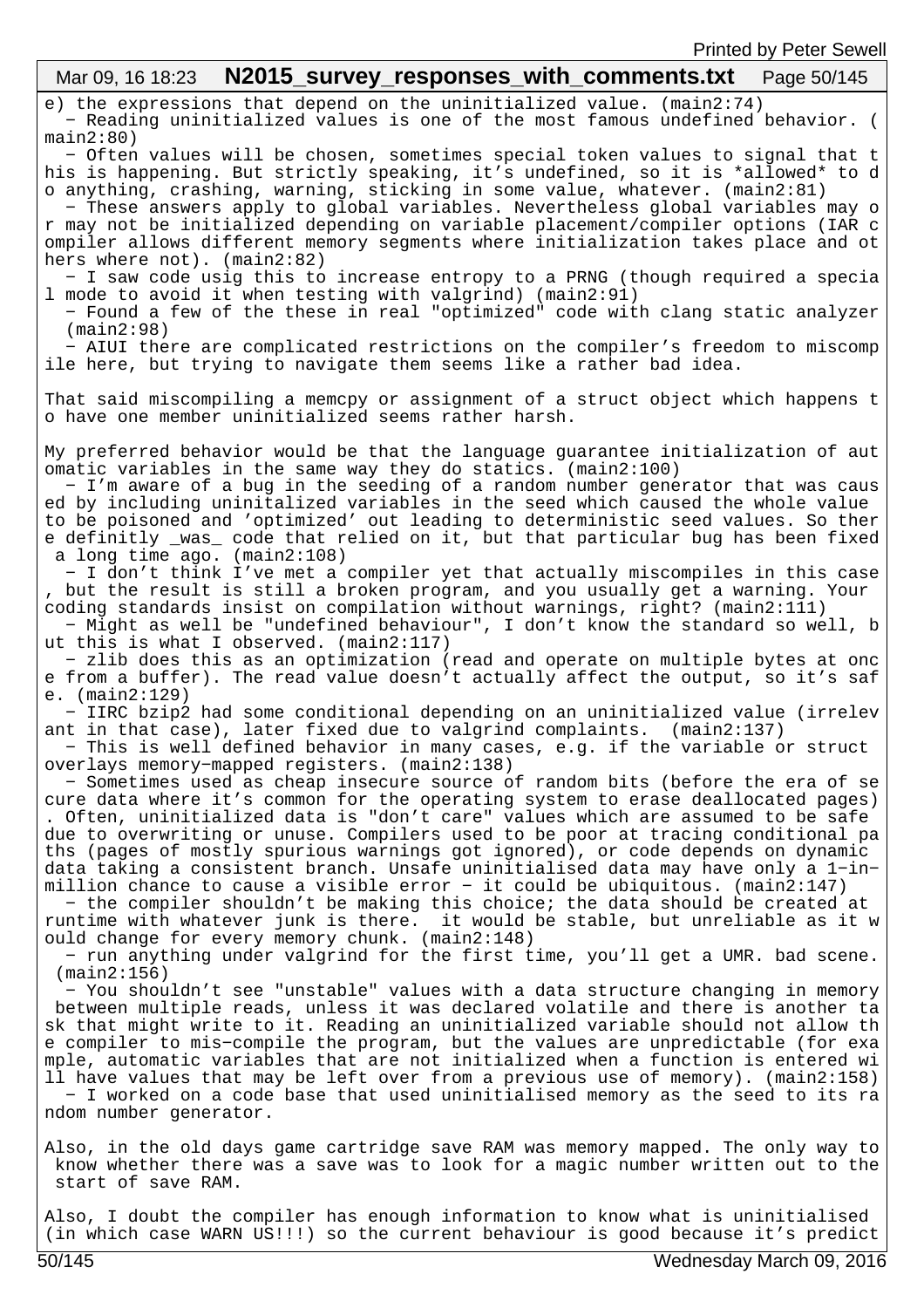able. (main2:163) − Notoriously, Debian's OpenSSL implementation relied on this to generate a ra ndom seed (2008). (main2:165) − answer is what Gil+Viktor think LLVM will do, based on some knowledge of its internals. They don't know why the LLVM people think it's useful to give strong er guarantees eg for AND with a constant. (main2:172) − Some code may assume that they are initialized to 0. I think the compiler should either read the actual value in memory, or emit a cl ear warning if it is optimizes more (behavior preferably controllable by a flag) . (main2:173) − some encryption tool uses uninitialized values for "more" entropy in its RNG . llvm actually will set the value to "undefined" which propagates. (main2:176) − I did discover an interesting issue related to this one. In clang, if you d eclare a function variable const, but fail to initialize it, it will be put in a section and no warning or error will be raised. IMO such a variable should be an error. Sample: void fun() { const char foo[16]; /\* do something w/ foo \*/ } (freebsd:5) − I recall bumping into code that assumed that the stack was initialised to ze ro (I don't recall where, unfortunately) and broke when the code was dynamically linked because the dynamic linker was dirtying the stack. I don't believe that reading an uninitialised variable will lead to the compiler arbitrarily miscompiling the program but I may be wrong. (freebsd:6) − I only know of some obscure self−encoding code that used this to check known stack values to crash on debugger or other interrupts. (google:4) − undefined behaviour might include all of the starred options (I have seen al l three of them, but "arbitrary but stable" seems the most common one). (google:5) − I don't mind if an optimizing compiler makes its own life easier by picking a value for the uninitialized value, that generates less code. But that value n eeds to be consistent. (google:7) − I've seen two different ways that code makes assumptions about uninitialized data. One is assuming that it's initialized to 0 (often this is a C++ programme r incorrectly assuming default construction) and using it in a boolean context. The other is storing a copy of the data without regards for whether it's uniniti alized or initialized and then subsequently comparing the value to the earlier c opy to check for modification. The former is definitely a bug. The latter depend s on the value being stable. (google:11) − Note that the first answer is probably correct, but it is meaningless to tal k about "undefined behaviour" "with a current mainstream compiler" −− either you 're asking about the standard or you're asking what a real compiler will do ther e. (google:14) − I would have said "no, that would be crazy", but I've seen enough crazy code already to be that optimistic (google:17) − I believe OpenSSL will sometimes read uninitialized variables to provide inp ut for its random number generator. (google:18) − Most compilers warn on this, now, in my experience. (google:21) − This is technically undefined behavior, but I've never encountered a case wh ere it did arbitrary miscompilation. In real world usage, I've seen random number generators set the seed values usin g XOR with uninitialised memory instead of =, as an extra source of memory. (goo gle:29) − Leaking or using "random" data from uninitialized variables is a common secu rity issue − especially as said data may be attacker controllable due to reuse o f freed memory blocks. Don't know any concrete example though, but I bet the CVE Mar 09, 16 18:23 **N2015 survey responses with comments.txt** Page 51/145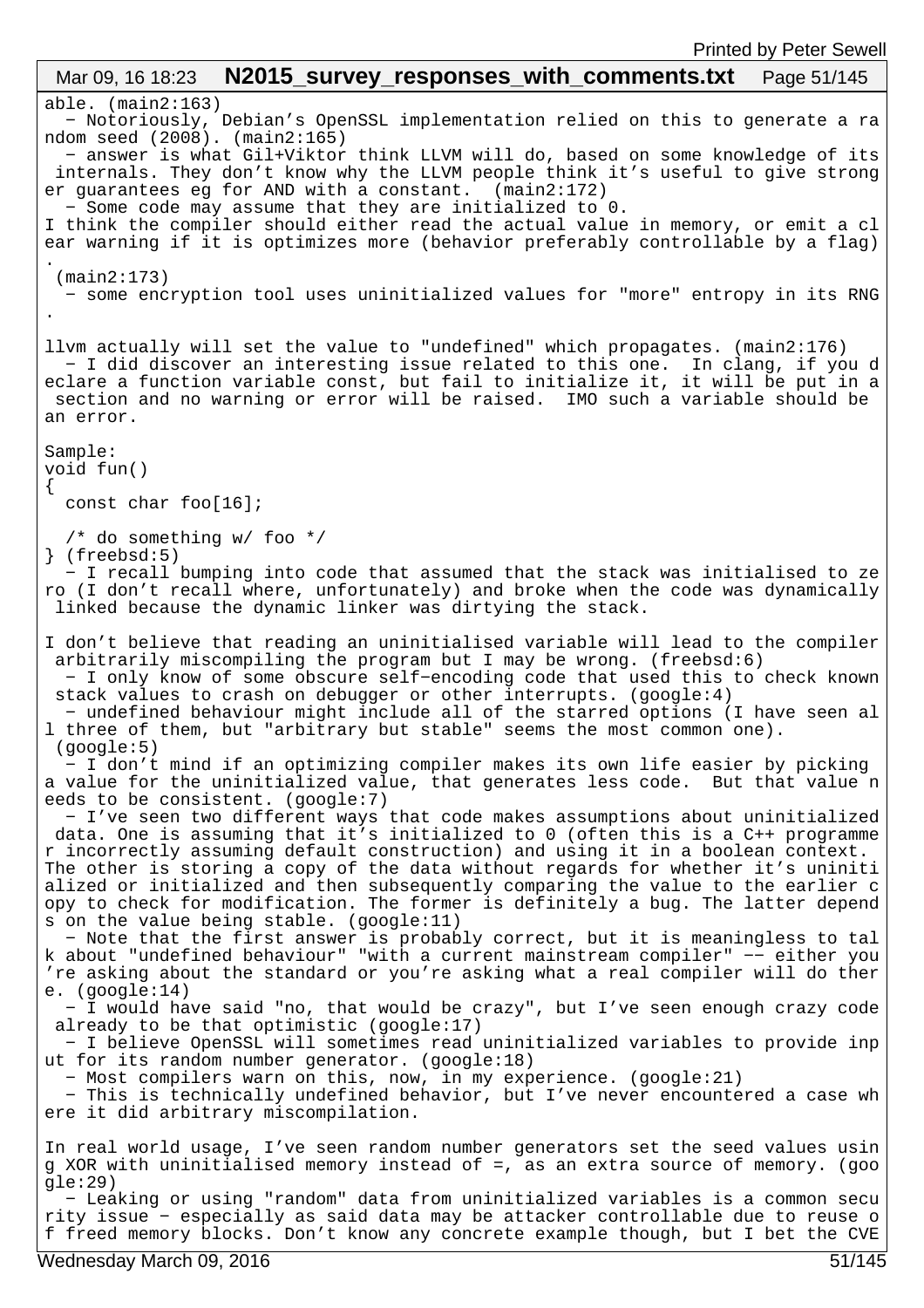# s shouldn't be hard to find. (google:37) − Normally, this will give you an arbitrary but stable value, but I believe th at per the spec it's undefined. (google:38) − Debian, let's not try to get entropy from uninitialized memory when generati ng keying material kthxbye. (google:39) − It usually leads to a crash. (google:41) − I think this might be undefined behavior per the standard but no sane compil er should miscompile it. I've seen plenty of code access uninitialized values (a nd throwing the result away or something) and that should be fine. (You should p robably not rely on it being stable, though, although I can't imagine why it sho uldn't be.) (google:43) − openssl used to copy uninitialized data into its entropy pool (not sure if t hey still have that bug). zlib uses nasty optimizations in its longest\_match function that reads uninitial ized data and then conditional jumps based on it (however in the end the match l ength is limited by the available bytes so "it's ok") python memory allocator used to do it (reading memory that may be uninitialized, but later checked if that was the case) boehm gc is probably an example for most of the non−standard assumptions (eg. it scans the stack for pointer references). (i'm sure there are many cases where it is done by mistake) (libc:3) − I'd say "undefined behaviour", but I disagree with the characterization of " arbitrarily miscompile". I don't hold with the old Fortran adage of allowing mi ssile launch. I think of it more as an extended form of constant propagation. Since the value is arbitrary, the compiler can choose a value for the uninitialized value that will allow it to fold a larger expression. Including a value that allows a loop to never be entered, and thus eliminated. As for real−word code, I can imagine that there are programs that rely on uninit ialized values not starting WWIII, and eliminate the results of any expression u sing uninitialized values via alternate logic. (libc:6) − I believe OpenSSL has some code that does this. Apparently they think it giv es them some extra randomness. But it also makes valgrind complain about apps wh ich use OpenSSL, <http://www.hardening−consulting.com/en/posts/20140512openssl−a nd−valgrind.html>. Although I'm not sure if they do it in C, or only in assemble r. (libc:7) − Simply copying uninitialized bytes does not in practice cause problems, and we try hard to make this work in LLVM. It also allows us to speculate loads that might be uninitialized, which is important. Memory Sanitizer also takes great pains avoid warning on copies of uninitialized data, and instead flags "uses" of uninitialized data, like conditional branches and passing it to external libraries. (llvm:2) − We see this occur and we correct it once discovered. Uninitialized variable s make debugging difficult, it is not desired. (llvm:3) − I've seen code that worked for decades with defects like this Until it fina lly broke :−). I consider these defects and fix them when I find them. (llvm:5) − Reading and using the contents of an indeterminate lvalue could be argued no t to be UB for some versions of the standard in some circumstances, but based on compiler behavior, you might as well assume that reading indeterminate values i s UB: http://blog.frama−c.com/index.php?post/2013/03/13/indeterminate−undefined Reading the contents of an lvalue for the purpose of copying to another lvalue w ithout any computation (not even a conversion) is the useful action that the C99 standard should have chosen as allowed by exception. Unfortunately, it didn't. Nevertheless, this is allowed in Frama−C's value analysis and CompCert's semanti cs, because structs with padding need to be copied (either with lvalue = lvalue assignments or through memcpy()). (regehr−blog:0) Mar 09, 16 18:23 **N2015 survey responses with comments.txt** Page 52/145

− It's UB but feel that current compilers tend to go with the "arbitrary and u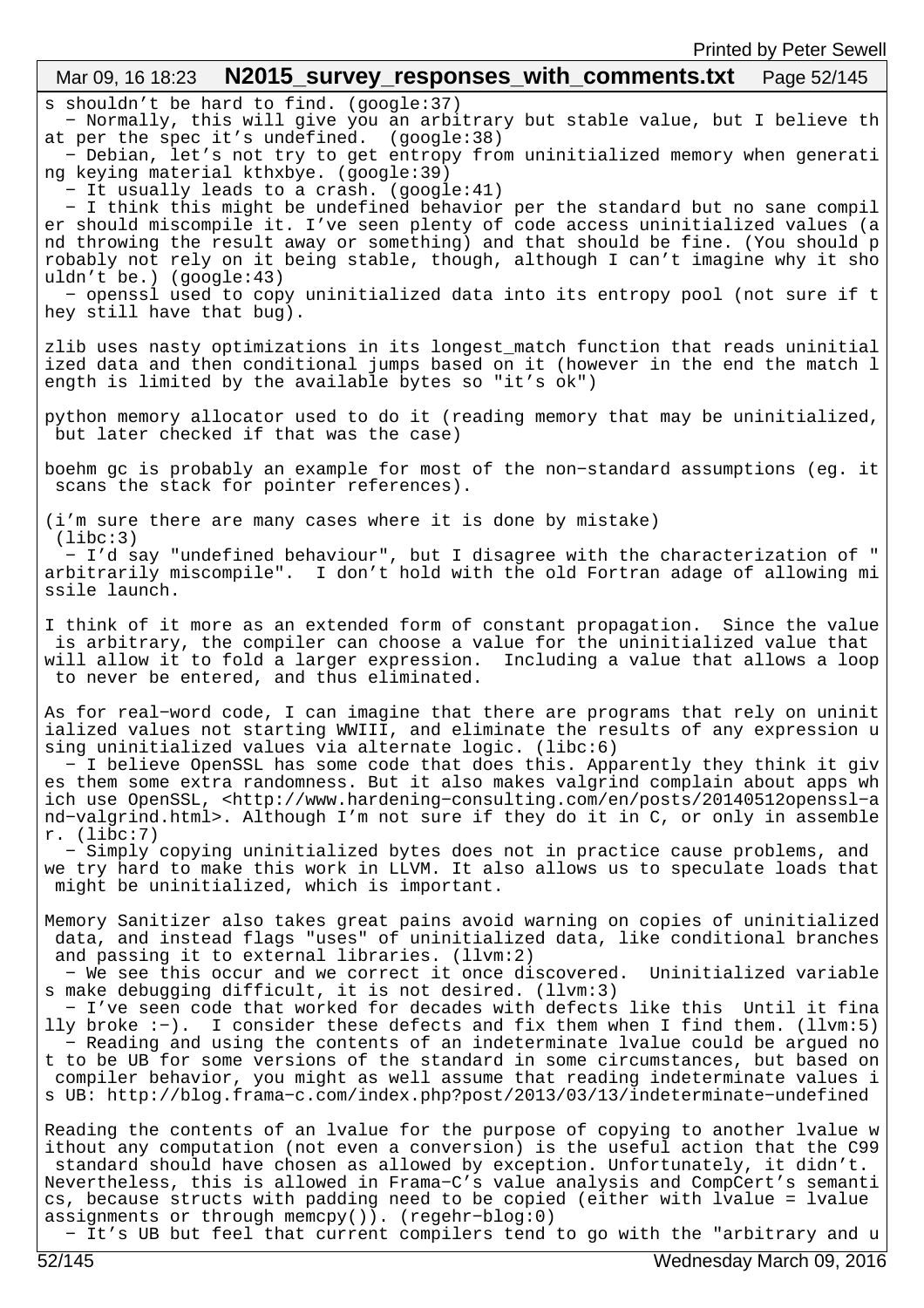### nstable" option. (regehr−blog:4) − I think "relies" is a misnomer, but accurate in the case of bool values. Sin ce 0 is false, and nonzero is true, it's easy to get the "right behavior" in a c onsistent enough manner for uninitalized variables that rely on true being the c orrect default value. (regehr−blog:9) − Can't give an example, but I've seen plenty of code that assumes uninitialis ed variables will be zero, presumably by accident rather than naivety. (regehr−b log:10) − I think it is either an arbitrary, unstable value, or undefined behavior for \_Boolean. (Certainly the C++ bool type can behave very strangely on at least s ome compilers when uninitialized.) (I think the C11 spec allows implementations to define specific bit patterns as "trap values," which result in undefined behavior when read, but outside of \_Boo lean I don't think any real−world compilers actually do this. I know this becau se I had to look it up recently.) (regehr−blog:12) − I assume we're not talking about static variables − which are never uninitia lized. (regehr−blog:14) − I'm assuming that we're not using the volatile modifier (regehr−blog:29) − I believe some code, such as OpenSSL, used to rely on it for random data, bu t has since been fixed. (x11:0) − I fail to see how either of the upper two starred options is remotely safe − in order to get an unstable or unpredictable result the compiler must "know" th at the read isn't an ordinary read of an ordinary variable slot, in which case a rbitrarily wrong other behavior can easily ensue. I would expect as a QoI thing that any situation where the compiler is aware of a read of an uninitialized variable would result in a warning; but I'm also awar e that this is naively optimistic, and that there are situations involving loops where the sensible behavior to expect of a sane compiler is not at all clear. (  $x11:5)$  − I remember a bug related to Debian's SSH key generation where Valgrind found reads to uninitialized memory and the fix consisted of memset()ing them to 0, w hich in turn spoiled the RNG which used them for seeding and led to a very low n umber of identical SSH keys being around. Must have been around 2008. (xen:1) − Not code that \*intentionally\* relies on it (hence the "shouldn't") but somet imes programmers make mistakes, and the code works because it just happens to ge t a sensible stable value. (xen:2) − I tend to find that compilers which can spot unitialised variables will comp lain about them. It is the times where UB can't be spotted where bugs start to bite. At this point, the compiler has done its best to compile the code correct ly. (xen:3) −−−−−−−−−−−−−−−−−−−−−−−−−−−−−−−−−−−−−−−−−−−−−−−−−−−−−−−−−−−−−−−−−−− [3/15] Can one use pointer arithmetic between separately allocated C objects? If you calculate an offset between two separately allocated C memory objects (e. g. malloc'd regions or global or local variables) by pointer subtraction, can yo u make a usable pointer to the second by adding the offset to the address of the first? Will that work in normal C compilers?<br>yes  $: 154 (48)$ only sometimes : 83 (26%) no : 42 (13%)<br>don't know : 36 (11%)  $\begin{array}{cc} : & 36 & (11\textdegree) \\ : & 3 & (0\textdegree) \\ : & 5 \end{array}$ I don't know what the question is asking : no response Do you know of real code that relies on it?<br>
yes : 61 (19%) yes : 61 (19%) yes, but it shouldn't : 53 (16%) no, but there might well be : 99 (31%) no, that would be crazy : 73 (23%)<br>don't know : 27 (8%) Mar 09, 16 18:23 **N2015 survey responses with comments.txt** Page 53/145

 $\begin{array}{cccc} 27 & ( & 8\% )\ 1 & 10 & \end{array}$ 

no response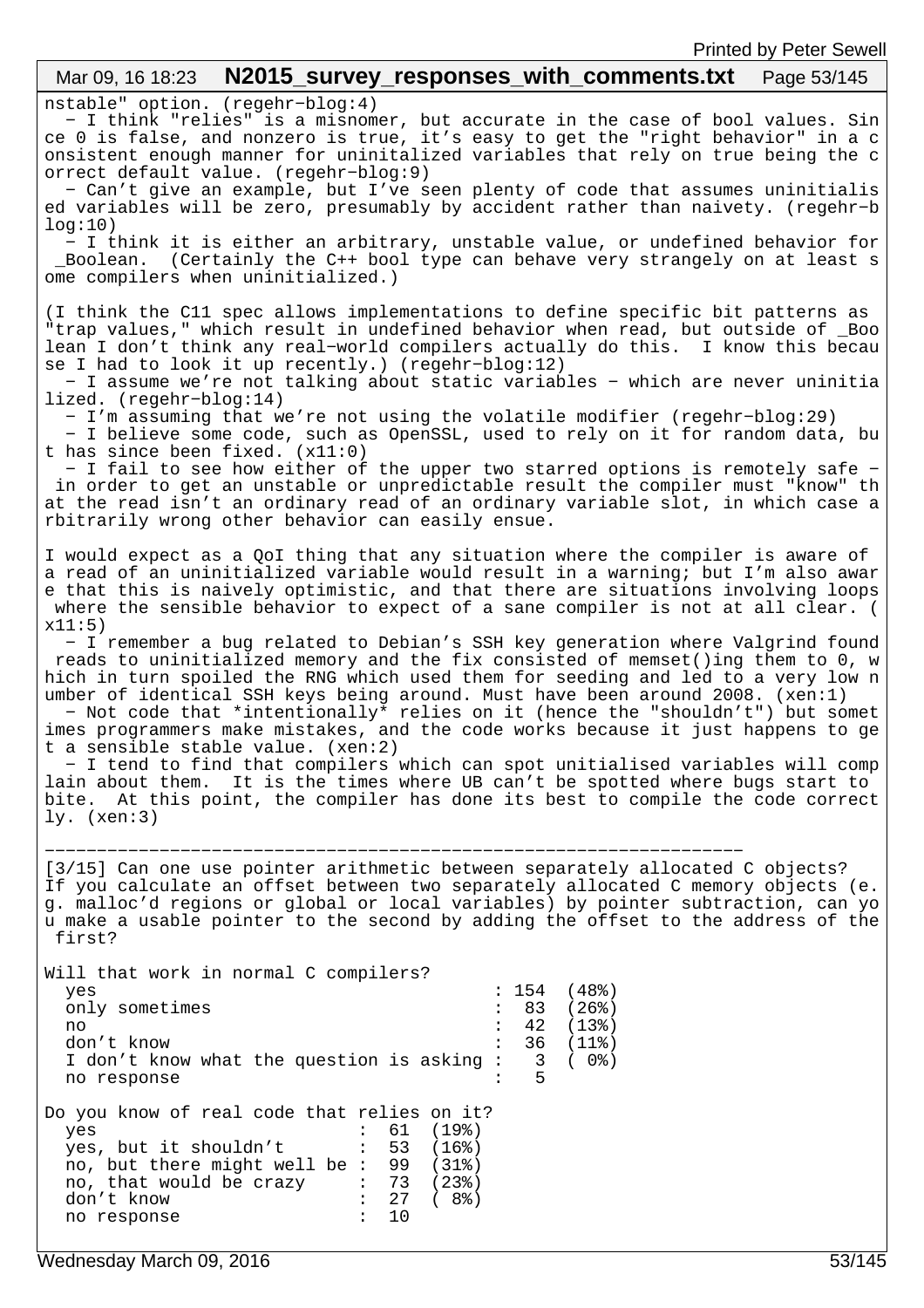```
If it won't always work, is that because [check all that apply]:
   you know compilers that optimise based on the assumption that that is undefine
d behaviour : 51 (100%)
  no response 
             : 228
   other 
 : 51
   − it's not standard.
   − It is technically UB, but I've never actually tried it.
   − see below
   − It would completely confuse alias analysis I believe.
   − I believe that CHERI credential−pointers don't support this
   − It relies on luck
   − systems with odd memory layout (e.g. embedded) won't work
   − Standard says it is undefined...
   − May depend on architecture
    − you know compilers that optimise based on the assumption that that is undefi
ned behaviour, not reasonable to use ptr arith outside single assignments
 − This seems crazy. Even in your local mapped memory, something like Malloc is
unlikely to give contiguous memory blocks for each reservation
   − C permits a segmented address space
   − architectures with segmented memory. E.g. 8086.
   − segmented memory models
   − you know compilers that optimise based on the assumption that that is undefi
ned behaviour, segmented architectures
   − The difference in addresses may not be divisible by the structure size. But 
that problem can be avoided by casting to char*.
   − This definitely won't work on Harvard architecture micros with different ins
truction/data access instructions.
   − as/400.
   − Weird segmented memory architectures might not like it
   − Data type sizes may vary
   − the pointers may not even be diffable.
   − page mapping may change.
   − There is no guarantee about the order of allocation in the heap (could be ba
ckward if it pleases the implementer of malloc).
   − NUMA, multiple allocators
   − Separate address spaces
   − compilers may start to optimize based on that, if they don't do that already
   − I have to assume that a compiler may optimize based on the assumption that t
his leads to undefined behavior.
   − alignment issues
   − alias analysis may enable non−behavior−preserving optimization of memory acc
ess
   − On segmented architectures with far/near pointers the subtraction will not w
ork.
   − we use memory sanitizers and address sanitizers that cause termination of th
is sort of thng is occuring
  − I don't know of compilers that optimize based on this, but I wouldn't be sur
prised if it existed
   − see below
   − objects may exist in different address spaces
   − different underlying system memory models
   − I can't imagine a compiler writer who would make sure this behavior is suppo
rted.
   − no−typical memory models
   − depends on the pointer type
   − breaks language semantics
   − Segmented addressing
   − It depends on the type of the objects I guess?
   − Segmented memory architectures
   − Some platforms have strange memory layouts.
   − this assumes a "flat" (non−segmented) memory model to start with.
   − possible security features of some c libraries?
   − Segmented architectures
 Mar 09, 16 18:23 N2015 survey responses with comments.txt Page 54/145
```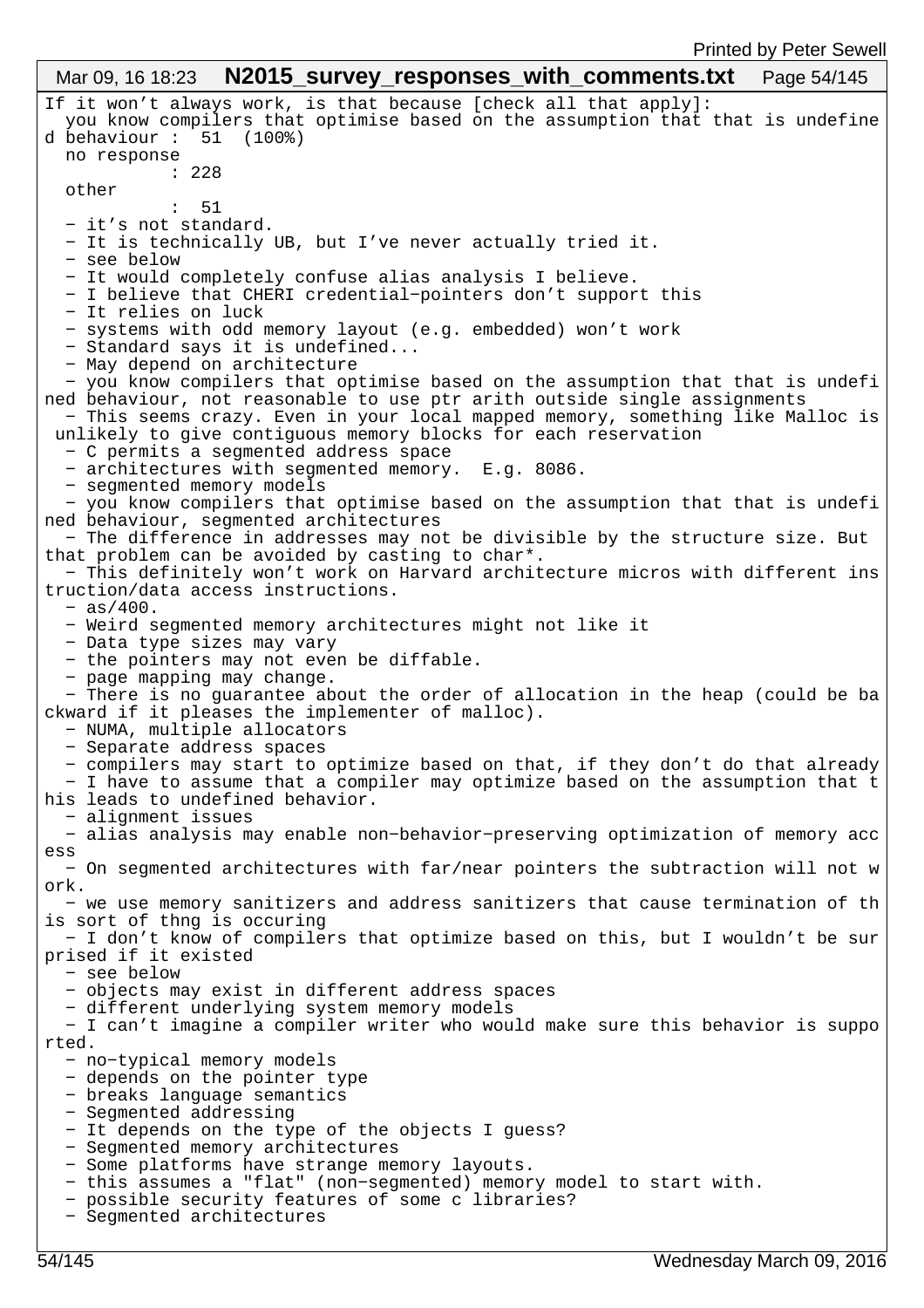## Comment − pointer arithmetic is arithmetic; after subtraction and futher addition the result will be the same, i.e. a valid pointer. (main2.2:3) − because when allocated separately, extra padding is added before the actual object for the heap manager, plus you have no control over where in the heap the objects are allocated, there is a big chance that they're not consecutive. (mai n2.2:5) − Real programs expect to be running in a flat address space (or if they aren' t they are coded to know about the lumpy bits). If I was writing code that needed this I would expect it to work, though as far as I remember it isn't actually legal according to the standard and pointer arit hmetic only works inside objects. (main2.2:9) − Memory allocators rely on it. (main2.2:17) − It'll be fine until a malloc'd object gets realloc'd or free'd, or the funct ion with the local returns. (main2.2:18) − pointers might live in different address spaces (main2:0) − I haven't come across a compiler that uses this as optimization opportunity. As soon as a benchmark benefits from this, compilers will implement this optimi zations, forcing people to manually cast to an integer. (main2:8) − I'd distinguish casting pointers into the same allocated region into differe ntly typed objects, and forming pointers between those, which I do do , from sep arately allocated objects, which I don't. (main2:9) − This is mostly a problem with hardware architecture like GPUs. (main2:10) − I'm certain such code exists. It won't work the the CHERI compiler as object boundaries are hardware enforced (main2:16) − If the pointers are cast to intptr\_t first and the arithmetic is done there, then this is guaranteed to work. (main2:18) − I know this isn't valid according to the standard but it seems unlikely that a compiler writer would gain anything by not doing "normal" math on the registe r values that represent the pointers. (main2:20) − I think it will work, but it is still undefined behaviour. (main2:22) − I would expect this to be safe in practice today, but not safe from future i mprovements in compilers and optimizers. (main2:27) − Code that depends on this is highly compiler dependent, but things like old− school alloc used to use this trick to see which way the stack grew and do evil things based on that. (main2:29) − Marshalling code is sometimes written by computing offsets within a struct ( eg by using the offsetof() macro) and then using those offsets together with a b ase pointer to read or write fields of a struct when marshalling it. This is pointer arithmetic between two separately allocated objects: NULL as par t of the offsetof() macro implementation, and the base pointer when using the of fset. (main2:30) − This relies upon an assumption that you may subtract unrelated pointers. Poi nters could be implemented as a base address plus an offset. In theory the following compiler option would help improve code quality: Implement malloc() so that it allocates an additional word before the memory req uested. Store the length of the memory in that word. Implement pointers as the t uple (base, offset). When using a pointer check that (offset  $> = 0$ ) && (offset < length). The optimiser may remove redundant checks where it is clear that the of fset always falls within this range. (main2:32) − The prohibition against this (and some other wacky restrictions on pointers) in the standard was only put in there because at the time of the standard the 8 086 segmented memory model had not yet died out. Most of that text in the standard reads as "sensible thing x except that you sho uldn't really do y because if you are on 8086 in segmented mode it wont work". ( main2:37) − The MPI Forum (which includes me) recognizes the problems of address arithme tic in C and has utility functions to make it possible to do things that are nec essary, but in a portable way (of course, the implementation is platform specifi Mar 09, 16 18:23 **N2015 survey responses with comments.txt** Page 55/145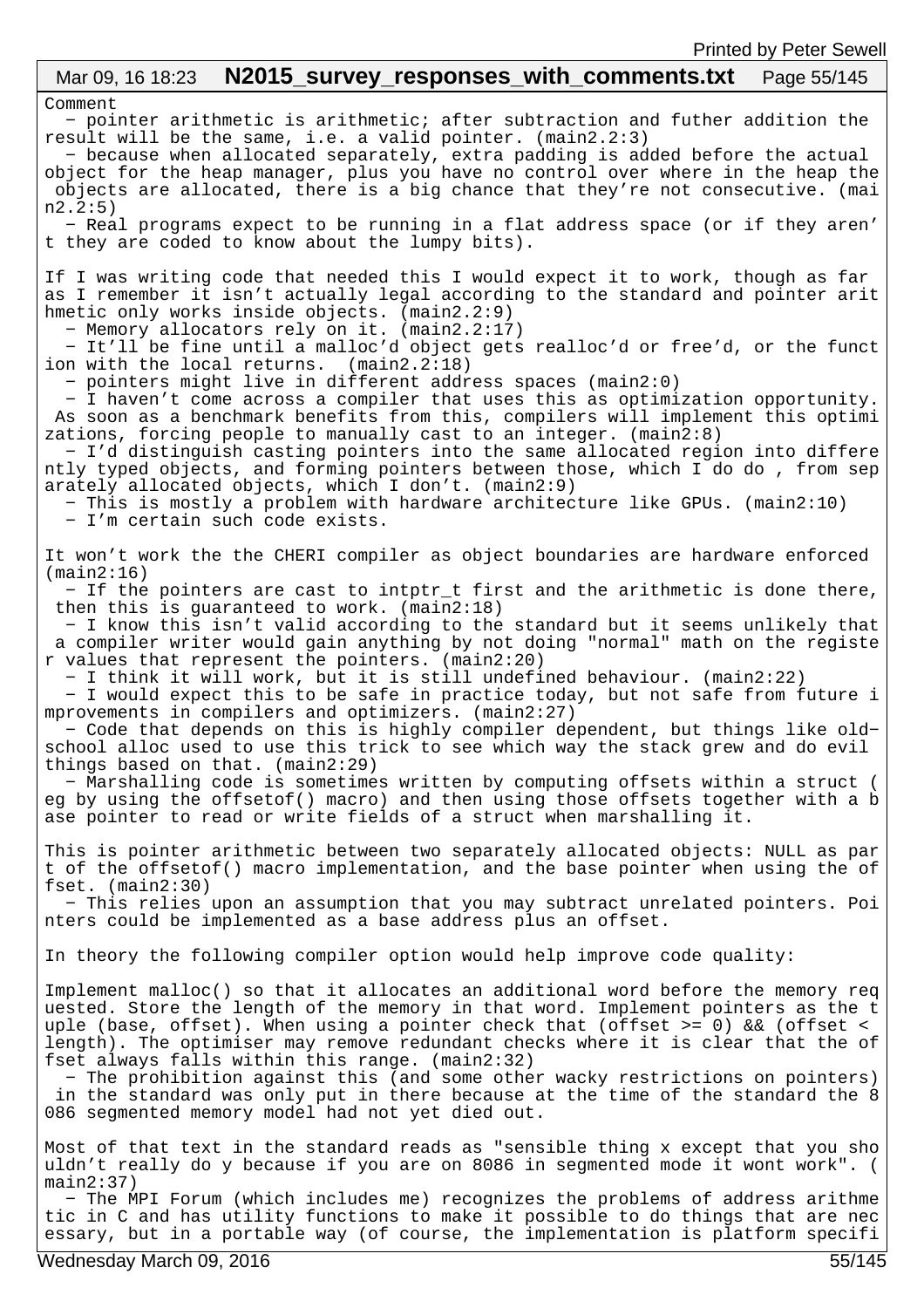## c). (main2:48) − My real answer to the first question is "I'd hope so, but I fear it may not" (main2:50) − I believe the spec says it is undefined and you shouldn't do it. (main2:55) − For code that uses arena memory allocation, pointer math might be important, between objects allocated within that arena. It's never been clear to me where to draw the boundary between defined and undefined behavior in such a case. It 's also never been clear to me, how optimizations based on this part of the spec would actually help. (main2:59) − I've seen the code that was doing something around the line of void push\_back(const T& v) { if ( $\&v \geq -\text{begin}(x, y) = \&\text{if } (x - y) = \&\text{if } (x - y) = \&\text{if } (x - y) = \&\text{if } (x - y) = \&\text{if } (x - y) = \&\text{if } (x - y) = \&\text{if } (x - y) = \&\text{if } (x - y) = \&\text{if } (x - y) = \&\text{if } (x - y) = \&\text{if } (x - y) = \&\text{if } (x - y) = \&\text{if } (x - y) = \&\text{if } (x - y) = \&\text{if } (x - y) = \&\text$  − It's undefined behavior, but an implementation is permitted to use undefined behavior in its own code since it ostensibly has control over it. An example of this is the glibc strcpy source (generic C version) using a ptrdiff\_t between s rc and dest to create a single offset and then walking through only one pointer. (main2:70) − Firstly, what do you mean by "allocated"? A global variable may have an addr ess that is chosen by the programmer (consider a linker script that places globa ls at known addresses). In any event, if I see you walking outside the range of a malloc'd pointer then I'm happy to give you undefined behaviour. In practice, we have to make so many conservative assumptions that we don't manage to do it much (ever?). The most austere interpretation is that the runtime environment may create point ers by allocating an otherwise−meaningless entry in a hash map (ie., ptr+1 alloc ates a new entry in the hash\_map with no arithmetic relationship to ptr −− imple mentation of < etc. left to the reader) and that precludes pointer accesses. (ma in2:74) − Illegal by the standard (main2:79) − Most commonly I see this with offsetof used to assign value to structs membe rs by their offset, which I think should still be considered wrong. I don't actually know of compilers that optimize this away, but perhaps there ar e some. If GCC has a flag for it, then I do not know about that flag doing this. (main2:81) − It is hard to tell what 'separate allocations' means given the loose bounds set up by the introductory paragraph. It is very common to write custom memory allocators. Would the whole memory chunk, containing multiple separate objects, obtained by such allocator from malloc(), count as one allocation? Would each separate call to a custom allocator count as a separate allocation? How would t he compiler know? (main2:90) − QEMU relies heavily on pointer arithmetic working in the "obvious" way on th e set of machines/OSes we target. I know this isn't strictly standards compliant but it would break so much real code to enforce it that I trust that gcc/clang won't do something dumb here. (IIRC there was a research project that tried to e nforce no buffer overruns by being strict to the standards text here and they fo und that an enormous amount of real world code did not work under their setup.) (main2:93) − This is undefined behaviour. Will probably work on POSIX; will not work on segmented architectures. Allocators and linkers need to do things like this. Best to convert to uintptr\_t before playing tricks like this. (main2:94) − The XOR linked list, as described by Wikipedia, does pretty much that. It's subtraction instead of xor, but it's pretty much the same anyways. (main2:96) − In practice I don't know what mischief any given compiler might get up to. While programs aren't formally allowed to rely on it, system software (e.g. a ma lloc implementation) may have to do it. It would be rather upsetting to find a C compiler that couldn't compile libc! (main2:100) − I've seen this done in an OS to link system function calls into ELF binaries (main2:112) Mar 09, 16 18:23 **N2015 survey responses with comments.txt** Page 56/145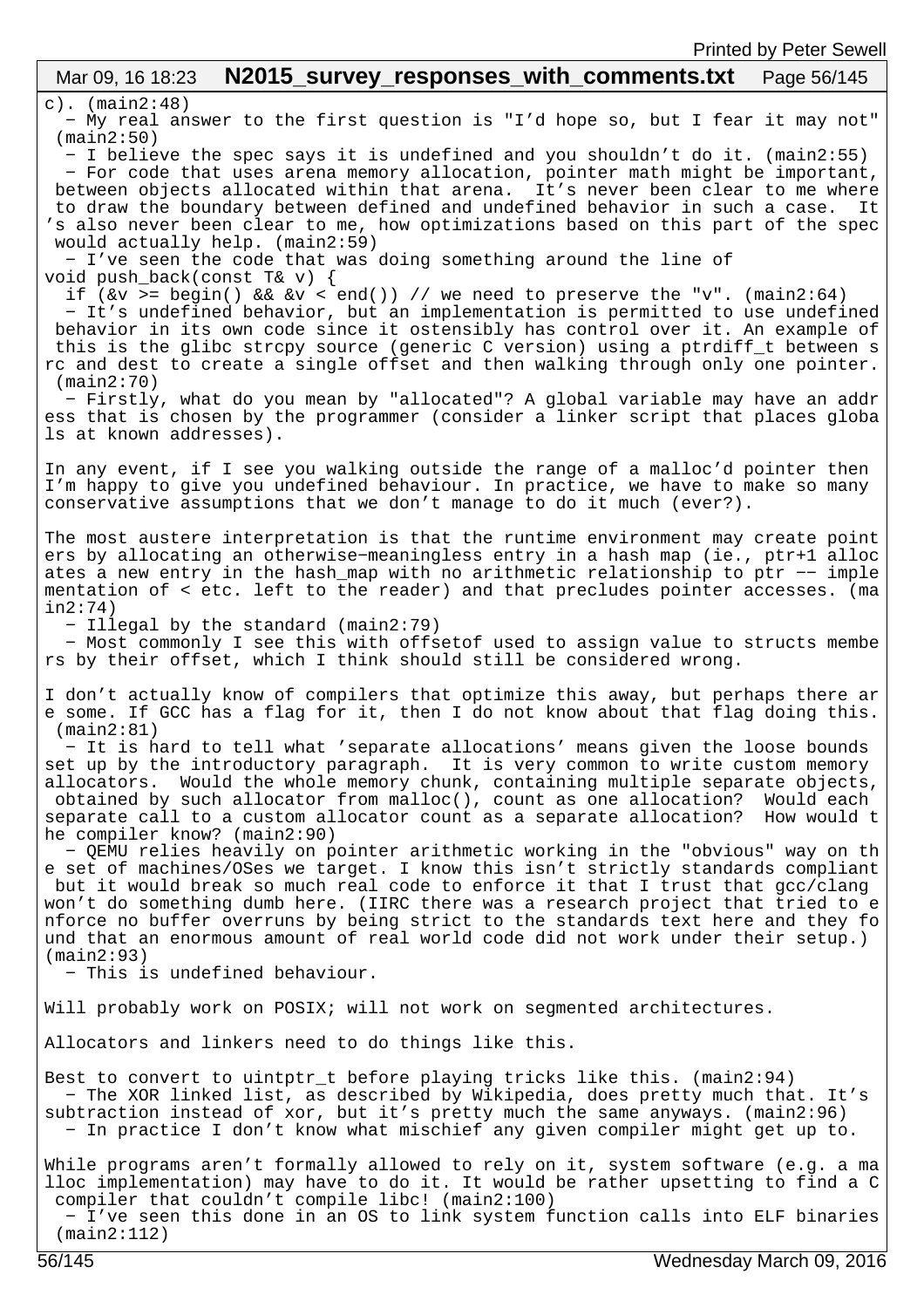#### − Generally a compiler doesn't have the ability to know whether two pointers c ome from the same memory region or not. The offsetof macro is sometimes implemen ted in terms of pointer arithmetic involving the null pointer. (main2:115) − I think it will work in practice with most compilers with the default flags even though it is undefined. (main2:123) − I think this is undefined behavior, but I'd be surprised if it didn't always work. The compiler would need to know for certain that they're separately alloc ated. I'm unaware of code that relies on this specifically, but I'm aware of code that casts it to an intptr\_t (or whatever) and does the comparison on that. (main2:1 26) − Layout of objects pointed to by the same pointer type is commonly assumed to be identical. ie. for each type it is assumed there is only one layout. (main2: 127) − Not true for every system triple. But typical systems offer uniform memory a rchitecture. Different allocators might use different granularity (scale). Or no nmetric opaque handles. (main2:147) − relative pointer offsets; this is often used in compression and, while not a good idea for disparate memory allocations, should function the same. also, wh at constitutes an 'allocation' is different between systems. if a heap is local ly managed and fixed in size, all allocations can be disparate, yet offsets are constrained. (main2:148) − I know the C spec has very subtle wording around addresses not necessarily b eing numbers; I also know of tons of code that very explicitly relies on them be ing numbers, maintained by teams who completely dismiss platforms and compilers which don't support it. I'm hesitant to put "yes, but it shouldn't" here because it's so embedded in the culture that at this point it's de facto behaviour comp ilers need to support on platforms where it's the reasonable implementation (i.e . flat memory models). (main2:156) − In C, "global" variables is a misnomer. There are variables of the static st orage class, variables declared outside all scopes, and variables with external linkage. All three of those things have to be true for a variable to be what we think of as "global." There is not a single thing that makes a variable "global" so the term should not be used when talking about C programs. My intuition says that doing pointer math between statically allocated variables in the same source file would generally be safe, and similarly doing pointer ma th between automatic variables in the same function would generally be safe. Poi nter math between separate mallocs, I'm not entirely sure of. I am not aware of what the standard says about this but I believe operating systems which use memo ry pages, as opposed to many simpler embedded systems, may have problems with th is. And certainly there could be problems with variables that are allocated with Mar 09, 16 18:23 **N2015 survey responses with comments.txt** Page 57/145

I think they would have to have the same base register. (main2:158) − If I wanted to do this, I'd cast the pointers to integers, do all the arithm etic on integers, and cast back to pointers only at the end. (I'd also try to d o some web searches to make sure that my vague memories about casting between po inters and integers being allowed is correct.) (main2:160)

different memory models, like the infamous near and far pointers. In x86 terms

− Anything that serialises structure with pointers is going to do this.

Also, I haven't worked on a game yet that calls malloc(). It's always system cal ls for a large block and then in−house custom allocators. malloc() is way too sl ow for games.

I've also worked on 64−bit ports of 32−bit code that purposefully keep 32−bit po inter−like ints to keep their memory footprint low (with appropriate calls to te ll the system exactly where we want our data).

Also, how is the compiler going to know which allocations are separate?! (main2: 163)

 − If you are working only with heap−allocated storage and restrict your code t o use a known implementation of malloc, this seems to me not unreasonable. Like wise for globals, e.g., if your are restricted to ELF files and know that the gl obals will all wind up in the static segment. But, with local variables, it see ms to me extremely unsafe, because compilers are free (and should be) to use reg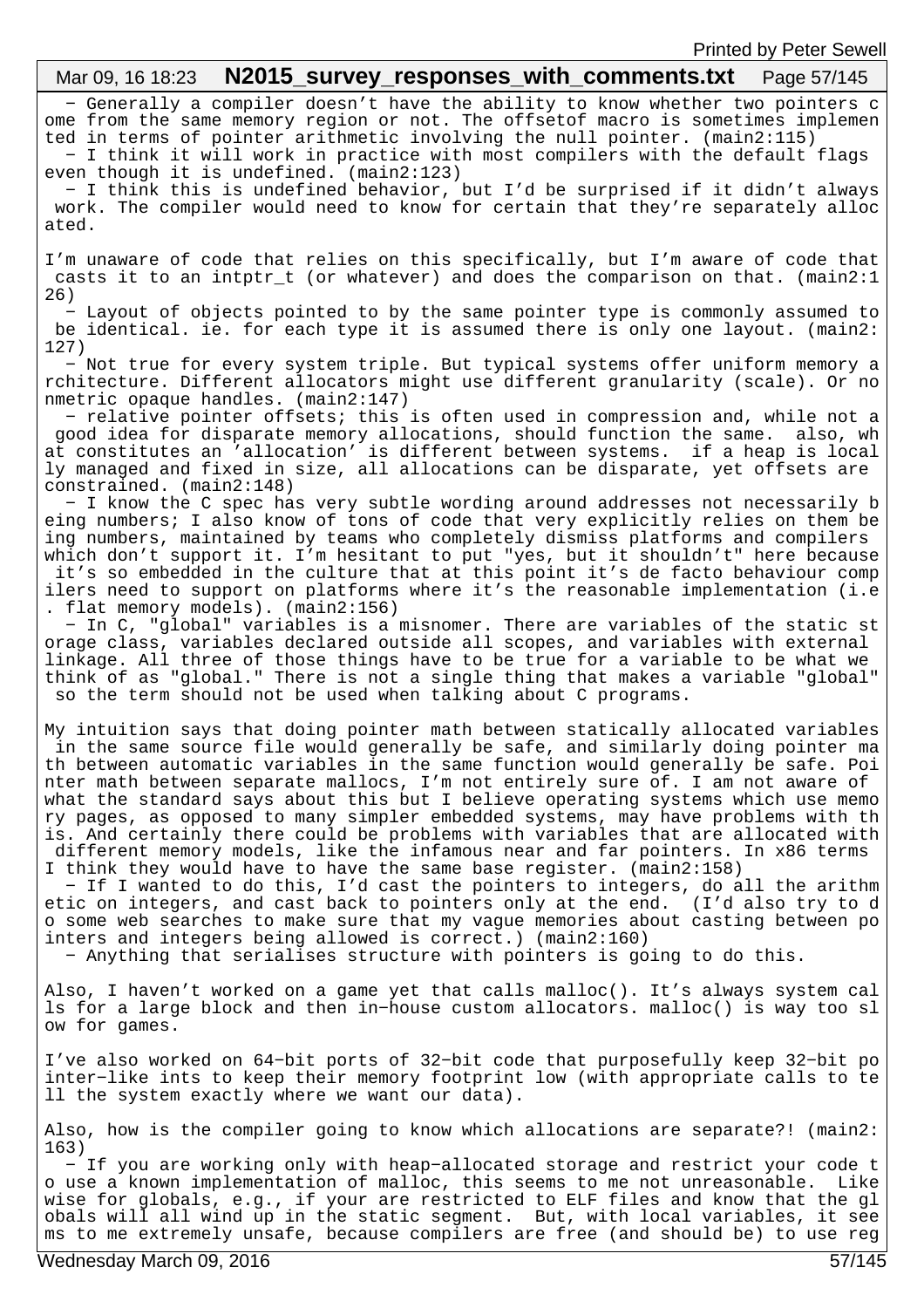| <b>I ILITICA DY L CICL OCMCII</b><br>Mar 09, 16 18:23                                                                                                                                                                                                                                                                                                                                                                                                                                                                                                                                                                                                                                                                                                                                                                                                                                                                                      |
|--------------------------------------------------------------------------------------------------------------------------------------------------------------------------------------------------------------------------------------------------------------------------------------------------------------------------------------------------------------------------------------------------------------------------------------------------------------------------------------------------------------------------------------------------------------------------------------------------------------------------------------------------------------------------------------------------------------------------------------------------------------------------------------------------------------------------------------------------------------------------------------------------------------------------------------------|
| isters instead of memory locations at any point in the program, so the supposed                                                                                                                                                                                                                                                                                                                                                                                                                                                                                                                                                                                                                                                                                                                                                                                                                                                            |
| address of a given variable could easily be rendered garbage. (main2:165)<br>- Why only sometimes? First: Gil+Viktor think they can make the LLVM alias an<br>Second: Gil changes his mind; he thinks it'll work. Viktor<br>alysis break this.<br>doesn't know enough about the actual alias analysis. Third: they wouldn't be<br>surprised if this confused the alias analysis. (main2:172)                                                                                                                                                                                                                                                                                                                                                                                                                                                                                                                                               |
| - I know its against the standard, but it is a common implementation for doubl<br>y-linked lists (usually xor, not add) (main2:176)<br>- I expect it'll work in many cases, but relying on it would be crazy.<br>(main2)                                                                                                                                                                                                                                                                                                                                                                                                                                                                                                                                                                                                                                                                                                                   |
| :177)<br>- This is somewhat complicated by the aliasing rules. If it goes through a ch                                                                                                                                                                                                                                                                                                                                                                                                                                                                                                                                                                                                                                                                                                                                                                                                                                                     |
| ar pointer, then it is allowed (to a degree), but w/ modern compilers, doing suc<br>h a thing is normally not allowed, unless the types match. (freebsd:5)<br>- I'm fairly confident this was outlawed in the first ANSI C standard. (freebs<br>d:6)                                                                                                                                                                                                                                                                                                                                                                                                                                                                                                                                                                                                                                                                                       |
| - It is difficult to imagine a compiler that could actually prove this in any<br>but trivial and uninteresting cases. "A quality implementation will emit a diag<br>nostic." (freebsd:7)                                                                                                                                                                                                                                                                                                                                                                                                                                                                                                                                                                                                                                                                                                                                                   |
| - I believe that compilers are not yet taking advantage of the restrictions on<br>valid pointers in the C standard, since there are not obvious ways to speed up<br>the resulting code. (freebsd:8)                                                                                                                                                                                                                                                                                                                                                                                                                                                                                                                                                                                                                                                                                                                                        |
| - Used for calculating a fingerprint of bytes in memory, for FIPS validation.<br>The OpenSSL FIPS canister is one example. $(gcc:3)$                                                                                                                                                                                                                                                                                                                                                                                                                                                                                                                                                                                                                                                                                                                                                                                                       |
| - I imagine a compiler would optimise assuming it doesn't happen, though I'm n<br>ot sure if a particular compiler does it $(gcc:4)$                                                                                                                                                                                                                                                                                                                                                                                                                                                                                                                                                                                                                                                                                                                                                                                                       |
| - It doesn't sound crazy, and I'd assume it would work with a "normal" compile<br>r on a "normal" architecture, but I can't think of a valid use case for doing th<br>at                                                                                                                                                                                                                                                                                                                                                                                                                                                                                                                                                                                                                                                                                                                                                                   |
| (google:5)<br>- "No", because of e.g. segmentation in MS-DOS. MS-DOS lives (unfortunately).<br>(google:14)                                                                                                                                                                                                                                                                                                                                                                                                                                                                                                                                                                                                                                                                                                                                                                                                                                 |
| - I believe this is undefined behavior but I can't think of how a compiler wou<br>ld take advantage of that for any optimizations. (google:18)<br>- A novice mistake would be to subtract the pointers Typel* and Type2*; the co<br>mpiler should catch this because I can't think of a meaningful value that would<br>be returned. The better route is storing as ptrdiff t, and casting both pointers<br>to char*. Though honestly, this is a little crazy in and of itself; a lot of co<br>de relies on char being a single byte, while the standard to this day makes no g<br>uarantee of that, and only recently started offering int8_t in C++ (the type in<br>C is a little older). Even then, you're still coding to architecture, and you're<br>relying on the two pointers existing in the same virtual memory space. I can ea<br>sily see kernels doing this sort of thing, since they can make such guarantees.<br>(google:21) |
| - I'm not totally sure on this one. I've seen something similar used in binde<br>r.c in the linux kernel does this via user_buffer_offset. It's stored in the pt<br>rdiff t type, which I read to be meant for pointers allocated together in a sing<br>le array, which may imply this question should be no, but I'm unsure. (google:26                                                                                                                                                                                                                                                                                                                                                                                                                                                                                                                                                                                                   |
| - (1) Difference between $T^*$ is not necessary a multiple of sizeof(T).<br>(2) There could be funny memory models like x86 far pointers, or different memor<br>y namespaces like Harvard architecture.<br>(3) If it's char* and von Neumann architecture with plain address space, this sh                                                                                                                                                                                                                                                                                                                                                                                                                                                                                                                                                                                                                                                |
| ould work.<br>(google:30)<br>- It seems crazy to assume, unnecessarily, that all of the data are in a singl                                                                                                                                                                                                                                                                                                                                                                                                                                                                                                                                                                                                                                                                                                                                                                                                                                |
| e, contiguously addressable area. (google:32)<br>- You can't access the second object with a pointer to the first without causi<br>ng undefined behavior. I suspect there's no requirement for the subtraction to<br>produce a meaningful value. Possible practical reasons for this to fail are seg<br>mented memory, typed pointers, and bounds-checking compilers. I could imagine c<br>ompilers taking advantage of this to perform additional optimizations, but I don<br>'t think I've run into that myself. (google:34)<br>- Most real-world compilers put all objects in the same address space, so poin<br>ter arithmetic between objects will work. Some exotic compilers (e.g. for embedd<br>ed systems, or DOS) don't, but they are rare these days. (google:36)<br>- Some platforms, e.g. MS-DOS in some memory models, have 32-bit pointers and                                                                              |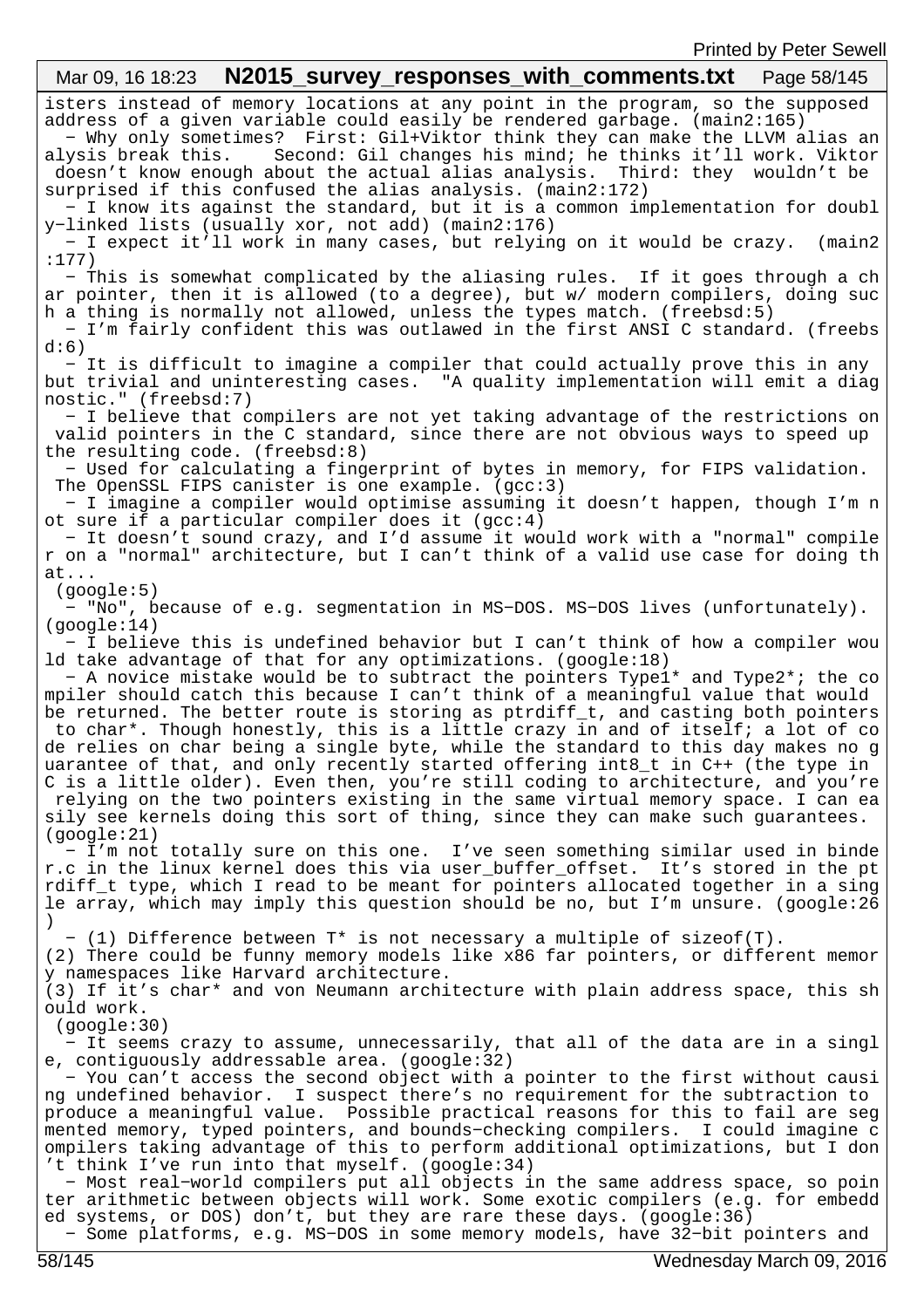16−bit memory addresses. There such arithmetics will obviously break. (google:37 ) − This won't work on systems that use 16−bit pointers and a segmented memory m odel, for example, and there are other cases where the logical address space is not flat. On most processors it will work fine, though it may get you smacked by a teammate. (google:38) − Pointer difference is only valid between pointers to the same allocated regi on. (google:39) − This depends on struct size/alignment. malloc typically aligns on the larges t word size a machine supports, but if a struct that is larger than that the dis tance between the pointers may not be an integer multiple of the struct size, so the subtract result will not really be representable as an offset\_t. (google:42 ) − This works on any sane architecture, and it should because certain systems c ode (e.g. kernel memory management) needs to rely on the compiler not doing anyt hing insane with pointers. For example, coreboot contains a mechanism to relocat e part of its data segment from one base address to another during execution. Al l accesses to globals in that segment go through a wrapper which after the migra tion uses arithmetic like this to find the new address (e.g. something like 'ret urn !migration\_done ? addr : addr − old\_base + new\_base;'). If you're dealing with weird memory models (like 8086 segmentation) you might ha ve a bad time (systems code would obviously need to be aware of and handle those specialties then). (google:43) − It might well work if memory model is flat, although it's UB formally. Gene rally it will work if you allocate those regions by some external means (and mem ory model is right) −− this is then implementation specific, as it uses resource s obtained not the standard way. Sysem code relies on that, but typically it was it's own allocation functions to begin with. (google:46) − Lots of code relies on this, I'm afraid, though generally it's to heap objec ts. (libc:1) − since c99, objects live in an abstract space not in a flat memory space, all owing usage that assumes flat memory space (pointer subtraction across different objects) breaks the semantics of the language (it matters for optimizations, bu t i think it is mostly important for allowing memory safe implementations of c w here a pointer representation knows about the underlying object it points to) i've seen code that tried to determine stack growth direction by comparing the a ddresses of two local variables. i've seen lots of unsafe pointer arithmetics that (temporarily) went outside the bounds of the object where the pointer points. i don't know if current compilers base optimization on this but i think they sho uld: int i; // ... char s[4]; char  $*_{p}$  =  $s+i$ ; tells the compiler to assume that i is 0,1,2,3 or 4. (libc:3) − I know code that does this, but it's a sign of very badly−designed code and a bad code smell, and I would be dubious of any code that did this except in ver y tightly−constrained environments where the programmer knows lots about the com piler behavior. (libc:4) − This is essential to writing system software, including malloc itself. Therefore any production compiler has to have an option to disable reasoning bas ed on the ISO undefinedness of this. (libc:6) − In practice, I believe this works in normal C compilers because LLVM's alias analysis (and I assume others) considers both the base and the offset of a poin ter arithmetic operation as possible sources of objects. Computing the differenc Mar 09, 16 18:23 **N2015\_survey responses with comments.txt** Page 59/145 Printed by Peter Sewell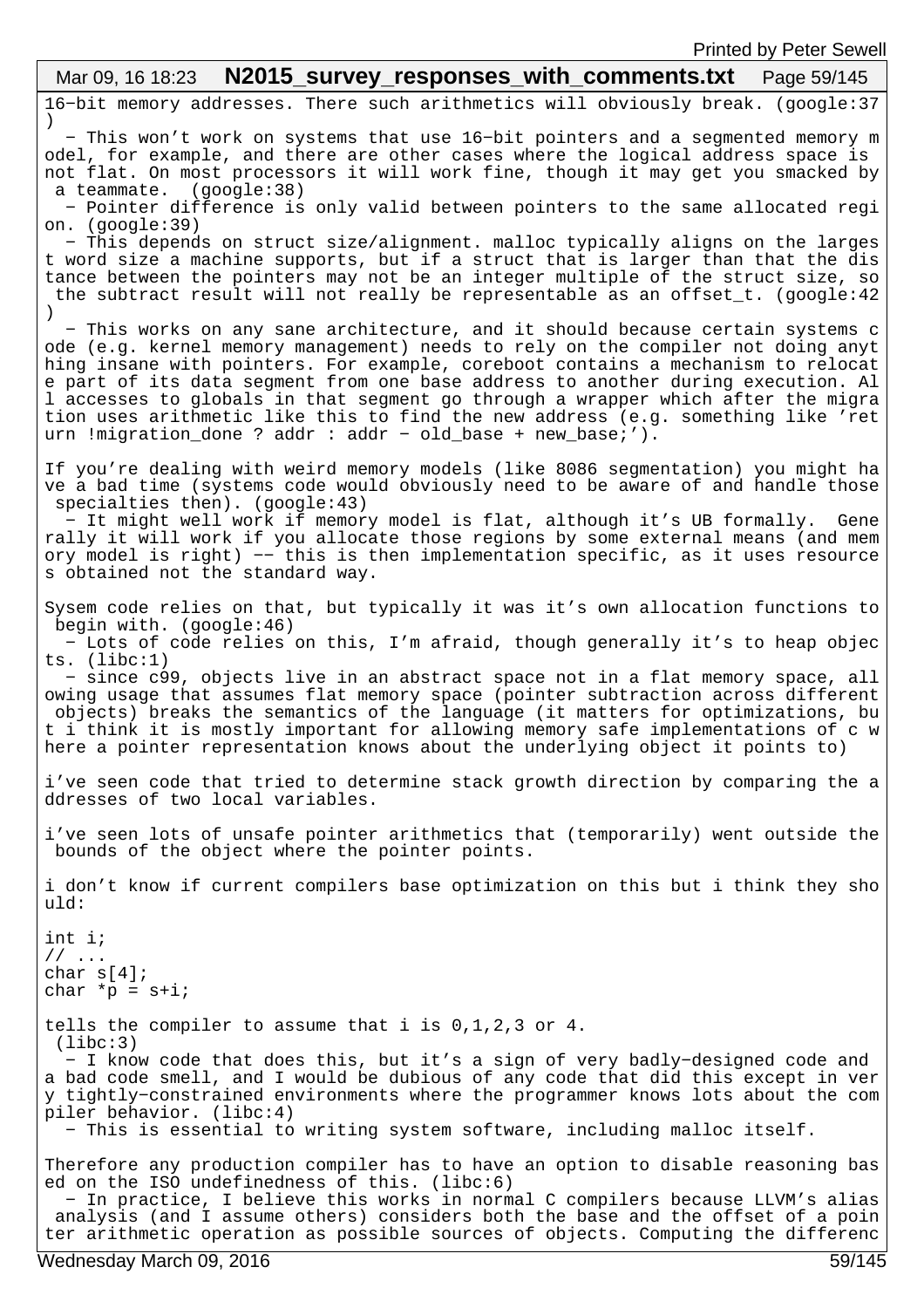e between two pointers produces a value "based on" the pointers to both original objects, so it is possible to recover pointers to both objects. In theory, my understanding is that this is illegal, but compilers are unlikely to break it anytime soon. (llvm:2) − This practice is usually a bad idea. But we use it often when operating on arrays. It is fast and reliable. \*p++ = \*q++; (llvm:3) − Technically, this will work, but I can't see any benefit to doing it (except when writing the heap allocator, of course). One would normally use offsets to save space or make the structures relocatable -- but offsets for arbitrary heap objects would have to be the same size as the pointers (no savings) and heap ob ject's aren't relocatable. If you are working in an OS kernel, there are often requirements to use pointer arithmetic for arbitrary memory locations and with knowledge of page boundaries. .. (llvm:5) − It only works with great care taken to cast the pointers to an appropriately sized data type (e.g. size\_t), and then casting the result back to the correct pointer type. This is of course incredibly reckless and should not be done by an yone. (llvm:7) − I know it's UB, but I don't know if compilers use it. (regehr−blog:1) − My team is developing an alias analysis based on the fact that this is UB (r egehr−blog:3)  $-p2 = p1 + (p2 - p1)$  reminds me of a pattern that I have used: (p1 = p1base + (p2 − p2base)) when realloc'ing a buffer with a reference into it , but this doesn't technically perform pointer arithmetic across allocs. (regehr −blog:7) − On PICs and MCS51s, the two objects could actually be in different data spac es (e.g. RAM vs flash memory). It would be nonesense to do pointer arithmetic o n them. (regehr−blog:8) − I'd guess if you cast it to void\* it will work? (regehr−blog:10) − I'm pretty sure this is OK if you perform the arithmetic on uintptr\_t, then cast back to a pointer type. The only use I can think of is an xor linked list (which could also be implemented with subtraction instead of xor), but I don't k now of any real situation where an xor linked list is the best data structure. ( regehr−blog:12) − Seems like an operating system written in C could well want to do this. (reg ehr−blog:14) − The embedded systems I work on usually use malloc very rarely, but I wonder how this applies to statically allocated objects. (regehr−blog:15) − I have seen cases where a C compiler for an embedded processor dealt with po inters to distinct address spaces for certain things (where this definitely woul dn't work), but in the case of a "normal" hosted implementation I'd certainly ex pect it to. (regehr−blog:17) − In flat address space it is expectable behaviour, because pointer is just an single integer index. That may not work in small/large etc models of fossil msdos, but probably such w eird models should be forgotten in practice. (regehr−blog:21) − In C++ systems, calculations like this are often used to find offsets of fie lds within compound objects (especially when multiple inheritance is involved). Or to make a custom offsetof macro that works for non−POD cases. If constant a ddresses are required, they have to be non−NULL values. We would usually use so mething like (WhateverType\*)1024 so that the type's alignment would divide even ly into it, just in case the compiler made any assumptions about pointers being properly aligned. (regehr−blog:26) − We allocate generated code in separately allocated blocks. When one block r uns out of memory, we need to generate a jump to the next block. With relative addressing, this means taking the difference; and when the jump is executed, the subtracted address is added back. (regehr−blog:28) − Pointer offsets in shared memory segments. (x11:0) − Results would depend on the size of the objects being pointed to. Malloc re sults are aligned in a certain way, and if the size of the objects being pointed to are not divisors of that granularity, then you'll get bad results. For exam ple, if p1 and p2 point to separately allocated areas of memory and are of type struct x \*, with sizeof(struct x) = 800, then computing p1 - p2 would involve di Mar 09, 16 18:23 **N2015\_survey\_responses\_with\_comments.txt** Page 60/145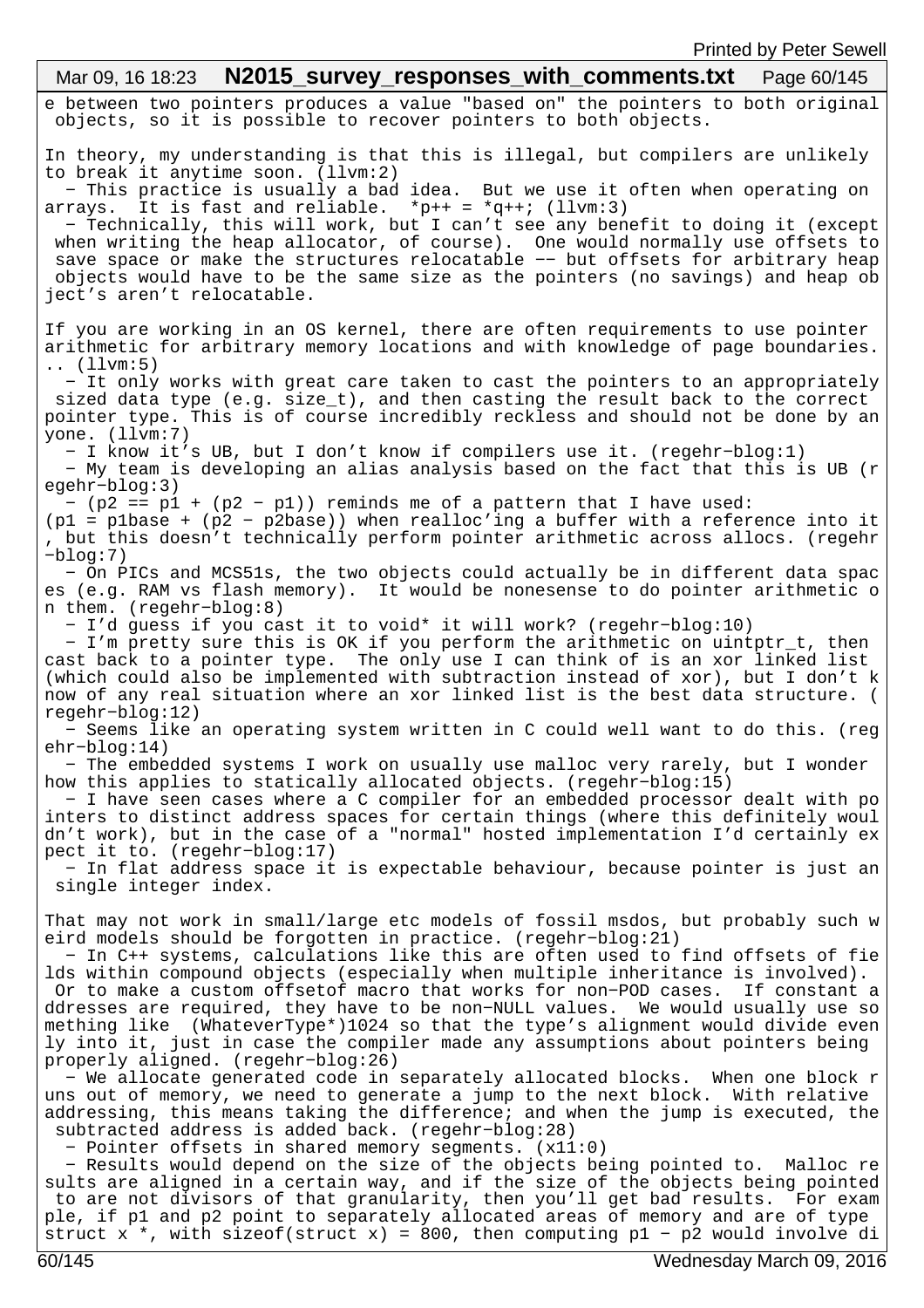| N2015_survey_responses_with_comments.txt    Page 61/145<br>Mar 09, 16 18:23                                                                                                                                                                                                                                                                                                                                                                                                                                                                                                                                                                                                                                  |
|--------------------------------------------------------------------------------------------------------------------------------------------------------------------------------------------------------------------------------------------------------------------------------------------------------------------------------------------------------------------------------------------------------------------------------------------------------------------------------------------------------------------------------------------------------------------------------------------------------------------------------------------------------------------------------------------------------------|
| vision by 800, and the compiler would throw away the remainder. $(x11:1)$<br>- think of a program that has been linked. In theory there are a lot of separ<br>ate allocation but the linker has smushed them all together into a fixed relatio<br>Comparision between objects can be common (think of the division of _ete<br>nship.<br>xt to see which are are RO or RW). $(x11:3)$<br>- In low-level kernel code there are a number of contexts where one needs to d<br>o fairly substantial address arithmetic. To my knowledge, this still works. Most<br>virtual memory systems (not to mention malloc implementations and garbage colle<br>ctors) rely on being able to do such computations.          |
| However, in most such contexts it will not be clear to a compiler or program che<br>cker what a "separately allocated C memory object" is, and therefore the code wi<br>11 generally work even with an aggressive compiler because the compiler won't be<br>able to do the dataflow analysis needed to break things.                                                                                                                                                                                                                                                                                                                                                                                         |
| Making it possible for a program checker to usefully validate such code is, as f<br>ar as I know, an open topic.                                                                                                                                                                                                                                                                                                                                                                                                                                                                                                                                                                                             |
| Also note that I know specifically of code that uses the address of an arbitrary<br>local variable to approximate the current stack pointer (and then assert that i<br>t's within bounds) -- this is not entirely kosher but there's no formally permit<br>ted better alternative. $(x11:5)$<br>- I've never tried it, nor am I specifically aware of compilers that will brea<br>k because of it, but I can't think of any sensible reason to do something like t<br>hat. If you are you've probably got some fundamental bugs in your understanding<br>of how to use pointers. (xen:2)<br>- Several common constructs rely on being able to an arbtrary pointer arithmat<br>ic over an assumed-flat space. |
| Some examples:                                                                                                                                                                                                                                                                                                                                                                                                                                                                                                                                                                                                                                                                                               |
| http://xenbits.xen.org/gitweb/?p=xen.git;a=blob;f=xen/arch/x86/traps.c;h=91701a2<br>1415d026917f0ace78b512c712b10d76d;hb=HEAD#12219                                                                                                                                                                                                                                                                                                                                                                                                                                                                                                                                                                          |
| http://xenbits.xen.org/gitweb/?p=xen.git;a=blob;f=xen/arch/x86/traps.c;h=91701a2<br>1415d026917f0ace78b512c712b10d76d;hb=HEAD#13532 (xen:3)                                                                                                                                                                                                                                                                                                                                                                                                                                                                                                                                                                  |
| [4/15] Is pointer equality sensitive to their original allocation sites?<br>For two pointers derived from the addresses of two separate allocations, will eq<br>uality testing (with ==) of them just compare their runtime values, or might it<br>take their original allocations into account and assume that they do not alias,<br>even if they happen to have the same runtime value? (for current mainstream comp<br>ilers)                                                                                                                                                                                                                                                                             |
| it will just compare the runtime values                                                                                                                                                                                                                                                                                                                                                                                                                                                                                                                                                                                                                                                                      |
| : 141<br>(44%)<br>pointers will compare nonequal if formed from pointers to different allocation<br>20<br>( 6%)<br>$s\; :$<br>either of the above is possible<br>: 101<br>(31%)<br>don't know<br>40 (12%)<br>I don't know what the question is asking<br>16 (5%)<br>$\ddot{\phantom{a}}$<br>no response<br>5<br>$\ddot{\phantom{a}}$                                                                                                                                                                                                                                                                                                                                                                         |
| If you clicked either of the first two answers, do you know of real code that re<br>lies on it?                                                                                                                                                                                                                                                                                                                                                                                                                                                                                                                                                                                                              |
| 60<br>$(26$ $)$<br>yes<br>yes, but it shouldn't<br>16<br>(7%)                                                                                                                                                                                                                                                                                                                                                                                                                                                                                                                                                                                                                                                |
| no, but there might well be :<br>68<br>(29%)<br>no, that would be crazy<br>46<br>$(20$ $)$<br>37<br>don't know<br>$(16$ $)$                                                                                                                                                                                                                                                                                                                                                                                                                                                                                                                                                                                  |
| Wednesday March 09, 2016<br>61/145                                                                                                                                                                                                                                                                                                                                                                                                                                                                                                                                                                                                                                                                           |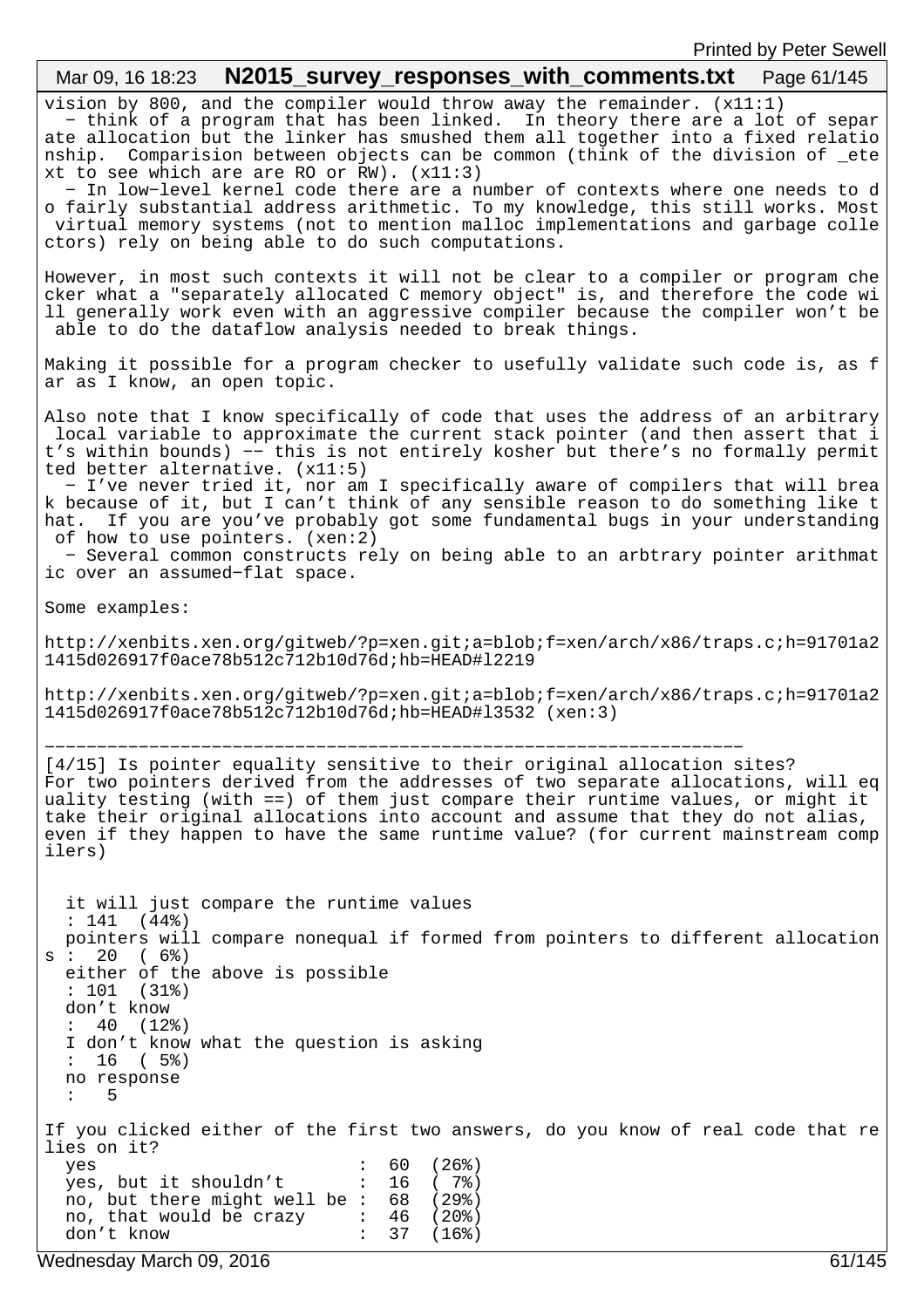# Mar 09, 16 18:23 **N2015\_survey\_responses\_with\_comments.txt** Page 62/145

no response : 96

Comment

 − normally the runtime equality would mean they are the same, but if one point er is obtained from a different process, it may have the same value but point in to completely different memory (different virtual allocation) (main2.2:5) − This is almost exactly equivalent to the previous question. Again, I would expect pointer arithmetic to work as if every object was allocated from a single flat address space, including testing for equality. And again, I'm aware this is probably technically illegal (but only now you've made me think about it). (m ain2.2:9) − It seems to me that if the compiler can prove they are different allocation types, that amounts to proving that the pointers can never be equal. I'm not awa re of any compiler that actually does this. (main2.2:18) − My toy OS kernel does some pointer comparisons with user pointers accross ad dress spaces, or various work while remapping pages. If the compiler decided to elide some checks, that'd make for a "fun" debugging session. (main2:7) − Never thought about this issue before. (main2:9) − the pointers could both be null pointers, which will compare equal, even if they come from different malloc calls; I don't think the compiler can assume mal loc will be successful in order to elide the test (main2:28) − malloc(0) is the poster−child for this example. There's much code that relie s on it always being 0, even though that's unwise (a hold−over from SYS V days). In this case it will compare equal, or the code will expect it to. However, that behavior is not−standards compliant. (main2:29)  $-p1 = \text{malloc}(1)$ ;  $free(p1);$  $p2 = \text{malloc}(1);$ same = (p1 == p2) <-- this test may return TRUE or FALSE and cannot be optimise d out since it depends on how the heap is managed. Just because the two calls to malloc() are at different call sites the pointer values may be the same (eg if the heap happens to return the p1 block back as p2, which it might since that's good for cache locality). (main2:30) − Imagine that pointers are implemented as base and offset (see No 3), but the compiler doesn't enforce range checks. It is important that equality testing ch  $ecks$  (base1 + offset1) == (base2 + offset2). (main2:32) − depends on whether the optimizer runs, I suspect (main2:34) − The compiler can't always infer where the object of a pointer was allocated. Even if it can, I don't believe the compiler should assume the pointers won't alias (e.g., what about allocating empty vectors?). (main2:35) − A C compiler can reasonably assume that a pointer generated by taking the ad dress of something on its own stack frame does not alias with pointers gotten fr om somewhere else. Otherwise comparisons should be done on the value. However note that comparisons known to be always true or false at compile time s hould be a compile error. [Again the restriction in the standard is related to whether the 8086 pointers i n compact large or huge memory models have or have not been segment normalised. Which is now irrelevant.] (main2:37) − The code in question is only additional debugging code, not actual applicati on logic. (main2:44) − Due to the semantics of allocation, it would be reasonable for a compiler to assume inequality (though it may of course compare them e.g. at lower optimizat ion). (main2:50) − I'm again unclear on exactly what you're asking. Code would be better than E nglish. If I understand the question properly, it includes this scenario, in which takin g the allocation into account is not valid: a and b might be equal.  $char* a = new foo;$ 

delete a;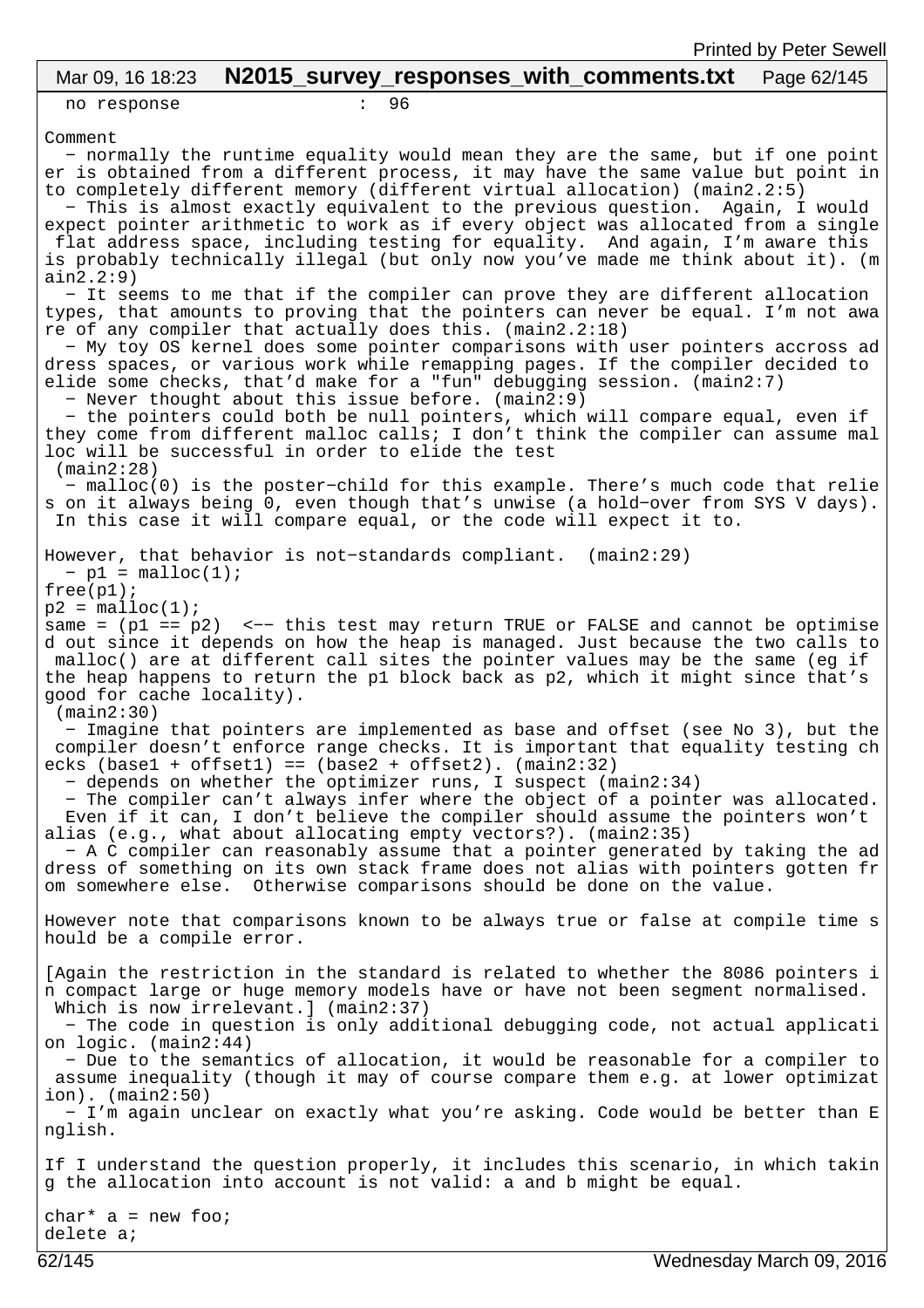#### $char*$  b = new foo; if  $(a == b)$  ...  $(main2:55)$  − Pointers are just numbers with special significance. How's the compiler supp osed to know they're from different allocations? And no one does 8086 segmented addressing any more. (main2:66) − Easy example: int a, b; bool  $x = 6a + 1 = 6b$ ; Even if b is allocated immediately after a, some compilers constant−fold this to false. (main2:69) − The rule is that two equal pointers must compare equal. Note that two inequa l pointers may also compare equal. I think this is to support segmented addressi ng systems, which are obsolete. I note with amusement that your question conflates pointer aliasing and pointer equality which are starkly separate properties. See my oft−misunderstood work "W inner #2" at http://blog.regehr.org/archives/767 where I demonstrate this. (main 2:74) − In LLVM malloc is defined to return new pointers that do not alias any known pointer. The compariso could be optimized away at compilation time, and it shou ld. (main2:78) − Comparison of pointers to different objects is undefined behavior. (main2:80 ) − I can't tell if by "runtime value" you mean the pointer's address, or the va lue pointed to in that address. Pointers evaluate to equal if they are the same address, regardless of what data is pointed. Pointers of two different address t hat point to the same data do not evaluate as equal −− you'd have to dereference and compare the data. I have a feeling this is not what this questions is askin g, but I cannot tell what else it is trying to ask. (main2:81) − A test for a memory manager could have such check. (main2:87) − Again, what does 'separate allocation' mean? Yes -- the code is any data structure that uses pointer identity. typedef int \* HandleType; std::unordered\_set<HandleType>. (main2:90) − It would be extremely low level and unusual code to be depending on the actu al runtime values of the pointers (main2:91) − malloc/etc can return a previously freed value, so the result is undefined. If both pointed−to objects have been live simultaneously, the operation is safe, but unadvisable. (main2:96) − depends on aliasing settings (main2:107) − why would you ever rely on pointers comparing equal if they were formed from pointers to different objects? (main2:108) − Why would you compare two pointer values if you know that they're unaliased. If you need two pointers that are unaliased in a function call (like memcpy), t he restrict keyword is your friend. (main2:121) − If the compiler is certain they're from two different allocations, I'd be su rprised if it didn't optimize it out. It probably can't be certain of this frequ ently though. (main2:126) − I've seen code that uses malloc() as a unique ID generator. (main2:129) − note that it would be an error if different allocations returned the same va lue unless there was a free in between or the allocations were on different proc essors with different memories. (main2:134) − You may validly use this to see if two objects are the same instance (main2: 144) − For programmes which use dynamic memory allocation, memory reuse can cause f alse aliasing. Forgoing memory reuse is thought to cause unacceptable system ove rhead. (main2:147) − assuming that "derived from the addresses of two separate allocations" means they do not overlap, either of the first two should be possible. if it means a ny derivation method, it must compare runtime values for equality. (main2:148) − I know I didn't click on the first two; but seriously, as with the previous question, there is a \_ton\_ of code that relies on pointers−are−just−numbers. It Mar 09, 16 18:23 **N2015\_survey\_responses\_with\_comments.txt** Page 63/145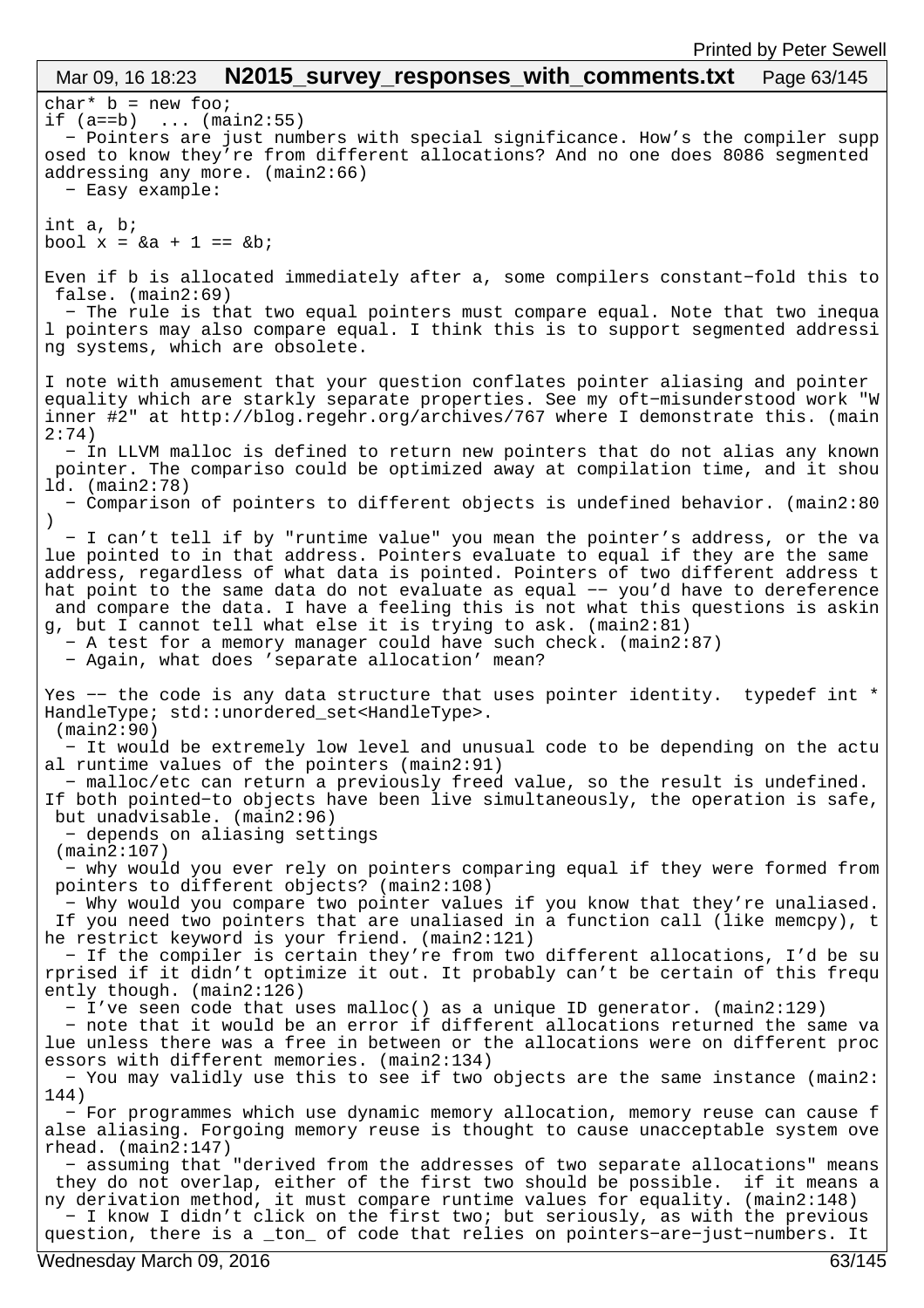might be wrong by spec, I don't know; but it has billions of dollars riding on i t and compiler authors can't ignore its existence. (main2:156) − Again I don't know what the standard says about this, but I suspect it could be problematic in paged architectures or architectures with multiple base and o ffset registers. (main2:158) − Don't understand the question. How could two separate allocations have the s ame run time value?! I'm not sure what optimisation the authors are trying to ma ke here, but this sounds like a terrible idea. Each allocation should produce a pointer that is not a subset of current live pointers. And I assume this is a problem because we compare pointers all the time, includi ng less than style comparison to sort link lists in memory during traversal (for example) (main2:163) − You could imagine a unit test to check the behavior of your heap allocator. You want to check the invariant that, when all memory is free, the first new al location always points to the same address: char\* p0; char\* p1;  $p0 = (char *)*mathb>mathb>*$  $free(p0);$  $p1 = (char *'){malloc}(47);$  $ASSERT(p0 == p1); // How my malloc is supposed to behave.$ I do not know of any compiler that guarantees that p0 != p1 just because they ha d been allocated separately. (main2:165) − I know no other way to know if both pointers point to the very same object ( not to different objects which happen to be equal for example) (main2:173) − The standard says an object's address may not be used after deallocation. (m ain2:174) − The case is not common enough that compiler writer would invest into such an optimization. (main2:176) − Questions like these are difficult, as there are lots of embedded systems th at do very ODD behavior, and their behavior is different than what application d evelopers depend upon. (freebsd:5) − It's not valid to compare pointers from different allocations so I would exp ect that a compiler would be free to use knowledge that the pointers were derive d from different allocations to avoid a runtime comparison. (freebsd:6) − strict aliasing can have far−reaching consequences; using −fno−strict−aliasi ng is a way to require less thinking. (freebsd:8) − I assume when directly using a standard new operator, a compiler ~may~ make an assumption on the returned value and in a given scope, make a compare of such a pointer against any other pointer a given inequality. That said, if I were a compiler builder, I would at most use this for compile time warnings (unreachabl e code / expression always false, etc) and not optimize code. The code itself is likely to be naive / inefficient. (google:4) − pointers from separate allocations must by definition have differing values, so in practice it shouldn't matter whether the compiler "cheats" by using its k nowledge that they "must" be different. (google:5) − Yes, I see code that relies on pointer == pointer "just working." I cannot tell from the context of the question whether virtual memory is being c onsidered, or if the question is simply checking for an understanding that mallo  $c(10)$  + 15 may be the same as a new malloc(10) + 5 (ignoring any allocation meta data, which is implementation−specific). This is a much more severe problem than two pointer values derived from different malloc results comparing equal. Anoth er run might leave them unequal, and depending on conditions, you can get a faul t. Fortunately, some memory checkers have the capacity to detect these overflows , usually by increasing distance between allocs. In the case of virtual memory collisions... In an era where we have enough addre ssing space to index the planet's atoms, it shouldn't be up to the programmer to worry about collisions with pointer equality between addressing spaces. So in g eneral, while it's true that the runtime values are simply compared as−is, I wou ld expect that pointers will compare nonequal if formed from pointers to differe Mar 09, 16 18:23 **N2015 survey responses with comments.txt** Page 64/145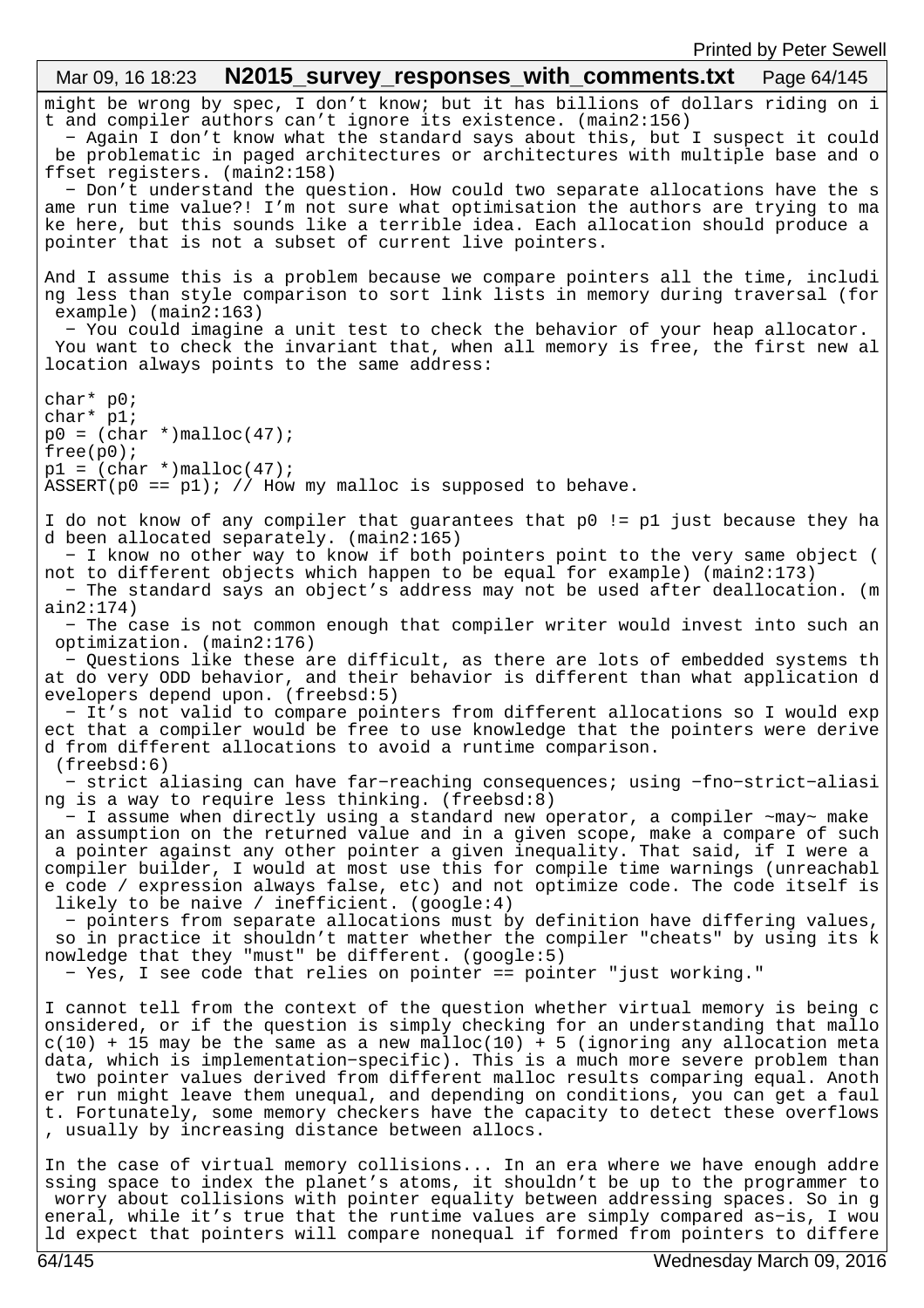# Mar 09, 16 18:23 **N2015 survey responses with comments.txt** Page 65/145

nt allocations (except in the case of overflow mentioned above). (google:21) − Definitely don't know. Strongly would believe that it just compares the run time values. (google:26)

 − This seems like a question where I'd have to check the behavior of the indiv idual compiler/optimization level. I suspect the possibility of bugs where diffe rent optimisation levels treat this differently. (google:29)

 − Being asked the question is the only reason I would think about such an issu e. Having been asked, off the top of my head, the only situation where equality being true would be use of a stale pointer to previously freed storage. Any us e of such a stale pointer strikes me as bad. (google:32)

 − I interpret the question to mean that pointer comparisons, for two malloc()e d blocks, might be assumed to not compare equally by the compiler, without check ing the actual values. I have not observed this optimization but I am aware tha t there are annotations, as an extension, in gcc and the Intel compiler, and pro bably others, to say that the returned objects are unique and can't alias anythi ng which exists, so this seems like a natural extension. I don't know if the C standard allows such an optimization without annotations −− I suspect it wouldn' t but can't be sure. (google:34)

 − If the objects are in different address spaces, the compiler may or may not include an address space identifier (e.g. segment id) in the pointer, and may or may not compare this along with the pointer. (google:36)

 − I'd expect a warning if an implementation elides a comparison because it kno ws the pointers come from different objects. (google:37)

 − Aliasing analysis can rely on malloc() never returning the same value twice; assuming neither value was free()d, it can elide such a comparison. (google:39) − I've heard of XOR linked lists at some point, though I haven't worked with t hem directly. I think the context was saving memory in GPU drivers.

The concept was that in a doubly−linked list, the previous and next pointers can be XORd together, and you can still traverse the list in either direction. (goo gle:40)

 − Two (void or char, not marked with restrict) pointers can always alias and t he compiler can never make more assumptions than what it knows from static analy sis. I know the standard says differently, but the standard was written decades ago and people need to actually be able work with this stuff in a sane manner to day. C is \*the\* systems programming language and systems programming requires th at you can sanely work with addresses. (For example, I need to be able to define a custom linker script section, wrap it with mysection and emysection symbols , and then iterate over objects placed there with for (u32 \*ptr =  $\&$  mysection; p tr != &\_emysection; ptr++) without the compiler assuming that the loop condition can never be false.) (google:43)

 − I can't think of any advantage one might have from making this assumption (t hat it will just compare the runtime values). (google:45)

 − (given I understood the question correctly) I see this frequently, e.g., a g lobal object and a number of dynamic run−time objects. A fast way to check wheth er the object is the one global is to compare the pointers. (libc:2)

 − As for [3/15] there has to be a way to make the compiler just compare runtim e values.

But I do know that some useful optimizations fall out of being able to reason fr om the user−side of malloc, knowing that two different allocations cannot alias, which implies their pointers cannot be equal. (libc:6)

 − I know in practice that compilers will optimize comparisons of pointers to s eparate allocations to false. However, if optimization fails, the runtime values will be compared, and you can get either behavior. (llvm:2)

 − Unknown what the language says, I assume the value of the ptr to be identica l to the value of (void) ptr. If you want to compare what the pointer points at you dereference the ptr. (llvm:3)

 − There really can't be anything "special" about C pointers just because they are returned by a heap allocator. For one thing, the heap allocators are probab ly written in C and must properly free an allocated block no matter how much ari thmetic is done on the pointer between the allocation and the free (as long as t he value ends up being the same thing returned).

A common technique in operating systems when they need a temporary buffer it to keep a small buffer in the stack frame and only use the heap allocator when the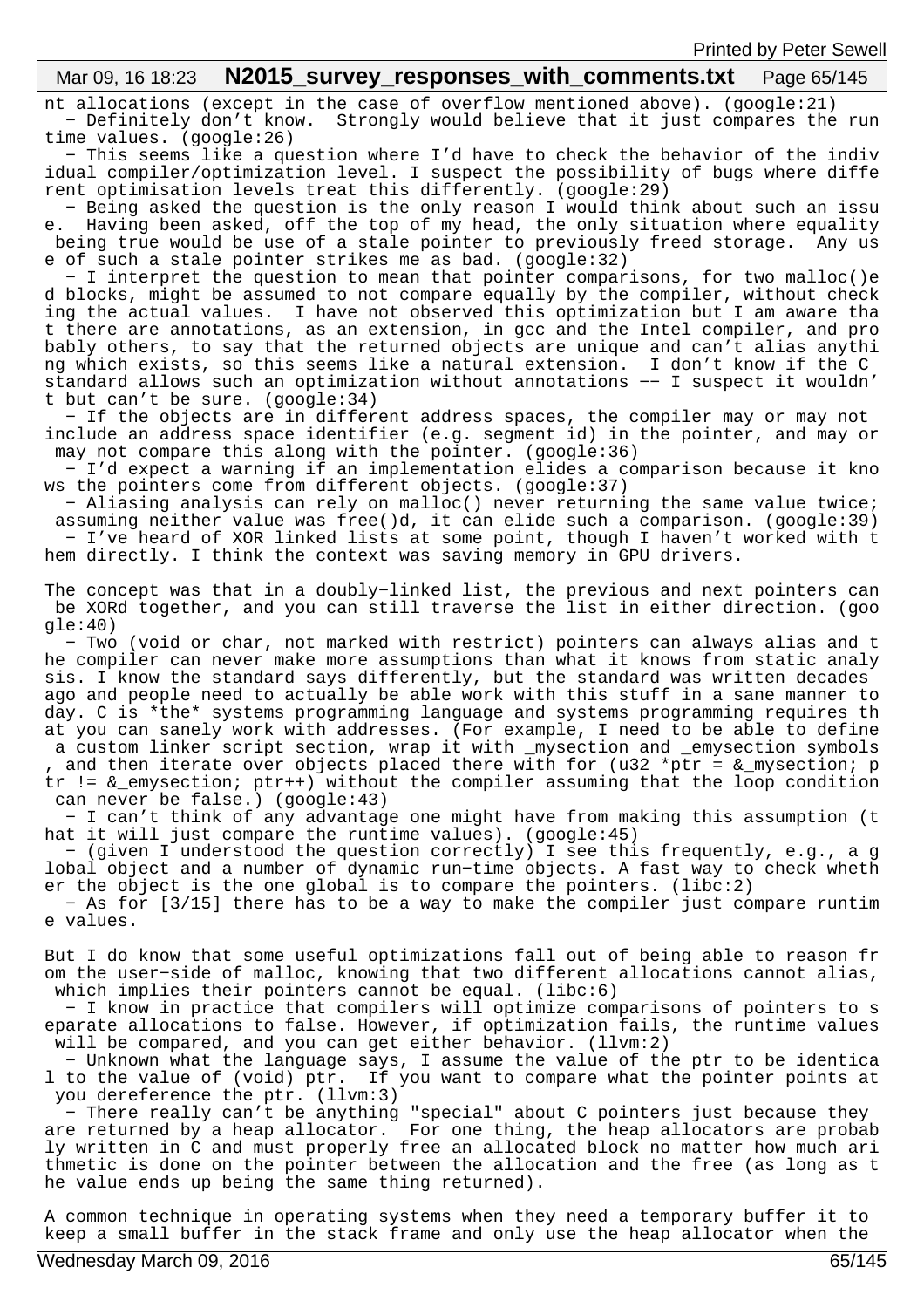#### buffer in the frame is too small. In this case, the free is doing to look like "if (p != framebuf) then free(p)". This is done because heap allocators in a ke rnel environment need to grab locks and that make them very slow. (llvm:5) − There is real code that uses kmalloc(0) to generate unique cookies to use as identifiers (extremely bad design, but it does exist.) Also there is code that allocates structures that may be optimized to a size of 0 depending on compile t ime options. Pointer equality is then later used to test for identity. (llvm:6) − Functions like memmove() do void\* pointer comparisons to determine whether t he given memory regions overlap. In the case of pointer equality, this function can return immediate (no−op) as a fast path. (llvm:7) − A pointer lvalue containing a dangling pointer is indeterminate. Using indet erminate values might as well be undefined behavior, and going out of bounds is undefined behavior. If this does not happen, then the comparison of pointer valu es is undistinguishable from any technique enhanced with allocation site conside rations. See also: http://trust−in−soft.com/dangling−pointer−indeterminate/ But then again, the C standard does say that &a+1 and &b can be equal if object b happens to follow object a in memory. That clause may or may not allow the com piler to be inconsistent in the value it gives to &a + 1 == &b. I don't know of any compiler that would allow itself to be inconsistent, but you cannot put it p ast any of the optimizing ones. (regehr−blog:0) − I can't think of any situation where this would matter \*and\* the compiler co uld realistically be sufficiently smart to perform the optimization. (regehr−blo  $q:12)$  − I don't work with dynamically allocated memory, so no relevant experience. ( regehr−blog:14) − The question as worded is ambiguous −− if there is no "free" of the original ly allocated object in between, then the pointers must be distinct statically (a nd by runtime comparison), and compiler is allowed to exploit that. A "free" of the first object in between could make the pointers equal dynamically, probably compiler is not allowed to statically make assumption of them being not equal. ( regehr−blog:16) − Not a scenario I can recall any firsthand experience with. (regehr−blog:17) − Use of a pointer to an allocated block is undefined if the block has been fr eed, that includes comparing two copies of the pointer to each other. So in a scenario where you allocate memory, then keep the pointer around but fre e the memory, then allocate new memory which happens to have the same address −− there is no legal way to compare the old pointer to the new one anyway. If nei ther object has been freed, their addresses won't be the same anyway. (Even for zero−byte allocations, most compilers return at least 1 byte of storage.) (rege hr−blog:26) − gcc's "malloc" function attribute allows the programmer to specify that a fu nction behaves like malloc −− that is, its pointer return value does not alias a nd thus offers optimization opportunities. (x11:2) − This is gets nasty with PIC references and lazy evaluations especially for f unction values. (x11:3) − As far as I know current compilers aren't capable of this level of whole−pro gram analysis yet. (But maybe I'm behind?) Outside of the memory management context, I would be surprised to find code that relied on being able to do this. In the memory management context... I don't know, I'm not sure "allocation sites " is even well defined. If I go through some data structure, fetch some values, compute on them, and then return a value from malloc, that value is itself an al location, but within the malloc code where's the allocation site? And if I later (e.g. in free) compare the pointer value to other values I've fetched from my d ata structures, is that a pointer value from the same or a different allocation site? The question isn't even particularly well formed. Note that there's another related topic, which is: can a pointer that comes from allocation site A compare equal to a constant pointer value that someone synthe sized out of nothing? (such as the popular (void \*)0xdeadbeef) Mar 09, 16 18:23 **N2015\_survey\_responses\_with\_comments.txt** Page 66/145

I can imagine a compiler writer trying to optimize out tests of that form, and t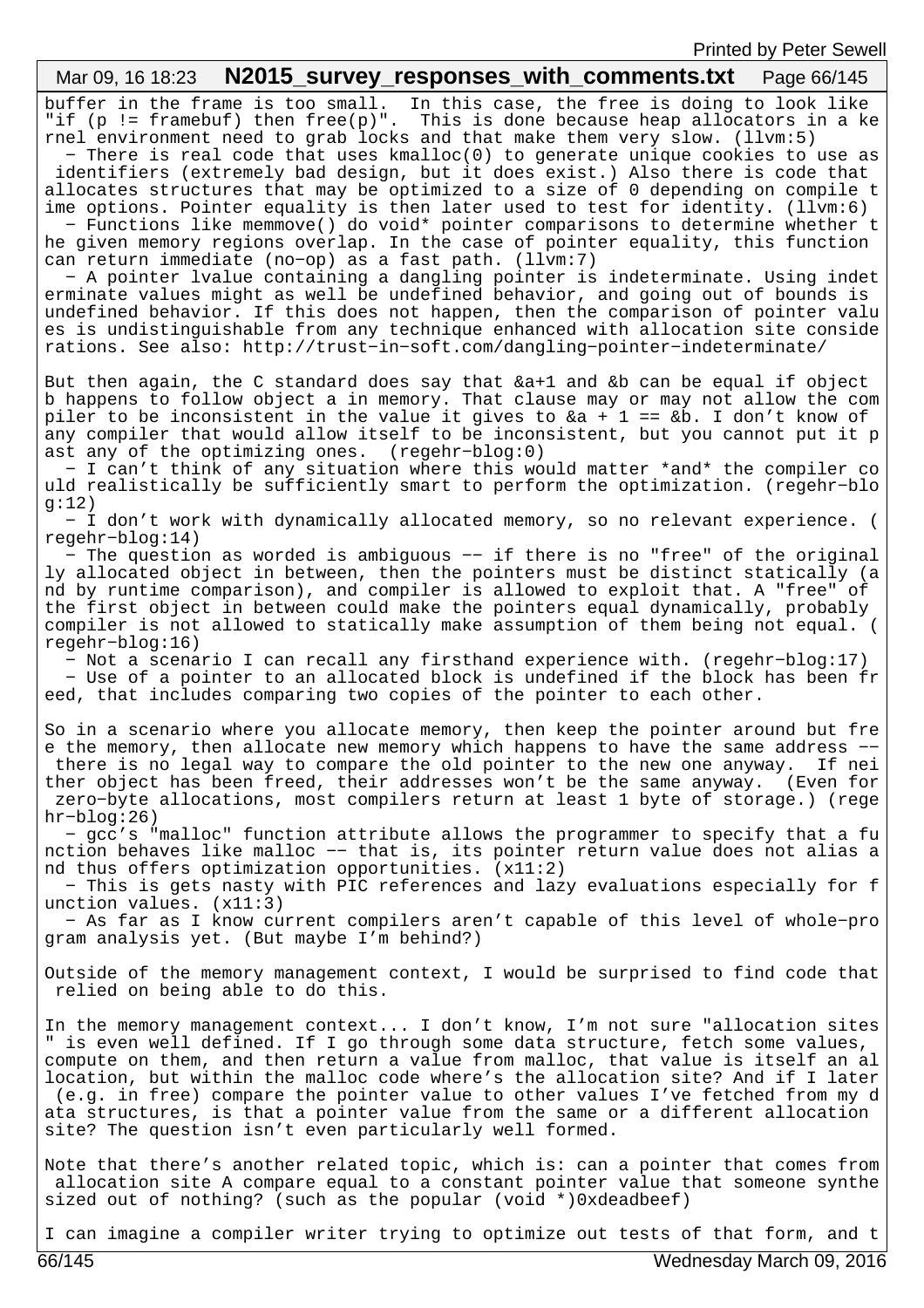rying that \*will\* break things, e.g. the POSIX constant MAP\_FAILED. (x11:5) − This whole "compilers will assume code is like X and do something unpredicta ble and irrational if it's not" thing is something I've got a tiny amount of exp osure to; so since you ask the question, I have an inkling many compilers will d o something unpredictable and irrational as a result, but I don't think about it in my day−to−day programming. In any case, as I said above, I can't think of a sensible reason one would want to compare pointers that came from different allocations; if you're doing that y ou're probably doing something very wrong already. (xen:2) −−−−−−−−−−−−−−−−−−−−−−−−−−−−−−−−−−−−−−−−−−−−−−−−−−−−−−−−−−−−−−−−−−− [5/15] Can pointer values be copied indirectly? Can you make a usable copy of a pointer by copying its representation bytes with code that indirectly computes the identity function on them, e.g. writing the p ointer value to a file and then reading it back, and using compression or encryp tion on the way? Will that work in normal C compilers? yes : 216 (68%) only sometimes : 50 (15%) no  $\frac{18}{18}$  (5%)<br>don't know : 24 (7%) don't know<br>I don't know what the question is asking : 9 ( 2%)<br>no response<br> $\cdot$ I don't know what the question is asking  $:$ no response Do you know of real code that relies on it? yes : 101 (33%)<br>yes, but it shouldn't : 24 (7%) yes, but it shouldn't no, but there might well be : 100 (33%) no, that would be crazy : 54 (17%) don't know  $\begin{array}{ccc} 1 & 23 & (78) \\ n0 & 1 & 21 \end{array}$ no response Comment − Marshalling data between guest and hypervisor (main2.2:0) − can't think of an application that requires it. The memory would only be val id within the same process, so why not make direct copy (main2.2:3) − it's usualy a bad idea to write pointers into files and then read them back, since that memory may no longer be allocated. (main2.2:5) − (Yes, as far as it dereferenced only within the same process.) 1) Storing a bit or two within an (aligned) pointer (and masking them out when g oing to dereference). 2) Compression of really big data collection, having only a cache of some uncomp ressed members of it. 3) Writing a debug allocator (wrapper on top of malloc()/free()/realloc()) which just stored some offsets in its internal structures to save some space. (main2.  $2:6)$  − Various software that passes pointers around as opaque objects, including to other cores that cannot address that space.  $(\text{main2.2:8})$  − This is the xor−linked−list question. It should work. (main2.2:9) − I'd expect massive breakage of common software from any system that didn't h ave this property. (main2.2:18) − Ought to work with a uintptr\_t or char\* aliasing. (main2:7) − That's used e.g. to pass handles to objects to other processes (using socket s, not files), but this is an important use case. (main2:8) − I've written code for a JIT that stores 64−bit virtual ptrs as their hardwar e based 48−bits. This is a valuable optimisation, even if it's not strictly OK. (main2:9) − Same as the interpret cast. Do whatever you want, but get back the same orig inal thing and it's OK. (main2:10) − Won't work with CHERI (main2:16) − Pretty sure this doesn't work on CHERI. (main2:18) − It does interesting things to the escape analysis. (main2:19) − there is the double−linked−list xor trick, which is horrible but real (xor t Mar 09, 16 18:23 **N2015\_survey\_responses\_with\_comments.txt** Page 67/145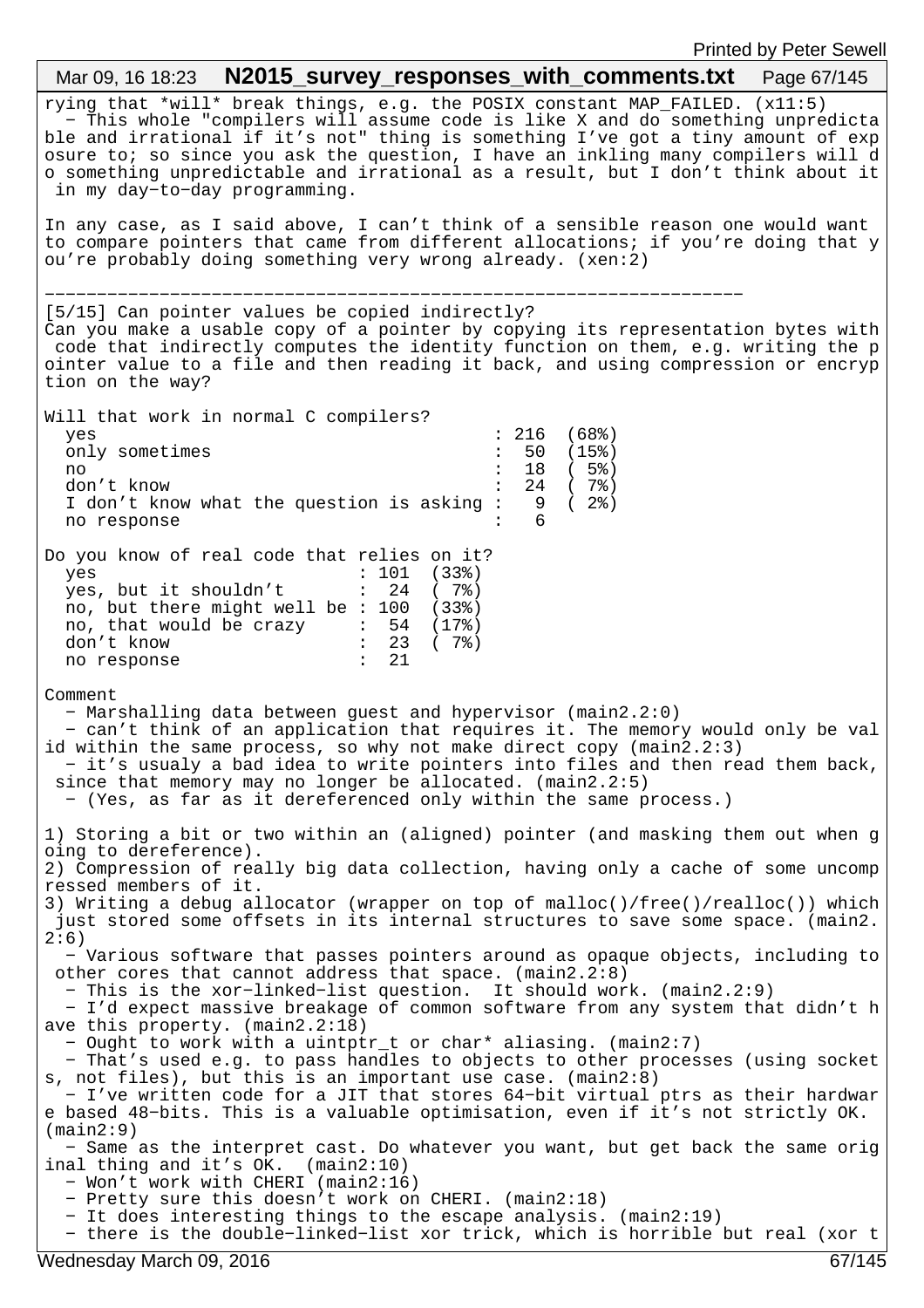he forward and backward pointers together, then xor while traversing in either d irection to recover the desired next pointer) (main2:28) − There are many instances where code bcopys a structure and expects the point ers to survive. The way the question was worded, however, makes me think that it is a trick question. (main2:29) − Windows /GS stack cookies do this all the time to protect the return address . The return address is encrypted on the stack, and decrypted as part of the fun ction epilogue. (main2:30) − I can imagine a compiler implementing a pointer as a handle (pointer to poin ter) to assist with garbage collection. The additional redirections may be hidde n from the programmer. (main2:32) − the compiler is at liberty to do what it pleases with the pointers; we shoul dn't be copying them around with bitwise manipulations but treat as black boxes (main2:34) − The identity function is the identity function! (main2:35) − You can go much stronger than that. Many security mitigation techniques rel y on being able to XOR a pointer with one or more values and recover the pointer later by again XORing with one or more possible different values, (whose total XOR is the same as the original set). (main2:37) − Only for NULL (main2:45) − Isn't this exactly the use of intptr\_t, which is C99 (possible optional)? (m ain2:48) − The current Julia task−scheduler does this, by way of copying a task's stack into a buffer, and copying the buffer back to the stack later. (main2:49) − This question seems absurd to me. It is very common to take a pointer with s ome known alignment requirement and combine it with flags or other info in the l ow−order bits, which would need to be masked off again to recover a usable point er. E.g. the MMU translation table register of ARM processors is structured like that. (main2:50) − Well, it would work as long as you don't relaunch the program. It's not cle ar what scenario(s) this question is envisaging. (main2:51) − Surely there's VM code somewhere that does this kind of thing? (main2:54) − If you use lossy compression and encryption (e.g. methods that assume text o r Unicode) you might not get the same bytes. The file of bytes certainly won't help if the program with the pointer ends. Sneaking around the compiler's back like this might invalidate some optimization s. (main2:55) − Code that does this is usually a security exploit waiting to happen. It's a lso a pain to maintain. (main2:59) − I was under the impression that casting to intptr\_t and back is defined? But what do I know. (main2:61) − I used it in games for in−place loading. (main2:64) − Some compilers require the computation of the pointer to somehow depend on t he original pointer −− you can round−trip through a file, but you can't just gue ss the address, even if you guess right (for instance, if you ask the user to ty pe in a number and assume it's the pointer, and the user gets the number from a debugger, that will not work in practice). (main2:69) − The only reliable way to do this, that I know of, is to convert it to an imp lementation defined representation using  $(f|s)$ printf  $s$ p on the original pointer cast to void \* then reading it back with  $(f|s)$  scanf  $sp$  then converting it back t o its original pointer type. As you said, you're not asking what the standard permits, but I don't like to as sume what compilers do. (main2:70) − I would be interested in learning what practical complications could arise f rom this, during the lifetime of a single instance. To say this shouldn't be use d would seem to imply that all pointers should be treated as volatile. Maybe I m isunderstood this question? (main2:72) − As long as the object lives between writing the pointer and reading it, and has not been reallocated. (main2:73) − Pretty sure this is valid behaviour. We go out of our way to support this. Mar 09, 16 18:23 **N2015\_survey\_responses\_with\_comments.txt** Page 68/145 68/145 Wednesday March 09, 2016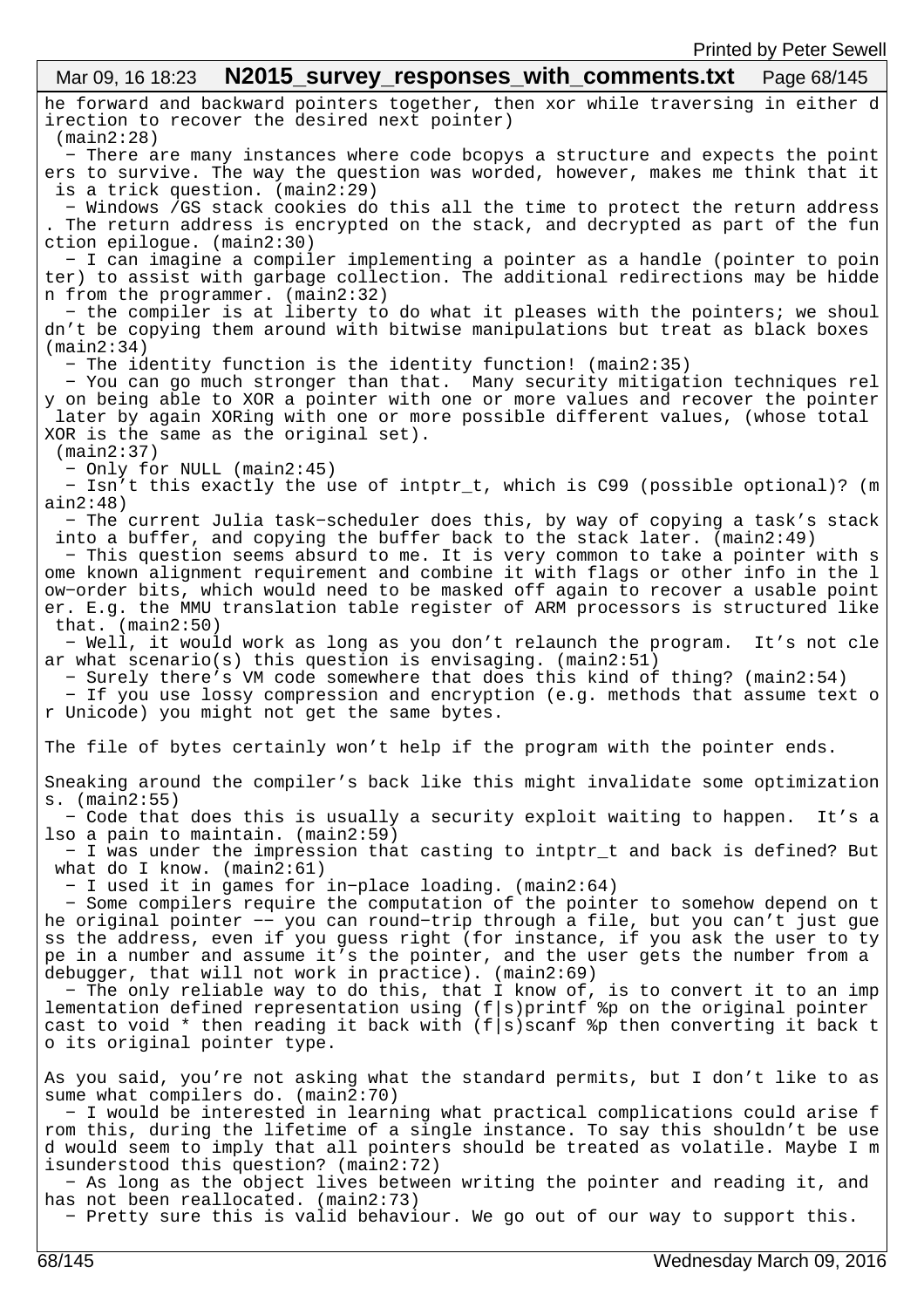```
Well, okay, it depends how indirectly. If you want to be completely loopy, this
won't work in our compiler:
bool isThisIt(uintptr_t i) { return i == 0x12341234; }
void *launder_pointer() {
   int stackobj;
for (uintptr_t i = 0; ; ++i) {
 if (isThisIt(&stackobj + i)) { return (void*)(i − 0x12341234); }
   }
}
because we may return false for every call to isThisIt() even though I think it'
s technically valid. We generally forbid guessing the addresses of values where 
we're allowed to pick the address (ie., we fold "&stackobj == (void*)rand()" to 
false), but we didn't account for the case someone tries the entire address spac
e in a loop. Don't care.
Taking the pointer and capturing/escaping it is supported, we assume it may come
 back in from anywhere in the future, including by being typed in at the console
 . (main2:74)
   − Probably not allowed by the standard (main2:79)
   − I don't know the answer. I did some experiments and it seems that the codes 
work just fine. (main2:80)
   − This is assuming that the copy exists in the same address space where the or
iginal pointer was created. (main2:83)
   − In LabVIEW on Windows, you can call C DLLs. I presume you can do likewise on
  other systems. It is very natural to call a C function that produces a pointer,
 store it in an integer, then pass that back to another C function. The correct
way is more work: return an identifier that the second C function can then use t
o look up the pointer. I've seen and written code that does it the right way; I 
may have seen the wrong way, but can't remember. (main2:85)
 − example I know: we copy input data to a function into internal format, and d
o not destroy the internal copy on exit from the function. So that second call t
o the functions with the same pointer will cause reuse of the internal copy from
 previous call and avoid copying overhead. (main2:87)
   − Hard to tell whether it shouldn't... there are terrible cases like creating 
a string from a pointer and parsing it back just because that's the only way the
 engineer could get their work done with a given set of APIs, but then there are
 more reasonable (nevertheless crazy) cases like a xor linked list (NB that requ
ires Q3 to be true). (main2:90)
   − You can copy a pointer by coping the bytes of its representation.
Of course that only works for as long as the object pointed to remains allocated
. (main2:92)
   − Again, not standards compliant but a compiler which enforced this part of th
e standard would not be fit for purpose. (main2:93)
   − The standard allows you to access the representation of a pointer (or any ot
her object) via an unsigned char * (representation of types, clause 6.2.6)
realloc() needs this. (main2:94)
   − Half of those questions seem to be special cases of "does your C compiler in
clude a compacting garbage collector?". (It does not.) (main2:96)
   − I suspect bit fiddling in "optimized" swap code (main2:98)
   − I may be out of date WRT the latest spec but I believe C99 6.2.6.1 enables t
his practice and that nothing forbids it.
Obviously it will break when using a conservative GC. (main2:100)
   − I'm assuming the reference to "copying its representation bytes" excludes ca
sting to uintptr_t. This is still very common in embedded systems, especially fo
r pointers to memory mapped flash/eeprom. (main2:106)
   − Only yes, if it's not a shallow copy of something with pointers to stack stu
ff (or VLA'd or alloca'd arrays).
  (main2:107)
   − The xor two way linked list trick falls into this category, right? As/400 a
nd other segment or descriptor machines nuke this, again. (main2:111)
  − I don't see anything wrong with this, as long as you make sure not to free a
ny pointers in between the write and the read. (main2:121)
 Mar 09, 16 18:23 N2015_survey responses with comments.txt Page 69/145
```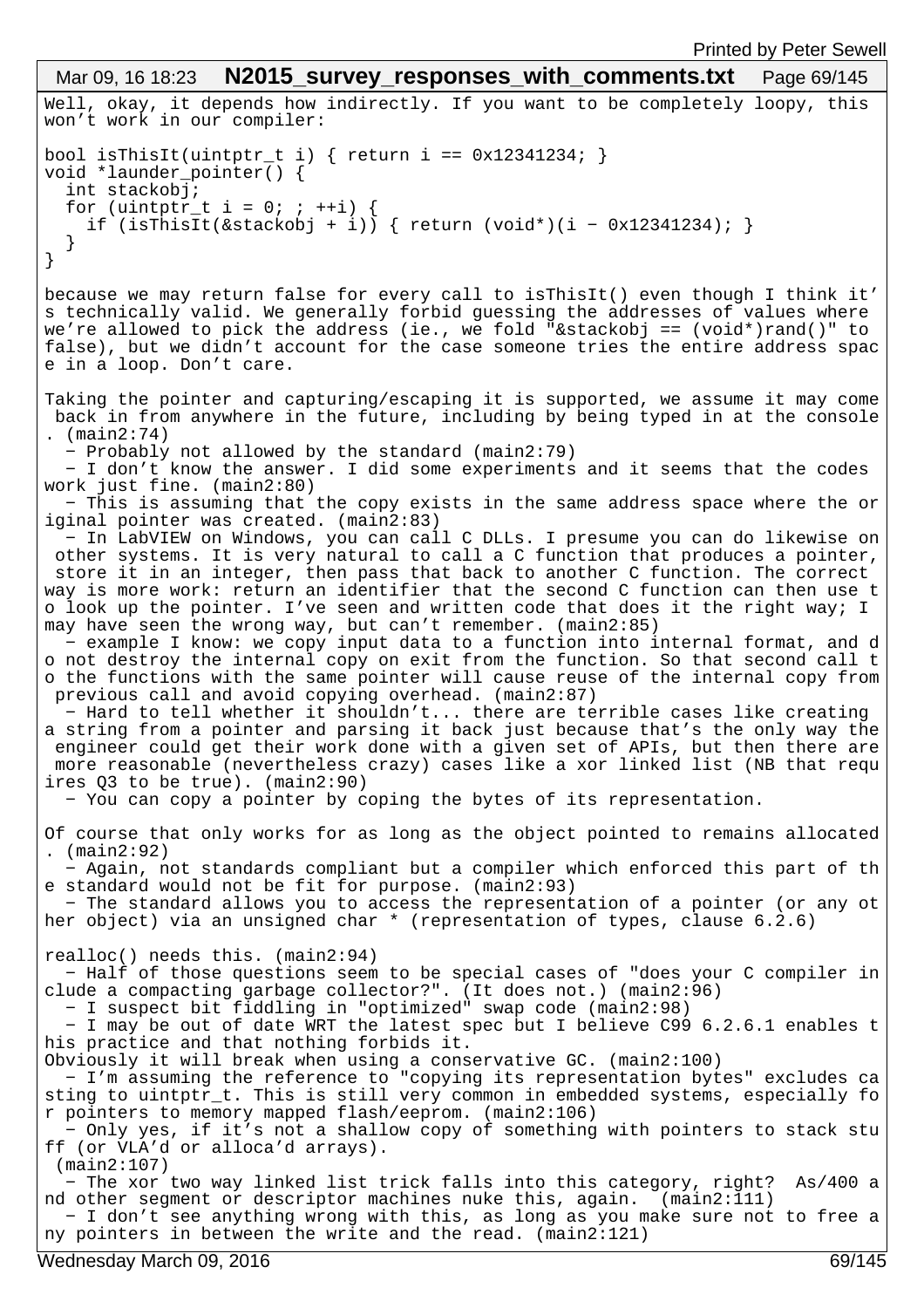| Printed by Peter Sewell                                                                                                                                                                                                                                                                                                                                                                                                                                        |  |
|----------------------------------------------------------------------------------------------------------------------------------------------------------------------------------------------------------------------------------------------------------------------------------------------------------------------------------------------------------------------------------------------------------------------------------------------------------------|--|
| Mar 09, 16 18:23                                                                                                                                                                                                                                                                                                                                                                                                                                               |  |
| - Within the same process writing a pointer address and then later reading it<br>should be reasonable. (main2:127)<br>- I wrote an RPC system that serializes pointers using intptr_t. (main2:129)                                                                                                                                                                                                                                                             |  |
| - memcpy on a struct containing pointers counts here, right? (main2:130)<br>- In embedded systems, it is common to have statically allocated regions. So s<br>aving and loading a pointer back will work. (main2:140)                                                                                                                                                                                                                                          |  |
| - Many programmers take advantage of the fact that a pointer has the same size<br>as an int.<br>Unfortunately, it is not always true (main2:144)                                                                                                                                                                                                                                                                                                               |  |
| - For some simple programmes with uniform memory this will work. Obviously, be<br>tween processes (including the same process in different runs) this will not wor<br>k.                                                                                                                                                                                                                                                                                       |  |
| I think the requirements are stronger than uniform memory architecture because e<br>.g. in the presence of virtual memory, arbitrary page tables (the programme coul<br>d remap it's memory so the same address refers to a different object) are needed<br>to resolve an address value to the right object. Does "representation bytes" st<br>and for arbitrary page tables? I think it doesn't in the sense that page tables<br>aren't portable. (main2:147) |  |
| - this is dumb to do, but if the address is written and read by the same insta<br>ntiation of the process, this should function. (main2:148)<br>- Absolutely. Tons and tons of code. If "it shouldn't" by spec, again, spec he<br>re is just out of touch with reality. Pointer mangling and demangling happens al<br>1 the time. Look at the internals of any interpreter for goodness sake: tagged p                                                         |  |
| ointers are doing this on _every value_. (main2:156)<br>- I am not sure what the applications for this might be, since the pointer val<br>ues would only be relevant during the specific run-time of a given program (espe<br>cially when factoring in modern operating system protections like address space<br>randomization). (main2:158)                                                                                                                   |  |
| - Of course, you have to be careful of the aliasing rules. (main2:160)<br>- Funnily enough, I've seen this used for copy protection. (main2:163)<br>- If your pointer's value is the address of a global variable or a function, I<br>do not see why this would be a problem, providing that you know for sure that t<br>he compression-decompression or encryption-decryption scheme is lossless. (main2<br>:165)                                             |  |
| - Gil+Viktor first reaction: they don't have any reason to believe that compi<br>lers won't do optimisation based on alias analysis. But then (when prompted) th<br>ey think maybe the compiler does treat the result as a pointer about which alias<br>analysis knows nothing. Any marshalling/unmarshalling relies on this. (main2:<br>172)                                                                                                                  |  |
| - Any kind of memory dump (for any purpose) does that.<br>If one want to safely reuse the pointer, one has to ensure that all the data are<br>exactly at the same memory though, which can sometimes be difficult. (main2:173                                                                                                                                                                                                                                  |  |
| - xor doubly-linked list<br>cast from uintptr_t<br>$(main2:176)$                                                                                                                                                                                                                                                                                                                                                                                               |  |
| - BLOSC (http://blosc.org/) does something like this. It compresses data stor<br>ed in RAM with the goal of reading compressed data from RAM into L1 cache faster<br>than an uncompressed memcpy. If pointer values can't be copied indirectly, the<br>n BLOSC users are in trouble. (freebsd:0)                                                                                                                                                               |  |
| - You gave me a wiggle room in this question. I am considering a mmap SHARED<br>segment as a file, since this may be backed by such a file. If the pointers are<br>shared between processes, it is possible to do this.<br>(freebsd:5)                                                                                                                                                                                                                         |  |
| - If an executable serialised a pointer value to a file and then the same exec<br>utable read the pointer back as the same type then I would expect the resultant<br>pointer would be valid. But I'm not certain and I can't think of any valid reas<br>on for doing so. (freebsd:6)                                                                                                                                                                           |  |
| - This is clear as a consequence of Representation of Types.<br>(gcc:2)<br>- Normal for code that interfaces to other languages, e.g. with Java JNI stori                                                                                                                                                                                                                                                                                                      |  |
| ng a C pointer in a Java jlong object. (gcc:3)<br>- I've seen this technique used extensively for message passing and queues in<br>shared memory regions.                                                                                                                                                                                                                                                                                                      |  |
|                                                                                                                                                                                                                                                                                                                                                                                                                                                                |  |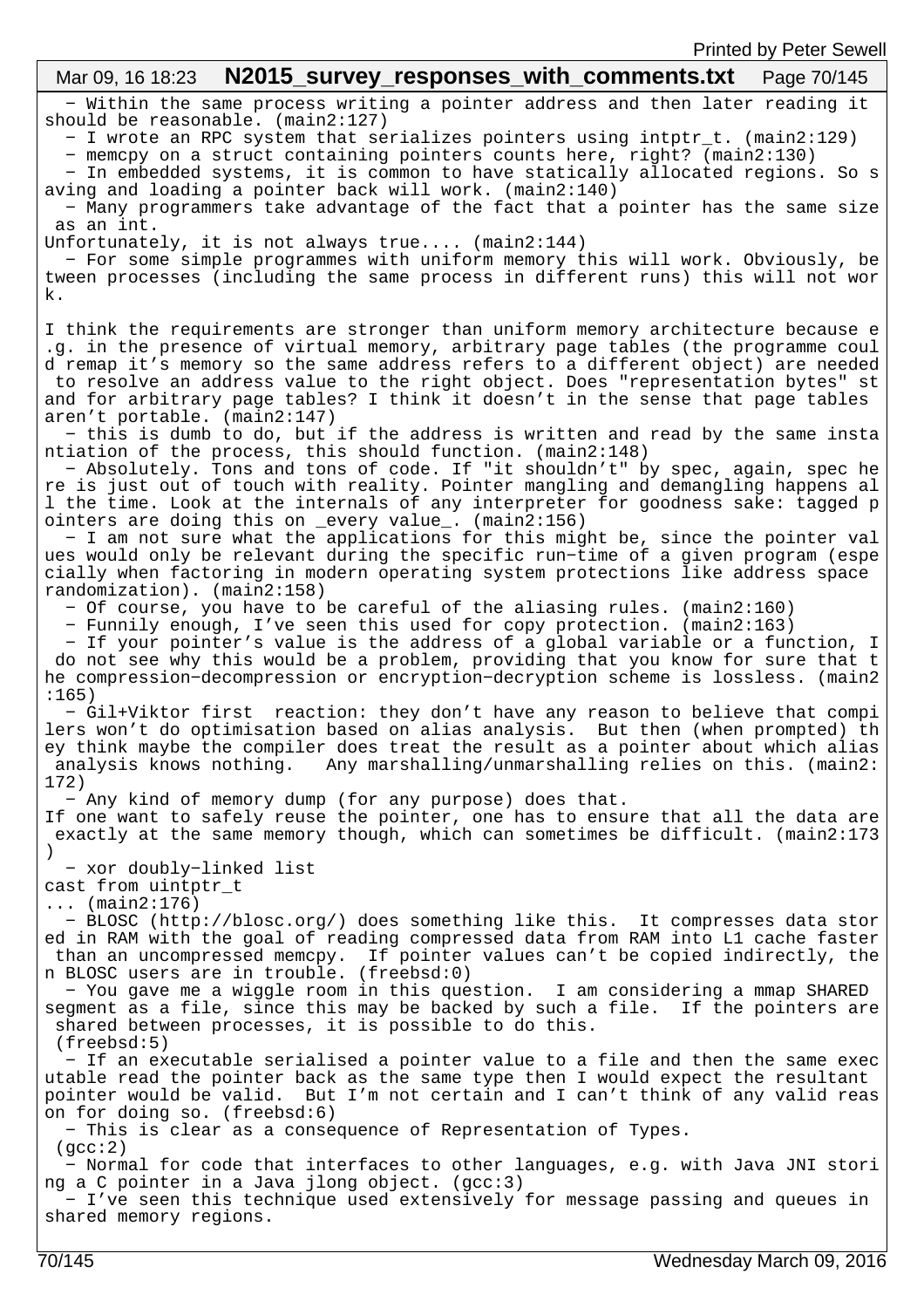## This only works when the virtual memory map of the writing and reading code have the same addresses for the memory which the pointer points to. (google:1) − I am unsure what this question is asking? If a pointer 'value' can be stored ? Of course, you can take a pointer's value (say, use intptr\_t) and store it in any format suitable for storing integer values (ascii, base64, be/le binary etc) and read it back. No different from stuffing or copying a pointer value anywher e else, in practice you will most likely never do this as persisting pointer val ues is rather useless unless you're a debugger / core dump. (google:4) − I saw some code that saved space by storing only the lower 32 bits of 64−bit pointers, because the data storage requirements were vastly affected by whether all 64 bits of a pointer were stored. The code has since been fixed; I believe the current scheme is to allocate all d ata as part of an ever−growing deque<>, and then store 32−bit indices into the d eque. (google:7) − Swap file (google:9) − A classic example of this behavior is the pointer XOR technique for reducing the footprint of linked list nodes. I'm not certain if this is actually a good idea or not in modern software. It wo uld screw up any prefetching optimizations that might be available, but on the o ther hand it might make the node able to fit in a single memory I/O or make a di fference in cache behavior. There's also the "XOR swap" technique, again still extant (mostly as the answer to trivia questions), but this one should be more strongly discouraged against b ecause there's no benefit on modern architectures. (google:11) − I don't see any reason why you would think this is bad. I can think of appli cations, (especially when memory is a limit factor) where this approach would be mandatory (or at least easier to code) (google:13) − E.g. memcpy of a struct containing a pointer works (assuming alignment etc.) . (google:14) − garbage collectors (google:16) − I'm assuming single run of the program (google:19) − does not work if the pointer points to e.g. a struct that has other pointers (you'd need to do some recursive serialization) (google:20) − Consider implementations of string, where the string pointer is a char\* whic h (as usual) indicates the beginning of the string's contents in memory, but the word before this string is the length of the string. Only the pointer to the string itself is kept handy, so that puts(string) will w rite the contained data, while printf("%d\n", ((int\*)string)[−1]) will print its length, and along that same line, the free must be performed on (((int\*)string) − 1). The GNU std::string implementation relies on this. (google:21) − I believe you are allowed to store pointers in intptr\_t's and then do whatev er with them. (google:22) − I'm pretty sure this will always work for x86 (google:24) − It's a terrible idea, but sure, why wouldn't it? A pointer is just a number ... (google:26) − We had to swap parts out due to memory peaks. The pointers were to stuff th at was not swapped. (google:27) − Assuming you mean the same execution of a program is writing the pointer. I can also imagine a shared memory map involving multiple threads or multiple pr ocesses accessing the same memory, where pointers may be passed from one to the other. (google:31) − It seems likely to work, but it sounds too stupid for words. (google:32) − for what: Sending messages to itself over a pipe (to allow use of select/pol l as a single event management interface). Also memcpy() on structures. If this is not actually valid I think there are a lot of programs which will nee d to be rewritten :/ (google:34) − Pointers may be stored in some arbitrary data chunk, which doesn't know the Mar 09, 16 18:23 **N2015 survey responses with comments.txt** Page 71/145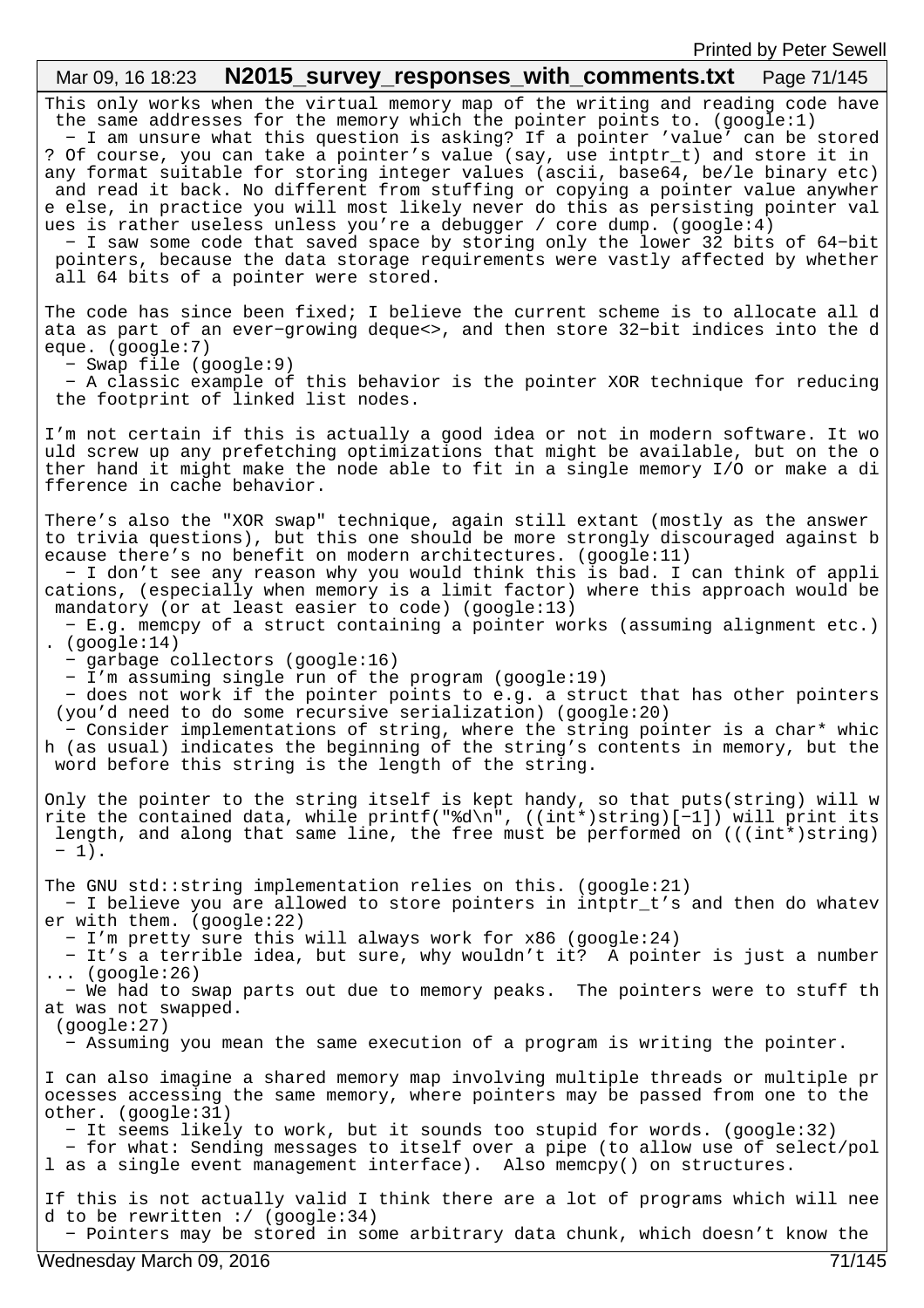kind of data it is storing (such as a uint8\_t \* buffer), and then extracted late r. (google:35) − Most common way to do this is to memcpy a structure containing a pointer. (g oogle:36) − Gtk and glib uses it e.g. to store pointers in integers or vice versa for so me kinds of callback parameters. I don't like this practice, but it seems common , and uintptr\_t seems to exist for this very purpose. (google:37) − This happens when pointers are handed around in cases of shared memory. For example, in a system without a protected memory model, processes can pass pointe rs between them, and sometimes those pointers might be compressed into a blob, s erialized to a string, etc. (google:38) − Seems like this might be common in IPC code, e.g., sending a pointer or an o ffset to shared memory over a local socket. I haven't personally seen that, but I would expect it to work. (google:40) − This seems to ask whether you can serialize and deserialize data. Assuming t he data pointed to supports that (i.e. you know exactly how many bytes to serial ize, and deserializing the serialized data returns exactly the same data) there' s nothing that prevents you from writing it to disk, allocating enough memory fo r another pointer, and copying the data into there. (google:41) − depends on if this is a pointer to an object on the stack or not. Compiler m ay do liveness analysis, and re−use the stack bytes for some other purpose. (goo  $qle:42)$  − On any sane architecture (e.g. single uniform linear address space, not 8086 ), yes. This is important for systems/embedded use cases. I need to be able to l oad a new program somewhere and pass addresses to system−global data structures to it. (google:43) − yes (for what?): Storing pointers in [u]intptr\_t type integers. (google:45) − Sure, lots of code does that. Doesn't work if you are using a conservative GC, though. (libc:1) − I used this in an internal program pipe to exchange object references betwee n application parts. Of course, this only works within one program. (libc:2) − i consider most use cases non−portable (implementation specific hacks), but they are common. pointer tagging (this makes lots of assumptions about pointer representation and its mapping to integers, but often used to store information in the bits that a re known to be fixed) xor linked list (never seen it in actual use) xor function pointers with secret (function pointers at fixed address in writabl e memory can be dangerous if an attacker may overwrite their value, so there are hardening techniques which store an "encrypted" version of the pointer and "dec rypt" it for dereference) some applications mmap a file with stored pointers at fixed address so the inter nal pointers work.. this should be considered a non−portable hack. (libc:3) − Another sign of bad code smell. It will probably work on most systems becau se the pointer representation is just a memory address, but it may seriously int erfere with optimizations, and the compiler could break it and be justified in d oing so. (libc:4) − Probably all memory management code relies on this. (libc:6) − For some forms of pointer checking extensions doing this will cause the poin ter to lose its associated bounds information, which is kept separately from the actual pointer bits. (llvm:1) − It works as long as the memory pointed at is not freed (llvm:3) − It's obviously not going to work if the storage gets freed. You are describing an ELF executable. pretty well. (llvm:5) − Again, this requires casting between the pointer and an appropriate data typ e like size\_t. It is not inherently safe, but a pointer (memory address) is just a series of bits at the end of the day. (llvm:7) − This indirect copying might start by converting pointers to uintptr\_t, after which what happens is implementation−defined. One could hope that this kind of use is implicitly allowed on conventional compilers and that an implementation t Mar 09, 16 18:23 **N2015 survey responses with comments.txt** Page 72/145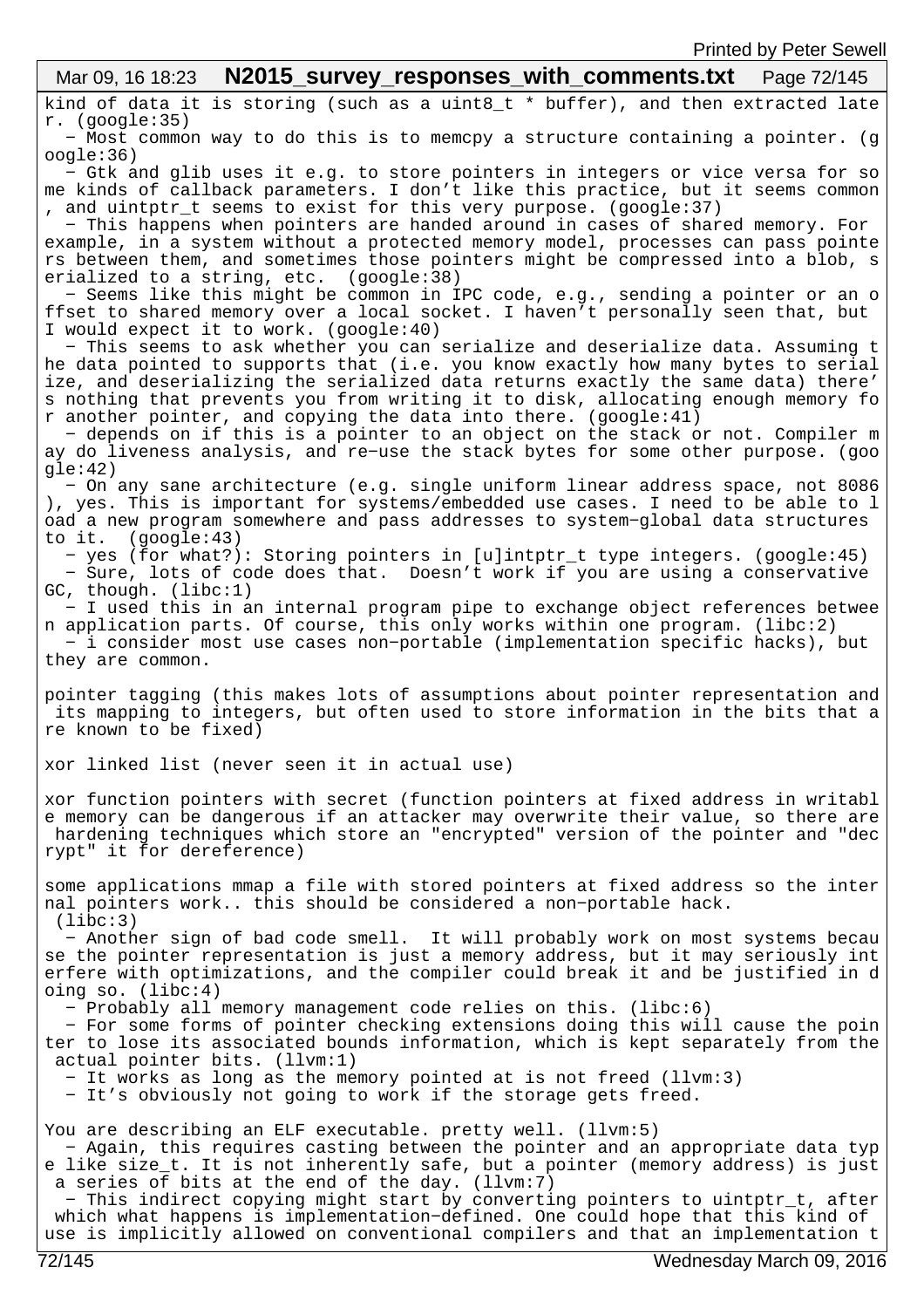| N2015_survey_responses_with_comments.txt<br>Mar 09, 16 18:23<br>Page 73/145                                                                                                                                                                                                                                                                                                                                                                                                                                                                                                                                                                                                                                                                                                                                                                                                                                                                                                                                                                             |
|---------------------------------------------------------------------------------------------------------------------------------------------------------------------------------------------------------------------------------------------------------------------------------------------------------------------------------------------------------------------------------------------------------------------------------------------------------------------------------------------------------------------------------------------------------------------------------------------------------------------------------------------------------------------------------------------------------------------------------------------------------------------------------------------------------------------------------------------------------------------------------------------------------------------------------------------------------------------------------------------------------------------------------------------------------|
| hat precludes this use would document it. (regehr-blog:0)<br>- I think this depends on what one means by "usable copy": You should be able<br>to get a copy that you can dereference to access the same memory location as wit<br>h the original. But if you tried to use == to verify that you got a copy, that m<br>ight not always produce true. (regehr-blog:2)<br>- I assume we're not asking about storing a pointer's value in a file for use<br>across invocations or by other programs, which any given tutorial will warn agai<br>nst. If we're staying within a single invocation, then this will work, as long a<br>s the pointed-to memory will still be there when the reference is rebuilt. I'm n<br>ot sure what compression or encryption have to do with this, but I assume the re<br>built reference is decompressed and/or decrypted. (regehr-blog:7)<br>- I have heard others stating that this is a valid way to obtain a pointer in<br>C, and I can envision shared memory scenarios where that's plausible. (regehr-bl<br>og:9) |
| - I've definitely done it while debugging, with identity = printf() -> manuall<br>y type pointer in elsewhere - does that count? (regehr-blog:10)<br>- I think this is totally OK in Cll, assuming you memcpy() the value out of an<br>d into the pointer, or cast to and from intptr_t or uintptr_t. I can imagine it<br>being useful either as part of some temporary memory compaction scheme or to se<br>nd a pointer through a (not-well-written) library to a callback function. (regeh<br>$r$ -blog:12)<br>- I assume this refers to using the file to pass a pointer value from one invo<br>cation of the program to another.                                                                                                                                                                                                                                                                                                                                                                                                                   |
| If instead were careful to only read the file from the same invocation that wrot<br>e to it then I suppose it would work. (regehr-blog:14)<br>- Conversion between pointers and (u)intptr_t is required to be lossless. (reg<br>$ehr-blog:16)$<br>- I don't remember exactly what it was, but I recall reading recently about an<br>application that would serialize a region of memory directly to a file and then<br>restore it via mmap(2) to a fixed address, reusing pointers within it without a<br>ny sort of conversion or translation. (regehr-blog:17)<br>- A tool I maintain (ab)uses this behaviour: the storage of the objects is nev<br>er reclaimed because the tool itself is a "one-shot" (it does not last long like<br>a server).                                                                                                                                                                                                                                                                                                    |
| In the process it may require to "serialize" some objects into a string represen<br>tation, and currently it does by printing the address of the pointer and later o<br>n parsing it again to get access to the object. The reason behind the serializat<br>ion process is beyond the scope of this comment.                                                                                                                                                                                                                                                                                                                                                                                                                                                                                                                                                                                                                                                                                                                                            |
| This is just a convenience since an identifier (of a table) could be used instea<br>d. $(regehr-blog:18)$<br>- for example to move the pointer between threads as raw bytes array. (regehr-<br>blog:21)<br>- It sounds crazy, but may be used in some distributed system or even multi-th<br>readed app (regehr-blog:22)<br>- If you use a garbage collector, of course this would break it. So would oth<br>er tricks that obfuscate the values of the pointers (e.g. xor-ing together the n<br>ext and prev pointers in a doubly linked list).                                                                                                                                                                                                                                                                                                                                                                                                                                                                                                        |
| Most systems aren't using a garbage collector, and as long as you don't actually<br>free the storage, obfuscating and later recovering the pointer to it should wor<br>k fine in practice. (regehr-blog:26)<br>- Accessing data in shared memory segments with MAP_FIXED. (x11:0)<br>- gnu-emacs undump. ugh. $(x11:3)$<br>- It's not uncommon to find code that writes random stuff out to a temporary f<br>ile and reads it back. Sometimes that stuff includes pointers.                                                                                                                                                                                                                                                                                                                                                                                                                                                                                                                                                                             |
| Also, there's a lot of code that uses memcpy or memmove to shift around values i<br>n arrays, and some of those values contain pointers. Or did you not mean to incl<br>ude that?                                                                                                                                                                                                                                                                                                                                                                                                                                                                                                                                                                                                                                                                                                                                                                                                                                                                       |
| And I should point out that every virtual memory system writes out pages contain<br>ing pointers and expects to be able to read them back again, and some virtual me<br>mory systems do compression and/or encryption on their swap space.                                                                                                                                                                                                                                                                                                                                                                                                                                                                                                                                                                                                                                                                                                                                                                                                              |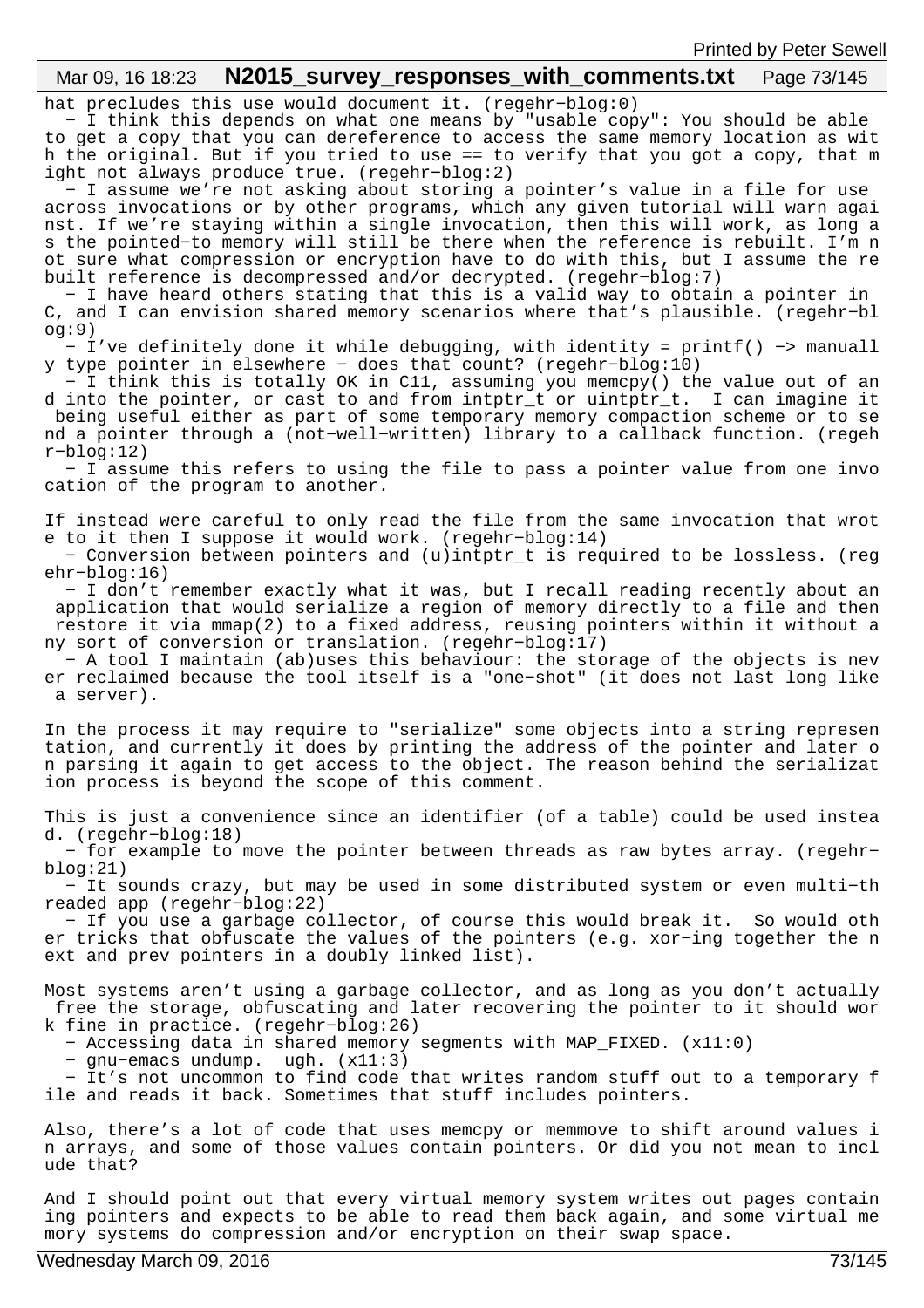## Then consider the following horror from my quotes file: Creative C code of the week: sprintf(result7,"%d",fclose((FILE\*)atoi(libp−>para[0]))); That's from a package called "utilisp", which is full of such rubbish (which I b elieve to be compiler output, but even so...) Q.v., but not viewable on a full s tomach.  $(x11:5)$  − people do this with mmaped files at fixed locations and then using it as mem ory. maybe gcc does this (x11:6) − One thing someone might do is to memory−map a file in a specific address in memory, and have pointers within the file/memory that point to other places insi de the file/memory. That way you could store a complex data structure on disk w ithout needing to serialize it on save and re−construct it on reading it. I'm not aware of any programs that do it, but it's the kind of thing I would exp ect to be able to do. Storing the results of malloc() in a file seems crazy. (xen:2) − Stack traces, instruction emulation. (xen:3) −−−−−−−−−−−−−−−−−−−−−−−−−−−−−−−−−−−−−−−−−−−−−−−−−−−−−−−−−−−−−−−−−−− [6/15] Pointer comparison at different types Can one do == comparison between pointers to objects of different types (e.g. po inters to int, float, and different struct types)? Will that work in normal C compilers? yes : 175 (55%) only sometimes : 67 (21%)<br>no : 44 (13%) no : 44 (13%) don't know<br>I don't know what the question is asking: 2 ( 0%) I don't know what the question is asking : 2<br>no response : 6 no response Do you know of real code that relies on it? yes : 111 (35%)<br>ves, but it shouldn't : 47 (15%) yes, but it shouldn't :  $47$  (15%) no, but there might well be : 107 (34%) no, that would be crazy : 27 ( 8%) don't know : 17 ( 5%)<br>no response : 14 no response Comment − You need a cast, I think. (main2.2:0) − comparison of different pointer types should yield a warning, if not an erro r on normal compilers (main2.2:3) − code that masks the type of data (with void\*) may use == to compare a void\* to an actual type\* (main2.2:5) − Yes, as far as both types are compatible with the respect to the pointer ali asing rules. (main2.2:6) − I'd assume that this would result in UB (main2.2:7) − It may need to be cast to avoid compiler warnings, and in some cases errors, but pointers originally of different types do get compared. (main2.2:8) − If you cast everything to void\* then it doesn't matter what the original typ es of the pointers were. I would expect: void\*  $p = \text{malloc}(10)$ ; int\*  $a = (int*)p;$ float\*  $b = (float*)b$ ; assert(  $(void*)a == (void*)b$  ); To work. (main2.2:9) − Expect to be able to == compare (void\*) to more specific pointer types like (int\*) (main2.2:15) − I actually don't know what the standard says about this (main2:0) − only acceptable when comparing struct pointers where the first element match Mar 09, 16 18:23 **N2015 survey responses with comments.txt** Page 74/145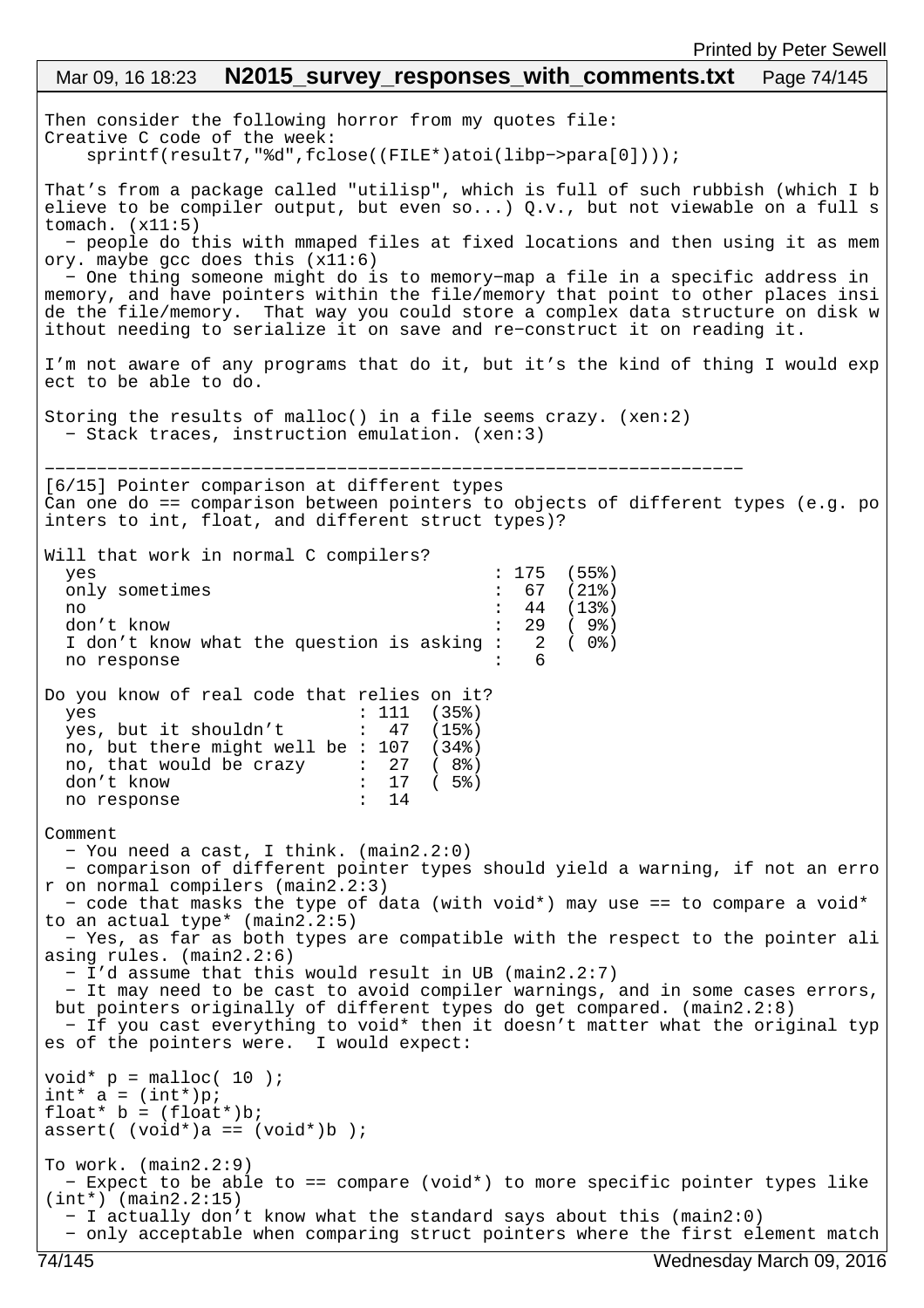```
es the type of the other pointer, otherwise "but it shouldn't". (main2:3)
 − The code probably converts the pointers to void* or an integer before compar
ing, but apart from this, code like that should very common in maps or hash tabl
es. (main2:8) − Presumably this violates strict aliasing. (main2:9)
   − Depends on strict−aliasing flags? I think LLVM TBAA might optimise this sort
 of check away? (main2:12)
   − Using casting, sure. (main2:14)
   − Another reason for fno−strict−aliasing... (main2:23)
   − I imagine under some optimisations that this will break horribly. (main2:26)
   − This is common in runtimes. With casting, it is safe in practice in all com
pilers I have seen. It is likely not safe under all optimizations. (main2:27)
   − compilers will at least warn about this − have commonly seen explicit casts 
to compensate, can't recall seeing a "naked" comparison of different types (main
2:28)
   − you need to cast first. (main2:29)
   − Might be more common with pointers to unions in play, and need to explicitly
 cast to a common type (eg void*) to calm the compiler. (main2:30)
 − Pointers may be forced to align with multiples of the size of the object the
y refer to. e.g. Some architectures ignore low−order bits in an address dependin
g upon the size of the object being referenced. (main2:32)
   − Question is a little ambiguous. I assume casting is involved. (main2:33)
   − you don't mention == implicit casting when comparing with void* (main2:34)
   − Surely any heterogeneous collection data structure has to do this. (main2:35
)
   − When first field in a bigger struct is a smaller struct. Code could compare 
pointers to those different structs. (main2:38)
  − Function pointers don't have to be the same size as data pointers. Since yo
u didn't exclude functions as one of the types, that's the most obvious place wh
ere comparison is not a good idea. (main2:48)
   − I have no idea what liberties compilers take with strict aliasing rules enab
led, hence my answer "don't know". When compiling with strict aliasing disabled,
 it had better work (apart from needing a suitable cast of one or both pointers 
to avoid a type mismatch). (main2:50)
   − I was under the impression that compilers are free to assume that pointers o
f different types don't alias (as long as neither is char* or void*? I forget),
 so I wouldn't be surprised to see compilers optimizing out the comparison −− bu
t I've never actually tried this. (main2:54)
   − If I saw code that was doing this, I would consider it high priority to fix 
it. (main2:59)
   − I'm presuming here you mean "without casting to a void *". (main2:66)
   − struct hdr;
struct whatever {
     struct hdr;
    \frac{*}{*} more... \frac{*}{*}};
(struct whatever*) somehdrptr == somewhateverprt (main2:67)
   − Depends on compiler flags. (main2:69)
   − The equality operator constraints are such that both operands are pointers t
o qualified or unqualified versions of compatible types, or one is an object poi
nter and one is a qualified or unqualified void pointer. Your question doesn't s
pecify unambiguously whether or not such a constraint was met, though the exampl
es suggest not.
  (main2:70)
  − In C++ this error is catched at compilation time. I suppose in C it works th
e same way. (main2:78)
   − The type of the pointer doesn't matter. What matters is where the pointers p
oint to: if the pointed−to objects are different, the behavior is undefined. (ma
in2:80)
   − May need to use casting or union types, but this is essentially what goes on
 with pointer tagging/immediate types in virtual machines. (main2:83)
  − example: Bitwise comparison of floats by addressing these as integers (main2
:87)
 Mar 09, 16 18:23 N2015_survey_responses_with_comments.txt Page 75/145
```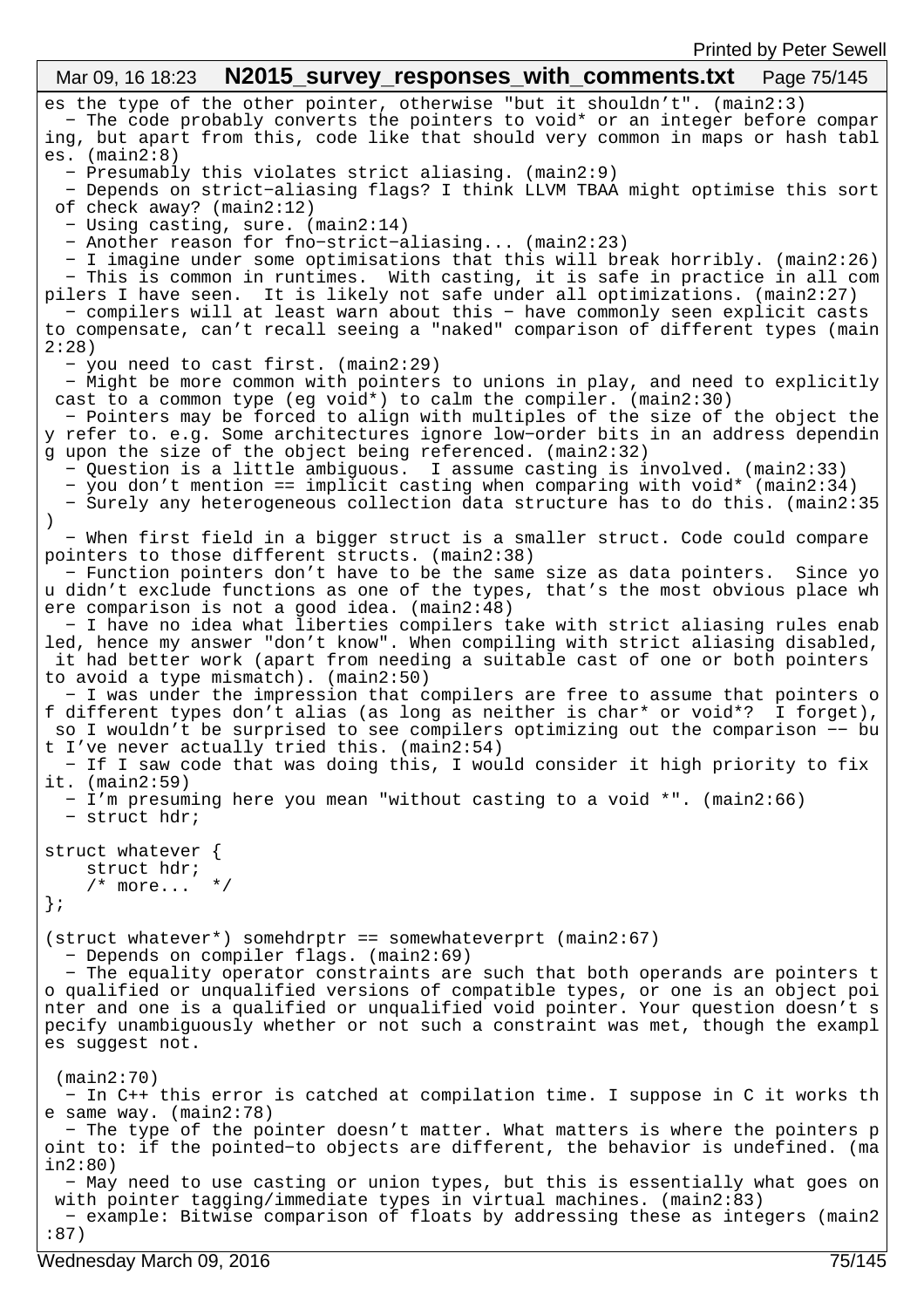− Type punning is a thing in low−level systems. But I find that I don't alway s want the full power of that. The regular == should be strict, but then there should be ==w, a weak equality that does not require strict aliasing. There are different audiences that want different semantics from C. Some people want high−level C, and strictness does not really hurt. Other engineers want t he semantics of a portable assembler, and that's understandable, but applying st rict semantics to such code can lead to miscompiles. The worst thing is a highl y optimized codebase, like a language runtime, that wants both semantics, but in different parts of the project. (main2:90) − The compiler probably wants a cast to avoid a warning, but otherwise I would treat this as OK (if perhaps questionable style depending what the code was doi ng). (main2:93) − Strict aliasing problems. (main2:94) − You'll need to go via 'void \*'. (main2:100) − A valid case I see is for object code in C, e.g: struct A { int foo; }; struct B { struct À parent; int bar; }; A pointer to a struct A could be compared to a pointer to a struct B (and it sho uld work!). (main2:102) − This will provoke at least a warning, unless you mean that the pointers are cast to e.g. void \* before comparison. (main2:103) − Not always crazy if you're doing fancy casting and stuff with unions. (main2 :112) − Void and char only, but other objects don't alias. (main2:115) − lol (main2:119) − I think it should work, but I know changing a pointer to point at a differen tly sized type is undefined behavior, iirc. (main2:121) − I say yes but generally such code is going to go through casts to void \* or char \*. I'm not clear about how this interacts with the strict aliasing rules. (main2:123) − yes, if you cast the pointers to a void pointer. (main2:124) − Compilers normally reject direct comparisons but it is common to cast to cha r\* or void\* to compare pointers of disparate types. (main2:127) − "yes" means "will compile it" − but it may not do what you expect. will produce different results on big−endian versus little−endian architectures. (main2:134) − Seems illegal without reinterpreting to void\* or ptrdiff\_t but I am sure man y allow it. (main2:138) − Unions are the recommended method to do polymorphism but not easy for client s to extend. (main2:147) − unions, C polymorphism and inheritence (main2:148) − Via cast though (main2:150) − In the strict sense there are a bunch of these comparisons that the compiler will flat out reject, statically, unless you cast. If you include casting to ui ntptr\_t or void\* or whatever, then again, this happens constantly. I feel like these questions perhaps ought to be phrased as "...with casts", and separately without. And anyone interpreting the responses should understand that the MO of a huge percentage of C coders and C libraries and C macros is "keep c asting away C semantics, in the direction of assembly−language semantics, until it works". (main2:156) − It is possible to compare pointer types by casting but modern compilers shou ld provide type warnings here. In general on most common modern architectures po inter types will be physically compatible, that is they will have the same lengt h, which may not have been true historically. (main2:158) Mar 09, 16 18:23 **N2015 survey responses with comments.txt** Page 76/145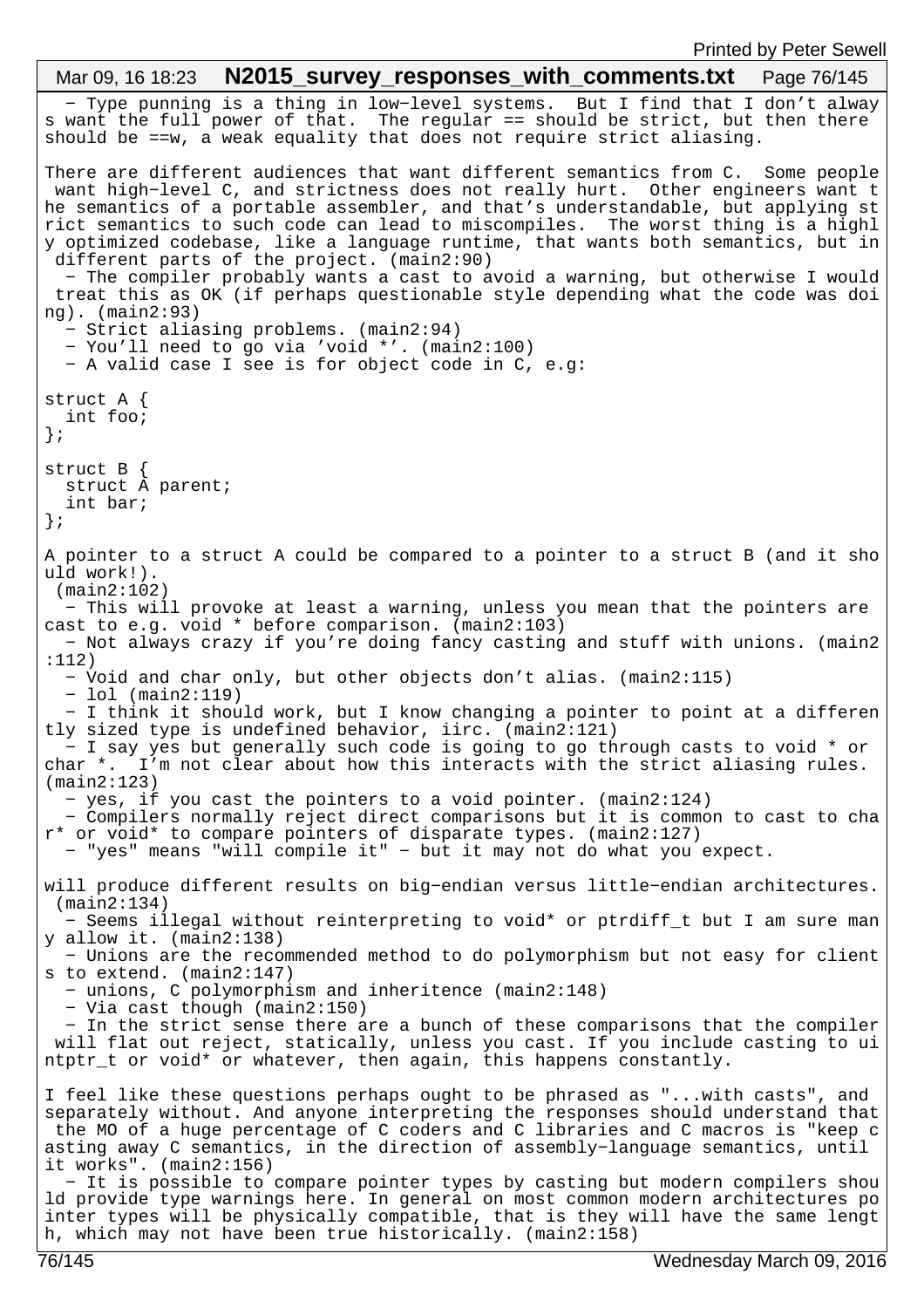#### − Any dynamically−typed language interpreter does this. Each structure represe nting a type will have an identifier as it's first member (eg. See lua language) . I would expect pointer equality to also follow this. We do union like operations (by casting) A LOT in this industry. (main2:163) − Gil: they don't use alias analysis for pointer equality. But if it knows pr ovenance is difference, it'll be false. (main2:172) − Casting the pointer before making the comparison would be safer. (main2:173) − type−based aliasing analysis assumes they're unequal (except signed char == unisigned char). gcc gives warning about it. (main2:176) − With −fno−strict−aliasing (the most common setting in my experience), the co mpiler will just compare runtime values. With −fstrict−aliasing (rarely used in my experience), the pointers will compare nonequal. (freebsd:0) − It is likely that code that marshals data, like ASN.1 parsers may use this f or some reason. (freebsd:5) − This definitely used to be possible (just look at 6th Edition code) but C ha s been becoming steadily more typesafe and strict. I don't know if it's current ly valid or whether there's current code that relies this behaviour. (freebsd:6) − I'm sure that people are aliasing the first member of a struct type, somewhe re. (freebsd:8) − Fails on systems that use a different representation for char\* pointers, suc h as DECSystem 20 and some embedded processors.  $(qcc:1)$  − Assuming they're both converted to a type that can represent both, e.g. void \* or char\*. (gcc:2) − I would expect at least some compilers to produce a warning. (gcc:3) − Provided you cast to void pointers, you can compare any pointer to any type. If it makes sense depends very much on your code. You may have union data and w ant to check for aliasing on operator= assignment or any such? Most times you us e this there is a likely code smell. (google:4) − Wouldn't that cause a compile error? (google:7) − The only reason I say "it shouldn't" is because it makes compilers throw war nings, and so any reasonable code will have explicit casts to shut it up. The ac tual behavior (even if hidden behind a cast) can be seen in the wild −− I know P ython does essentially this as a way to implement polymorphic structs in C. This DOESN'T work in C++ because the compiler escalates that warning to an error , which means that any code that wants to compile in MSVC \*must\* provide explici t casts because MSVC is a C++ compiler, not a C compiler. (google:11) − There are a lot of examples of this, in particular in libc, or possibly impl ementations of vtables. (google:13) − A hashtable that uses "special" objects. (google:14) − I assume this would not always work because it would violate the strict alia sing rule, which compilers are known to take advantage of. (google:18) − I can't actually name a specific example, but this test might be useful in t he event that a function is likely to be passed members of a union. (google:21) − Compiler error. (google:23) − This will work unless you are on an architecture that has different pointer representations for different types. (google:24) − It works OK if they are the same size. (google:27) − This ought, I think, with a sufficiently strict compiler, throw a type error . But that can be gotten around with casting. In real code, I've seen shifting between pointers to a struct and pointers to it s first element. I believe this behavior is codified in the spec. (google:29) − Ok for T\* == void\*, with different types it will trigger a warning. (google: 30) − I can see an application involving unions. (google:31) − This works frequently in practice but it's guaranteed to do something useful Possible reasons are segmented memory and typed pointers. (google:34) − Comparing pointers to different types is a symptom that there's something wr ong with the program. (google:36) − function and data pointers are not always comparable with predictable result s (example: memory models with 16−bit function pointers and 32−bit data pointers , e.g. common on MS−DOS). Mar 09, 16 18:23 **N2015 survey responses with comments.txt** Page 77/145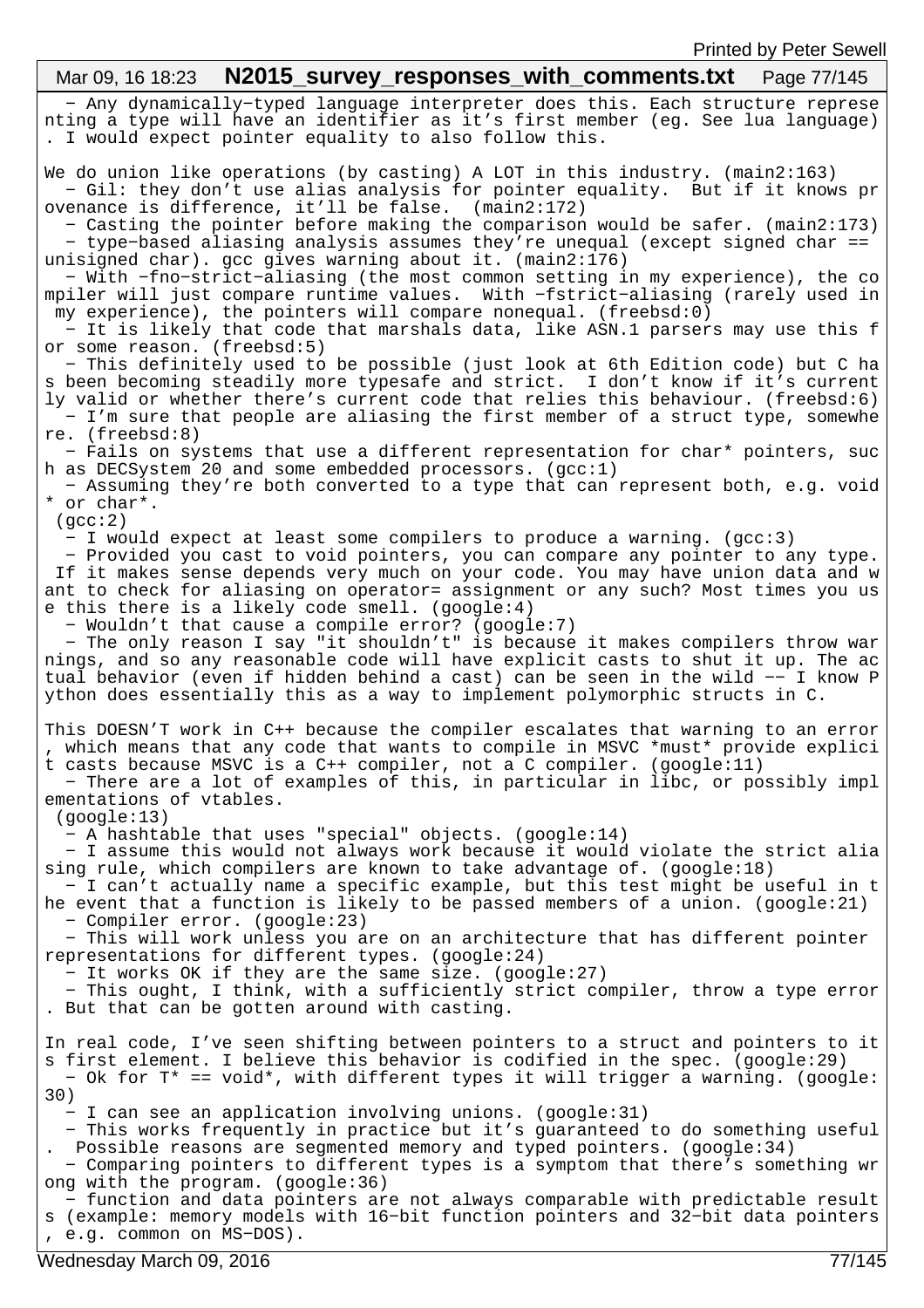```
Real world code tends to compare foo* to void* a lot. Even seeing this a lot whe
re foo is a function pointer type and this really shouldn't be done then. (googl
e:37)
   − I've seen comparisons between pointers where one refers to a structure and a
nother to a member of that structure. This is reliable only with packed structur
es. (google:38)
   − I've seen this used for object systems implemented in C. If one struct is a 
"sub−class" of another (they had the same initial members), this would have been
 considered okay. I think −fno−strict−aliasing or something equivalent was neede
d for that. (google:40)
   − You at least need to cast the types to the same type. I see this mostly when
 unsigned and signed integers are compared, or when model values that are intege
rs are somehow used in user interface calculations that are usually based on flo
ats. (google:41)
   − Yes (although most compilers (get configured to) warn without a cast and tha
t's fine, but with the appropriate cast it must work). At least the comparison t
o void* or char* should always work since it must be possible to have programs/c
omponents deal with data in an opaque manner. Mixing function and non−function p
ointers might get you in trouble on certain weird architectures, but is usually 
(e.g. x86, ARM, ARM64) fine as well. (google:43) − You're assuming casting, right? Q is a bit confusing. (libc:1)
   − comparing incompatible pointers is a constraint violation i think.
but after converting to void* or some common type (that can represent both point
ers) then the comparison is ok i think.
i've seen hash table implementations where the key was void* so pointers were co
mpared internally and different types of pointers were inserted.
  (libc:3)
   − Particularly common when there's a lot of casting going on or weird tricks w
ith unions. (libc:4)
   − It shouldn't be relied on, because the pointer is allowed to assume that two
 pointers to different type cannot alias.
I've seen code that relied on it when a struct was like
struct A
\{ struct B b;
}
The code compared a pointer to b with a pointer to a 'struct A', knowing that th
ey would be the same if b was contained within the struct. (libc:7)
   − I'm assuming that one of the pointers are cast to void * or char *. (llvm:0
)
   − Comparisons of pointers to fundamental types like this break C strict aliasi
ng rules. (llvm:2)
   − We work with void * extensively and this is reliable. (llvm:3)
   − Any sort of code that is providing a generic structure utility could end up 
doing this. Consider the following example:
are_my_structs_equal(void *s1, void *s2)
\{if (s1 == s2) return 1;
     // Figure out what kind of struct each pointer points at and compare
} (llvm:5)
   − Strictly speaking, 6.5.9:2 in C99 only allows comparing void* to a pointer t
o an object type as heterogenous comparison. (regehr−blog:0)
   − Don't both pointers have to be to the same type or to void? or am I thinking
 about argument passing? I generally avoid mixing pointers with different types.
  (regehr−blog:7)
   − The "shouldn't" applies to portable code bases. For a code base expected to 
run only on one architecture, I believe this is reasonably safe (assuming the ar
chitecture supports it). (regehr−blog:9)
 Mar 09, 16 18:23 N2015 survey responses with comments.txt Page 78/145
```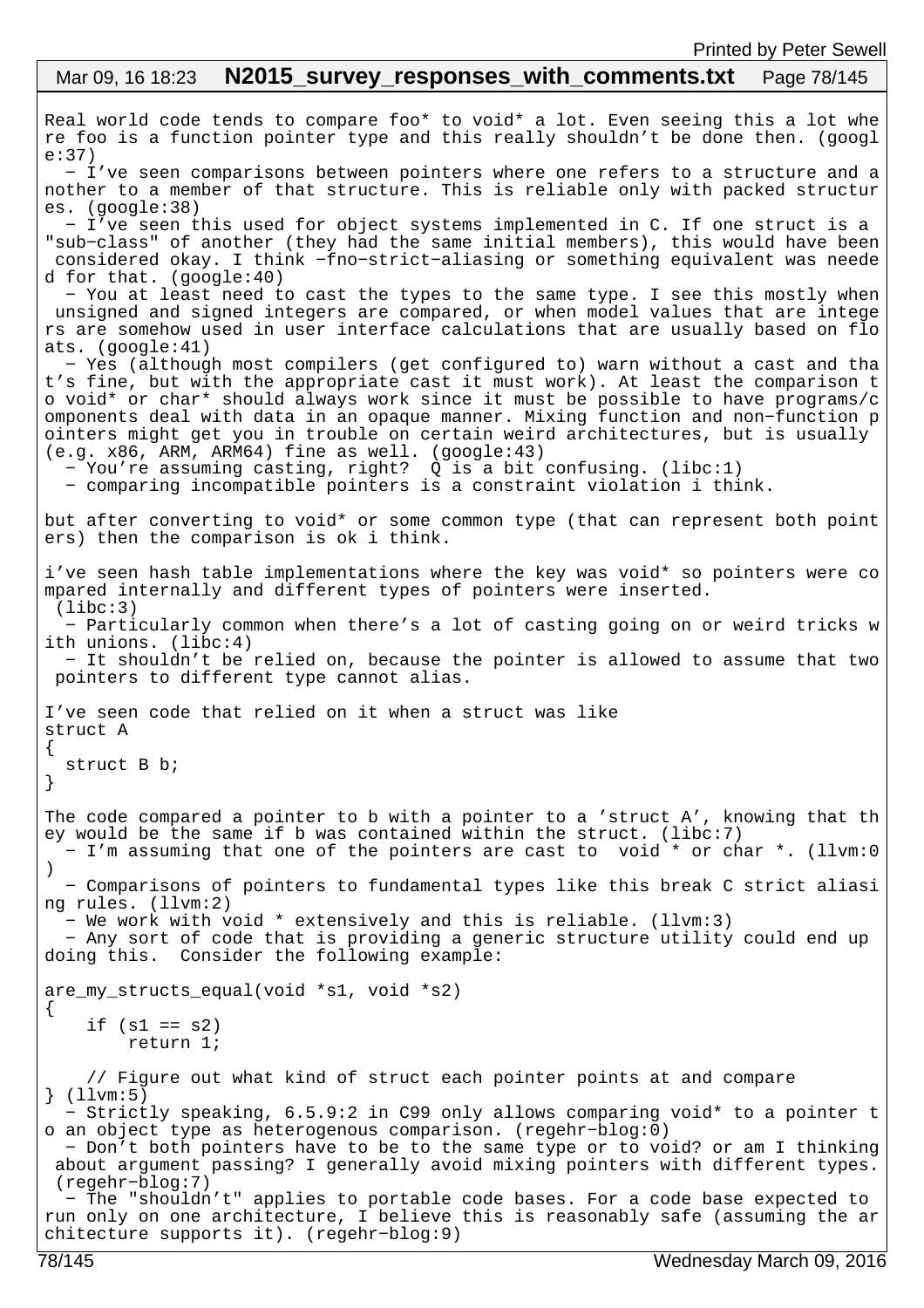| Mar 09, 16 18:23 $N2015$ _survey_responses_with_comments.txt    Page 79/145                                                                                                                                                                                                                                                                                                                                                                               |
|-----------------------------------------------------------------------------------------------------------------------------------------------------------------------------------------------------------------------------------------------------------------------------------------------------------------------------------------------------------------------------------------------------------------------------------------------------------|
| - I have seen code that casts one pointer to the type of the other, then compa<br>$re.$ (regehr-blog:15)<br>- exception: polymorphic types, where it is meaningful. (regehr-blog:16)<br>- Using pointer as identity. (regehr-blog:21)                                                                                                                                                                                                                     |
| - I usually cast them to void* and then to a pointer-sized integer type before<br>doing this, just to be on the safe side.                                                                                                                                                                                                                                                                                                                                |
| Sometimes we want to do those kind of comparisons in asserts, e.g. assert( sta<br>rtPtr + currentSize == currentPtr ) or something along those lines. (regehr-blo<br>g:26)                                                                                                                                                                                                                                                                                |
| - We treat all pointers and pointer-sized integers as exchangable and comparab<br>$le.$ (regehr-blog: 28)                                                                                                                                                                                                                                                                                                                                                 |
| - There's no requirement for pointers to different types to have the same stru<br>There could be a tag to the type in the pointer but in most machines a p<br>cture.<br>ointer is a pointer and comparisons just work. $(x11:3)$<br>- We recently had to deprecate/remove one of the linked list types from netbsd<br>'s <sys queue.h=""> because it stopped working with gcc 4.8 due to invalid comparis</sys>                                           |
| ons of exactly this type.                                                                                                                                                                                                                                                                                                                                                                                                                                 |
| There's another one in there with similar problems that hasn't broken yet.                                                                                                                                                                                                                                                                                                                                                                                |
| This is wrong though and I would expect a program checker to complain about it.                                                                                                                                                                                                                                                                                                                                                                           |
| See http://nxr.netbsd.org/xref/src/sys/sys/queue.h#666<br>(appropriate but coincidental line number) (x11:5)<br>- You can't normally compare the actual pointer, but I would expect to be able<br>to compare the pointer after an appropriate cast. (i.e., if (int_p == (int *)s<br>truct_p) $\{ \ldots \}$ )                                                                                                                                             |
| It's not uncommon, particularly in systems programming, to have to cast pointers<br>to different types. Particularly when dealing with device programming, I can i<br>magine a situation where you might do something like the above. (xen:2)<br>- If I remember the spec correctly, a pointer to a structure and a pointer to<br>its first member of the structure are required by the C standard to have the sam<br>e value, and compare equal.         |
| Other than that, depends entirely on -fno-strict-aliasing. (xen:3)                                                                                                                                                                                                                                                                                                                                                                                        |
| [7/15] Pointer comparison across different allocations<br>Can one do < comparison between pointers to separately allocated objects?                                                                                                                                                                                                                                                                                                                       |
| Will that work in normal C compilers?<br>: 191<br>(60%)<br>yes<br>only sometimes<br>: 52 (16%)<br>: 31<br>( 9%)<br>no<br>38 (12%)<br>don't know<br>( 0%)<br>I don't know what the question is asking: 3<br>8<br>no response                                                                                                                                                                                                                               |
| Do you know of real code that relies on it?<br>: 101<br>(33%)<br>yes<br>yes, but it shouldn't : 37<br>(12%)<br>no, but there might well be : $89$ (29%)<br>no, that would be crazy : $50$ (16%)<br>$\cdot$ 27<br>don't know<br>(8%)<br>19<br>$\mathbf{L}$<br>no response                                                                                                                                                                                  |
| Comment<br>- less that / bigger than pointer has no meaning, unless within the same array<br>$(\text{main2.2:3})$<br>- it's normal to compare pointers from different allocations to check if two h<br>andles to objects are equal for example (pointing to the same obj) (main2.2:5)<br>- E.g. in comparison callback for qsort() (main2.2:6)<br>- I'd expect this to be UB, so I think it may or may not work depending on ma<br>ny factors (main2.2:7) |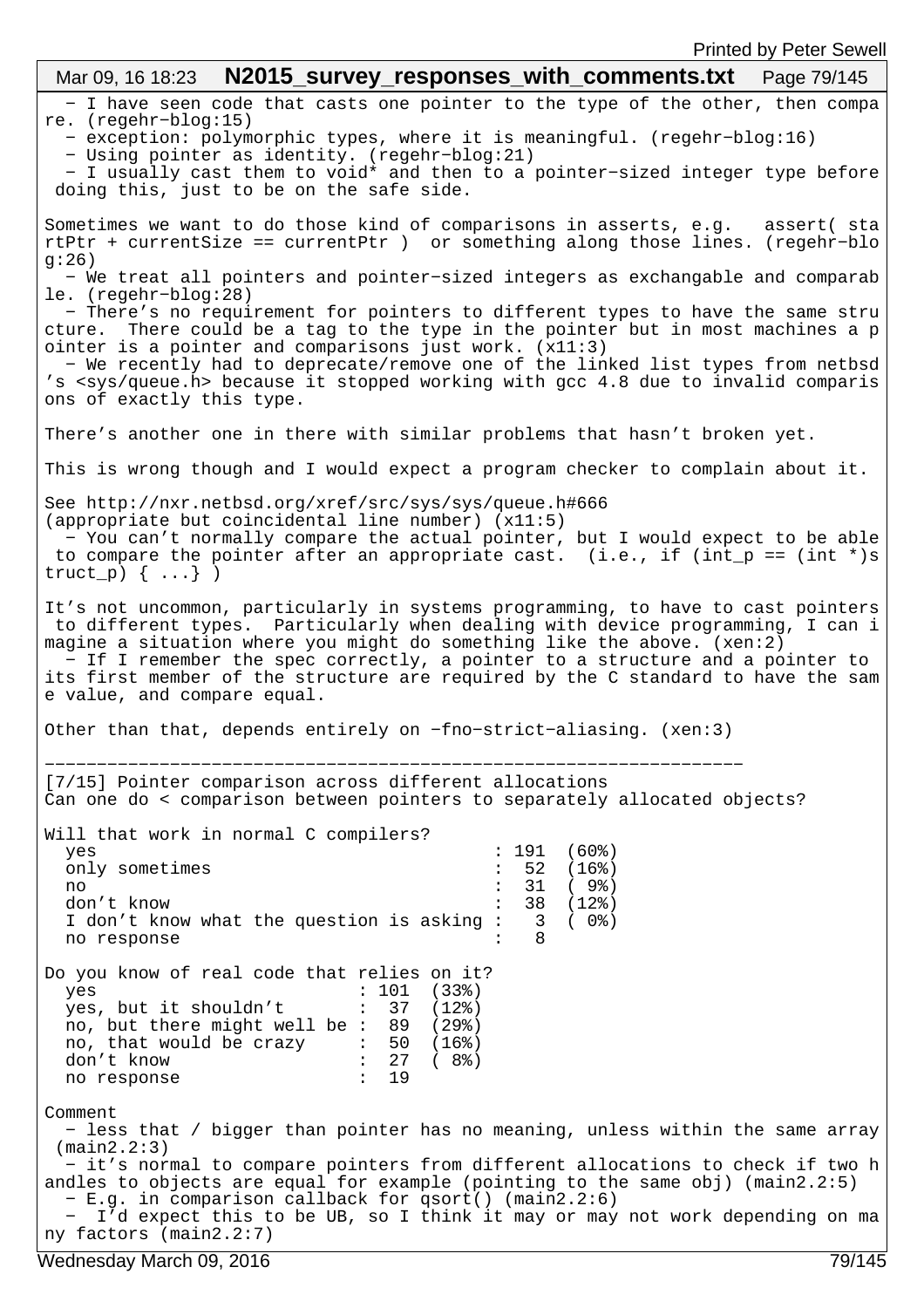− Any sorting code! (main2.2:8) − Again, programs are written to assume a flat address space. I can think of actual situations where I would rely on this comparison behaviour , whereas I would usually avoid xor−linked−lists or pointer arithmetic between o bjects. For example, to get an arbitrary sort of allocated objects or to check if a pointer is part of an object. (main2.2:9) − no, because it's UB. (main2.2:10) − Some memory allocators rely on it. (main2.2:17) − Unless you're writing code in a memory allocator, you have no business doing anything other than == or  $!=$  comparison between pointers. (main2.2:18) − again, there might be different address spaces (main2:0) − Same as above −− having pointers ordered is probably important for tree stru ctures, and I assume it'll work, maybe with casting to void\* or integer. (main2: 8) − Just doing sorting for, eg, associative containers. Only need is that result is consistent. (main2:9) − Happens to work most of the time. (main2:10) − Useful for example for some implementations of dictionnaries that require al l keys to be comparable. (main2:11) − std::map with pointer as key! (main2:12) − I'm sure such code exists, but that would be insane with a "normal" runtime. (main2:16) − I've certainly seen people do hash tables keyed on structure addresses as an alternative to adding more fields to the structure. (main2:19) − UB in C++, likely that C compilers differ in how they treat it. (main2:26) − have seen this for sorted collections of pointers (sorting based on pointer numeric value, not on target value − it is not a "meaningful" order but it is at least assumed to be possible, if we want to iterate over the collection in the same order each time, say) (main2:28) − some non−built−in alloca code (main2:29) − K&R says < and > is only ok within the same array or allocation, but it like ly would work across allocations just not be very useful. I've seen "for (p=Start; p<End; p++) {do stuff}" as a fairly common idiom. (main 2:30) − Again, this doesn't work well if pointers are implemented as base+offset. (m ain2:32) − don't second guess the memory allocator (main2:34) − Garbage collectors can do this. (main2:35) − [Again the restriction in the standard is there only to satisy 8086] (main2: 37) − 50/50 chance it'll be right. But only by luck. (main2:40) − How exactly would you make an std::map indexed by pointers if you couldn't? (main2:50) − This is needed for building BST−based sets of heap−allocated objects. (main2 :54) − I'm guessing that you mean using < to see which one was allocated first. I believe you can do < comparisons but the answer is generally useless. (main2:55) − This happens when people make C++ "std::map"s of pointers, as a method for a ttaching additional data to objects whose layout is fixed. As I recall, std::le ss is specialized so that this will work, but honestly I don't see why the stand ard wouldn't just allow < to work across different allocations. What is do be g ained by doing this? (main2:59) − Not the comparison but quite famous example of clang optimization: int \*arrayA; // on x86, not aligned, say, the address ends with 0x2. int \*arrayB; // on x86, not aligned, say, the address ends with 0x0. int magic =  $((char*)$ elementB -  $(char*)$ elementA) << 1; results in an unexpected assumption by the compiler that elementB and elementA s hould have a sizeof(int) divisble pointer difference, so it generates int broken\_magic = (elementB − elementA) >> 1 instead. (main2:64) − This typically works on flat−addressing systems and typically fails on segme nted memory systems (because it tends to only compare the offset). (main2:69) − It's undefined behavior, but library implementations may rely on it, I don't know. If so, I suspect it's fairly safe to do so, but why risk it? Not sure wha Mar 09, 16 18:23 **N2015 survey responses with comments.txt** Page 80/145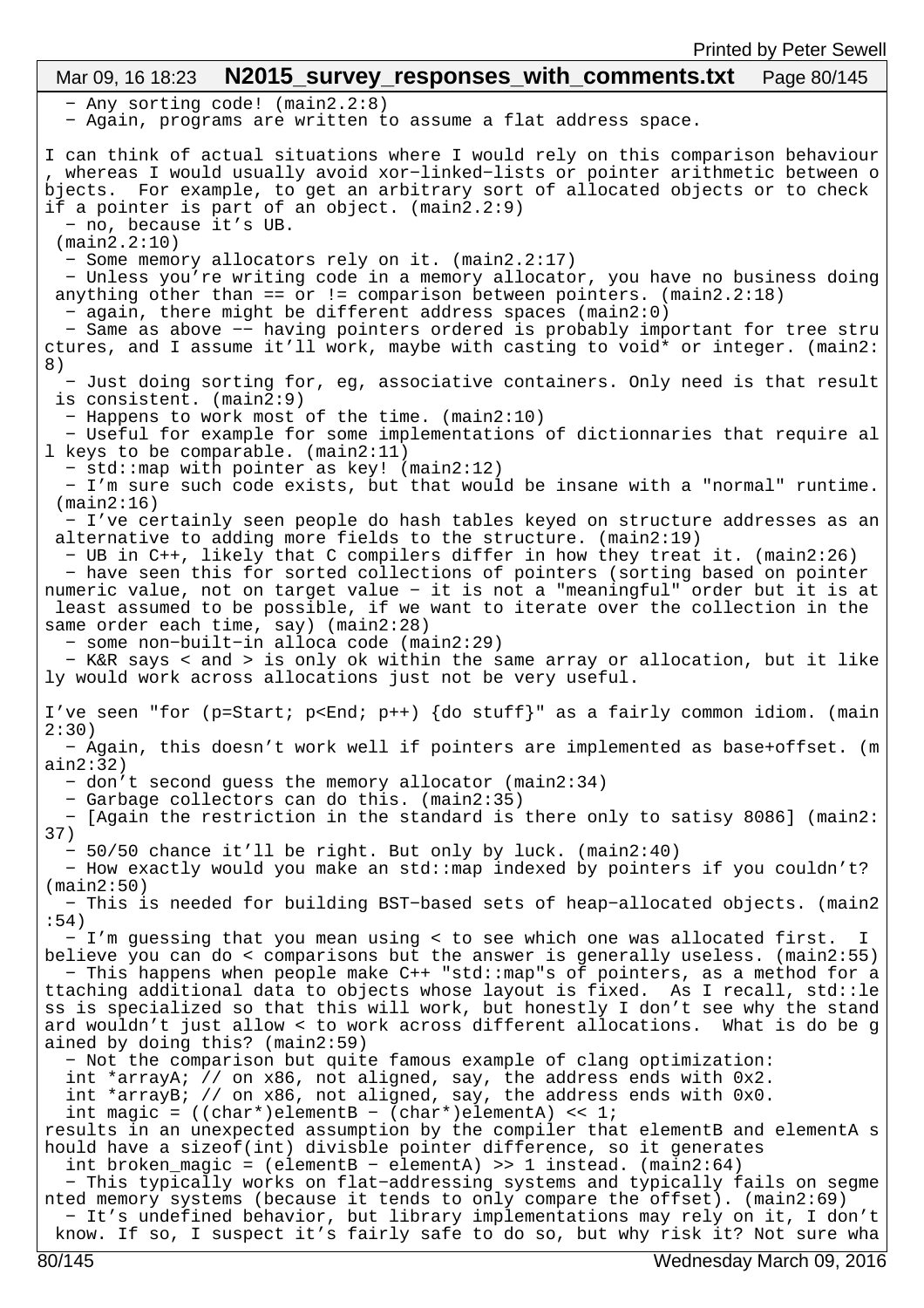t it gains in real code. (main2:70) − For example, the common implementation of std::less in C++ relies on this. ( It just calls < on the pointers and relies on the implementation−defined propert y that < is a total ordering.) The alternative implementation suggest I've heard is to cast the pointers to intptr\_t or uintptr\_t. (main2:74) − Same comments as the previous one. (main2:80) − Example: A check for aliasing of buffers (main2:87) − Again, what does 'separate allocation' mean? But even in malloc() case, yes, breaking this pattern would break a lot of code −− e.g., many data structures that uses pointer identity for elements. Even, sa y, typedef int \*HandleType; std::set<HandleType> in C++ (I realize that the ques tion is about C, but "normal C compilers" aren't usually expected to change sema ntics between C and C++, many programmers don't even realize there isn't a subse t relationship). (main2:90) − same as question 4 really (main2:91) − you can do it but the results are unspecified. So you can't make any reliabl e inference from it. (main2:92) − More strict aliasing problems. (main2:94) − C++ std::less does something like that. Wouldn't surprise me if others do th at too. (main2:96) − Again I don't know what compilers will do in practice, the spec does permit miscompilation. Also as above it's entirely likely that an allocator implementation will want to do this. (main2:100) − A pointer is a comparable value. For example, if you have a binary search tr ee of pointers, you rely on this. (main2:102) − Is this asking if you can do intptr\_t(pA) < intptr\_t(pB)? ... In that case t he answer is definitly a 'yes' to both... (main2:108) − Why the hell would anyone do this? (main2:121) − Some hash table implementations keep ordered lists of pointers of some form. (main2:123) − See my comment on 3/15. This is undefined behavior, but I've never seen a co mpiler smart enough to know when it happens in real world code. (main2:126) − Implementing memove is no fun without that. (main2:130) − embedded with constraint on malloc: malloc used only during init, never free d (main2:133) − Any implementation of binary trees for pointer types that I know of will do this (C++ even went as far as giving a special exception for std::less). (main2: 137) − It will return true or false, which one it return is potluck. (main2:144) − Assuming uniform memory. Comparing addresses may be idiomatic for an allocat or implementation. (main2:147) − heap allocator trees (main2:148) − Oh probably none of this is legal. Doesn't matter. "Shouldn't" here is like someone telling you you shouldn't jaywalk. (main2:156) − I wrote some code that does sorting of linked list items by pointer during t raversal to improve cache performance that relies on this. (main2:163) − How is this question different from Question 4? (main2:165) − It does not make sense in a high level application (it should not depend on where the memory is allocated) Only low level code might use it, for special purposes. (main2:173) − std::set<void\*> (main2:176) − I am thinking of cases like sets and trees and such keyed by pointer address es, but which use a pointer rather than uintptr\_t. (freebsd:1) − My initial answer was "no" but memmove() needs to identify if the source and destination overlap − even though they may be separately allocated objects. (fr eebsd:6) − It does not seem commonly known that comparison between pointers to differen t objects is undefined behavior. (freebsd:8) − It probably only works reliably when the compiler cannot 'see' whether the p ointers point to separate objects, e.g. in the case of extern calls (with no LTO ) providing a compiler barrier. Mar 09, 16 18:23 **N2015 survey responses with comments.txt** Page 81/145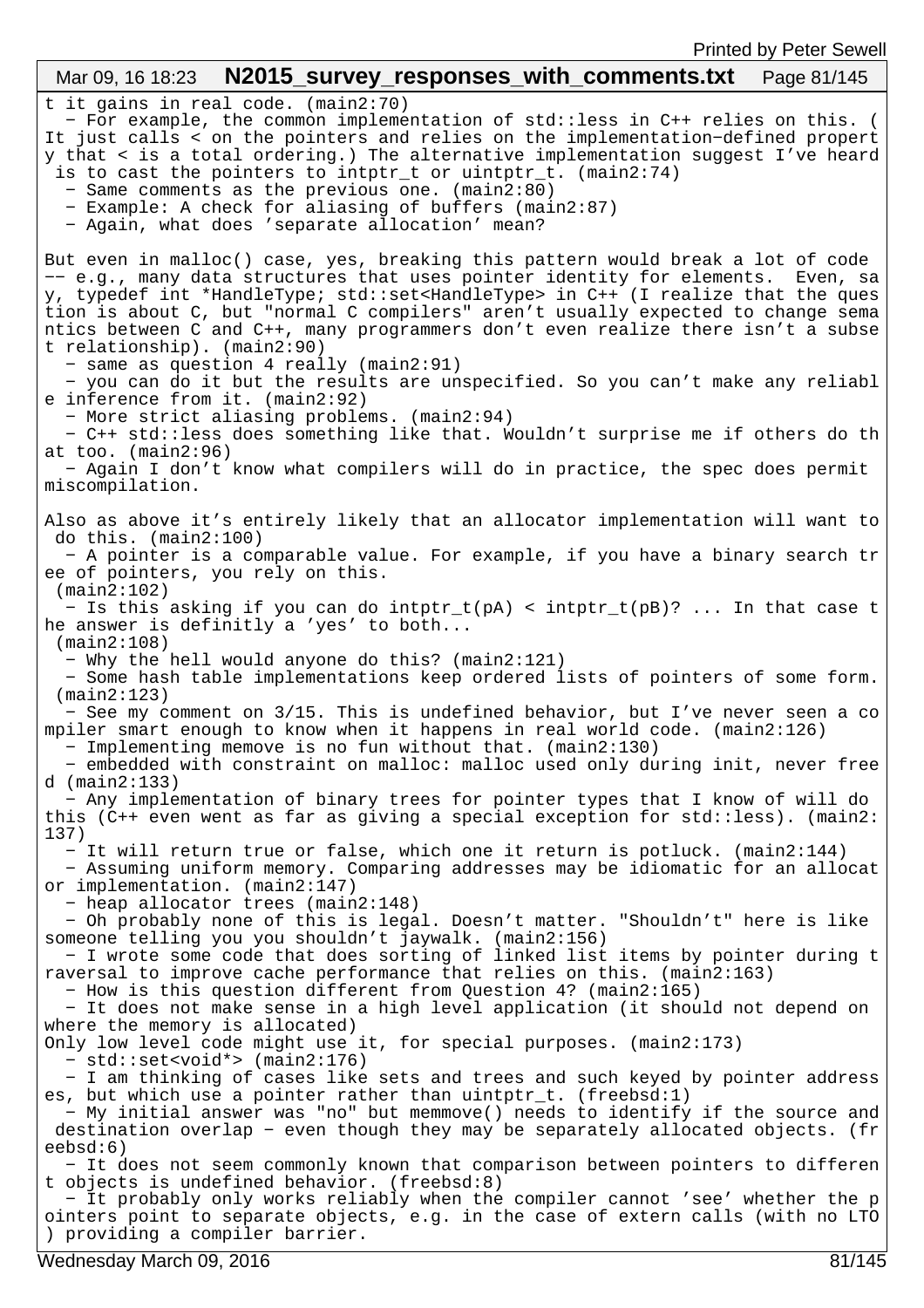## Code that wants to rely on this should probably cast to uintptr\_t to make the co mparison, but that imposes assumptions on the definition of this implementation− defined conversion.  $(\text{acc:2})$  − It's necessary if you're going to use pointers as keys to a binary tree. (gc  $c:3)$  − Comparison may only work if cast to char\* or void\* (google:2) − The standard says the behavior is undefined, but as far as I know (or in pra ctice), there is a strict ordering (regardless if that makes sense), you can use a pointer type as a map<> or set<> key (which I think runs from a standard less / operator <). Regardless, a preferred 'access by ptr value' for such would be to use a hash / unordered\_map (google:4) − < comparison doesn't make sense if they're not of the same type (google:5) − map<pointer, extra data> would rely on that. (google:7) − Pointers can be used as keys in a map. (google:11) − Imagine you want to maintain as a data structure a set of widgets (of type s truct Widget\* for example), with operations − add a widget to the set if it is not already there. − list all widgets − delete widget if present If you assume you have an order on pointers, you can use a binary search tree. O therwise, you cannot. (you can also cast them to integers and hash them, or something, but I suppose y ou also think this is an invalid use of pointers) (google:13) − Very useful for sorting, e.g. to eliminate dupes in an array of pointers. (g oogle:14) − This seems to work because in C++ it is common to use a pointer as the key t ype in a std::map, which by default uses the < operator as a comparator. (google :18) − Any time you have map<type\*, type2> in C++ code, you are implicitly performi ng these comparisons. (google:21) − Again, pointer representation may vary across architectures. (google:24) − hash−like structs (google:27) − Work, in the sense that it won't throw an error. I'm not sure the result is \*sensible\* (google:29) − A legit example is a map from pointer to something. (google:30) − I don't believe it is portable, and I think it's undefined behavior, so you shouldn't rely on it (for a practical reason a system might not support this: sy stems with segmented memory might just compare offsets). Now having said that I do know of code which uses this provide ordering for a us er−defined type which doesn't have to dereference the pointers. (google:34) − I imagine this could be used internally to a memory allocation system, to tr ack allocation blocks or similar. (google:35) − If the objects are in different address spaces, the compiler may or may not include an address space identifier (e.g. segment id) in the pointer, and may or may not compare this along with the pointer. (google:36) − I am aware of code that uses pointer comparisons to check whether a pointer is w ithin an object. Even this is not defined, although it will "usually" work. Some Quake engines e.g. use this approach to verify pointers derived by QuakeC VM co de are within the VM's memory area. Mar 09, 16 18:23 **N2015\_survey\_responses\_with\_comments.txt** Page 82/145

On platforms with sizeof(void\*) == sizeof(ptrdiff\_t), it will "usually" work ass uming the object size divides the difference. Wouldn't count on this though. (go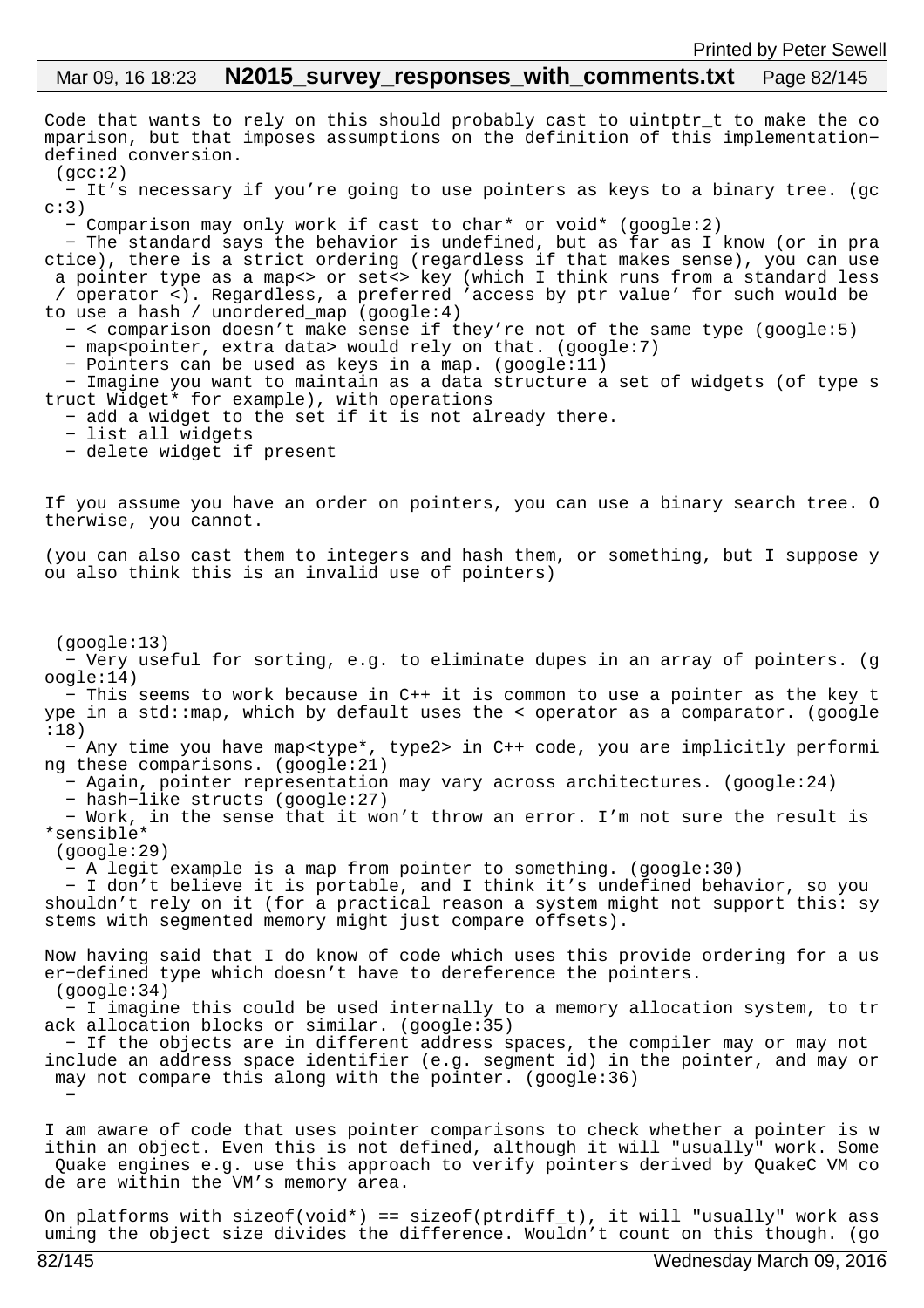#### ogle:37) − You might do this for an arbitrary (but stable) sort order. (google:38) − Is this different from question 3? I know it's different from question 6. (g oogle:39) − I would expect this to return whether one pointer has a lower runtime value than another, but I wouldn't expect that to be meaningful. malloc could return a n address from any part of the address space. (google:40) − AFAIK, a pointer is just a value and it supports comparison. Comparing point ers to separately allocated objects is meaningless though. (google:41) − Um, duh. This is for using pointers as keys into a map. (google:42) − Occasionally, detecting where (stack, heap, bss, etc.) a certain object is a llocated is useful and can be done this way. (google:43) − ordered data structures often use pointers as keys. It typically works, but in some memory models it might well fail. (google:46) − sort ordering objects in data structures (libc:0) − Again, it's not guaranteed by the standard, but lots of code does it, e.g., for binary search using the pointer as a key. (libc:1) − same comment as for [3/15] (libc:3) − In practice, you can do this operation, but the results are basically undefi ned. I know of code that uses it by accident, but it's always a bug. (libc:4) − Usually memmove relies on this. (libc:6) − I'm pretty sure it would "work", but I don't really know why you would do th at. (libc:7) − C++ at least says that if you do this, you don't get a stable answer. It doe s, however, provide std::less, which will give you a stable answer. Containers l ike std::map rely on the ordering of pointer values, so there are real programs out there that rely on this. (llvm:2) − Occasionally there might be some use to doing that in a debugging environmen t. It also might be found when using pointers to hold integers, that usage is n ot unheard of for us. (llvm:3) − sorting list of pointers, putting pointers into balanced trees, ... (llvm:4) − memmove() again. (llvm:7) − The example that I know of is p <= q where q points to a char object and p i s a null pointer, in a condition in a loop where p starts to point inside the sa me array as q after the first iteration, in the QuickLZ library. This is discuss ed further at http://stackoverflow.com/questions/7058176/on−a−platform−where−nul l−is−represented−as−0−has−a−compiler−ever−generated−unex (regehr−blog:0) − It's certainly UB though. (regehr−blog:4) − The comparison can be performed, but the result won't be useful unless you p lan on doing some of the other crazy stuff this survey is asking about. (regehr− blog:7) − seen it used for stable lock ordering: if you need to lock two different "x" simultaneously, always lock object at lower (or higher) address first. (regehr−blog:11) − Any sort of map data structure using pointers as keys could hit this. I cou ld see this being useful in rare circumstances (e.g., to store data associated w ith opaque pointers returned from a third−party library). (regehr−blog:12) − I don't work with dynamically allocated memory, so no relevant experience. ( regehr−blog:14) − Must be total ordering, actually. (regehr−blog:16) − Clearly this is undefined behaviour, but I've certainly seen code which reli es on this. The best example I can think of is the GNU implementation of alloc a, which did this to determine the direction of stack growth. (regehr−blog:20) − store pointer to structure in a set based on balanced tree and using pointer directly in comparation function (regehr−blog:21) − I can not see what purpose doing so would be. (regehr−blog:22) − Using addresses as keys in a sorted data structure (binary tree, etc.) is on e case that might come up in practice. For safety voodoo reasons, I would be tempted to cast them to a pointer−sized in teger type first. Or else read carefully through the standard. (regehr−blog:26) − Efficient versions of memmove. (regehr−blog:30) − Most mallocs need to do that internally to store an address indexed list. (x 11:3) − I don't write code that does this (because I learned C on MS−DOS where it di dn't work) but many/most people do. Things I've seen random pointer comparisons Mar 09, 16 18:23 **N2015 survey responses with comments.txt** Page 83/145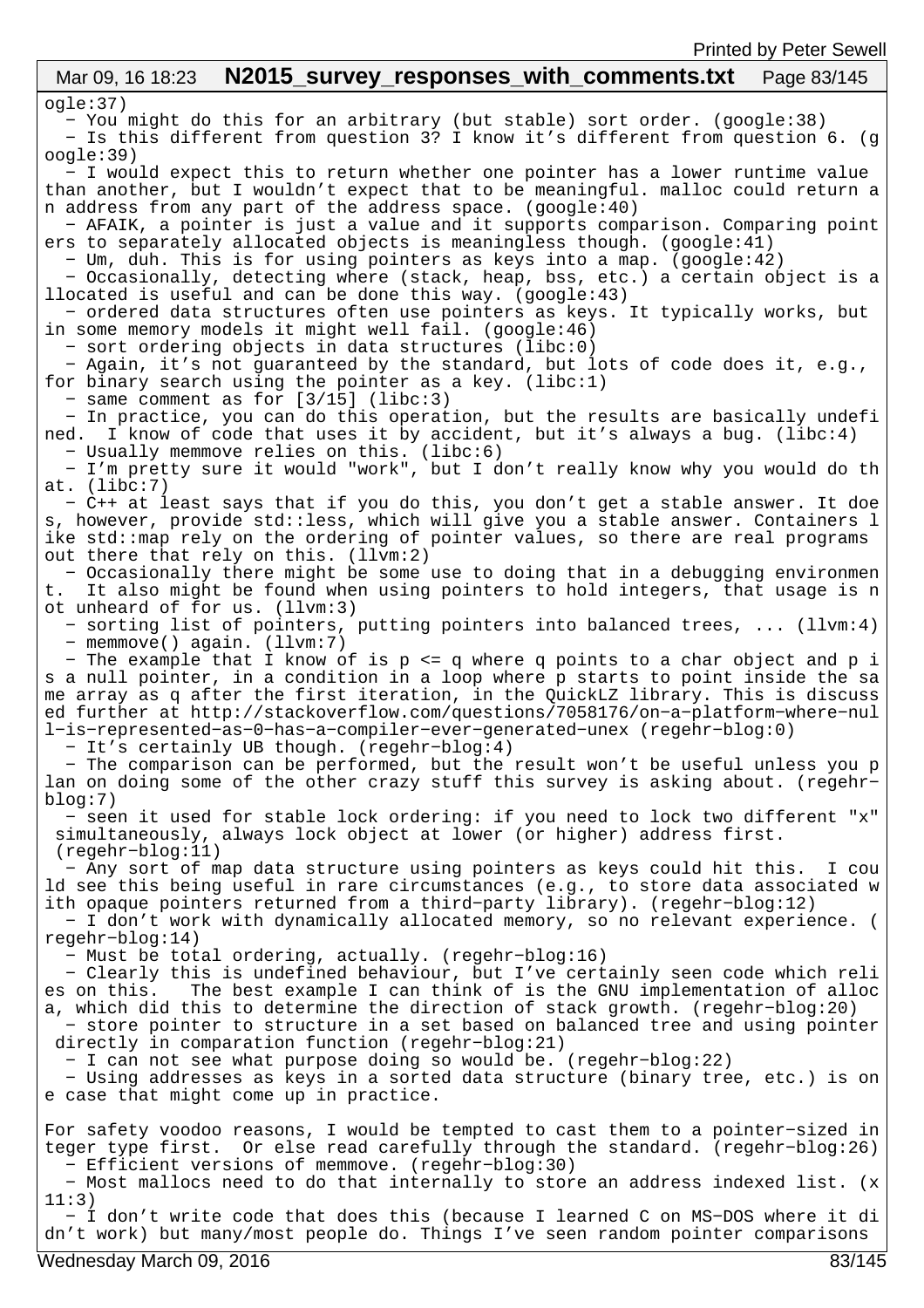used for: inserting into trees or tables; establishing a uniform locking order. Also, memory management code tends to need such logic; e.g. any malloc that main tains any kind of sorted or indexed structure of memory blocks. But this gets ba ck to what an allocation is in that context. (x11:5) − but with what result ? (x11:6) − http://xenbits.xen.org/xsa/advisory−55.html  $(xen:3)$ −−−−−−−−−−−−−−−−−−−−−−−−−−−−−− [8/15] Pointer values after lifetime end Can you inspect (e.g. by comparing with ==) the value of a pointer to an object after the object itself has been free'd or its scope has ended? Will that work in normal C compilers? yes : 209 (66%) only sometimes : 52 (16%)<br>no : 30 (9%) no : 30 ( 9%) don't know<br>I don't know what the question is asking :  $23$  ( 7%)<br>no response<br>:  $8$ I don't know what the question is asking  $:$ no response Do you know of real code that relies on it? yes : 43 (14%)<br>ves. but it shouldn't : 55 (18%) yes, but it shouldn't : 55 (18%) no, but there might well be : 102 (33%) no, that would be crazy : 86 (28%) don't know  $\frac{1}{3}$  : 18 ( 5%)<br>no response : 19 no response Comment − A diagnostic or security function which checks for double−free might well do this. (main2.2:0) − The pointer is just an integer value, only dereferencing is not possible any more (main2.2:3) − you may want to check if you have just free'd a specific object you know abo ut through a pointer. (main2.2:5) − I think this is UB as well (main2.2:7) − Pointers used as opaque references. (main2.2:8) − Depends what you mean by 'can you'. You \_can\_, in that I would expect a com piler to generate code to check the pointer rather than doing something random. But in either case I have no clue when or if the pointer might be reused by the memory for another object. Code that does this is most likely broken. (main2.2:9) − AFAIK it's undefined behavior to even read a pointer to a deallocated object . (of course dereferencing and reading the object itself is an even bigger no−no ). (main2.2:10) − It seems to me to be legitimate to use the values of pointers even when what they are pointing to is invalid, as long as you don't dereference them. I have used pointers as keys to STL map, but maybe that's out of scope here ... (main2. 2:18) − I can imagine some architectures where this would break, but this works fine on modern Unix systems and modern CPUs with a flat address space. But who knows , this may completely break if one uses a pointer−checking mechanism (preventing use−after−free, access out of range, etc.) since it may (rightfully!) trigger t hat mechanism. (main2:8) − Can't see why I'd do this. (main2:9) − That still happens to work. (main2:10) − But because of risk of address reuse rather than optimisations (main2:12) − See the realloc implementation in the malloc in FreeBSD's rtld−elf. I still don't understand what they are trying to do, but there is even manpage documenta tion in old unixes about the bizarre behavior they are implementing when you pas s a free()d pointer to realloc. (main2:16) Mar 09, 16 18:23 **N2015\_survey responses with comments.txt** Page 84/145

− I would expect this to be safer with malloc/free than pointers across scopes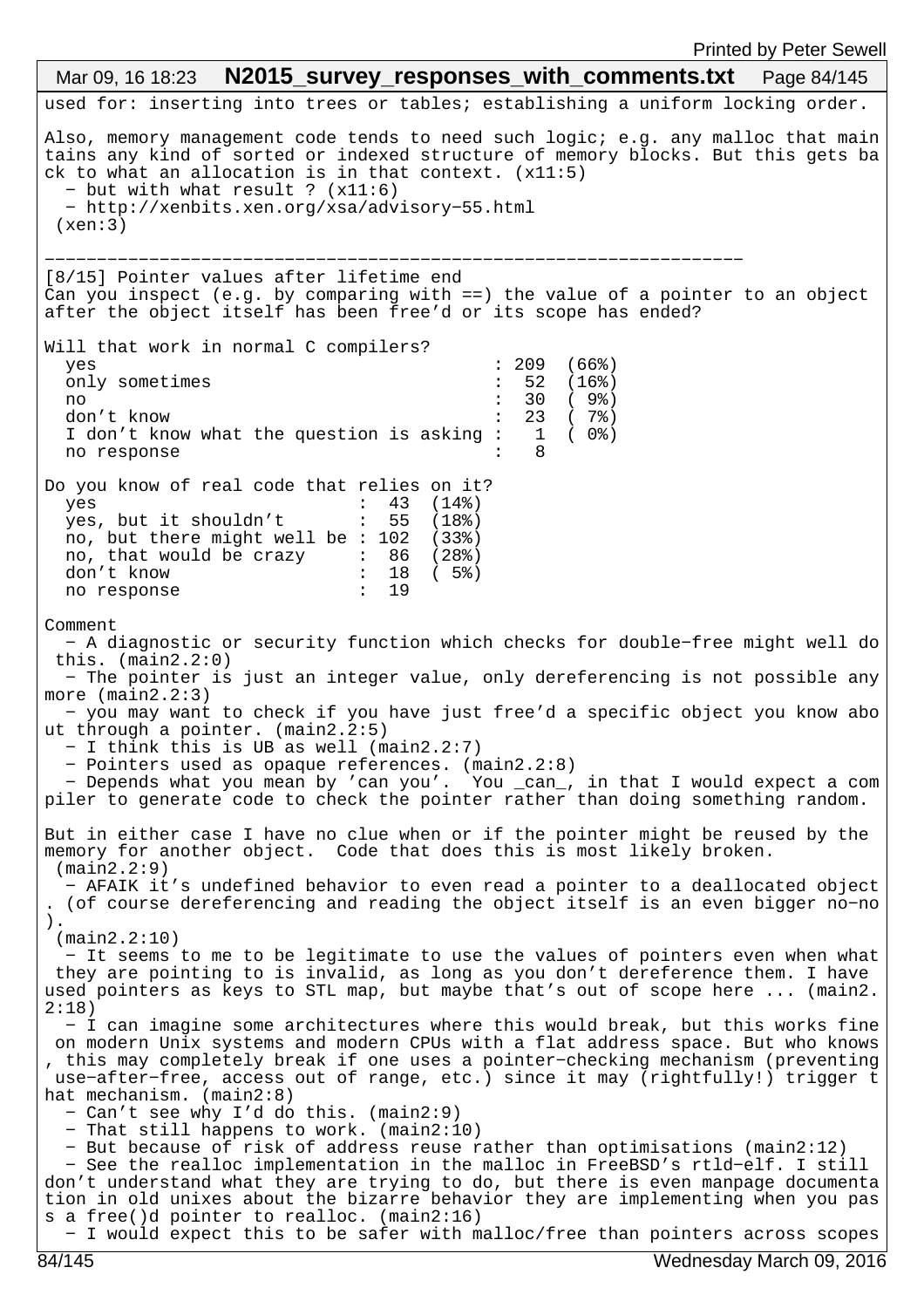, where the compiler has (possibly) more information about object lifetime. (mai n2:27) − I have seen code that tried to detect double−frees by remembering the values of pointers that had already been freed. (main2:28) − The pointer itself is still valid, and can be compared. Dereferencing the po inter can't. (main2:29) − Microsoft PREfast has a warning for use of a pointer after freeing it. (main 2:30) − I expect this will usually work, but might fail when run on a capability arc hitecture. (main2:32) − I'm pretty sure garbage collectors may do this. (main2:35) − "or its scope has ended" − is this a complex C++ question? You might need to define more clearly what you are asking. A pointer is a value which does not cease to have a value because you happened to pass that value to a function called free (or any other function annotated with \_Frees\_ptr\_) but t he set of things that it would be reasonable to do with such a pointer would be extremely limited. (main2:37) − Again the option I'm looking for is "I'd hope so". A reasonable use would be to update old pointers after having reallocated / moved stuff around. (I think a vaguely similar thing is done in Perl when creating an ithread: relevant resou rces are cloned, a table is constructed mapping old pointers to new pointers and appropriate substitutions are done on all pointers. It doesn't quite fit the ca se of the question since the old objects still exist, but it's easy to imagine a similar situation but with reallocation/movement rather than duplication.) (mai n2:50) − Again, while I understand this may be undefined behavior, I can't imagine wh at optimization would be gained by blocking this. Where I've seen this is code like this: free(myptr); release\_extra\_data\_keyed\_by\_pointer(myptr); (main2:59) − For instance, optimizers are likely to assume that the results of two differ ent malloc calls are different, even if there's an intervening call to free. (ma in2:69) − It's undefined behavior to access a pointer after the object it pointed to's lifetime has expired (such as after free) (main2:70) − IIRC, the standard is vicious here; once a pointer is freed, \*all copies\* of that pointer are sent to an undefined state, nearly the same as being uninitial ized except that you are guaranteed a stable value each time you observe it. A common pattern that relies on this is calling realloc and "checking whether it moved" to decide whether to update other copies of the pointer. (main2:74) − After all, it's just an integer (main2:75) − The pointer is just an address. The pointed content is not accesible, but th e pointer can be compared without any problem. (main2:78) − Dereferencing a dangling pointer is definitely an undefined behavior. What i s less well−known is that using the value of a dangling pointer itself is also u ndefined behavior. (main2:80) − If you're asking whether the you can still inspect the pointer value, then y es, you can (though have fun with that). If you're asking whether the value is v alid, then it may be, but it may not be. (main2:86) − ... there might be such code, but it would be totally crazy :) (main2:90) − Undefined behaviour. (main2:94) − It works most of the time, but malloc() can return the same value twice if t he first one is free()d. (main2:96) − But it's hacky debug code that doesn't ship, thankfully (main2:98) − Pointer values become indeterminate after object lifetime ends, presumably f reeing the compiler to stop tracking the value of the pointer. I assume that com pilers will take advantage of this but have not checked. This is bonkers, since programmers who care about that optimization opportunity Mar 09, 16 18:23 **N2015\_survey\_responses\_with\_comments.txt** Page 85/145

are free to not inspect the value of such pointers. (main2:100)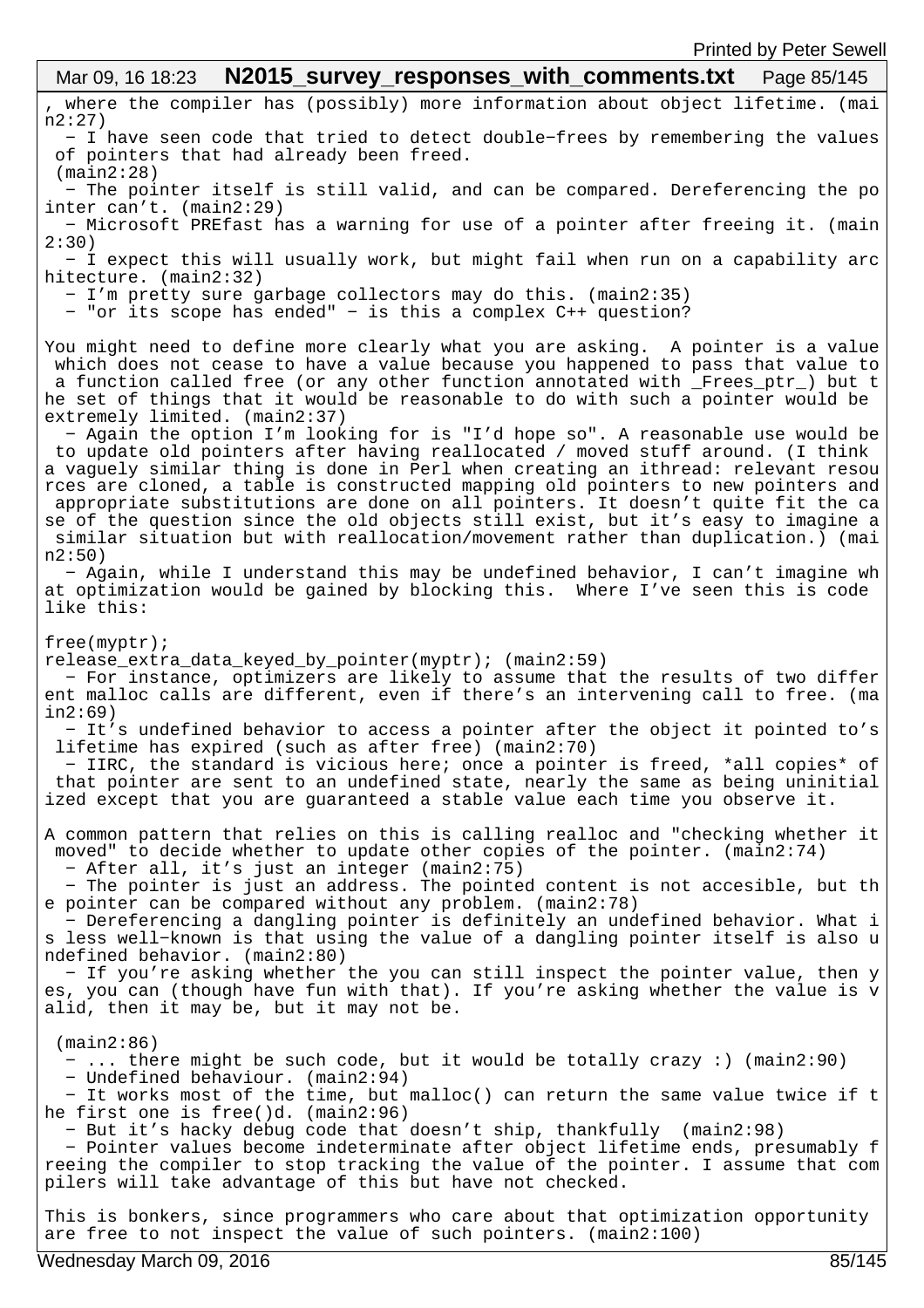## Mar 09, 16 18:23 **N2015 survey responses with comments.txt** Page 86/145

− Great source of errors! (main2:102)

− Just learned this one yesterday. (main2:106)

 − Once a pointer has been passed to free, it should no longer be referenced in any way. Naturally, the local variable doesn't change, but comparing a freed po inter with another is useless. The pointed to location might be reused at any ti me. (main2:115)

− Use after free: not even once (main2:121)

 − I have seen plenty of bugs where code does this and then the address is reus ed by the allocator later and bad things happen. (main2:123)

 − Common bug. Since comparison is usually just address comparison no error is raised by comparing pointer that is out of scope. (main2:127)

 − Spec says it's undefined, but in practice I've never seen anything but the o bvious behavior. (main2:129)

− Might have used that for sanity checking at some point (main2:130)

− no free allowed => not possible (main2:133)

 − I guess someone may have two objects, does not know if they are alias and ha s to free both.

In that case, he might free one, compare pointers and if they were not equal, fr ee the other. (main2:144)

− Assuming you mean the former address of the expired object.

It's an error. It's not valid to compare a former (invalid) address to a living (valid) one.

It's giving pointers a semantics which isn't reflected by their values. Multiple objects are implied by a region allocation. Two pointers which each happen to r efer to a former object each with the same lifetime (valid to compare ==) aren't distinguishable from any other pointers. (main2:147)

 − pointers are a variable, just like an int. what they point to is irrelevant for pointer comparison. (main2:148)

− Come on, I know of \_memory−diagnostic\_ tools that rely on it. (main2:156)

 − A pointer in your program is not destroyed or overwritten by calling free() on it, or when the object it points to has gone out of scope. However, the objec t can't assumed to be valid after either of these things has occurred, and the m emory may have been recycled, or it may not have been recycled (yet). So this is not a safe practice in any way. (main2:158)

 − I've seen assertion macros that check the contents of pointers to check whet her we are using freed pointers (the msvc CDCDCDCD, EDEDEDED, FDFDFDFD pointers) .

I've also seen a pooling mechanism for a sound system that allowed sounds to be accessed via what would conventionally be freed pointers (using a rolling ID tha t is compared against). (main2:163)

 − So long as you do not actually dereference the pointer, I don't see the prob lem in inspecting its value. I can imagine a use case in which you might wish t o check wh I can imagine a use case in which you might wish to check wh (main2: 165)

 − Once an object has been deleted, using any kind of reference to it is a bug, in my opinion.

I can't think of any use of such a test after an object has been deleted (such a test is only useful before deletion). (main2:173)

− You can, for instance, check whether it was NULL. (main2:176)

 − Use−after−free bugs are unfortunately common. '==' inspection would be a va riant of that.

(freebsd:6)

 − This seems related to use−after−free issues. I believe that compilers will let it through, even though it's not something you should do. (freebsd:8)

 − The question seems vague to me. I am interpreting this question as meaning "will code that uses == on a pointer to a deallocated object crash?", for which I think the answer is that, for a normal compiler, it will not crash (though of course it is undefined behaviour). I can't make any predictions about what the result of that comparison will be.  $(gcc:1)$ 

 − Relying on what? The pointer still exists but what it points to is meaningle ss.

For example, you can open a file with:

FILE  $*f = fopen...$ 

<do some work that may jump to label:>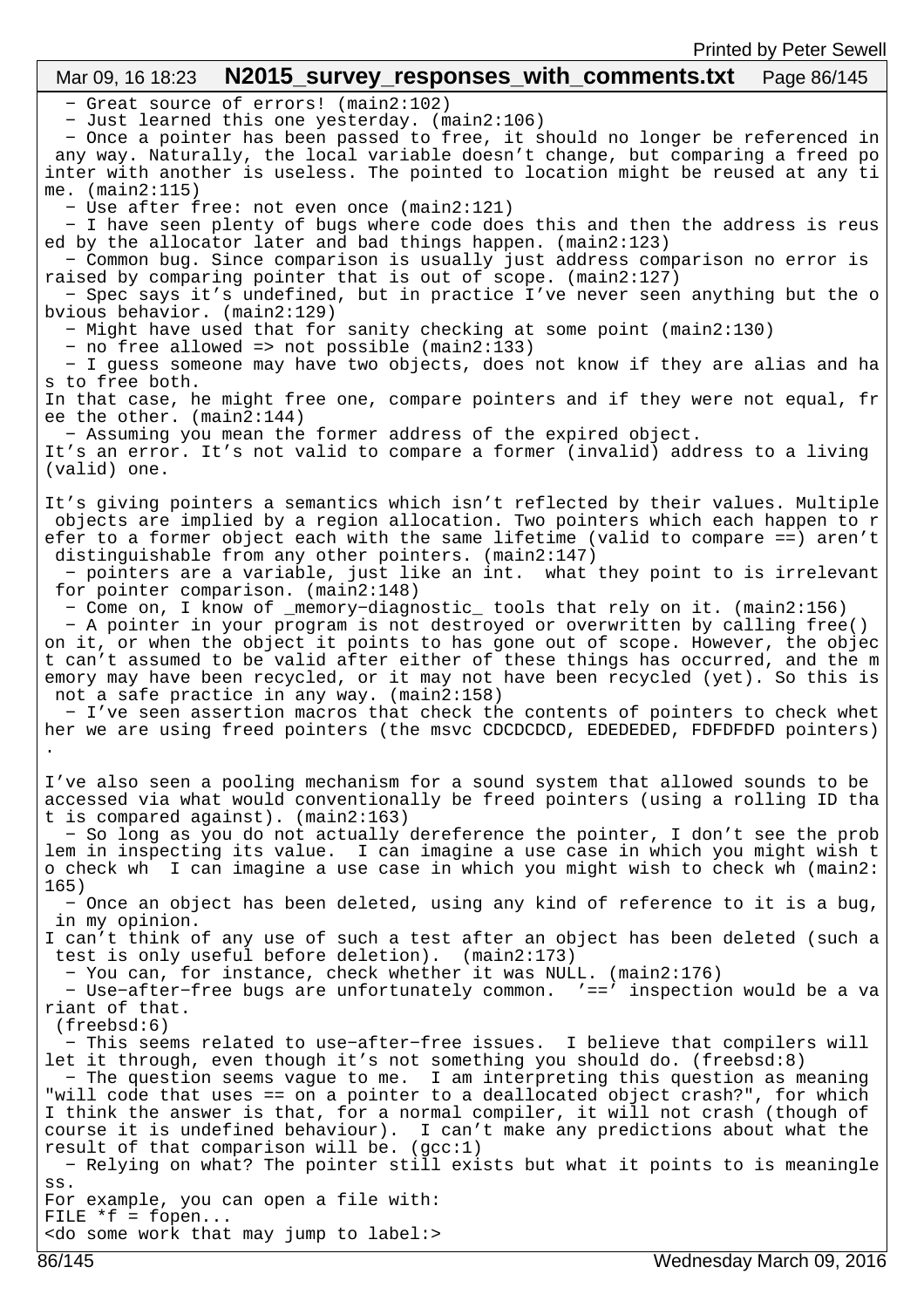fclose (f);  $f = NULL;$ label: if (f) flose (f); here we compare f even though the FILE it was pointing to was closed. I think that is valid.  $(gcc:4)$  − As long use the memory is still readable by the process then this will retur n some data, potentially undefined parts of the stack, the original non−overwrit ten data, or new data rewritten into that allocation of memory. (google:1) − I think there is nothing wrong with code that does not de−reference the data but does other stuff, say naive code sample: delete p; if  $(p := nullptr)$  { ++objects\_deleted\_; } (google:4) − A hash table stored extra data for objects, indexed by their address. Somet imes when the data was freed, it was first freed, then the hash table entry was deleted. (google:7) − This would generally work (and I can hypothetically imagine scenarios where someone might want to try, but they shouldn't) but some analysis tools will expl icitly scribble on the pointer to make sure you don't do it (because it's a terr ible idea). (google:11) − I say it shouldn't because keeping dangling pointers around is scary busines s. But this will happen in the case of linear search over a collection of maybe− valid pointers, which I have seen. (google:21) − You can't tell whether something new has been been reallocated into that mem ory. (google:27) − A good compiler should show a warning but I don't know if anyone has impleme nted it (google:30) − I'm sure this will work on many C compilers. What I don't know is if there are compilers where it won't work, although I can imagine that being the case. ( google:32) − I don't think you can do this if the value is the pointer type itself, but i f you converted to a string or integer the compiler of course can't stop you. N ow the address could very well be reused at any time so the utility is questiona ble. (google:34) − Keeping a pointer around after the thing it points to has been freed is symp tomatic of something wrong with the program design. (google:36) − I've seen cyclic linked list implementations do this to check whether they j ust freed the last remaining list item. (google:37) − Objects going out of scope do not invalidate access to their pointers. That' s the whole dangling−pointer problem that C has. (google:38) − I would expect the pointer value to be the same after the object it points t o is freed. This might be used, e.g., to remove a pointer from a collection. I d on't have any specific example though. (google:40) − As long as you don't dereference the pointer, you can use it. I can't think of a legitimate use, but you can. (google:41) − This is the result of a stupid decision by the standards cmte. a free'd poin ter cannot be compared. (google:42) − The pointer should still have a defined, stable value, but otherwise this so unds pretty useless. I guess it could be used to check if the pointer used to be NULL before, or which area (stack, heap, etc.) it was allocated in. (google:43) − freestanding code (c runtime implementation or os kernel) may make such assu mptions in some cases. (eg the c runtime implements free so it has full control over free'd pointers or munmap'd objects, but it should not inspect pointers to automatic variables that went out of scope). i think this works in practice and there might be code that relies on it, but it Mar 09, 16 18:23 **N2015 survey responses with comments.txt** Page 87/145

Wednesday March 09, 2016 87/145

shouldn't.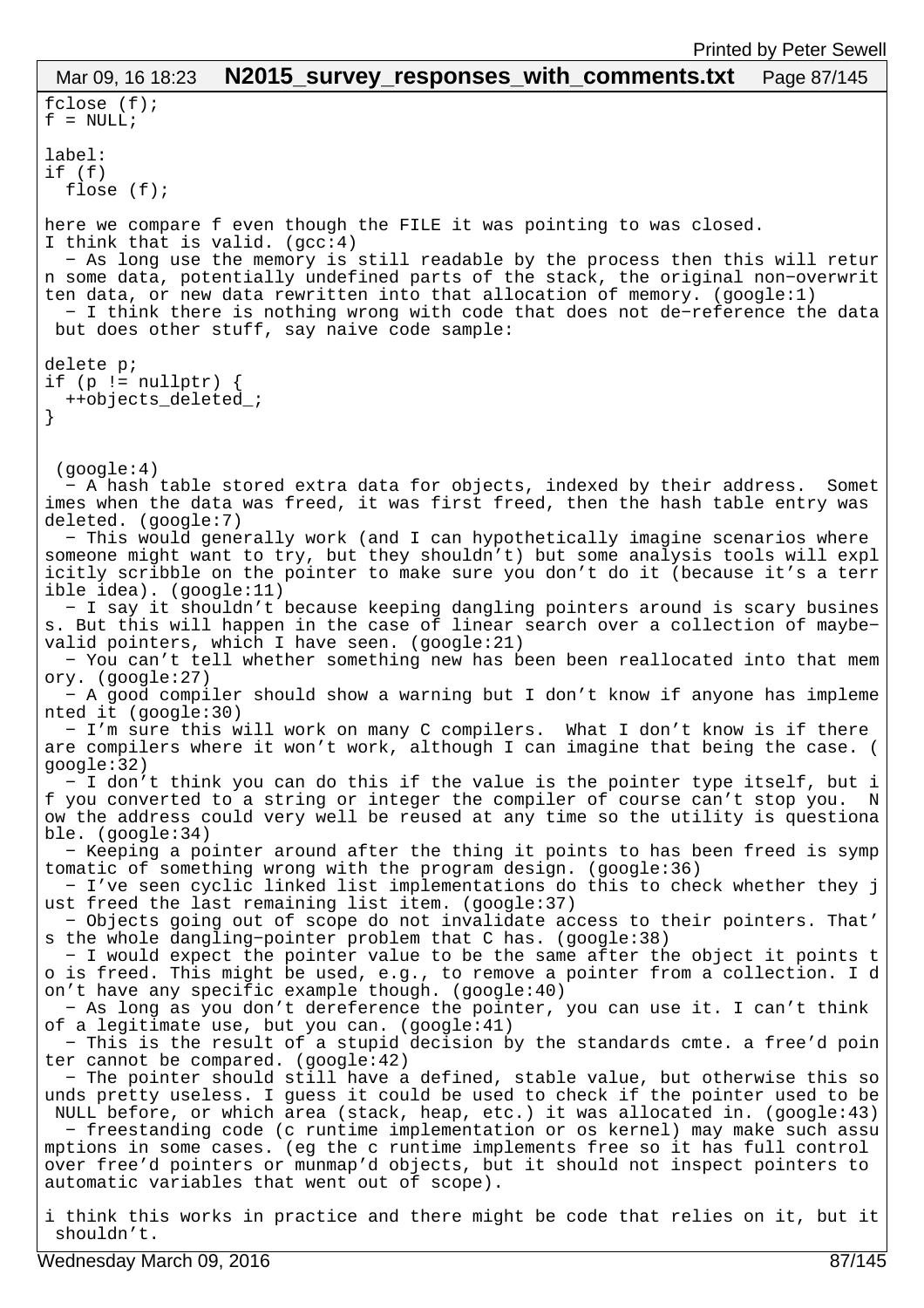## (libc:3) − Most compilers aren't going to use a trap representation or otherwise intent ionally break this, but it's seriously dodgy and the compiler should scream abou t it if it can detect it, since it's a great way to create bugs like use after f ree. (libc:4) − C is pretty clear that you can't look at the bytes of a pointer to an object that has been free'd. (llvm:2) − The value of a ptr is not changed by freeing what it points at. It can be u seful to know a ptr of a freed object for leak detection. (llvm:3) − You can't deference the pointer, but the value remains valid. The only good use for it I can think of it to log a debugging message (which would only be us eful if one also logged the allocate). In fact, I have logged such messages myself when unloading a loadable kernel dri ver (because all evidence of what had been at those pages was gone; so, anything faulting referencing the unloaded driver would be a complete mystery). (llvm:5) − As discussed in Q4, the current stable version of ntpd does this. (regehr−bl og:0) − The pointer's value will no longer reference valid memory, so the pointer ca nnot be dereferenced. (regehr−blog:7) − Specifically, I have seen code that relies on comparing the "this" value aft er calling delete. (regehr−blog:9) − I think this would work, but I am not motivated enough to test it or scour t he spec. (regehr−blog:12) − as i said pointer in flat memory model is just an index (regehr−blog:21) − At a guess the pointer will still contain the old address, it should be safe todo assuming it is not dereferenced, unless the spec says otherwise. (regehr−b log:22) − As I mentioned above, this is a bad idea. On certain compilers, it won't wo rk. Example: http://trust−in−soft.com/dangling−pointer−indeterminate/ (regehr−blog:26) − I've seen this done, but it was years ago... code hangs around for a long ti me however. (regehr−blog:29) − Cleanup code (x11:0) − If you are evaluating x == y, where \*x has been freed and y points to a newl y allocated object, then in very rare circumstances you could get a false positi ve. (x11:1) − maybe it might depending on the deallocation. If it's on the stack in the s ame function, it probably hasn't been overwritten unless your compiler is really aggressive about reusing/reclaiming stack space. (x11:3) − A normal (i.e. not linting) compiler won't null out or otherwise mangle refe rences after they've been passed to free, so code that does this will generally work. I'd expect that in order to break one would have to have a loop such that the compiler can derive some useful information by assuming a free call hasn't b een reached yet because the pointer value freed in that call is being used... su ch that this information is actually wrong. But I'd expect such code to be very rare. A bigger issue is what happens if you have (as bugs) dangling references in a da ta structure or whatever after a free call. Obviously using dangling references is unsafe; but also, if a compiler is able to conclude that they're dangling whe n used later, it ought to complain rather than make silly assumptions and genera te wrong code. (x11:5) − freeing the object before removing its pointer from a container (x11:6) − I guess that is one of the standard issues you would find with more complex static analysis methods such as coverity (pointer use after free). (xen:1) − free() is not permitted to alter the pointer passed, which means the pointer shall still have its previous numeric value. Whether this subsequently compares equal or not depends on how your compiler is feeling, but I seem to recall that it is UB to do so. (xen:3) −−−−−−−−−−−−−−−−−−−−−−−−−−−−−−−−−− [9/15] Pointer arithmetic Mar 09, 16 18:23 **N2015 survey responses with comments.txt** Page 88/145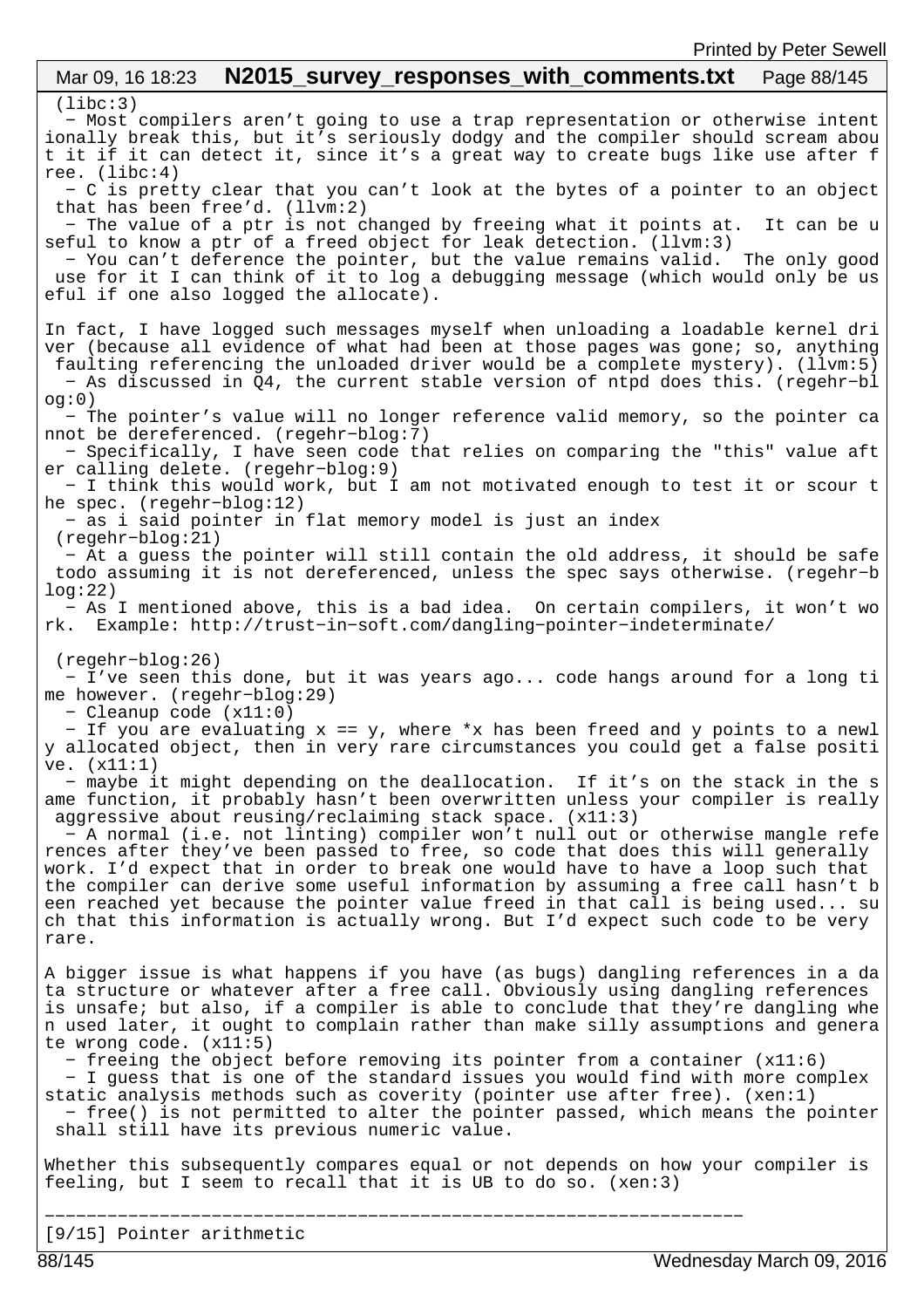Can you (transiently) construct an out−of−bounds pointer value (e.g. before the beginning of an array, or more than one−past its end) by pointer arithmetic, so long as later arithmetic makes it in−bounds before it is used to access memory? Will that work in normal C compilers? yes : 230 (73%) only sometimes : 43 (13%) no : 13 ( 4%) don't know<br>I don't know what the question is asking : 2 ( 0%) I don't know what the question is asking : no response : 8 Do you know of real code that relies on it? yes : 101 (33%) yes, but it shouldn't : 50 (16%) no, but there might well be : 123 (40%)<br>no, that would be crazy : 18 (5%) no, that would be crazy :  $18$  (  $5\frac{8}{9}$ )<br>don't know :  $14$  (  $4\frac{8}{9}$ ) don't know : 14<br>no response : 17 no response Comment − pointer arithmetic is just normal arithmetic (main2.2:3) − Often seeing a code which uses pointer to 1st array member and pointer to th e after−last array entry. Last member is then (end − 1). (main2.2:6) − That sounds like UB to me as well, so I'd assume it might work for certain c ases (main2.2:7) − For pointers to variable−sized or unsized objects, various computations are often made, such as allocation code that puts a variable−sized array behind a st ruct, and constructs pointers to entries of that array. (main2.2:8) − More useful than the other pointer arithmetic question, but I am suspecting that this is still probably undefined behaviour? (main2.2:9) − It's technically undefined behavior AFAIK, but I've never actually tried it. I guess some compilers may use this instance of UB to perform clever optimizati ons, but I don't know what's the state of the art in this aspect. (main2.2:10) − One−past is ok? But two−past is not? Would expect code that constructs a poi nter, then checks if it's within a valid range before using it. (main2.2:15) − There is no thought crime in C ... you're only in trouble if you dereference an invalid pointer. (main2.2:18) − this was mentioned in the (I think) CCured paper (main2:0) − What crazy architecture/compiler would that not work on? A non−dereferenced pointer is just a number! Right? .....right? (main2:7) − The Numerical Recipes in C rely on it; that's widely−used code in the physic s community with some pretty horrible (and probably illegal) C code. This code e xplicitly stores and passes out−of−bounds pointers. If I index a multi−dimensionsl array manually, then I there's a chain of arithme tic like "p + i\*di + j\*dj + k\*dk" or so, where p is a pointer and the others are integers, and I don't pay attention to the order in which these are evaluated. This just may temporarily lead to out−of−bounds pointers, depending on the order of evaluation. (main2:8) − Don't think I do more than the OK 1−past end (main2:9) − Also happens to work, but only one past the end is valid. (main2:10) − I believe this is undefined, but don't know if any compiler would break it. (main2:11) − Tcpdump does a bit of this where they create a variable from an array and th en check it is in bounds (main2:16) − Assuming it's possible to get to a valid region via pointer arithmetic. (mai n2:26) − Chances are this was tightened up and my answers are now wrong.... (main2:29 ) − Yes, but be careful about wrap−around. Also looks like a security bug, eg ca  $lloc(x, y)$  where  $x*y$  wraps around causing a tiny allocation to happen, then usin g the larger assumed result. (main2:30) Mar 09, 16 18:23 **N2015 survey responses with comments.txt** Page 89/145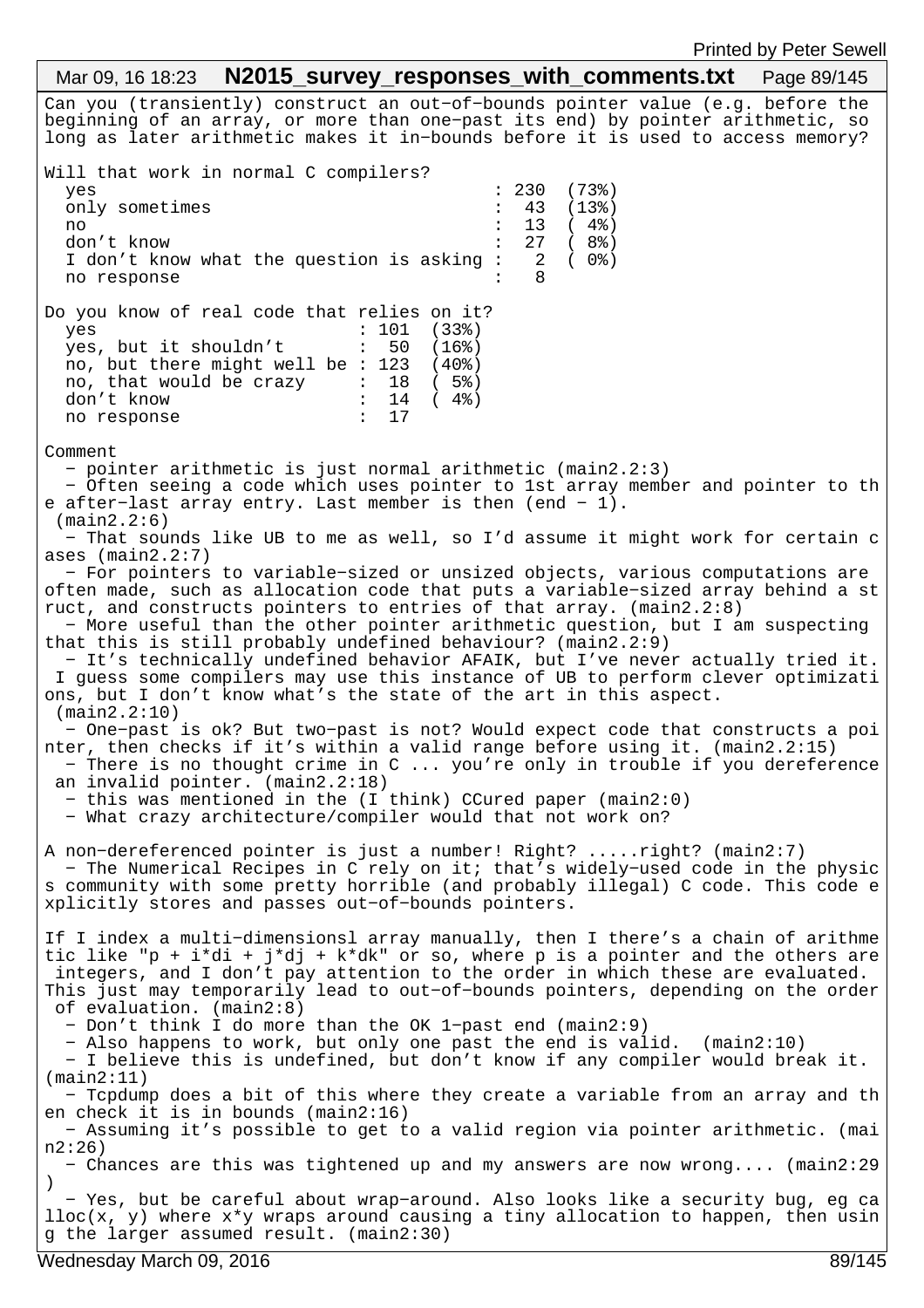− The 8086 is gone. A pointer is a value. (main2:37) − Possible, but it's likely a bug waiting to happen. (main2:40) − I'm pretty sure I've had such cases with TI not−too−bright compiler for thei r C6000 DSPs, where pre−decrementing an index before the start of a loop and pre −incrementing it before use resulted in the best code output. (main2:50) − This may be undefined behavior, but I've written such code myself and it wou ld be a pain to try and fix it. Sometimes such code becomes incredibly ugly whe n trying to fix it. (main2:59) − Yes, I've seen string classes that allocate sizeof(int)+strlen bytes, store the char \* pointer to the malloc result+sizeof(int), then make use of the fact t hat the string object's representation just looks like a char \* so you can pass it to printf without calling a .c\_str() on platforms where it reads the bytes of the object to pass it through "...". It then used the int as a reference count, and the destructor did the decrement and possible free. (main2:66) − Does this count? container trickery that uses ((void\*) 0)−>somemember as a way to do "offsetof" (main2:67) − Use case: arrays with a lower bound not equal to zero (like in Fortran) int lbound=10, ubound=20; const int asize = ubound - lbound + 1; double \*arr =  $m$ alloc(asize \* sizeof(double)); double \*a = arr − lbound; for (int i = lbound; i <= ubound; i++) {  $a[i] = 0.0;$ } (main2:68) − Some sanitizers check for this. (main2:69) − Though this is undefined, I figure most compilers may permit it, but you may well accidentally overflow a register depending on the underlying representatio n of the pointer and how near it is to the limit, etc. (main2:70) − Yeah, we didn't even bother with this one in clang −fsanitize=undefined. (ma in2:74) − Undefined (main2:80) − Some f2c (Fortran2C) converter produce such code (main2:87) − This should definitely work. The mental model of pointers to certain type T being sufficiently wide integers of a distinct type for every distinct T is ver y deeply ingrained in engineers' minds. I just don't know how it would be possi ble to change it, or to even explain pointers in a different way to a novice. (m ain2:90) − Pretty sure this one I've seen buggy code optimised away by real compilers. (main2:92) − Undefined behaviour. Also a good source of security vulnerabilities. (main2: 94) − http://www.cl.cam.ac.uk/~dc552/papers/asplos15−memory−safe−c.pdf found a loa d of examples (as I suspect you already know). I assume that compilers will miscompile it, but I've not checked. (main2:100) − I know that the standard doesn't allow it, and as400 will break, but there i s plenty of post−decrement pointer code that works fine on most flat address mac hines. (main2:111) − Stack frame manipulation is "fun", pretty common in malware (main2:112) − Not even intermediate values should point outside of an array (except just p ast the end). (main2:115) − I don't see what's wrong with this (main2:121) − I think this is legal as long as you don't read the value. (main2:123) − Common to get address of array element "−1" before passing to code which pre −increments pointer to element "0" (main2:127) − I guess it depends how much "how of bouds you go. Out if array limit is probably fine. Wrapping 2^32 or 2^64 could be a problem. (  $main2:144)$  − Pointers don't have semantics. So typeof("out−of−bounds" pointer)==typeof(po inter). "Can you make a pointer then later make it a pointer before it is used?" With taint (poison) it's interesting as depending how it is created, an "out−of− bounds" reference should be tainted. And taint can't be removed by simple operat ions. With taint it could be idiomatic to iterate until exception. But that isn' Mar 09, 16 18:23 **N2015 survey responses with comments.txt** Page 90/145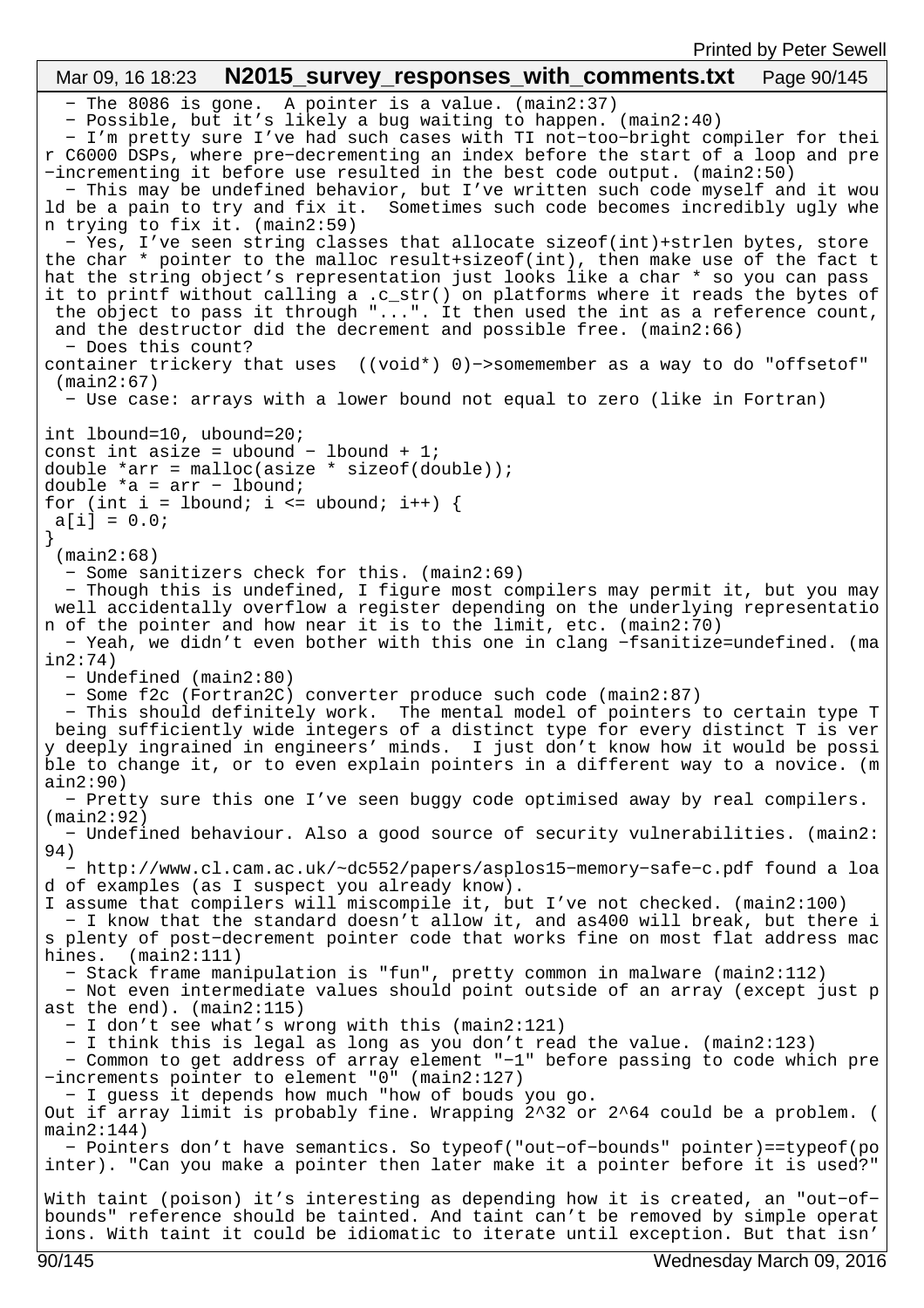## Mar 09, 16 18:23 **N2015 survey responses with comments.txt** Page 91/145

t the usual environment.

Thinking of buffer overflows it would be an advantage to invalidate references b efore data could be written past the buffer.

Usually, an exception is generated when an invalid reference is dereferenced, no t merely by creating one (back to the problem that pointers don't have semantics − how do you know if a value in a register is a pointer or not?). (main2:147) − null, EOF markers, etc. (main2:148)

− All the time. All the time. (main2:156)

 − I know that the standard says you may construct a pointer that points to one element past the last value of an array, but that it is not a defined operation to dereference that value. If you walk off the array in the other direction (fo rming the address prior to the zeroth element) you are creating undefined behavi or; you may create an invalid address. I think on most architectures this will n ot crash, but technically it should not be relied upon. (main2:158) − I've seen hash tables that do this.

Also, in our industry it's not uncommon to purposefully access off the end of th e array. Eg. We do string operations a word at a time even though strings don't have to be a multiple of  $\frac{1}{4}$  bytes in length. (main2:163)

− I'm pretty sure I've seen this before somewhere. E.g.,

char\*  $a = (char * )$ malloc(47); char\* b =  $a - 1$ ; // Out of bounds.

 $b++$ ; // Now OK.

 $b[0] = 'a'$ ; // Should be fine. (main2:165) − To make a vector/matrix start artificially at 1 (instead of 0), for example. This trick is also typically used when using a table as a function taking one in teger argument having a strictly positive range, without having to modify the in put directly (or for interpolation). (main2:173)

```
 − for (char *p = A; a < p+n; p++) ;
```
I can construct it, the question doesn't say I have have to use it.

The code above could actually fail if A's last byte is at 0xFFFFFFFFF (32bit), bu t I think OSs don't give you memory there (as it doesn't give you memory at NULL ). (main2:176) − This should be allowed. malloc is often used w/ these, and the compiler can

not/should not know it's bounds. (freebsd:5)

 − I think current compilers will let that work, but haven't tested it myself. (freebsd:8)

 − This happens to be particularly dangerous when the address happens to be clo se to the top or bottom of address space.  $(gcc:2)$ 

− Seems like that should be legal (gcc:4)

 − I believe the danger is the overflow case, not the fact if it points to vali d memory. The overflow / underflow case is undefined, for example, the below I b elieve is undefined:

char  $*_{p}$  = nullptr; char  $*p1 = p - 1$ ; char  $*p2 = p1 + 1$ ; // Undefined what p1 + p2 point to (google:4) − Some code happened to compute the final address of some data, in a way that was split across several lines, and the intermediate result was out of bounds. ( google:7) − I've seen pointers to before the beginning of an array in preparation for it erating over it so that you can increment the pointer at the beginning of every loop. I see no reason why this should fail on any modern system since the failure case for this would be low pointers in zero page where C programs aren't allowed to mess around anyway.

It's probably not a good idea regardless. (google:11)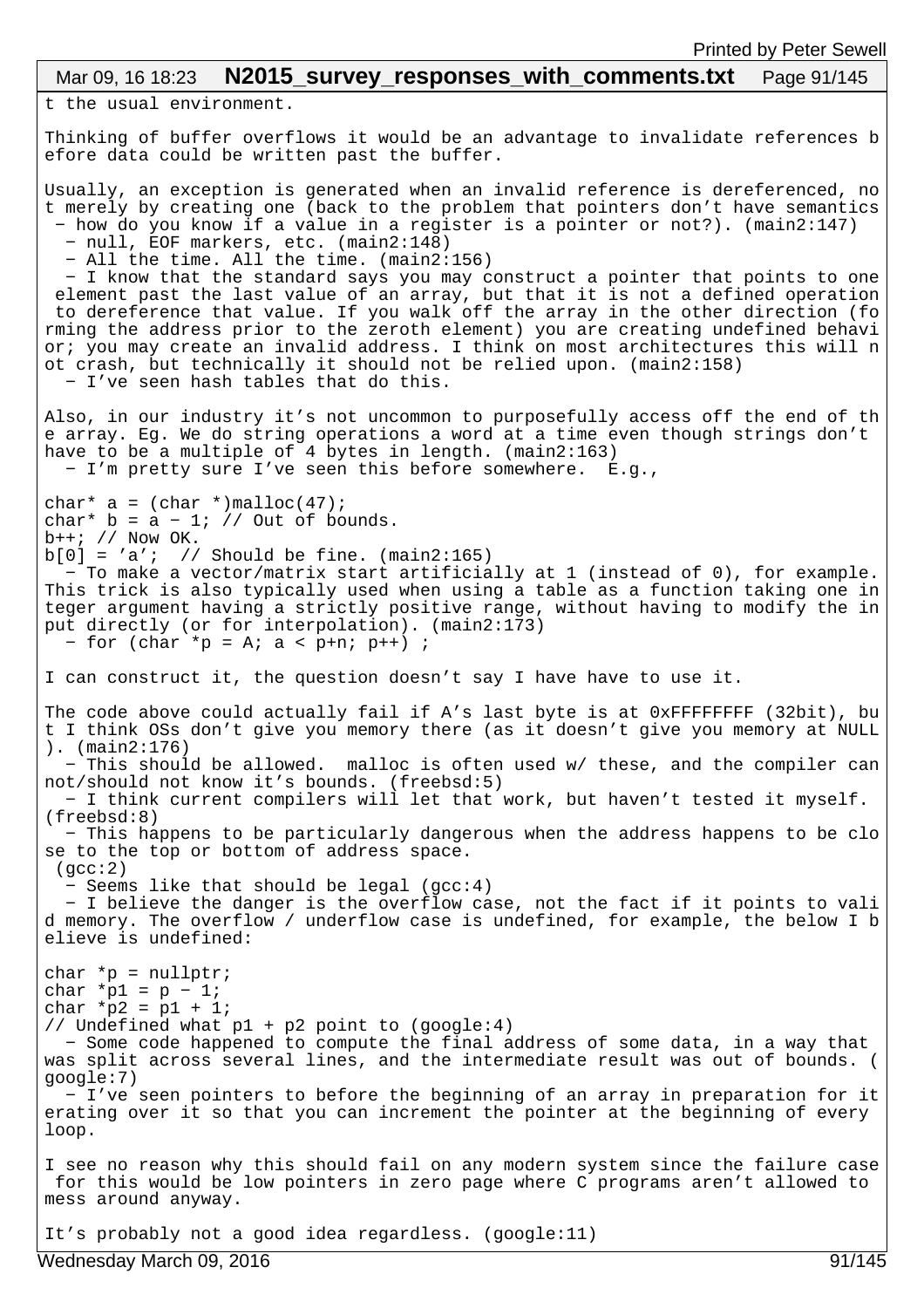## Mar 09, 16 18:23 **N2015\_survey\_responses\_with\_comments.txt** Page 92/145

− Tagged values. (google:12)

− This SHOULD work.

(google:13)

− Non zero−based arrays "work" this way. (google:14)

 − Format dependent indexing into objects. Some object representations keep the excess bytes of object after rounding to the allocation size in a header, and m ay transiently have a pointer beyond the object before subtracting them out. (go ogle:16)

 − Depending on the semantics of the question, I've seen this relied on for old WIN32 API code. (google:20)

 − A pointer is still just an integer. I recall in the past being faced with th is problem and electing not to allow an invalid pointer to be passed around. (go ogle:21)

− Undefined behavior. (google:22)

 − Useful for clamping array indices. Instead of clamping the index, you just a llocate a way bigger array and start the zero index in the middle of it. The out of bounds, indices are then filled with clamped values. (google:23)

− This will only work if pointers are just dolled up integers. (google:24)

− Everyone writes 'p+b−a' instead of 'p+(b−a)' (google:30)

 − Doing this sounds wrong, but for all I know it works, even possibly all of t he time. (google:32)

 − This isn't portable because it invokes undefined behavior, but lots of legac y code does this, or at least I have memories of finding it in the past. It's n ot legal to construct such pointers, but compilers are generally forgiving of th is (as compared to actual dereferencing of them which would frequently be caught ). (google:34)

 − It's only valid to point to locations inside an object or one past its end. On some exotic platforms it may not be possible to represent pointers anywhere e lse; but most real−world compilers use flat address spaces and don't care. (goog le:36)

− I've seen such code but don't remember where.

This, again, may obviously break due to overflows on platforms where size\_t stor age is smaller than pointer storage. (google:37)

 − I've done this for things like bounds checking by overallocating the block a nd writing canaries at the ends. (google:38)

 − The fact that you can is behind all the off−by−one errors and unlimited read s that can be exploited by attackers. (google:41)

− This would be useful for for implementing a min/max heap. (google:42)

 − Feels like this should be fine but I can't think of a relevant use case. (go ogle:43)

− Compiler might optimize out UB. (google:46)

− see [3/15] about how the compiler can use this for range−analysis.

this is unfortunately easy to do by mistake so i'm sure it's common.

it allows the construction of pointers with difference that cannot be represente d as signed ptrdiff\_t which is problematic.

(and most likely it makes c implementation expensive where pointer overflow is n ot valid)  $(libe:3)$ 

 − This simplifies some offset pointer calcuations, and it can be hard to keep all intermediate results within bounds. (libc:4)

 − I know it won't work on either hppa or ia64 (ilp32), due to how segmentation operates. But those are pretty obscure these days.

I know that plenty of compilers optimize termination of loops based on end−of−ar ray conditions, so there are likely to be all sorts of issues there.

It probably will work if, while out−of−bounds, the value has been cast to an int egral value, and the cast back to pointer happens after the "later arithmetic".  $(libe:6)$ 

 − Barring integer overflow, yes, this pretty much works just fine. (llvm:2) − This may be commonplace to create a sentry. You can put any number you want into a ptr. (llvm:3)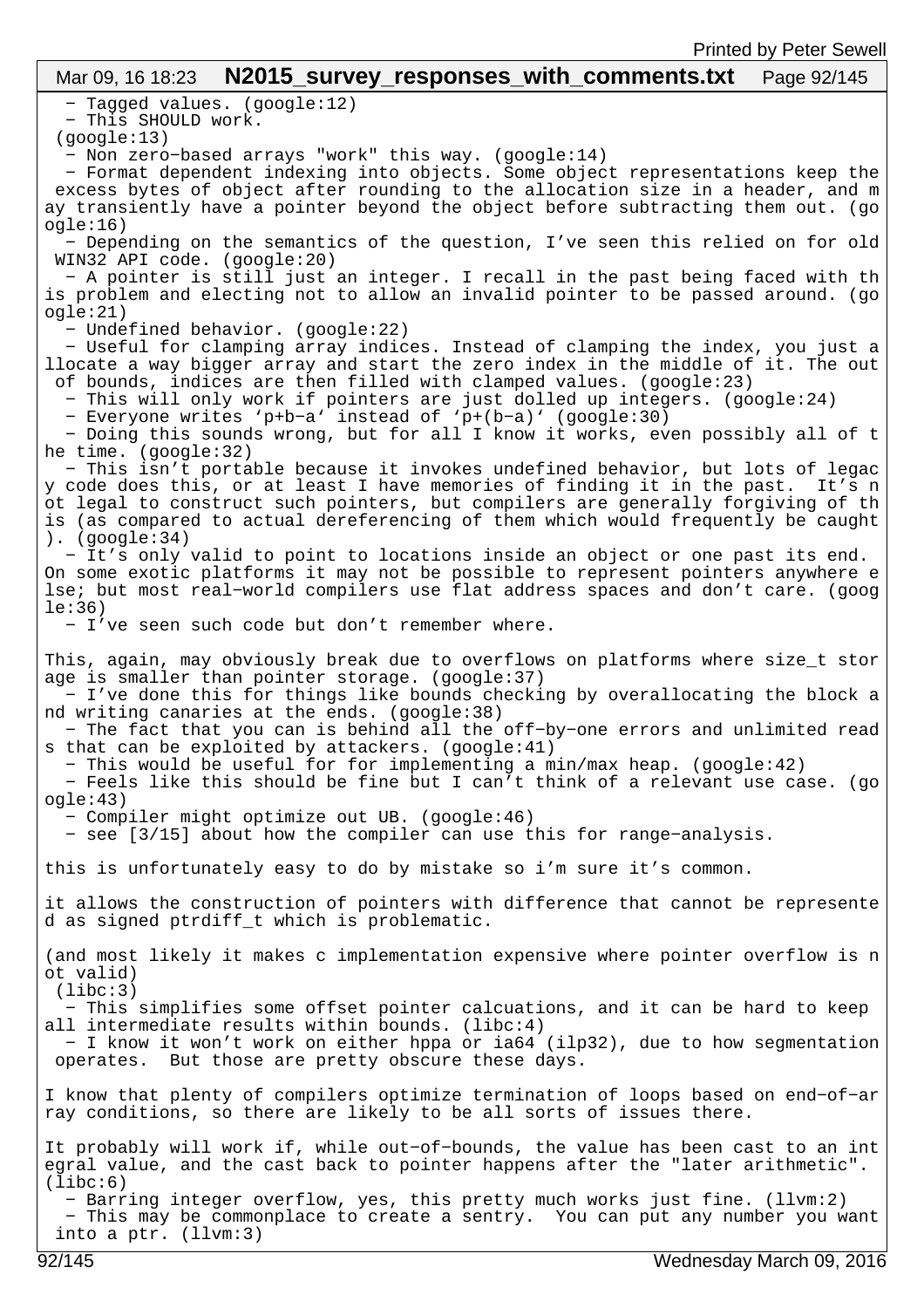# Mar 09, 16 18:23 **N2015\_survey\_responses\_with\_comments.txt** Page 93/145

 − There is pretty much no such thing as an out of bounds pointer in C. They c an always be cast as an integer type and back again.

Consider a debugger that is operating on memory in a different address space. T he debugger can (and at least one I know of does) do address computations based in a different address space. Load and stores have to be via access functions, but address computation does not. (llvm:5)

 − Any intermediate states that can be optimized away would make this safe, if it can be guaranteed to return in−bounds before memory access. (llvm:7)

 − The situation has not gotten friendlier to old−school pointer manipulations since https://lwn.net/Articles/278137/ was written in 2008. The pattern could st ill be found in code exposed to malicious interlocutors in 2013: https://access. redhat.com/security/cve/CVE−2013−5607 (regehr−blog:0)

 − I suspect this happens a lot, especially with loop termination when you're n ot just iterating forwards through an array.

Eg: the second version of the code in this answer: http://stackoverflow.com/a/29 195143/1400793 (regehr−blog:1)

 − Why do you have to ask questions that make me want to audit all of my code? (regehr−blog:7)

− I think I've seen ptr + ARRAY\_SIZE − 1; does that count? (regehr−blog:10)

− I guess compilers assume no overflow. (regehr−blog:15)

 − The same tool has a memory mapped file (i.e. mmap) where a pointer is kept m ost of the time in−bounds the mapped file buffer, but in some subtle cases, the pointer points one byte before the buffer. It is never derreferenced when this h appens, though. (regehr−blog:18)

 − I've never had a problem doing this in practice. As long as you don't actua lly overflow (I.e. wrap around from one end of the address space to the other) t hen you should get away with it. I don't think its legal in the standard, but t here is so much existing code that does this kind of pointer math, that I don't think compilers are going to mess with it.

For example, we have converted pointers within a certain address range (virtual memory region, etc.) into integer offsets and stored those with fewer bits, and then converted them back before using the pointer. As long as it points to a va lid address when using it (and you are careful about strict aliasing etc.) then it seems safe enough. (regehr−blog:26)

 − isn't this how some versions of offsetof are implemented? (regehr−blog:29) − Think variably sized arrays. If you have a struct with an array of [1] but

you've allocated > 1 final members .... (x11:3) − Normal C compilers don't spend extra runtime cycles normalizing or bounds−ch ecking pointers. If the compiler can detect that the constructed value is illega l, it ought to say so; and I fail to see a case where assuming such a constructe d value is in bounds offers any traction on anything useful.

I could imagine a feeble program checker objecting to x = p−100; x[100] = 1 if i t recorded on the first statement that x is within the bounds of p, and then (if the bounds of p are less than 100) noticing that the second statement makes an out of bounds access; but such a checker ought to just object to the first state ment.

There is a fair amount of string handling code that uses one−before−the−beginnin g pointers to avoid special cases. I rewrite this when I find it, so I don't spe cifically know of any, but I'm sure lots is out there.

I would expect a program checker to reject such code. (x11:5)

− C++ (and all C code that interact with it) (x11:6)

 − As I said above, I'm unfortunately gotten wind of with some rather insane be havior from compilers; and so since you ask the question, I say "I don't know". In my normal course of programming, I would probably not think about whether a pointer accidentally became invalid in the course of some pointer arithmetic, as long as I knew it was going to be correct at the end. Compilers that assume ot herwise are laying bear traps for the unwary. (xen:2) − http://xenbits.xen.org/xsa/advisory−55.html

(There was much fun to be had with XSA−55) (xen:3)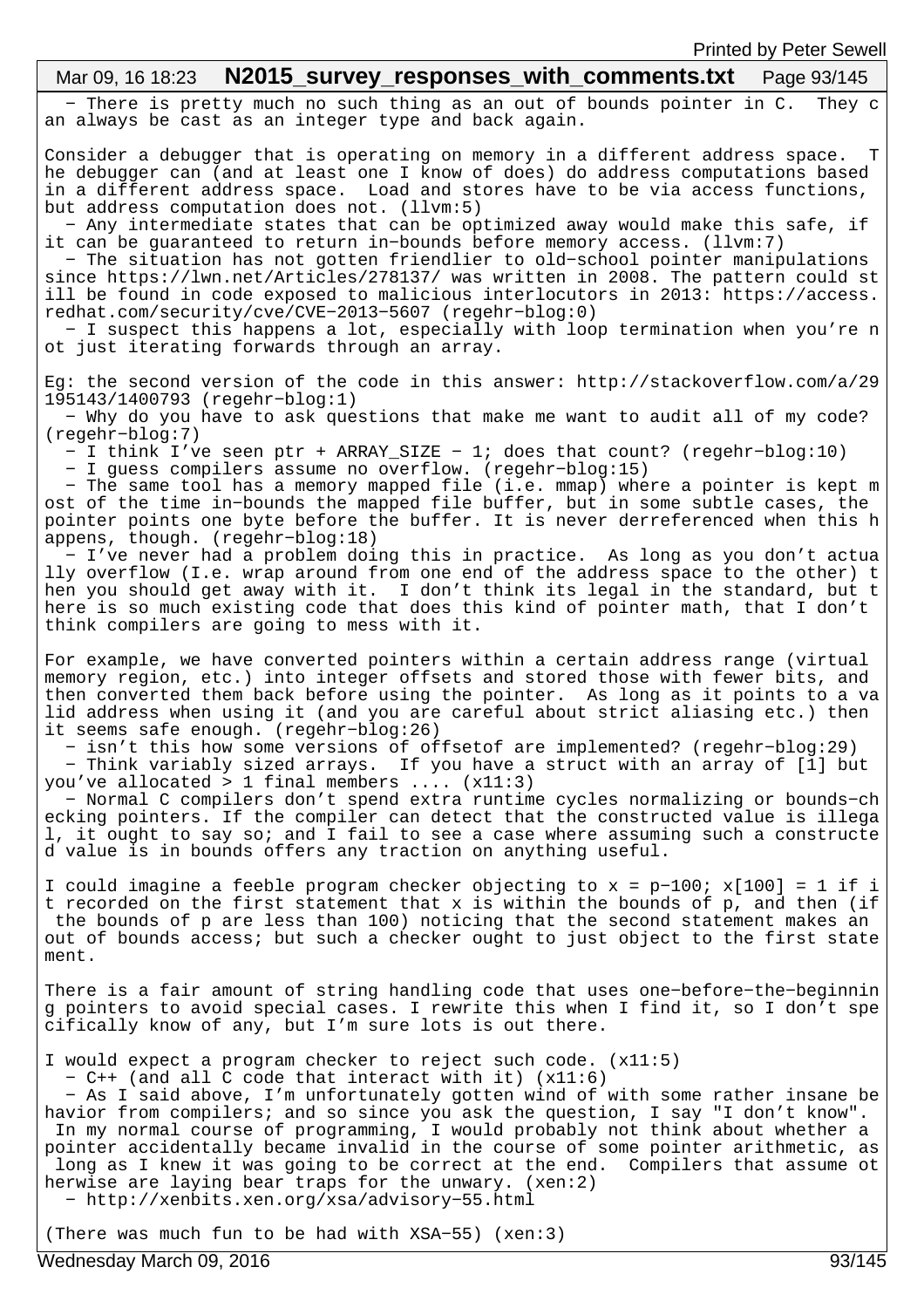## −−−−−−−−−−−−−−−−−−−−−−−−−−−−−−−−−−−−−−−−−−−−−−−−−−−−−−−−−−−−−−−−−−− [10/15] Pointer casts Given two structure types that have the same initial members, can you use a poin ter of one type to access the intial members of a value of the other? Will that work in normal C compilers? yes : 219 (69%) only sometimes : 54 (17%) no : 17 ( 5%) don't know<br>I don't know what the question is asking : 4 (1%) I don't know what the question is asking  $\cdot$  4 ( 1%) no response Do you know of real code that relies on it? yes : 157 (50%) yes, but it shouldn't : 54 (17%)<br>no, but there might well be : 59 (19%) no, but there might well be : 59  $(19\%)$ <br>no, that would be crazy : 22 (7%) no, that would be crazy don't know  $\frac{1}{18}$  : 18 (5%)<br>no response : 13 no response Comment − Windows, and other software, does it all over the place − struct has an init ial member determining size or type which defines how the rest of the struct is to be read (main2.2:0) − the compiler is free to layout the members in any way within the memory of t he struct. No guarantee that the first member is the first in memory. (main2.2:3 ) − given that structure padding is taken into account or managed somehow, it's completely legit to do this. GTK api does this to mimic an Object−Oriented environment in plain C (with neste d structs) (main2.2:5) − Notification messages on Windows. A WM\_NOTIFY handler first works with NMHDR \* and then (for some particular notifications) casts it to other struct (which b egins with NMHDR\*). Maybe used in gtk+ too for "class" inheritance, but not sure about that right no w. (main2.2:6) − All sorts of OS code that has some standard linked list at the head of a str uct for example. Many examples of this. Poor man's object−oriented programming in C. (main2.2:8) − This kind of thing is used to do 'inheritance' in C. I'm not sure if this falls foul of strict aliasing or not. I would have to check the rules carefully before I relied on this. I think prob ably this construct is safe: struct base { int original member; }; struct derived { base parent; int additional\_member; }; But this probably breaks the rules: struct base { int original\_member; }; Mar 09, 16 18:23 **N2015 survey responses with comments.txt** Page 94/145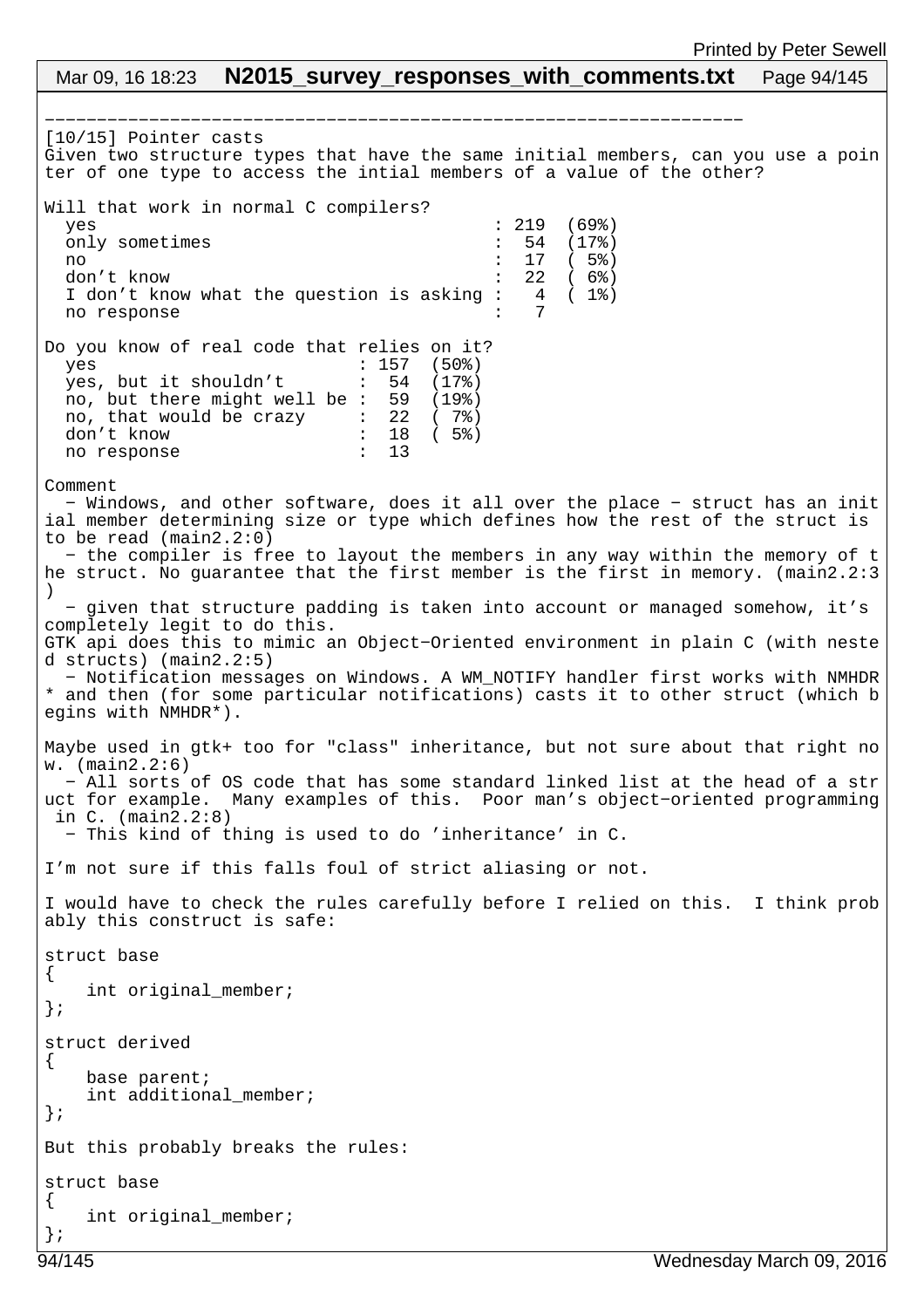struct derived { int original member; int additional\_member; }; (main2.2:9) − Yes, IIRC this is explicitly allowed by the C99 standard, and I personally h ave written code that relies on this language feature. (main2.2:10) − This is poor man's inheritance for C. If you have a family of structures tha t all have the same initial members, that should work and lots of stuff is going to break if it doesn't. (main2.2:18) − Padding could be different if that's somehow a worthwile optimization, I wou ldn't risk. Or maybe after checking that pointer−to−members are equal if I \*have \* to. (main2:7) − If the compiler can prove that the types don't match, it may take the opport unity to optimize away the access as "undefined". (main2:8) − I'm not sure how much this survey cares about C++; there it's common (main2: 9) − LLVM's hand rolled rtti does this! (main2:10) − Assuming you mean two unrelated types not casting a struct A\* to a pointer t o its first member (main2:12) − It's fine since there can be no padding before the first element of a strict .  $(main2:14)$  − The FreeBSD kernel and many other things do this. Most anything that uses st ructs to access IPv4 and IPv6 header data. (main2:16) − The right way to do this is to have the initial member of both structures be a 'struct shared\_stuff' and cast to that type. (Which is safe, because you're allowed to cast to the type of the initial member.) (main2:18) − This sounds like −fno−strict−aliasing. (main2:19) − Sounds like a common way to do inheritence before C++. (main2:26) − This is very common. It is often achieved by simply making the first member of the second structure an instance of the first structure, but in some cases ( e.g., the Berkeley socket address types) even dissimilar views to the same repre sentation data are used at different times. (main2:27) − Lots of code uses this type punning. (main2:29) − This happens all the time. Not just restricted to initial members, using th e CONTAINING\_RECORD() macro. (main2:30) − This is an accident waiting to happen. Imagine that the code references the second element of the struct. A subsequent code change modifies the type of the first element. The offset to the second element will no longer be consistent, bu t that is not readily apparent. (main2:32) − my mental model is that the layout of the structs is identical so this shoul dn't matter, even if optimizations have fired (main2:34) − Pointer arithmetic within an array of similar structs? (main2:35) − Disabling strict aliasing as is possible with eg gcc makes this work reliabl y. (main2:46) − It violates the strict aliasing rule if it is accessed using both types of p ointers. (main2:48) − I'm fairly certain this technique occurs in the Julia implementation. (main2 :49) − I don't think that padding bytes are specified that definitively. For that matter, I don't know for sure if bytewise layout is specified definitively. (mai n2:55) − I recall the rules for "union" specifically allow accessing both views of th e union as long as the access is the initial members that are the same on both s ides. (I know that's not the question you're asking. Just related) I've seen code that does things like the small−string optimization, where they'l l treat a pointer to the string object either as a pointer to a length/ptr pair, or, if the length is small enough, to a length followed by a char array. I've never understood why it's important to break such a use case. (main2:59) − assuming that the structures are layout−compatible. (main2:64) Mar 09, 16 18:23 **N2015\_survey\_responses\_with\_comments.txt** Page 95/145

− This is not guaranteed to work unless the two structures are members of a un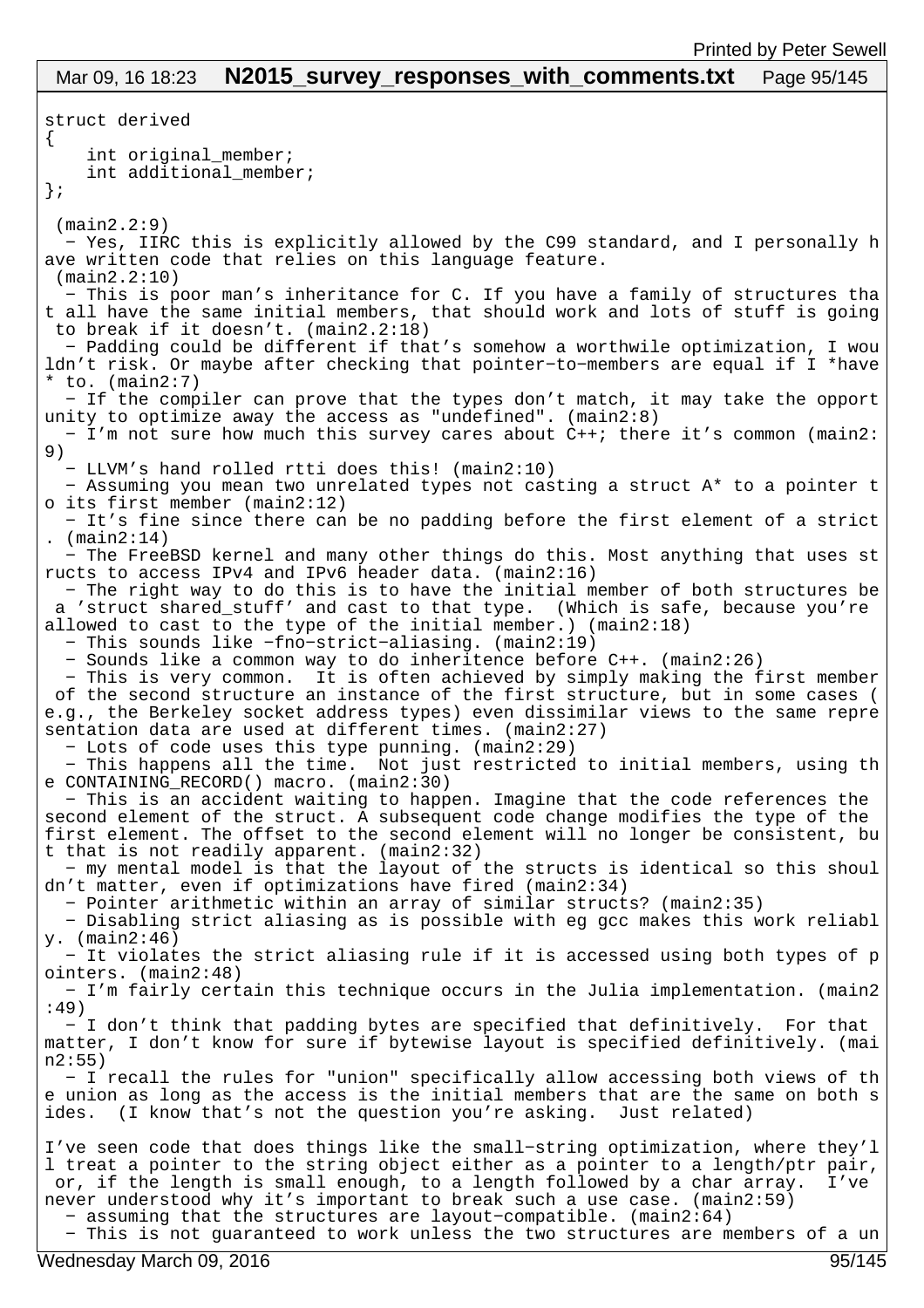ion, and the object is an instance of that union type. But the things that compi lers do to make that case work will usually also make the non−union−member case work. (main2:69) − I think this is allowed by the standard explicitly, but I could be wrong. I' d check but that would be cheating. My other answers about the standard are from memory. (main2:70) − Shouldn't make any assumptions about how a compiler lays out your structures . Also, "initial" members? (main2:72) − if they have the same padding (main2:73) − Yes, this is permitted by the std. (main2:74) − It works, maybe it's hacky but it works (main2:75) − This violates the strict aliasing rule. (main2:80) − I see this when people want to homebrew "object orientation" with structs, l ike minimal struct inheritance, using pointer casting to take a pointer to a mem ber of a child struct and use it to refer to the member of the parent struct. (m ain2:81) − A common example is using the two structs sockaddr and sockaddr\_in in the so cket API (main2:88) − Many hand−made OO libraries for C rely on this. (main2:90) − Guaranteed by the standard only if the structures are members of the same un ion (clause 6.5.2.3, structure and union members) but it will normally work for bare structures. Very common for implementing object−oriented polymorphism, e.g. in bytecode inte rpreters. (main2:94) − I can swear I've seen this in both Windows headers and the Linux kernel. (ma in2:96) − This is a common idiom in X11 event handling code − you are forced into it b y the Xlib API which assumes that you can read the event type from the first mem ber of the XEvent union regardless of which subtype of the union will be used to read the rest of the data. (main2:99) − Allowed for union members, as far as I can see forbidden otherwise. Which is a pain. (main2:100) − Same as above: object code in C. (main2:102) − This is extremely common and I believe safe in the degenerate case that the castee type is the initial member of the other struct. (main2:106) − A common 'pattern' for implementing struct inheritance in C is to include th e base struct as the first member of the derived struct and casting pointers. (m ain2:108) − This is used so commonly that no compiler would dare to do anything than wha t you expect. (main2:115) − That's how the original C structs worked anyways. Struct fields were in the global namespace, and were basically just an offset. (main2:121) − This is a clear violation of strict aliasing rules but I have seen it in rea l code. The most common alternative is to copy the data, field by field, from o ne type to another. This is expensive. (main2:123) − (main2:124) − Too much is assumed about object layout. (main2:127) − It should be OK by the spec if one struct is embedded as the first field of the other. (main2:129) − poor man's class system (main2:134) − Half of the Win32 API, BSD sockets and most OOP done in C would break. (mai n2:137) − Structure layout had best be guaranteed to be consistent given the same list and order of structure components, or else structural inheritance techniques wi ll not work. (main2:138) − Been bitten by this personally. A later member can cause the alignment/paddi ng of an earlier member to change. (main2:139) − In am not entirely sure whether the C standard tells anything about structur e layout. In my experience, it is always in the specified order. And trouble only starts w ith padding of subsequent fields. (main2:144) − Assuming the same compiler (on the same platform) with the same padding sett ings. It's likely to work. (main2:147) − C polymorphism/inheritence, reinterpret casting, etc. (main2:148) Mar 09, 16 18:23 **N2015 survey responses with comments.txt** Page 96/145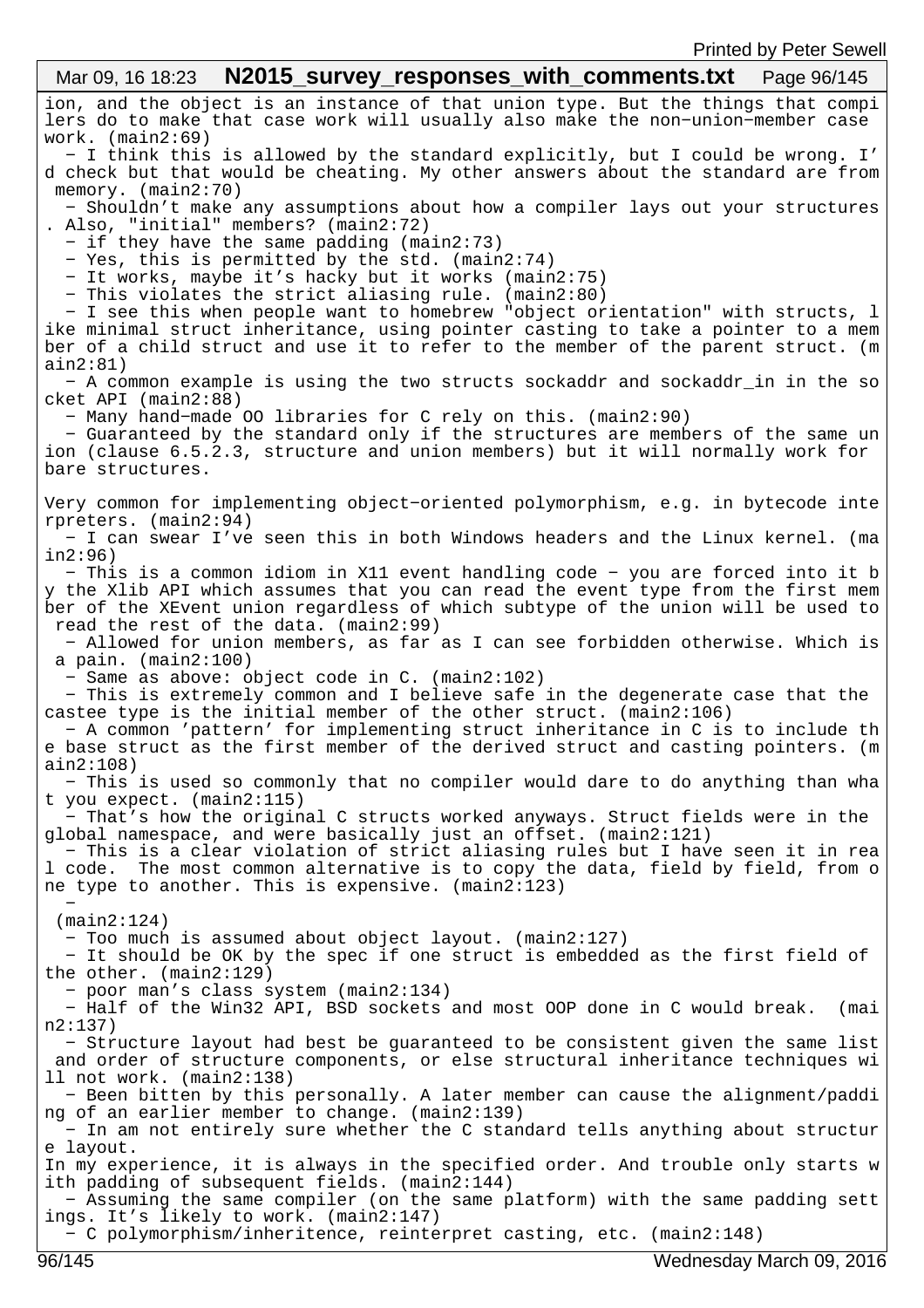#### − If the one is the first field of the other. (main2:156) − This is used by at least the standard library net address sockaddr\*\_t struct ures. (main2:157) − It would probably be better practice to define these two different data stru ctures using a common struct type as their first element. Then a consistent poin ter type could be used. (main2:158) − I do remember that the standard's aliasing rules allow one safe way to do th is, but I don't remember if this is the safe way. If I wanted to write such cod e, I'd look up the aliasing rules and do it the right way, whatever that is. (ma in2:160) − Any dynamically−typed language interpreter does this, eg. See lua language. Also I've seen code that stores magic numbers as the first word. It's accessed u sing a structure but instances of the structure in an array are skipped if the m agic number isn't there. (main2:163) − Object oriented programming in C: routinely used to access members of the ba se class with a pointer of the derived class. (main2:173) − Strict aliasing (main2:176) − Isn't this the Berkeley sockets API for struct sockaddr? (main2:177) − struct sockaddr, struct sockaddr\_storage, etc are routinely used this way ev en though I don't think the standard allows it unless the structs have the nonst andard packed\_ attribute. (freebsd:0) − So much. (freebsd:1) − Having a common header struct is a common idiom (especially for simulating v ariant object types − X11 code has lots of common header structs) but you should only access struct members via the correct type. (freebsd:6) − This exception is only guaranteed when both are members of the same union an d access is through the union. I think I've seen compilers warn about such acce sses, but I'm not sure I've seen them change behavior for them, yet. (freebsd:8) − This is something that GCC tends to actually kill in practice (if strict ali asing is on); I've had to fix bugs that were caused by it.  $(gcc:3)$  − A type error, surely? (gcc:4) − This is kind of like "inheritance in C" Often this was used to read the head er of a message of a network interface and then to use a case statement to selec t the appropriate struct for the body of the message that was received. (google: 1) − Used for mimicing inheritance in plain C. (google:2) − doesn't that happen with the linux kernel linked lists? (google:3) − I would say only initial member (not plural), padding / alignment of members in each struct may be defined differently, so only the first member is defined to be aligned equally. Should not be done, too much subtleties, beware classes h aving (or getting) virtual members and a vtable, etc. Other than plain vanilla s tructs programs should not make assumptions on class layouts or padding other th an what is well defined or explicitly set. (google:4) − that's old school C "polymorphism" and it works as long as one is careful ab out aliasing within a single function. No idea what global optimizers do to it, but I'd imagine it can deal with it because it would break a lot of existing cod e. (google:5) − This is guaranteed for separate structures that are part of unions, but not for structures in general. (google:7) − Python does this, as mentioned above. I have a feeling this behavior is explicitly protected by the spec. (google:11) − OOP like code in C uses that often. (google:12) − sockets (sockaddr) implementation of vtables (google:13) − UN\*X sockaddr works like this! Also other UN\*X−y ioctls (google:14) − This is how inheritance works in C. Granted, this is usually done by embeddi ng one type −in− the other. Giving the two structures the same data members with out doing this is bad practice for code health reasons, above anything else. Als o, it'll aggravate the padding issue discussed previously. In particular, I see this used in place of a tagged union, where size of represe nted data varies. I usually see the duplicated members encapsulated in a structu Mar 09, 16 18:23 **N2015 survey responses with comments.txt** Page 97/145

re. When this tag is a simple integer, however, I have seen this omitted. (googl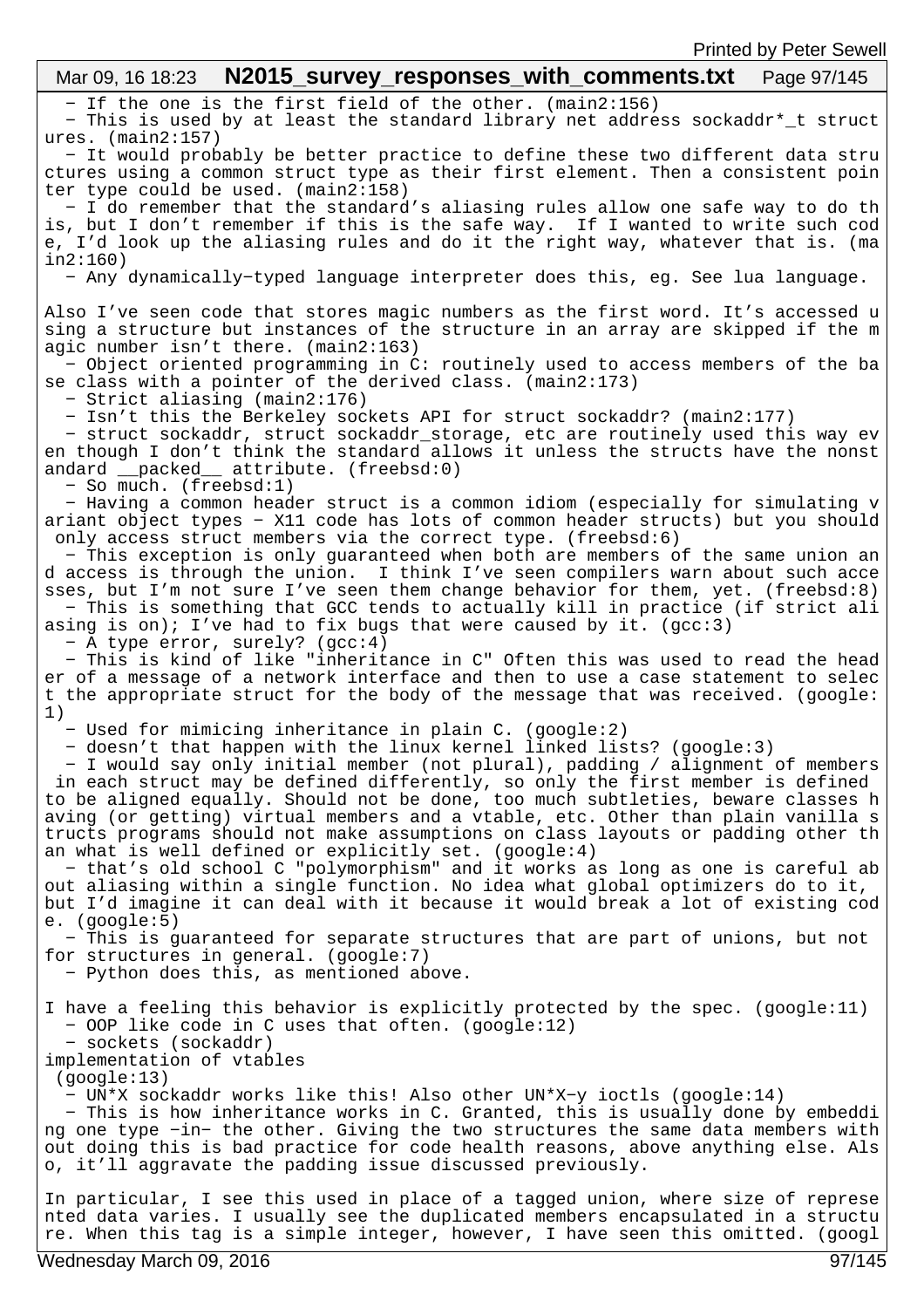# Mar 09, 16 18:23 **N2015 survey responses with comments.txt** Page 98/145

e:21)

− Inheritance. (google:22)

 − Padding or other attributes for the structures can be different, in which ca se this definitely wouldn't be possible, but it could work in other cases. (goog le:26)

 − Reading structures that have a size field. Check the size, free, then rerea d into the right sized memory. (google:27)

 − As long as you're going through sufficient levels of type casts, this doesn' t seem like anything should go wrong. (google:29)

− struct sockaddr (google:30)

 − You'd need a bit of casting, but it can be used to implement parent and chil d structs. (google:31)

− Structure packing of the 2 structures could be different. (google:32)

 − I don't know if this is legal, but it seems to be portable as I have seen it in a large number of codebases and don't remember any issues with it. If the s tructures were completely identical I think it would always be legal. (google:34 )

 − Often this is used for a pseudo object−oriented inheritance system, where ch ild objects are required to have the full layout of the parent at the beginning. However I'm not 100% convinced that this is quaranteed to work if the structure s aren't carefully padded to lie on appropriate word boundaries. (google:35)

 − Haha, the good old C++ #define private public hack. Sometimes works. Nobody should ever rely on that.

However, I am aware that Xlib relies on this for XEvent (so you can use an event as an XAnyEvent, do some processing, and then use its actual type), and due to lack of better built−in inheritance mechanisms in C, I can't claim a superior so lution without any drawbacks. At least Xlib has the type tag outside the union. Also, Gtk object handling may be doing similar things (didn't check). (google:37 )

 − Depends on the structure packing rules in play. If you can control those (us ually with #pragmas), this can be safe. (google:38)

 − I believe I saw this in BrewMP's object system. It was used to implement sub −classes. There would be a macro that defined initial members. It was used by bo th the base class struct and the sub−class structs. (google:40)

 − In C, the type of a pointer is what the programmer tells it to be. The compi ler doesn't check the type at runtime. This is why C++ introduced stricter casti ng rules. (google:41)

 − syscall implementation data structures can have padding, e.g. struct siginfo  $_t$ . (google:42)

 − This is a very common thing when you have some collection of variable record s, such as struct type\_a {u8 type; u8 length; u8 type\_a\_field[20]}; and struct t ype\_b {u8 type; u8 length; u32 type\_b\_field[2]}. Usually the best way to write t his is struct header {u8 type; u8 length;}; struct type\_a {struct header h; u8 t  $ype_a_field[20]$ ;, but not everyone does it that way and just overlapping differ ent structures should work as well. Structures define memory layout exactly. (go ogle:43)

 − yes (for what?): IIRC Python's C API uses this trick for defining objects. ( google:45)

− Struct sockaddr\_storage and sockaddr\_in6 on any POSIX (google:47)

 − Very common, e.g., all the socket struct type punning. A compiler would be crazy to make it not work. (libc:1)

− union can be used for this, but mere pointer cast is aliasing violation.

i'm sure this is commonly relied on, pre−c99 code has lot of aliasing violations .

it works across boundaries where the compiler cannot see (eg passing a struct po inter from userspace to the kernel), but within a library written in c such assu mption is not portable and i'd expect compiler optimizations to break it without special annotations.

(libc:3)

 − Used all over the place for standard network code. You cannot break this wi thout completely breaking the C socket library. This is C's method of doing pol ymorphism. (libc:4)

− Different structure padding. (libc:5)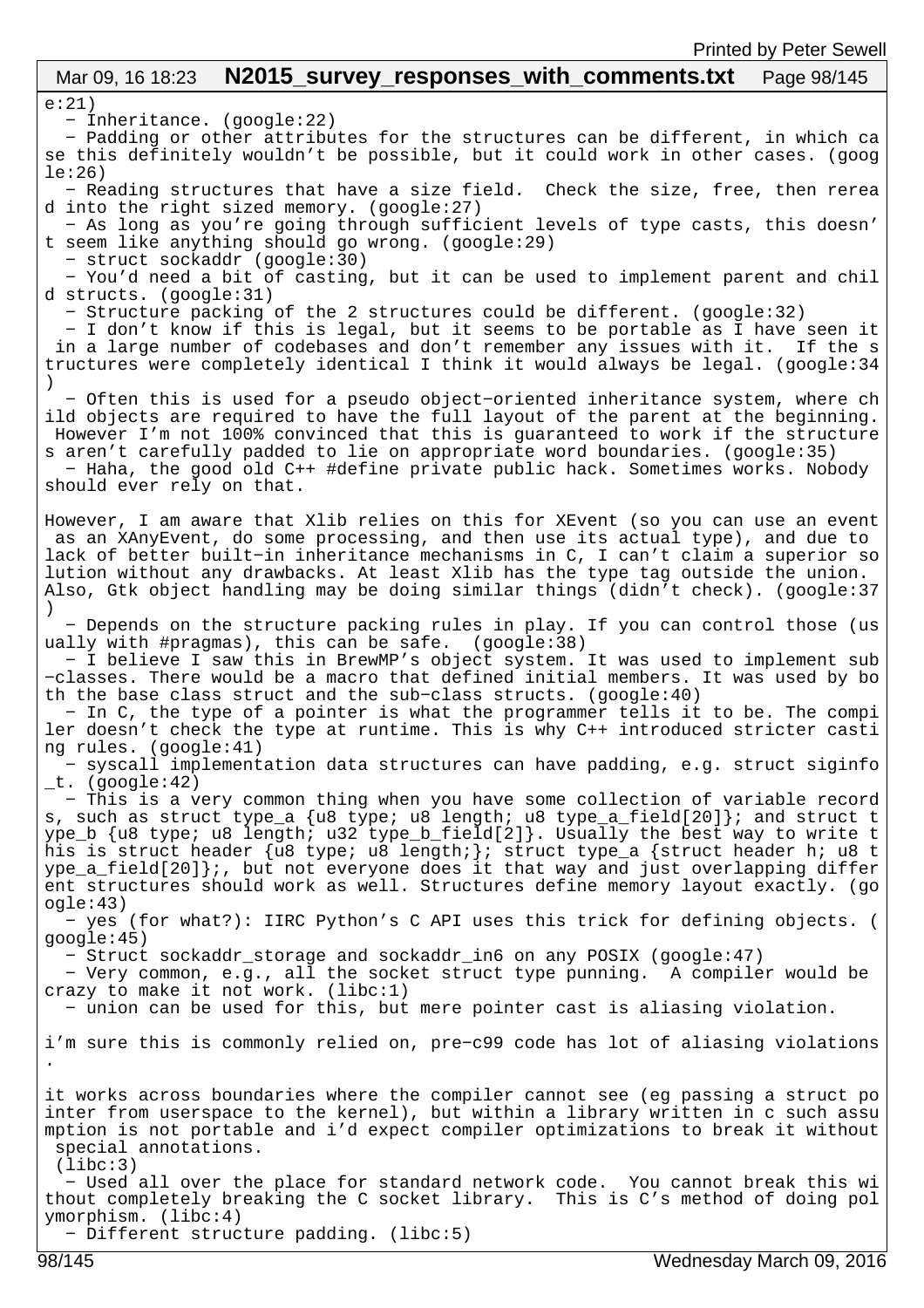### − Dang it, just use nested structures, or a union. Working within the language spec here isn't hard. That said, the existence of such code is why production compilers have to carry around −fno−strict−aliasing and their moral equivalents. (libc:6) − necessary for inheritance in OO−style C code, declared legal in latest C99 a mendmends anyway. (llvm:4) − This is used all over the place. (llvm:5) − Wow, C is a really broken language. Or it's intentionally malicious; giving developers enough rope to hang themselves. One of the two. (llvm:7) − According to the standard, structs could have all the same members and still be incompatible because they do not have the same tags. In practice, ABI constr aints (that are not considered at all in the standard) sometimes make this sort of code work. (regehr−blog:0) − Does cpython rely on this? I looked a few years ago and my recollection was that their object headers depended on this. Of course, it might have been cleaned up now, or my recollection might be faulty . (regehr−blog:1) − I prefer using an enumerated union for generic typing. (regehr−blog:7) − I think the Ruby interpreter uses this extensively to implement their object s. Not totally sure. https://github.com/ruby/ruby/blob/trunk/include/ruby/ruby.h (regehr−blog:8) − This is effectively duck typing. (regehr−blog:9) − used all the time in networking for packet header layout. (regehr−blog:11) − One possible problem with this scheme is triggering an alignment fault excep tion. (regehr−blog:14) − Yes, I see this all the time with signal structures. Sometimes there is a union containing the structures, but of the pointers are ju st casted. (regehr−blog:15) − I think this case is common when a OO−style programming is implemented in C. (regehr−blog:18) − I believe this is done in the Linux kernel. (regehr−blog:20) − all the object−in−pain−c libraries (regehr−blog:21) − This is common with data structures that start with a small header that desc ribes how the rest of the data is to be interpreted. Its not standards−complian t but as long as you lay out the struct members in a predictable way it works fi ne on every compiler I am aware of. (regehr−blog:26) − seen this used to implement a 'poor man's' polymorphism (regehr−blog:29) − Lots of X11 and OS code, trying to emulate object class/sub−class models. (x 11:0) − Used for the struct−in−struct inheritance pattern (x11:2) − In the kernel you often cast a pointer to your softc when the first memory o f that softc has a more generic softc as it's first member and the pointer to th at generic softc is used as an argument in callbacks. (x11:3) − Should work if the same padding / packing / alignment / struct reordering ru les apply (x11:4) − This is explicitly blessed by the C standard. (Perhaps regrettably, but it i s so.) The most well−known example is the family of socket address structures in Unix: struct sockaddr, struct sockaddr\_storage, struct sockaddr\_in, struct sockaddr\_in 6, struct sockaddr\_un, etc. These are not going to go away, so whatever you're d oing needs to deal with them... sorry. (x11:5) − sockaddr/sockaddr\_in/sockaddr\_in6 (x11:6) − DLPI message structs all have a common dl\_primitive field as their first mem ber. Code handling them relies on being able to decode the first few bytes of an M\_PROTO message as this dl\_primitive field such that the whole message can then be cast to the correct struct for further dereferencing. (xen:0) − There are many reasons for which C programmers assume that they can rely on the layout of data structures in memory. I can certainly imagine someone taking advantage of that fact to do something like a Java "Interface": i.e., whatever my struct is, some bits of it look like this so I can access them no matter what . Mar 09, 16 18:23 **N2015 survey responses with comments.txt** Page 99/145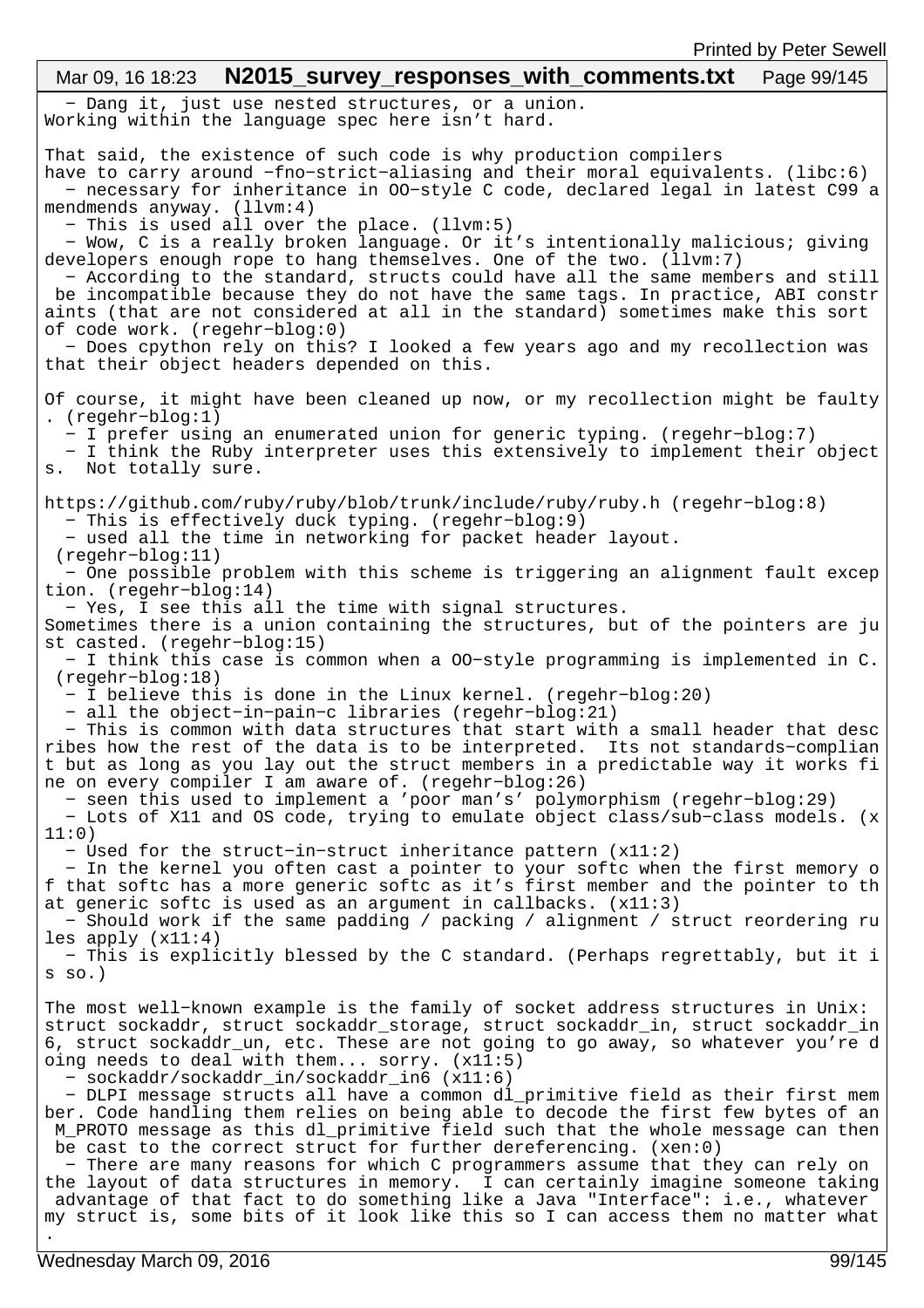## The "proper" way to do this of course would be with some sort of union or sub−el ement, but I can imagine someone doing this. (xen:2) − I would expect that it will most likely work in the general case, but absolu tely cant be relied upon. (xen:3) −−−−−−−−−−−−−−−−−−−−−−−−−−−−−−−−−−−−−−−−−−−−−−−−−−−−−−−−−−−−−−−−−−− [11/15] Using unsigned char arrays Can an unsigned character array be used (in the same way as a mallocâM−^@M−^Yd r egion) to hold values of other types? Will that work in normal C compilers? yes : 243 (76%) only sometimes : 49 (15%) no : 7 ( 2%) don't know : 15 (4%)<br>I don't know what the question is asking : 2 (0%)<br>no response : 7 I don't know what the question is asking : no response Do you know of real code that relies on it? yes : 201 (65%) yes, but it shouldn't : 30 ( 9%) no, but there might well be : 55 (17%) no, that would be crazy : 6 ( 1%) don't know : 16 ( 5%) no response : 15 Comment − Marshalling (main2.2:0) − Array is just a region of memory. Can hold anything, but you need to fiddle it in and out. Example: EEPROM handler copies memory (char array) from and to NVRAM (main2.2:3) − it's useful for serialization (main2.2:5) − For so many things. E.g. −− for generic functions similar to memcpy() −− for serialization and deserialization −− for computation of hashes of the pointed structure (main2.2:6) − All kinds of custom allocators. Or passing some buffer of some number of by tes to an API, that puts whatever in there. The API only tells you how many byt es the buffer needs to be. (main2.2:8) − Possibly only strictly legal if you use plain 'char', but yes I would expect this to work. I have seen this used in C++ templates to manage lifetimes and avoid memory allo cations for a single member object of arbitrary size. (main2.2:9) − While aliasing and observing the representation of an arbitrary object throu gh a pointer to (signed, unsigned or sign−unqualified) char is explicitly define d, the opposite is not true âM−^@M−^T it violates the strict aliasing rule. I, h owever, know of code that uses vendor−specific alignment qualifications to char arrays and relies on the lack of strict aliasing−based optimizations to do trick y things. (main2.2:10) − this might give trouble with type based alias analysis? (main2:0) − unsigned char[] is the one type that can hold anything except trap values. unsigned char[] ought to be safe, or nothing's sacred. (main2:7) − Many serialization / communication buffers work like this. This also works w ith char arrays, not only unsigned char. (main2:8) − Providing alignment is made OK, I do this. (main2:9) − This sounds extremely reasonable, but I can't think of an example of this. ( main2:11) − BSD kernels use the caddr\_t typedef for allocations that will be manipulated as bytes. (main2:16) − Not sure what you mean by "values". If you mean memcpy or otherwise (in a pr Mar 09, 16 18:23 **N2015 survey responses with comments.txt** Page 100/145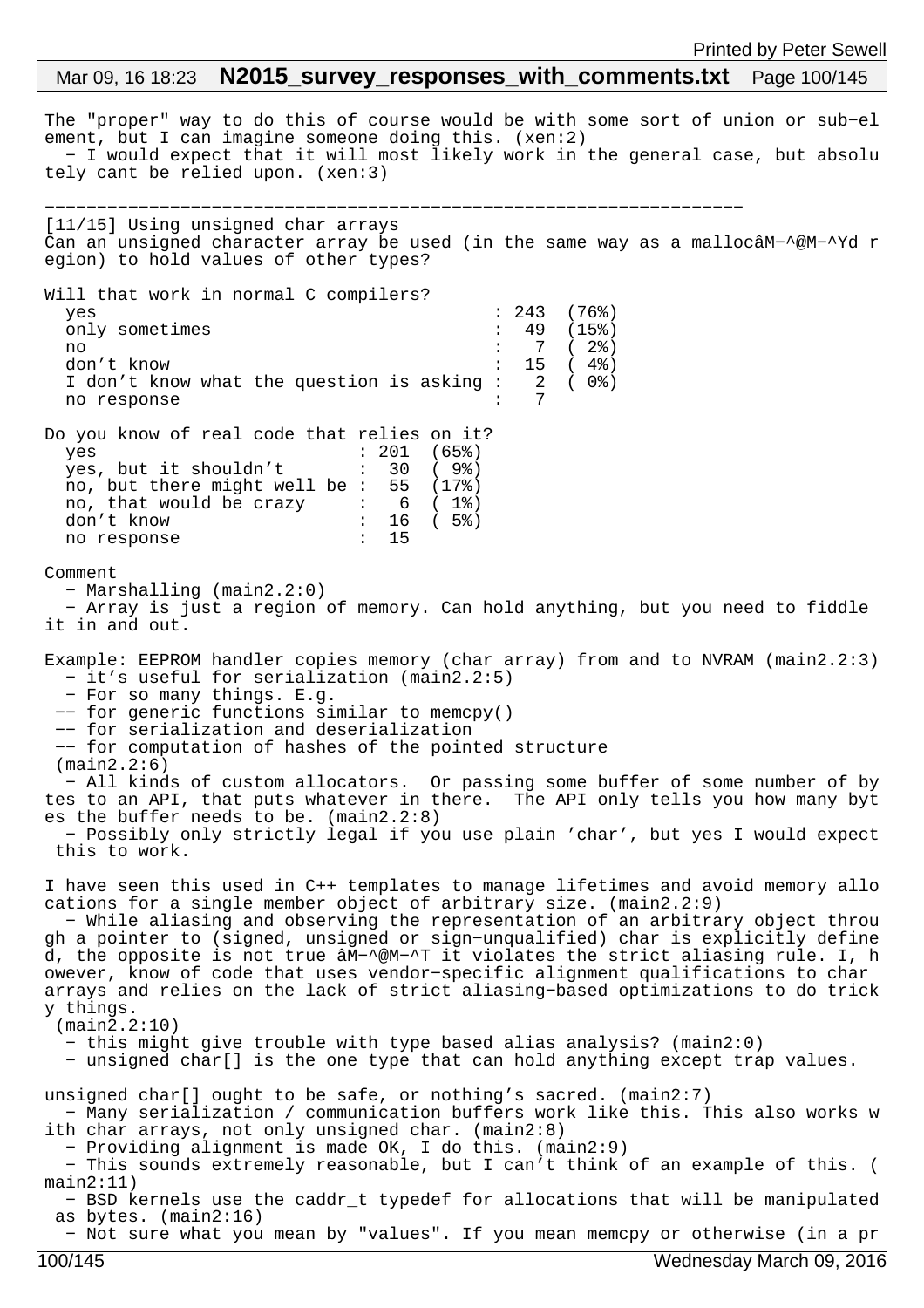operly aligned way) putting data into a uchar [], then plenty of code does this like anything that serializes to a network buffer. (main2:20) − yes, have seen custom memory allocators that did this − have to take care wi th alignment, though (main2:28) − Lots of code either allocates via malloc a chunk of memory, or uses a small uchar8\_t array on the stack to create 'objects' that are then sent to other thin gs (like say arp packets) (main2:29) − Encoder/Decoders do this all the time. They read bytes from a file into an unsigned char buffer, then cast a struct \* on top of it to pick out the relevant fields and move on. (main2:30) − The architecture may have alignment constraints enforced by malloc() but not by static allocation. e.g. The malloc() function might always return a value th at is a multiple of the architecture's word size. (main2:32) − Care is required about alignment. (main2:37) − It will work on platforms without strict alignment. (main2:38) − There's technically nothing wrong with this. As long as you are doing it int entionally. (main2:40) − char pointers are allowed to alias any type. (main2:48) − Must be marked to require appropriate alignment. (main2:52) − Yes, for the "small string optimization", such a thing would be useful. (mai n2:59) − is only char[] permitted for this? (main2:61) − assuming that the storage is aligned and the type is a "POD" type. (main2:64 ) − no alignment guarantee (main2:68) − I suspect this is okay as long as you have control over the alignment, becau se pointing other type pointers into the array would need to be correctly aligne d for that type. (main2:70) − This is an \_extremely\_ common way of doing stack buffers. (main2:72) − Don't forget to align it. (main2:74) − a char is 1 byte wide, so it has completely sense (main2:75) − The other way around is OK. (main2:80) − This might be architecture specific, for some alignment on datatype size ins ide of the array is required. (main2:87) − char', 'unsigned char' and 'signed char' being three distinct types (as oppo sed to having just two types if we substitute short for char) is so obscure that I don't even know how to explain the rationale to a novice except by something equivalent to "that's how it is, deal with it". (main2:90) − No, not to hold values, but they can be used to copy the representation of v alues of other types. Thus, you can copy the bytes from an unsigned char array i nto a float \* variable and use the float \* variable (as long as the original byt es came from copying a float \* variable into the unsigned char array). (main2:92 ) − You probably need to be careful about alignment, though (either via an attri bute to make the array 4 or 8 aligned as needed or by manually finding the first 4/8 aligned address). (main2:93) − Guaranteed by the representation of types clause. (main2:94) − If alignment constraints are upheld, or the char array is not used as that s truct but only for memcpy(), it's safe. (main2:96) − Caveat that you need to get alignment right somehow. (main2:100) − Special memory allocators come to mind immediately. (main2:102) − The array needs to be properly aligned for the target architecture and type. (main2:103) − With the caveat of appropriate alignment, this is how malloc is often implem ented in embedded systems. (main2:106) − Alignment issues might arise at run−time, but it would compile. (main2:107) − You need to make sure of correct alignment for the contained type, though. (main2:108) − You often need to be careful about alignment. Natural alignment is often nec essary, especially around SIMD extension types and intrinsic functions. (main2: 111) − This depends on the alignment restrictions of the object. (main2:115) − I would expect it to work with most compilers. I haven't seen it done and I' m not confident that it would work. (main2:123) Mar 09, 16 18:23 **N2015 survey responses with comments.txt** Page 101/145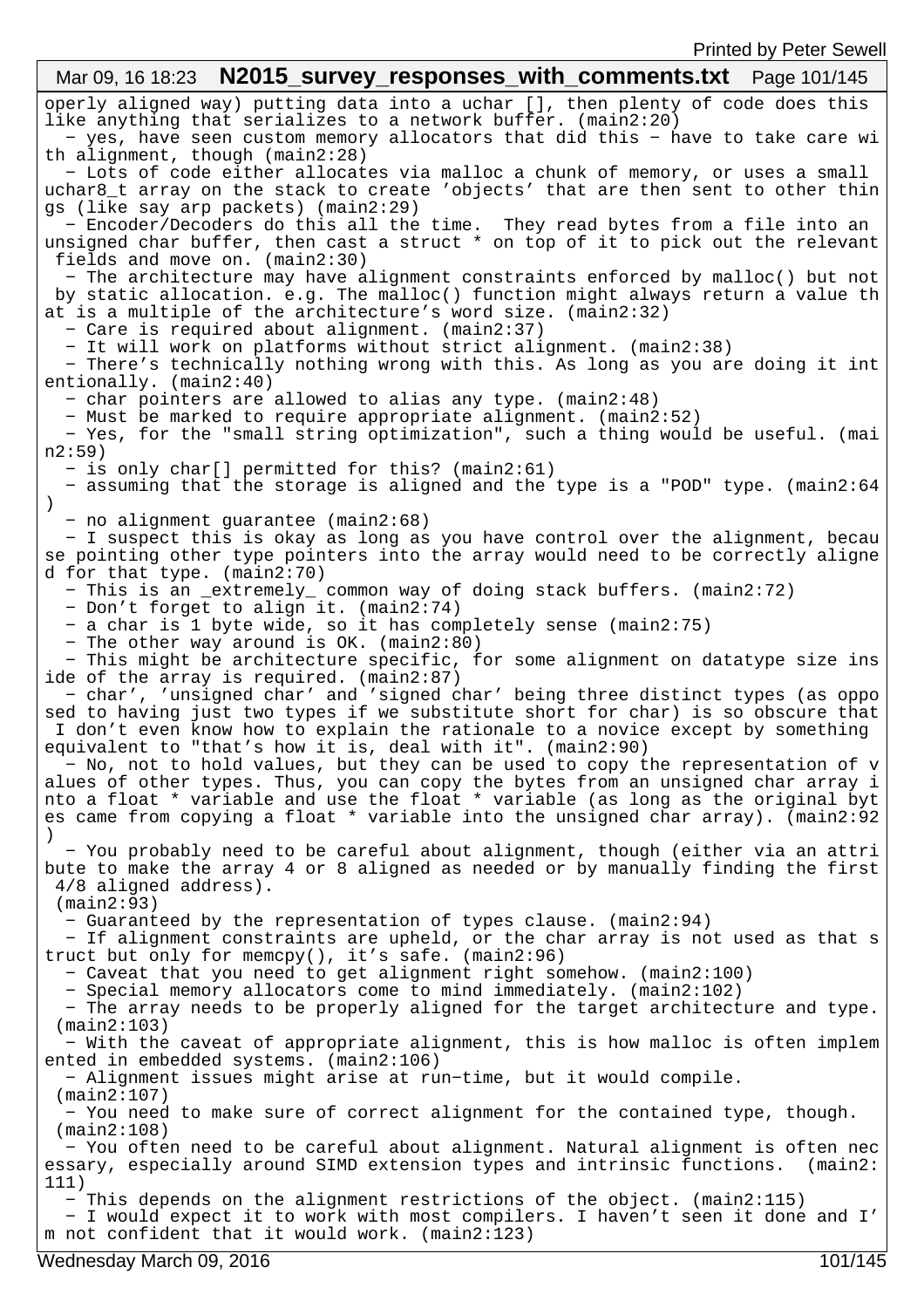# Mar 09, 16 18:23 **N2015 survey responses with comments.txt** Page 102/145

 − It's simply unavoidable sometimes, especially with crypto−related code. (mai n2:129)

 − embedded software: unsigned char array are used as byte storage for unknown content, or content that will be decommuted by other components, assuming that t he char is 8bit (main2:133)

− "char\*" predates "void\*"; it is often still used. (main2:134)

 − Weird cases of architecture dependent issues arise when counting on the size of unsigned char to be equal to 1 byte. It also seems like a bad idea with sta ck vs heap memory usage though I honestly don't know the details. (main2:141)

 − implemented simple malloc blocks this way (main2:143) − It might be unwise to think you can write a better memory allocator than the library, but if the library doesn't do what you need go ahead! (main2:147)

− scratch space, heap allocators, ring buffers (main2:148)

 − I'm kinda losing patience with these questions. It can be cast to do so and millions of programs do. Absent casts, maybe, maybe not, I don't think anyone fa cing this problem pauses for a second to consider whether the cast is breaking a spec rule or just quieting an overzealous compiler. (main2:156)

 − This is historical behavior from the first libraries that returned char\* fro m malloc routines, etc. (main2:157)

 − It is possible to serialize other data into and out of arrays of unsigned ch ar. You must be careful of alignment and careful of portability concerns. In som e microprocessors you can violate alignment requirements for different types of memory accesses and cause a crash; for example, on the 68000 if you access a 16− bit word at an odd address, you will trigger an address exception. So it would n ot be safe to take an arbitrary address of a byte in an array of unsigned char a nd write to it by casting it to a pointer to, say, a short, int, or long. Howeve r it is generally safe to work the other way, using a cast from the address of a wider type to an unsigned char \* and stepping through memory byte−wise. Keep in mind that any such code is likely not portable although it can be made somewhat more portable by using sizeof(). (main2:158)

 − Isn't it char arrays that are allowed to alias with anything? I'd guess tha t unsigned char arrays don't have that special case. (main2:160)

 − We don't use malloc so that is the only way to do custom allocators. And als o, surely malloc (assuming no intrinsic) is doing that? (main2:163)

 − Data alignment should be preserved, e.g. malloc guarantees alignment for lar gest primitive data type while stack−resident arrays are able to not obey. (main  $2:164)$ 

 − You just have to use casts appropriately to assure (or evade) the compiler's type checker. (main2:165)

 − A void\* pointer should be used instead, and values extracted through casting , but everyone uses char\* instead. (main2:173)

− Not 100% sure about \_unsigned\_ char. (main2:176)

 − I think it requires −fnostrict−aliasing. I myself have done this when I nee d to maintain compatibility with a legacy API. For example, a function that tak es a uint8\_t\* argument but then casts it to uint32\_t\*.

Also, the formerly open source Likewise CIFS server contains copious casts betwe en uint32\_t and uint8\_t[4]. (freebsd:0)

 − Assuming appropriate alignment restrictions are maintained and the array poi nters are appropriately cast, this should work. (freebsd:6)

 − The obvious problem cases are ones where the target type requires stricter a lignment. Assuming you're not asking about cases where a value is overlaid by a character array, as with a union. (freebsd:7)

 − The rules about the effective type of an object are a bit hard to follow. (f reebsd:8)

 − If nothing else, alignment must be ensured, and there is no way to do this p ortably except possibly with some C11 \_Alignas constructs. The non−portable meth od of casting to uintptr\_t and using the low bits to compute the offset needed f or alignment works in practice though.

(gcc:2)

 − Some types might have alignment requirements not satisfied by the char array . (google:0)

 − Depending on the platform's memory alignment model an array of characters ma y or may not be properly aligned. (google:1)

− Used for the heap of a virtual machine. (google:2)

− No idea what you asking? Any memory area occupied by any var can be used for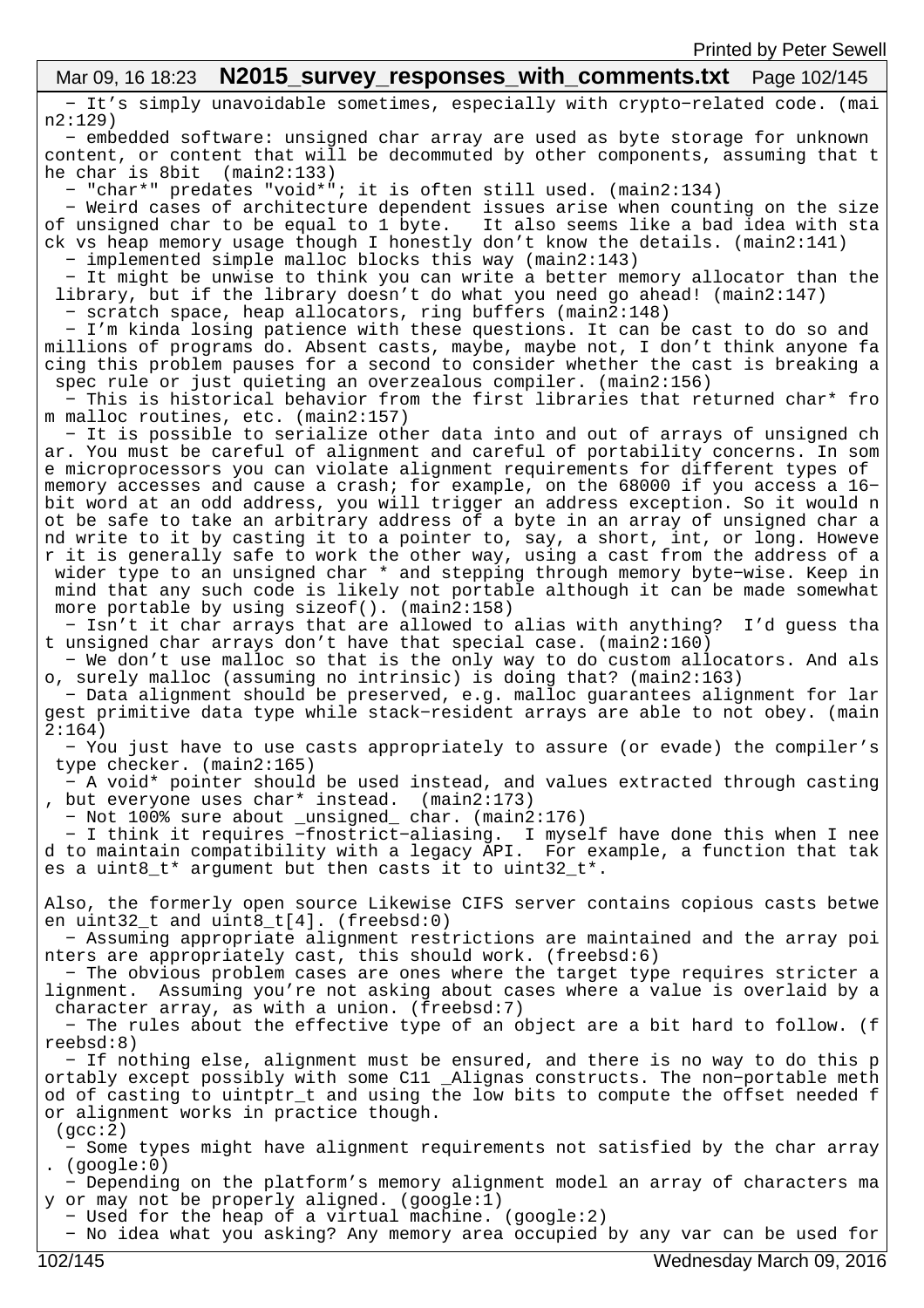#### storing any arbitrary data / type, alignment is up to the user to make sure it does not mess up, but why is this a question? (google:4) − old−school malloc used to return character arrays... (google:5) − Some people have implemented "arena" code that works this way. Our "char" i s unsigned by default... is this question meant to specifically refer to the "un signed char" data type? (google:7) − This is basically the simplest form of serialization. As long as the data is n't intended to be portable across platforms/compilers, and as long as the data doesn't contain pointers, this works fine. It's historically very common, but gr adually becoming less so in the interests of portability. (google:11) − Yes, but it must be aligned. Used e.g. to write custom allocators; I think t here's even one such in K&R. (google:14) − I've seen a LOT of code use this for buffering raw data before writing it to files. There's just no reason for this not to work, although methods of moving between these formats are sometimes questionable (unaligned data types and mistr eatment of floating−point memory prevail). (google:21) − Useful when you need to do some byte−level pointer arithmetic. (google:22) − De / Serializing a struct. (google:23) − Poor practice. Intent is unclear. Size of struct may change you you would learn about it in production. (google:27) − Yes but you should manually take care of alignment (google:30) − Fixed length keys often will do this (google:31) − custom−built memory managers (google:32) − for what: reading packets from the network into a buffer, and interpreting t hat buffer as a structure. Also for making a custom allocator. If the array has the correct properties (alignment, writability, size including padding) then this works well, though I don't think the standard enumerates the possible things you need to take into account (maybe some systems allocate certa in types in different areas of memory). To get around that I have used a union of the different possible types with a char array big enough for any of the type s. (google:34) − A generic circular buffer style system, where arbitrary structures are inser ted into the buffer. Alignment issues can make this slightly tricky though. (goo  $qle:35)$  − IIRC, C99 decrees that all objects can be represented as an array of bytes. (google:36) − Can't pinpoint any specific instance, but I've seen people allocating one ar ray of "appropriate" size and then storing one of multiple structs in there. They should just use an union instead... but usually this should work, as long as the size is actually correct (the most common pitfall) and alignment is fulfilled (this is where this would actually br eak in practice − e.g. aligned SSE instructions may crash when accessing such da ta). (google:37) − Unsigned character arrays are guaranteed to be contiguous, so you can use th em as arbitrary buffers. (google:38) − One of course need worry about alignment concerns, but memcpy() etc could be used to read and write arbitrary types into such a region. (google:39) − I wouldn't expect unsigned char\* to behave much differently than char\* in mo st compilers. (google:40) − One unsigned char is usually a shorthand for one byte. If you need to store an image, for instance, or another byte stream, the data is typically typed as u nsigned char. (google:41) − You need to be able to keep the compiler from assuming there is no pointer a liasing. This is used for network protocol implementation. Maybe people should us a union instead. (google:42) − This is the most common way to declare a stack− or BSS−allocated buffer for anything. (google:43) − only sometimes (when?): It will work if you take care to align it properly. (google:45) − i think it works with current compilers if the alignment is taken care of. Mar 09, 16 18:23 **N2015 survey responses with comments.txt** Page 103/145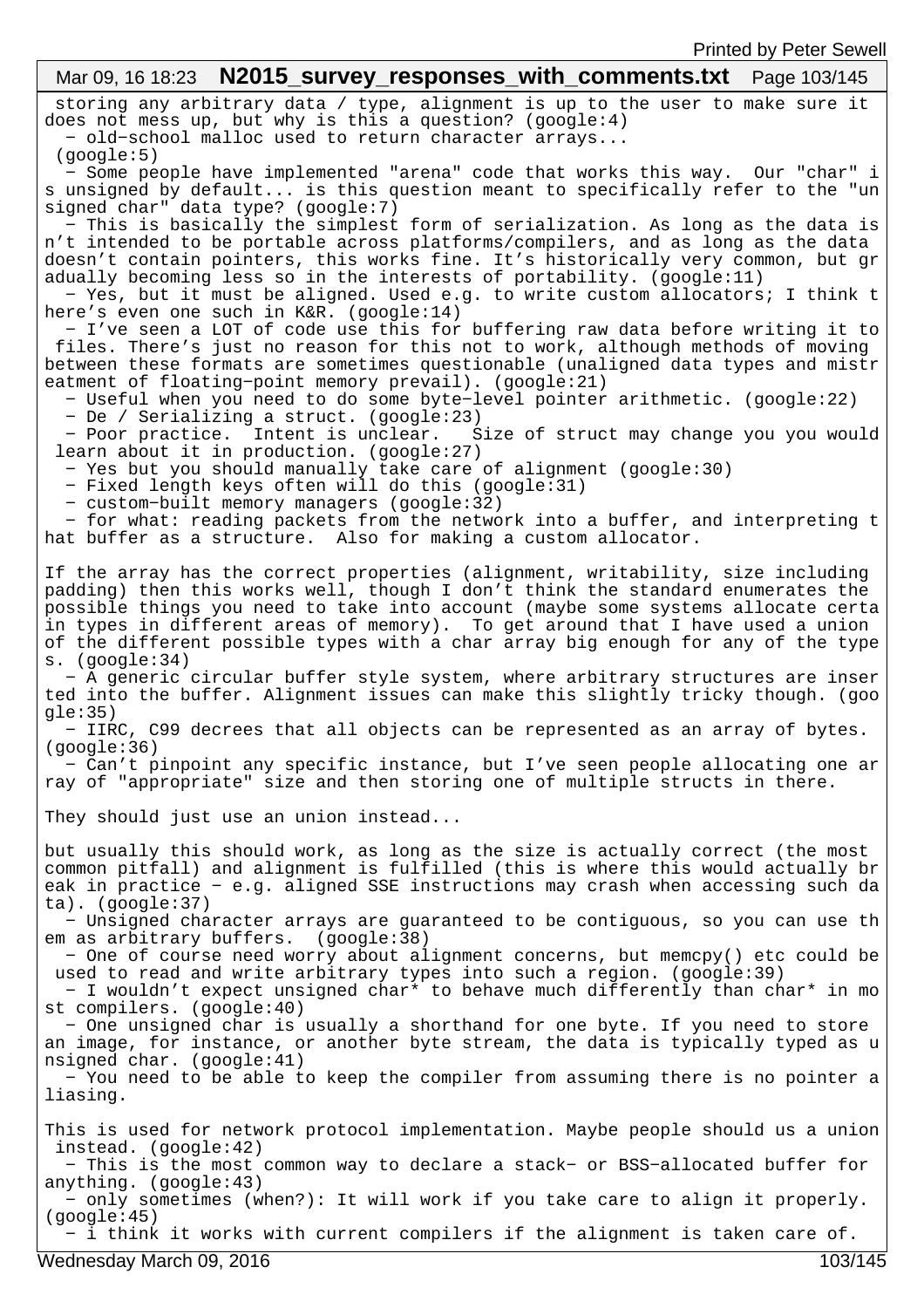#### (but i think it should not be relied on). (libc:3) − You sometimes see this when encrypting chunks of memory, since encryption op erations work better from a C type−checking perspective when done on unsigned ch ars. (libc:4) − Arbitrary byte storage. (libc:5) − Presuming here that the code doing this also cares for alignment issues. (li  $bc:6)$  − I've seen code which receives fixed size messages (from disk or network) int o such an array, and then later casts the array to a struct to unpack the data. (libc:7) − This is the loophole provided for type punning. (llvm:2) − We do it all the time (llvm:3) − If done correctly, it is using sizeof (and/or offsetof). (llvm:5) − This is just asking to be unportable. (llvm:7) − Yes it can hold them (eg: by memcpy'ing their bytes), but certainly not alwa ys use the value (eg: by casting a pointer) because of alignment. I'd guess it w as always UB, but I'm not sure. (regehr−blog:1) − This is explicitly allowed by the standard, isn't it? (regehr−blog:9) − Seen this with unions to cast something to an array of bytes (pretty sure th at's illegal too...) or to store a struct on the stack before writing that struc t to flash. (regehr−blog:10) − seems like the sort of thing that would be done in OS bootstrap paths before malloc or equivalent is available. (regehr−blog:11) − I think this is OK as long as alignment requirements are met, but I'm not su re. (regehr−blog:12) − The array wouldn't have to start on any particular alignment so your constru cted type might have to start in the middle of the array to be properly aligned. (regehr−blog:14) − I often see this used to implement custom allocators. (regehr−blog:15) − Well, it should be a non−signed (not signed or unsigned) character array I t hink. (regehr−blog:18) − I have seen this technique used for inspecting the representation of types, for example. It's quite common for code to take advantage of the fact that the re is no trap representation for unsigned char. (regehr−blog:20) − c is lower level language. Either char, unsigned or signed, is just a synony m to one byte. (regehr−blog:21) − You have to align the storage properly for the type you want to put in it, a nd you have to be careful about the strict−aliasing rule, but this works fine on all compilers I've tried. One example would be a dynamically−resizing array co ntainer which can store a small number N of items inside itself, switching to ma lloc'd storage when N is exceeded. Handy for allocating container storage on th e stack (use alloca and cast it to the struct with the char array in it, and may be adjust to align for your type, and then cast the address of the char array to the type you want to use it as.) (regehr−blog:26) − We use any memory for any types, not limited to unsigned chars. E.g., an ar ray of pointer−sized integers to hold integers and various kinds of pointers. (r egehr−blog:28) − the 'beauty' of c casts. (regehr−blog:29) − I think this is the bit in the C spec about the compiler can assume char\* al iases anything... (x11:2) − Mostly code that is derived from vax/intel that ignores unaligned accesses. Otherwise you use arrays of longs to do the same for maximal alignment. (x11:3) − accessing video memory in 8bit colour for example (x11:4) − That this is formally prohibited by the strict aliasing rules is a bug in th e C standard. IMO, but I'll defend that opinion if it comes to it. Therefore, it works as long as the compiler doesn't get to see it too closely. I f it does, it can break arbitrarily. Allocating the space in .bss in an assemble r file is a fallback position. One does have to be careful about alignment, but that can be handled in various ways. Mar 09, 16 18:23 **N2015\_survey\_responses\_with\_comments.txt** Page 104/145 Printed by Peter Sewell

There are various cases where one might want to use an explicit array in place o f a malloc call: chiefly either where malloc is slow, where malloc might fail, w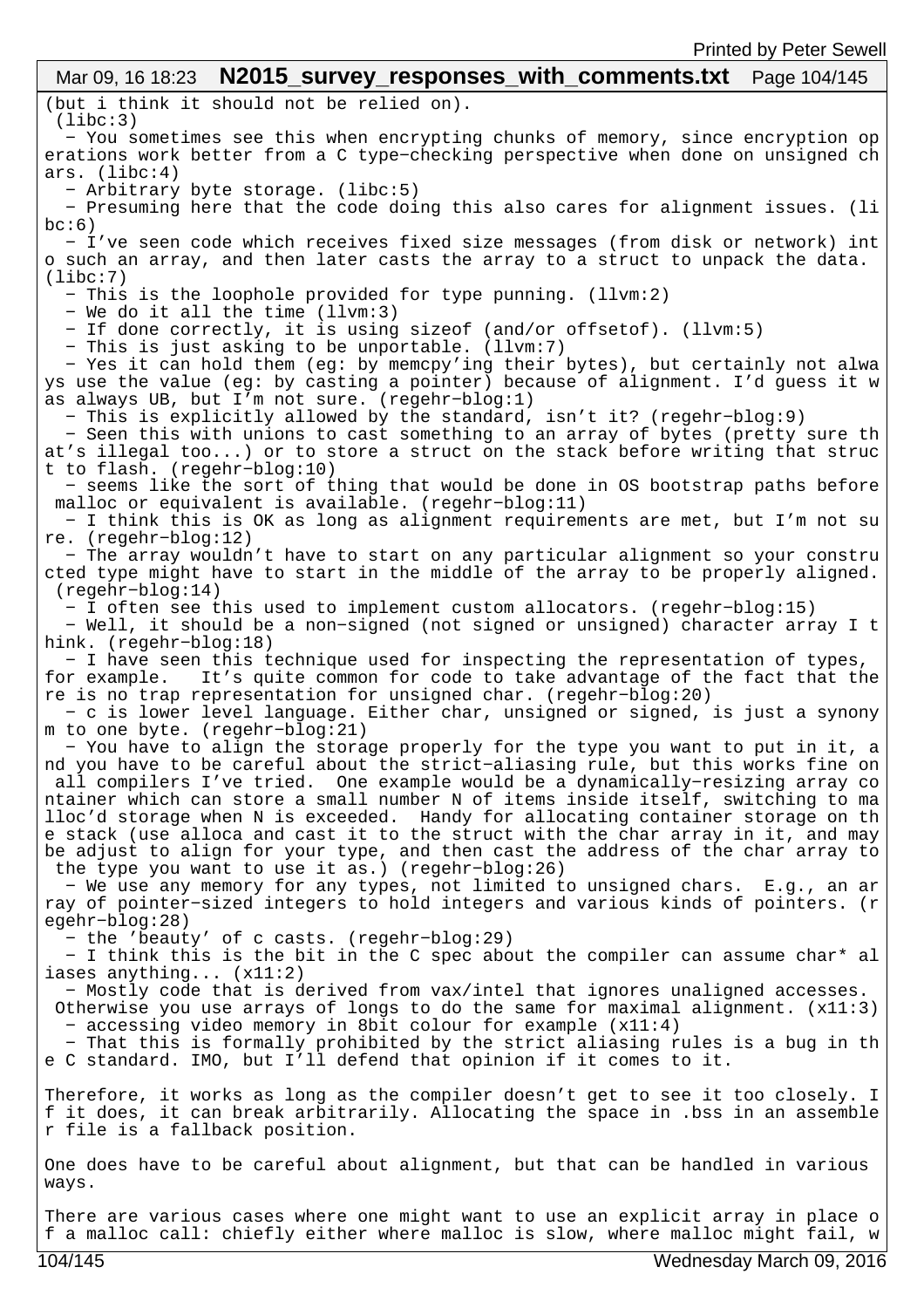here malloc is unsafe due to locking/interrupts/whatnot, where malloc isn't avai lable yet during initialization (e.g. early in kernel boot, in a dynamic linker) , or where malloc flatly doesn't exist (embedded systems, some kernels)... I would strongly encourage you to explicitly support this in whatever you're doi ng. (x11:5) − most networking apps. struct ip. (x11:6) − This is common in network drivers. Packet headers are read into char arrays and then cast and dereferenced as structs (with suitable endianness swaps where necessary). (xen:0) − I've seen this being employed to statically allocate memory on systems that do not have malloc() or where you must not use malloc() due to unpredictable tim ing (i.e., real−time systems). (xen:1) − It's not at all uncommon to read data in from disk and then have to interpre t it; the most sensible thing to do frequently is to cast the bit you're looking at into the pointer of the type you know it is. (In fact, I'm not really clear how else you would do this.) (xen:2) − Strictly speaking, I believe only char arrays have this property in C, and i t is implementation defined as to whether char is signed or unsigned. Despite this, it is very common to have uint8\_t arrays for arbitrary data. (xen: 3) −−−−−−−−−−−−−−−−−−−−−−−−−−−−−−−−−−−−−−−−−−−−−−−−−−−−−−−−−−−−−−−−−−− [12/15] Null pointers from non−constant expressions Can you make a null pointer by casting from an expression that isn't a constant but that evaluates to 0? Will that work in normal C compilers? yes : 178 (56%) only sometimes : 38 (12%) no : 22 ( 6%) don't know<br>I don't know what the question is asking : 11 (3%) I don't know what the question is asking  $:$ no response Do you know of real code that relies on it? yes : 56 (18%)<br>ves, but it shouldn't : 21 (6%) yes, but it shouldn't no, but there might well be : 113 (37%) no, that would be crazy : 63 (20%) don't know : 50 (16%)<br>no response : 20 no response Comment − NULL might or might not be 0 (main2.2:3) − compiler should issue an implicit conversion error from int to void\* (main2.2:5) − Sounds like UB (main2.2:7) − Converting opaque references back to pointers. (main2.2:8) − If you want a null write null. However yes I would expect this to work, even though it's not very useful: void\*  $p = \text{malloc}(10)$ ; assert(  $nullptr ==$  (  $(char*)p - (intr_tr)p )$  ) ;  $(main2.2:9)$  − No, because a NULL pointer's representation need not be 0 at runtime. Almost all C code I have read does assume that e.g. (int)NULL is zero and (void \*)(non ConstIntThatIsZero) results in a NULL pointer. (main2.2:10) − again, I don't know what the standard says about this; I can very well imagi ne an environment where the NULL pointer does not consist of all zero bits, and where this kind of thing breaks (main2:0) − Too many things would break if this didn't work. (main2:7) − Never done this (main2:9) − Not all nulls are the same. Null point to member function on msvc! Mar 09, 16 18:23 **N2015 survey responses with comments.txt** Page 105/145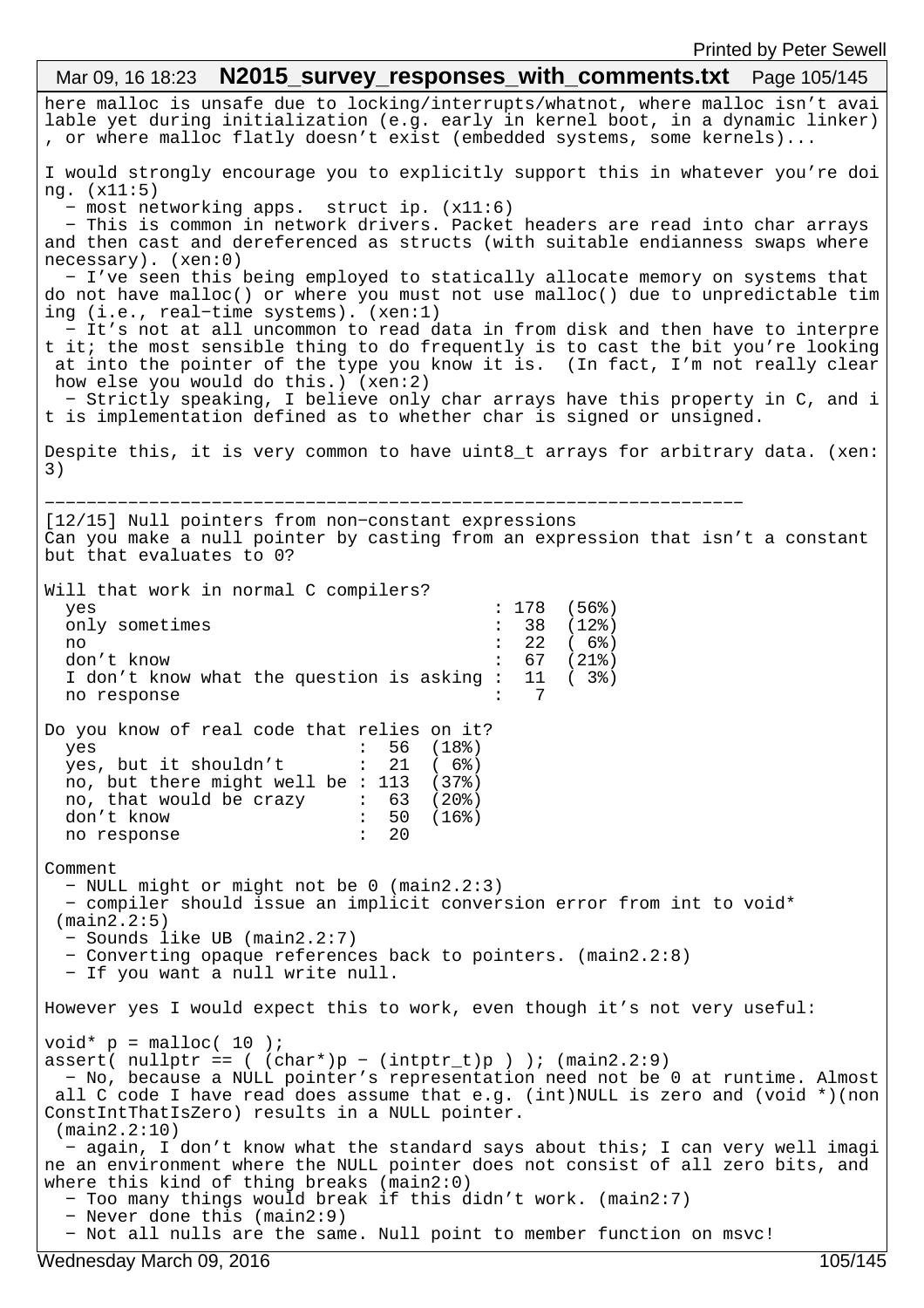## Also, which standard? Pre or post C++11? (main2:10) − Though I don't see what use it would be (main2:26) − NULL was until maybe C99 or so only \*conventionally\* zero, and on some embed ded platforms it in practice had a nonzero value. I have not seen this in a ver y long time. The most common offender is the 'if (pointer)' check for NULL. (ma in2:27) − void \*p = 0; uintptr\_t i = (uintptr)p; void  $*q = (void *)i;$  $p == q == a null pointer.$ There's lots of code that depends on this. (main2:29) − The compiler is entitled to use a different value for a null pointer and coe rce the constant zero to that value. e.g. It might choose a value that cannot re ference a real memory location. (main2:32) Mar 09, 16 18:23 **N2015 survey responses with comments.txt** Page 106/145 Printed by Peter Sewell

 − Compilers should not allow that without (void \*)(intptr\_t) cast, but most li kely some compilers or some compilation flags do allow that. (main2:38)

− why would anyone make a null pointer except with NULL? (main2:48)

 − KAI C++ compiler generated C code that relied on this/ (main2:49) − I don't know of any code that does this, and can't imagine why it would serv er any purpose to write such code. (main2:59)

 − If the implementation's null pointer representation isn't zero, you won't ge t a null pointer. (Some embedded compilers use a non−zero null pointer so they c an point it at unaddressable memory, when the zero page is addressable.) (main2: 69)

 − Not sure if this is allowed or not. Sticking with "don't know". I'll look it up later. (main2:70)

− It will work only if 0x0 == (int) NULL on that platform (main2:75)

 − If the question is asking whether there is \*some\* expression that is non−con st, evaluates to 0, and leads to a null pointer, then the answer is yes, with "( void\*)0" −− but if the question is whether \*any\* such expression can be used to make a null pointer, I am tempted to say "no" but hesitant to commit to it since it could be implementation specific. (main2:81)

− Tagged pointers. For example, check if a tagged pointer is null:

#define GET UNTAGGED PTR(PTR) ((void\*)(((uintptr\_t)(PTR)) & ~0x7))

if  $(GET_UNTAGGED_PTR(Ptr) == NULL)$ ...

^ coded in Google Docs, there might be bugs there. (main2:90)

− ...I thought this was legit but now you have me worried... (main2:93)

− This will probably only fail to work on a Deathstation 9000. (main2:94)

 − Casting things to pointers is generally a bad idea, unless you know it was o riginally a pointer. (main2:96)

 − While I'd hope that compilers for platforms where null pointers are all−bits −0 would do the obvious sensible thing, I don't have much faith in them. (main2: 100)

 − This isn't guaranteed by ISO C, but the entire world relies on it in practic e. (main2:106)

 − Memsetting a struct will generally get you a null pointer. However, a null p ointer doesn't have to have a zero bit pattern. (main2:115)

− If NULL != 0, I don't think that'll work. (main2:121)

 − It seems common. Certain kinds of checks (like NULL function pointers) seem like they would rely on this. (main2:123)

 − I suspect the answer is no, although I'm not sure how the pointer would diff er from NULL. (main2:126)

− sounds stupid or hacky (main2:133)

 − Is this another way of asking if pointers to the same object can be expected to compare equal? It seems just a coincidence that NULL has this value or that value. On many systems address 0 is valid − it would be an advantage to use a va lue for NULL which is not a valid address. (main2:147)

− bit masking to select pointers, xor swapping (main2:148)

 − The null pointer value by definition is indicated in source code using a con stant zero, although the runtime representation may not be a value of all zero b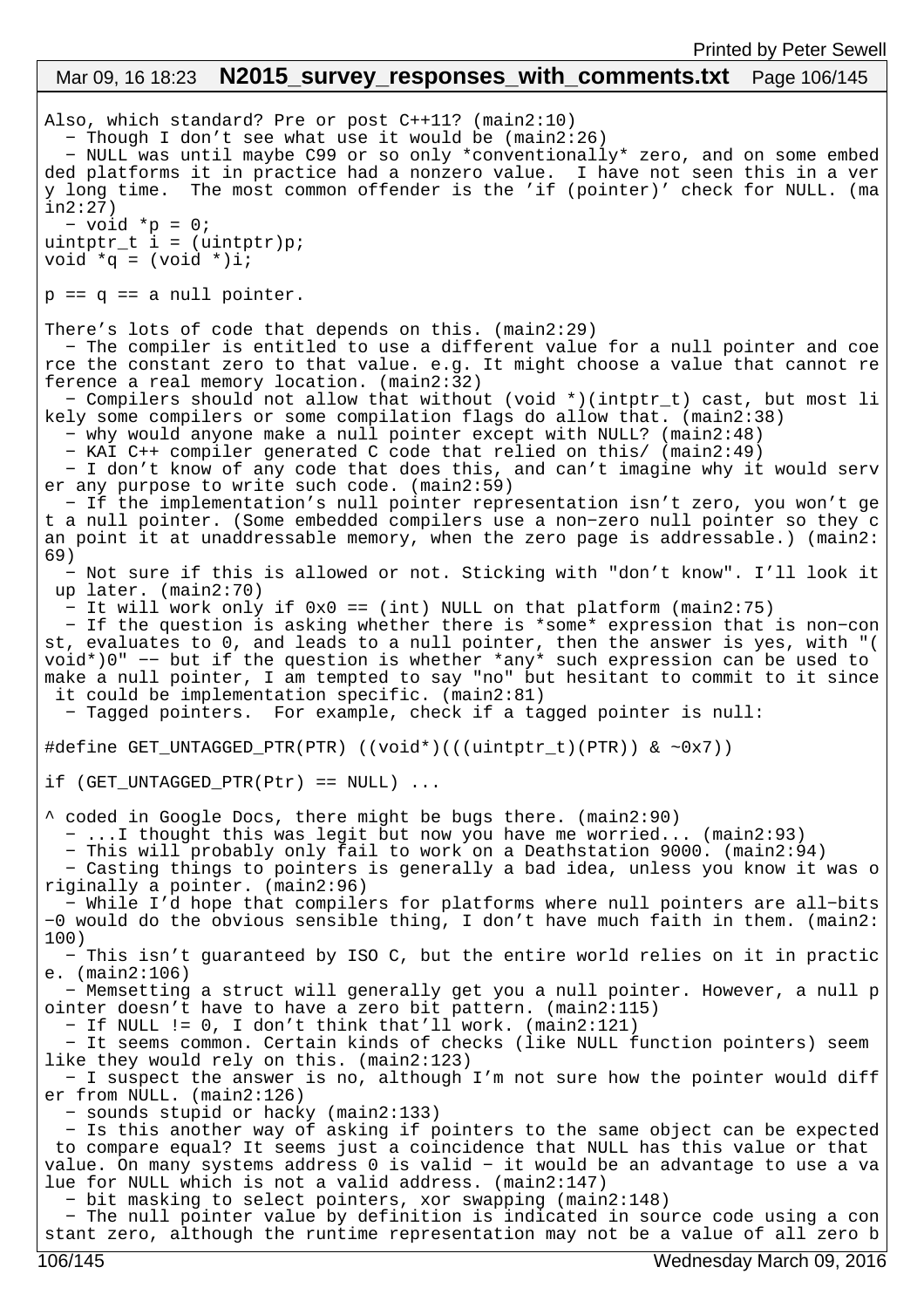| Mar 09, 16 18:23 <b>N2015_survey_responses_with_comments.txt</b> Page 107/145                                                                                                                                                                                                                                                                                                                                                                                                                                                                                                                                                                                                                                                                                                                                                                                                                                                                                                                                                                                                                                                                                                                         |
|-------------------------------------------------------------------------------------------------------------------------------------------------------------------------------------------------------------------------------------------------------------------------------------------------------------------------------------------------------------------------------------------------------------------------------------------------------------------------------------------------------------------------------------------------------------------------------------------------------------------------------------------------------------------------------------------------------------------------------------------------------------------------------------------------------------------------------------------------------------------------------------------------------------------------------------------------------------------------------------------------------------------------------------------------------------------------------------------------------------------------------------------------------------------------------------------------------|
| its on a given platform. If you used an expression that is not a constant zero,<br>I would not assume that the compiler would be able to recognize that the desired<br>result was to generate the platform-specific null pointer value for comparison,<br>as opposed to some arbitrary pointer difference value. (main2:158)<br>- I know that the standard allows the representation of a null pointer to be s<br>omething other than 0, but in all the "normal C compiler"s I know if, it is 0.<br>So since (I think) you are allowed to cast between ints and pointers, I think th<br>at this will always work in a normal C compiler. (main2:160)<br>- I've seen code that stores everything as offsets from a structure that relie<br>s on arithmetic producing null pointers to terminate, etc. (main2:163)<br>- Cast from uintptr_t                                                                                                                                                                                                                                                                                                                                                             |
| NULL is a pointer like any other (main2:176)<br>- Otherwise intptr_t and uintptr_t are useless or one-way only, right? (freebs                                                                                                                                                                                                                                                                                                                                                                                                                                                                                                                                                                                                                                                                                                                                                                                                                                                                                                                                                                                                                                                                        |
| d:1)<br>- I'm reasonably confident that the standard specifies that the null pointer i<br>s the constant 0, rather than an expression that evaluates to 0. Most (all?) cu<br>rrent implementations represent NULL as a pointer with all bits set to 0 but thi<br>s definitely isn't required. (freebsd:6)<br>- Seems dangerous, never cosidered it (gcc:4)<br>- AFAIK, NULL and 0 are of different types. (google:3)<br>- any expression evaluating to 0 turns into a NULL pointer when cast to a poin                                                                                                                                                                                                                                                                                                                                                                                                                                                                                                                                                                                                                                                                                                |
| ter. $(google:5)$<br>- Like above, XOR linked lists and XOR swap can do this. (google:11)<br>- In all honesty, code should probably not be doing this, as the result is goi<br>ng to be either a null pointer or a dangling pointer. (google:21)<br>- Depends on pedantic switches. Is yucky thing to do. (google:27)<br>- Null pointer need not be all 0 bits, even though the compiler will ensure th<br>at comparison with the constant expression 0 works correctly. (google:32)<br>- Null pointers have type (void *)0, but that's only the constant, not the run<br>time value. The compiler isn't required to convert all runtime zeros to the nul<br>1 pointer value (though they could as an extension). This isn't portable but in<br>practice most systems use the actual value 0 for null pointers so you can get a<br>way with it. (google:34)<br>- Null pointers don't necessarily have the same representation as a 0; the com<br>piler knows that a cast from constant 0 to a pointer generates a null pointer, b<br>ut it can't do the same trick for expressions.                                                                                                                   |
| Most real-world platforms these days use 0 as a null pointer representation, how<br>ever, so it'll usually work. (google:36)<br>- Will usually work if NULL is actually the zero bit pattern (true on most cur<br>rent platforms).                                                                                                                                                                                                                                                                                                                                                                                                                                                                                                                                                                                                                                                                                                                                                                                                                                                                                                                                                                    |
| I can't imagine why anyone would be doing that, though, but the other way round<br>seems more plausible (comparing an uintptr_t to 0 before casting it to a pointer<br>type). And these uses can also be trivially fixed to compare against the real N<br>ULL. (google:37)<br>- I don't think NULL is guaranteed to be 0, but I don't know of any system whe<br>re it isn't. $(google:40)$<br>- You can make a null pointer by casting anything that evaluates to zero to a<br>void *. AFAIK, there's nothing in C that protects you from that. (google:41)<br>- You better be sure that NULL is zero before trying this! (google:42)<br>- Yes. Also, NULL == (void *)(uintptr_t)0 is always true. I don't care what th<br>e standard says, people have relied on this for years. I need to be able to seri<br>alize any kind of pointer and pass it to a different program unit, including NUL<br>$L.$ (google:43)<br>- i think null pointer representation being 0 is often relied on (memset initi<br>alization of structs) and pointer representation converted to integers without c<br>hanging the bit pattern (eg aligning pointers rely on this or passing pointers t<br>o syscalls as long). |
| so (void*)(int)0 works as a null pointer in practice.<br>(libe:3)<br>- This is the standard "NULL may not be all-bits-zero" thing. In practice, it<br>basically has to be; too much stuff allocates structs with calloc or calls mems<br>et on them, and the all-bits-zero bit pattern has to be equivalent to a NULL poi                                                                                                                                                                                                                                                                                                                                                                                                                                                                                                                                                                                                                                                                                                                                                                                                                                                                             |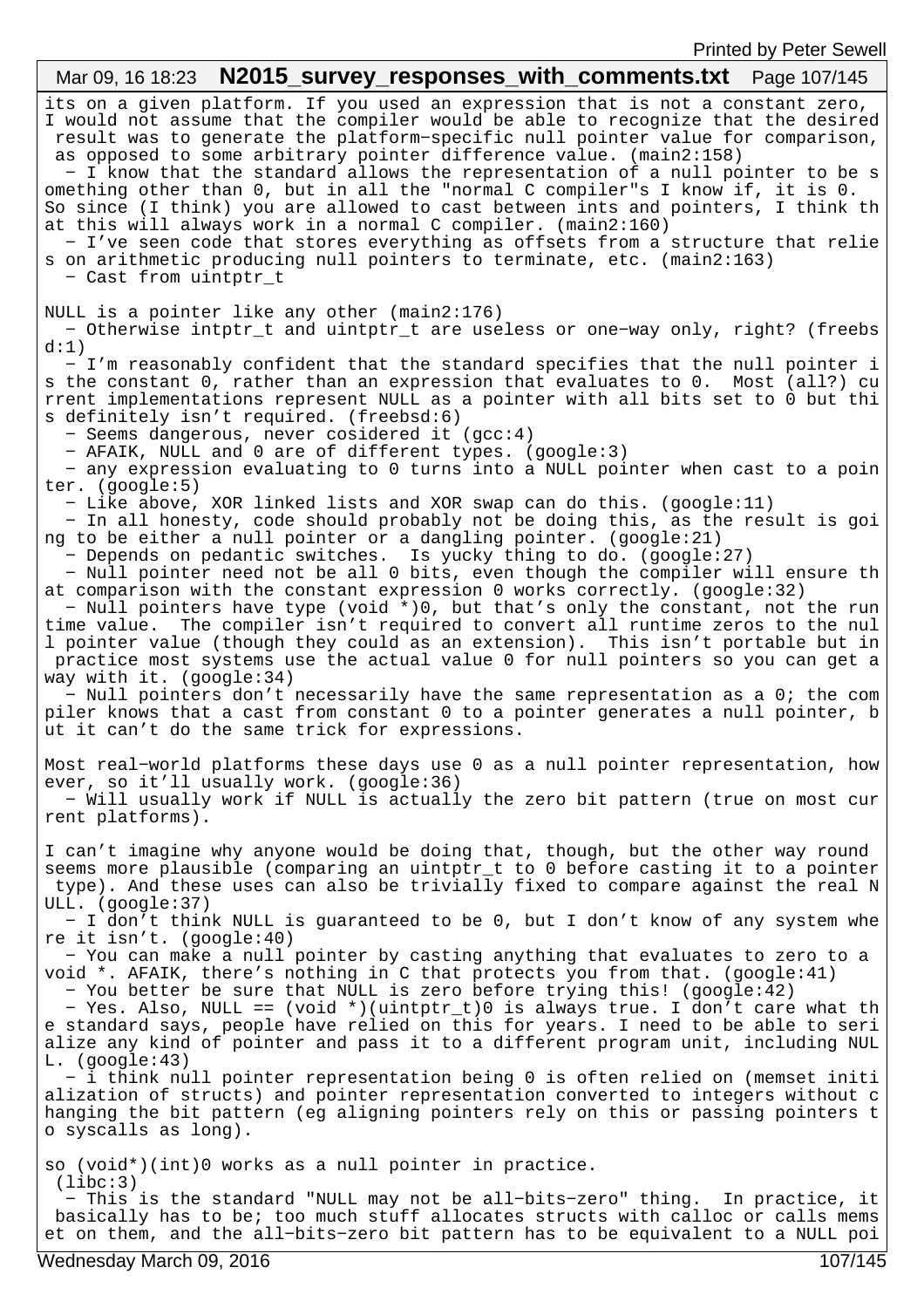nter. (libc:4) − If casting from intptr\_t to void\* can produce a null, then anything will. (l  $ibc:6)$  − If your implementation uses something other than zero to represent null, thi s will fail. (llvm:2) − You can put anything you want into a ptr. (llvm:3) − I can think of silly ways to do that, but none that anybody would actually d o. (llvm:5) − /\* Dumb idea \*/ void  $*_{p} = (void*) (true == false)$ ; printf("%p\n", p); (llvm:7) − I assume an expression containing a call to a function that returns NULL doe sn't count as a non−const expression. (regehr−blog:7) − uintptr\_t conversion (regehr−blog:16) − On every C compiler I've ever used, null pointers to most types are represen ted by an all−zero−bits pattern. So any integer expression producing zero, can be cast to a pointer type and the result will function as a null pointer. This is safe as long as the optimizer can't statically determine the value of the exp ression. (Reading a global variable which is defined in a different translation unit seems to work, even with link−time optimizations). (regehr−blog:26) − Works on common architectures, where NULL is represented as 0, but not on so me niche architectures with other representations. (x11:0) − The code wasn't committed (probably fortunately), but [1] attempted to fix a bug in a list−walking macro by doing "&\_\_next−>\_\_field != NULL" where &...−>\_\_f ield is essentially a pointer addition. [1] http://lists.freedesktop.org/archives/mesa−dev/2015−March/078978.html (x11:2 ) − There is no real platform where null is not all−bits−0, and there is no real platform where an integer zero value is not all−bits−0 too. There is no interes ting non−linting platform where converting an integer of the right size to a poi nter changes the representation. Therefore, it will work unless the compiler exp licitly breaks it, and only a linting compiler will bother to explicitly break i t. Well. On second thought I suppose a compiler could remove a subsequent test for null and thereby break it; so you'd need to write the subsequent test using a si milar non−constant expression. Blah. That said, as opposed to item 13 below, there's no valid reason to do this. At l east, I assume you're talking about either things like (void \*)(complicated\_expr ession) that some gcc versions for a while used to allow as constants if the opt imizer could figure out how to fold it, like (void \*)(&a − &b) where a and b are either the same or not depending on dynamic linking gymnastics, or like (void \* )((unsigned)p \* valid\_flag) where valid\_flag is either 0 or 1. All of these thin gs are better done other ways. (Though dynamic linker gymnastics are ugly enough in general that there may not be a compatible or readily deployable alternative for platforms that are already doing crap like this.) (x11:5) − i would look at the linux kernel ERR\_PTR macro usage if i was to look for co de depending on this (x11:6) − I can't off the top of my head think of a situation in which this would be a sensible thing to do; particularly as one would expect that an expression which might end up pointing to (void \*)0 might also end up pointing to (void \*)1, whi ch is very rarely something you actually want. So I'm about halfway between "that would be crazy" and "but here might well be". (xen:2) − In DOS, the NULL pointer was checked by derefencing and looking for the valu e 0. (xen:3) −−−−−−−−−−−−−−−−−−−−−−−−−−−−−−−−−−−−−−−−−−−−−−−−−−−−−−−−−−−−−−−−−−− [13/15] Null pointer representations Can null pointers be assumed to be represented with 0? Will that work in normal C compilers? Mar 09, 16 18:23 **N2015\_survey responses with comments.txt** Page 108/145

108/145 Wednesday March 09, 2016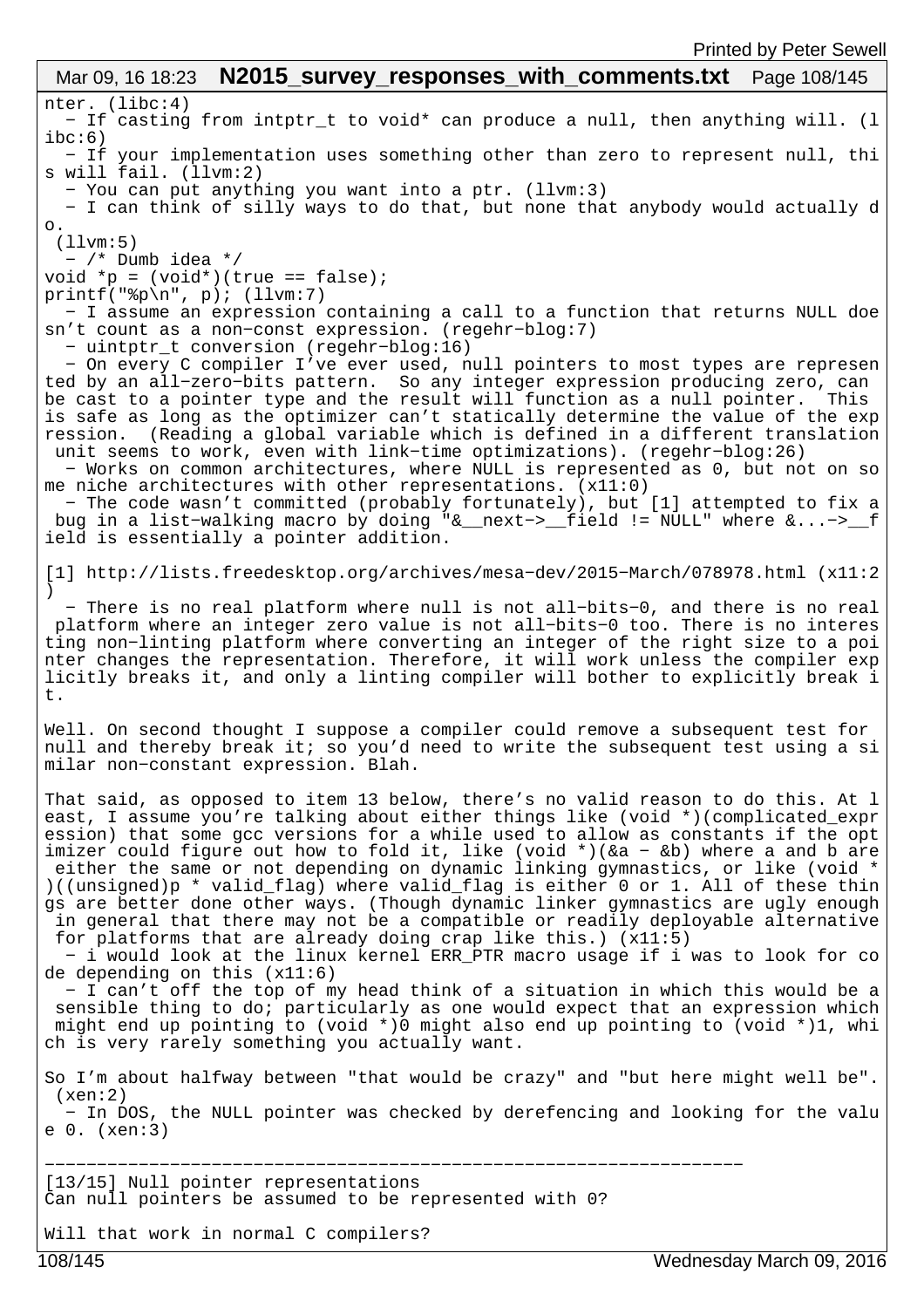| <b>I ITILGA DY L GIGL OGWGII</b><br>Mar 09, 16 18:23 $N2015$ _survey_responses_with_comments.txt    Page 109/145                                                                                                                                                                                                                                                                                                                                                                                                                                                                                                                                                                                                                                                                                                                                                                                                                                                                                                                                                                                                                                                                                                                                                                                                                                                                                                                                                                                                                                                           |
|----------------------------------------------------------------------------------------------------------------------------------------------------------------------------------------------------------------------------------------------------------------------------------------------------------------------------------------------------------------------------------------------------------------------------------------------------------------------------------------------------------------------------------------------------------------------------------------------------------------------------------------------------------------------------------------------------------------------------------------------------------------------------------------------------------------------------------------------------------------------------------------------------------------------------------------------------------------------------------------------------------------------------------------------------------------------------------------------------------------------------------------------------------------------------------------------------------------------------------------------------------------------------------------------------------------------------------------------------------------------------------------------------------------------------------------------------------------------------------------------------------------------------------------------------------------------------|
| 201<br>$(63$ <sup>8</sup> )<br>$\ddot{\cdot}$<br>yes<br>50<br>only sometimes<br>(15%)<br>54<br>(17%)<br>no<br>(2)<br>don't know<br>7<br>I don't know what the question is asking:<br>4<br>$(1$ $8)$<br>7<br>no response                                                                                                                                                                                                                                                                                                                                                                                                                                                                                                                                                                                                                                                                                                                                                                                                                                                                                                                                                                                                                                                                                                                                                                                                                                                                                                                                                    |
| Do you know of real code that relies on it?<br>(60%)<br>: 187<br>yes<br>yes, but it shouldn't<br>61<br>(19%)<br>and the first products of<br>no, but there might well be : 42<br>(13%)<br>no, that would be crazy $\cdot$ 7<br>(2)<br>: 12<br>don't know<br>( 3%)<br>14<br>no response                                                                                                                                                                                                                                                                                                                                                                                                                                                                                                                                                                                                                                                                                                                                                                                                                                                                                                                                                                                                                                                                                                                                                                                                                                                                                     |
| Comment<br>- Not sure whether the question is asking whether NULL can be replaced by 0 in<br>the source code (it can)                                                                                                                                                                                                                                                                                                                                                                                                                                                                                                                                                                                                                                                                                                                                                                                                                                                                                                                                                                                                                                                                                                                                                                                                                                                                                                                                                                                                                                                      |
| Or whether the bits of the pointer all end up as 0 (they do not have to) (main2<br>.2:0)<br>- NULL might or might not be 0 (main2.2:3)<br>$-$ #define NULL 0 (main2.2:5)<br>- Frequently used for intialization of dynamically allocated structs or arrays<br>, even if those embed pointers, with memset(ptr, 0, size) or ZeroMemory() on Win<br>dows. $(main2.2:6)$<br>- A lot of code C code does implicit if(foo) instead of if(foo == NULL) compar<br>isons $(\text{main2.2:7})$<br>- Lots of casting from 0 integers to pointers. And mixing code with assembler<br>, assembler assumes zero. (main2.2:8)<br>- This is another 'nonstandard' thing that everyone ignores. People assume nu<br>11 pointers are 0. (main2.2:9)<br>- I believe it's the compiler's responsibility to convert literal 0 to any pla<br>tform-specific null pointer. Though it would be crazy to make a platform where n<br>ull pointer isn't 0 these days. (main2.2:15)<br>- I have a vague recollection that there once existed architectures where this<br>wasn't true. Certainly there is lots of code out there that relies on NULL==0 n<br>ow. (main2.2:18)<br>- do you mean that the object representation consist of all zero bytes? if so,<br>I don't think the standard allows you to assume that (main2:0)<br>- Any platform that doesn't cause pointer members of a structure to be NULL af<br>ter doing memset(s, $0$ , sizeof(*s)) is insane. (main2:2)<br>- I'd say "only sometimes", but I haven't actually seen any sane target platfo<br>rm when null pointers aren't 0. |
| I've seen code where there's valid data at address 0 that may need to be fetched<br>somehow, though. $(\text{main2:7})$<br>- I know architecture-dependent code that relies on it. If there was an archit<br>ecture where null pointers were represented differently, that code would adapt,<br>but this works fine on current mainstream architectures. (main2:8)<br>- Again 64 to 48 bit compression (main2:9)<br>- Which standard? (main2:10)<br>- (void *)0 is always NULL, but most programmers assume any value of "0" is NU<br>LL.                                                                                                                                                                                                                                                                                                                                                                                                                                                                                                                                                                                                                                                                                                                                                                                                                                                                                                                                                                                                                                  |
| Lots of code relies on (void $\star$ ) being a valid function pointer (main2:16)<br>- I assume that by "normal C compilers" we mean "on 99.999% of machines curren<br>tly in use". $(main2:18)$<br>- Again, some systems have unusual memory layouts. (main2:26)<br>- See above. I have seen code bases that take advantage of the fact that NULL<br>is typically protected in practice on UNIX-derived systems with an unmapped fir<br>st page of memory to define several bogus flag values "near" NULL. This is also<br>unsafe. $(main2:27)$<br>- lots of code assumes that either a static allocation or a calloc() of memory<br>results in NULL pointers. (main2:29)<br>$-$ if (ptr) { use it }                                                                                                                                                                                                                                                                                                                                                                                                                                                                                                                                                                                                                                                                                                                                                                                                                                                                       |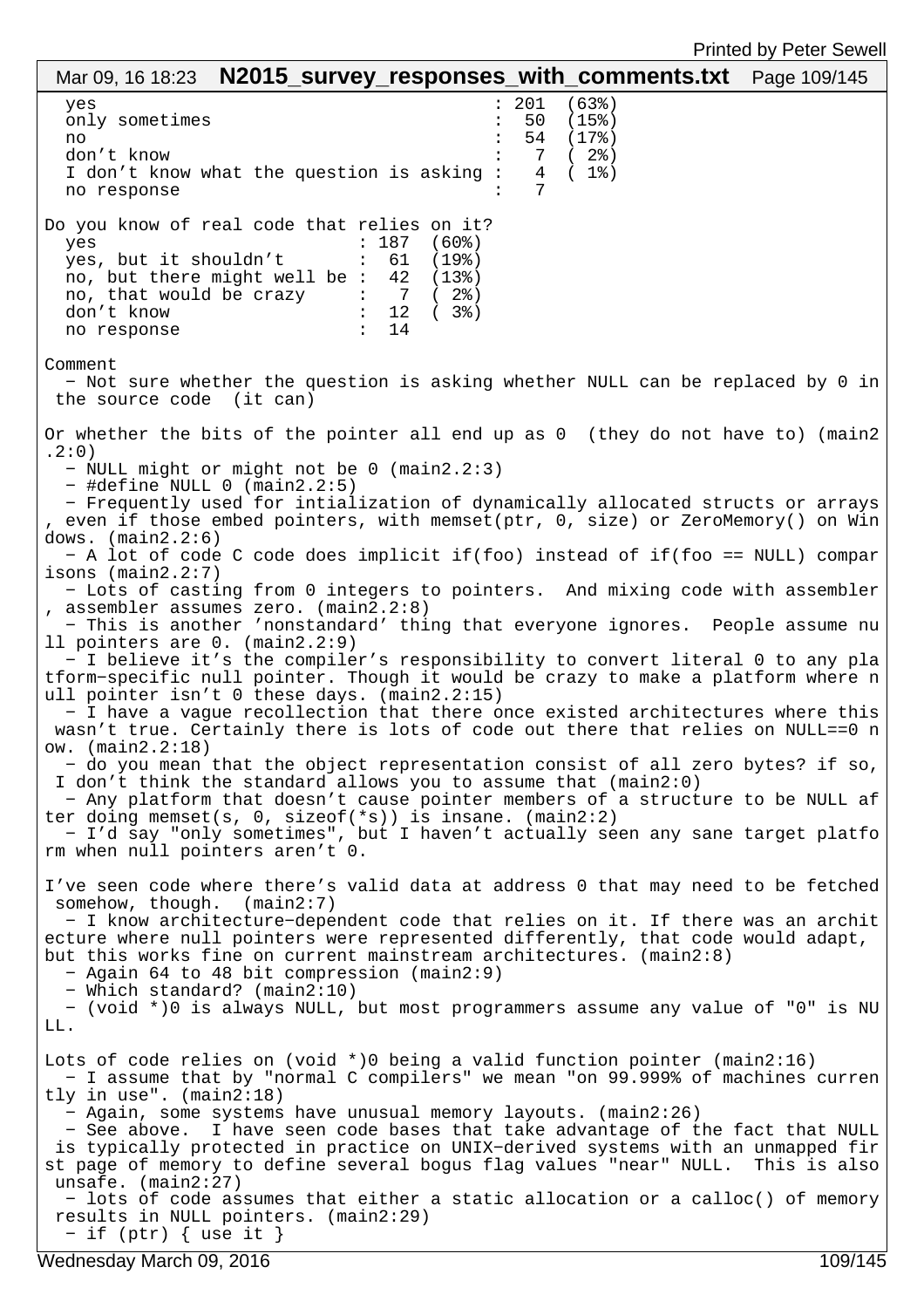#### But some segmented memory systems (IBM AS/400 IIRC) the NULL pointers isn't actu ally all−zeros since the pointer bits include a non−zero segment selector, so th is break much code as above. I don't know of any current systems where that's actually the case however. (mai n2:30) − See 12 above. (main2:32) − Linux kernel relies on this heavily (main2:34) − I'd have to look this one up. (main2:35) − [Again the historical restriction here is because on 8086 some memory models had many null pointers, one per segment] (main2:37) − In theory NULL doesn't have to be NULL, but there is so much code that inste ed of 'if (ptr != NULL)' do 'if (ptr)' that it would be impossible in practise. (main2:38) − I hesitate to write "yes, but it shouldn't" as the code in question is only ever going to run on a system where NULL truly is 0. (main2:44) − It compares to zero and I don't know any code that assumes anything beyond c omparable to zero. (main2:48) − The question needs clarification of whether "represented with 0" means at th e source level or binary level. I'm assuming you mean binary level. Clearly at the source level 0 is a valid way to write a null pointer, even if some antique compiler uses ~0 as its internal representation. (main2:49) − Though in this case it's merely status quo. I've actually run into cases whe re pointers are represented in an alternative way (e.g. a DMA controller which m akes linked lists in its descriptor memory by truncating pointers to 16 bits, an d representing NULL as 0xFFFF), but while I'd love to be able to explicitly spec ify some particular representation to be used under specific circumstances (with the compiler automatically converting between representations when needed), C s imply isn't that expressive. (main2:50) − The standard doesn't guarantee it, and I vaguely think there once was a syst em where null pointers were not all bits zero, but I don't think it exists anymo re. So, it's the kind of thing that I deeply believe is wrong to rely on, but t hat I do no longer have a handy counter example to cite. (main2:53) − My understanding is that (1) memset−ing a pointer to zero is NOT guaranteed by the spec to produce a null pointer, but that (2) it does on all systems that most people care about, and that there is real code that relies on that. Being able to memset a struct to zero and have all the fields come out null/zero is co nvenient enough that I kind of wish the spec would change in this regard. (main2 :54) − The most common way this comes up is that people assume static data will be zero−initialized, and that in such zero−initialized data, all the pointers are N ull. (main2:59) − While not standard, I've not encountered any compilers using values other th an zero (main2:62) − In games, memsetting the structures with pointers. In games, deserialization code for specific platforms doesn't patch NULL pointer s because we know they are 0x0000\_0000. (main2:64) − Depends on how your if (!ptr) is implemented, I suppose... (main2:66) − People love to memset structs to 0. Same comment as previous question: some embedded systems don't use 0 because it's a valid address. It's not unreasonable to rely on this if you don't expect your code to run on such an oddball system. (main2:69) − All modern systems that I know of use all bits zero null pointers even thoug h the standard permits other reprsentations, so I think it's a valid assumption. I would avoid it personally as I don't think it buys much. The exception might be if I can prove a large performance gain. (main2:70) − The std doesn't guarantee this, but non−zero null is crazy. (main2:74) − (void\*) 0 is ensured to be equal to NULL, but still i've doubts about the ne ed of having (int) NULL ==  $0 \times 0$  (main2:75) − nullptr seems a better solution to me. It has a distinct type that permits t o catch more errors at runtime. (main2:78) − Probably depends on the platform. (main2:79) − The standard does not restrict what null pointer constant must be. There mig ht be some strange platform where NULL is not defined to be 0, but these day it is very rare to see such a platform. (main2:80) Mar 09, 16 18:23 **N2015\_survey\_responses\_with\_comments.txt** Page 110/145

− It will compare equal to 0, but does not have to be represented by all zero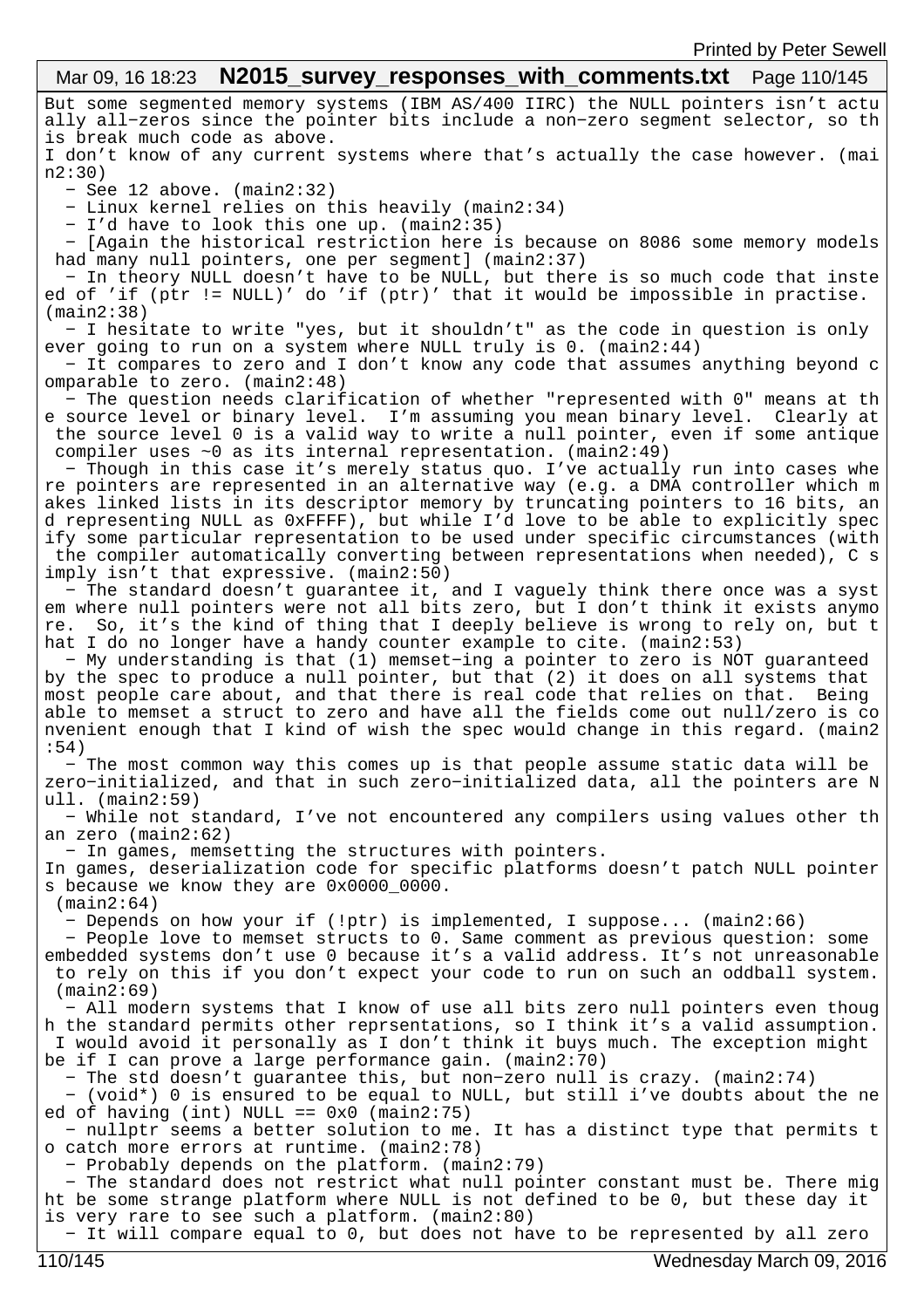| Mar 09, 16 18:23 <b>N2015_survey_responses_with_comments.txt</b> Page 111/145                                                                                                                                                                                                                                                                                                                                                                                                                                                                       |
|-----------------------------------------------------------------------------------------------------------------------------------------------------------------------------------------------------------------------------------------------------------------------------------------------------------------------------------------------------------------------------------------------------------------------------------------------------------------------------------------------------------------------------------------------------|
| bits, and behavior upon casting to integer is allowed to be implementation speci<br>fic. $(main2:81)$<br>- Provided 0 is cast to a pointer to void (main2:82)<br>- Technically undefined if you want to be pedantic, but pragmatically it's OK<br>on the vast majority of platforms today (likely not all). And dereferencing 0 is                                                                                                                                                                                                                  |
| fine on a system that has a valid memory page of 0 (e.g. in some kernels).<br>$(\text{main2:86})$<br>- quite common expression:<br>$a = \text{malloc}(\ldots);$                                                                                                                                                                                                                                                                                                                                                                                     |
| $if($ !a)<br>report_allocation_error(); (main2:87)                                                                                                                                                                                                                                                                                                                                                                                                                                                                                                  |
| - Unless you already have silicon, it is almost certainly cheaper to change th<br>e architecture and ISA than to port the software for a non-zero null pointer rep<br>resentation. Even when you have the silicon already, the tradeoff might not be<br>clear (depends how much custom software would you expect to write vs. reusing ex<br>isting $code)$ . $(main2:90)$                                                                                                                                                                           |
| - I know at least some systems have a non-0-representation NULL pointer, but n<br>one of the ones I care about. I think the standard should just get with the 21st<br>century and declare that the target has a 0 NULL pointer and 2s-complement arit<br>$hmetic$ (main2:93)                                                                                                                                                                                                                                                                        |
| - Very common to memset() a struct to 0 and assume the pointer members are NUL<br>L.                                                                                                                                                                                                                                                                                                                                                                                                                                                                |
| "Only sometimes" is probably only the deathstation 9000. (main2:94)<br>- It's unsafe in some ancient systems, but those are dead and buried (except s<br>ome of IBM's mainframes, maybe). I've written memset(obj, 0, sizeof(*obj)) many<br>times. $(main2:96)$                                                                                                                                                                                                                                                                                     |
| - Same remarks as 12. (main2:100)<br>- represented as, no; compared to, yes (main2:112)<br>- Memset is often used to initialize structs. (main2:115)<br>- Only on most platforms (main2:121)<br>- See answer $12$ (main2:123)<br>- Any compiler or platform that doesn't work this way is user hostile. (main2:                                                                                                                                                                                                                                     |
| 126)<br>- I used to think it would be nuts for a modern system to use a non-zero NULL.<br>However, for systems without page faults (e.g. embedded systems), it may likely<br>make sense depending on the hardware's memory mappings. (main2:129)<br>- More precisely, these two expressions must be identical                                                                                                                                                                                                                                       |
| if $(\cdot   p)$<br>if $(p == NULL)$ $(\text{main2:134})$                                                                                                                                                                                                                                                                                                                                                                                                                                                                                           |
| - Yes, anything ever that interfaced with C++ (main2:138)<br>- NULL is supposed to be defined as (void*)0x00 not just straight 0. I'm sure<br>the difference is negligable (spelling?) though it's safe to say i haven't thou<br>ght of all the corner cases. (main2:141)                                                                                                                                                                                                                                                                           |
| - A null pointer may not be zero on a given platform and runtime. For example,<br>if you read byte-wise from a pointer that has been set to the null pointer cons<br>tant, you will not necessarily see zero values. This is an unsafe assumption tha<br>t may work on some systems but not others and so is non-portable. (main2:158)<br>- I do know that this is not guaranteed by the standard. (main2:160)<br>- Every system I've worked on is assumed to have null at 0. In fact, in my ind<br>ustry we don't use NULL, we use 0.              |
| BUT, sometimes 0 is a valid address. But we tend to ignore the concept of 0 as n                                                                                                                                                                                                                                                                                                                                                                                                                                                                    |
| ull in a smaller section of code that uses that address. Eg. One system had a sm<br>all fast section of memory at 0. (main2:163)<br>- I have seen many instances of C code (most, but not all, 10 years old or old<br>er), treating 0 and NULL as interchangeable in pointer contexts. (main2:165)<br>- Pointer are initialized to 0 instead of NULL in a lot of code.<br>But I don't know of any code which checks NULL pointers with comparison to 0 aft<br>er having initalized it to NULL before. (main2:173)<br>- You're supposed to use NULL. |
| Any code that contains                                                                                                                                                                                                                                                                                                                                                                                                                                                                                                                              |
| if $(p)$ $(main2:176)$                                                                                                                                                                                                                                                                                                                                                                                                                                                                                                                              |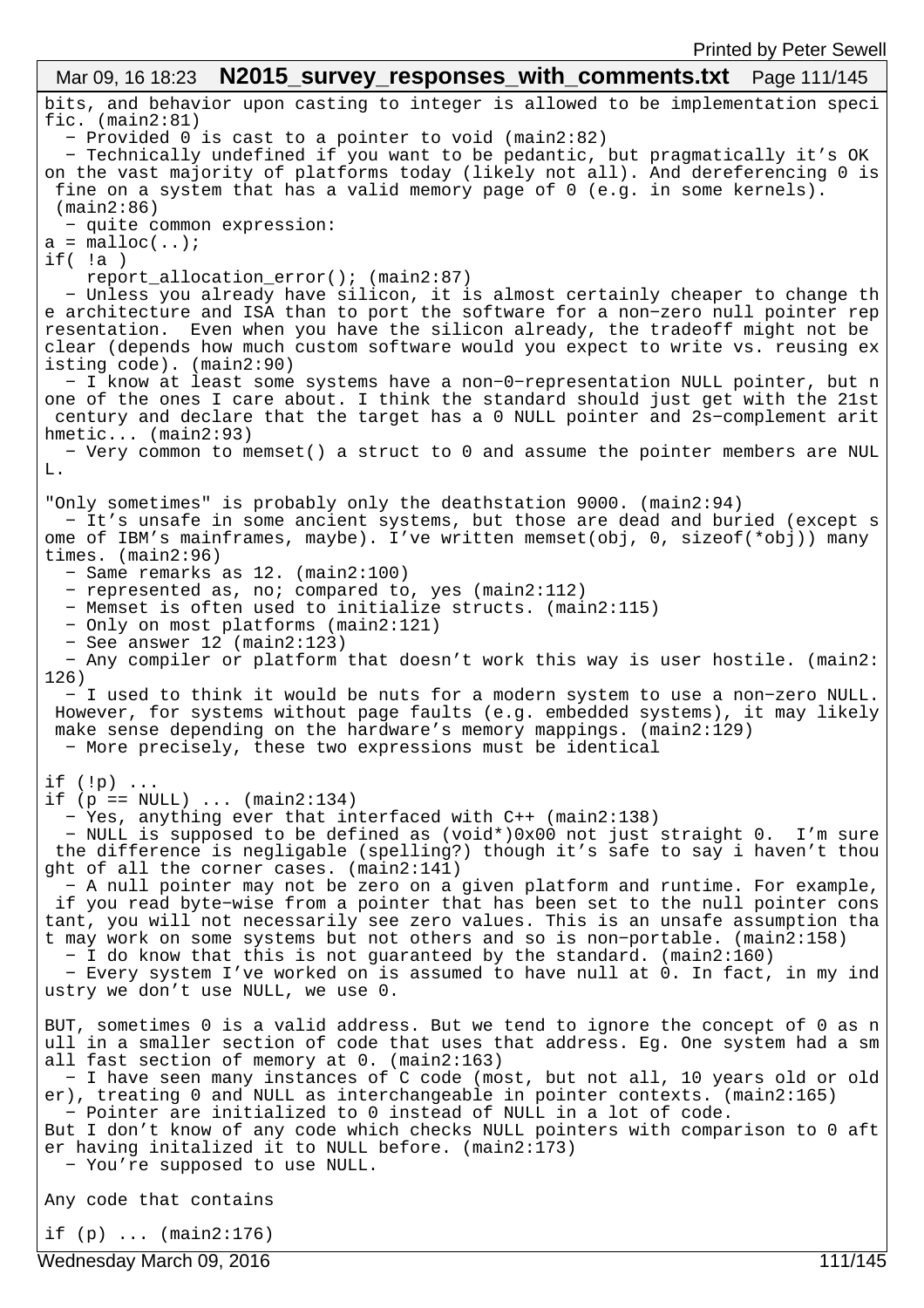## Mar 09, 16 18:23 **N2015 survey responses with comments.txt** Page 112/145

− Not in C++11. (freebsd:0)

− !ptr is such an awful, common idiom (freebsd:1)

 − The C standard states that a NULL pointer is represented by (the constant?) 0. (freebsd:6)

 − Note that the POSIX committee is currently discussing a requirement that a p ointer value with all bits zero be treated as a null pointer (the requirement is specifically that memset() on a structure containing pointers initialize those pointers to nulls).

(freebsd:7)

 − I suspect that this part of the standard is there to support architectures w hich would now be considered "exotic" MIT Kerberos explicitly lists as a platfo rm assumption that a representation of all zeros is a null pointer. (freebsd:8)

 − There is no reason for the legacy allowance that the representation of a nul l pointer not be all zero bits. The choice of representation for a null pointer is arbitrary and need not match any hardware characteristics (except possibly ge nerating exceptions, but compatibility with code that uses memset/0 is more valu able than such exceptions, in my opinion).

 $(qcc:2)$ 

− Memset 0 to zero a struct. (gcc:3)

 − I think most code assumes it's zero even if the standard doesn't mandate it  $(\text{acc:4})$ 

 − Plenty of code that uses memset(&x, 0, sizeof(x)); to clear the fields of a struct. (google:0)

− I've seen systems where NULL is just #define NULL 0 (google:1)

− something like NULL + pointer would be crazy (google:3)

 − the standard says not to rely on it, but on most modern architectures it is true.

(google:5)

 − Stroustrup long ago advocated just using "0" rather than "NULL", and as a re sult I see lots of code that uses "0" when it means "null pointer". (google:7) − I can theoretically envision a world where null pointers are stored with a s pecial nonzero bit pattern, but since the C specification requires that 0 be tre ated as a null pointer, the compiler would have to do some nutty tricks to handl e it.

I selected "there might well be" but I'm completely sure that there's some code out there somewhere that relies on this being true in a way that would break if the compiler munged all null pointer constants to some other value. I can even g uess what the code is doing (probably evaluating a pointer that's been stored in an int, but possibly looking at a serialized representation). I just don't know what software package is actually doing so. (google:11)

− memset() a struct to 0. Lots and lots of code. (google:14)

− old C code. (google:20)

 − I frequently see zero and NULL used interchangeably, particularly in C where nullptr is not a thing, and NULL itself is usually defined as 0 or ((void\*)0). (google:21)

− Routinely see a literal 0 used in place of NULL. (google:22)

− Pointers need not be plain integers (google:24)

− Defacto? Yes; I have no idea about the standard (google:26)

− NULL is defined to compare with zero, not to be zero

There were several machines before unix that allowed zero as a normal memory loc ation.

(google:27)

 − This is, IIRC, the behavior defined in the spec. I've gotten into an argumen t about this one in the past. (google:29)

 − It's usually the de facto standard, even if it isn't 'officially' the case. (google:31)

 − The compiler might well use any invalid address as its bit representation of null. (google:32)

 − If you mean a constant 0 in the textual program, then yes, and in C++ this i s "normal" (at least until nullptr came to be), but compilers will probably warn and I find it confusing to use NULL, 0, and '\0' with a different type on the L HS.

If you mean the actual value stored in the pointer variable (what you would get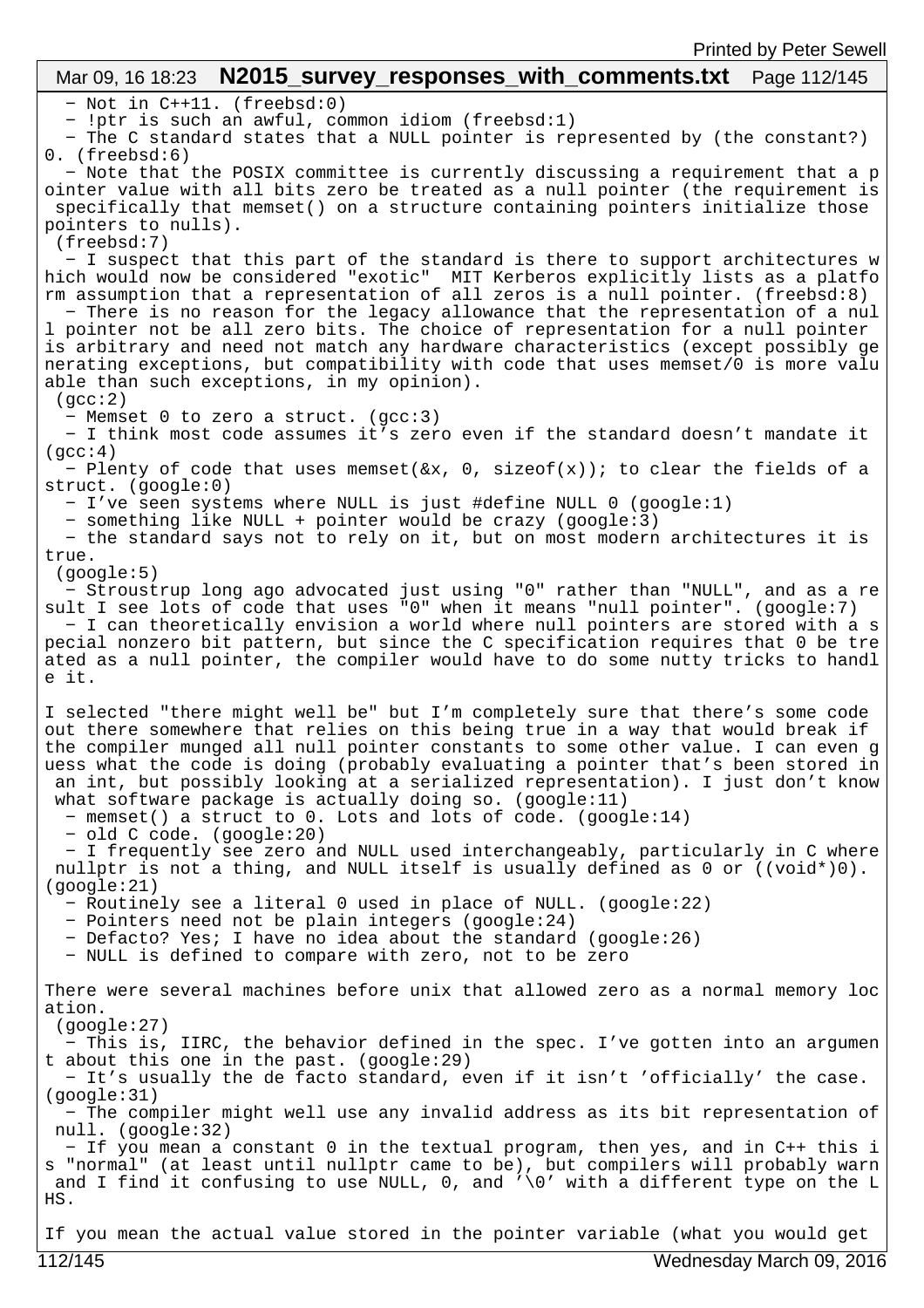from memcpy() into a char buffer) then no, you can't do that in theory, but I ha ve never used a system where it wasn't 0. (google:34) − Most real−world platforms these days use 0 as a null pointer representation, but some exotic systems don't. (google:36) − Lots of real−world code relies on being able to memset a struct to 0, and th en assume all members are "zeroed" "properly". Typically they then expect float/ double values to be 0.0, integers to be 0 and pointers to be NULL. On most platforms this is actually true. Doesn't change the fact that it's not a requirement, and in fact it might make sense to use another representation than 0 for NULL when dealing with kernel mode code (on some platforms some global ta bles are near or at address zero). (google:37) − I don't think NULL == 0 is in the standard, but it's universally true as far as I know. (google:38) − For instance, nil (in Objective−C) is defined as (void \*)0. (google:41) − lots of code assumes that NULL is zero, but on systems without virtual memor y zero is a perfectly valid address, and why waste the space? On x86 zero is the interrupt descriptor table entry for INT 0. (google:42) − See above. I need to rely on the fact that any not explicitly initialized gl obal pointer is NULL (even if it is declared as a char array that was later alia sed as a struct containing pointers). I need to rely on the fact that pointers i n calloc()ed structures are NULL. (google:43) − yes (for what?): Using memset to zero−initialize structs that have pointer m embers. (google:45) − Quite often code assusems that some area memset to all 0 will contains nulls , integer 0s atc (google:46) − Section 4.1.5 of the C Standard states that NULL "expands to an implementati on−defined null pointer constant" Also, http://c−faq.com/null/machexamp.html (google:47) − Lots of code uses memset to clear out arbitrary data structures and assumes that it sets pointers to null. (libc:1) − I see frequently pointer checks against 0 instead of NULL. (libc:2) − void \*p; memset(&p, 0, sizeof p); // creates a null pointer this is commonly relied on when initializing pointer arrays or structs with mems et, posix plans to require this: http://austingroupbugs.net/view.php?id=940 (libc:3) − See above. (libc:4) − Every C++−ported−to−C code ever. (libc:5) − Almost everything relies on memset(s, 0, sizeof(s)) producing a structure whose pointer members have been set to NULL. (libc:6) − It's not that unusual to see a bug where NULL is accidentally returned from a function which has a return type of int, where zero means success. Oops. (libc :7) − This is something that you can't assume, but in practice, most platforms wit h a non−zero null representation aren't worth supporting. (llvm:2) − This is an odd question. The notion of NULL does not exist in c. You have a bunch of bits. Their value can be either one or zero. NULL is an abstraction from SQL, the idea that data has not been entered. The language is built aroun d nulls but there is no such thing. You could add a bit to a number and set it to one if the other thing is NULL. But nothing would have a value of null. (llv m:3) − You are going to find all sorts of crappy code that casts pointers to an int eger type and compare the integer type to zero. They shouldn't, but... Casting pointers to integers is somewhat pervasive in Unix kernel code (check ou t the system 5x DKI apis −− every callback takes an integer parameter that is al most universally use to hold pointers). (llvm:5) − It's pretty common to see null−pointer checks that are simply: if (p)  $\{$  /\* This is a non-null pointer ... \*/  $\}$  (llvm:7) − It is very tempting to use all−bits−zero as the representation of null point Mar 09, 16 18:23 **N2015 survey responses with comments.txt** Page 113/145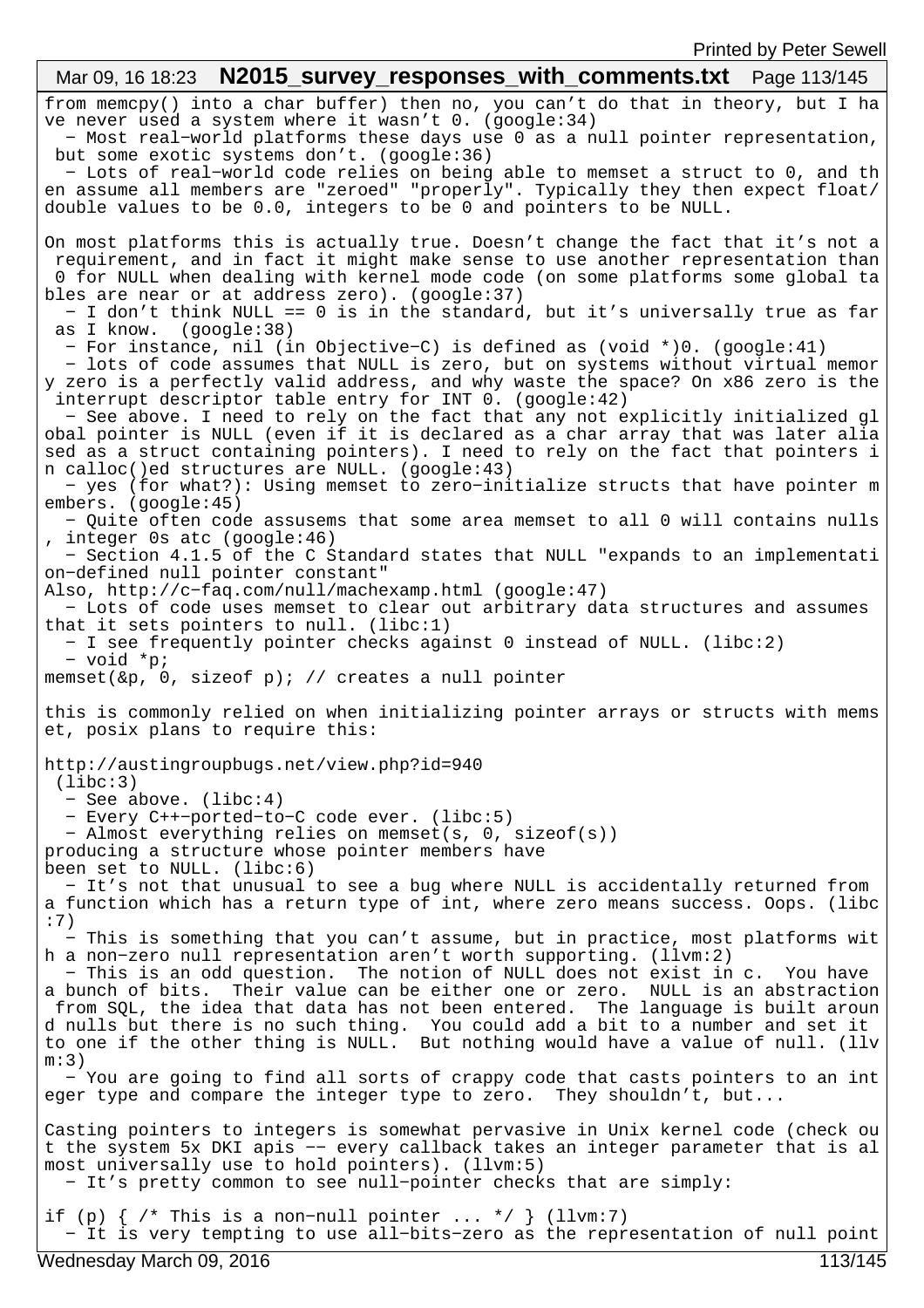# Mar 09, 16 18:23 **N2015 survey responses with comments.txt** Page 114/145

ers because it means that all static pointer variable without initializers can b e reserved from a segments containing bytes initialized to zero, as found under the name BSS: http://en.wikipedia.org/wiki/.bss#BSS\_in\_C

The standard does not consider such implementation details. One would like to th ink that whether all−bits−zero represents a null pointer ought to be implementat ion−defined but the standard is not usually that helpful.

POSIX may add constraints about the representation of null pointers, but I am no t familiar enough with it to tell. (regehr−blog:0)

 − If calloc/memset stopped working to initialize data then it'd break a lot of programs. (regehr−blog:1)

 − The non−zeroness of NULL pointers is a well−known legend, but is both a rare hardware issue, and ignorable if your code is well−behaved. (regehr−blog:7) − 6.3.2.3p3 certainly suggests it. (regehr−blog:9)

 − I don't know if there are still any embedded chips whose compilers treat a n on−zero value as NULL. I do know of code that relies on memset(memory\_container \_pointers, ..., 0) making pointers NULL. (regehr−blog:12)

 − I can trust that assignment (=), equality test (==), and non equality test ( !=) will treat 0 as indistinguishable from the null pointer value. I cannot trus t that to be true for other operators. (regehr−blog:14)

− I remember reading that the standard doesn't require it. (regehr−blog:15)

 − Can be assumed but the standard does not force though IIRC, only the convers ion of a 0 (a zero integer value) must be convertible to the null−pointer. I thi nk this is the source of this confusion

 T\* p; if (p == 0) // ok if  $($  (intptr\_t)p == 0) // arguable

(regehr−blog:18)

 − an initialisation of struct with help of as memset(&struct,0,sizeof(struct)) if the struct contains pointer fields (regehr−blog:21)

 − I have mixed feelings about about this scenario and the previous. Requiring NULL to be equal to (void\*)0 is the best and obvious choice, and should be manda ted in the standard. On the other hand, there are very very very few occasions w here relying on that fact isn't a terrible idea − to say nothing of relying on c ompiler and system values for null, it also makes assumptions about memory space and layout that may be bad. (regehr−blog:24)

 − Anybody who memsets a struct with zero bytes depends on this, if there are p ointers in the struct.

There might be exotic C implementations where it isn't safe, but every "normal" C implementation I've ever seen uses all−zero−bits to represent null pointers, a nd there is a LOT of code out there that assumes this is the case. (regehr−blog: 26)

 − Works on common architectures, where NULL is represented as 0, but not on so me niche architectures with other representations.

Used when calling memset(&struct, 0, sizeof(struct)) & similar techniques. (x11: 0)

− BSD kernel code passes 0 all the time when it means NULL.

C does define 0 as being special and equivalent to a NULL pointer. (x11:3) − There is no real platform where null is not all−bits−0, and there never will be one either, except for specifically linting platforms like the DS9000.

The world is full of code that assumes it can calloc, or bzero, or whatever, and get null pointers back. In many cases, such as getting memory that's known to a lready be zeroed, initializing explicitly incurs extra unnecessary overhead whic h people don't want to pay for the sake of this piece of pedanticism.

Because of this, nobody will ever make a non−linting platform that has a differe nt representation of null; there's nothing to be gained from it and a lot of cod e will break.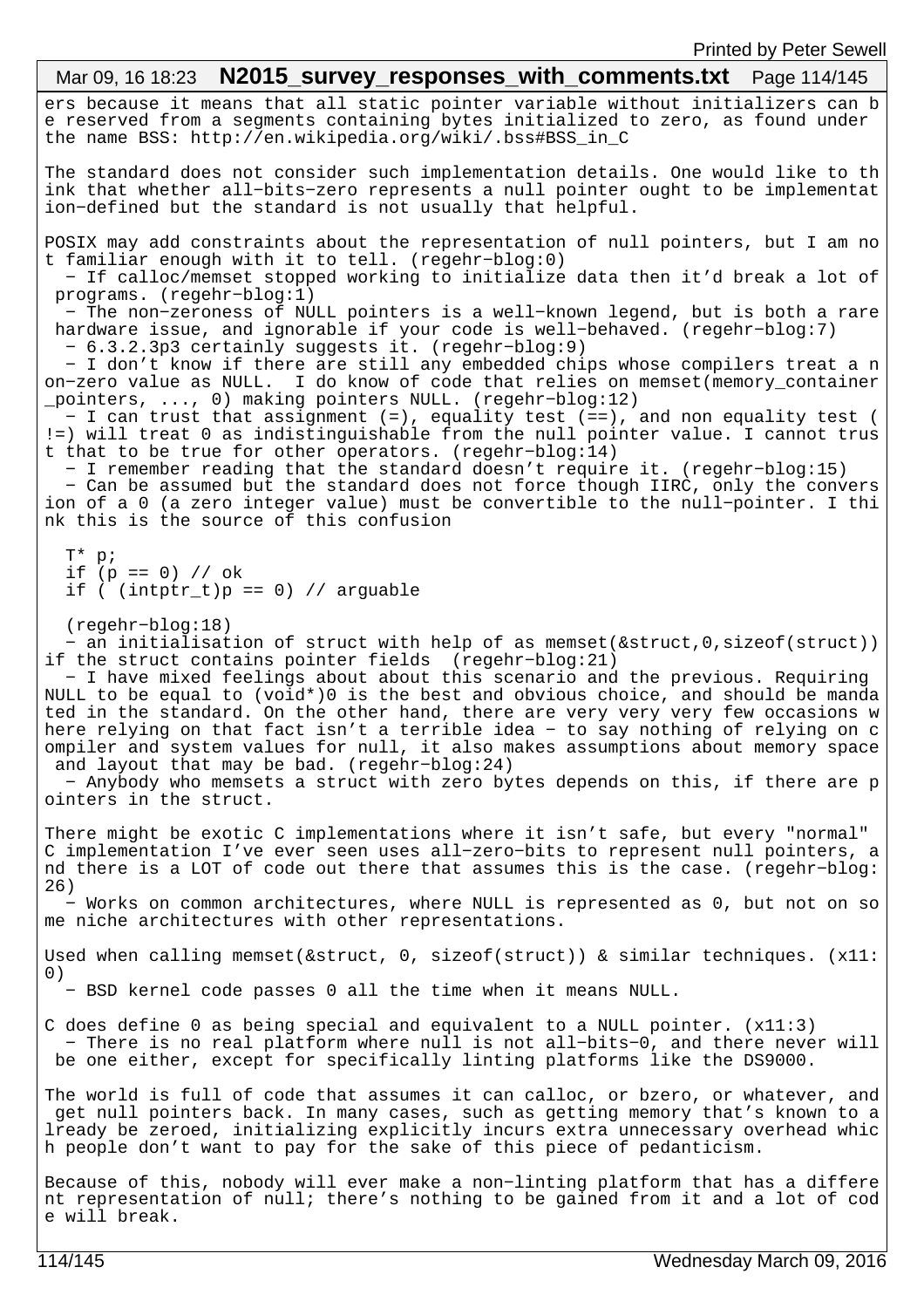I would even go so far as to say it's not worth flagging this in a program analy zer, even at maximum pedanticity setting. Note that the same concern applies for floating point representations, and there it's not as cut and dried... (x11:5) − !ptr (x11:6) − Lots of code tests for NULL pointers using code such as: if ( !ptr ) blah;  $(xen:0)$  − Frequently new structures will be initialized to zero −− either with bzero o r, more likely, allocated with zmalloc. It is assumed that the pointers inside the struct are now initialized to null. (xen:2) − There is far too much code which assumes that the NULL pointer has the value 0. This is required under POSIX and can reasonably be relied upon, but there a re architectures where it is very definitely not the case. A very confusing matter is that in C "if ( ptr == 0 )" is a spec−permitted way o f checking for the NULL pointer, even if the representation of the NULL pointer is not 0. (xen:3) −−−−−−−−−−−−−−−−−−−−−−−−−−−−−−−−−−−−−−−−−−−−−−−−−−−−−−−−−−−−−−−−−−− [14/15] Overlarge representation reads Can one read the byte representation of a struct as aligned words without regard for the fact that its extent might not include all of the last word? Will that work in normal C compilers? yes : 107 (33%)<br>
only sometimes : 81 (25%) only sometimes : 81 (25%)<br>no : 44 (13%) no : 44 (13%) don't know<br>I don't know what the question is asking : 36 (11%) I don't know what the question is asking  $:$  no response : 8 Do you know of real code that relies on it? yes : 40 (13%) yes, but it shouldn't : 39 (13%) no, but there might well be : 103 (35%) no, that would be crazy : 42 (14%) don't know : 67 (23%)<br>no response : 32 no response Comment − If the reads are word aligned then you can't fall off the end of a page (mai n2.2:0) − reading behind the last word can lead to segfault. Practically when reading aligned, that will hardly be the case but depending on hardware architecture... (main2.2:3) − the last 1−3 bytes may be out of addressable memory which would result in an access violation at runtime (main2.2:5) − There is an issue with aliasing rules in this case. I read byte by byte with the believe that it is so widely used pattern that any sane compiler should see it and optimize accordingly (unless -O0). (main2.2:6) − That sounds like UB to me (main2.2:7) − All architectures I know of, do not offer protection more fine−grained than the largest load/store width of the processor. However, I can imagine an archit ecture that does support this, and constrains the compiler not to make such assu mptions (beyond some load/store width). (main2.2:8) − You can't read off the end of a memory allocation. I would expect to be able to read a struct using aligned words as long as I roun ded down the number of words in the struct and read the remainder as bytes. Mar 09, 16 18:23 **N2015\_survey\_responses\_with\_comments.txt** Page 115/145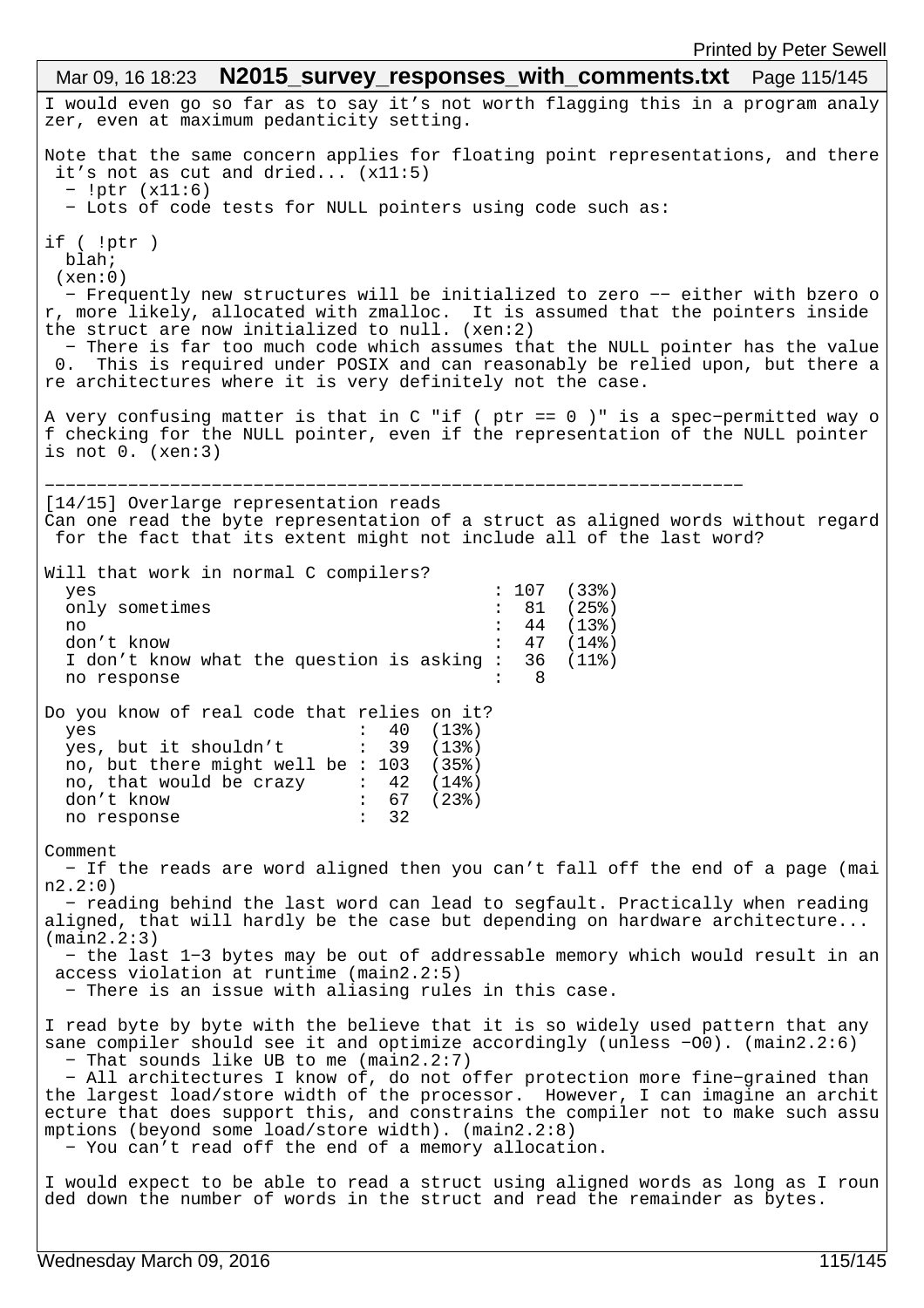## (main2.2:9) − Hand−optimized code relies on it. (main2.2:17) − This opens a whole can of worms with respect to endian issues and other thin gs but if you know what you're doing you need to be allowed to do this. (main2.2 :18) − reading as "aligned words" is something that the standard doesn't allow at a ll, so this will be undefined behavior anyway (main2:0) − That'd probably page fault eventually. Broken in theory \*and\* in practice. ( main2:7) − I assume that the struct has the correct alignment, otherwise you'll get a s egfault. I also assume that the "aligned word" that is read is no larger than the alignme nt of the struct, so that the struct cannot have an unmapped page right after it . However, there may be a mechanism checking memory access (valgrind?), and that m ay trigger for these reads. (main2:8) − Do read as words, but only to exact extent. (main2:9) − Compilers sometimes do that, but programmers should avoid doing it because i t can easily introduce races (or reading uninitialized memory) and is generally undefined. (main2:11) − The C version of strcmp() in FreeBSD is a good example (main2:16) − You need to be very careful doing that if you're potentially near a page bou ndary. (main2:19) − Valgrind will (rightly) complain though. (main2:22) − I would expect this to be safe on all general purpose processors, but possib ly bogus on special cores (e.g., shards of a much larger processor such as a GPU , DSPs, etc.), as long as the word being read is the platform−native word size ( that is, not a 64−bit double on a 32−bit system, for example). (main2:27) − Lots of code assumes that if you can read any part of a word, you can read t he full word. It won't always use the bits that aren't valid, but some crazy cod e does. Often you'd see this expressed as a variation on a theme of using bcopy where yo u might see a length computed by &a[1] − &a[0] rather than sizeof(\*a) or sizeof( a[0]). (main2:29) − There's no guarantee a struct will be padded to word boundary (indeed struct { char a; } probably won't be), so such a struct might legally start anywhere i n memory and so it's not clear how to go from aligned word−sized reads to the st ruct itself. (main2:30) − That might generate a page fault if there is no memory associated with that final address. (main2:32) − If I understand the question correctly it won't work on little endian archs. (main2:38) − Data might be stored in an unexpected format (like a float). It might be val id, but probably unexpected results, and would be machine dependent. (main2:40) − The question doesn't make sense. If you read the byte representation of a st ruct as aligned words, your result size is a multiple of the word size, which is not necessarily the same as the size of the struct. Thus the "byte representati on" you have can never be the same as "the byte representation of the struct" be cause they are different sizes. (main2:46) − If sizeof(struct foo) includes it, the padding can be read and would have be en written. (main2:53) − I'm not sure what the question is asking. struct ss {char c;} x; int16  $n = read_a_words( $&x$ )$ ; What do you want out of n? 1. One byte of n will be x.c, but I'm not sure it's 100% defined which one. (An d it's possible that the compiler is doing 32−bit alignment and neither bit is, but that would generally be dumb.) Mar 09, 16 18:23 **N2015\_survey\_responses\_with\_comments.txt** Page 116/145

2. It is very unlikely that the read will segfault due to the padding bytes of x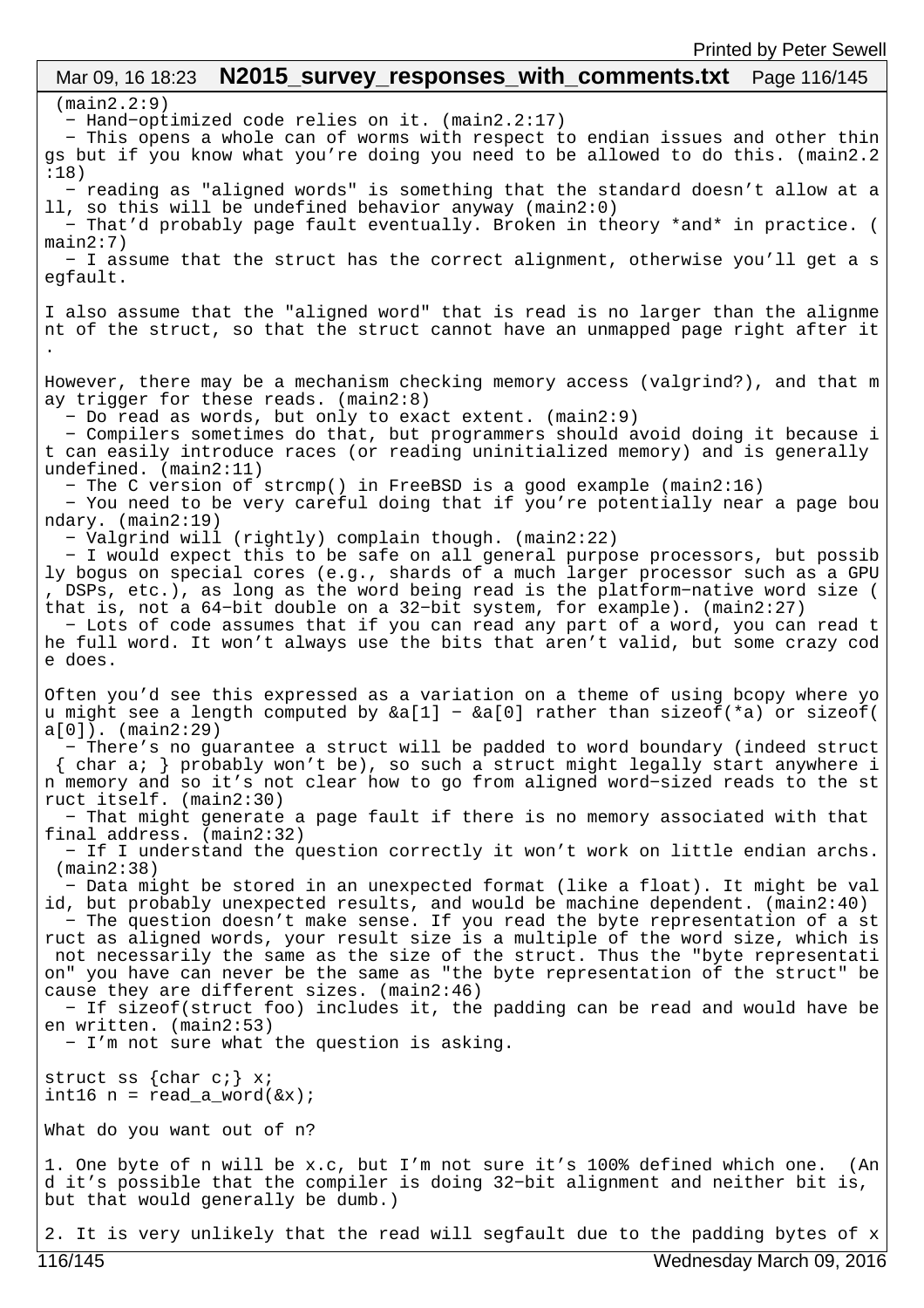falling outside the page that the data bytes are on. I suppose it could happen if the padding bytes were inconsistent with the page size: e.g., pages were 102 4 bytes but somehow the struct got padded to 1025. pid scenario here. (main2:55) − I've seen code that does this as part of making efficient copies. I try to get people who do that, to use memcpy instead. (main2:59) − seems legit. memcpy + sizeof does this all the time. if that is illegal, we' d have some serious problems. (main2:61) − In the picture processing code, by a mistake. (main2:64) − Gotta be careful with that. Behavior that works fine on Linux can get you a bus error on Solaris. (main2:66) − Type−based aliasing optimizations will break such code. (main2:69) − While it's undefined behavior, I think this might usually work. Not somethin g I'd want to rely on though. All these questions about what modern "normal" com pilers might do on undefined behavior is probably safest answered "only sometime s", but I feel like I'm copping out. (main2:70) − Result will depende on architecture byte order. (main2:73) − Incidentally, LLVM will do this to stack accesses in its optimizer. (main2:74) − That memory might not be allocated. (main2:78) − Don't know this one. But my guess is that it could be problematic. (main2:80 ) − I'm not sure how you read a struct as aligned words without reading the enti re struct; a code example here would be great for dummies like me. (main2:86) − I think you'll get a warning for reading out of bounds (at least using valgr ind) (main2:88) − I'm assuming the question talks about reading past the extent of the struct when the allocator happens to round up the allocation request. No this won't work on normal compilers, if Clang with Address Sanitizer enabled counts as a normal compiler. The code shouldn't rely on it because it doesn't really know if that memory is a vailable as a part of this object. Or maybe I'm saying it just because relying on it breaks a useful tool (ASan). (main2:90) − depends on packed attribute I would expect (main2:91) − libc memcpy is the usual offender here, though that's often native assembly. Overreading is something I would avoid not for the sake of the compiler but bec ause it will cause analysis tools like valgrind to complain. (main2:93) − Depends a lot on the required alignment of the struct. If it has word−aligne d members then the size of the struct will be a multiple of the word size so you will be OK. Also depends on lack of trap representations in the type you are using to do the reads :−) (main2:94) − If the struct has alignment requirements, sizeof() must be a multiple of the alignment, making the question inapplicable. If the struct does not have alignment requirements, the rules say undefined beha viour, but it works in everything I've seen. I'm sure strlen() is implemented ex actly that way on most platforms (though that one is usually implemented in asse mbly). (main2:96) − The struct might not be word−aligned, depending on the target ABI. (main2:10 3) − It's probably undefined; my biggest worry would be that C doesn't restrict t he granularity of memory protection, so reading even an aligned word past the en d of a struct could cause a fault on some odd architecture. (main2:104) − Well, you can read it, but like before, due to alignment issues it might cra sh at runtime. (main2:107) − You would probably get away with this on almost all contemporary systems, bu t someone would try to run it on something with segment protection and then you Mar 09, 16 18:23 **N2015 survey responses with comments.txt** Page 117/145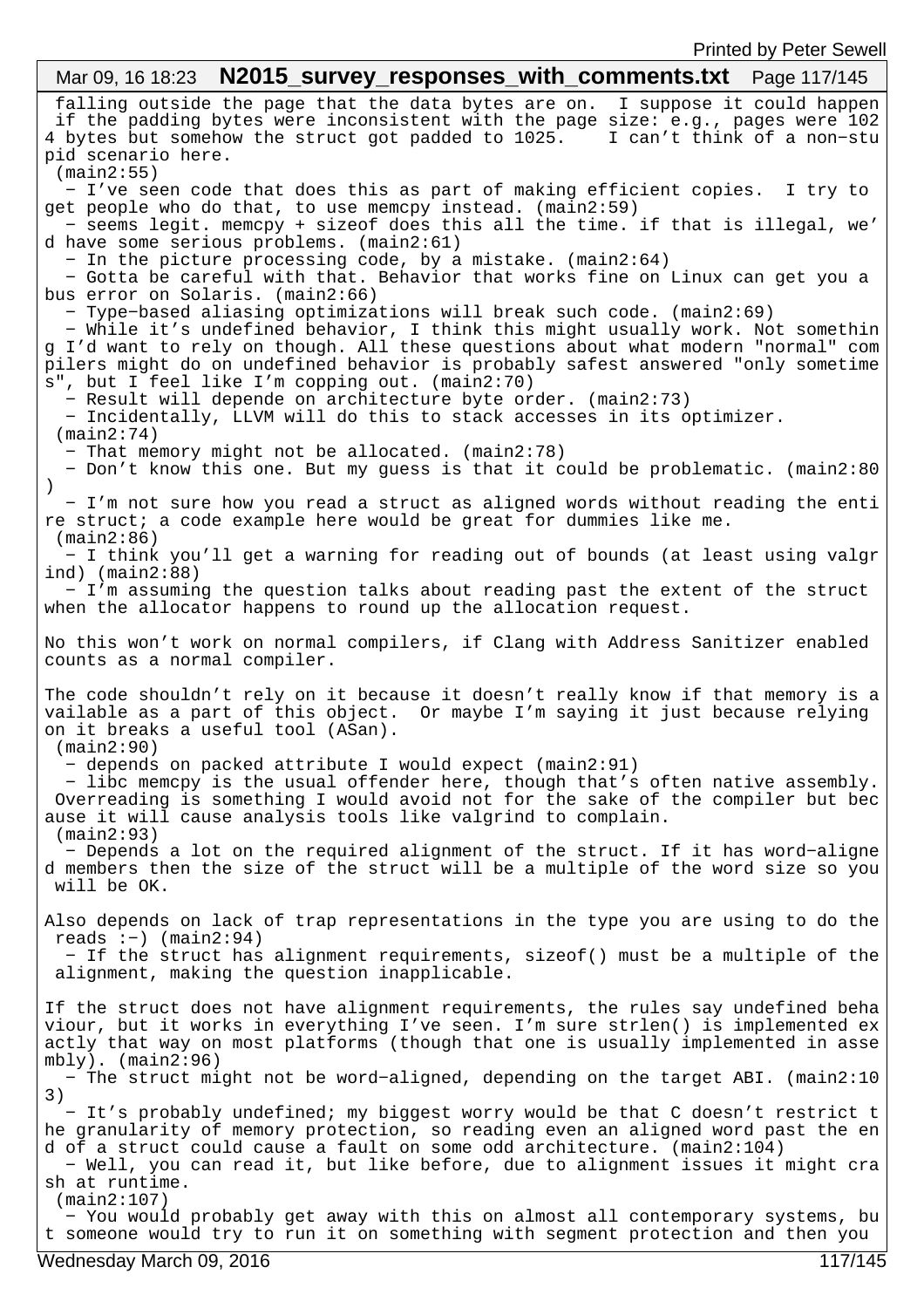would be in trouble. (main2:111) − This sounds like undefined behavior (main2:121) − I think it's true in malloced memory and arrays, but probably is not true fo r single struct variables. (main2:123) − I can't actually think of a situation where this wouldn't work just fine. (m ain2:129) − question unclear, maybe because I'm not a native speaker (main2:133) − no guarantees that hardware will not read the whole word, because of cache l ines, etc. (main2:134) − Use word copy for a byte array is potentially faster (i.e. 4 time less loops ). A lazy programmer would just the extra bytes (0 to 3 or 7 bytes) anyway. (main2: 144) − If padding is set to less than sizeof(word) e.g. none, it can generate an ac cess violation. Malloc tends to collect small data allocations in large contiguo us blocks. So out−of−bounds reads may often quietly leak part of some other data without generating an error. ABIs typically specify at least sizeof(word) alignment. Legacy data have 16/32bi t padding − less than the common 64bit word. Internal data can use any alignment . File formats commonly use no padding. (main2:147) − it is possible due to how allocators align memory on (typically, now) 8 byte boundaries, but if reading packed streams, this is incredibly unsafe as it may cross a page boundary where there is no memory backing the address. (main2:148) − All cases I have seen are one of: 1. Is a latent bug 2. Was a latent bug that was fixed by either padding the malloc or the struct 3. struct is known to be embedded in another struct and so the reads are known t o not be off the end of the stack or malloc (main2:154) − This is a bit more sketchy. I would tell the person filing a patch to do thi s to go back and try again, despite not knowing whether it's spec or not off han d. But I would not be the least bit surprised to see it in production code. (mai n2:156) − I'm not sure I understand the question. Is the idea that if you read a struc t, say, using 64−byte reads at 64−byte aligned value, you might read past the de fined end of the struct? I would say that reading past the end of the struct thi s way is undefined behavior, or should be. (main2:158) − You would have to disable strict aliasing for this to work. (main2:160) − Every system I've worked on has a malloc() that allocates at an alignment of 16. But since we use our own custom allocators and are very explicit about alignment requirements we assume we can access up to that alignment. Eg. Doing string ope rations a word at a time. Also SIMD array access often processes more than it ne eds to. (main2:163) − This is essentially the same as reading the value of an uninitialized variab le in the case where the struct ends before the next word ends. (main2:165) − I understand the question as : "the structure might end inside last word read". To my mind, it works, but of course, the rest of the last word is undefined. (ma in2:173) − What's a "word"? As long as it's aligned, it won't hit page boundaries. More interesting question: 0−length struct. (main2:176) − Won't generally work, because the last word will include uninitialized data past the extent of the struct. Especially won't work with \_\_packed\_\_ structs. (freebsd:0) − I presume this is talking about a struct that is word aligned but may not be an integral number of words in length. If it's not word aligned, then accessin g it as word aligned would be machine dependent. Mar 09, 16 18:23 **N2015 survey responses with comments.txt** Page 118/145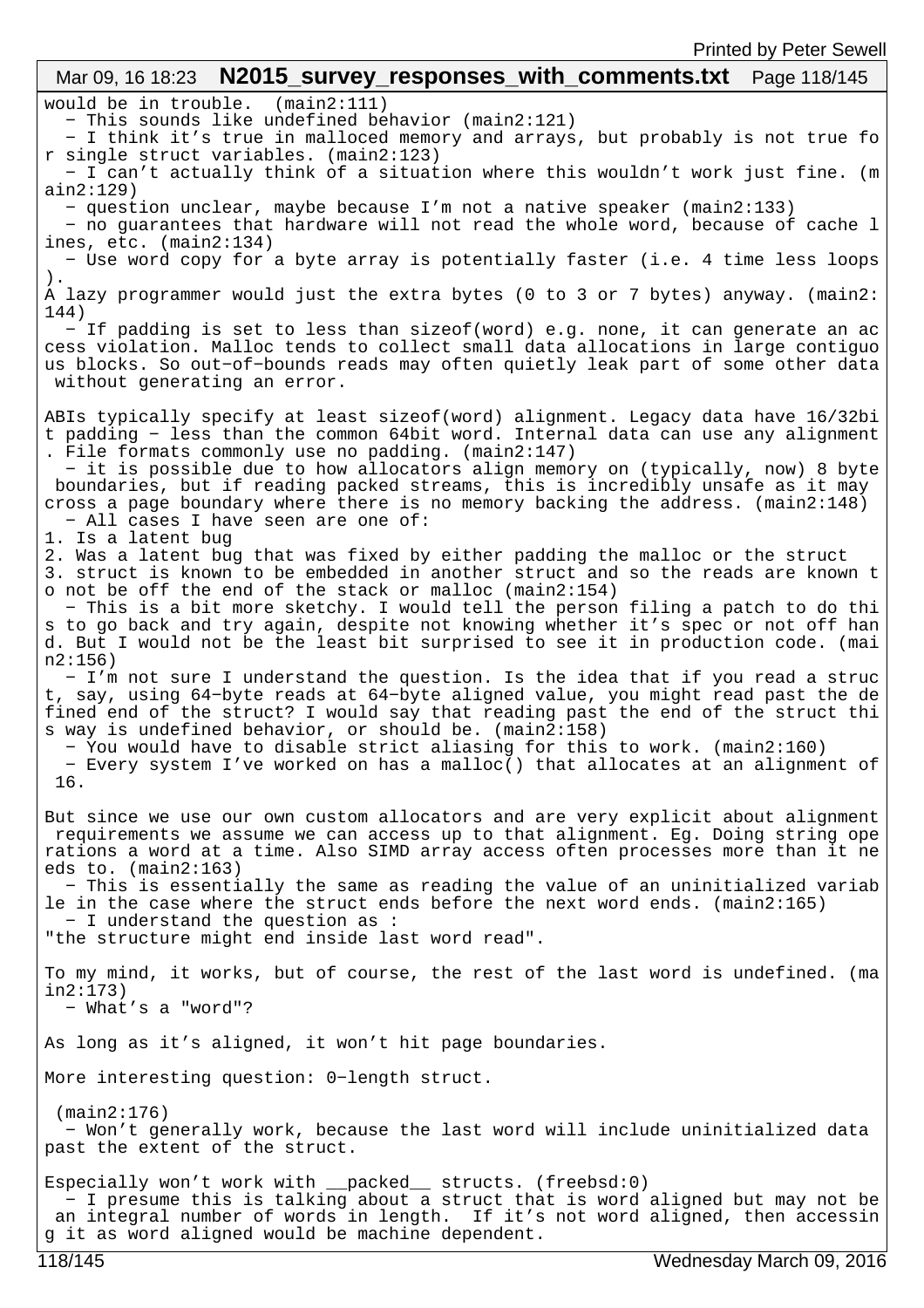# Mar 09, 16 18:23 **N2015 survey responses with comments.txt** Page 119/145

A segmented architecture (as allowed in ANSI C) could well have a segment ending at the last valid byte in the struct. Accessing beyond the end of the struct w ould generate a runtime exception − I don't know if the compiler could treat thi s as undefined.

OTOH, some RISC architectures don't allow accessing memory with a granularity an y finer than a word − so forcing a C programmer to jump through hoops to avoid d oing so would seem counter−productive.

Definitely, for doing block comparison, reading in words and then masking the la st partial word is probably easier than reading the last part of the struct as b ytes.

(freebsd:6)

 − I would not expect the compiler to go out of its way to disallow natural (i. e., word−based) accesses. (freebsd:8)

 − If nothing else it requires the compiler to support something like GCC's \_\_a ttribute\_\_((\_\_may\_alias\_\_)); otherwise the read is undefined already due to alia sing violations.

 $(qcc:2)$ 

− If there is code that relies on it, it's probably buggy (gcc:4)

 − Probably not very useful considering that the extra padding at the end would contain garbage. (google:0)

 − Similar to my response above about padding but depending on the architecture you might have additional memory packed in against the tail of the struct (goog  $le:1)$ 

 − Memory sanitizers will hate you (and likely yell at you), but in general com pilers and memory allocation routines guarantee you any object is fully addressa ble on full word sizes. (google:4)

 − used for serialization. This generally works, but it might contain garbage i n the last word and one needs to be conscious about byte order etc. (google:5) − hash computation has a tendency to do this (google:7)

 − This will work if you know that the structure is already word−aligned and im plicitly padded, which I THINK (but I'm not sure) is the default case. If it's p acked instead of padded, it'll be flaky −− it'll work as long as there's somethi ng else allocated immediately after it, but if you walk off the end into a deall ocated region you'll crash, which you might not notice for a long time. (google: 11)

 − As I recall, structure size, unless explicitly specified otherwise, will be padded to the size of its largest member. So as long as your structure contains words, you're fine. However, the size of a structure with one byte as a member w ill still be one, and it will be densely packed in arrays and in memory except w here followed by a larger type. So you'll get data pollution and undefined behav ior treating small structures, or structures containing small amounts of data, t his way. (google:21)

− Endianality.

Even if it works, I do not trust it to keep working in future compilers. (google:27)

− I believe I've encountered this in serialization code. (google:29)

 − There could be side effects (breakpoints, memory mapped IO, page violations) (google:30)

 − Due to possible structure packing, I can imagine this not working under some circumstances. (google:32)

 − This isn't portable, but in most cases a structure would be padded to the wo rd size, and even if it isn't you could easily get lucky with the out−of−bound r ead.

 (google:34) − valgrind/asan will not like this :)

It is more useful to have auditing against use of uninitialized/undefined memory areas than being able to read a struct this way. Thus doing so is expected to c ause warnings, and possibly even breakage.

Also, a separate "char" variable might just be stored in that "padding" spot, de pending on how the compiler works. (google:37)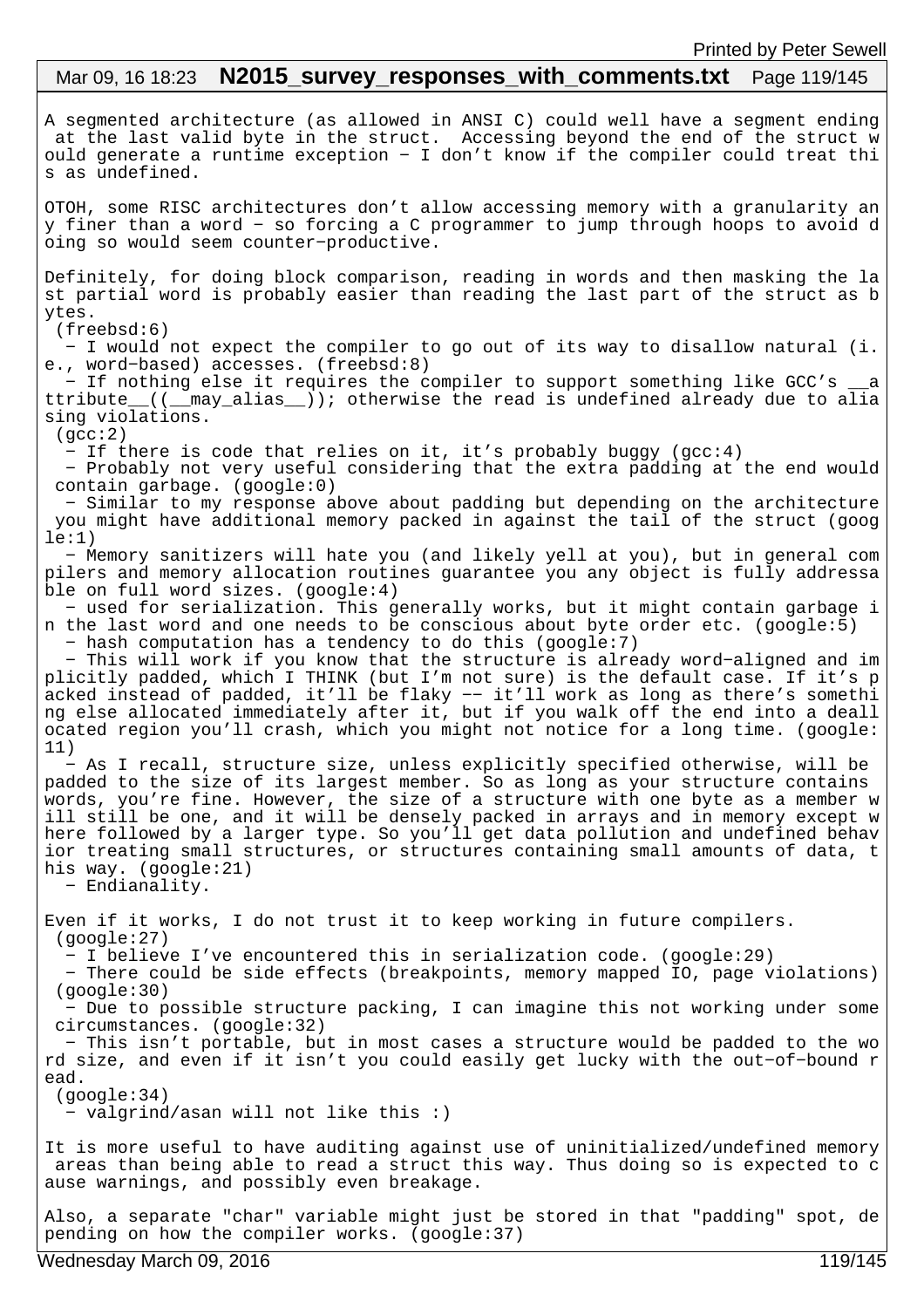− My concern would be possibly incurring a page fault on the last word and hit ting a protected page. I don't think it's possible as long as your "words" are, in fact, the system word size, since pages should be a multiple of that size, bu t it's definitely not a good idea. (google:38) − The padding bytes between struct members and at the end will contain garbage , if they are present at all. (google:40) − I think structs can be optimized by the compiler such that this is no longer possible, but I'm not sure. (google:41) − It won't blow up the hardware with an extra page fault, at the very least. ( google:42) − Not quite sure what I should answer to some of these questions. Yes, I \*can\* do that and I think it should be legal, well−defined C (regardless of what the standards lawyers say). What it will do is cause a word aligned memory access to that location. Whether that is a good idea or not depends totally on the situat ion (e.g. if this is targeting a memory−mapped device that only works with byte accesses it may generate an abort), but not in ways that have to do with the lan guage itself. (google:43) − Anything that would cause this to break (OS paging, etc.) is word aligned (a t least) and so won't be a problem. (google:45) − In some debug environments it might fail. (google:46) − It depends on alignment, whether or not the struct is packed, etc... (google :47) − it may be ok for some code (where assumption can be made about the alignment of page boundaries), but i don't see a safe way to access a struct word by word . memcpy etc string.h functions often use word−by−word strategy, but such code mus use "\_attribute\_(\_may\_alias\_)" or equivalent when casting char\* to word\*. (libc:3) − This may break on platforms with various alignment requirements, or may leak data from surrounding structs. (libc:4) − If by this you mean sizeof(s) % sizeof(word) != 0, then we can infer that alignof(s) < sizeof(word), and therefore the possibility exists of a pointer to s being close to the end of a page, and therefore reading by words could incorrectly cross a page boundary and segfault. If, somehow, the programmer knows by other means that this cannot happen, then I would expect it to work with −fno−strict−aliasing. I can imagine some variant of this assumption being required to write a decent C implementation of memcpy, for instance. Of course, that would care for reading aligned words and therefore avoid SEGV, and it would of course not write out more bytes than requested. (libc:6) − Load widening is a pretty standard transformation, so it is hard to allow th at while forbidding the user from doing it as well. (llvm:2) − There notion of representation is an abstraction. In c you can always strip away all the abstractions and just deal with the bits. So you can take an addr ess and pretend it points at anything you like including aligned words. (llvm:3) − Most of implementations of heaps and program loaders round up the sizes of t hings because they are afraid code will do this. Especially, now, because of th e cache line behavior of real processors. So, this is technically bad, but because of the underlying computer architecture (caches), it will, for all intents work. (llvm:5) − This mirrors the padding question above; structures will be aligned to at le ast 4 bytes on most architectures (for stack, .bss, and .data alignment; heap al ignment is usually larger). The alignment creates padding bytes, and the padding should not be access uninitialized. (That would be undefined behavior.) (llvm:7 ) − optimized memory copy functions do this. They cause Valgrind to complain, am ong other execution environments designed to help developers find bugs. (regehr− blog:0) − What do you mean by "extent?" As far as I know this word has no precise tech nical meaning. (regehr−blog:4) − We're talking about a read outside the struct, ie, (p >= s + sizeof(s)) whic h is always a Bad Idea and should be avoided like the plague. Struct padding/ali Mar 09, 16 18:23 **N2015 survey responses with comments.txt** Page 120/145 120/145 Wednesday March 09, 2016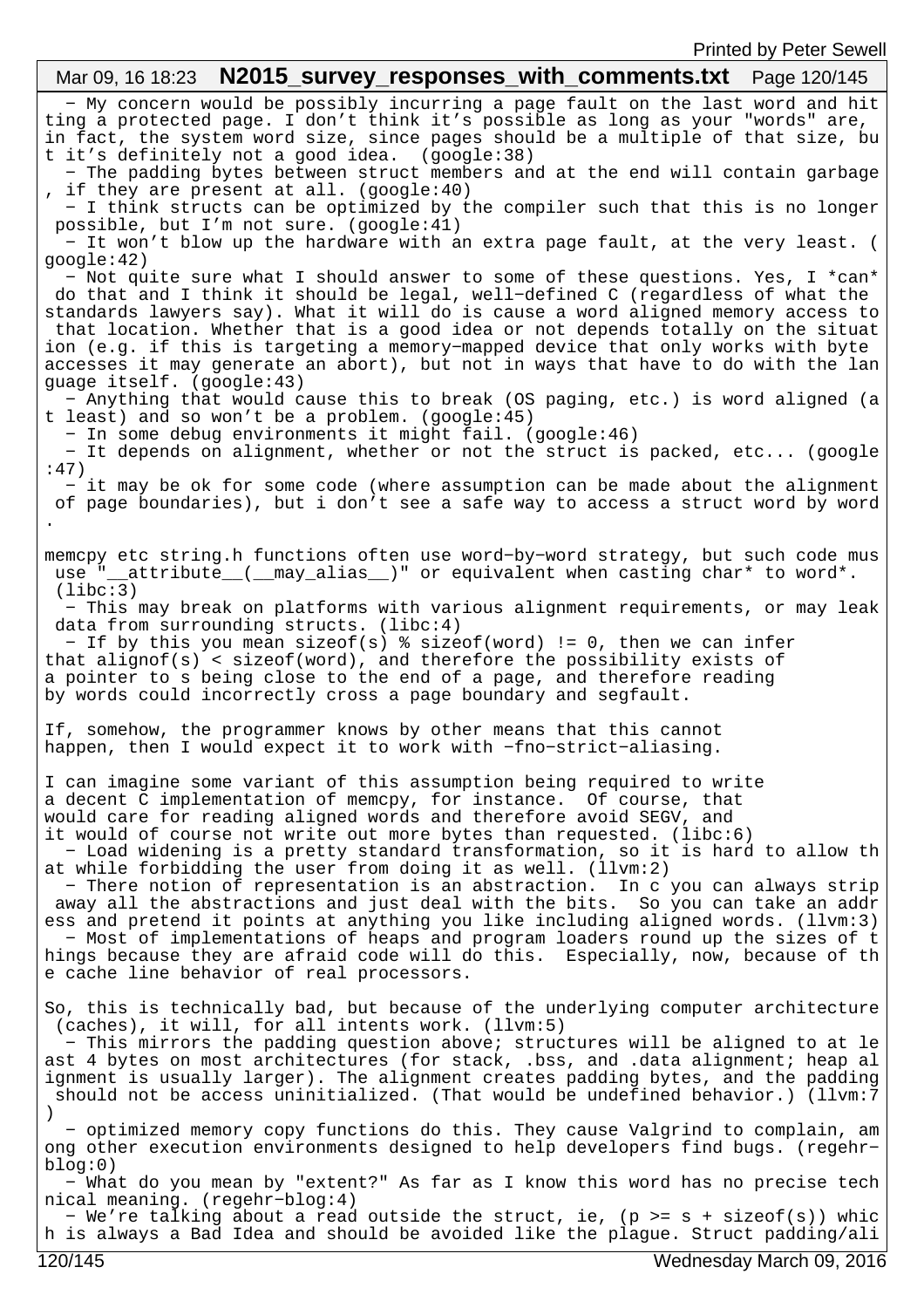#### gnment are largely hardware issues and cannot be assumed. (regehr−blog:7) − should work on normal machines assuming struct itself is aligned; contents o f the last word that aren't part of the struct's extent and aren't part of any o ther variable's extent would, of course, have a stable but unpredictable value. (regehr−blog:11) − I believe valgrind traps this one. MSan might. I'm not sure if any other e nvironment does. It's not hard to envision a "stupid, but fast" memcpy equivale nt that does it, but I think at that point one should probably drop into assembl y anyway. (regehr−blog:12) − The question does not state "how" the bytes are read (it is legal via "char\* " but illegal via any other type). If the question is whether reads past the end of the struct are allowed, then the answer is the same as question 1. (regehr−b  $log:16)$  − (Assuming you're OK with an unpredictable value for the last word.) (regehr− blog:17) − The Sun strcmp (or maybe it was strcpy) implementation famously did this. But then, the C library is part of the implementation and Sun controlled that. (regehr−blog:20) − We don't work with shared memory or restricted memory. I would expect it to work in any case I would see, but I don't think that's normal. (regehr−blog:25) − Care is required to make sure the read beyond the end of the struct doesn't cross a memory page boundary and access unmapped memory (or memory with access p rotections that prevent you from reading it). As a game developer, I have sometimes done this to efficiently read packed data into vector registers from the middle of a complex data structure. You might wa nt to read, e.g. 3 bytes into a vector register, but the efficient read instruct ions might read 4 or 8 bytes. We either pad the size of the allocation a bit to make sure the read won't cross a page boundary onto unmapped memory, or we control the low−level memory alloca tion in such a way that it won't place the allocated block right up against the end of a page. Another possibility is to align the read so the extra accessed m emory is before the part you want, rather than after (if you can guarantee that there is some unrelated data before all of the data you want to read in this wa y, you might already know it won't cross onto an unmapped page, and not need to pad it.) (regehr−blog:26) − Relies on the implementation details of most memory allocators to round up t o at least word size, and OS memory management/MMU to map pages aligned on word boundaries (and usually much greater, such as 4k or more). (x11:0) − If it's not defined as "packed" and you use the alignment of the member with largest alignment needs, it will work. You have to be careful of padding. (x11 :3) − depends on wether the struct is word aligned and the CPU allows unaligned re ads (x11:4) − I have no idea why anyone would do this, let alone why a compiler would care . Structures whose sizes are not word−aligned are problematic anyway (if you hav e an array of them, what happens to the alignment?) so I would expect that there wouldn't often be an issue. That said, one would like to be able to have e.g. 3−byte structures (such as for RGB values) without incurring padding bytes, and have them work, in which case reading them as aligned words is going to be problematic. But I have no idea why anyone using such structures would try accessing them as words. I suppose technically one is only allowed to access representations using charac ter types, so accessing as words can't be expected to work. (x11:5) − this question was hard to understand. (x11:6) − If the allocation is not aligned on at least a word boundary (which is not g uaranteed on architectures that allow unaligned accesses) then dereferencing bey ond the end of a struct may walk over a page boundary. (xen:0) − A lot of these questions boil down to whether you are doing your own memory management, or using malloc(). If you're letting malloc() do your memory manage ment, then you shouldn't assume anything except what malloc() promises: you shou ldn't assume, for instance, that you will be even able to read a byte past the o fficial end of the struct, even if you "know" that it's architecturally impossib Mar 09, 16 18:23 **N2015\_survey\_responses\_with\_comments.txt** Page 121/145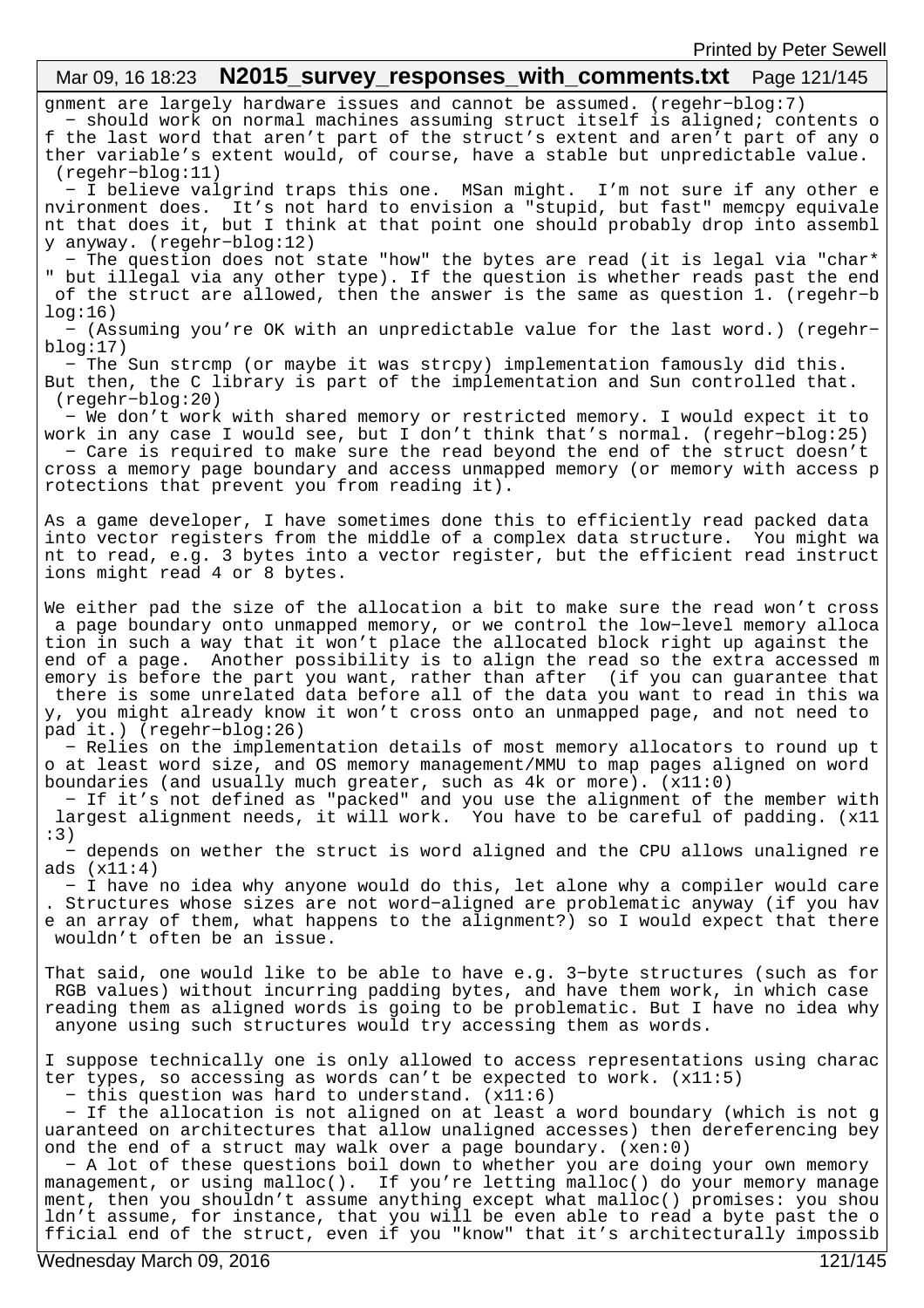```
le to cause a page fault as a result (since a word−aligned read can never cross 
a page boundary).
But if you're doing something where you control the memory (i.e., you're mappin
g pages or you're reading a large data buffer in from a file) then you may know 
for other reasons that this bit of memory past the end of a struct is valid, and
 so it may be acceptable to do something like you've described here. (xen:2)
  − I would expect to work in general, although I expect it is probably UB. (xen
:3)
    −−−−−−−−−−−−−−−−−−−−−−−−−−−−−−−−−−−−−−−−−−−−−−−−−−−−−−−−−−−−−−−−−−−
[15/15] Union type punning
When is type punning − writing one union member and then reading it as a differe
nt member, thereby reinterpreting its representation bytes − guaranteed to work 
(without confusing the compiler analysis and optimisation passes)?
Type punning:
   − If the members are the same size (main2.2:0)
   − never (main2.2:1)
   − Not guaranteed at all (main2.2:3)
   − When the member types are somehow compatibles. In practice (but not in princ
iple), when one member type is a struct whose fields are the initial fields of t
he other member type. (main2.2:4)
   − when the two types are related (main2.2:5)
   − At least in cases where the union members are structs/fields with same start
. E.g.
struct SimpleX {
  uint32 t n;
    SomeDataPayload payload;
};
struct ComplexC {
  uint32 t n;
    SomeDataPayload* payload; // array of multiple
};
union X {
   uint32_t n;
    struct SimpleX s;
   struct ComplexX c;
};
I strongly believe that accessing "n" via any union member is equivalent and int
erchangeable. (main2.2:6)
   − No idea (main2.2:7)
   − Between integers of known size and alignment and bytes, and compositions of 
this. For strings, need to know the character size (e.g. whether wide chars are
 used). For floats and other types, it's possible to reply on representation by
 making the code dependent on the particular architecture / representation. (mai
n2.2:8)
  − It's always guaranteed to work.
Type punning is dumb, though. It means I have to rely on the optimizer optimizi
ng out the union. People were type−punning using pointer casts for a very long 
time before compilers started getting strict with alias analysis.
When I need to type-pun I use __attribute_((__may_alias__)).
  (main2.2:9)
   − In C89, it's UB. In C99 it's allowed (with the comment that the result is im
plementation−defined, but it works in practice as expected). I don't know of C11
, but I assume this didn't change.
  (main2.2:10)
   − one is part if the other (main2.2:11)
   − Works between integers of same size but different signed−ness. May work with
  pointers to different types. (main2.2:15)
 Mar 09, 16 18:23 N2015_survey_responses_with_comments.txt Page 122/145
```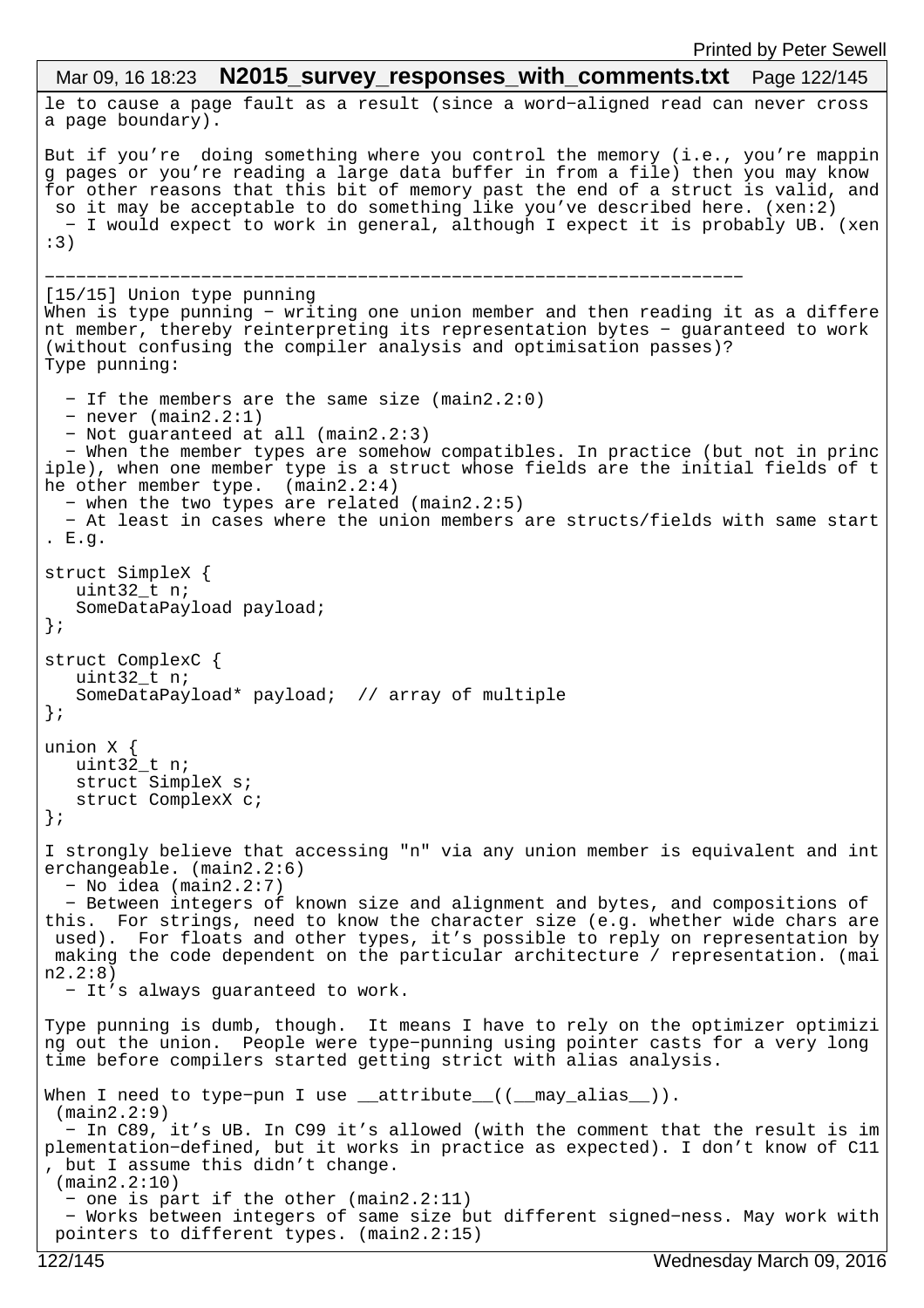− −fno−strict−aliasing (main2.2:17) − Yes, this needs to work. Among other things, math libraries sometimes need t o do this to tease apart different fields inside floating point numbers. (main2. 2:18) − this is not clear from the standard; the gcc documentation takes some stance on this, but I don't know whether I can reproduce that faithfully here (main2:0 ) − Never? Use memcpy (main2:1) − When given appropriate flags. Generally never. (main2:3) − It's valid so long as the stored value of an object may be accessed through an lvalue of struct/union type that includes one of the types amongst its member s. (main2:4) − The two members must be of the same size. (main2:5) − It better work. My company currently uses the following idiom extensively: union{ U32 Fault; struct { U32 Fault1  $:1;$ U32 FaulCode2 :2; U32 Fault3  $:1;$  ... } } (main2:6) − Can't remember, I try very hard to not need to do that. I think it's fine mo st of the time, but would check first. (main2:7) − I don't know, because I'm too confused between the differences in the C, C++ , and OpenCL standards. I thus just use memcpy. It's probably working when the t ypes involved are all integers of the same size (signed or unsigned), or if one of the types is unsigned char. Or any type of char. (main2:8) − I do this via the union trick ( not OK by standard) to do SIMD. (main2:9) − Never, but compilers agree that doing so through memcpy is ok, won't be bork n, and won't have a performance cost. (main2:10) − According to the standard never; in practice always. (main2:12) − never. But one would expect it to work for normal types if performed in different trans lation units. (main2:16) − In a C11 compiler. In C99 this produces an unspecified result but not undef ined behaviour. (main2:18) − If I recall the standard correctly, it is never okay to read the union as an other type. However, I've seen plenty of compilers emit the expected code. I al so have seen xlc assume that the read could give back garbage, until we added so me tricks to force the compiler to not optimize it away. (main2:20) − Always, it is deterministic. (main2:21) − Always? I suppose there might be problems if the two members donâM−^@M−^Yt h ave the same alignment, or if the written member is smaller than the read one. ( main2:22) − As long as all accesses are via the union, and not, say, by taking separate pointers to the union's fields. (main2:23) − WAT (main2:24) − When you cross your fingers and hope the compiler doesn't warn (main2:26) − I consider this generally dangerous and would use it only in controlled and tested circumstances. I would expect it to be uniformly safe if the storage and read are separated in code space such that static analysis can't tell that the two accesses are always the same value. How separated that has to be varies wid ely in practice, even with superficially similar code under the same compiler! I would LIKE to say this is always safe. Up until a few years ago, I would have expected it to be. I am no longer so confident. (main2:27) − I would like to imagine that "direct" access (write u.x, read u.y) would alw ays work (assuming the bits represent a valid value for u.y). But I can also ima gine that "casting through a union" would not work: ((union my\_union\_type\*)&valu e)−>another\_member. (main2:28) − Yes. That's the only guaranteed way to do aliases. (main2:29) Mar 09, 16 18:23 **N2015\_survey\_responses\_with\_comments.txt** Page 123/145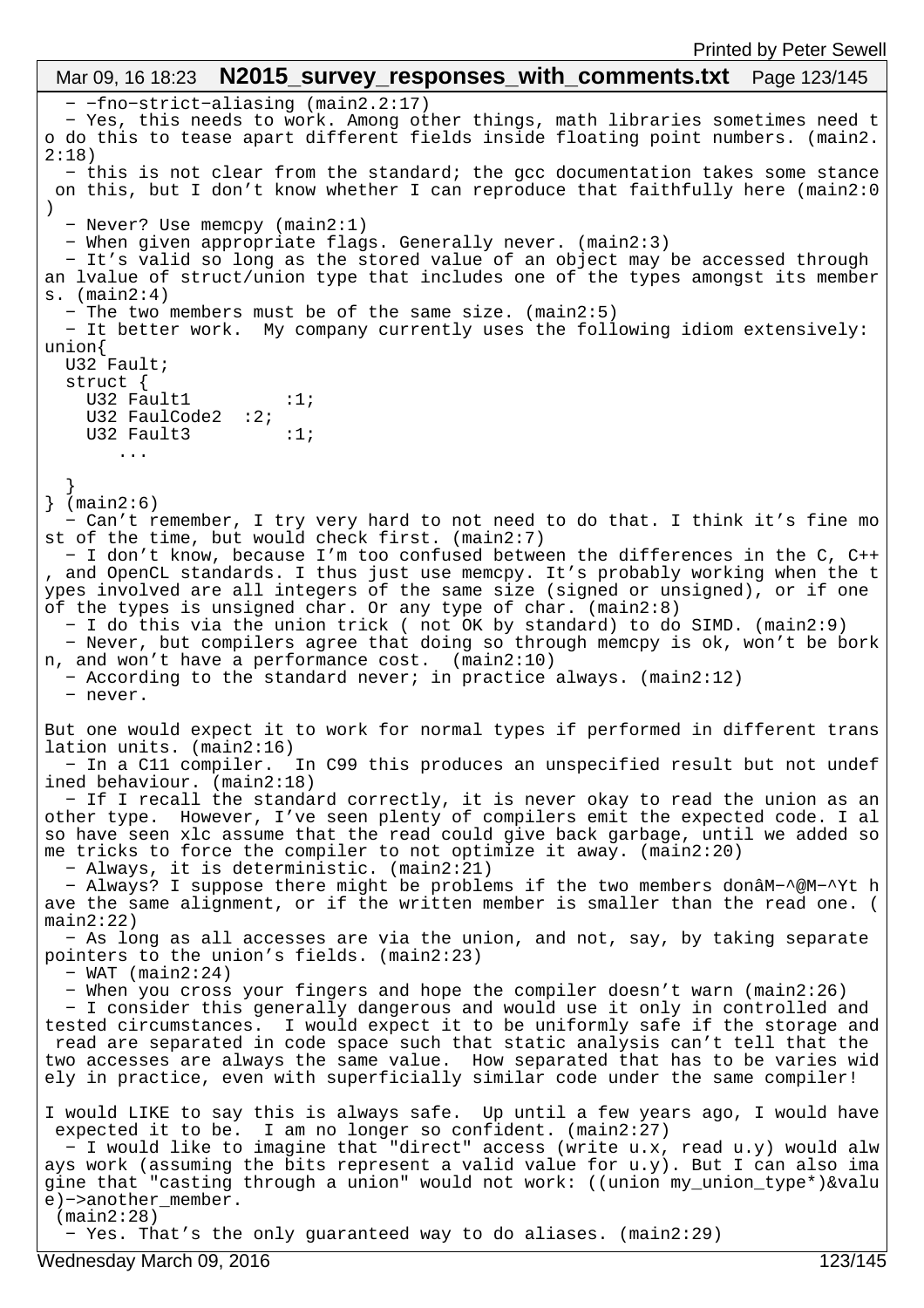#### − Should work all the time. (main2:30) − I think this will work provided one does not attempt to dereference beyond t he end of the initial member, in which case the result is undefined. (main2:32) − No. (main2:33) − No idea when this is guaranteed to work! (main2:35) − The overall (byte level) lengths are equal.. (main2:36) − Type punning always works. The compiler knows very well which fields in a u nion have what offsets so it knows what writes to one union impact which fields in another member of the union. It should not be confused. (main2:37) − It should always work, as this is vert common trick. (main2:38) − Only 1 member? (main2:40) − As far as I know (main2:42) − When the union member sizes are equal (and that's a guess). In practice, I w ould do it quite happily for non−equal sizes... (main2:44) − It is legal, but may prevent the compiler from performing some optimizations (main2:45) − When the member written is written via the union, i.e. as: "u.a = value;" an d the member read is also read via the union, i.e. as "var = u.b;". (main2:46) − Always (main2:48) − When you want people to buy your compiler :−). (main2:49) − At least when doing it sufficiently "in the compiler's face", i.e. making th e accesses through the union (and not a pointer to a field thereof), or when com piling with no−strict−aliasing. (main2:50) − No, but I believe pretty much all compilers go to some lengths to ensure it does, because reliance on this is common. (main2:51) − I'd expect it to work if the union members have the same types in the same o rder. (main2:53) − I believe it works where the two members are structs that share a common pre fix, and you're only reading the prefix fields; I know of real code that does th at. I suspect it often works in other cases, and wouldn't be surprised to learn of code that relies on that, but I don't know for sure. (main2:54) − Sheesh, don't do that, use a cast if you must do that at all. I don't think it's \*guaranteed\* to work ever, by the spec. It will generally work if the from− and to−types are the same size. But the com piler \*could\* align them differently. You're probably pretty safe type−punning one pointer type to another, but, seriously, there is no excuse for doing it. It will never pass Google code review. Ever. (main2:55) − In theory (at least for C++) only for standard layout types with a common in itial sequence when reading member of that common initial sequence. However, th e practice is so widespread all compilers I know of generally support it. (main2 :56) − When the union is declared volatile? When memcpy is used? Honestly, I don' t know − I think it's always undefined because −fstrict−aliasing makes assumptio ns that such things don't happen. This is an area where I think the standards f olks made the wrong decision; use of "union" is rare already and using unions as a way to do type punning without resorting to memcpy is a major use of unions. (main2:59) − When all the types involved are POD and of the same sizeof(), I think (main2 :60) − I have no idea. Erring on the side of safety, I'll say this is fine if one o f the types is char[] and has the same size as the other member. I'd just use me mcpy though. (main2:61) − I believe this always works on compilers that I use. I think it is guarante ed by those compilers. (main2:62) − Unfortunately it is not guaranteed, meaning there is no way to safely perfor m "unsigned int" <−> "float" representation changes. People do all sorts of stupid trickery like memcpy to satisfy unbearable and irr ational requirements. We need a bit\_cast. (main2:64) − when the types are the same size (main2:65) − When the members are the same size and there are no alignment concerns. (mai Mar 09, 16 18:23 **N2015\_survey\_responses\_with\_comments.txt** Page 124/145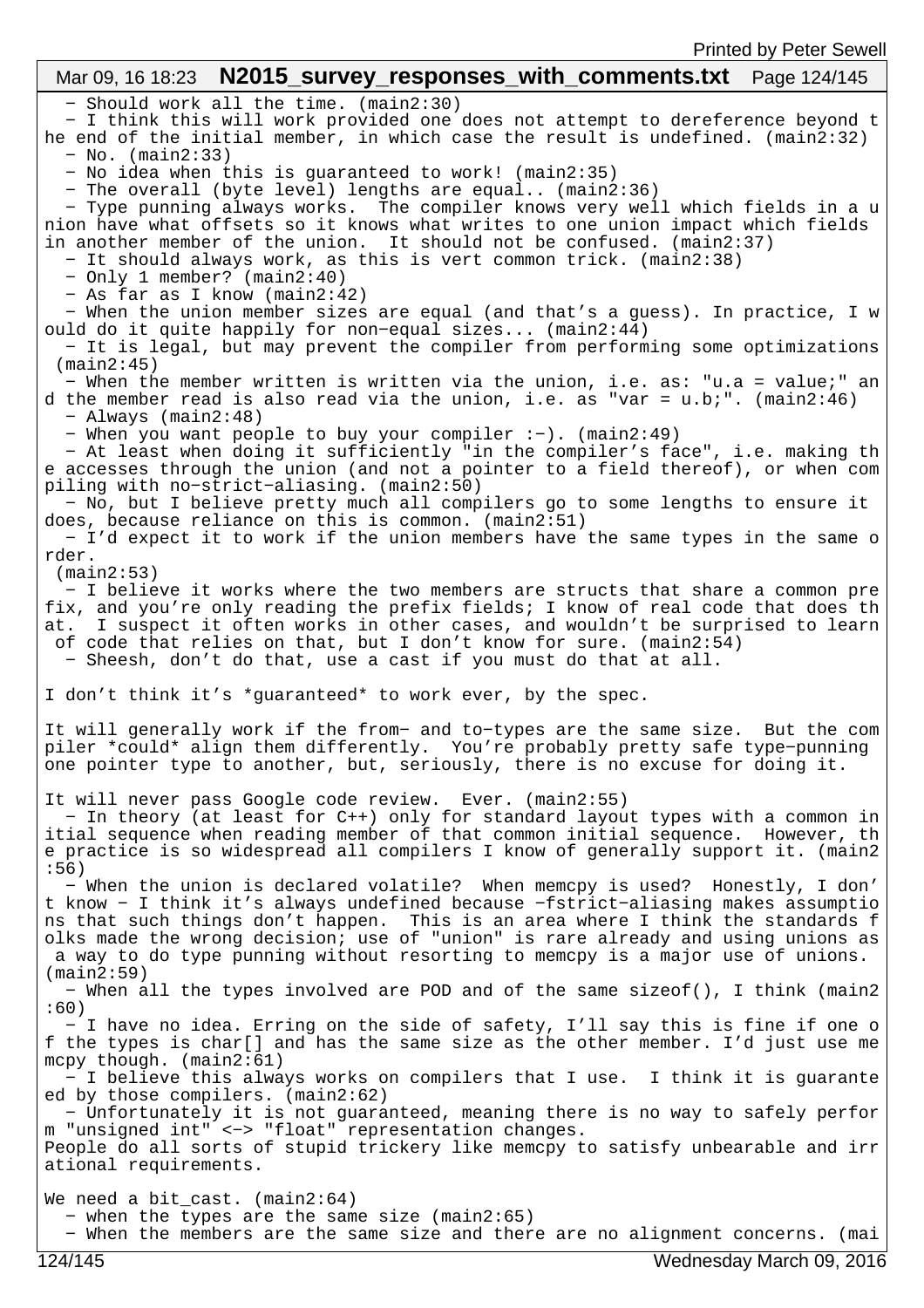#### n2:66) − always (main2:68) − GCC and Clang try to allow it when it's sufficiently obvious that you're doi ng type punning (for instance, when you're directly accessing a block−scope unio n variable). GCC documents this, Clang does not (and only really does it for GCC compatibility). (main2:69) − I think it should be okay as long as the one you write to is the same or lar ger than the different member you read from, as the values of padding bits are u nspecified when writing to a smaller object than the one you're going to read fr om. (main2:70) − types are compatible (main2:71) − No idea. I would assume, if interested specifically with how it affects opti mizations, that it could be compiler specific. (main2:72) − no idea. (main2:73) − Per the standard? Never. The conforming way to do this is with memcpy to a l ocal, and the compiler is plenty smart enough to not actually emit the memcpy or the local. GCC's documentation claims that they support this as long as you've declared the union in advance. This is pretty scary because it means lexically in advance. S o two identical function bodies before and after an unrelated declaration introd ucing a union may change the generated code for the two functions. In practice t hese unions go into header files and come before the rest of your code, so peopl e tend not to notice. (main2:74) − union { uint $32_t$  u32; uint16\_t u16b[2]; uint8\_t u8b[4]; } x; x.u32 = 323232232 (main2:75) − always (main2:76) − Must cast to char\* first. (main2:77) − Never? (main2:78) − I don't think it's ever guaranteed to work, unless perhaps one of the union members is a char array. (main2:79) − You read it as an array of bytes. Or use a compiler like gcc. Or compile under C99 or C11 standard. (main2:80) − The standard guarantees that the read attempt will take place, but it is und efined for casted pointers. (main2:81) − When alignment, endianness and structure allocation are respected, with full allocation (no padding). Cannot think of a portable solution accross different targets/compilers. (main2:82) − All the time. (main2:83) − Not sure on details (main2:84) − when type−based aliasing is disabled (main2:85) − Loosely speaking (perhaps accurately), when strict aliasing rules aren't vio lated. (main2:86) − Only when compiler explicitly allows it? (main2:89) − I'd expect it to work when used as the exact type punning idiom −− declare a union, store one member, load another. There's just too much code out there th at does this, since someone on the Internet said that it's legal according to th e C standard, and other people continue repeating that. On many compilers union type punning would always work, regardless how the code is organized. (main2:90) − not sure (main2:91) − only when one of the types is a char type. otherwise, never guaranteed to wo rk. (main2:92) − This is firmly in the "if I need to know the answer to this question I will Mar 09, 16 18:23 **N2015\_survey\_responses\_with\_comments.txt** Page 125/145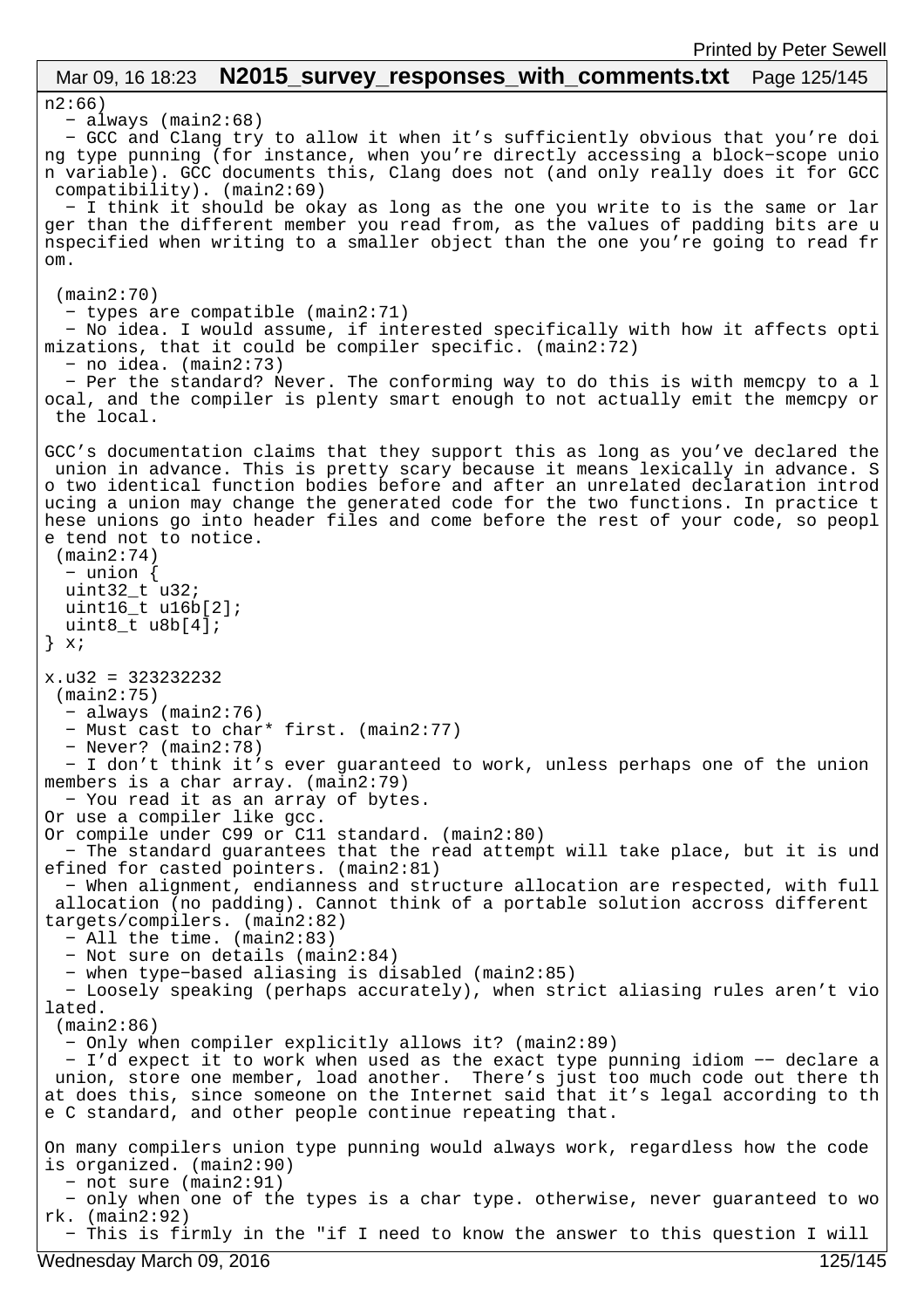always look it up" category. I know there are beartraps here... (main2:93) − You are allowed to pun the prefixes of structure types when the struct membe rs in the prefix have the same types. Unsigned char [] and other types is probably OK. Otherwise, you are getting into strict aliasing problems. (main2:94) − It should always work? (main2:95) − I have never seen that break. Optimizations are common, but they do exactly what I want and expect. It's a common test for machine endianness. (main2:96) − yes, it will work (main2:97) − Same size and offset. Alignment shouldn't matter, Union will pick the max (m ain2:98) − I thought that this was never guaranteed to work. Perhaps adding volatile in the right places would make it work (but renders the optimiser useless)? (main2 :99) − AFAIK the only guarantees are for structs with common initial sequences and and usual permitted−aliasing rules. This is rather sad since it precludes (for i nstance) some natural ways to get at the bit pattern of a floating point value. As above I assume that compilers will exploit the freedom the spec gives them. (  $main2:100)$  − Basic types of the same size (e.g. float and uint32\_t). (main2:102) − I expect this to work for a union of A and B in roughly the same cases where casting a pointer from A\* to B\* and dereferencing would work, and in particular : − Accessing common initial members of two different struct types − Accessing an object of any type as an array of unsigned char (main2:103) − Never, so far as I know. (main2:104) − Only when it is part of a sequence of initial elements with similar type. (m ain2:106) − As long as the alignment matches, that's entirely possible. (main2:107) − If the members are the same size it's generally guaranteed by the compiler t o work (but AFAIK not by the C standard, at least not C89). (main2:108) − Guaranteed to work from C99 and later. (main2:109) − Per the standard, only when punning between other types and (unsigned) char, but in practice I've never had problems punning between float and int32\_t, whic h is good for some numerical algorithms, as it usually avoids endian issues. Thi s is well supported by most modern floating point instruction sets, where the sa me registers can also do most integer operations. I expect that emscripten would break here, but I've not tried it yet. (main2:111) − When the alignment and endianness of the values are the same. e.g. a union t hat is both a char array and floats must be the same endianness of the given sys tem. (main2:112) − when they have the same size (main2:113) − Never. (main2:115) − At least when the two members have the same type. Also when the two members have the same size. I'm not sure that it does not confuse the compiler but it probably works when th e size of the read member is inferior to the size of the written member. (main2: 117) − pfft what is a ujniuon (main2:119) − I think its probably guaranteed when size of(type1) == size of(type2), and t hey are both the same type of value (I.e., int32\_t and int16\_t[2]) (main2:121) − I know where to read about it if I needed to know, but I am unclear on the details. (main2:123) − It's suppose to. (main2:124) − In practice? Basically always. Not doing this would break a great deal of co de. Per the spec? I think only if they have the same initial members. (main2:126) Mar 09, 16 18:23 **N2015\_survey\_responses\_with\_comments.txt** Page 126/145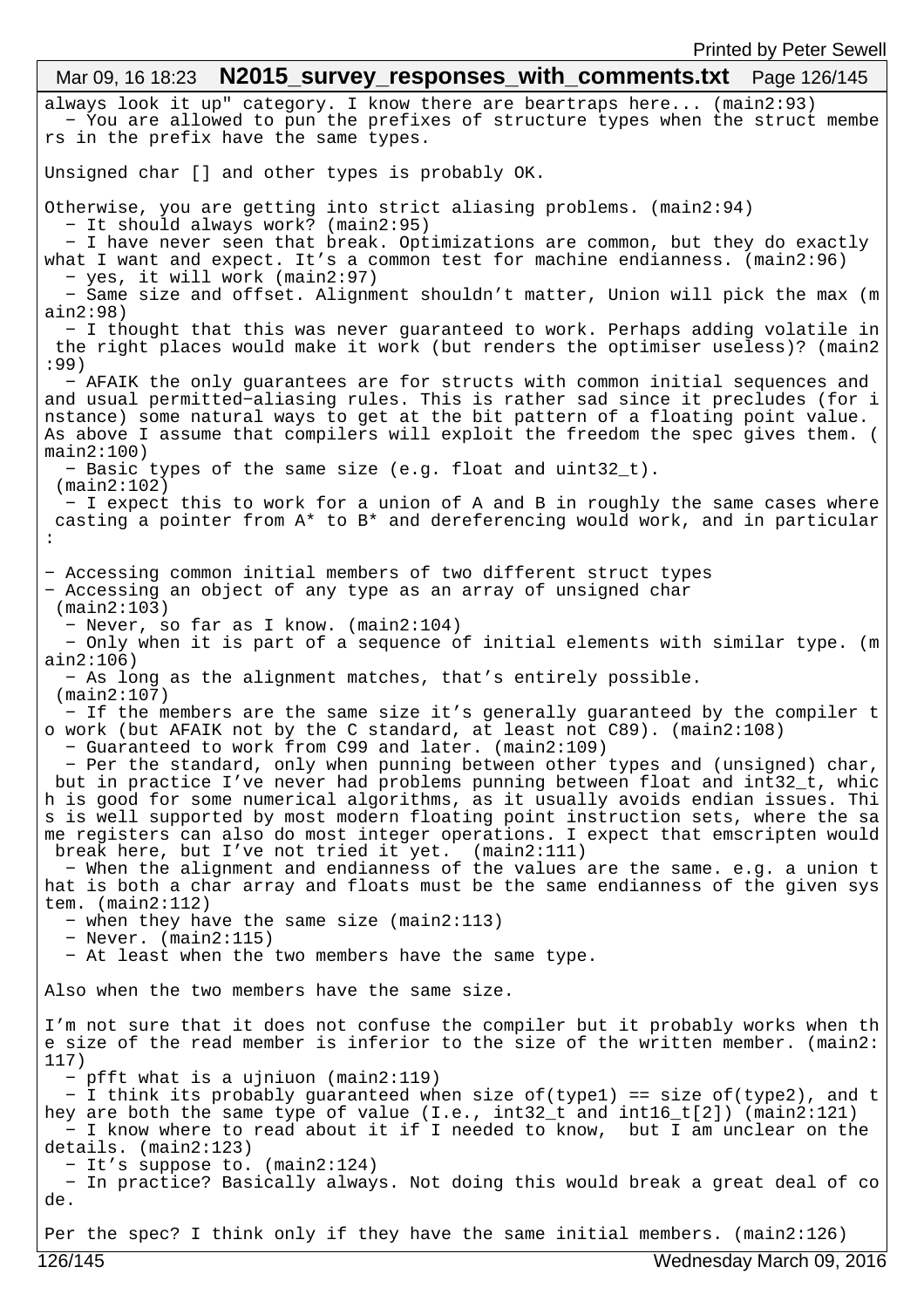− It will read something but not guaranteed to be consistent. (main2:127) − This will always "work" as far as I know. (main2:129) − Never (main2:130) − I think people generally expect this to work. I understand it's never guaran teed to work - so I avoid it personally. (main2:131) − when tested properly (main2:133) − only on big− XOR little−endian machines. I forget which because I avoid it. (main2:134) − Never (main2:135) − All the compilers I know of allow this, unless you explicitly set some magic flag (which in gcc isn't even included in −fstrict−aliasing). (main2:137) − Never guaranteed to work, but, in my experience, always does. (main2:138) − Yes. Common use I have seen is converting between different integer types an d using bitfields to access hardware registers. (main2:140) − I've done it before with a union with two members, of the types: (uint8\_t \*)  $(uint16 t * )$ I calloc'd the whole struct w/ zero beforehand so maybe i'm depending on that (i n bad practice) though it seemed to work fine with me. (main2:141) − yes, although it generally confuses the programmer. (main2:143) − It will definitely depend on endianness and padding. I know of deliberate use of that technique to swap endianness before transmittin g or after receveing data. Definitlely not portable, (yet efficient!) (main2:144) − When the destination type has no invalid values. (main2:147) − always (main2:148) − Never (main2:149) − one of the union members is an unsigned char array (main2:154) − −fno−strict−aliasing and friends? I don't know, this is an area with hazard lights that requires googling to get right every time. (main2:156) − Not sure. I know I've seen this in code, though. (main2:157) − I am not entirely clear on what the standard guarantees here. In general, I think it is best practice when using unions to use a value that distinguishes th e runtime type, for example, build a struct type that contains an enumeration in dicating how you wrote the union, so that you can read it back later using the s ame member. It would not be undefined behavior to write data with one member and read it back with another, but I can't comment on what it might do to the optim ization. (main2:158) − I think it's only guaranteed to work with a variable declared of the union t ype? (That is, I'm not sure what happens if you use a pointer of some other typ e and then cast it into the union type.) If I wanted to write such code, I'd lo ok up the safe way to do it. (main2:160) − Never (main2:161) − We only do this in structures in code where performance isn't critical. We u sually do this by casting pointers instead because we don't trust the optimiser (we check the disassembly a lot in this industry and unions cause all sorts of o ptimisations to be disable around the union). (main2:163) − When the types have the same size−−e.g., uint32\_t and int32\_t. (main2:165) − When the types take up the same amount of space (main2:166) − Always? (main2:168) − General rule: Only on the machine it has been tested (endianess), with the c ompiler with which it has been tested (optimizations). I personally expect it to work: − between int and uint of same length, − int and pointer of same length, − int and enum of same length (when the representation of the enum is known) − floating point types with char[] (bigger int types: endianess problem) (main2: 173) − When the field is accessed using the . or −> operator on a value or pointer of union type. Possibly in other situations. (main2:174) − yes, e.g. gcc specifically mentions this as a safe way around strict aliasin Mar 09, 16 18:23 **N2015 survey responses with comments.txt** Page 127/145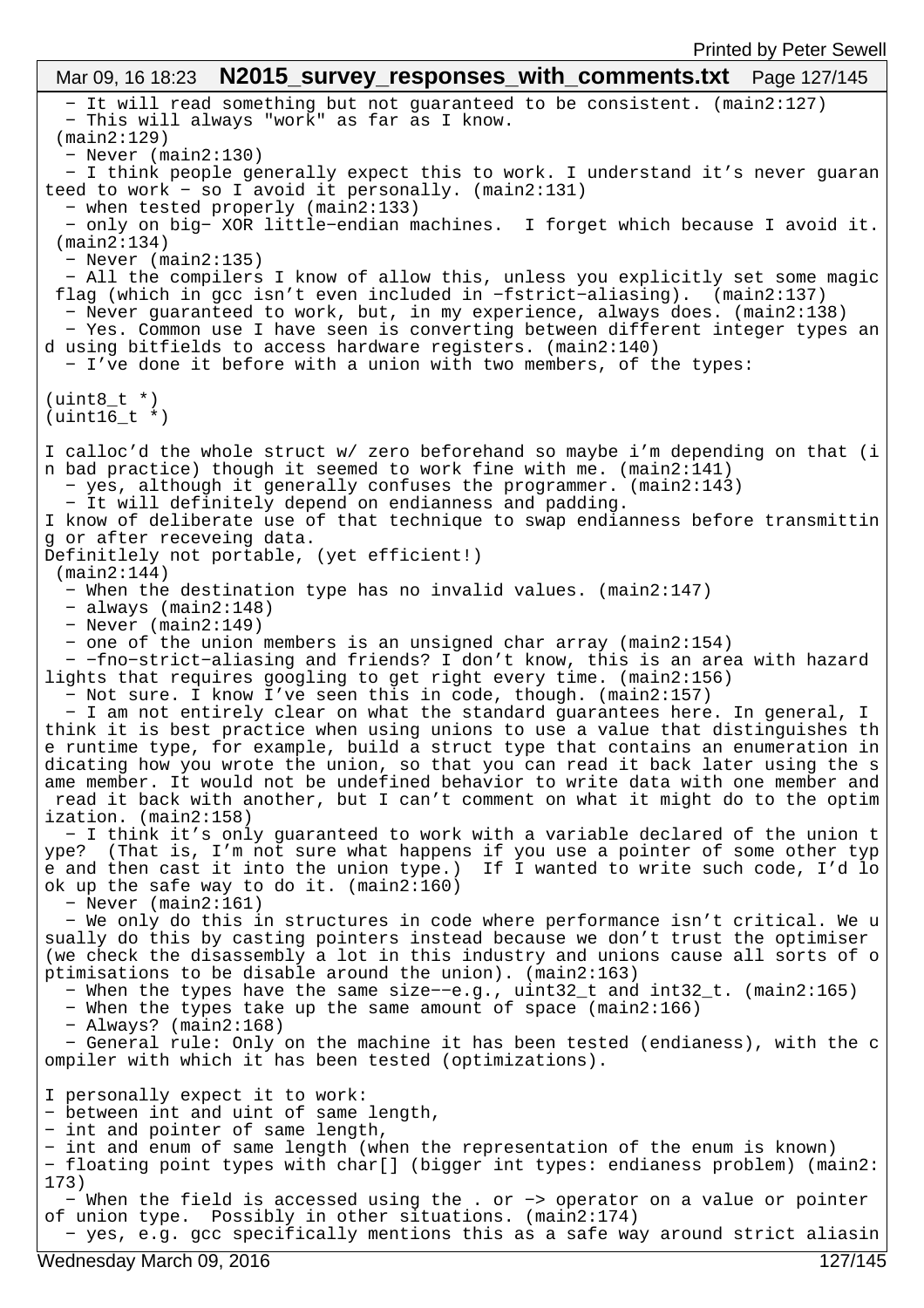# Mar 09, 16 18:23 **N2015\_survey\_responses\_with\_comments.txt** Page 128/145

g rule.

Where are the radio buttons? (main2:176) − No idea (main2:177)

 − It will work as long as the two union members are of nearly the same type, l ike signed int and unsigned int. But it won't necessarily work if the union mem bers are of different sizes, or even if one is a float and the other a  $int32_t$ . (freebsd:0)

 − When they would have equivalent representation? I try not to do this. (free  $bsd:1)$ 

 − From my understanding per the C spec, it is not allowed, but often used. It may be allowed if you throw in a char pointer cast to help defeat aliasing.

Though it is often used, I'm no longer a fan of it. (freebsd:5)

 − My understanding is that this is always valid. Definitely (eg) FreeBSD libm relies on it to break up floating point numbers. (freebsd:6)

 − When writing to it character values that entirely span the size of the other type and were generated by reading character values from the same or another ob ject of the same type (that was properly initialized). (In essence, the same gu arantees as you have for, for example, using fread()/fwrite() to transfer a valu e to external storage.) (freebsd:7)

 − I believe this is only permitted for union members which share a common init ial sequence (but people do it for cases which do not have such an initial seque nce and expect it to work). The effective type is set at assignment and accesse s from non−compatible types are not permitted. (freebsd:8)

 − It's not guaranteed to work in Standard C, but it is in GCC and (I understan d) many other  $C$  compilers.  $(gcc:0)$ 

 − The GCC compiler explicitly guarantees that union type punning will work, as a language extension. I believe that clang follows suit, and I expect most oth er compilers do as well. The language does not permit it. (gcc:1)

− Always (modulo issues like trap representations).

 (gcc:2) − When the initial elements of the union are the same types, or when one is ch ar or unsigned char.  $(qcc:3)$ 

− When the two elements are the same size? (gcc:4)

− In theory never; in practice maybe always? (google:0)

− When the two representations have the same size and alignment. (google:1)

− When the member is marked as volatile. (google:2)

− no idea (google:3)

− Not sure what the question is, I'd say this is fine for any POD. (google:4)

 − according to the standard, it's undefined, but gcc explicitly documents that it is allowed.

(google:5)

 − when you are reading the members of two structs/classes, who start out the s ame way. This is useful for, e.g. the small−string optimization − you want a si ngle byte that determines how to read the rest of the structure. (google:7)

 − I'm not confident on this one. I know a few cases where it's NOT guaranteed to work, but I'm primarily a C++ programmer and I'm not deeply familiar with how smart the analysis and optimization passes are. My intuition says that it'll su rely work if all of the elements are non−pointer primitives, and that it's safe if all of the elements are pointers of the same size (but at that point you coul d just be using void\* instead of a union), but I don't know what optimizations w ill be thwarted in doing so. (google:11)

 − I don't know when it is guaranteed to work, but I assume always. (google:13) − Yes, for small values of "guaranteed". I've seen this used to construct NaNs . (google:14)

− I don't know. (google:18)

 − Without confusing the compiler analysis and optimization passes? No idea. In general? A union is the safest way to do this. I see a lot of code cast from do uble\* to char\* directly, without using a union. (google:21)

− All the time, afaik. That's how you're supposed to do it. (google:22)

- − Yes, it should work. (google:23)
- − Never, AFAIK (google:24)

− When the union members are the same size, it should be OK.

(google:27)

− I do not know. I believe it will "work" in the sense of generally returning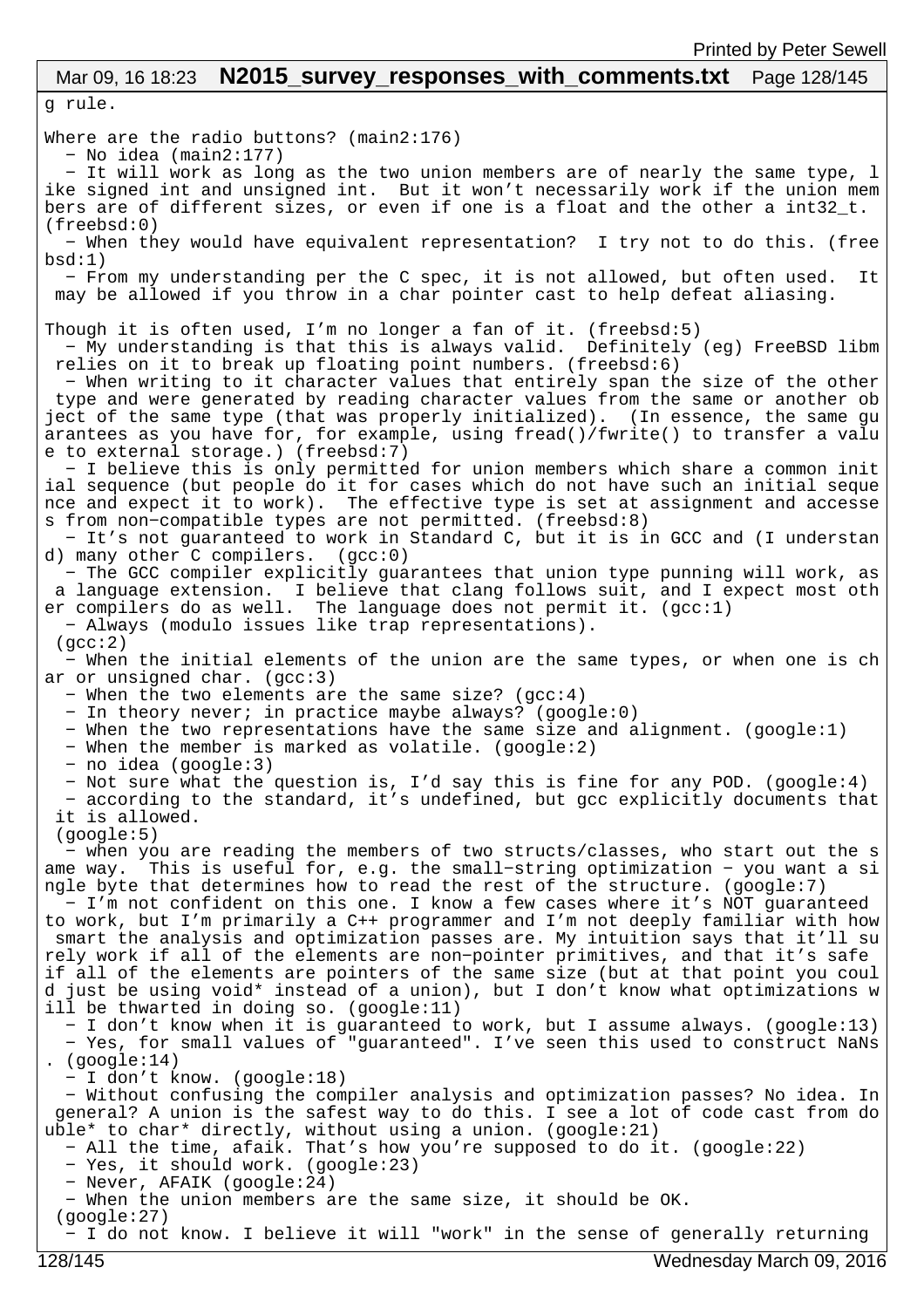## the results the programmer was expecting, but I do not know how confused the com piler will get in the process. (google:29) − Both are correctly aligned and both represent a legit value (google:30) − If the type being read is smaller in size than the type written, it should w ork. If you try vice versa, the more−significant bits may confuse things. (go ogle:31) − I believe this works when the punning is done via a union, although not nece ssarily through pointer−based type punning. (google:32) − I don't believe it is guaranteed to work, though it does in practice with ma ny compilers and GCC has an extension which specifically allows it in certain ca ses. (google:34) − The rules are too complicated to remember −−− it's easier to change the comp iler flags to make this work than to change the code. (google:36) − I'd say this is at least supposed to work, given people need this a lot and it's the only "legal alternative" to type casting pointers which breaks strict a liasing rules. Can't say whether the standard requires it to work. (google:37) − When the types are the same size. There may be problems with integer versus floating−point if the compiler is generating special floating−point instructions . (google:38) − If the member used to read the contents of a union object is not the same as the member last used to store a value in the object, the appropriate part of th e object representation of the value is reinterpreted as an object representatio n in the new type as described in C11−6.2.6 (a process sometimes called âM−^@ M−^XâM−^@M−^Xtype punningâM−^@M−^YâM−^@M−^Y). This might be a trap representatio n. (google:39) − My mental model for this is that it will work as long as the binary represen tation for all unioned types is well−defined. I understand that the C spec is lo ose enough that it allows integers which are not 2's complement and non−IEEE754 floats/doubles, but I think such systems are rare now. So I would expect this to work for various integers and floats. I would expect this to work for pointers if −fno−strict−aliasing is given. I'm n ot sure if there's a difference in the spec with respect to pointers between cas ting and union type punning, but I would expect them to work the same. I would not expect this to work for structs, since padding varies according to a rchitecture, compiler, and version. (google:40) − I don't know. I tend to stay for away from this kind of thing, so I'd need t o look it up. My guess is that as long as the one type is the exact same size as the other type, it will work. (google:41) − Always or you have a broken compiler. (google:42) − Type punning via unions is always guaranteed to work. The only problem I'm a ware of is type punning by directly casting a pointer to one object to another t ype and dereferencing it, which breaks strict aliasing rules unless one of those types is char. (google:43) − I don't know of any cases where that's allowed. I guess there may be special cases that I don't know about where it is allowed, but I'd have to look it up. (google:45) − Conversion to characters (character arrays) will work always. Typically conversion to other type works. (google:46) − If they have the same alignment (google:47) − It should always work I think as long as C aliasing rules are followed, and unions should take care of this. (libc:0) − Nobody really knows the answer to this one, I'm afraid. (libc:1) − union type punning should be reliable. Taking the address of the members of such union and passing the pointers around to access the underlying object should not be relied on. eg. various functions in libm cannot be implemented in c without it, various flo ating−point code assumes ieee representation (and same alignment, endianness for uint32\_t and float) and then Mar 09, 16 18:23 **N2015 survey responses with comments.txt** Page 129/145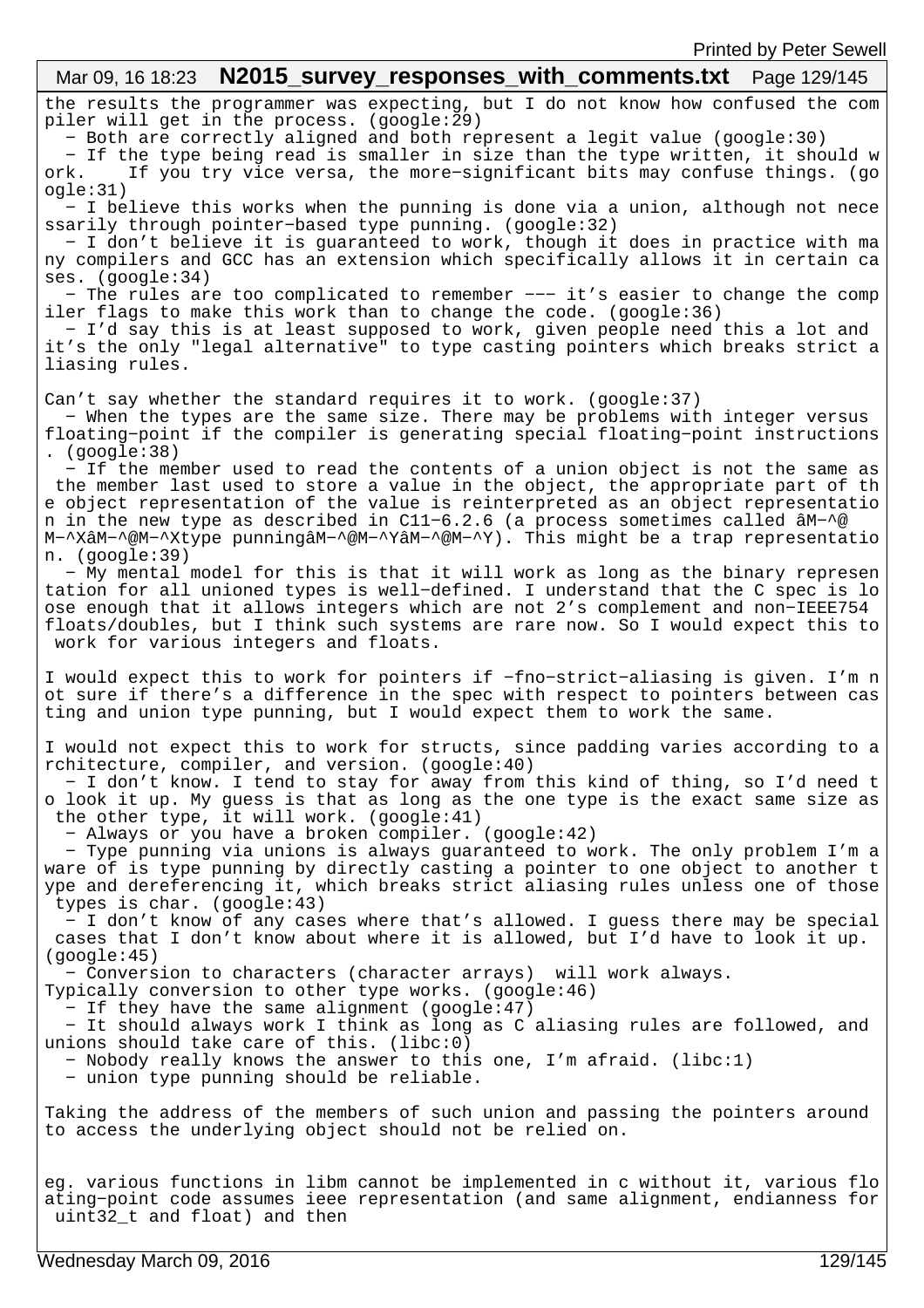```
float x;
//...
union \{uint32_t i; float f; \} u = \{ .f = x \};
u.i = process(u.i);is the idomatic way to access or manipulate the bit representation of a float.
(note that complicated mixed u.i and u.f arithmetics often cause the compiler to
 generate suboptimal code: it can even generate spurious load−stores from fpu re
gs to memory and cpu regs. the result would be observably wrong if either u.i o
r u.f had trap representations, without such traps this can still cause order−of
−magnitude slow−downs because of subnormal values are spuriously load−stored to 
fpu registers).
  (libc:3)
   − I'm not sure, and try to avoid using this feature because of it. (libc:4)
   − For non−struct, scalar values. (libc:5)
   − When the compiler manual says it will work?
Although honestly this is such a useful extension to ISO C
that it ought to just be standard by now. (libc:6)
   − When you have a function call boundary in the middle. That is, write a union
 member, then call into a function which reads the other member. (libc:7)
   − The standard's position is not clear to me, but as a practical matter I beli
eve the load, store, and the intervening code must be in the same TU. (llvm:0)
   − I don't think it is ever guaranteed to work. However, in practice I think c
ompilers attempt to make sure that works for simple local unions rather than hav
ing to use memcpy to do bit−wise type punning. I expect compilers to be able to
 see obvious type puns involving unions as obvious aliases even when type−based 
alias analysis might say the memory references should not be aliases. (llvm:1)
   − It isn't really guaranteed to work. It's provided as a best−effort loop hole
 for users of strict aliasing. It is very easy to confuse the compiler by taking
  the addresses of fields and moving the stores around into different functions u
ntil it can't see the "union−ness" of the original allocation anymore. (llvm:2)
   − Optimization is compiler dependent I guess. We use unions to discover if a 
process is little or big endian. It is reliable and should be immune to optimiz
ations. (llvm:3)
   − no guarantees, punning int to float and back often made to work because many
  older codes use that to perform fast float−>int tricks. (llvm:4)
   − When all of the fields before the member are the same type and the members b
eing accessed are of the same type (same type would also include alignment exten
sions). (llvm:5)
   − Don't know for sure. (llvm:6)
   − Guaranteed to work at all times. ;P
In all honesty, union type punning has many parallels with typical data type cas
ting, but can provide stricter rules around how the data may be accessed. A unio
n of data types with different sizes must guarantee that accessing the largest o
f the data types always has a predictable result. A contrived example with expec
ted portability problems;
union A {
    uint32_t x;
    char y;
};
union A a;
a.x = 256;a.y = −1; /* Sets the first byte of the union to 0xFF; a.x == 511 on little endi
an platforms, or 0xFF000100 on big endian platforms. */ (llvm:7)
  − It was always allowed in C, but C99 TC1 and TC2 were unfortunately worded. C
99 TC3 makes it clear that the intention was to allow type−punning through struc
ts all along (footnote 82).
This is not allowed in C++, apparently, but a compiler is still free to document
 that it allows it. GCC does. (regehr−blog:0)
  − I think this changed in a recent version of C.
 Mar 09, 16 18:23 N2015 survey responses with comments.txt Page 130/145
```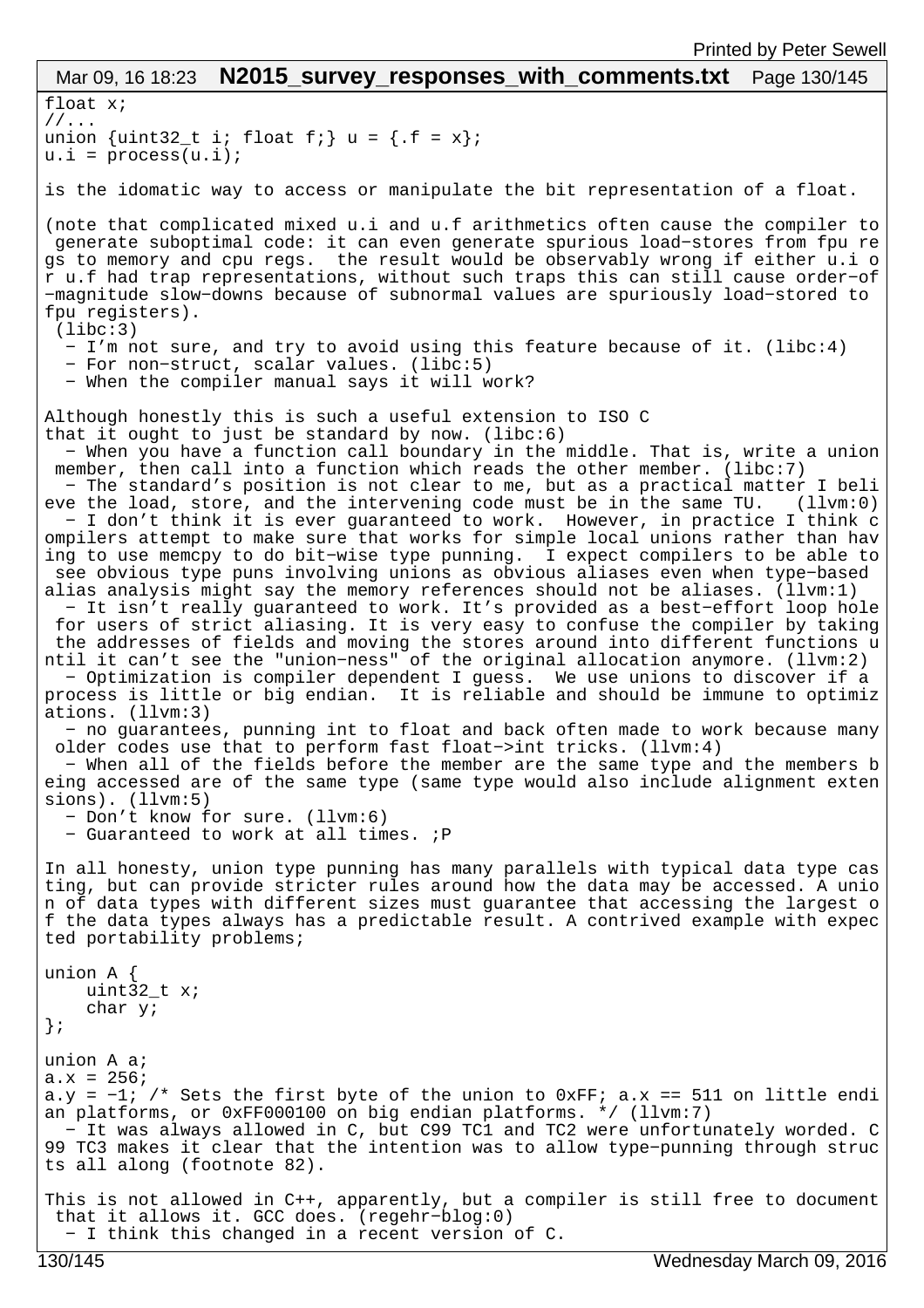#### Without checking the standard, I think now it's not UB, but you may get trap rep resentations. (regehr−blog:1) − if the read is through a union member of type unsigned char[LARGE\_ENOUGH] (r egehr−blog:2) − This is UB In practice it works in both GCC and clang (regehr−blog:3) − It seems the current state of affairs is that, due to the infamous "type pun ing" footnote added to the standard, compilers special−case the direct access fr om a union member, but usual aliasing restrictions kick in as soon as the access is made indirect (e.g., through use of a pointer). (regehr−blog:4) − err, always? (regehr−blog:6) − I assume type−punning always works, mostly because I don't understand why it wouldn't. (regehr−blog:7) − It usually works. (regehr−blog:8) − In theory: when the type is punned through an array of unsigned chars. In practice: it always works when punned through a union. It also always works w hen punned through horrible pointer casting, but that's more fragile (if UB can ever be said to not be fragile). (regehr−blog:9) − I'd guess not, but I've never seen it fail. Maybe you just need a few "volat ile"s if you've got an unhelpful compiler :s (regehr−blog:10) − always. if someone's doing it, it's because they're playing games with byte −level representations. (regehr−blog:11) − As far as I know, union−based type punning is allowed only when one of the t wo types is an unsigned char [], or when reading a value from a field in the ini tial common subsequence of fields in the structs used for reading and writing. (I think the second part is only true in C99, 90's−vintage gcc, and later.) (reg ehr−blog:12) − I don't trust this to ever work. I am in the process of refactoring code that relies on type punning. I considered this to be a tricky & clever technique in my youth. (regehr−blog:14 ) − It seems to be ok as long as the values are always accessed through the unio n. So no passing pointers to union members around. (regehr−blog:15) − When the other member is an array of chars. (regehr−blog:16) − I believe the implementations I typically work with explicitly allow this, s o I'd expect the answer to be "always" for my own purposes, though I'm not sure if/how that would generalize to other implementations. (regehr−blog:17) − Well, a quick read of the type−based aliasing rules seems to suggest that al ways (even if the members of the union have different sizes). Details are probab ly addressed elsewhere. (regehr−blog:18) − It's not guaranteed by the standard, but compilers allow it (e.g. it works i n gcc ven with −fstrict−aliasing. Like using a cast to reinpret a value as a di fferent type, type punning via a union should always work. (regehr−blog:19) − It is not. You can only access the union via the member which was most rec ently written. Because, IIRC, the C standard says so. There might be wiggle room for cases like this where the underlying types are actually the same, but I would not be certain: typedef int blarg; union u { int a; blarg b; }; union u you; you.a =  $2i$ printf("%d", you.b); (regehr−blog:20) − It should work in any case, struct/union is just a bytes with named offset a s a field (regehr−blog:21) − No idea (regehr−blog:22) Mar 09, 16 18:23 **N2015 survey responses with comments.txt** Page 131/145

− I don't know. (regehr−blog:24)

Wednesday March 09, 2016 131/145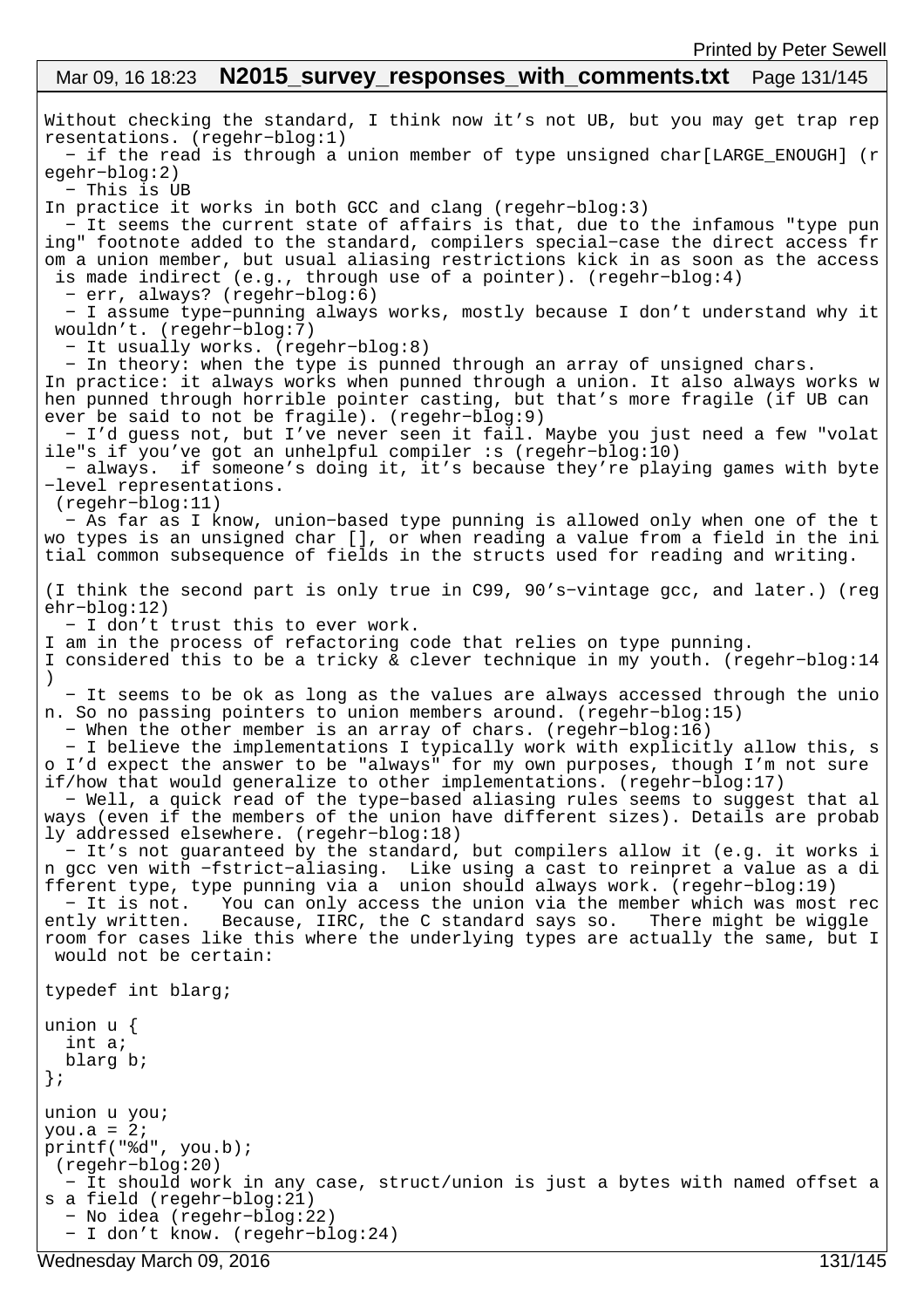# Mar 09, 16 18:23 **N2015 survey responses with comments.txt** Page 132/145

 − Only when and where the compiler documentation explicitly says that it works , and you've examined the byte code. (regehr−blog:25)

 − As long as you do both accesses to members of an instance of the union type, it should be fine. If you have a union of type A and B, and you start with a p ointer to a type A, you have to copy the \*value\* being accessed into the union's A member and then you can read its B member safely. I've seen various macros a nd C++ templates in the wild that purported to be "safe casts" for type−punning, most of which did not actually obey the strict−aliasing rules.

Casting a pointer−to−A into a pointer−to−union type (or directly to a pointer−to −B) and then accessing it, is unsafe unless you use a compiler option to disable strict aliasing.

The strict aliasing rule means you can't access the same storage "as two differe nt types" (e.g. int and float), unless you use the union or one of the other exc eptions e.g. character types. One safe way to type−pun, that actually is optimi zed well by at least some modern compilers, is to use memcpy. But if the compil er is not smart enough to optimize away the memcpy, it can end up hurting perfor mance.

I hate the strict aliasing rules because it has the worst possible failure mode: you'll write code that seems to work, and passes your tests, and you'll check i t in, and three months later someone will adjust some code or tweak some optimiz ation settings and something will get inlined or optimized slightly differently, and suddenly the code will "misbehave". Like some other kinds of undefined beh avior, strict−aliasing violations are a time−bomb waiting to happen. Despite th e performance loss, I prefer to just disable strict−aliasing with a compiler swi tch, especially on a large−team project that contains low−level bit−twiddling co de. (regehr−blog:26)

 − Not sure about confusing the analysis (I reported inefficient code from that as gcc 2.2.2 bug), but we use this in one place, where we did not just recast t he pointer to the other type and access that because the existing arrangement in memory may be wrong, and because of alignment concerns. In general we just cas t the pointer and access the memory through that, though. (regehr−blog:28)

 − should work all the time, otherwise a union becomes useless. (regehr−blog:2 9)

− When the accessed fields are read as char/char array. (regehr−blog:30)

− Yes (regehr−blog:31)

− When the union members have the same size & alignment requirements. (x11:0)

 − It should work. It would be useful, for example, if you have a union with m embers an integer and a pointer, and you want to write it to a file or something .  $(x11:1)$ 

− when the types aren't pointers. (x11:3)

 − This was explicitly legalized by C99 TC3. IIRC. And before that it was a wid ely used practice. So one has to suck it up.

It would be nice to have a way to tag this usage (or, alternatively, to tag unio ns that are really sum types) for program checking purposes, but it's not trivia l. (x11:5)

− with what result ? (x11:6)

 − This is commonly used for parsing bit fields in network headers. Clearly bit field ordering is compiler dependent and therefore the code is non−portable, but such code is commonly found in Windows drivers. (xen:0)

 − No idea. :−) My instinct would be to use such a construct with a type and t hen a char or unsigned char. Accessing something as an int and then a float see ms kind of crazy to me. :−) (xen:2)

 − I really have no idea because I have repeatedly got lost in that part of the spec.

I do not trust anything compiled without −fno−strict−alisaing (xen:3) ========================================================= === POSTAMBLE RESPONSES === ========================================================= Other differences If you know of other areas where the C used in practice differs from that of the ISO standard, or where compiler optimisation limits the behaviour you can rely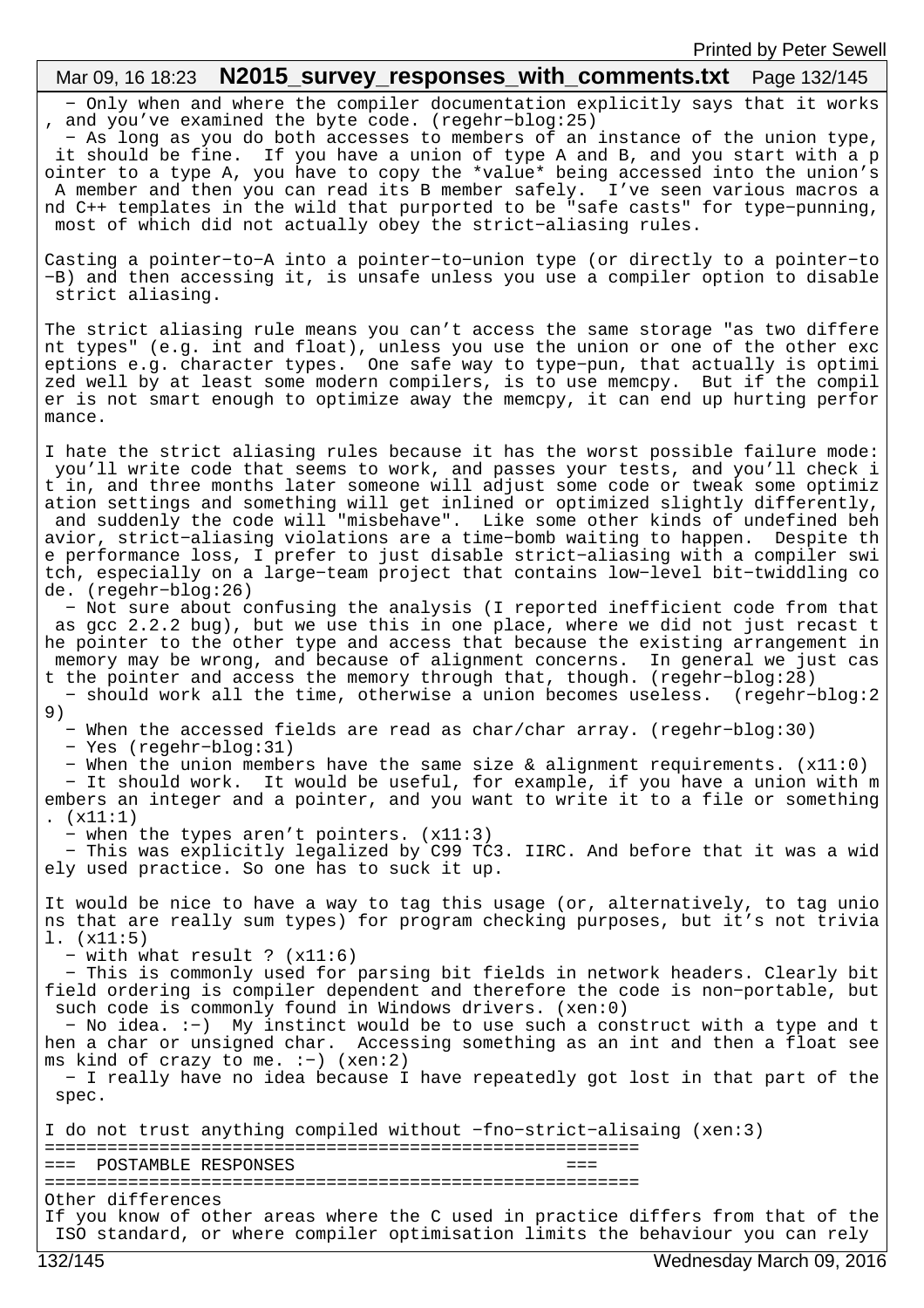```
on, please list them.
Other differences:
   − I'm sure there are loads.
The risky behaviours I rely on most are:
The ability in C++ to cast between pointer−to−member−functions, and call the mem
ber function even though its been cast to an undefined type:
class undefined;
class foo
{
public:
    int member_func();
};
typedef int (undefined::*mfunc)();
mfunc m = (mfunc) & foo:: member function;
foo p;
undefined* q = (undefined*)\π(q−>*m)();
I think this is actually technically legal.
A C++ constructor leaves the memory its instantiated on alone, unless it actuall
y sets values, e.g:
class foo
{
public:
 foo() {}
 virtual ~foo() {}
     int member;
};
struct i_know_too_much
{
     void* vtbl;
     int member;
};
// assume aliasing issues dealt with
i_know_too_much p;
p. member = 42ifoo* q = new (kp) foo();
assert( q−>member == 42 );
Which is probably very naughty but it means I can serialize C++ objects as block
s of bytes and fix up the vtbls afterwards.
  (main2.2:9)
  − âM−^@M−^S quite often left−to−right function argument evalulation order is r
elied upon.
âM−^@M−^S Pointer arithmetic is abused wildly and in creative ways. The most pop
ular two examples are:
   âM−^@M−^S an attempt to rely on the contiguous allocation of multidimensional 
arrays, by traversing them using a single pointer to the first element:
  int arr[2][2] = \{ \{ 1, 2 \}, \{ 3, 4 \};
  int *_{p} = \alpha \arr[0][0]; printf("%d", p[3]); // expects 4 to be printed
 Mar 09, 16 18:23 N2015 survey responses with comments.txt Page 133/145
```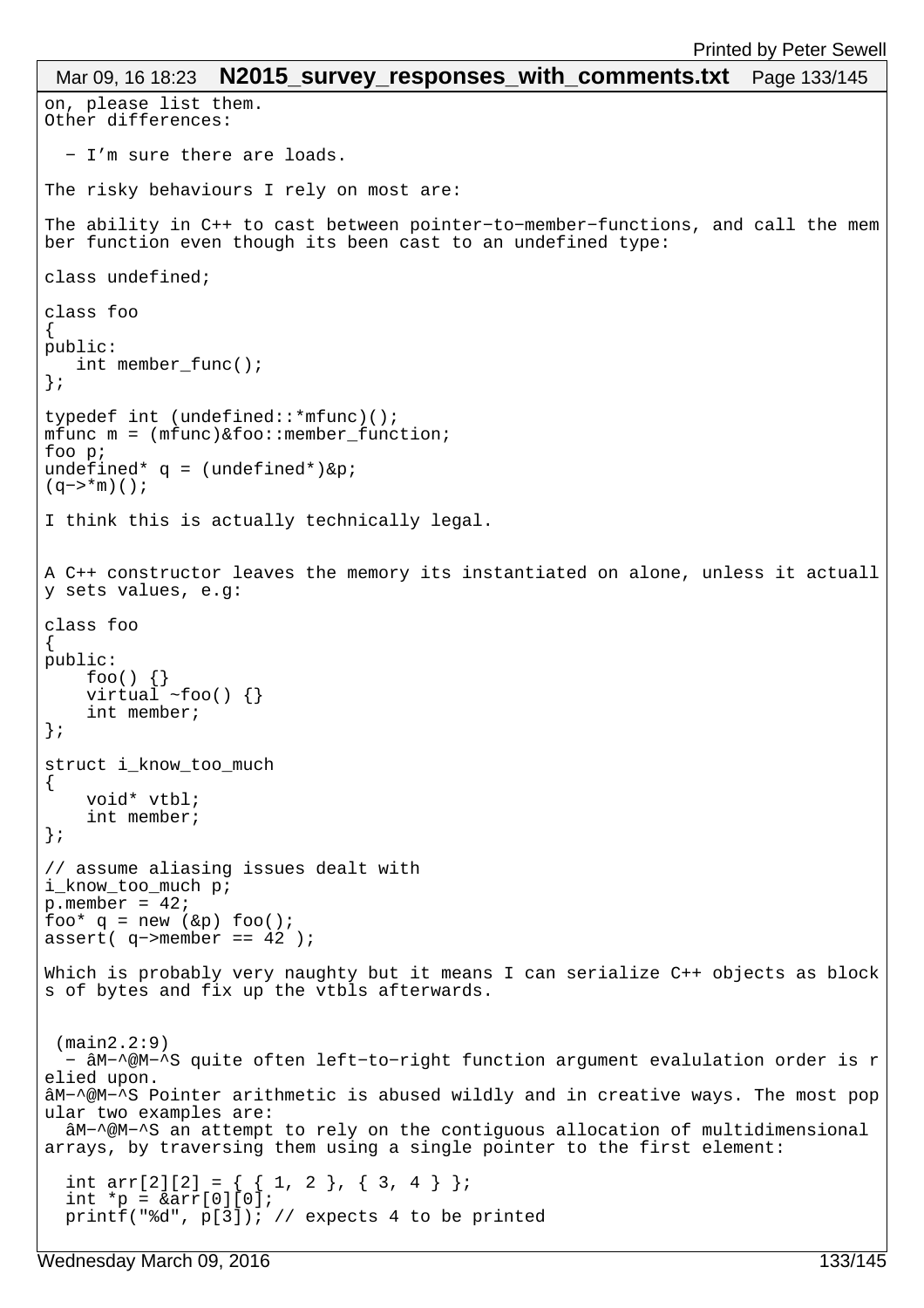âM−^@M−^S using the pointer returned by malloc for creating and reading heterog enous monster−objects: void \*p =  $malloc(sizeof(int) + sizeof(float));$ int  $*_{p1} = p$ ; float \*pf =  $(f$ loat \* $)((char * )p + sizeof(int));$ âM−^@M−^S Printf format specifiers are also often used incorrectly, e.g. with re gards to signedness: printf("%u", −1); // expected to print UINT\_MAX (main2.2:10) − GNU extensions, other vendor extensions (main2:1) − All of blog.llvm.org/2011/05/what−every−c−programmer−should−know.html is nic e examples of compilers going against "instinct" for the sake of optimizations. I've seen plenty of code that blatantly disregards that, unsurprisingly. On the other hand there are some JITs that seem to break every rule and trigger every UB ever, but still get away with it and run fine in practice. (main2:7) − Oh yes I do! (main2:10) − I was quite surprised recently that clang uses undefined behavior optimizati ons when shifting int  $i = 1$ ; until  $i == 0$ . This broke some rather odd code in Tc pdump. (main2:16) − Signed integer overflow trips up a lot of people. (main2:18) − packed structures, inline assembler, threads(mutexes, semaphores etc), unali gned variable access. Microsoft extensions (near, far, pascal). Gnu extensions \_ \_attribute(). (main2:21) − All the GCC extensions. The only problem I commonly encounter with compiler optimisations is debug info being removed. I canâM−^@M−^Yt think of a time when itâM−^@M−^Ys affected the behaviour of my code. Obviously I donâM−^@M−^Yt write clever enough code. (main2:22) − I have documented cases where subtle but logically equivalent changes to con st expressions changed compiler storage decisions (e.g., mutable data segment vs . immutable data segment on embedded systems). (main2:27) − Old−school implementation of offsetof() used a trick of computing the addres s of structure elements via a null or other common pointer, then subtracting out the null/common pointer. This is a variation on your earlier question about out −of−bounds addresses. (main2:29) − volatile semantics have changed. MSVC has command line switch to select bet ween ISO volatile semantics, and semantics previously used by MS compiler. (main 2:30) − In Mercury we used GCC's label pointers to good effect. (main2:35) − Nameless unions are one that are just too useful. Another is the variable length array at the end of a structure. That should rea lly have been in the standard all along, but was left out originally because on the 8086 you wouldn't know whether you needed to insert segment canonicalization or not. (main2:37) − It is common to disable strict aliasing. Much code violates the strict alias ing requirements of the standard. (main2:46) − Everything about integer representation. Everyone I know assumes 2s−complim ent representation of integers. I've seen code that assumes IEEE 754 representation of floating−point numbers, w hich I assume ISO C doesn't require. Lots of code assumes that function calls act like compiler barriers, meaning tha t reordering does not happen across them. I guess this is safe by the C11 memor y model, but I haven't verified it. All sorts of people abuse the volatile keyword w.r.t. atomics. That is always w rong even though it often works (and IBM system software − open source, just to be clear − I've read uses it). (main2:48) − I believe the standard requires use of va\_list and va\_args when dealing with routines using ", ...)" definitions, but in practice, when all the arguments ar Mar 09, 16 18:23 **N2015\_survey\_responses\_with\_comments.txt** Page 134/145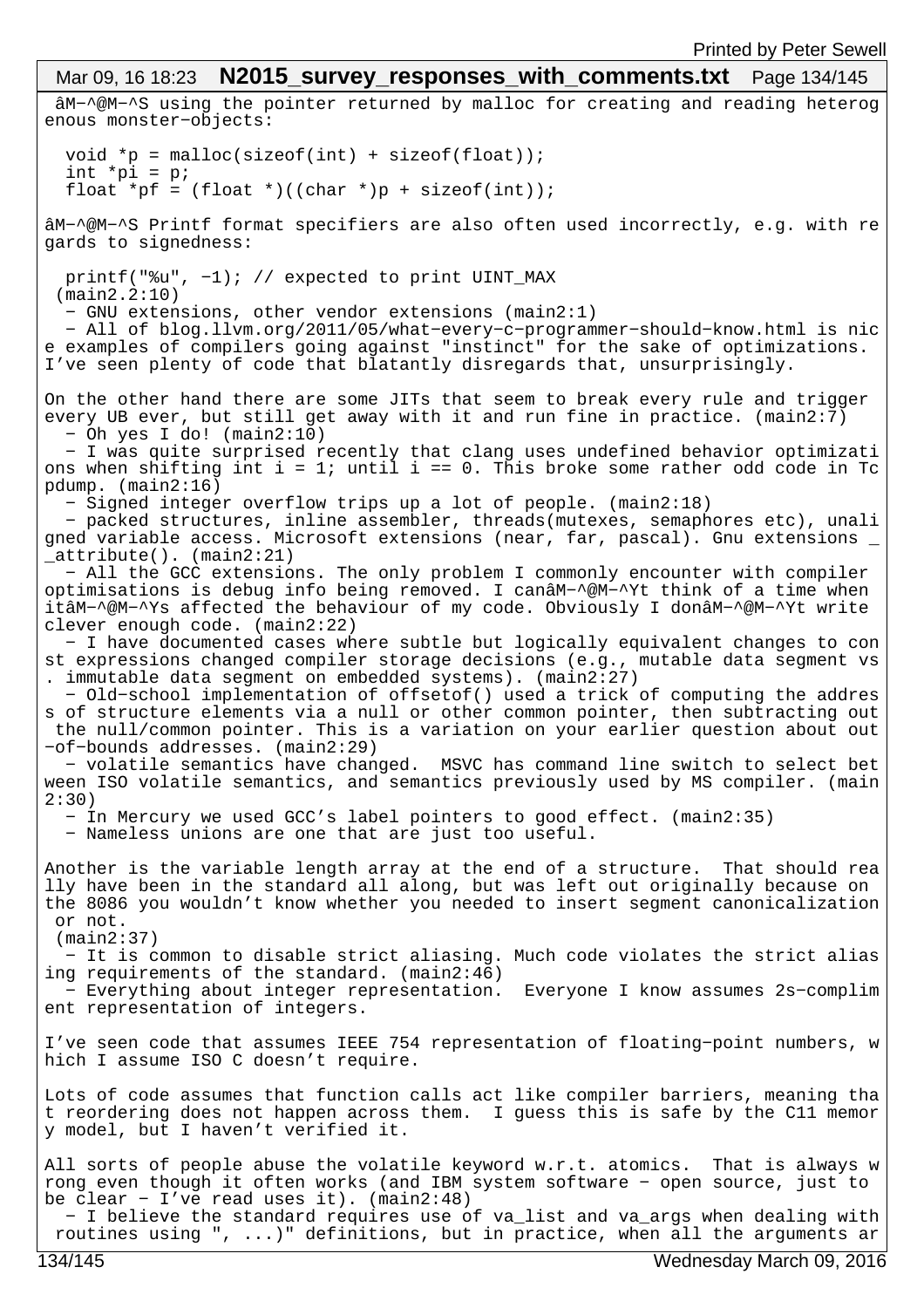e known to be the same type (i.e. a bunch of integers), then I've seen code that just uses pointer math to get the other arguments. I know of lots of code that assumes twos−complement representation of negative i ntegers, and lots of code that assumes overflow of signed integers will occur in a predictable way, e.g. "if  $(x \& (1 \le 31))$ " I think integer math overflow beh avior should have been declared to be "implementation−defined" rather than "unde fined". (main2:59) − There are bunch of compiler extensions that are outside the standard. (main2 :60) − There are many, the most cool ones so far are: − removal of NULL checks once memcpy() is used (even if size==0): https://gcc.gnu.org/gcc−4.9/porting\_to.html − removal of NULL checks if the pointer is dereferenced: http://blog.llvm.org/2011/05/what−every−c−programmer−should−know\_14.html, − all sorts of aliasing (people tend to disable strict aliasing), − all sorts of signed %, >>; all sorts of signed overflows, − sequence points / happens−before / memory models, − everyone assumes 2−complement representation of signed integers, and many more. (main2:64) − integer shifts beyond bit width (main2:68) − Two's complement seems ubiquitous today, though the standard allows one's co mplement and sign and magnitude. The standard renders char a[3][3]; a[0][5]; undefined even though a[0][5] would be part of a. I suspect all compilers would do the right thing here. Signed integer overflow is undefined but often abused assuming it does the expec ted thing. Dangerous because compilers can assume it won't happen. (main2:70) − Major issues: People make assumptions about the order of evaluation, eg.  $f(x(), y())$ ; People write code that depends on the order of pointers, and is nondeterministic when allocations return pointers that compare differently from run to run. Minor issues: People assume we're using Annex B (that the implementation supports IEEE floatin g point). Things like division by zero aren't UB and produce valid INF/NaN value s. Borland C++Builder defaults enum size to a char. Even if you have enum constants > 256. No warnings. I consider this obsolete though. 1 << 31 and 2 << 30 and −1 << 31 should all be valid ways to produce a sign bit. The first one is pretty common, but making the other invalid seems really weird . People assume 2's complement in places where they don't have it. Crypto and code cs mostly, but also found in interpreters. (For amusement, build bash with −fsan itize=signed−integer−overflow and try things like "echo \$((2\*\*63))" [assuming 64 −bit].) (main2:74) − All the GNU and MS extensions, with things like VLAIS and similar, are prett y widespread, breaking builds with clang (main2:75) − Integer overflow should be undefined value, not undefined behavior. (main2:7 7) − Plenty. (main2:86) − Compiler optimizations are tricky in multithreaded programming, when threads need to share some data, but it cached in register. Applying right amount of vo latile is an art :) Loops unrolling causes different results in floating point arithmetic depending on alignment, loop length, instruction set, etc. (main2:87) − Sometimer that's need to place constants or variables at specified memory ad Mar 09, 16 18:23 **N2015\_survey\_responses\_with\_comments.txt** Page 135/145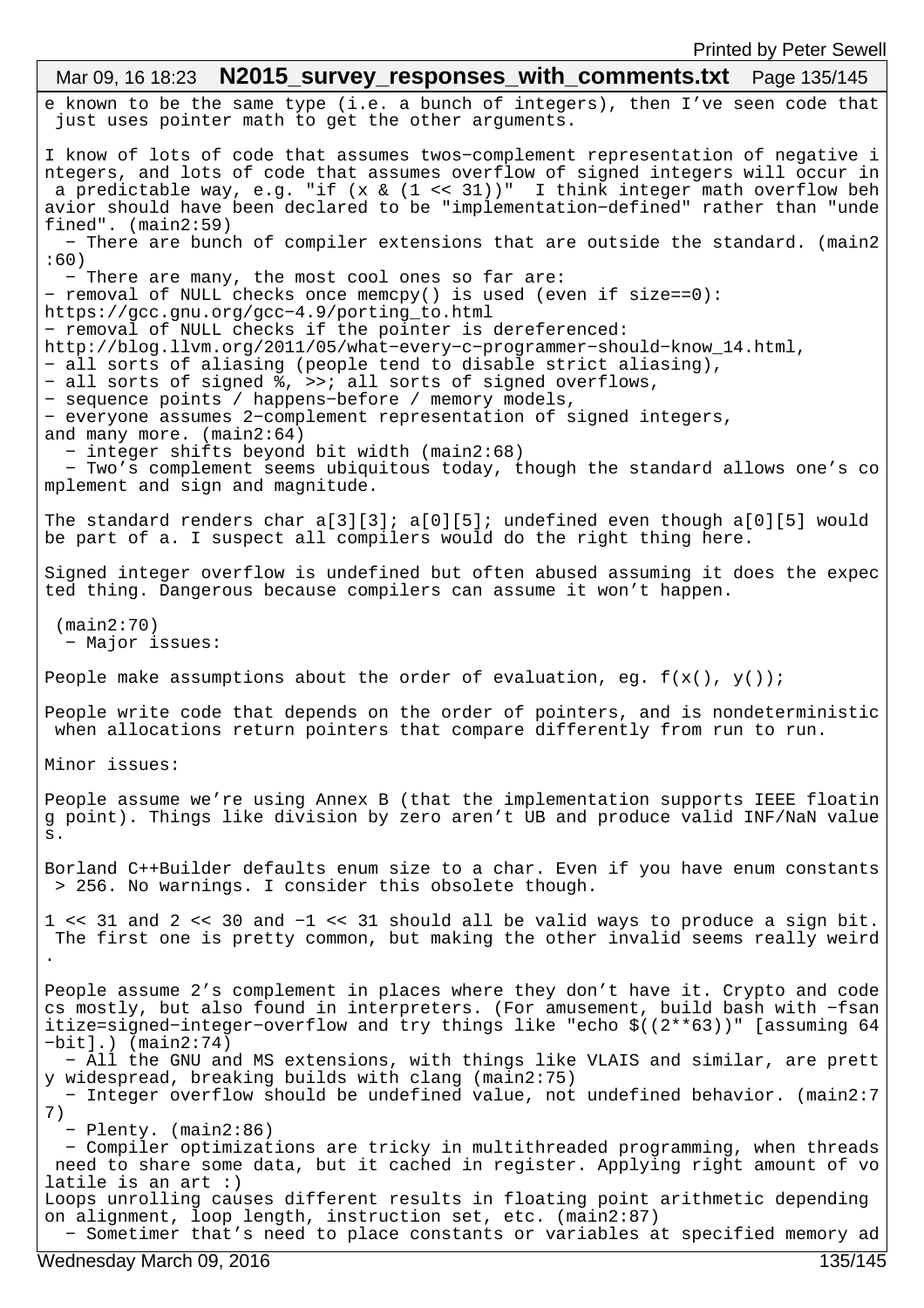## dresses. I know of a large code base that still works around a bug in uClibc that was fix ed many years ago: free(NULL) would crash. I met a library that #defined printf in its header meant to be incuded outside, preventing others from using that function. (main2:89) − Signed integer overflow. Relying on traps from dereferencing null and null− ish (zero page) pointers. (main2:90) − assuming 2s complement (mostly accidentally) assuming multiple updates between sequence points works: i  $+= i++;$ assuming that int or long int can be used to reliably store a converted pointer: int i =  $(int)p$ ; /\* p is some pointer type \*/ assuming CHAR\_BIT is 8. hahaha (main2:92) − QEMU documents a couple of permitted deviations from the C standard: \* you may assume that integers are 2s complement representation \* you may assume that right shift of a signed integer duplicates the sign bit (ie it is an arithmetic shift, not a logical shift) We also tend to assume that it's OK to shift a signed integer left such that you end up shifting a 1 into its sign bit, ie "uint32\_t x = 1 << 31;" does the obvi ous thing (though technically it is undefined behaviour). (main2:93) − Representation of function pointers and object pointers: C doesn't allow you to assume they are the same size or that they can be interconverted − this is t o support systems with different data and code address spaces (common in microco ntrollers). But in POSIX you usually can. (see e.g. dlsym() and the later additi on dlfunc() which improved C conformance) (main2:94) − low level development (main2:97) − Passing function pointers as void \*, or casting to different function pointe r types (main2:98) − The spec and compilers treat dereference of null pointer as undefined, some code (e.g. Linux kernel) has treated this as harmless and therefore been miscomp iled. Particularly worrying in environments where the system doesn't trap actual null pointer dereferences. (main2:100) − Encryption code written by cryptographers is typically full of invalid assum ptions about signed integers. I've encountered driver code recently that assumes enums can represent values too large to be stored as an int. Many programs rely on computing &foo−>bar being safe when foo is NULL as long as it is not derefer enced. Neither compilers nor users seem to understand the meaning of volatile. ( main2:106) − Compilers that object to left shifts of negative signed integers are very an noying. I've had to change lots of these into  $a^*(1< in the last few years. Th$ ankfully the compilers mostly still emit an asl though. Used to be a common idio m. (main2:111) − Compiler optimization seriously limits some of the things you can do in an O S, such as using for loops for timing on a system without an RTC. (main2:112) − Most people don't seem to understand the basic problems of signed integer ov erflow, or the undefined behavior when casting from double to float or integer t ypes. People seem to assume that signed right shift will do sign extension for you even though it doesn't have to. Also people seem to believe that bit fields in structures have certain basic behaviors but almost everything about them is u ndefined in the standard. Also, everyone seems to think that they understand th e typing rules for enums and don't realize that objects of enum types can be any size or signedness at the compilers whim. (main2:123) − There are numerous unofficial (optional) features and tweaks from various em bedded compilers (main2:124) − Strict aliasing can break obvious and useful constructs, which is why I usua lly turn it off. Mar 09, 16 18:23 **N2015\_survey\_responses\_with\_comments.txt** Page 136/145

If I know my target system and don't intend to ever target anything different, I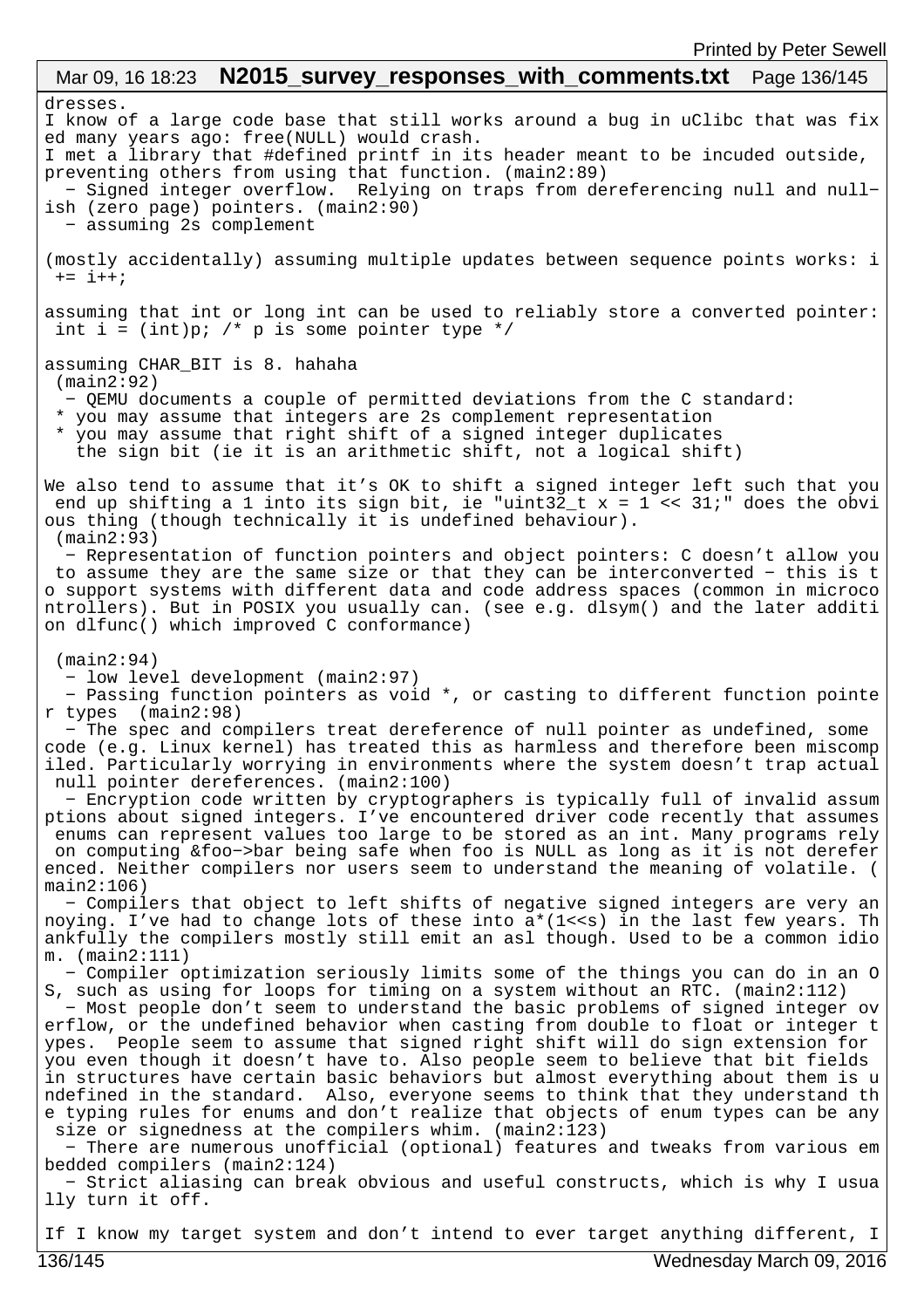'll take advantage of that knowledge in my C to do things that are normally unde fined, with careful thought about compiler optimizations (this has caused me hea daches in the past!). (main2:129) − Wow.. Not off the top of my head, no. (main2:134) − 2's complement arithmetic is not guaranteed by the ISO standard but generall y assumed. sizeof(char) < sizeof(int) is generally assumed. (main2:139) − (a==1) should always 0 or 1 (after C89 standard). Altera DS5 compiler returns a instead. (main2:144) − Assumptions about byte sizes of primitive types (especially LP64/ILP64/LLP64 ), endianness, everything to do with 'const', 'volatile' and 'restrict', the flo ating point environment, the signedness of character types, everything to do wit h ctypes and wchar\_t, format specifiers in printf, a million incorrect assumptio ns about array/pointer decay, nonsense initializers, mishandled signals and race s, setjmp/longjmp, varargs, VLAs, alloca oh god alloca, ummm basically everythin g you can possibly shoot your foot with in the standard it is standard practice to shoot your foot with. (main2:156) − Like I said before, I've written code (many years ago) that relied on (signe d) integer arithmetic to wrap. Nowadays, I would use unsigned arithmetic instea d (or perhaps use −fwrapv). I'm pretty sure I've also written code that violate s type−based aliasing requirements. I've read a lot about the efforts to create a sane memory model, to allow for sa fe, efficient lock−free threaded code (for example); but all my threaded code us es mutexes so the most bizarre problems with the memory models don't really affe ct me. (main2:160) − I've written vector (math) code that uses float x, y, z and also treats the vector as an array by using &x. I.e. This assumes structure members are contiguo us. (main2:163) − The C standard prescribes the type of some identifiers, such as malloc, but compilers do not enforce this uniformly. Some of those identifiers can be decla red with a different type. (main2:174) − Programmers most often assume integers cannot got close to extreme values, e .g. INT\_MAX for−loop iterations, abs(INT\_MIN), (a + b)/2 to compute middle value , etc. (main2:176) − The memory order of struct members is undefined by the standard, I think. B ut all compilers store them in the same order that they are declared, and progra mmers rely on that all the time. (freebsd:0) − Well, FreeBSD has recently had issues with signed integer overflow being tre ated as undefined, for instance. (freebsd:1) − As a writer of crypto code. The only language you can write safe crypto cod e in now is assembly. No current or past version of C or C++ is safe to use. T he compilers used today may be safe, but as we have seen in the last few years w rt to strict aliasing and wrapv, you cannot depend upon the compiler not optimiz ing things away. For example, zeroing key material when the variable is a stack (auto) variable. This has stopped working, and there are bad (and ineffective) methods for worki ng around this issue: http://www.daemonology.net/blog/2014−09−04−how−to−zero−a−buffer.html The other example is for doing a constant time compare. There are implementatio ns like: https://cryptocoding.net/index.php/Coding\_rules#Compare\_secret\_strings\_in\_consta nt\_time But these are explicitly unsafe in C as there is nothing per the C machine spec that requires all loops to be evaluated. It would be entirely possible for the Mar 09, 16 18:23 **N2015\_survey\_responses\_with\_comments.txt** Page 137/145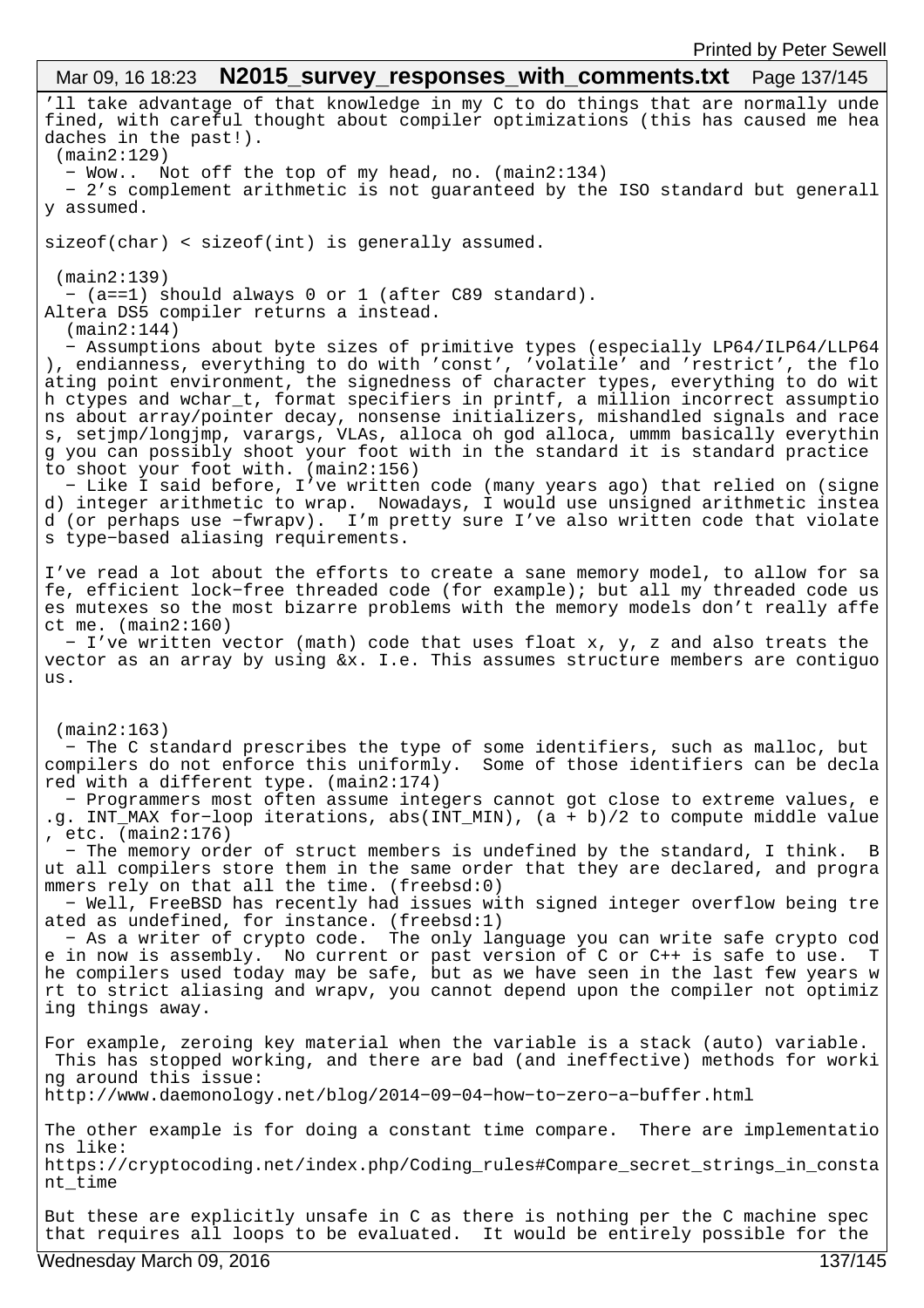# Mar 09, 16 18:23 **N2015\_survey\_responses\_with\_comments.txt** Page 138/145

compiler to insert a branch statement and exit early when it knows that the valu e returned will be true.

Both of these cases NEED to be addressed in the C language. If they are not add ressed in the C language and deployed immediately, we will see another round of bugs in the near future as compilers do more aggressive optimizations. (freebsd: 5)

 − There was an interesting case involving strict aliasing and the BSD CIRCLEQ macros, see https://krbdev.mit.edu/rt/Ticket/Display.html?id=7860 which links to http://mail−index.netbsd.org/tech−kern/2013/11/20/msg016059.html, https://bugs. launchpad.net/ubuntu/+source/krb5/+bug/1347147, and https://gcc.gnu.org/bugzilla /show\_bug.cgi?id=61964 . This was a case where excessive (i.e., incorrect) comp iler optimization caused real visible breakages. (freebsd:8)

 − POSIX threads place limitations on the optimizations a C compiler can do. Fo r example, a C compiler cannot speculate stores into conditionals. So, on UNIX−l ike systems, the standard is C + POSIX.

Many programmers rely on the ABI of the systems they use: for example everyone " knows" that an int is 32 bits and a pointer 32 or 64 bits. (gcc:0) − There are many, I'm not going to remember them all off hand.

One that recently came up is that the standard forbids memcpy(p, NULL, 0), permi tting the program to crash, but programs do this routinely. Compilers use this to conclude that any pointer passed to memcpy must not be NULL.

You didn't get into overflow. Programmers routinely assume that they can test "  $a + b < a$ ", where a and b are signed types, to see if  $a + b$  overflows, but of co urse compilers routinely assume that comparison is always false.

You only mentioned aliasing a bit. Programmers routinely assume that they can c onvert from int\* to float\* and read the bytes. This fails in many ways. (gcc:1) − Whether >> is sign extending (usually assumed to be so for signed values). Assuming the layout of structs (and classes in C++).

 − much older code assumes that shifting a negative integer to the right using ">>" performs an arithmetic (not bitwise) shift.

Things like random number generators often assume integer overflow is harmless a nd exception−free, and don't bother making sure the overflow takes place using u nsigned values. (google:7)

 − I've seen optimization thwart integer overflow detection, but that particula r problem has never applied to me. (google:21)

 − I have seen programs use LoadLibrary on self to detect the presence of a fea ture at runtime. It does need tricks to prevent the compiler from optimizing awa y the code though. (google:23)

 − I've had problems where machine generated C code would not compile. I had to break it into 1000 line blocks. (google:27)

 − Identifier lengths −−− everyone assumes that they're unlimited, despite the standard putting maximum lengths on them. (google:36)

 − Arithmetic on void pointers is interpreted as arithmetic on char pointers in gcc last i checked. (google:39)

 − I used to think signed integer arithmetic would overflow and wrap around, th e same way unsigned integer arithmetic does. I think modern compilers warn about this, but I don't think that was always the case (I don't remember getting warn ings for this). (google:40)

 − sizeof(void) == 1. This is a very sane and widely used fact and the standard should just adopt it already. When I do pointer arithmetic on unknown/opaque da ta, I obviously want to count it in bytes, and having to cast it to a type that doesn't really have anything to do with the data itself hurts readability for no reason.

sizeof() for flexible array members should obviously be 0. They're often used in data structures with a header and a variable−length body, and sizeof() for the whole structure is an easy and obvious way to refer to the header size.

(google:2)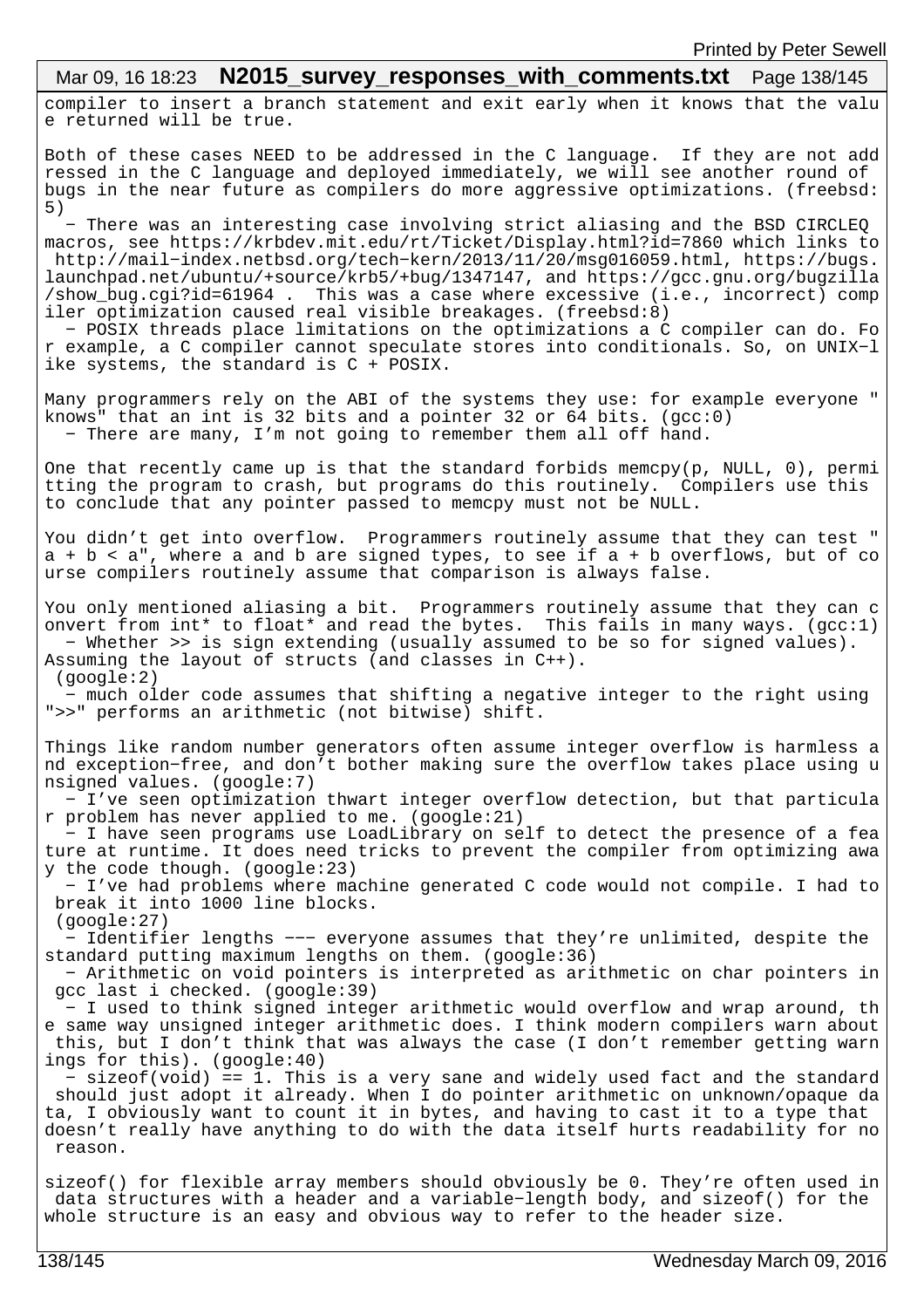Several GCC extensions (statement expressions, typeof, (extended) inline assembl y) and attributes (aligned, packed, weak, section, used, unused) are so useful a nd ubiquitous that they (or equivalent functionality) should just be adopted int o the standard already. (google:43) − There are lots more differences. Don't have time to write a treatise about it. Here's one example: char  $*_{p} = 0;$ char  $*q = p + 0$ ; Lots of real C code assumes that this sort of thing works and that q is a null p ointer, even though the C standard doesn't guarantee this. (libc:1) − int \*p; \*(volatile int\*)p; // such access is volatile eg ACCESS\_ONCE macro in linux (the committee thinks that the normative text does not support this, but the c99 rationale has contradictory remarks, in practice it is relied on). signed int representation: three variant is allowed but most code relies on two' s complement representation when doing bitwise operations (only historical compu ters do this differently). 1<<31; is common, eg in linux (a recent iso c dr asked for it to be valid after c++14 made it valid) pointer bit representation is the same as int bit representation eg. aligning a pointer by (char\*)((uintptr\_t)p & −8U) some types are assumed to be the same or have the same range (size\_t and uintptr \_t, or ptrdiff\_t and intptr\_t)  $'A' == 65$ . uint32\_t does not promote to signed int (only true if int is 32bit or smaller). accessing globals from signal handlers. (standard is very strict, but when the c ode makes sure the signal handler does not run asynchronously with a conflicting access (using signal masks) or that the signal handler never returns then it is relied on). passing NULL as the last argument to a variadic function with "null−pointer−sent inel" like execl (in C NULL can be plain 0, posix requires (void\*)0, the former can cause problems in practice on LP64 abis). converting void\* to function pointers (posix dlsym api relies on it) iso c requires that rounding mode can be changed when #pragma STDC FENV\_ACCESS O N, but compilers misoptimize such code. (−frounding−math helps sometimes on gcc). iso c99 has f(int p[static 1]) to mean the p argument must be non−null, but comp ilers don't seem to produce diagnostic for it (instead implementation specific a ttributes are used for this). (libc:3) − Do you really have a few years to note down all the differences? (libc:5) − Quiet twos complement wraparound behavior of signed integers is extremely pr evalent assumption, but is undefined behavior. In my opinion that is the single most ignored piece of ISO C/C++ standards. (llvm:1) − I am not a good person to ask about the standard. I care about what works. (llvm:3) − My only complaint about "compiler optimizations limiting the behavior I can rely upon" is in the GCC assembler for the MIPS architecture; it makes a lot of assumptions as a "high level assembler" that makes writing 1:1 machine code pret ty difficult. But that isn't a C compiler. ;) (llvm:7) − A fun difference between bit−fields and explicit bit−masking and shifting. I t is allowed to write to a bit−field even if its neighbor is uninitialized: Mar 09, 16 18:23 **N2015\_survey\_responses\_with\_comments.txt** Page 139/145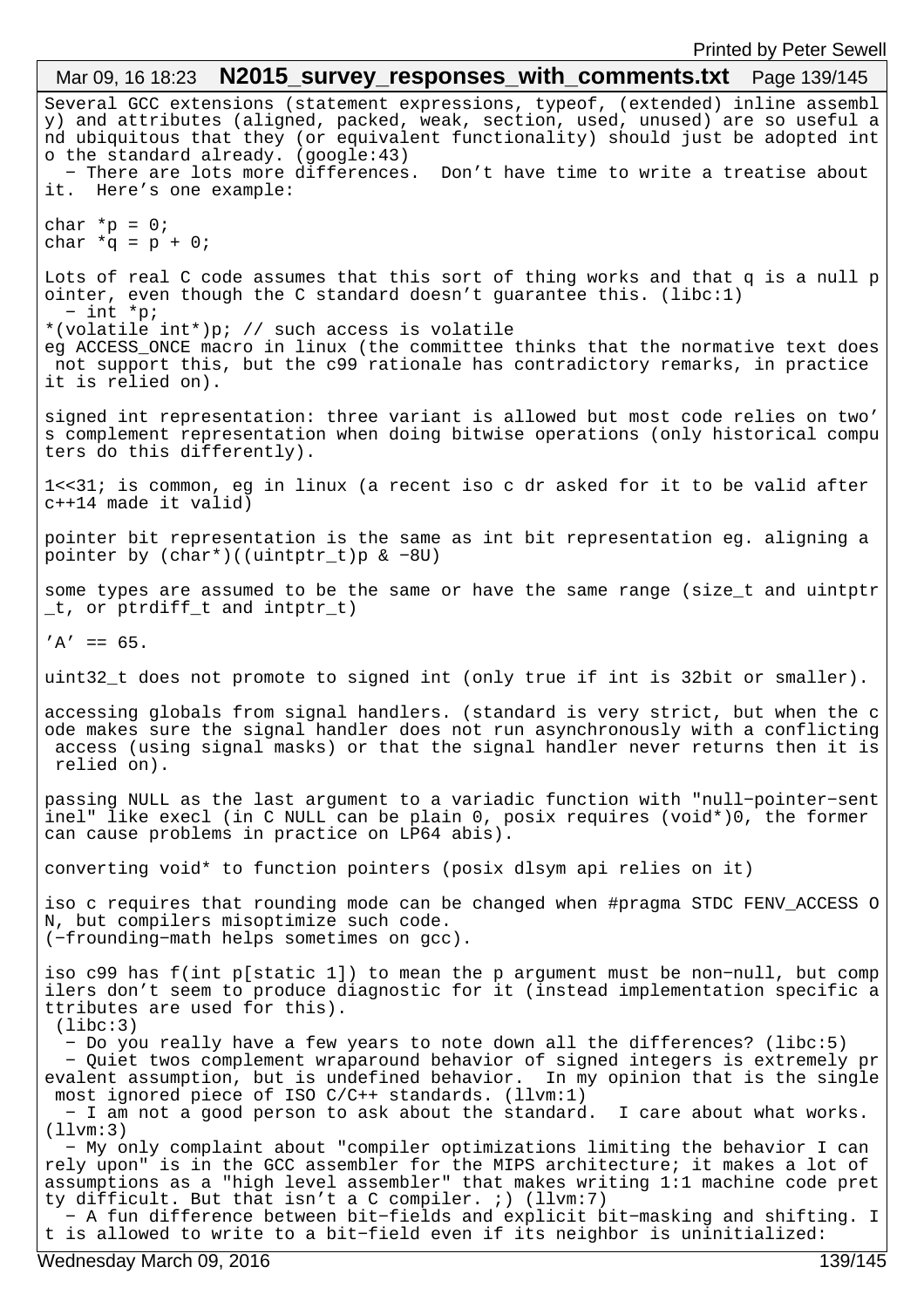# Mar 09, 16 18:23 **N2015 survey responses with comments.txt** Page 140/145

http://openssl.6102.n7.nabble.com/openssl−dev−PATCH−Fix−new−uninitialized−use−un defined−behaviors−td57200.html

long and int are technically incompatible even if they have the same representat ion. This means that even if they have the same representation, strict aliasing rules apply to them, and one should be careful with strict aliasing constraints. Also, under these conditions, printf("%ld", 1) is undefined.

printf("%d", 1u) is also undefined.

memcmp(0, 0, 0) is forbidden, although programmers who understand the notion of zero can sometimes use it or equivalent versions in good faith. memcmp(&a+1, &b+ 1, 0) is also forbidden (convincing argument at http://stackoverflow.com/a/25390 675/139746 )

 (regehr−blog:0) − Almost all programmers expect silent twos−complement wraparound on signed in teger overflow. (regehr−blog:2) − I've heard that "volatile" is implemented poorly by all compilers and cannot be relied on. (regehr−blog:7)

 − I know of some embedded code that relies on a particular behavior of signed integer overflow, though the ISO standard says it is undefined. (regehr−blog:8) − The implementation of the offsetof macro is usually implemented through UB ( null pointer dereferences, specifically). (regehr−blog:9)

 − Compiler−specific "packed" structures are frequently used as if they define a stable memory layout.

Explicit dereference of NULL pointer is still used to (try to) coerce a crash (S IGSEGV).

Type punning is frequently used to try to convert, for example, a float to its b it representation in a uint32\_t (as in: uint32\_t x = \*(uint32\_t)&float\_value). This is often associated with code that is trying to explicitly handle endiannes s.

The POSIX dlsym() function returns a void \* instead of a pointer−to−function, an d the Linux man page suggests a workaround (attributed to POSIX.1−2003) of:

```
 double (*cosine)(double);
 *(void **) (&cosine) = dlsym(handle, "cos");
```
Structures are memcpy'ed from separate processes (and sometimes machines) for IP C, often with the assumption that only endianness and maybe alignment can change .

Plain char \* is often used to read and write the "object representations". As I understand it, only unsigned char \* is technically allowed here.

CHAR\_BIT is almost always assumed to be 8 by anyone not working on DSP code.

Signed integer arithmetic is frequently treated as if overflow will produce the value that truncated 2's−complement arithmetic would produce (e.g., INT\_MAX + 1 == INT\_MIN). (regehr−blog:12)

 − We use unsigned integers to hold scaled angle values (0 to 360 degrees), rel ying on unsigned integer under flow and overflow to wraparound so that we don't have to renormalize computations with angle values. (I suspect this relies on de fined behavior.)

We use signed integers to hold scaled angle values (−180 to 180 degrees), relyin g on signed integer under flow and overflow to wraparound so that we don't have to renormalize computations with angle values. (This for sure is undefined behav ior.) (regehr−blog:14)

- − concurrency (regehr−blog:16)
- − Arithmetic on void pointers −− GNU C defines this as a language extension, a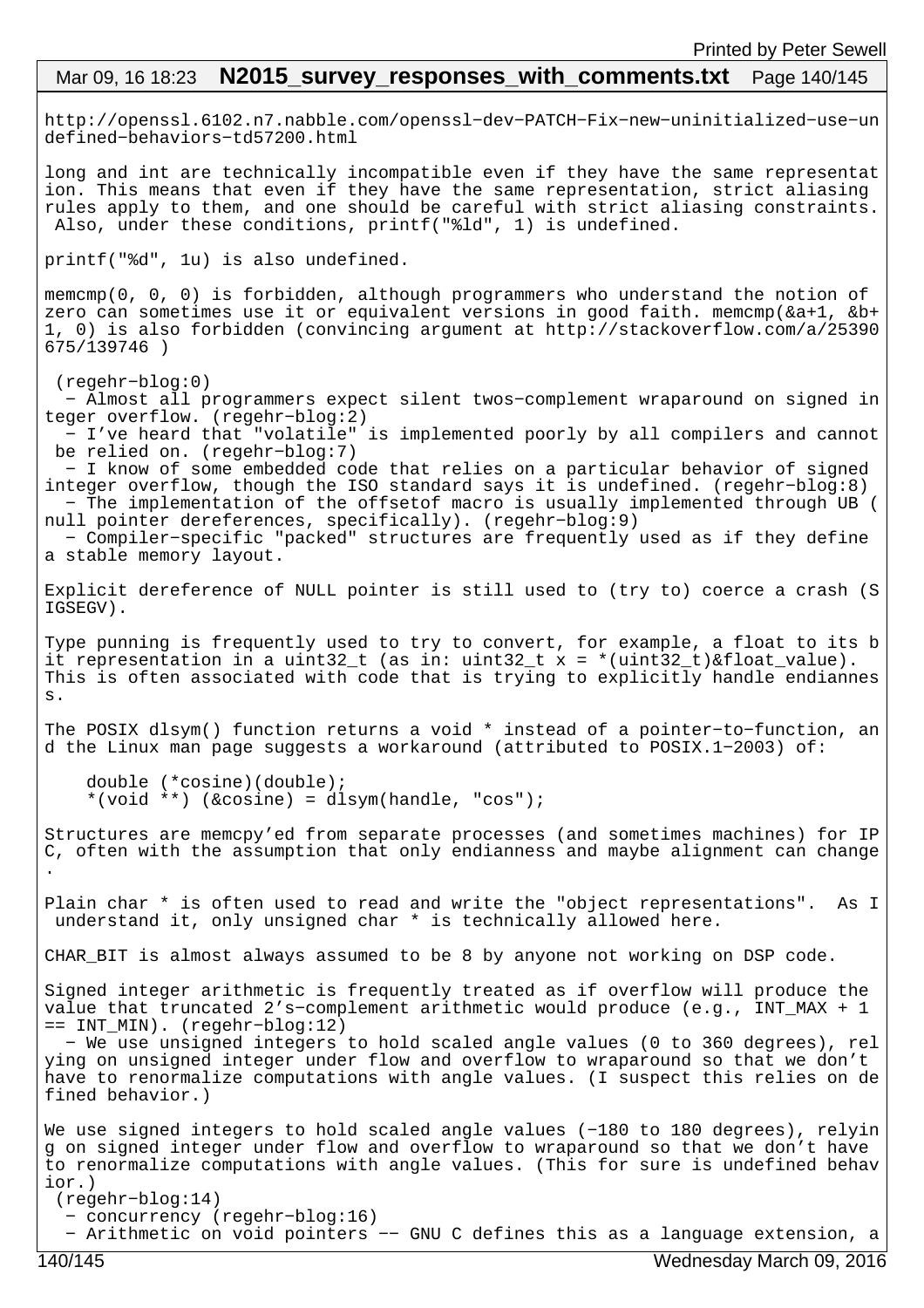## Mar 09, 16 18:23 **N2015 survey responses with comments.txt** Page 141/145

nd I (and other codebases) use it somewhat often.

Casting between function and non−function pointer types (e.g. to assign the resu lt of a dlsym(3) lookup to a function pointer) is also something I'd expect to w ork. (regehr−blog:17)

 − I quite often see code where signed arithmetic is checked for overflow after the fact. This despite the fact that this is undefined behaviour and there is no reason for the result to be anything in particular (hence you can't detect a problem after the fact).

(regehr−blog:20)

 − Changes to re−ordering rules, particularly re−ordering around volatile acces s, is always a worry/fear. I don't care what you do, please define something, so that there is a fixed definition and a fixed way of getting that behaviour. (re gehr−blog:25)

 − Pretty much all modern machines use 2's complement integer types, and some I EEE−754−flavored floating−point formats. This is true even of tiny embedded chi ps, DSPs, etc. More standardization around things like shifting bits into the s ign bit of a signed integer, would be helpful. (regehr−blog:26)

 − Apart from maybe a few Pascal transliterations and textbook programs, every serious C program contains undefined behaviour, including the C compilers mainta ined by people who think that every undefined behaviour justifies arbitrary resu lts. A well−known example is signed integer overflow, but I guess there are man y others that we will only notice when compilers get "smart" enough to miscompil e code using them. (regehr−blog:28)

 − We've had to clean up lots of old code with issues from checking for integer overflow after the fact, where the compiler could assume it couldn't have overf lowed, because you already did the operation successfully. (x11:0)

− asm! asm! asm! :) (x11:3)

 − Signed bit shift and integer overflow are the biggest ones; but gcc has caus ed enough problems with these already that they may not matter any more.

Also, concurrency: I expect that there's a good bit of divergence between what's been added to C11 (which I'm not that familiar with yet) and what real threaded /multiprocessor C does. There are lots and lots of ways to get screwed by the co mpiler in threaded code, and not much in the way of helpful program analysis eit her.

Similarly, there's a wide divergence between what C (and even POSIX) allows in s ignal handlers and what's actually \*in\* signal handler code in deployed software .  $(x11:5)$ 

− memzeroing sensitive data in in memory (x11:6)

 − One of the biggest ones is bounds checking on pointer arithmetic. When you want to check to make sure you don't run off the end of an array, the absolute m ost natural thing to do is something like:

for(p=array; p−array < array\_len; p++) { /\* do something with p \*/ }

But compiler writers want to assume that all pointers are valid all the time; so since they "know" for a fact that p is a valid pointer, then of course p−array \*must\* be less than array\_len −− no need to check it; so they just get rid of th e comparison altogether.

It would be one thing if C actually did its own bounds−checking automatically. But for a language to not do any bounds−checking on its own, and then make it di fficult to do "correct" bounds−checking programmatically (and very easy to think you're doing bounds−checking and actually not be), is just insane. There have been dozens of security vulnerabilities made because of this assumption. I can't really regard that as anything other than a bug in the compiler and/or the lang uage specification. (xen:2)

−−−−−−−−−−−−−−−−−−−−−−−−−−−−−−−−−−−−−−−−−−−−−−−−−−−−−−−−−−−−−−−−−−−

Any other comments

Other comments:

Wednesday March 09, 2016 141/145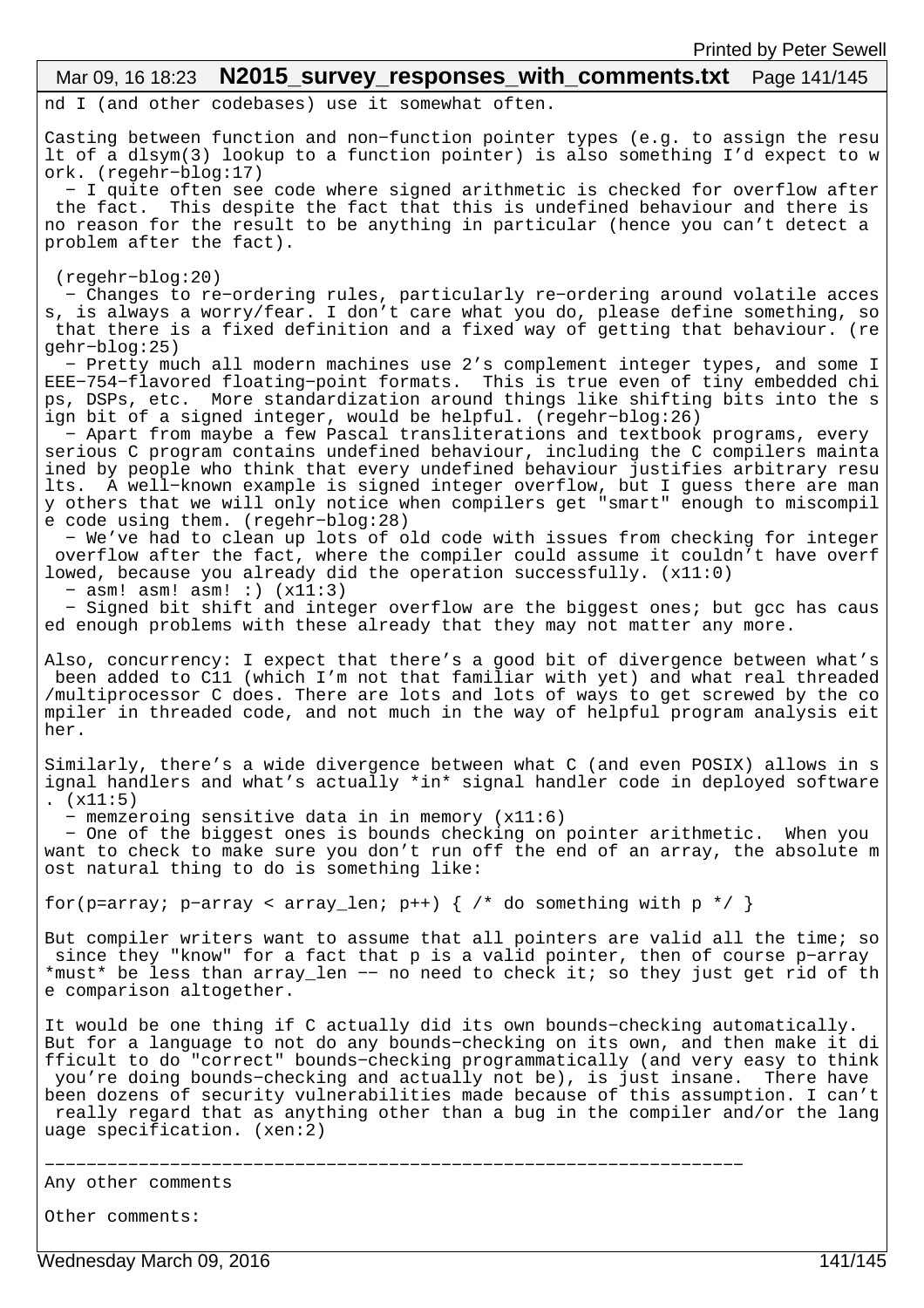## − I don't believe your survey is significant. People do know (and probably do expect) that the C standard is not enough, and that for practical purposes their C code is supposed to work on some common (not all) 32 or 64 bits processors − i.e. x86, PowerPC, ARM, Sparc− (or, if they code with great care) on some other (e.g. 16 bits) processor. C matters practically for common processors, not as an ISO standard! (main2.2:4) − I think the standards committee should standardise how C is used in practise which is as a fairly-low-level language, rather than trying to compete with hi gher−level languages. I think compiler writers need to optimize real C programs rather than trying to find spec loopholes to exploit. Optimizing out 'undefined' code − e.g. by assum ing that pointers from different objects can never compare equal − isn't actuall y what the programmer wants the compiler to do. We already have things like restrict that programmers can use to provide optimiz ation hints. If you want more restricted pointers (e.g. to allow objects to be moved by a gar bage collector, which is what a lot of the questions appear to be hinting at) th en I would make a new kind of type to represent the new pointers and leave norma l pointers alone. (main2.2:9) − If the standard wasn't so insanely portable, it'd be easier to follow and le ss confusing. We have modern and mostly sane architectures, but the standard still won't accep t what is de facto defined. Thanks for the interesting questions, it was fun to think about. Looking forward to the results. (main2:7) − A lot of the answer happen to work most of the time, even if theyre not stan dard. (main2:10) − As an author on the "beyond the pdp−11" ASPLOS paper I'm obviously an outlie r in this survey. :) (main2:16) − The answers above are "in practice", not necessarily "according to the stand ard", which I believe is your intention. (main2:27) − These are all evil. (main2:29) − Working at this level of detail, I'd rather be using C−−, had it succeeded. (main2:35) − Even in the days when the 8086 was current, people ignored the bits of the C standard that were there only for the 8086 (unless you were coding for the 8086 in which case the rules were useful to you and you followed them). We should c ertainly not pay any attention to them today. (main2:37) − In all cases above, I would expect the behaviour to work in practice on norm al modern systems (I generally program ARM−based devices), even if not guarantee d, and I might well rely on it. (main2:44) − The C standards are fundamentally broken in many ways, see https://davmac.wo rdpress.com/c99−errata/. It's hard to blame compiler vendors, and C programmers, for relying on particular interpretations of or even disregarding parts of the standard when the document itself makes little sense in certain areas. (main2:46 ) − Overzealous optimizers have become a real headache when doing low−level prog ramming. You can no longer rely on a compiler translating your code in a predict able way, and the language is not expressive enough to explain to the compiler w hat's going on in an environment that's not the comfortable sandbox of userspace to allow it to optimize safely. Few instruments are available to tame the optim izer, and they are often very blunt instruments (e.g. "volatile") with severe pe rformance impact. Although I understand baremetal programming is only a small portion of the C/C++ programmer audience, in practice these are the only common languages (apart fro m assembly) at all suitable for such tasks, and their needs seem to be overlooke d. (main2:50) Mar 09, 16 18:23 **N2015\_survey\_responses\_with\_comments.txt** Page 142/145

− This quiz would be a lot better if you gave code snippets rather than vague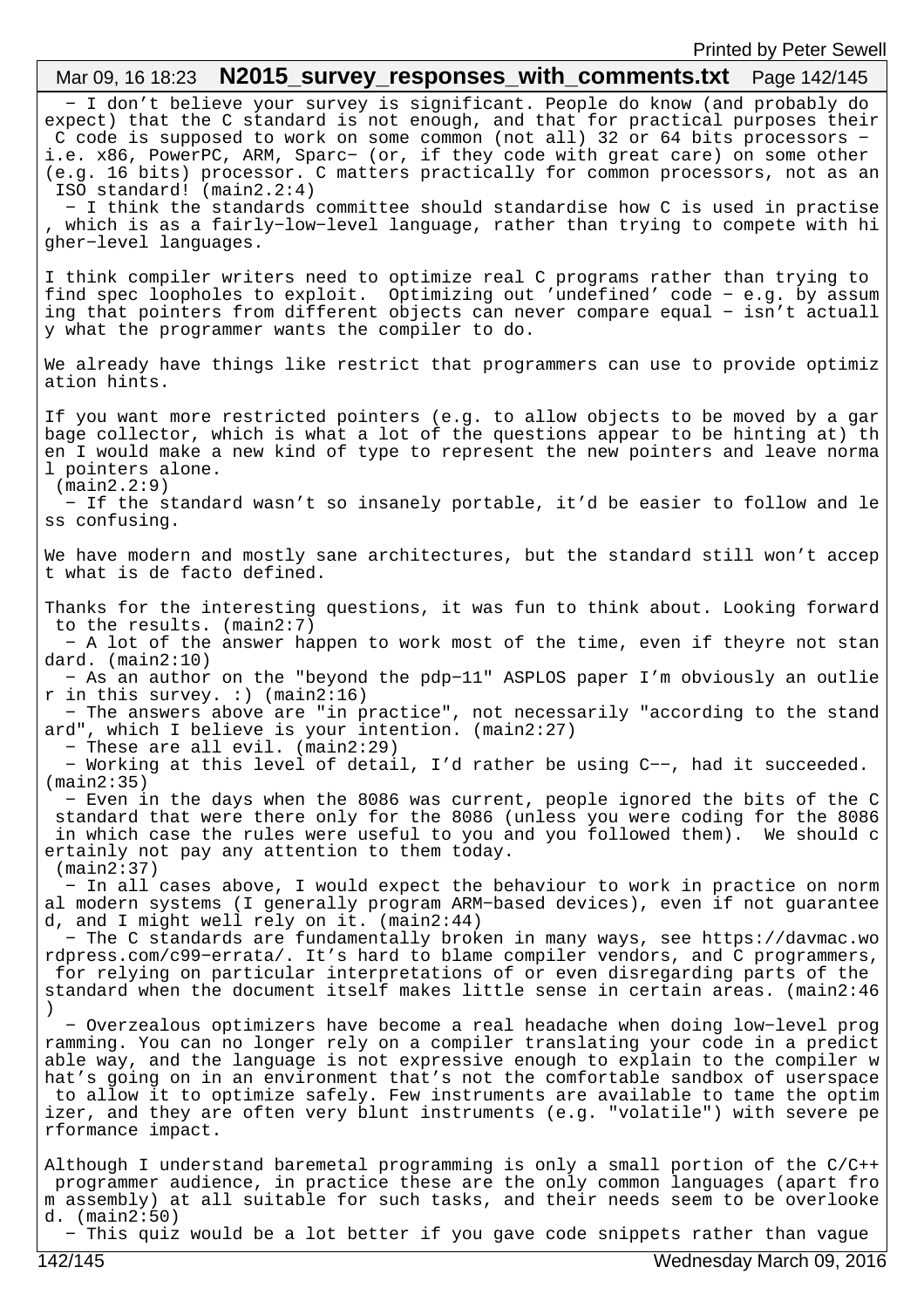#### descriptions. (main2:55) − The vast majority of things you ask about are probably a bad idea that peopl e do depend on. (main2:60) − I'm happy to say I haven't poked around most of the behavior in here. I'm cu rious about what is permitted with respect to intptr\_t. I have dabbled there bef ore. (main2:61) − "work in normal compilers" is very open to subjective interpretation. The fo llow up question may bias the survey respondent to change their initial answer. (main2:70) − Fun survey. Curious about all of the padding−related questions. Are there really people tryi ng to do something useful with struct padding? (main2:72) − Typo, in [10/15] "intial members" should be "initial members". (main2:74) − This questionnaire is awesome. (main2:86) − There's definitely a conflict between the part of the C community that write s high−level C code (e.g., high performance server code), and uses the "type−saf e" subset of C for it, and the community that wants a portable assembler that is easy to work with (i.e., fancy language features), and that has predictable sem antics. There's also the compiler (optimizer, benchmark tuning) community, that wants to take advantage of every affordance in the language to increase the ben chmark score. Also, a program analysis community that tries to leverage the sam e for a different purpose. At least the way I see it, the first two goals (type safe code vs. high level as sembler) are in a direct conflict. The confusion arises from semantics added fo r one side affecting code from the other side (aggressive optimizations causing miscompiles in low−level code, and high−level code not getting optimizations it could because of supported low−level patterns). One way to solve it would be to introduce language modes with explicit semantics for those two usecases, and an ability to switch locally. Is that the right choice for C? I don't know. But in abstract it seems to allow us to clean up the mess we have now. (main2:90) − I dislike the recent tendency by compiler developers towards 'adversarial op timisation' which actively breaks code that is technically not standards−conform ant but is playing by the 'spirit' of the language. I've spent a fair amount of time with clang's undefined−behaviour sanitiser tools trying to locate various k inds of UB not because it's actually causing bugs but because I feel I can no lo nger trust the compiler to compile a left shift operation as a simple left shift . This kind of thing might give a 0.5% improvement in specint but it's not actua lly very useful for C's real−world users... (main2:93) − I'm not a fan of 'adversarial' optimisation that assumes that programmers ne ver write code that has undefined behaviour and then reasons from there. The res ult is that trivial bugs that would be easy to understand and fix get turned int o code that has is spectacularly unintuitive. I'd rather take the performance hi t from a less clever optimiser. (main2:99) − I don't know anything about c (main2:105) − My answers are based on my best guess without looking up any of the answers − I guess that was what you were after? ... If I was going to write code that re lied on any of these corner cases I would definitly take the time to look it up and see if it is a) legal according to the standard and b) works reliably across the target compilers for our software. (main2:108) − I'd love to see C become more well specified while still being efficient. (m ain2:123) Mar 09, 16 18:23 **N2015\_survey\_responses\_with\_comments.txt** Page 143/145

 − The most generic model of the computer that C encourages is that of operatio ns on an address space represented as an array of char. If someone can figure a reason to leverage this model, they will. (main2:138)

 − Please take all of my opinions as coming from a noob programmer. I've only been coding in C for a couple years (no proper schooling or book learning during that time). (main2:141)

 − sorry for being cranky, I don't want to be rude but the questions are phrase d a bit unclearly; the general point I am trying to get across in most of the qu estions −− which are mostly about pointer/number duality −− is that there's enou gh code that assumes uintptr\_t is bit−identical to void\* and bit−identical to an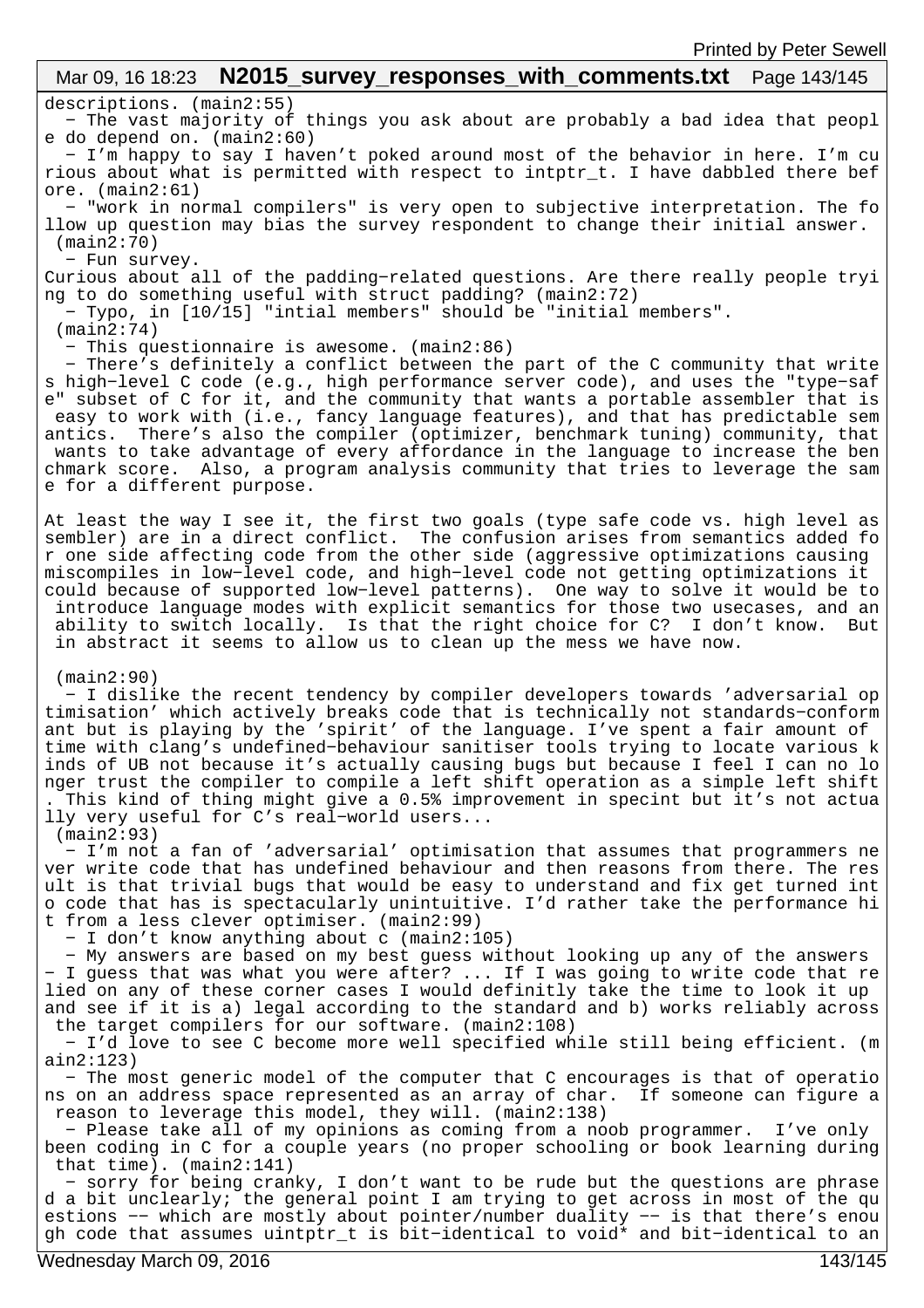| Mar 09, 16 18:23  N2015_survey_responses_with_comments.txt  Page 144/145                                                                                                                                                                                                                                                                                                                                                                                                                                                                                                                                                                                                                                                                                                                                                                                                                                                                                                                                                                                                                                                                                                                                                                                                                                                                                                                                  |
|-----------------------------------------------------------------------------------------------------------------------------------------------------------------------------------------------------------------------------------------------------------------------------------------------------------------------------------------------------------------------------------------------------------------------------------------------------------------------------------------------------------------------------------------------------------------------------------------------------------------------------------------------------------------------------------------------------------------------------------------------------------------------------------------------------------------------------------------------------------------------------------------------------------------------------------------------------------------------------------------------------------------------------------------------------------------------------------------------------------------------------------------------------------------------------------------------------------------------------------------------------------------------------------------------------------------------------------------------------------------------------------------------------------|
| y other pointer type -- that these are all just numbers in a flat address model<br>-- that deviating from it in any case not forced-upon you by the target machine<br>is asking for obsolescence as a toolchain vendor. (main2:156)<br>- I assume you wanted my current beliefs (without trying to look up "correct"<br>answers). Like I said several times above, in cases where I was less sure I'd t<br>ry to look up the safe way to do things. (main2:160)<br>- Would be nice if you showed some code as illustration. (main2:176)<br>- C started off as a "high-level assembler" - and that created much of its pop<br>ularity. It appears that using it now requires you to be a language lawyer - a<br>minor infraction now gives the compiler license to silently turn your code to mu<br>If I'm writing code that is only going to run on a 32-bit 2's complement CP<br>sh.<br>U where arithmetic operations wrap modulo 2^32, I shouldn't need to code on the<br>assumption that my code might run on a 31-bit 1's complement machine that genera<br>tes exceptions on overflow - and fight a compiler that has decided that if it ca<br>n show my code won't work on the latter, it's free to do anything it wants.                                                                                                                                                                           |
| Whilst dead code analysis is, in general, a good thing, there needs to be a way<br>to unambiguously tell the compiler "I want you to do this here, even if you don'<br>t think it's necessary". The most obvious cases are:<br>- Overwriting buffers to ensure data is destroyed (eq key material)<br>- Writing and reading I/O devices where "memory" accesses have side effects.<br>- Implementing a delay of some sort (typically associated with the above of belo<br>w points)<br>- Writing benchmarks: They are hard enough to get right normally but when the c<br>ompiler is allowed to decide that it can elide all the code because it has no ob<br>vious side-effects, it becomes nearly impossible. (freebsd:6)<br>- It's hard to write code which reads chunks of data from disk and interprets<br>them as different C structures (i.e., as in a database engine) while retaining s<br>trict aliasing correctness. (freebsd:8)<br>- I don't like the way answers are formulated.<br>The 5 basic answers (yes (for what), , don't know) are all suggesting that th<br>ese constructs are bad. This is a really bad way to do a survey. (google:13)<br>- More wild behaviour: A hashtable implementation that used void* values <16 a<br>s special. And of course Windows ShellExecute (https://msdn.microsoft.com/en-us/<br>library/windows/desktop/bb762153%28v=vs.85%29.aspx) has this gem: |
| Return value<br>Type: HINSTANCE<br>If the function succeeds, it returns a value greater than 32. If the function fa<br>ils, it returns an error value that indicates the cause of the failure. The retu<br>rn value is cast as an HINSTANCE for backward compatibility with 16-bit Windows<br>applications. It is not a true HINSTANCE, however. It can be cast only to an int<br>and compared to either 32 or the following error codes below.<br>(google:14)<br>- A lot of these tricks are to be avoided if possible, even if they are legal.<br>They make code tricky.<br>(google:27)<br>- You should have a question of "how well do you know C", because otherwise di<br>fferent levels of experience and people like me who haven't written code in it i<br>n any sufficiently complicated context may muddle your data.                                                                                                                                                                                                                                                                                                                                                                                                                                                                                                                                                                           |
| (google:31)<br>- The main issue is that less and less of such things works. For example relyi<br>ng on integer overflows worked even few years ago, but now compilers can optimiz<br>e things away. $(google:46)$<br>- Survey is pretty long and detailed; not sure its results will be that reliab<br>le, I'm afraid. $(libe:1)$<br>- i think the options for "Do you know of real code that relies on it?" and "W<br>ill that work in normal C compilers?" could have some explanation or examples.<br>(libe:3)<br>- I consider myself an expert in C, but I wasn't real confident about my answe<br>rs to any of these questions. Maybe that means the code base I work in isn't too<br>crazy, and I should be happy. $(libe:7)$<br>- I love c because I can do anything with it. (llvm:3)<br>- Should it be allowed to compare memory locations containing pointers with me<br>$mcmp$ ?                                                                                                                                                                                                                                                                                                                                                                                                                                                                                                               |